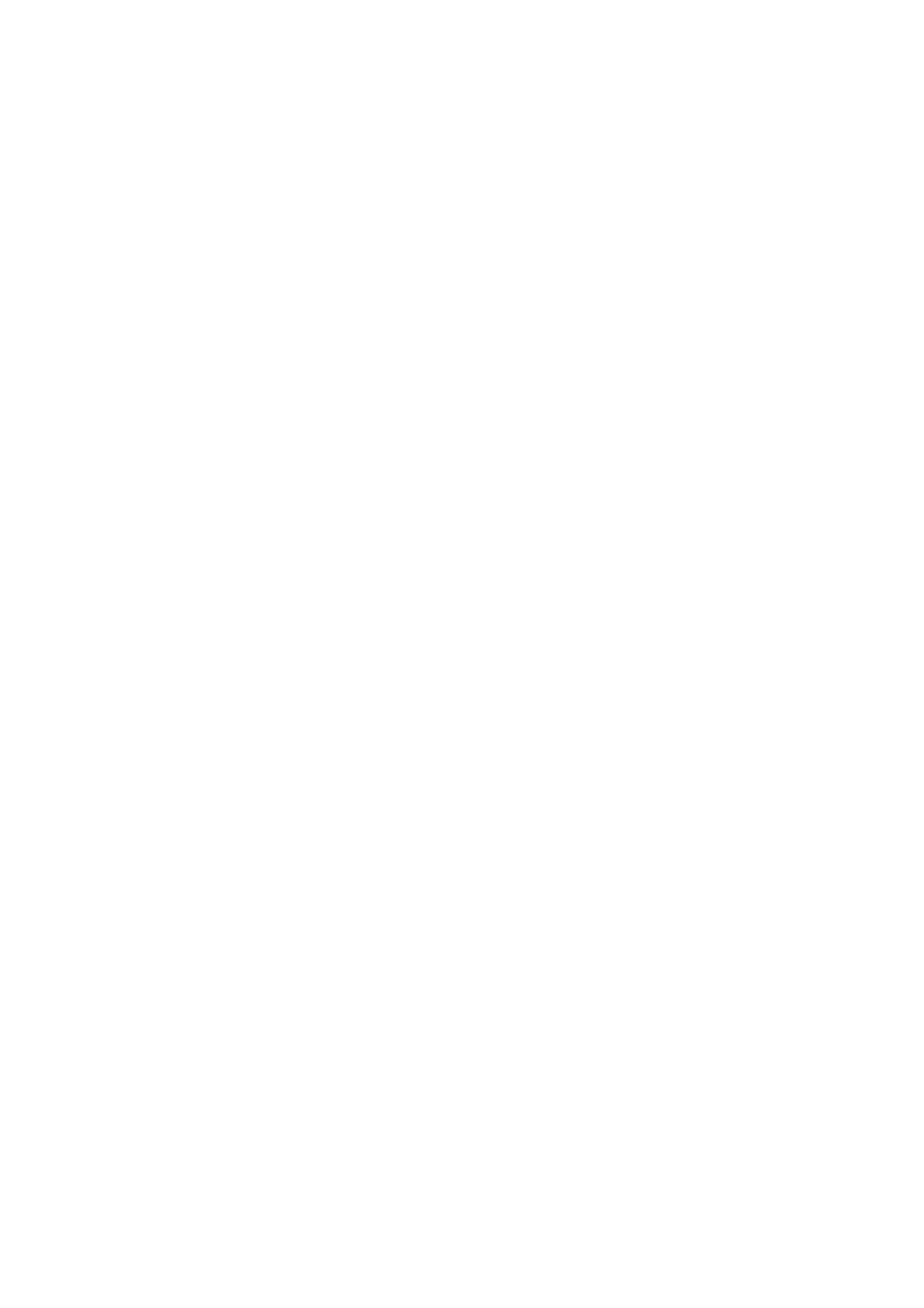*A mi familia.*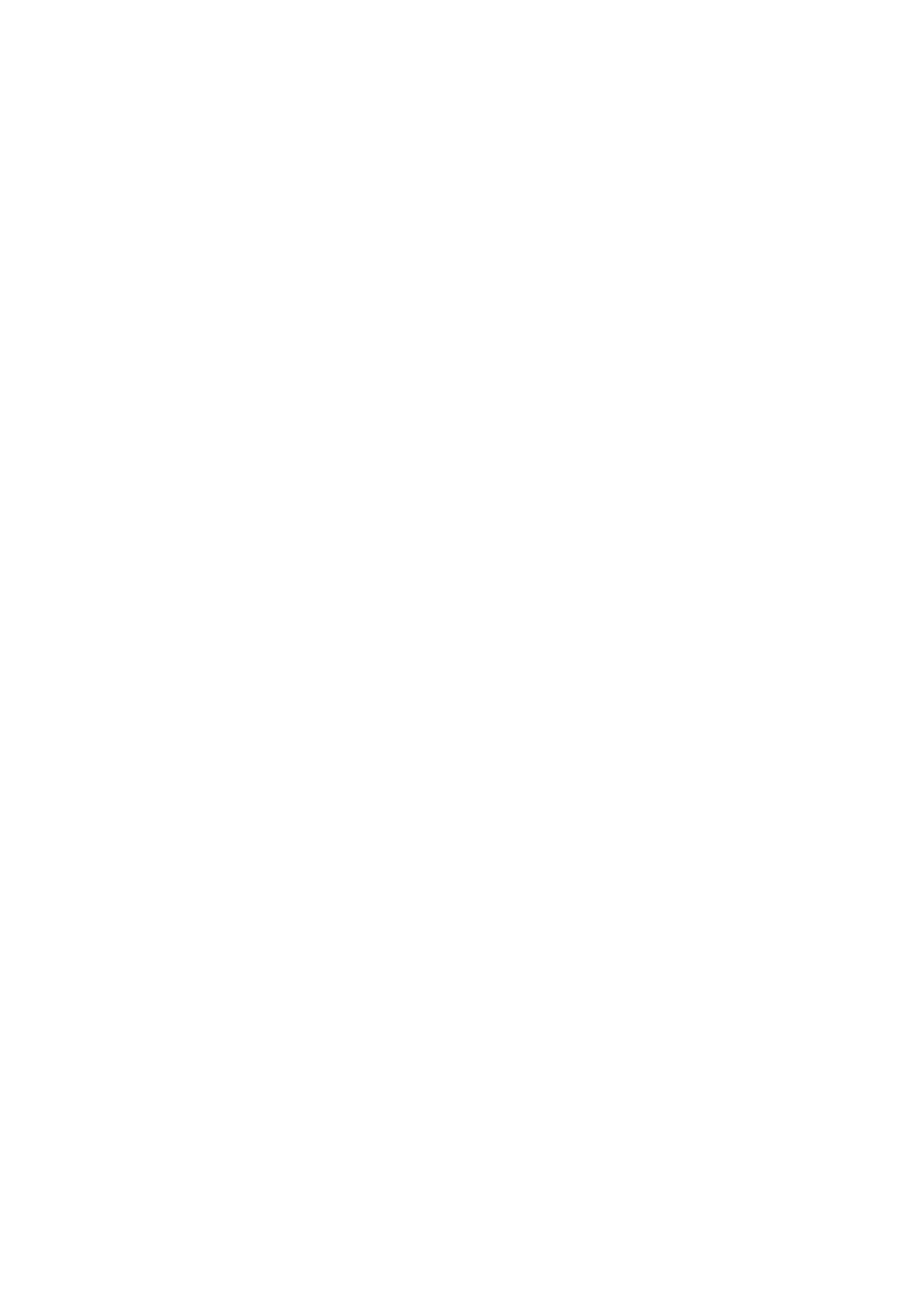#### **Agradecimientos**

Deseo expresar mi más sincero agradecimiento a todas aquellas personas que con su apoyo me han ayudado a realizar este trabajo.

En primer lugar, mi reconocimiento al profesor Francisco Balibrea Gallego, director de la Tesis Doctoral, por su generosa y valiosa ayuda en la elaboración de la misma.

Quiero dar las gracias a todos mis compañeros del Departamento de Matemáticas de la Universidad de Castilla-La Mancha y de la Escuela Universitaria Politécnica de Cuenca por el estímulo y las facilidades que me han dispensado para conseguir este fin. En particular mostrar mi gratitud a Miguel Ángel López Guerrero y a Juan Remigio Coloma Santamaría por su compañerismo y apoyo incondicional. Por otra parte, agradecer la colaboración de todos los miembros del Grupo de Investigación en Sistemas Dinámicos y del Departamento de Matemáticas de la Universidad de Murcia. En especial, gracias por vuestros consejos siempre acertados, a Víctor Jiménez López y a Antonio Linero Bas y por vuestra ayuda técnica a Antonio Mellado Romero y a Antonio Pallarés Ruiz. Mi reconocimiento también a todos los miembros del Departamento de Fundamentos del Análisis Económico de la Universidad de Alicante, institución a la que pertenecí en el pasado, y especialmente a Ricardo Martínez Rico por su amistad.

Me gustaría agradecer la ayuda y el apoyo de toda mi familia. Pero, en particular y con justicia, debe aparecer aquí un reconocimiento mayúsculo a la labor desarrollada por mis padres. Gracias por vuestro sacrificio, desvelo, ayuda constante y amor.

Para finalizar, mi más sincero agradecimiento a Yolanda. Sin tu comprensión, apoyo e inteligencia no hubiera sido posible.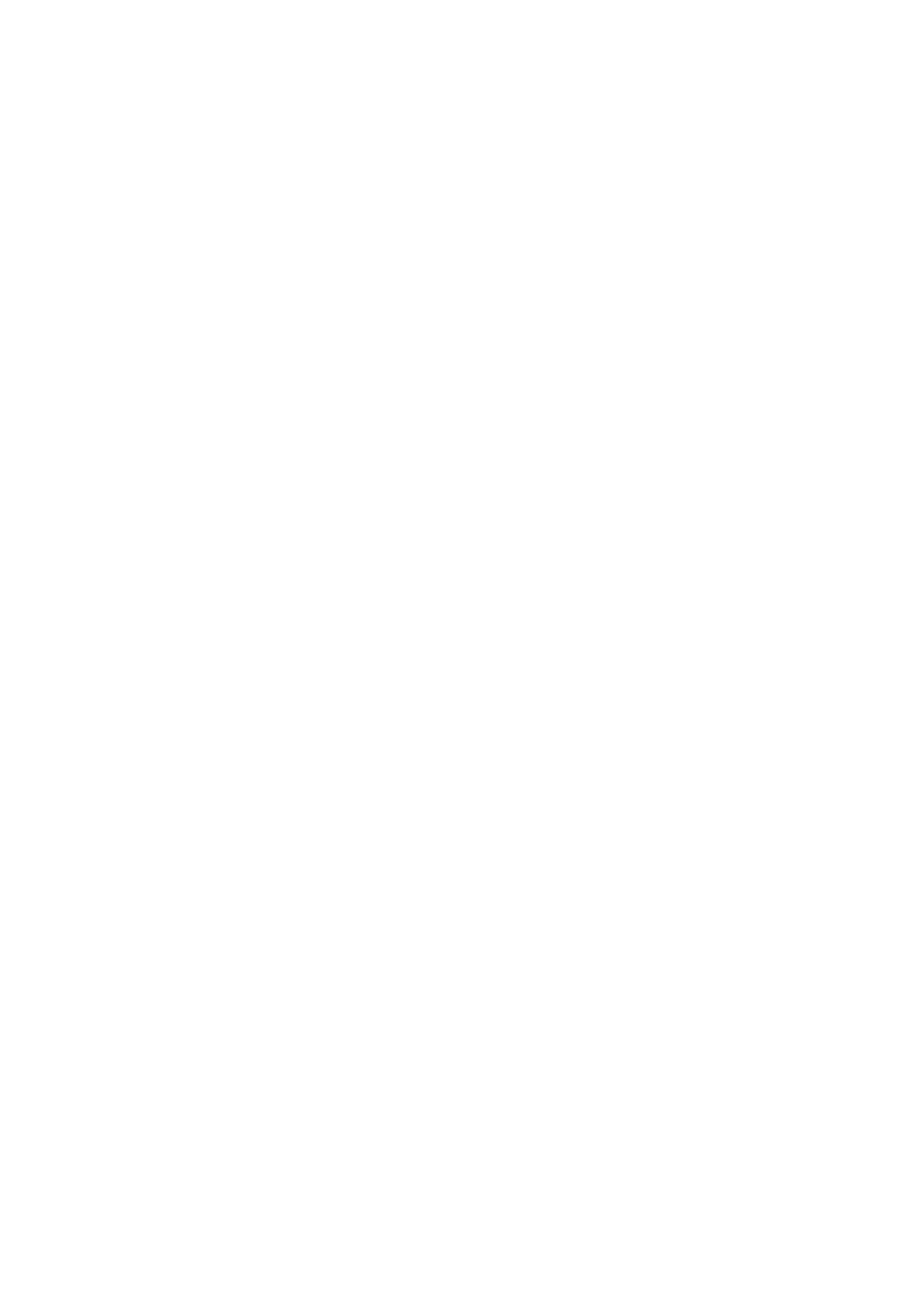

#### UNIVERSIDAD DE MURCIA

DEPARTAMENTO DE MATEMÁTICAS

D. Pascual Lucas Saorín, Profesor Titular de Universidad del Área de Geometría y Topología y Director del Departamento de Matemáticas,

INFORMA:

Que la Tesis Doctoral titulada "*Conjuntos* ω*-límite y Entropía Topológica de Aplicaciones Triangulares Bidimensionales*", ha sido realizada por D. Juan Luis García Guirao, bajo la inmediata dirección y supervisión de D. Francisco Balibrea Gallego, y que el Departamento ha dado su conformidad para que sea presentada ante la Comisión de Doctorado.

Murcia, a 21 de Abril de 2004

Fdo. Pascual Lucas Saorín

Director del Departamento de Matemáticas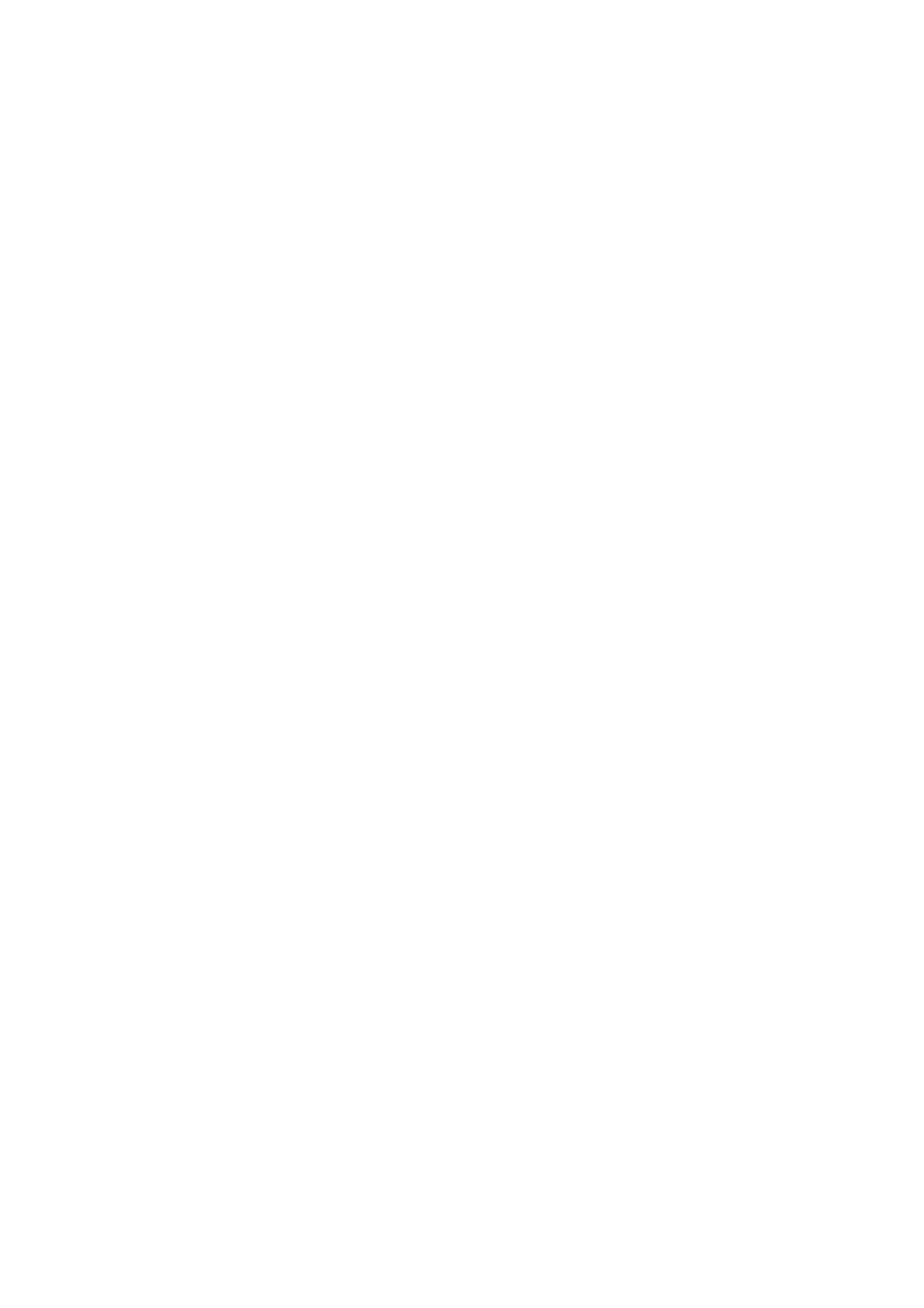

#### UNIVERSIDAD DE MURCIA

DEPARTAMENTO DE MATEMÁTICAS

D. Francisco Balibrea Gallego, Catedrático de Universidad del Área de Análisis Matemático en el Departamento de Matemáticas,

AUTORIZA:

La presentación de la Tesis Doctoral titulada "*Conjuntos* ω*-límite y Entropía Topológica de Aplicaciones Triangulares Bidimensionales*" realizada por D. Juan Luis García Guirao, bajo mi inmediata dirección y supervisión, en el Departamento de Matemáticas, y que presenta para la obtención del grado de Doctor por la Universidad de Murcia con mención de "Doctorado Europeo".

En Murcia, a 21 de Abril de 2004

Fdo. Francisco Balibrea Gallego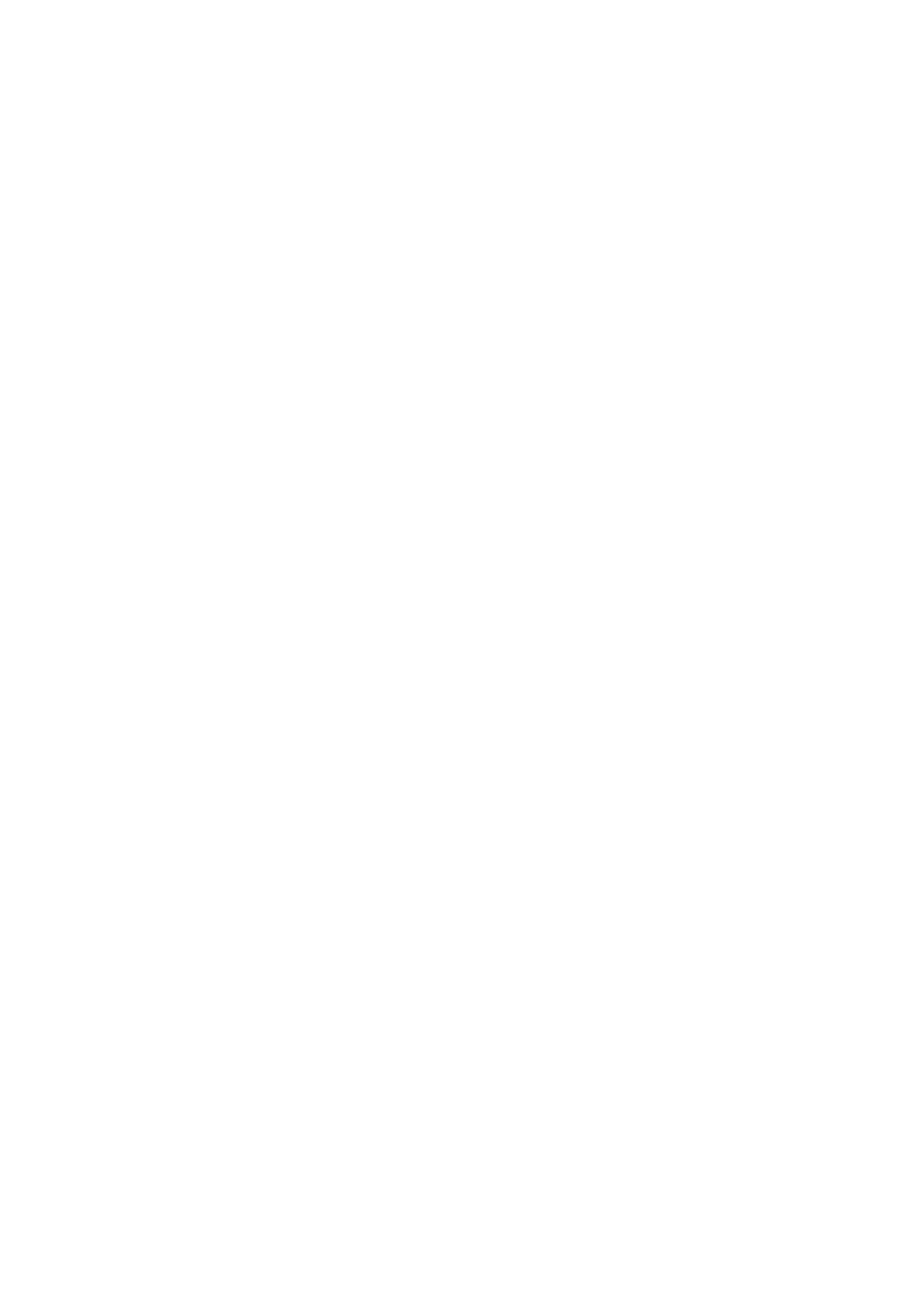"*We have a habit in writing articles published in scientific journals to make the work as finished as possible, to cover up all the tracks, to not worry about the blind alleys or describe how you had the wrong idea first, and so on. So there isn't any place to publish, in a dignified manner, what you actually did in order to get to do the work*"*.*

Richard Philips Feynman (1918 - 1988), Nobel Lecture, 1966.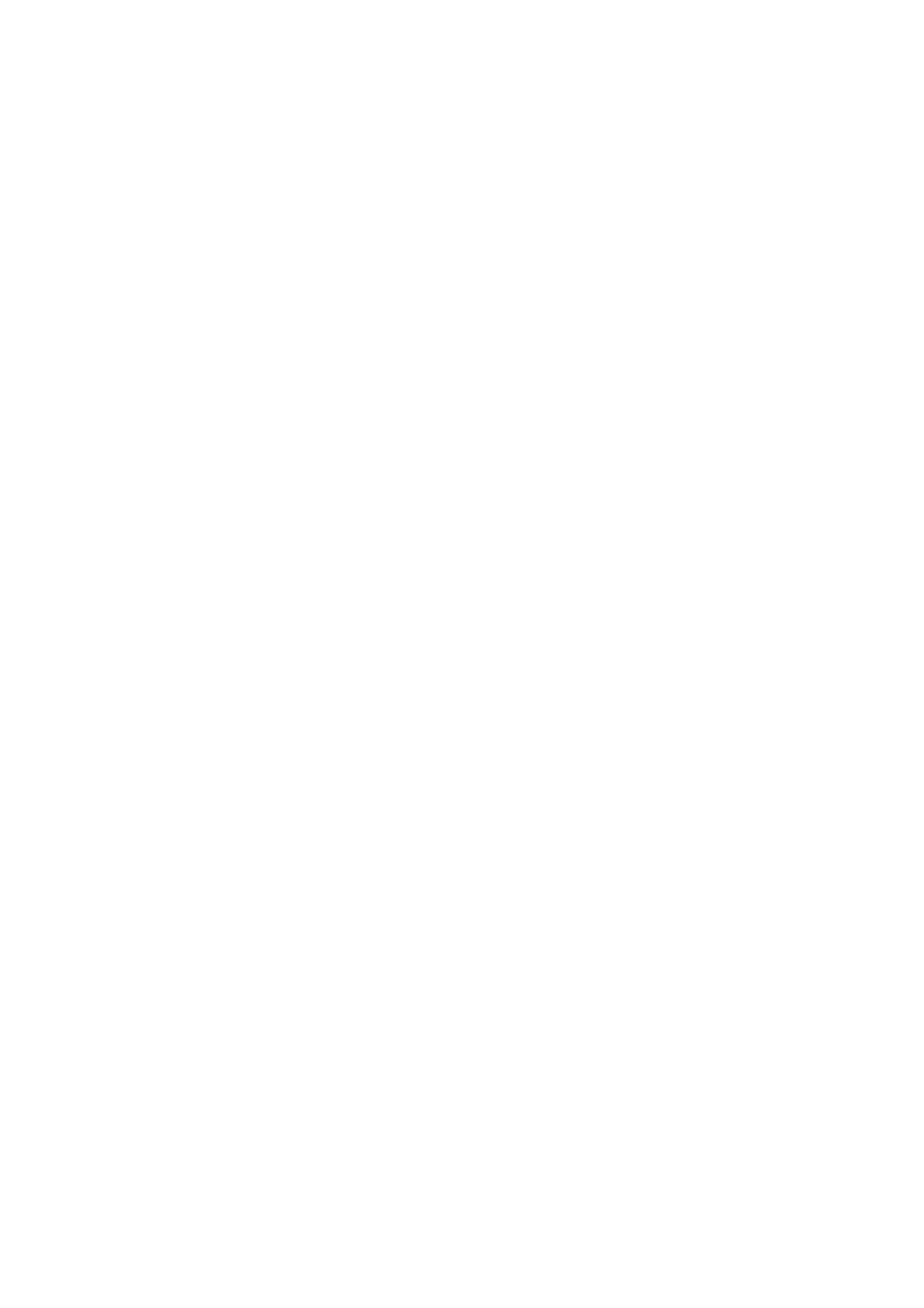# **Índice general**

| <b>Introduction (english version)</b><br>Ш |                                                           |                                                                                  |                                                                                |                |  |  |  |
|--------------------------------------------|-----------------------------------------------------------|----------------------------------------------------------------------------------|--------------------------------------------------------------------------------|----------------|--|--|--|
| Introducción<br><b>XVII</b>                |                                                           |                                                                                  |                                                                                |                |  |  |  |
| 1.                                         | Notación y resultados preliminares                        |                                                                                  |                                                                                |                |  |  |  |
|                                            | 1.1.                                                      |                                                                                  | Puntos especiales y medidas del caos en un S.D.D.                              |                |  |  |  |
|                                            | 1.2.                                                      |                                                                                  | La clase de las aplicaciones triangulares $C_{\Delta}(\mathbb{I}^2)$           | $\overline{4}$ |  |  |  |
|                                            | 1.3.                                                      |                                                                                  |                                                                                | 8              |  |  |  |
|                                            | 1.4.                                                      |                                                                                  | La familia de funciones base tipo Kolyada                                      | 11             |  |  |  |
|                                            | 1.5.                                                      |                                                                                  |                                                                                |                |  |  |  |
|                                            | 1.6.                                                      |                                                                                  |                                                                                |                |  |  |  |
| 2.                                         | <b>Describiendo la familia</b> $W(F)$                     |                                                                                  |                                                                                |                |  |  |  |
|                                            | 2.1.                                                      | Solución de (P1) para la aplicación de Kolyada                                   |                                                                                |                |  |  |  |
|                                            |                                                           | 2.1.1.                                                                           | La aplicación triangular de Kolyada                                            | 17             |  |  |  |
|                                            |                                                           | 2.1.2.                                                                           | Análisis de la dinámica de la aplicación de Kolyada                            | 22             |  |  |  |
|                                            |                                                           | 2.1.3.                                                                           | Resolución de (P1) para la aplicación de Kolyada                               | 28             |  |  |  |
|                                            | 2.2.                                                      |                                                                                  | Solución de ( $\overline{P}1$ ) para un elemento de $C_{\Delta}(\mathbb{I}^3)$ |                |  |  |  |
|                                            |                                                           | 2.2.1.                                                                           | Construcción de la aplicación triangular en $\mathbb{I}^3$                     | 30             |  |  |  |
|                                            |                                                           | 2.2.2.                                                                           |                                                                                | 35             |  |  |  |
|                                            |                                                           | 2.2.3.                                                                           |                                                                                | 45             |  |  |  |
| 3.                                         | Aplicaciones universales para $\mathcal{W}_{\mathcal{F}}$ |                                                                                  |                                                                                |                |  |  |  |
|                                            | 3.1.                                                      |                                                                                  |                                                                                |                |  |  |  |
|                                            | 3.2.                                                      | Universalidad en $C_{\Delta}(\mathbb{I}^2)$ para intervalos contenidos en fibras |                                                                                | 51             |  |  |  |
|                                            |                                                           | 3.2.1.                                                                           | Construcción del elemento universal                                            | 52             |  |  |  |
|                                            |                                                           | 3.2.2.                                                                           |                                                                                | 55             |  |  |  |
|                                            |                                                           | 3.2.3.                                                                           | Comprobación de la universalidad                                               | 62             |  |  |  |
|                                            | 3.3.                                                      |                                                                                  |                                                                                |                |  |  |  |
|                                            |                                                           | 3.3.1.                                                                           | Inexistencia en variedades m-dimensionales. El caso $m \ge 2$ .                | 66             |  |  |  |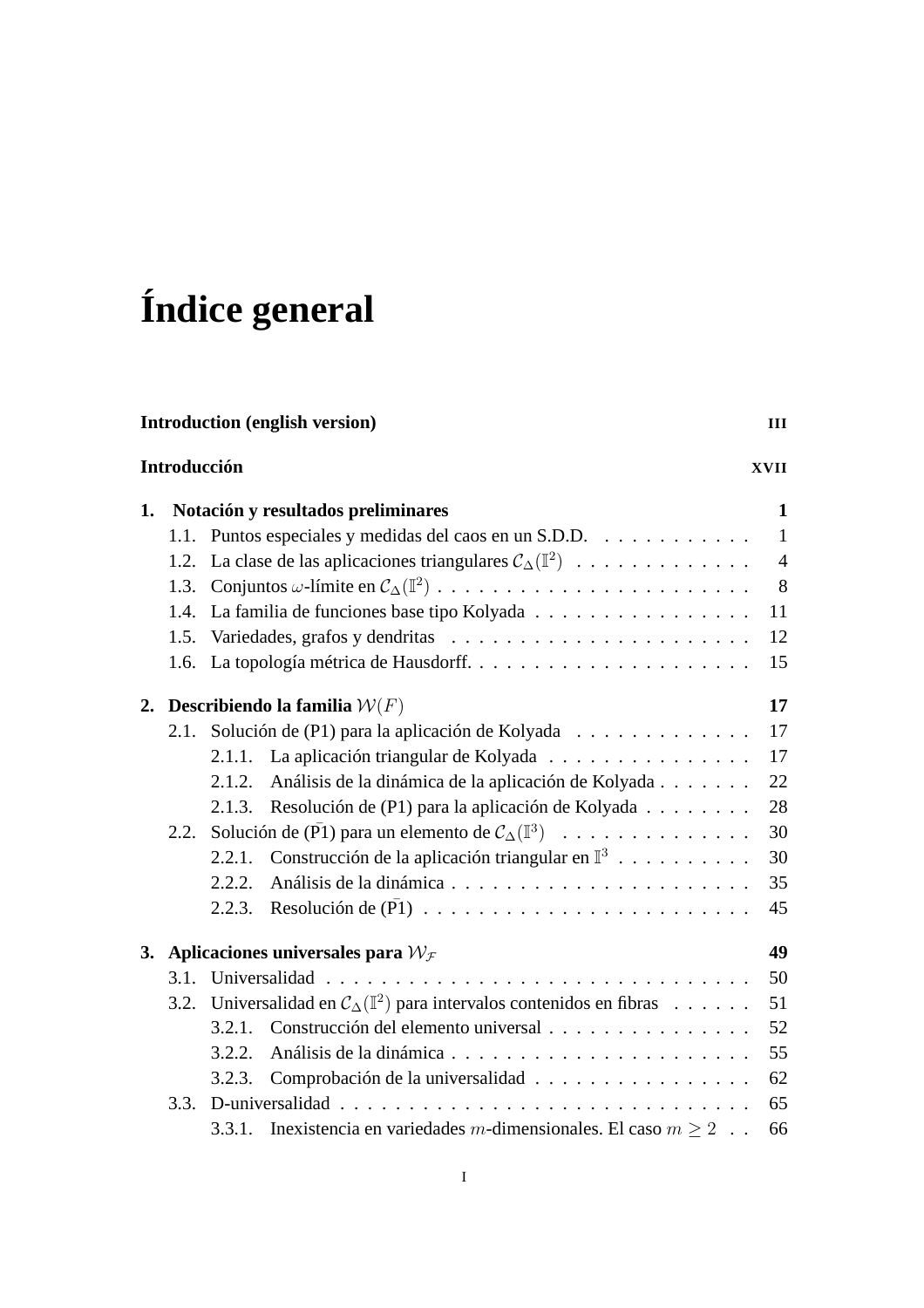|                     |  | 3.3.2.                                                                         | Inexistencia en grafos distintos de un arco                          | 69 |  |  |  |
|---------------------|--|--------------------------------------------------------------------------------|----------------------------------------------------------------------|----|--|--|--|
|                     |  | 3.3.3.                                                                         | Espacios finitos y problemas abiertos                                | 72 |  |  |  |
|                     |  |                                                                                | 4. Clausura Hausdorff de $\mathcal{W}(\psi)$                         | 75 |  |  |  |
|                     |  |                                                                                |                                                                      | 75 |  |  |  |
|                     |  |                                                                                |                                                                      | 76 |  |  |  |
|                     |  |                                                                                | 4.2.1. Construcción del elemento de $C_{\Delta}^{fib}(\mathbb{I}^2)$ | 76 |  |  |  |
|                     |  | 4.2.2                                                                          |                                                                      | 80 |  |  |  |
|                     |  |                                                                                | 4.2.3. Resolución de (P3) en $C_{\Lambda}^{fib}(\mathbb{I}^2)$       | 85 |  |  |  |
|                     |  | <b>5.</b> Caracterizando $h(F) = 0$ en $\mathcal{C}_{\Lambda}^*(\mathbb{I}^2)$ |                                                                      |    |  |  |  |
|                     |  |                                                                                |                                                                      | 88 |  |  |  |
|                     |  |                                                                                |                                                                      | 88 |  |  |  |
|                     |  |                                                                                |                                                                      | 89 |  |  |  |
|                     |  |                                                                                |                                                                      | 91 |  |  |  |
| Apéndice            |  |                                                                                |                                                                      |    |  |  |  |
| <b>Bibliografía</b> |  |                                                                                |                                                                      |    |  |  |  |
| Índice alfabético   |  |                                                                                |                                                                      |    |  |  |  |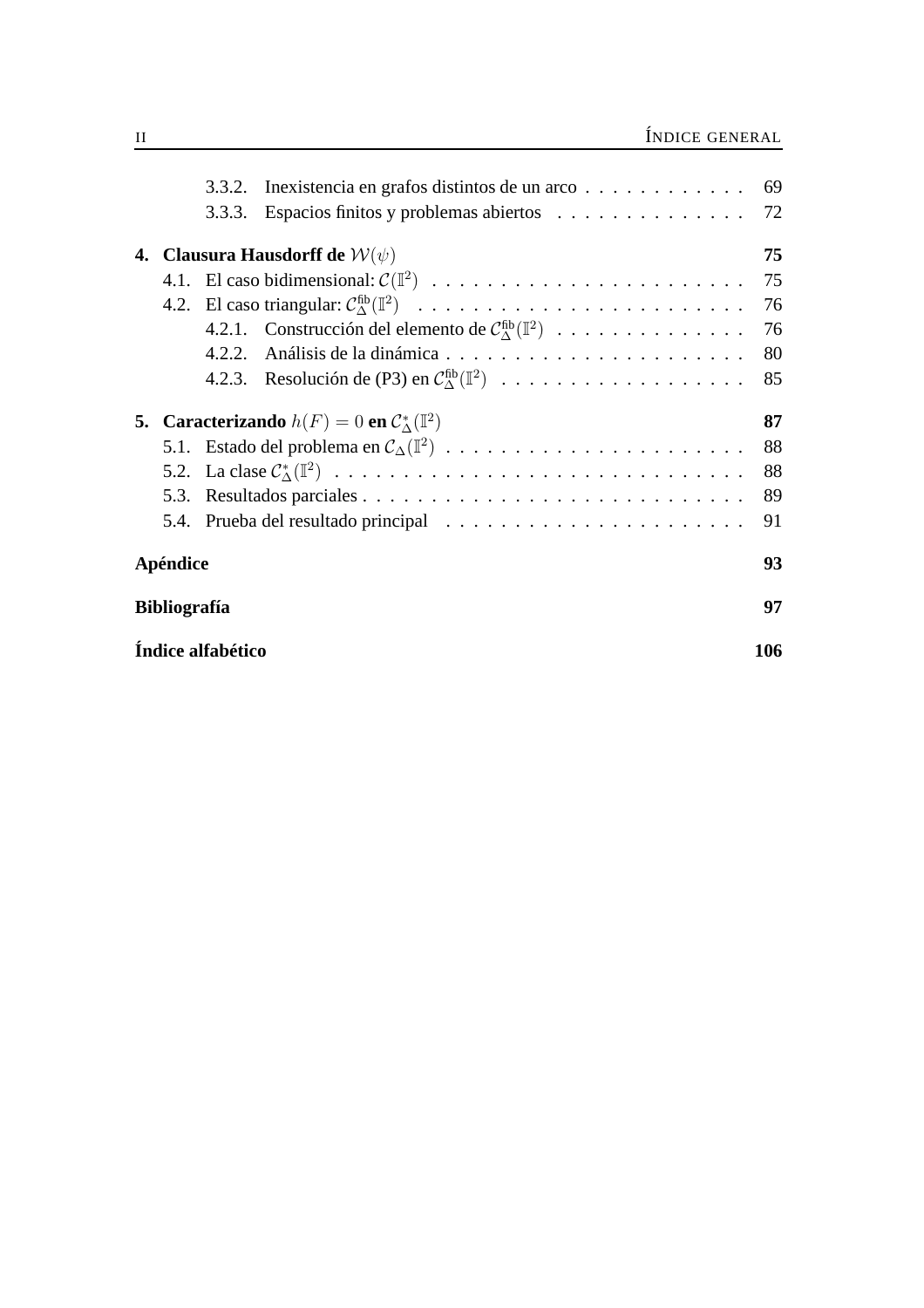### **Introduction**

During the last quarter of the 19th century, while Peano and Picard closed the classical approach of finding solutions for Ordinary Differential Equations (O.D.E.), Liapunov and particularly Poincaré opened a new one: *"The qualitative study of the solutions"* . It is an approach to the problem completely new. The existence of solutions is assumed and, on the contrary, the topological properties of the space where we work and the analytical ones of the map which defines the equation are used for stating the asymptotic behavior of the solutions for large values of time.

While the qualitative theory of differential equations was growing, mathematicians gradually understood that the essential points of this theory live in a more general framework, the Dynamical Systems (D.S.).

Even though a lot of years were necessary for obtain an abstract formulation for this concept (at this point we quote the work of Birkhoff [Bi 27] in the twenties and Nemytskii and Stepanov [NS 49] between the forties and fifties), it is possible to say that its origins are as old as Science. Roughly speaking, we are able to define a D.S. as an evolutionary process on time which is deterministic, i.e., their future states are predicted using its current position and the rules which govern its evolution.

Scientific like Kepler (with his search for internal rules which governed the observations), Galileo (who teached us not to consider the time, the movement and the speed as mysterious qualities or essences, but as variables which are measured and mathematically counted), Descartes (with his perception of the countless of the space and his idea of the world as mechanism), Newton (who striped science of metaphysical arguments and established the mainstays of the modern scientific thought) or the own Malthus (with a pessimistic and wrong, but mathematically based, point of view concerning the evolution of the human population which advised us that not only the exact pieces of information are important, but too the tendencies) are fair pioneering members of the research team in the D.S. area.

From the point of view of the structure of the set of times, we consider two different kind of D.S, i.e, the continuous ones (the set of times is a continuous semigroup of  $\mathbb{R}$ , it is the case of systems of O.D.E.) and the discrete ones (the set of times is a discrete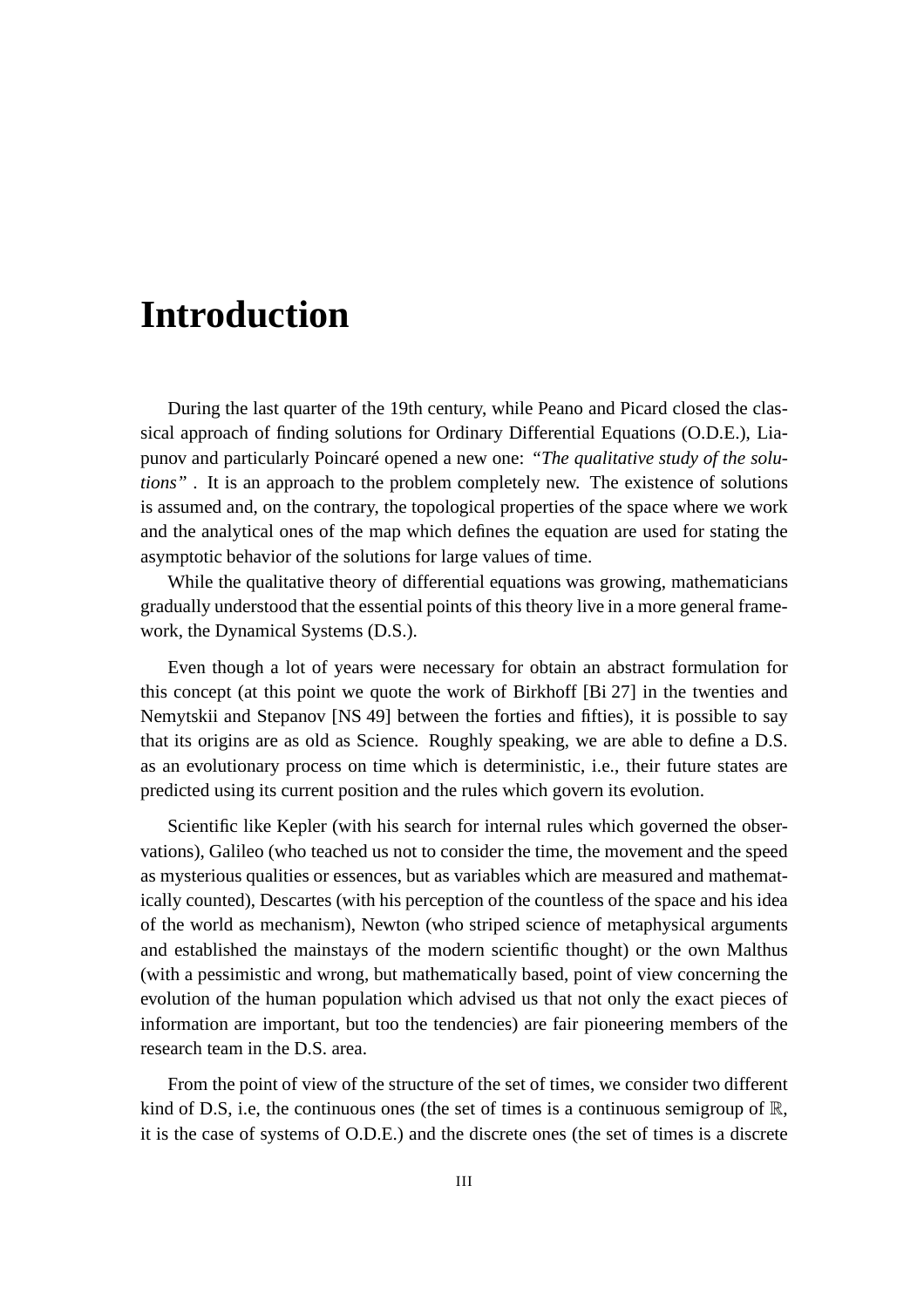semigroup of  $\mathbb{Z}$ ). Now, we center our attention on Discrete Dynamical Systems (D.D.S.)

In the same way that for Continuous Dynamical Systems (C.D.S.), the father of D.D.S. is H. Poincaré, who studied them as a consequence of searching methods which simplify the qualitative study of the more difficult C.D.S. generated by systems of non linear O.D.E. . His idea of reducing the study of a C.D.S. to a discret one was born in 1899, and it had a great importance because it allows to analyze the topology of a D.S. without solving complicated differential equations. When Poincaré disappeared, the topology flourished but D.S. degenerated.

Around the first quarter of the 20th century, C.D.S were studied from a physics point of view by Duffing [Du 18], Birkhoff [Bi 27] and Van der Pool [V 27]. But carried out this aim, involved to solve, in a rudimentary way, the complicated related systems of differential equations which in many cases were unsolved as a consequence of the computational complexity. Nevertheless and surprisingly, the easier D.D.S. (defined by continuous selfmaps of compact intervals of the real line) were essentialy unexplored.

In the twenties and thirties the theory underwent considerable steps forward, particularly in systems related with the circle and the plane, as a result of the works due to Julia, Fatou, Birkhoff and Denjoy.

Between 1950-1960 and forced by the work of Moser [Mos 62], Myrberg [My 63], [My 65] and Smale [Sm 65], [Sm 67], the study of D.D.S re-emerges again. And it obtains its peak point in the seventies when appeared the works of Metropolis, M.L. Stein and P.R. Stein [MSS 73], Li and Yorke (who published in 1.975 their well known paper "*Period three implies chaos* " [LY 75]) or R. May (who showed us in 1976 that simple and deterministic models, which are used in Biology, Economics and Social Sciences, are able to present complicated dynamical behavior [Ma 76]).

On other hand, the rediscovery on the same dates by Stefan [St 77] of the Sharkovskit<sup> $\zeta$ </sup> is theorem concerning periodic structure of continuous selfmaps on the interval, considered as one of the most outstanding mathematical results on the second part of the 20th century, was the fact which earned the theory recognition as a mathematical discipline. Therefore, the scientific pillars for the development of this study were established. And D.D.S. moved into a main position on the theory of D.S.

Generally speaking, a D.D.S. is a triple composed by the elements  $(\mathbb{X}, \mathbb{Z}, \phi)$  where X (phase space) is a nonempty topological space and  $\phi : \mathbb{Z} \times \mathbb{X} \to \mathbb{X}$  (flow of the system) is a continuous map holding the following properties:

- (a)  $\phi(0, x) = x$  for each element  $x \in \mathbb{X}$ ,
- (b)  $\phi(s, \phi(t, x)) = \phi(s + t, x) = \phi(t, \phi(s, x))$  for each  $s, t \in \mathbb{Z}$  and  $x \in \mathbb{X}$ .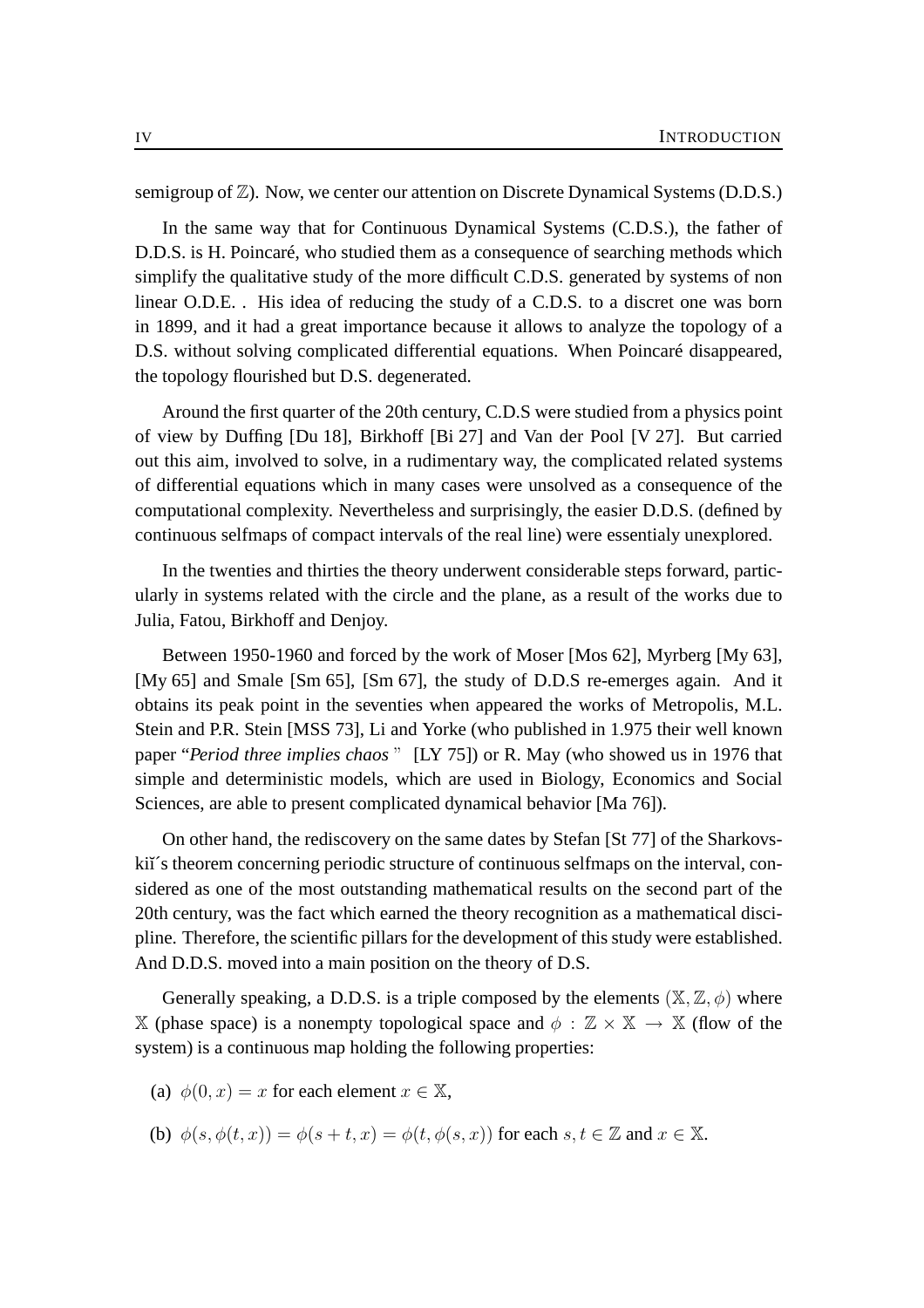Along all the work, we use D.D.S. *asociated* or *induced* by a continuous selfmap  $\psi : \mathbb{X} \to \mathbb{X}$  ( $\psi \in \mathcal{C}(\mathbb{X})$ ). In this situation the system  $(\mathbb{X}, \mathbb{Z}, \phi)$  is given by  $\phi(n, x) =$  $\psi^n(x)$  for each  $n \in \mathbb{Z}\backslash \{0\}$ , where  $\psi^0$  means the identity map defined on  $\mathbb X$  and  $\psi^n(x) =$  $\psi(\psi^{n-1}(x))$ . We consider the negative iterate as an iteration of the map  $\psi^{-1}$ . For each point  $x \in \mathbb{X}$ , the sequence  $(\psi^n(x))_{n \in \mathbb{Z}}$  is called the trajectory of x by the map  $\psi$ . Note that the fact of using negative iterate of the map  $\psi$ , implies that  $\psi$  is an invertible map. Of course, this situation is not held when we consider an arbitrary continuous selfmap. So, in the most of cases we consider systems of the form  $(\mathbb{X}, \mathbb{N}, \phi)$ , where by  $\mathbb N$  we denote the set of all non negative integers. Under these conditions the trajectory of a point x by  $\psi$  is a sequence of the form  $(\psi^n(x))_{n=0}^{\infty}$ . From now, we denote by  $(\mathbb{X}, \psi)$  the D.D.S. generated by a map  $\psi \in C(\mathbb{X})$ .

It has been showed that the basic operation to understand the behavior of this kind of systems is the iteration of continuous maps. Thus, D.D.S. are a part of "*Iteration Theory*", a more general theory which appears in a lot of areas of mathematics:

- (a) contractive transformations on Banach spaces,
- (b) funtional equations,
- (c) numerical schemes for partial differential equations,
- (d) non-linear differences equations.

A lot of examples of D.D.S. could be presented. But, between them, we underline some related with *non linear finite differences equations* and we show some of them from [SP 83]:

• Guckenheimer, Oster and Ipaktchi's equation:

$$
\psi(x, y) = (y, r(y + x)e^{-0.1(x+y)}).
$$

•  $\psi(x, y) = (Axf(x, y), Byg(x, y)),$  where  $f, g : \mathbb{R}^2 \to \mathbb{R}$  are continuous maps and  $A, B \in \mathbb{R}$ , in particular:

$$
\psi(x, y) = (Axe^{\alpha x + \beta y}, Bye^{\gamma x + \delta y}).
$$

•  $\psi(x, y) = (Ax, xf(x) + yg(y))$  where  $f, g : \mathbb{R} \to \mathbb{R}$  are continuous maps and  $A \in \mathbb{R}$ .

This sort of systems are very interesting as a consequence of their applications. They are the mathematical formulation of physical, chemical, ecological, economic and social processes.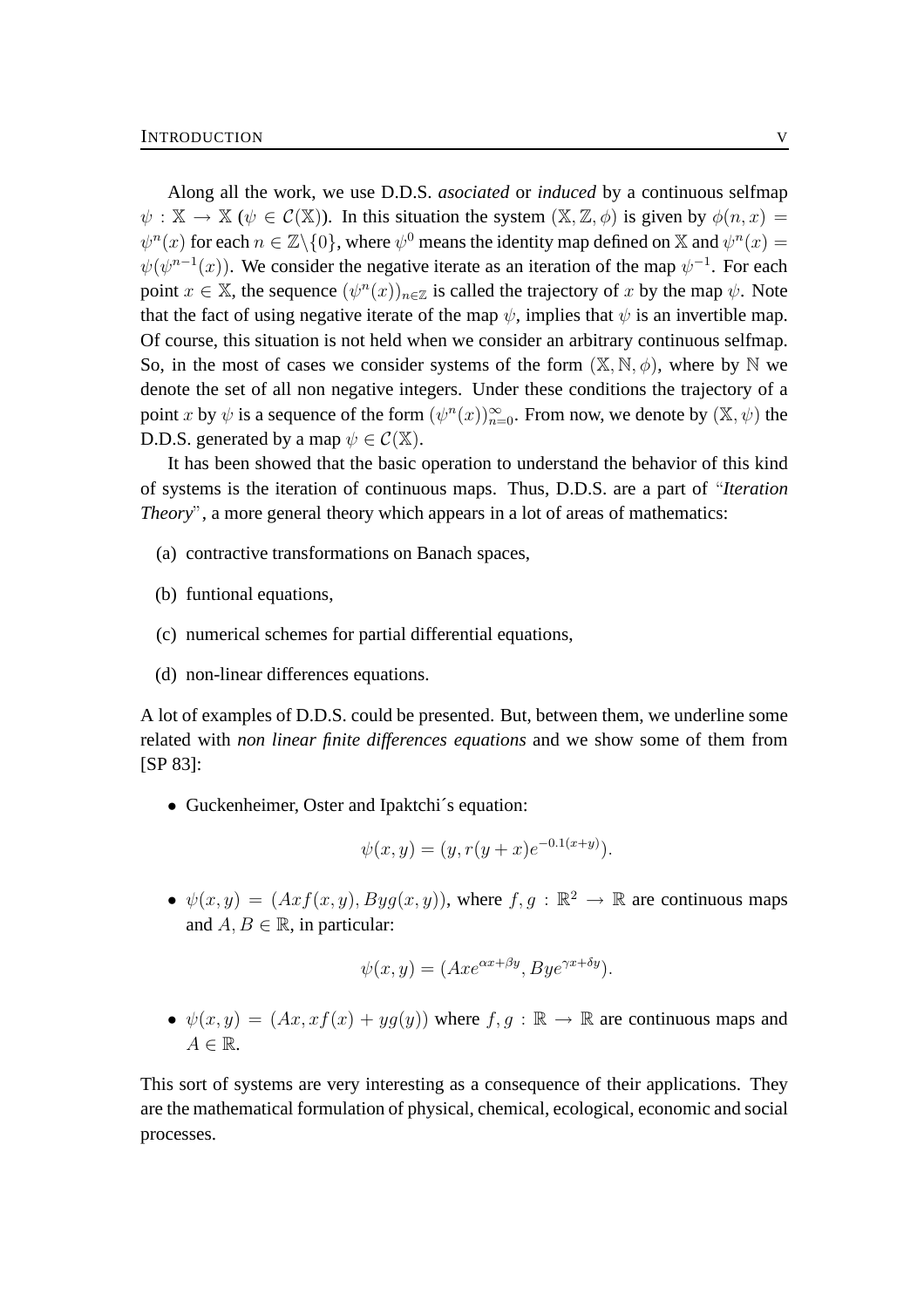In general, when a D.D.S.  $(\mathbb{X}, \psi)$  is given, we try to study its *dynamic*, i.e., we try to find out the asymptotic behavior of the trajectories of all points of the phase space. This behavior depends strongly on the topology of the space  $X$  and, as a consequence of this relation, this type of study is known as the analysis of the "*topological dynamic*" of the system.

Problems of the form  $(\mathbb{X}, \psi)$  where  $\mathbb{X}$  was a compact metric space and  $\psi$  was an homeomorphism were considered by a long time. The requirement of compactness is a hypothesis on finiteness, similar to the property required to the measures in the framework of the theory which studys them. On other hand, the metrizability in general is not a key point property for proofs. But, usually it shortens them and it is in coherence with the situations held for applications. As problems which were considered at that time, we have the study of minimality, the topological structure of the "wandering" sets, topological transitive and topological conjugation.

From the seventies, when the use of the computer became an essential tool for calculating trajectories of points and appeared the interest for D.D.S. associated to finite differences equations for modelling phenomena from population dynamics, economics and numerical methods from partial and ordinary differential equations, in general the map which defines the system is not considered an homeomorphism. Now, the systems studied have the form  $(\mathbb{X}, \psi)$  where the phase space is usually a euclidean space, or a compact manifold with or without border and the map  $\psi$  is a continuous map not necessarilly invertible. In this new situation, the map  $\psi$  is more complicated but, on the contrary, the phase space  $X$  has been simplified. In this stage, other problems were considered and new tools were necessary to develop for trying to understand phenomena such the existence of chaos, the dynamical complexity and the presence of strange attractors, between others.

In contrast to other points of view for studing situations concerning dynamical systems like the ergodic approach based in the measure theory, or the analytical one which uses the smooth properties of the system, this Memoir deals with problems of topological dynamics. Therefore, in this setting we analyze the asymptotic behavior of the points of the system under the action of the map through the notion of  $\omega$ -limit set of an orbit (i.e., the set of limit points of the orbit). For this reason, our feeling is that it is not fortuitous that the first important result on the dynamical system theory, the Poincaré-Bendixson's theorem (" if there are no critial points for the  $\omega$ -limit set of a bounded orbit of an autonomous system of equations in the plane, then the orbit is periodic"), uses this concept. Therefore, and jointly with the notion of topological entropy (see Definition 1.1.1), we will center our research in this work about them.

D.D.S. related to selfmaps defined in one-dimensional spaces (at the first moment the interval and the circle) became to an area with importance in itself at middle of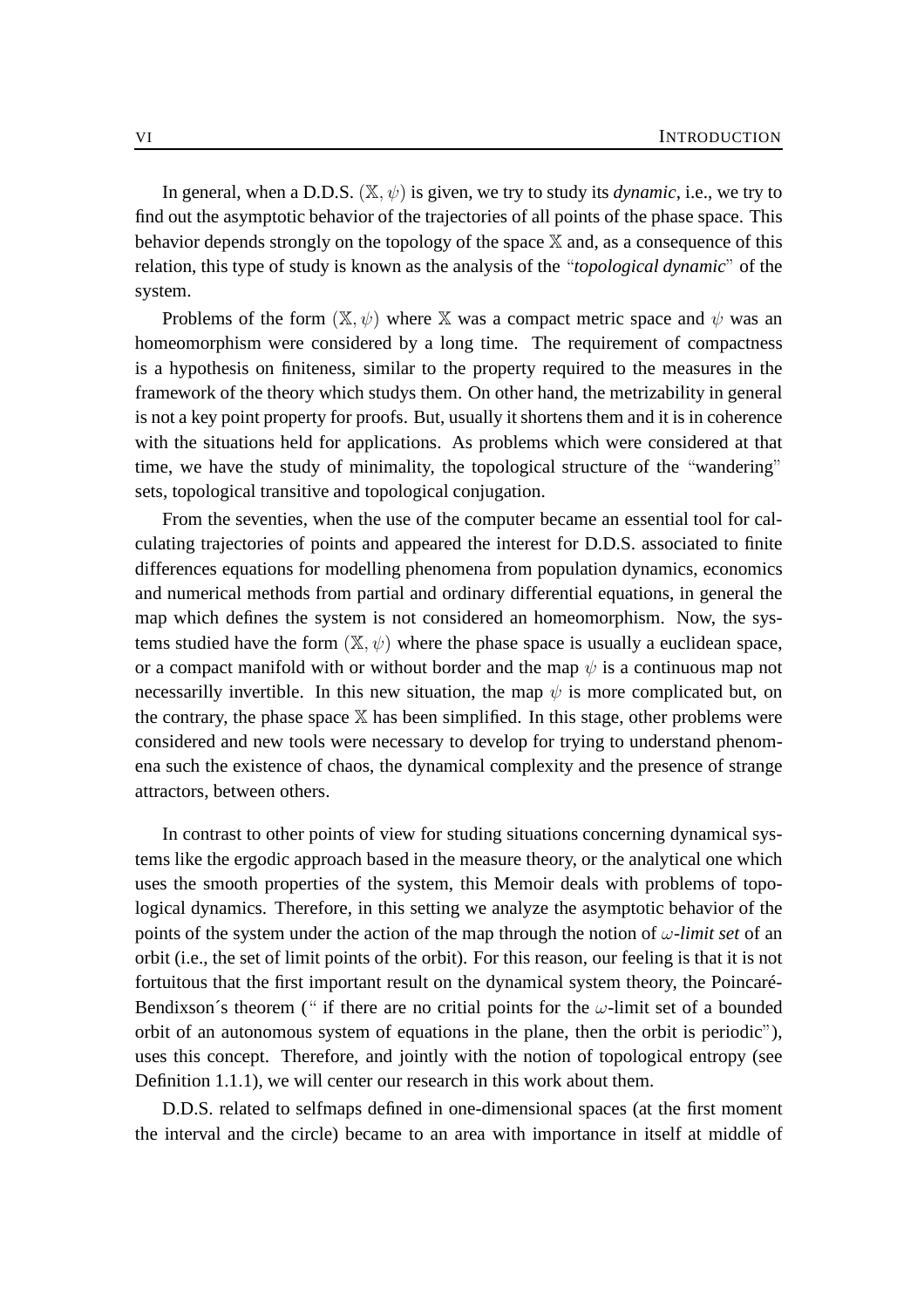seventies with the papers, previously quoted, by Li and Yorke [LY 75], May [Ma 76], and the proof on the West of the famous Sharkovskii´s theorem by Stefan [St 77]. It is surprising that in that time there were results concerning two-dimensional D.D.S. and even for general ones. It was classicaly motivated by the connections with the theory of differential equations (the systems were seen as a execution of the corresponding Poincaré´s maps), but the emphasis was looked at either under the local theory or under the global theory for homeomorphisms and/or diffeomorphisms, and in these cases onedimensional dynamics is very easy. For this reason, it is not surprising that a lot of problems on this theory have been recently solved and other are still open. That is the case for  $\omega$ -limit sets for continuous selfmap on the interval which were characterized in 1989 [ABCP 89/90], see also [BS 92].

At the same time, one-dimensional D.D.S. were evolving, and from the pioneering papers by Kloeden [Kl 79] in 1979 and mainly by Kolyada [Ko 92] in 1992, the interest of the mathematical community turned about two-dimensional systems (the typical case is the compact unit square in  $\mathbb{R}^2$ ). The first results concerning  $\omega$ -limit sets for such kind of systems (some of them work for more dimensional spaces) were obtained by Agronsky and Ceder [ABCP 89/90], [AC1 91/92] and by Kolyada and Snoha [KS 92/93], in [JS 01] some of them were partialy completed. Nevertheless, in dimension higher than one there exist a lot of difficulties and that kind of problems are studied in this Memoir. For systems related to homeomorphisms (particularly diffeomorphisms) the problem must be easier, even by the existence of the Thurston´s work [Thu 88]. On the contrary, the research lines have been focused on other ways and today the characterization of the  $\omega$ -limit sets for such kind of special systems is still open.

Since the increase of the dimension of the phase space introduces heavy additional difficulties, the strategy for studying this kind of systems is to consider some classes of special maps which, in some sense, simplify the process. So, we fix a phase space  $X$ , we consider a class of maps  $\mathcal{F} \subset \mathcal{C}(\mathbb{X})$  and we will study dynamical systems of the form  $(\mathbb{X}, \psi)$  where  $\psi \in \mathcal{F}$ . In this situation we state a list of problems, some concerning  $\omega$ limit sets and another about the property of having zero topological entropy. In general, if  $\psi \in \mathcal{C}(\mathbb{X})$  and  $\mathcal{F} \subset \mathcal{C}(\mathbb{X})$  we introduce:

$$
\mathcal{W}(\psi) := \{\omega_{\psi}(x) : x \in \mathbb{X}\}\
$$

and

$$
\mathcal{W}_{\mathcal{F}} := \{ \omega_{\psi}(x) : \psi \in \mathcal{F} \text{ and } x \in \mathbb{X} \}.
$$

Under the previous conditions we establish and study the following problems:

(P1) given a map  $\psi \in \mathcal{F}$ , describe completely the family  $\mathcal{W}(\psi)$  of all  $\omega$ -limit sets generated by the map  $\psi$ ;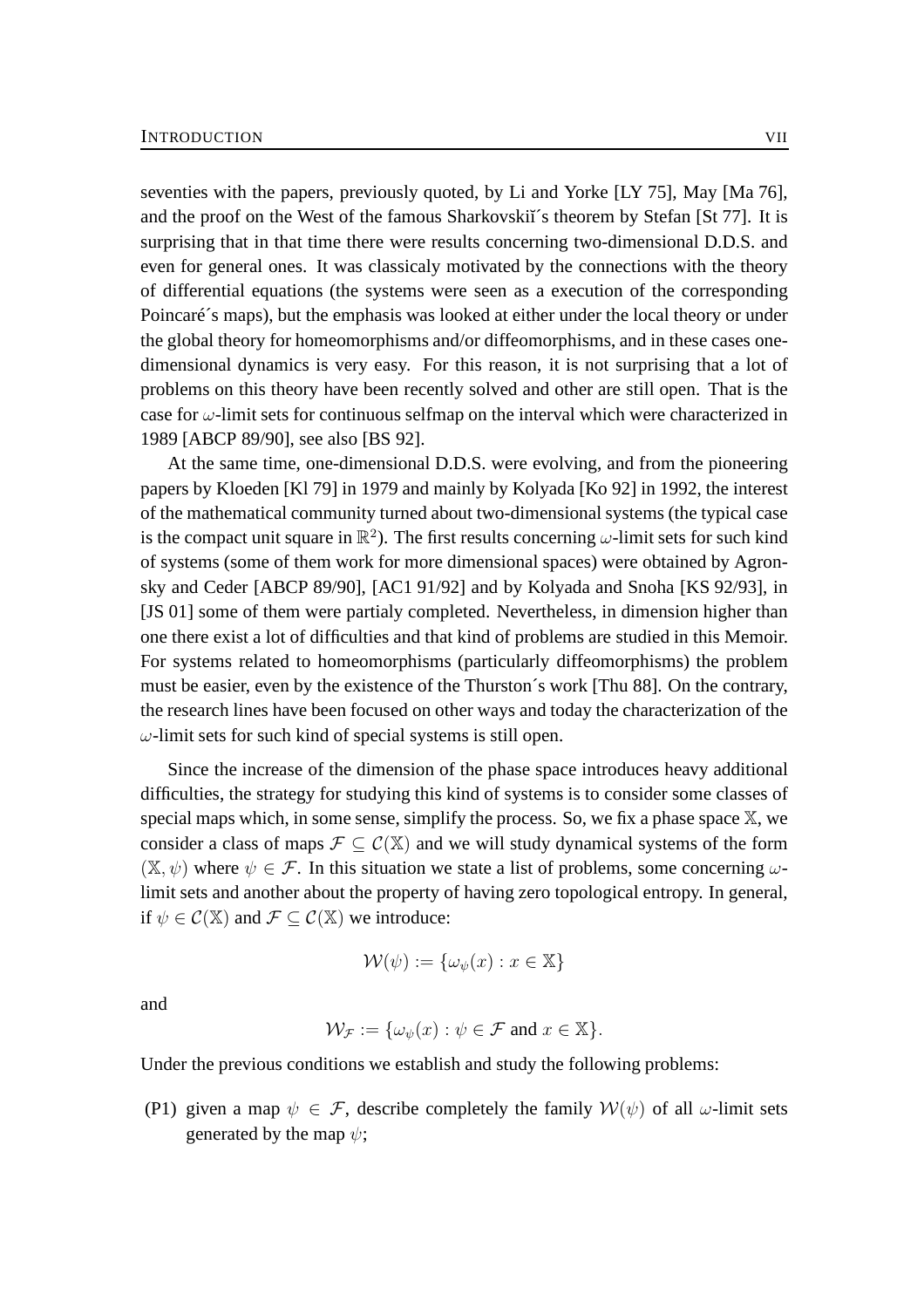- (P1) given a subfamily of sets  $A \subset \mathcal{W}_{\mathcal{F}}$ , define explicitely a map  $\psi$  belongs to  $\mathcal F$  such that  $W(\psi) = A$ :
- (P2) to analyze the existence of universal and w-universal elements (universal in a weak sense) in the class of maps  $\mathcal F$  for the family of sets  $\mathcal W_{\mathcal F}$  (see respectively Definitions 3.0.15 and 3.0.14);
- (P3) to study the property of closure of the family of all  $\omega$ -limit sets generated by a map  $\psi \in \mathcal{F}$ ,  $\mathcal{W}(\psi)$ , in the space of all compact and nonempty subsets of X,  $\mathcal{K}(\mathbb{X})$ , endowed with the Hausdorff metric topology  $d_H$ .

For the analysis of a D.D.S.  $(\mathbb{X}, \psi)$ , in many occasions it is useful to have a tool which measures, in some sense, the dynamical complexity of the system. So, the topological entropy of the systems plays for us this role. Thus, when the topological entropy of the system is positive, and we denote this by  $h(\psi) > 0$ , complicated and strange phenomena could appear. On the contrary, if the systems has zero topological entropy, then the system has a simple dynamical behavior, in certain sense, non chaotic. In this setting, the problem of finding topological characterizations of the property of having zero topological entropy is stated. Therefore we can state a new problem:

(P4) given an element  $\psi \in \mathcal{F}$ , find characterizations of the property:  $\psi$  has zero topological entropy.

When the phase space  $X$  is the compact unit interval I and the family of maps  $\mathcal F$  is composed of all continuous selfmaps defined on I, the problems previously established have been well analyzed and there exist a lot information concernig their solutions in the literature. It is clear that obtaining a full solution for the problem (P1) is not possible, because it will imply to describe  $W(f)$  for all elements  $f \in C(\mathbb{I})$ . However nowadays, one-dimensional dynamics is enough developed and it has tools for doing non trivial analysis about the composition of  $W(f)$  for most of the continuous selfmaps on the interval I. Previously, we remarked that the elements of  $W_{\mathcal{C}(\mathbb{I})}$  were characterized (see Theorem 1.3.3). Therefore, we know exactly the possible subfamilies A belong to  $\mathcal{W}_{\mathcal{C}(\mathbb{I})}$ which allowed, in [BS 92], that Bruckner and Smital were able to solve the poblem  $(\overline{P1})$ for  $\mathcal{W}_{\mathcal{C}(\mathbb{I})}$ . Concerning the problem (P2), for systems of the form  $(\mathbb{I}, f)$  there is only one result by Pokluda and Smítal [SP 00], where they proved that there exists a w-universal map on  $\mathcal{C}(\mathbb{I})$  for the elements of  $\mathcal{W}_{\mathcal{C}(\mathbb{I})}$ . So, they proved that there exists a map  $f \in \mathcal{C}(\mathbb{I})$ such that for every set  $A \in \mathcal{W}_{\mathcal{C}(\mathbb{I})}$  there exists another set  $\tilde{A}$ , homeomorphic copy of  $A$ , belonging to  $W(f)$ . Given a map  $f \in \mathcal{C}(\mathbb{I})$ , in [BBHS 96] A. Blokh et al., studied the closure properties in the Hausdorff metric topology,  $d_H$ , of the family of sets  $W(f)$  in the space  $\mathcal{K}(\mathbb{I})$  of all nonempty compact subsets of the unit interval  $\mathbb{I}$ . They obtained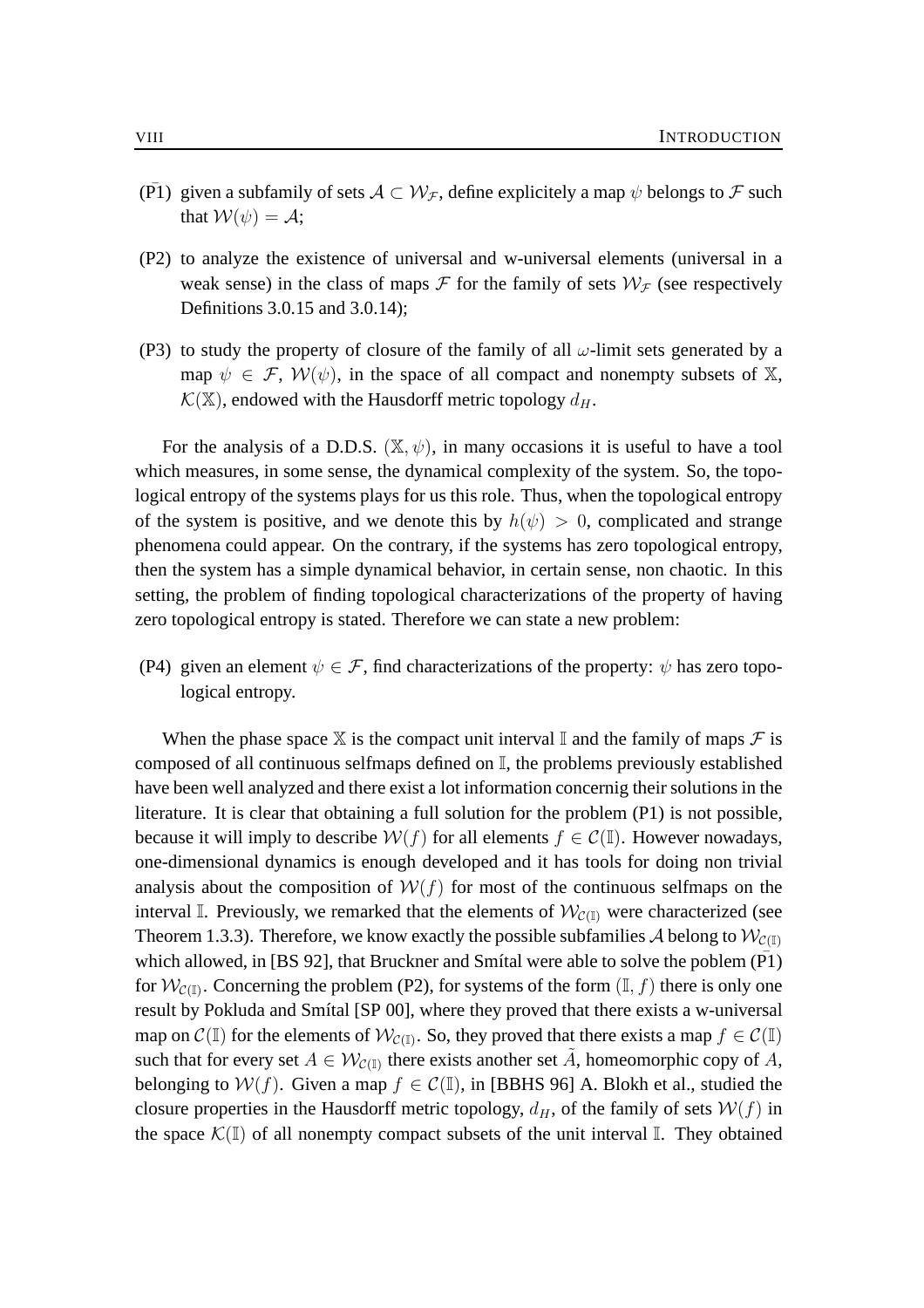that  $(W(f), d_H)$  is a compact set for each map  $f \in C(\mathbb{I})$ . So, they solved the problem (P3) for  $X = \mathbb{I}$  and  $\mathcal{F} = \mathcal{C}(\mathbb{I}).$ 

On other hand, given a D.D.S. of the form  $(\mathbb{I}, f)$  where  $f \in \mathcal{C}(\mathbb{I})$ , there exists a long list of mutually equivalent properties and in turn equivalent to the fact: the map f has zero topological entropy. The most part of these properties were proved by Sharkovskiı̆ in the sixties [SKSF 97], but recently has been showed that one of them was false [S 02]. In particular, the following properties are mutually equivalent for the elements of  $C(\mathbb{I})$ :

- (1) the topological entropy of f is zero  $(h(f) = 0)$ ;
- (2) the topological entropy of  $f_{|Rec(f)}$  is zero  $(h(f_{|Rec(f)}) = 0)$ ;
- (3)  $f_{|Rec(f)}$  is non chaotic;
- (4) every recurrent point of f is uniformly recurrent (Rec(f)=UR(f));
- (5) the periods of all periodic points are a power of two ( $f \leq 2^{\infty}$ ).

In general, given a D.D.S. (X, ψ), there exist some class of points, in some sense *special*, which have properties of dynamical regularity and such that from their study it is possible to obtain information about the dynamic of all the system. Between these kind of points are such called recurrent and denoted by  $Rec(\psi)$ . A point  $x \in \mathbb{X}$ , is a recurrent point of the system if it belongs to its own  $\omega$ -limit set. In the same way, we called uniformly recurrent points, denoted by  $UR(\psi)$ , to the set all recurrent points of the system which have a minimal  $\omega$ -limit set, i.e., nonempty, closed, invariant by  $\psi(\psi(M) \subseteq M)$ and without subsets holding the same properties. The most regular dynamical behavior of a point under the iteration of a map is called periodic. A point  $x \in \mathbb{X}$  is periodic of period  $n \in \mathbb{N}$  if  $\psi^n(x) = x$  and  $\psi^j(x) \neq x$  for all  $0 \leq j < n$ . By Per $(\psi)$  we denote the set of all periodic points.

Related to the terminology "dynamical complexity" usually appears the notion of *chaos*. This idea arrives to D.D.S. from the paper by Li and Yorke [LY 75] where, in a non very precise way, the main lines of the present definition of *chaos in the sense of Li and Yorke* are established. We note that all the information from [LY 75] is referred to D.D.S. of the form  $(I, f)$  where  $f \in \mathcal{C}(I)$ . Subsequently, all these ideas have been applied to general systems of the form  $(\mathbb{X}, \psi)$ . In this setting, a couple of different points  $\{x, y\} \subset \mathbb{X}$  is called a Li-Yorke pair if simultaneously holds the following to properties:

$$
\liminf_{n \to \infty} d(\psi^n(x), \psi^n(y)) = 0 \quad \text{and} \quad \limsup_{n \to \infty} d(\psi^n(x), \psi^n(y)) > 0.
$$

In this situation, given a subset  $A \subseteq \mathbb{X}$ , we say that  $\psi|_A$  is *chaotic* (in the sense of Li and Yorke) if A contains at least one Li-Yorke pair of  $\psi$ .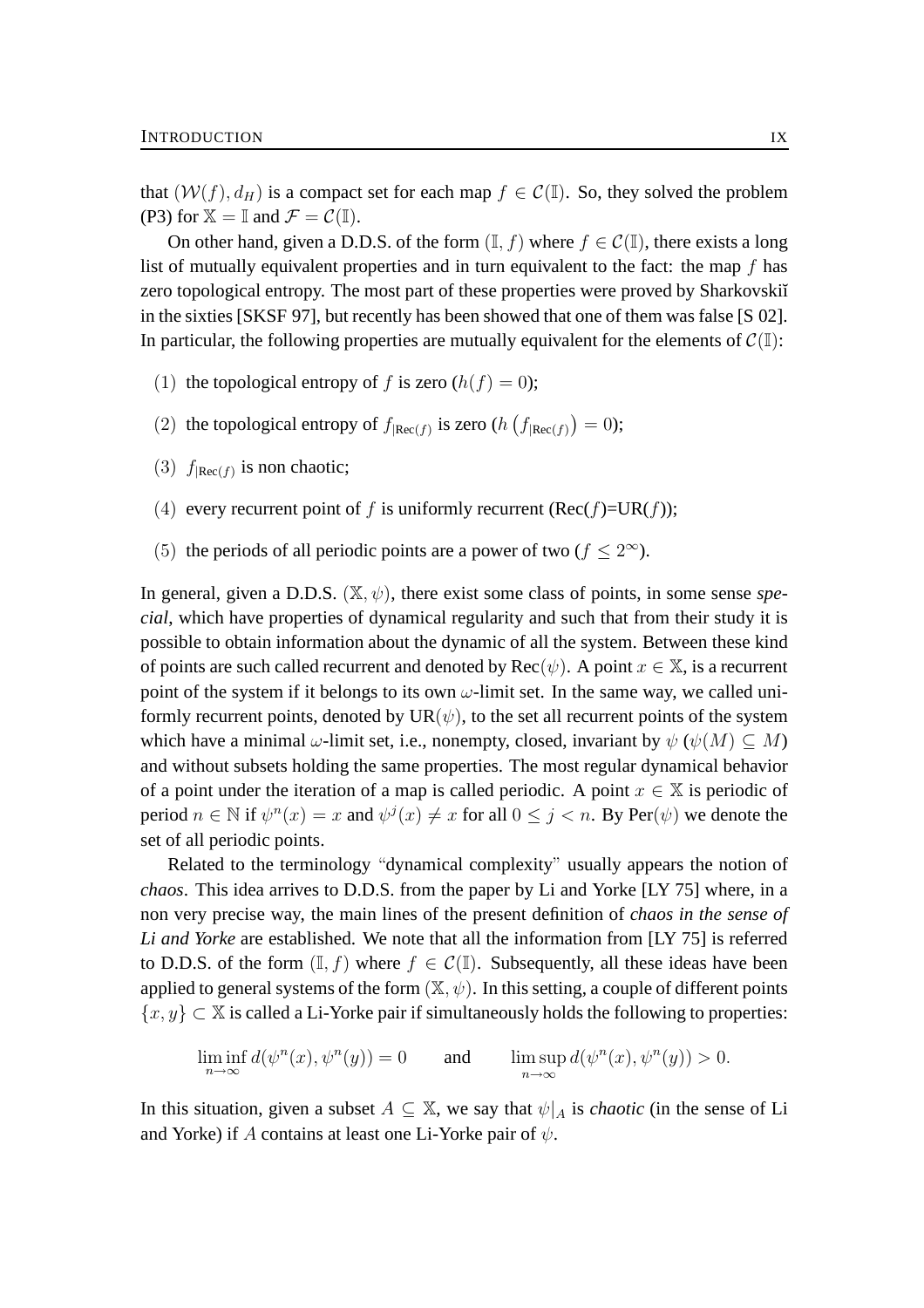Thus, it is proved that the list of problems previously stated has been, more or less, good studied for discrete systems linked to continuous selfmaps defined on compact intervals of the real line.

The main aim of this work is to study that list of problems in the two-dimensional setting. So, we consider the compact unit square  $\mathbb{I}^2$  as a phase space. The difficulties in dimension two for studing topological dynamic are bigger than in dimension one, thus the strategy used by us to avoid this is to consider a special class of twodimensional transformations which, in some sense, simplify our task. So, we will work with  $\mathcal{F} = \mathcal{C}_{\Delta}(\mathbb{I}^2)$ , the class of two-dimensional triangular maps defined on  $\mathbb{I}^2$ . A continuous map  $F \in \mathcal{C}(\mathbb{I}^2)$  is called triangular if it is of the form  $F : (x, y) \to (f(x), g(x, y))$ . The maps  $f$  and  $g$  are respectively called the basis and the fiber maps of the triangular map  $F$ . Observe that, as a consequence of their special morphology, triangular maps have some dynamical behaviors coincident with ones held by interval transformations. So, for instance, the Sharkovskii´s theorem works for the elements of the class  $\mathcal{C}_{\Delta}(\mathbb{I}^2)$ [Kl 79] but it is not true, in general, for systems related to maps belonging to  $\mathcal{C}(\mathbb{I}^2)$ . On other hand, there exist big differences between the class of triangular maps, which is composed by two-dimensional elements, and the class of interval ones. This is showed, for example, at the topological structure of their  $\omega$ -limit sets.

Under these conditions we will study the problems previously stated for systems of the form  $(\mathbb{I}^2, F)$  where  $F \in C_{\Delta}(\mathbb{I}^2)$ , even though some of them will be studied for general systems, e.g., (P2).

In the following, we will set out in details the contents of each chapter, the results which have been obtained and the publication places for them, if they exist.

*Chapter 1*. The aim of this chapter is to introduce the notation, terminology and preliminary results which are necessary in the rest of the Memoir. The chapter is divided into six sections. The first one is devoted to the set of special points and to introduce some measures of chaos in D.D.S. . Along this Introduction has been stated that there exist classes of points possessing some properties which help us to understand the dynamics of all the system. In this section we introduce precisely those classes necessary to solve problems we have stated previously. It is introduced and analysed also the notion of the topological entropy, its properties and if it is applicable in our setting.

In the same section are introduced the notions of Li-Yorke chaos and scrambled set. Li-Yorke chaos was initially considered in the setting of dynamical systems associated to continuous maps on the interval and the corresponding scrambled sets needed to be uncountable. If the phase space has a countable number of points this definition of chaos is not possible to use or if we restrict to invariant sets of the phase space of finite or countable number of points we have the same problem. To avoid it the notion of Li-Yorke chaos has been extended in the sense of asking in the definition only the existence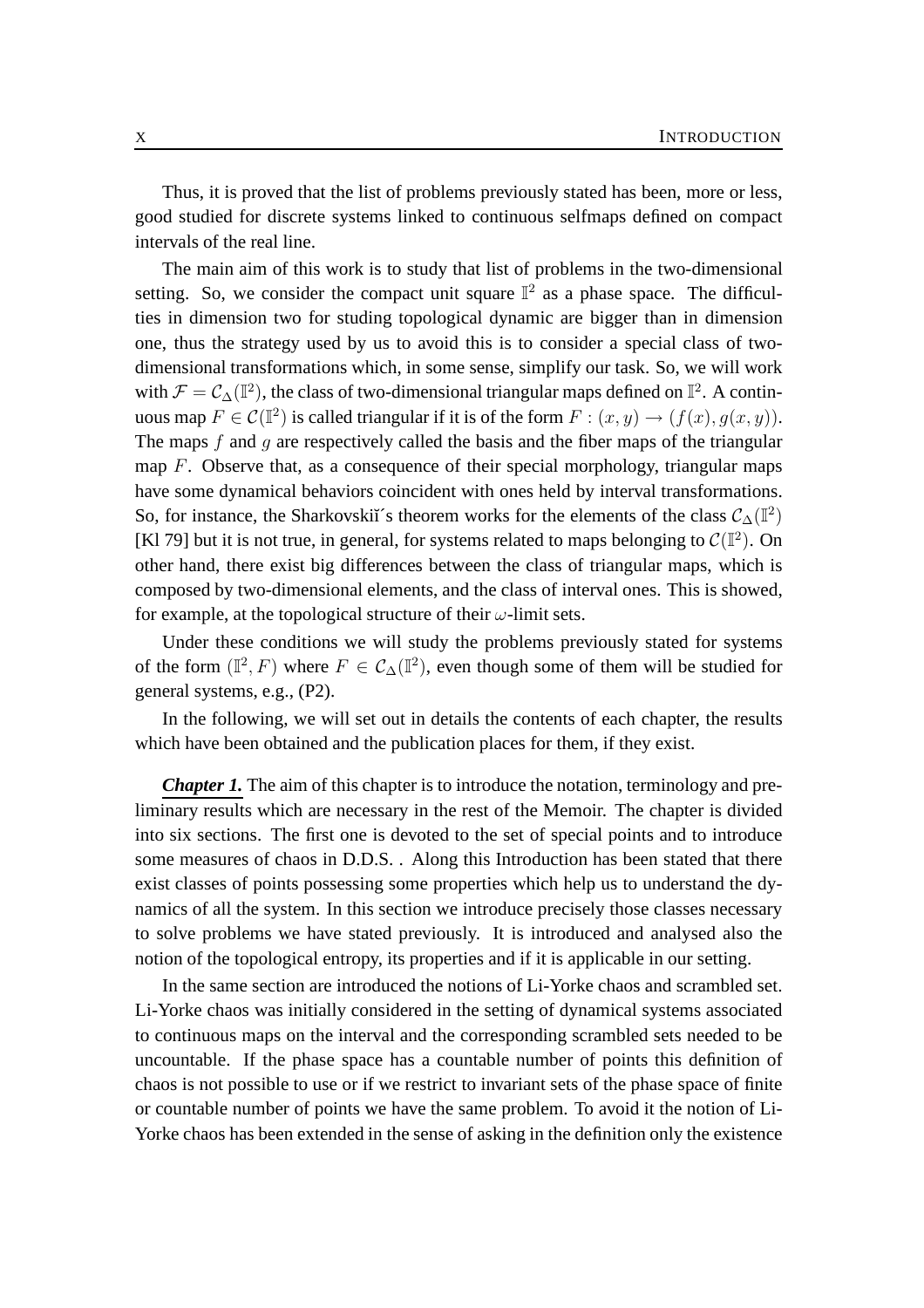of at least a pair of Li-Yorke.

Recently it has had a great interest to consider the number of Li-Yorke pairs generated by systems. At the end the section and as result of the former considerations we state the following question: what are the compact metric spaces which admit continuous maps generating only two points scrambled sets?. Since that question is not in the main line of the Memoir, we give a partial answer in the Appendix.

The second section is devoted to the class of triangular maps. We comment their properties and state the analogies and differences with the continuous maps on the interval.

Then we study their  $\omega$ -limit sets, concentrating our attention in the class  $\mathcal{C}_{\Delta}(\mathbb{I}^2)$ . General results are presented and a historical introduction is given for the cases  $\mathcal{C}(\mathbb{I})$ ,  $\mathcal{C}(\mathbb{I}^n)$ ,  $n>1$  and  $\mathcal{C}_{\Delta}(\mathbb{I}^2)$ .

In 1992, Kolyada in [Ko 92] constructed a triangular map  $F$  with zero topological entropy and having an infinite  $\omega$ -limit set containing fixed points which is impossible to find in the interval case. From now we will call it, Kolyada´s triangular map or simple Kolyda´s map. As a base map it is taken an interval continuous map holding that the orbit of each point is converging to zero, which means that the map  $F$  crushed the fibers to the left. Since in most of the examples considered in the rest of Memoir these base maps will be used, it is neccessary to define precisely their properties.

In the next section we recall the definition of  $m$ -dimensional compact manifold, graph and dendrite. We define some notions such that numerical component and point order, final points and retractions on spaces. All these notions will be used in Chapter 3 to consider the problem (P2) of universality of systems on compact manifolds and graphs.

The last section is devoted to recall the Hausdorff metric topology  $d_H$ . Given a compact metric space  $\mathbb{X}$ , let  $\mathcal{K}(\mathbb{X})$  be the family of all closed and nonempty subsets of X. The Hausdorff metric  $d_H$  allows to have a criterium which does not depend on arbitrary parametrizations and state a convergence on sets. In Chapter 4, we will study the properties of closure of the family  $W(\psi)$  ( $\psi \in C(\mathbb{X})$ ) in the space  $\mathcal{K}(\mathbb{X})$  endowed with the Hausdorff metric topology  $d_H$ .

*Chapter 2.* The aim of this chapter is the consideration of problems (P1) and  $(\overline{P1})$ . It is known that Kolyada´s map has a complicated definition and exhibits some dynamical behaviors not found in the one-dimensional case. In the first part of the chapter we solve the problem (P1) for that map describing the family the family  $W(F)$  of all  $\omega$ -limit sets produced by  $F$  (see [BGM 01]). We proved also that, contrary to what was supposed, the dynamical behavior of the map is extremely regular and satisfies the following property of dynamical uniformity:

**Theorem 2.1.7.** *The triangular map* F *defined on* I <sup>2</sup> *and introduced at Definition 2.1.1*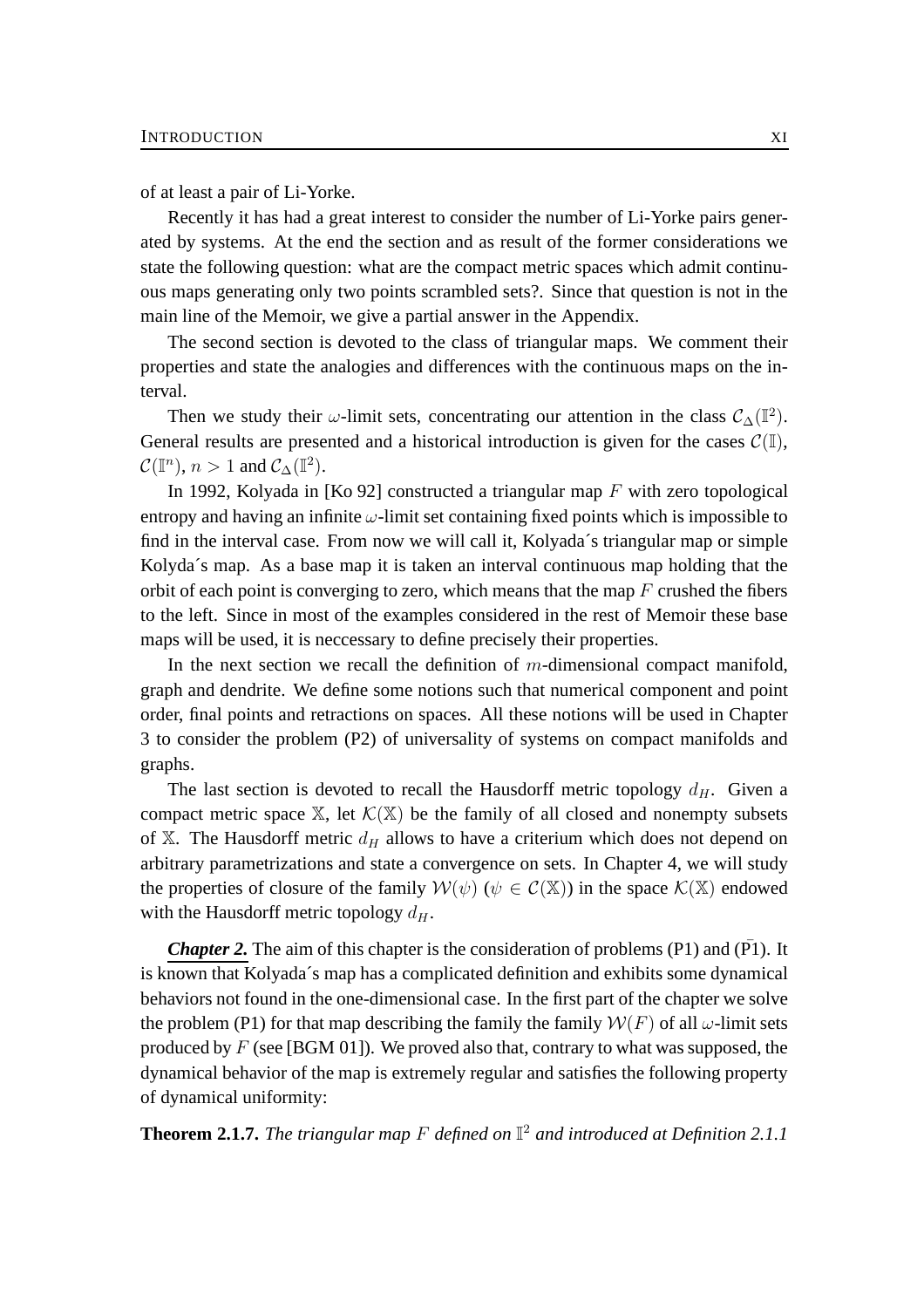*holds the property:*

 $\omega_F(a, b) = I_0$  for every  $(a, b) \in \mathbb{I}^2 \backslash I_0$ , where  $I_0 = \text{Per}(F) = \text{Fix}(F)$ .

Therefore, we describe exactly the family of sets  $W(F)$ :

$$
\mathcal{W}(F) = I_0 \cup \{(0, c)\}_{c \in \mathbb{I}}.
$$

Since we have been able to describe the dynamics of the map, at the same time we have understood the mechanisms of its behavior and therefore we have modified the map obtaining examples of triangular maps which solve part of the stated prblems.

Balibrea, Reich and Smítal, in 2003 and knowing the property of Kolyada´s map stated the problem of how to construct a map F in  $\mathcal{C}(\mathbb{I}^3)$  holding the property that the  $\omega$ -limit sets of all its points would be one of the faces of the cube  $\mathbb{I}^3$  and this face would be composed by fixed points of the map. In the second part of the chapter, we solve the problem ( $\bar{PI}$ ) (see [BGM 03]) for such sets. It is constructed a triangular map on  $\mathbb{I}^3$  (that is a map of the form  $(x, y, z) \rightarrow (f(x), g(x, y), h(x, y, z))$  using a modification of the Kolyada´s map.

**Theorem 2.2.12.** The triangular map F on  $\mathbb{I}^3$ , introduced at Definition 2.2.1 holds the *following properties of dynamical uniformity:*

- (A) if  $(a, b, c) \in I_0^2$ , then  $\omega_F(a, b, c) = \{(a, b, c)\}\$  and  $\text{Per}(F) = \text{Fix}(F) = I_0^2$ ,
- (B) if  $(a, b, c) \in \mathbb{I}^3 \backslash I_0^2$ , then  $\omega_F(a, b, c) = I_0^2$ .

Therefore, for such a map it is held:

$$
\mathcal{W}(F) = I_0^2 \cup \{(0, b, c)\}_{(b, c) \in \mathbb{I}^2}.
$$

It has to be said that problems (P1) and  $(\overline{P1})$  are difficult to solve in general settings and depend strongly on the map we are considering in the case of (P1) and on the phase space and the map in the case of  $(P1)$ . It is an open line of work to solve both types of problems for another kind of maps and different families of sets.

*Chapter 3.* It is devoted to study the problem (P2) concerning the existence of universal maps. In 1993, A.M. Bruckner stated the following question: given a general compact metric space X and  $\mathcal{F} \subseteq \mathcal{C}(\mathbb{X})$ , are there universal maps in the family  $\mathcal F$  with respect to the sets of  $W_{\mathcal{F}}$ ?. A map  $\psi \in \mathcal{F}$  is called universal for  $W_{\mathcal{F}}$  if generates as ω-limit sets all the elements of  $W_{\mathcal{F}}$ , that is, if  $W(\psi) = W_{\mathcal{F}}$ . By other hand, we say that  $\psi \in \mathcal{F}$  is a w-universal map (weak universal) for  $\mathcal{W}_{\mathcal{F}}$ , if up to homeomorphisms  $\psi$ generates as  $\omega$ -limit sets all the elements of  $\mathcal{W}_{\mathcal{F}}$ . Up to homeomorphism means that for each set  $A \in \mathcal{W}_{\mathcal{F}}$ , there exists a set  $\tilde{A}$ , homeomorphic copy of A, in  $\mathcal{W}(\psi)$ .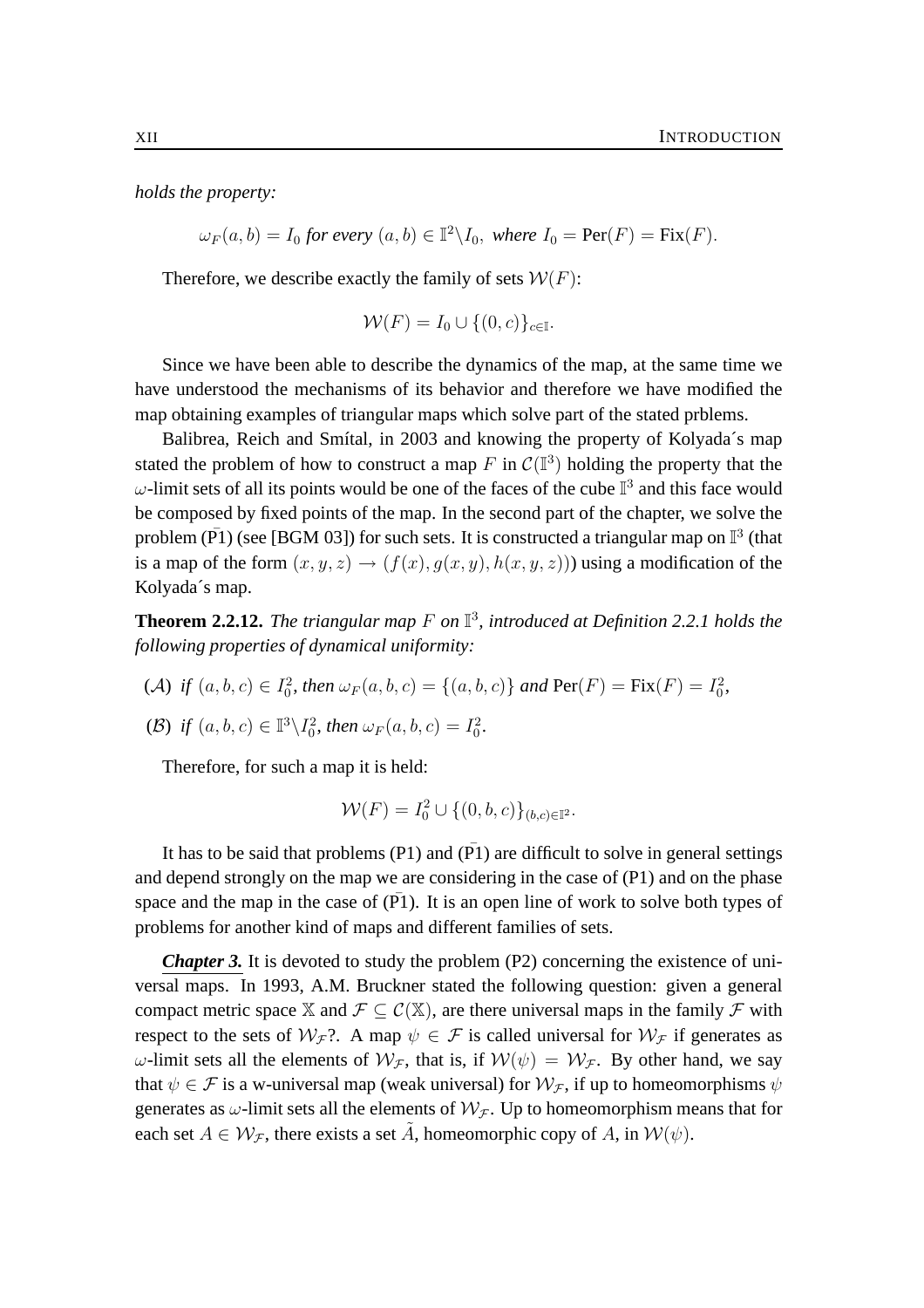The situation of this problem is that for the universal case there are no results and for the w-universal one there exists a result by Pokluda and Smítal [SP 00] for all continuous interval maps, proving that at least there is a w-universal map on  $\mathcal{C}(\mathbb{I})$  for the sets of  $\mathcal{W}_{\mathcal{C}(\mathbb{I})}.$ 

In this chapter we analyze the problems of universality for general systems (see [BGM 02], [CGSS 04]). We prove that for some part of compact metric spaces  $X$  (for all except those in which the continuous endomorphisms generate only as  $\omega$ -limit sets singletons, this spaces are called  $\omega$ -degenarate spaces) does not exist a universal map for  $\mathcal{W}_{\mathcal{C}(\mathbb{X})}.$ 

**Theorem 3.1.3.** *Let* X *be a non* ω*-degenerate compact metric space. Then, there are no universal maps with respect to the*  $\omega$ -*limit sets generated by the elements of*  $C(\mathbb{X})$ *.* 

Considering this negative result, if it is reduced the family of sets, for example taking in the class of triangular maps on  $\mathbb{I}^2$  the family of  $\omega$ -limit sets contained in a fiber (a set of the form  $I_x = \{x\} \times \mathbb{I}$ , it is possible to construct a map  $F \in C_{\Delta}(\mathbb{I}^2)$  universal with respect to those sets.

**Theorem 3.2.5.** The triangular map F on  $\mathbb{I}^2$  introduced at Definition 3.2.1 holds the *following conditions:*

(A) For every  $[a, b] \subseteq \mathbb{I}$ ,  $a \leq b$ , there exists a point  $(p, q) \in \mathbb{I}^2 \backslash I_0$  such that

$$
\omega_F(p,q) = \{0\} \times [a,b].
$$

(B) Given  $(p, q) \in \mathbb{I}^2$ , there exists a compact interval  $J \subseteq \mathbb{I}$ , degenerate or not, such *that*

$$
\omega_F(p,q) = \{0\} \times J.
$$

The former result shows that it is possible to obtain universal elements in non  $\omega$ degenerate spaces if we reduce the family of  $\omega$ -limit sets with respect to which we consider such universality. The example presented in Definition 3.2.1 was constructed using similar techniques to those of the Kolyada´s map. Also for this map (see part  $(\beta)$ ) of the former theorem), the problem (P1) is solved.

The second part of the chapter is devoted to the existence of w-universal maps. To this aim we consider  $m$ -dimensional compact manifolds and graphs. Recall that an arc is any space homeomorphic to the unit interval I:

**Corollary 3.3.7.1.** *Let*  $\mathbb{M}$  *be a* m-dimensional compact manifold ( $m \geq 1$ ). Then,  $\mathcal{W}_{\mathcal{C}(\mathbb{M})}$ *admits a w-universal map if and only if*  $M$  *is an arc (and thus*  $m = 1$ *).* 

To prove this result we use strongly the fact that there exist an uncountable number of plane non homeomorphic dendrites.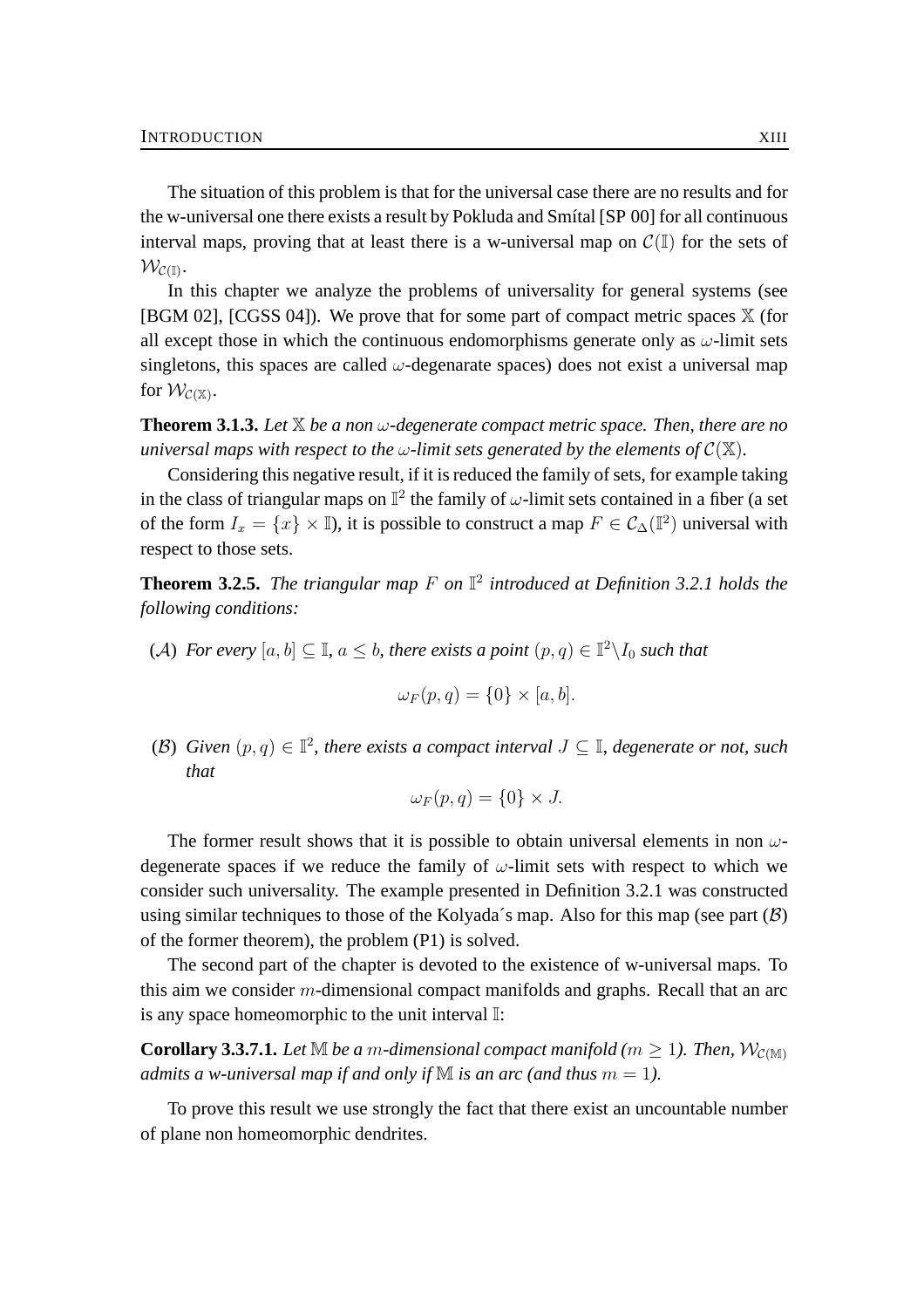**Theorem 3.3.10.** Let  $X$  be a graph. Then,  $W_{\mathcal{C}(X)}$  admits a w-universal map if and only *if the space* X *is an arc.*

Thinking on these results, it is evident that the positive result of Pokluda-Smítal is the unique we could obtain. As a future line of work we will continue considering the same problem for the case of dendrites and zero-dimensional spaces, as Cantor like sets.

*Chapter 4.* In this chapter we consider the problem (P3). In [BBHS 96], A. Blokh et al. proved that the family of all  $\omega$ -limit sets  $W(f)$  generated by a continuous map f was a compact subset of the space  $(\mathcal{K}(\mathbb{I}), d_H)$ .

We prove that in general the same result is not true in  $\mathcal{C}(\mathbb{I}^2)$ , presenting some counterexamples in the class  $\mathcal{C}_{\Delta}(\mathbb{I}^2)$  [BGM1 04]. By other hand, inside the class of triangular maps generating only  $\omega$ -limit sets contained in a fiber, we have tested that the property of  $d_H$ -closure works. Since the dynamics of these type of maps seems to be close to that of the elements of  $C(\mathbb{I})$ , it is reasonable to think that in this class the property will work. But it is not the case since it is possible to construct a triangular map with  $\omega$ -limit sets contained in the fiber  $I_0$  and such that  $W(F)$  is not  $d_H$ -closed. This is contained in our main result.

**Theorem 4.2.8.** *The continuous map* F *introduced at Definition 4.2.1 holds the following properties:*

- (A) There exists a sequence of points  $\{(p_i, q_i)\}_{i \in 2\mathbb{N}^*} \subset \mathbb{I}^2 \backslash I_0$  such that:
	- $(A_1) \omega_F(p_i, q_i) = \{0\} \times [a_i, b_i]$  with  $b_i a_i = 1 \frac{1}{2!}$  $\frac{1}{2^{10}}.$
	- $(\mathcal{A}_2)$   $\lim_{i\to\infty}\omega_F(p_i,q_i)=\{0\}\times[\frac{1}{2^1}]$  $\frac{1}{2^{10}}$ , 1] *in the Hausdorff metric topology of*  $\mathbb{I}^2$ .
- (B)  $\omega_F(p,q) \neq \{0\} \times [\frac{1}{2^1}]$  $\frac{1}{2^{10}}, 1]$  for each  $(p, q) \in \mathbb{I}^2$ .

Therefore F does not satisfy the  $d_H$ -closure property and  $W(F) \subset I_0$ .

This problem can be continued in the future. By one hand, we have to find hypothesis under which the  $d_H$ -closure property can work on  $\mathcal{C}(\mathbb{I}^2)$ . By other hand, it would be interesting to analyse the validity of the property for two dimensional permutations maps, that is, maps of the form  $(x, y) \rightarrow (g(y), f(x))$ .

*Chapter 5.* The problem (P4) of obtaining characterizations to the property of having zero topological entropy is held in this chapter. More precisely we try to prove the equivalence of the properties (1)-(5) (the statement of them can be seen in the chapter and in the first part of this introduction) in the case of general triangular maps. It is known that in  $\mathcal{C}(\mathbb{I})$  those properties are equivalent, but in general in  $\mathcal{C}_{\Delta}(\mathbb{I}^2)$  they are not (it can be seen considering examples presented throughout the chapter) even under strong additionally hypothesis, for example considering triangular maps non decreasing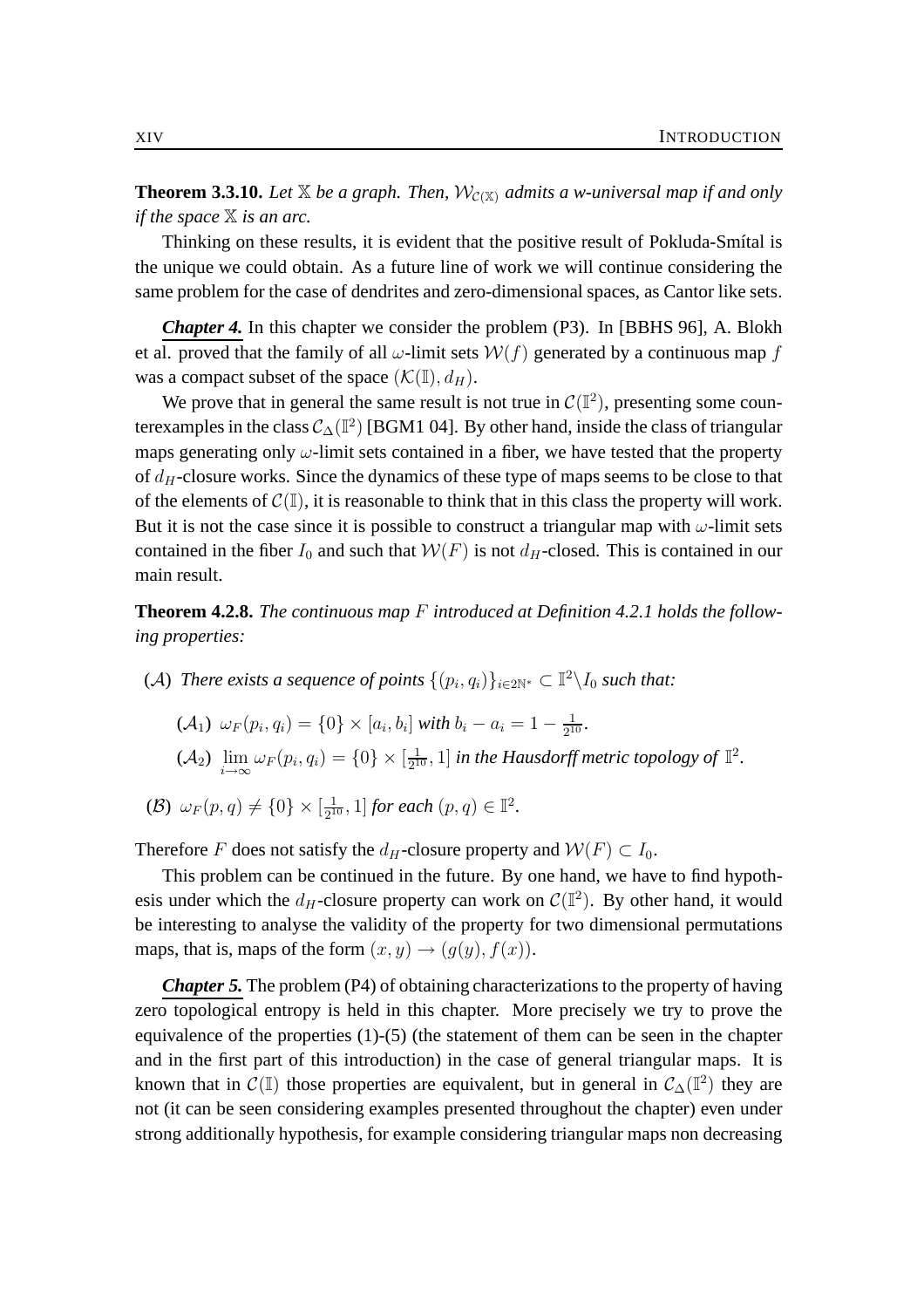on fibers, that is, maps of the form  $(f(x), g(x, y))$  where  $g_x(\cdot)$  is non decreasing for all  $x \in \mathbb{I}$  (note that  $g_x(y) = g(x, y)$ ).

With such additional conditions (1), (2) and (5) are equivalent but can be constructed counterexamples showing that (2) and (3) are not equivalent, neither (2) and (4). The implication (4) to (3) has been recently solve in a negative way.

Let  $\mathcal{C}^*_\Delta(\mathbb{I}^2)$  be the class of triangular maps which have basis maps with set of periodic points closed. In this case well known results establish for interval maps that  $Per(f)$ closed is equivalent to have  $Rec(f) = UR(f) = Per(f)$  and also to the fact that for every  $x \in \mathbb{I}$ ,  $\omega_f(x)$  is finite, that is, the orbit of x is periodic. Neverthelesss if Per(f) is closed then  $h(f) = 0$  but the converse is not true, since there are maps f holding  $h(f) = 0$  but with Per(f) not closed.

With this facts in mind, we obtain the main result of the chapter

**Theorem 5.4.1.** *Let*  $F \in C^*_{\Delta}(I^2)$  *with basis map f. Then, conditions*  $(1) - (5)$  *are mutually equivalent properties for* F*.*

We have proved here the equivalence for maps on  $C^*_{\Delta}(I^2)$  of the five conditions considered. A work for the future will consist on try to prove or disprove the equivalence on  $\mathcal{C}^*_{\Delta}(I^2)$  of the long list of conditions which work for interval maps. We guess that for the most of them the equivalence will be true.

In the space  $\mathcal{C}_{\Delta}(\mathbb{I}^2)$  an interesting problem remains open. Is it true that Rec $(F)$  =  $UR(F)$  implies  $h(F) = 0$ ?. If the answer is positive a definition of simplicity for triangular maps is obtained in terms of sets of "recurrent points". Note that our results allows to consider the problem in the case of triangular maps with basis maps having non closed periodic point sets.

*Appendix.* The aim of the appendix is to introduce two examples of spaces and selfmaps defined on them holding the property that the maximal cardinality of their scrambled sets is two, i.e., are presented maps which only generate scrambled sets with two points (Li-Yorke pairs) [GL 04].

**Theorem 5.4.2.** *There exist a continuous selfmap defined on a Cantor set space, such that every scrambled sets has exactly two points.*

**Theorem 5.4.4.***There exist a continuum*  $X \subset \mathbb{R}^2$  (nonempty compact and connected *space) with empty interior and an homeomorphism* h *on* X*, such that every scrambled sets has exactly two points.*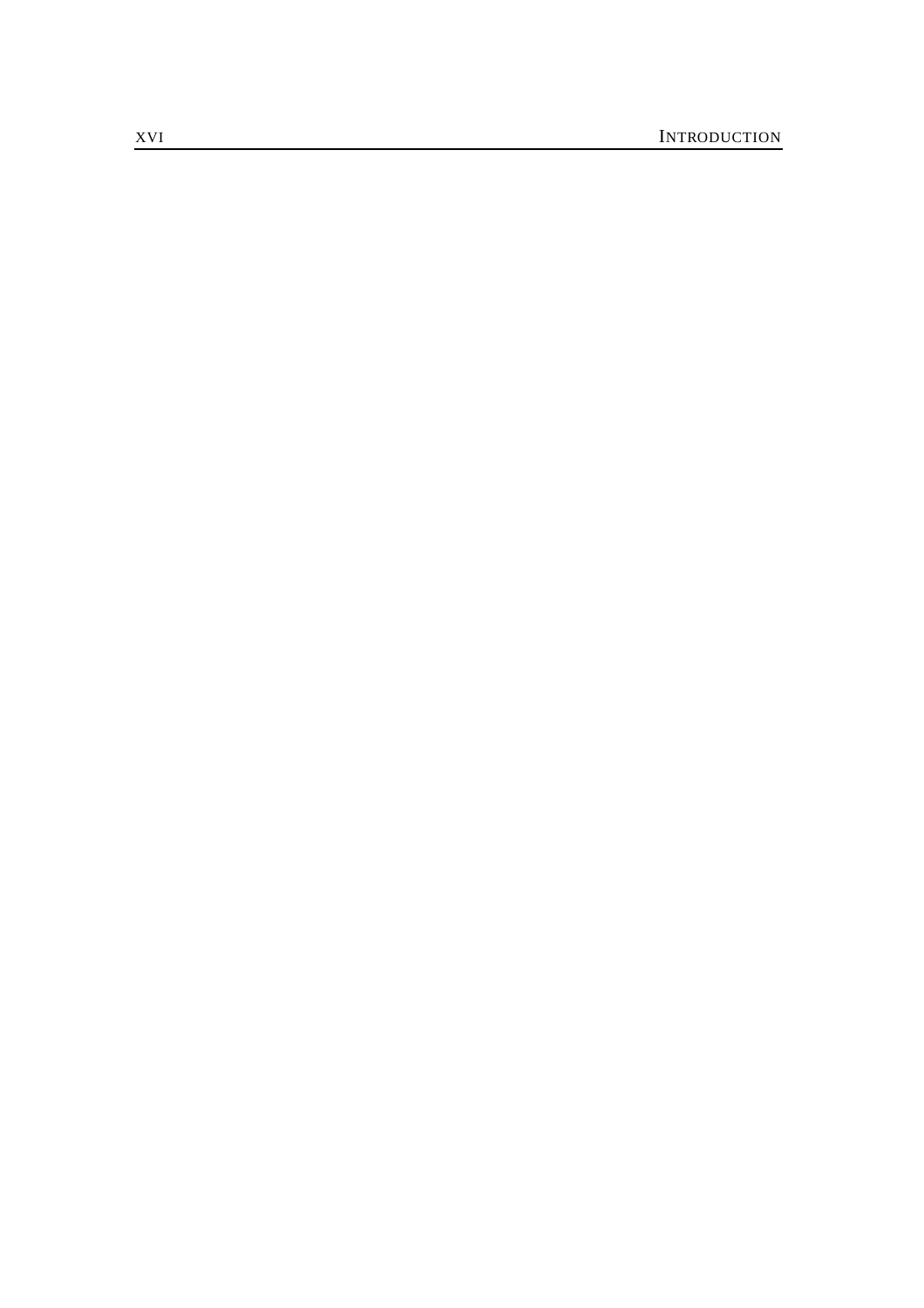## **Introducción**

Durante el último cuarto del siglo XIX, mientras Peano y Picard cerraban el capítulo del enfoque clásico de encontar soluciones de las Ecuaciones Diferenciales Ordinarias (E.D.O.), Liapunov y especialmente Poincaré abrían uno nuevo: " *El estudio cualitativo de las soluciones* ". Se trata de una aproximación al problema radicalmente nueva en la que se presupone la existencia de soluciones y en su lugar se desean explotar las propiedades topológicas del espacio en que trabajamos y las analíticas de la función que define la ecuación para determinar el comportamiento asintótico de las soluciones para valores grandes del tiempo.

Mientras la teoría cualitativa de las ecuaciones diferenciales iba desarrollándose, los matemáticos comprendieron gradualmente que lo esencial de esta teoría encajaba en un marco mucho más general, el de los Sistemas Dinámicos (S.D.).

Aunque llevó algunos años dar con una formulación abstracta de este concepto (cabe citar al respecto el trabajo de Birkhoff [Bi 27] en la década de los 20 y Nemytskii y Stepanov [NS 49] en los 40 y 50) bien podría decirse que el origen de la idea de Sistema Dinámico es casi tan antiguo como el de la propia Ciencia. Sin mucha precisión, podríamos definir un S.D. como aquél que evoluciona con el tiempo y cuya característica principal es la de ser determinista, esto es, su estado futuro se puede predecir si se conocen su estado actual y las leyes que gobiernan su evolución.

Científicos como Kepler (con su búsqueda de leyes internas que gobernaran las observaciones), Galileo (que nos enseñó a considerar el tiempo, el movimiento y la velocidad no como misteriosas cualidades o esencias, sino como meras variables susceptibles de ser medidas externamente y computadas matemáticamente), Descartes (con su percepción de la infinitud del espacio y su concepción del mundo como un mecanismo), Newton (que despojó a la Ciencia de los argumentos metafísicos y sentó las bases del moderno pensamiento científico) o el propio Malthus (cuya pesimista y errónea, pero matemáticamente fundada, visión de la evolución de la población humana nos advirtió de que no sólo los datos exactos cuentan sino también las tendencias) merecen con justicia figurar entre los pioneros de los S.D.

Atendiendo al conjunto de tiempos considerados podemos distinguir dos tipos de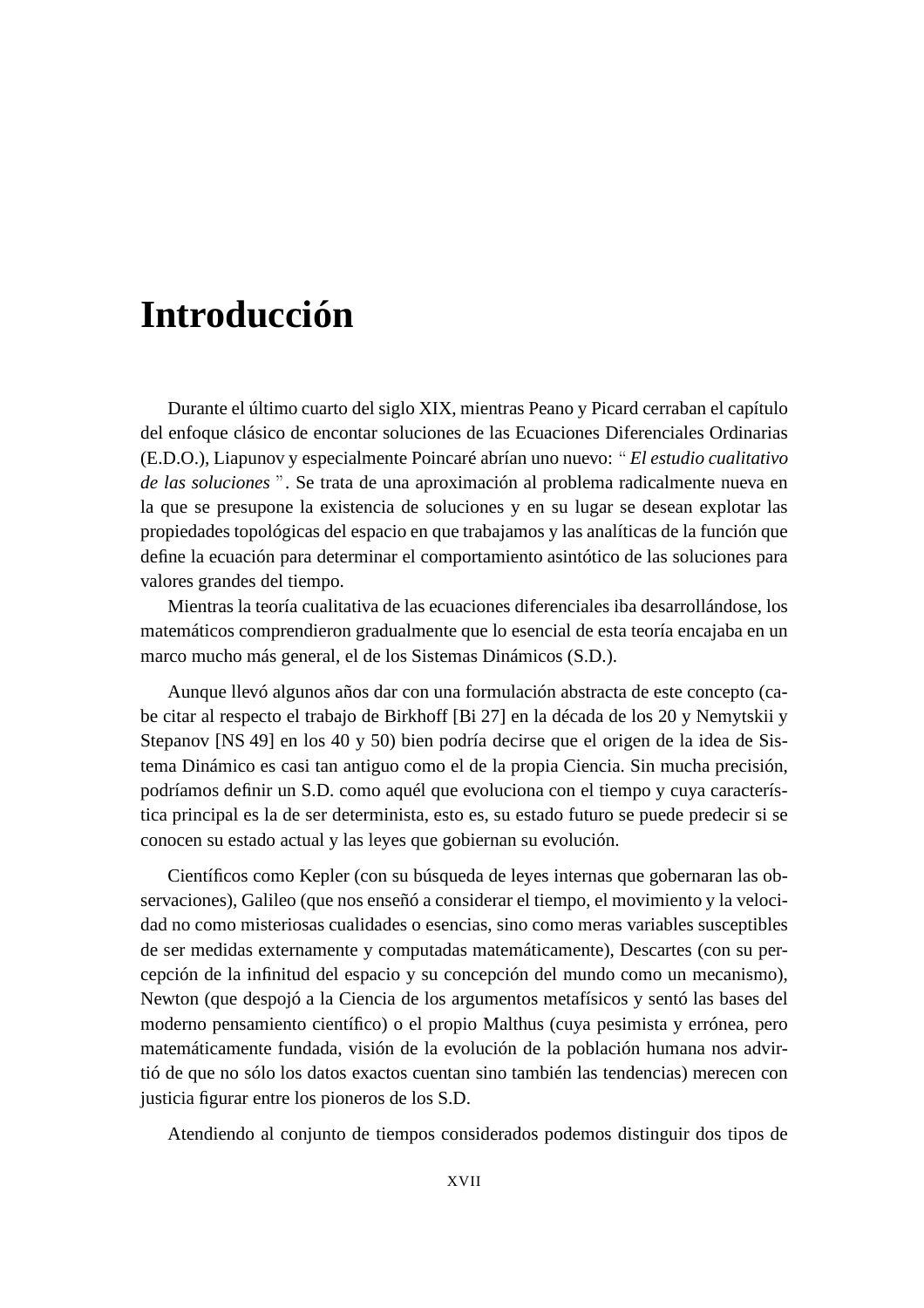S.D., a saber, los continuos (en los que el mencionado conjunto es un semigrupo de R, como es el caso de los sistemas de E.D.O.) y los discretos (en los que el mencionado conjunto es un semigrupo de Z). Centremos ahora nuestra atención en los Sistemas Dinámicos Discretos (S.D.D.).

Al igual que para los Sistemas Dinámicos Continuos (S.D.C.), el padre de los S.D.D. es H. Poincaré, quien se vio abocado a ellos en la búsqueda de métodos que simplificasen el estudio cualitativo de los, en principio más difíciles, S.D.C. generados por sistemas de E.D.O. no lineales. Su idea de reducir el estudio de un S.D.C. al de un discreto nace en 1899, idea ésta de gran interés ya que permitía estudiar algo muy complicado a través de las propiedades topológicas de las órbitas de un S.D.C. . Desaparecido Poincaré, floreció la topología pero no siguieron un camino paralelo los S.D. .

Hacia el primer cuarto del siglo XX, los S.D.C. se comenzaron a estudiar desde el punto de vista físico por Duffing [Du 18], Birkhoff [Bi 27] y Van der Pool [V 27]. Pero para estudiarlos había que resolver con lápiz y papel lo que casi nunca era posible: los correspondientes sistemas de ecuaciones diferenciales. Curiosamente, los S.D.D. más sencillos (los definidos a través de endomorfismos continuos en intervalos compactos de la recta real) permanecieron esencialmente inexplorados.

En los años veinte y treinta la teoría experimentó avances sustanciales, especialmente en sistemas asociados a la circunferencia y al plano, gracias a los trabajos de Julia, Fatou, Birkhoff y Denjoy.

Es ya en la década de los cincuenta y gracias a los trabajos de Moser [Mos 62], Myrberg [My 63], [My 65] y Smale [Sm 65], [Sm 67], cuando resurge de nuevo el estudio de los S.D.D., que alcanzan su punto álgido en la década de los 70 con la aparición de los trabajos de Metropolis, M.L. Stein y P.R. Stein [MSS 73], de Li y Yorke (que en 1.975 publicaron su bien conocido artículo "*Period three implies chaos* " [LY 75]) o de R. May (quien en 1.976, estudiando las ecuaciones en diferencias finitas de primer orden que aparecen en ciertos modelos utilizados en las C.C. Biológicas, Económicas y Sociales demostró que, aunque simples y deterministas, pueden exhibir un complicado comportamiento [Ma 76]).

Además el redescubrimiento por estas mismas fechas, por parte de Stefan [St 77], del teorema de Sharkovski˘ı, considerado por muchos uno de los resultados más relevantes de la segunda mitad del siglo XX, sobre la estructura periódica de las funciones continuas del intervalo, supuso el espaldarazo definitivo a la teoría.

Así pues, las condiciones científicas para el florecimiento de este estudio estaban ya establecidas. Los S.D.D. pasaban así a ejercer un papel relevante y terminaron consolidándose como una disciplina con interés en sí misma.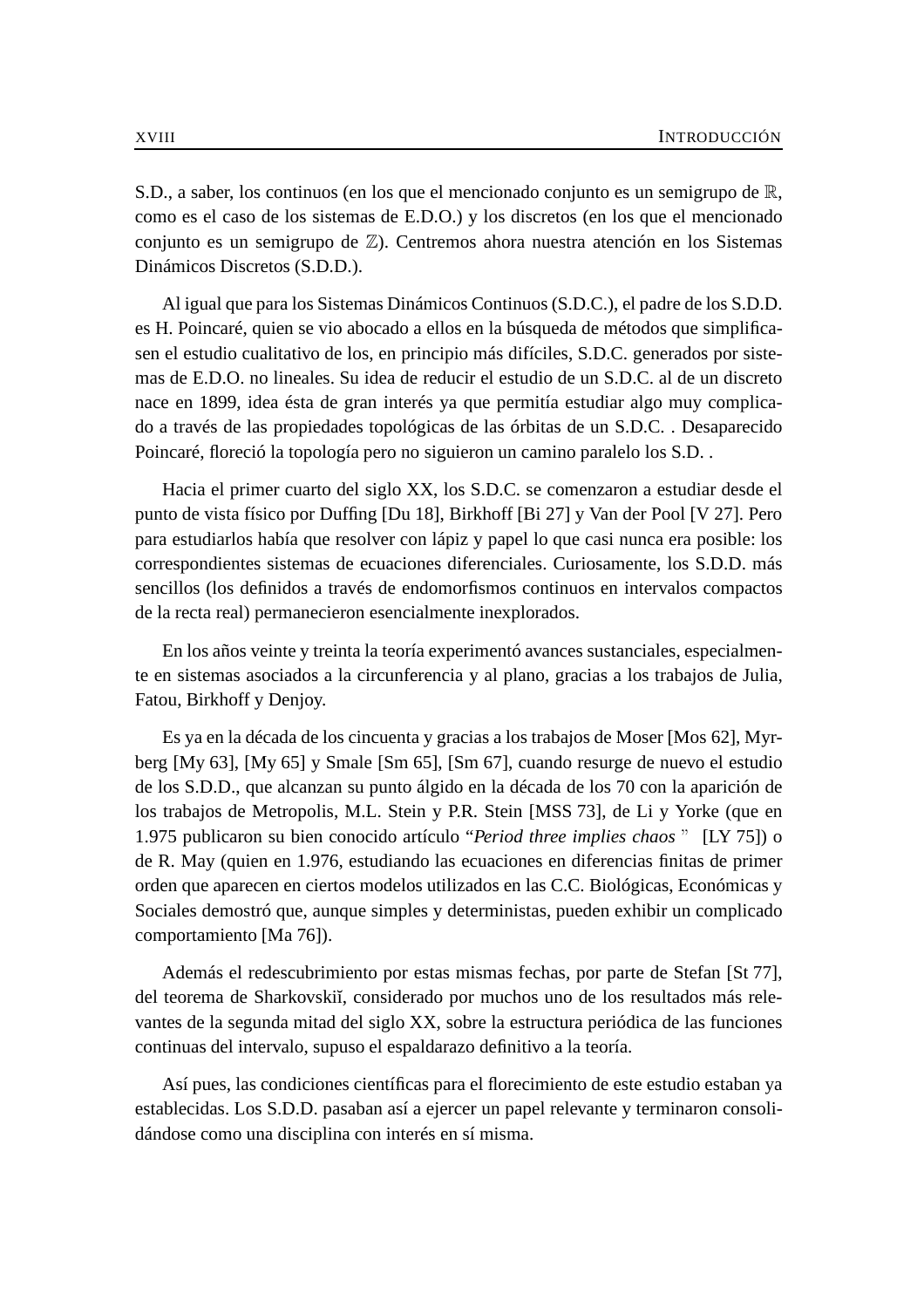De forma general, un S.D.D. es una terna  $(\mathbb{X}, \mathbb{Z}, \phi)$  donde  $\mathbb{X}$  (espacio de fases) es un espacio topológico no vacío y  $\phi : \mathbb{Z} \times \mathbb{X} \to \mathbb{X}$  (flujo del sistema) es una aplicación continua verificando las propiedades:

- (a)  $\phi(0, x) = x$  para todo elemento  $x \in \mathbb{X}$ ,
- (b)  $\phi(s, \phi(t, x)) = \phi(s + t, x) = \phi(t, \phi(s, x))$  para todo  $s, t \in \mathbb{Z}$  y  $x \in \mathbb{X}$ .

A lo largo del trabajo, los S.D.D. que usaremos serán los llamados *asociados* o *inducidos* por una aplicación continua  $\psi : \mathbb{X} \to \mathbb{X}$  ( $\psi \in C(\mathbb{X})$ ), en cuyo caso el flujo del sistema  $(\mathbb{X}, \mathbb{Z}, \phi)$  vendrá dado por  $\phi(n, x) = \psi^n(x)$  para cada  $n \in \mathbb{Z} \setminus \{0\}$  donde mediante  $\psi^0$  denotamos a la aplicación identidad definida sobre X y  $\psi^n(x) = \psi(\psi^{n-1}(x)),$ entendiendo que las iteradas negativas se corresponden a iteraciones de la aplicación  $\psi^{-1}$ . Para cada punto  $x \in \mathbb{X}$ , la sucesión  $(\psi^n(x))_{n \in \mathbb{Z}}$  se llama la trayectoria de  $x$  por la aplicación  $\psi$ . Notemos que el hecho de considerar iteradas negativas de la función  $\psi$ , trae implícito la invertibilidad de la misma. Sin embargo, esto no siempre ocurre cuando consideramos una aplicación continua  $\psi$  arbitraria. En tal caso, el sistema vendrá dado en la forma  $(\mathbb{X}, \mathbb{N}, \phi)$ , donde mediante N denotamos al conjunto de los enteros no negativos. En esta situación la trayectoria de un punto  $x$  la conformará la sucesión  $(\psi^n(x))_{n=0}^{\infty}$ . Al S.D.D. asociado a un endomorfismo  $\psi \in C(\mathbb{X})$  lo denotaremos con  $(\mathbb{X}, \psi).$ 

Hemos visto que la operación fundamental para entender la evolución de dichos sistemas resulta ser la iteración de funciones continuas. De esta forma, los S.D.D. son una parte de la "*Teoría de la Iteración*", teoría más general que se presenta en campos diversos de las Matemáticas, como por ejemplo:

- (a) transformaciones contractivas en espacios de Banach,
- (b) ecuaciones funcionales,
- (c) esquemas numéricos para ecuaciones diferenciales en derivadas parciales,
- (d) ecuaciones en diferencias finitas no lineales.

Múltiples ejemplos pueden darse de S.D.D. . De entre éllos destacamos los que provienen de las *ecuaciones en diferencias finitas no lineales* y presentamos algunos extraídos de [SP 83]:

• Ecuación de Guckenheimer, Oster e Ipaktchi:

$$
\psi(x, y) = (y, r(y + x)e^{-0, 1(x+y)}).
$$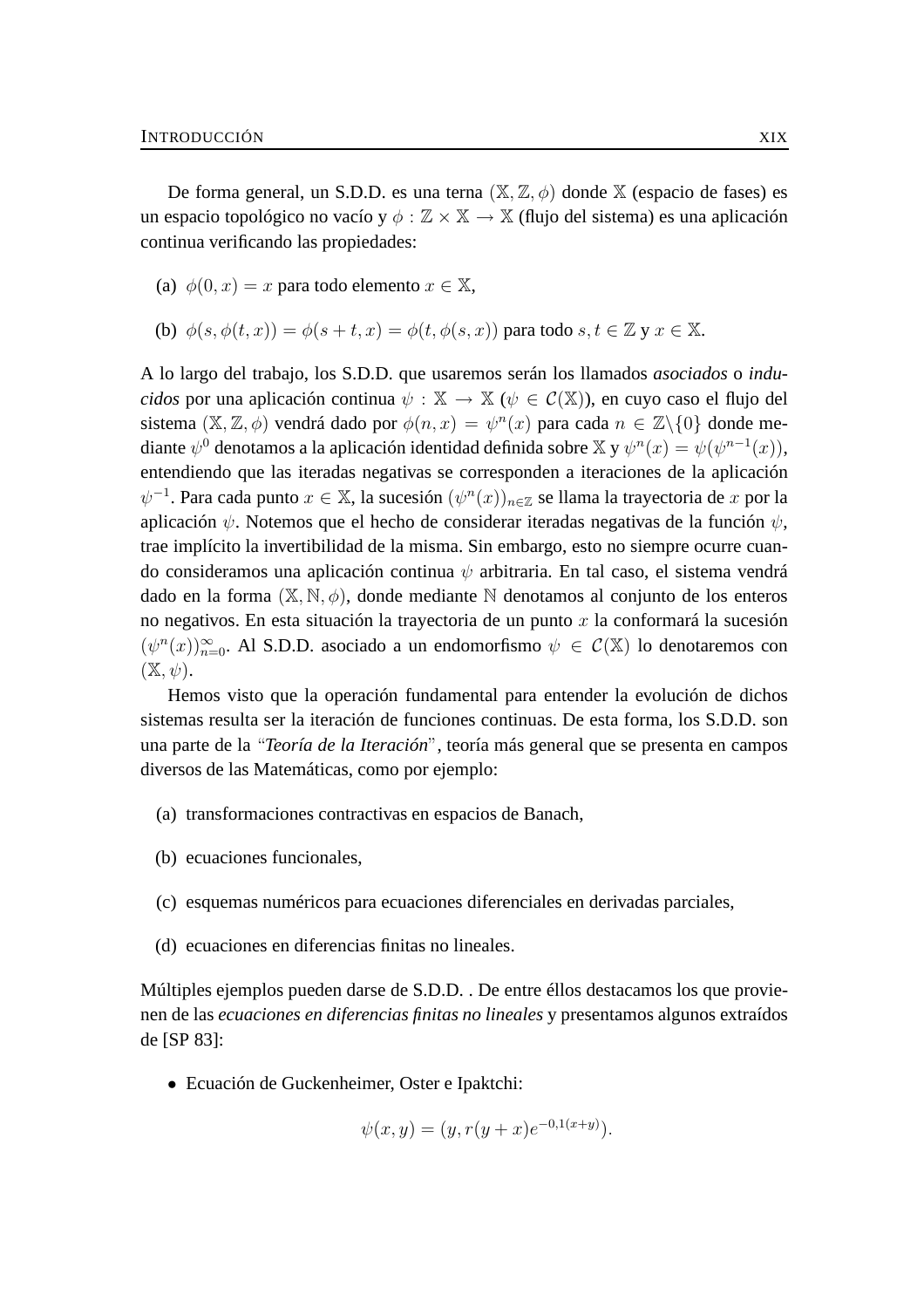•  $\psi(x, y) = (Axf(x, y), Byg(x, y))$ , donde  $f, g : \mathbb{R}^2 \to \mathbb{R}$  son funciones continuas  $y \land B \in \mathbb{R}$ , en particular:

$$
\psi(x,y) = (Axe^{\alpha x + \beta y}, Bye^{\gamma x + \delta y}).
$$

•  $\psi(x, y) = (Ax, xf(x) + yg(y))$  donde  $f, g : \mathbb{R} \to \mathbb{R}$  son funciones continuas y  $A \in \mathbb{R}$ .

Este tipo de sistemas son una muestra muy interesante por sus aplicaciones, ya que, las ecuaciones de las que proceden se corresponden con modelos físicos, químicos, ecológicos, económicos y sociales.

En general, dado un S.D.D. (X, ψ), tratamos de estudiar su *dinámica*, es decir, averiguar el comportamiento asintótico de las trayectorias de todos los puntos del espacio de fases. Este comportamiento depende fuertemente de la topología existente en el espacio X y, como consecuencia de esta dependencia, a este tipo de estudio se le conoce como análisis de la "*dinámica topológica*" del sistema.

Durante mucho tiempo se consideraron problemas  $(\mathbb{X}, \psi)$  donde  $\mathbb{X}$  era un espacio métrico compacto y  $\psi$  un homeomorfismo. La exigencia de compacidad es un requerimiento de finitud, semejante al que se le exige a las medidas en el marco de la teoría de S.D.D. con medidas invariantes con relación a una transformación. Por otra parte, la metrizabilidad es una propiedad que, en general, no se necesita para la mayor parte de los resultados, pero a menudo acorta las pruebas y está en coherencia con lo que ocurre en la mayoría de las aplicaciones.Como problemas que se consideraron inicialmente tenemos los de minimalidad, estructura topológica de los conjuntos "errantes", transitividad y conjugación topológica.

A partir de los años setenta, cuando el uso de la computadora se convierte en una herramienta fundamental a la hora de calcular trayectorias de puntos y aparece el interés por los S.D.D. que provienen de ecuaciones en diferencias finitas que a su vez modelan fenómenos de la dinámica de poblaciones, de la economía y de los métodos numéricos de las ecuaciones diferenciales ordinarias y en derivadas parciales, la aplicación  $\psi$  deja de ser un homeomorfismo. Se tienden a estudiar sistemas  $(\mathbb{X}, \psi)$  donde el espacio de fases X suele ser un subconjunto compacto de un espacio euclídeo, o una variedad compacta con o sin borde, mientras que  $\psi$  es un endomorfismo continuo no necesariamente invertible. En esta situación, la aplicación  $\psi$  ha aumentado su complejidad al no ser un homeomorfismo, pero por contra el espacio X se ha simplificado. En esta etapa, otros problemas surgen y nuevas herramientas es preciso desarrollar para abordar fenómenos tales como la existencia de caos, la complejidad dinámica y los atractores extraños entre otros.

Frente a otros posibles e igualmente válidos enfoques de la dinámica, como el ergódico -basado en la teoría de la medida-, o el analítico -que se apoya fuertemente en las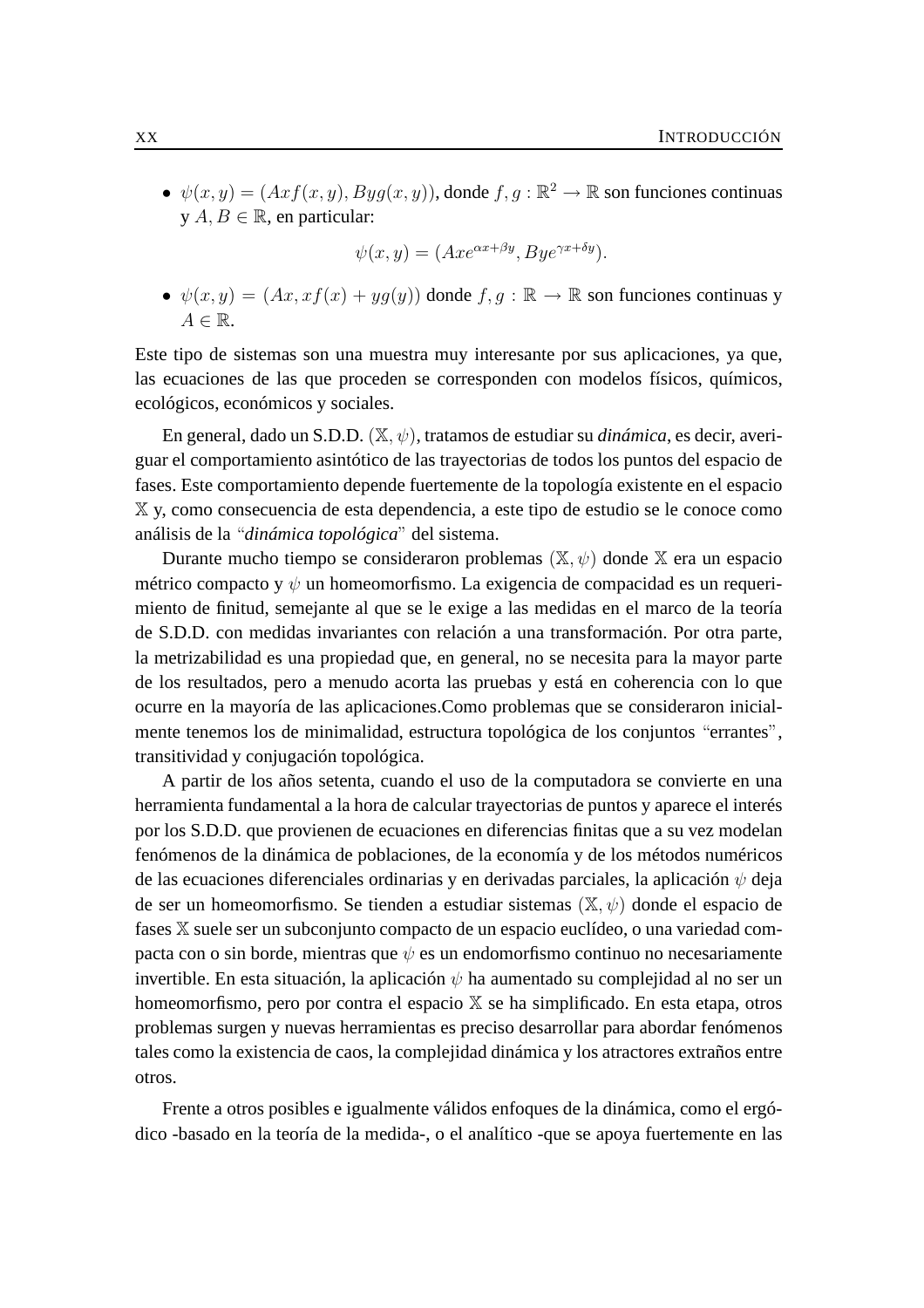propiedades de regularidad (diferenciabilidad) del sistema- , esta Memoria se enmarca principalmente en el contexto general de la dinámica topológica, y desde esta perspectiva pocos conceptos cabe definir que aprehendan de manera más natural la idea de "comportamiento asintótico" como el de *conjunto* ω*-límite* de una órbita (el conjunto de sus puntos de acumulación). No es casualidad, pensamos, que el primer gran resultado de la teoría de Sistemas Dinámicos moderna en el contexto de los S.D.C., el teorema de Poincaré-Bendixson ("si el ω-límite de una órbita acotada de un sistema autónomo de ecuaciones en el plano no tiene puntos críticos entonces es una órbita periódica"), verse precisamente acerca de ellos. Por tanto nos ha parecido adecuado elegir este concepto, junto con el de la entropía topológica (véase Definición 1.1.1) que ya comentaremos, como hilo conductor en el que engarzar nuestro trabajo.

Los S.D.D. inducidos por funciones continuas en espacios unidimensionales (en primera instancia el intervalo y la circunferencia) se manifiestan como una disciplina con entidad propia a mediados de los setenta, con la publicación de los artículos, anteriormente citados, de Li y Yorke [LY 75], de May [Ma 76], y el redescubrimiento en Occidente del ya clásico teorema de Sharkovski˘ı [St 77]. Aunque pueda parecer paradójico, ya existía por entonces un gran acervo de conocimientos en el ámbito de los S.D.D. bidimensionales e incluso generales, pero al haber estado motivado históricamente su estudio por sus conexiones con la teoría de ecuaciones diferenciales (vistos como realizaciones de las correspondientes aplicaciones de Poincaré), el énfasis se había puesto por lo general, o bien sobre la teoría local, o bien sobre la teoría global para homeomorfismos y/o difeomorfismos, y en estos casos la dinámica unidimensional es muy sencilla. No debe extrañar, por tanto, que muchas de las cuestiones más básicas de esta aun joven teoría no hayan sido dilucidadas hasta relativamente tarde, y que otras estén todavía pendientes. Así, los conjuntos  $\omega$ -límite para funciones continuas en el intervalo no fueron caracterizados hasta 1989 [ABCP 89/90], véase también [BS 92].

A la vez que los S.D.D. unidimensionales iban desarrollándose, y a partir de los artículos pioneros de Kloeden [Kl 79] en 1979 y sobre todo de Kolyada [Ko 92] en 1992, la atención de los investigadores comenzó a dirigirse hacía los sistemas bidimensionales (el caso típico es el cuadrado unidad en  $\mathbb{R}^2$ ). Los primeros resultados sobre conjuntos  $\omega$ límite para tales funciones (a veces válidos para más dimensiones) se deben a Agronsky y Ceder [ABCP 89/90], [AC1 91/92] y a Kolyada y Snoha [KS 92/93], en [JS 01] fueron parcialmente completados. Sin embargo, en dimensión mayor que uno las dificultades son muy notables y en esta línea se desarrolla el presente trabajo. Para homeomorfismos (especialmente difeomorfismos) el problema debería ser más fácilmente abordable, máxime teniendo en cuenta la ingente cantidad de trabajo que se ha realizado en este ámbito desde que Thurston sentó las bases de su estudio en [Thu 88]. Sin embargo, las circunstancias han dirigido las principales líneas de investigación por derroteros bien distintos, y a día de hoy el problema no parece haber sido abordado.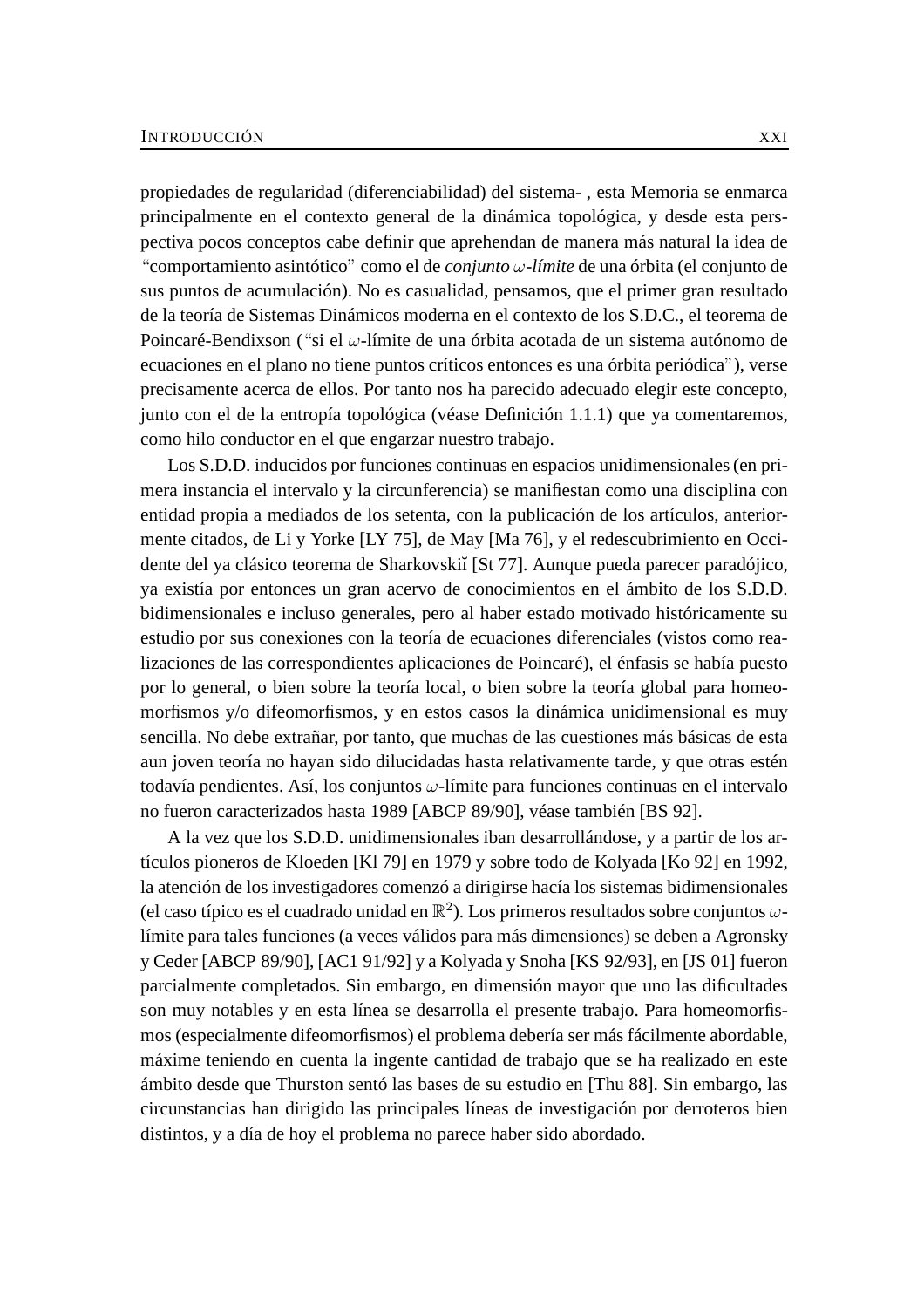Dado el aumento de la complejidad dinámica que lleva aparejada la subida de la dimensión del espacio de fases, la estrategia usada para estudiar estos sistemas es considerar ciertas clases de endormorfismos continuos que, de algún modo, simplifiquen este estudio. Así, fijado un espacio de fases X, consideramos  $\mathcal{F} \subset \mathcal{C}(\mathbb{X})$  y estudiaremos la dinámica de los sistemas de la forma  $(X, \psi)$  donde  $\psi \in \mathcal{F}$ . En esta situación planteamos ciertos problemas relacionados con los conjuntos  $\omega$ -límite y con la propiedad de poseer entropía topológica cero. En general, si  $\psi \in C(\mathbb{X})$  y  $\mathcal{F} \subset C(\mathbb{X})$  consideraremos:

$$
\mathcal{W}(\psi) := \{\omega_{\psi}(x) : x \in \mathbb{X}\}\
$$

y

$$
\mathcal{W}_{\mathcal{F}} := \{ \omega_{\psi}(x) : \psi \in \mathcal{F} \text{ y } x \in \mathbb{X} \}.
$$

En las anteriores condiciones planteamos y tratamos los siguientes problemas:

- (P1) dado un elemento  $\psi \in \mathcal{F}$ , describir completamente la familia  $\mathcal{W}(\psi)$  de todos los conjuntos  $\omega$ -límite producidos por la aplicación  $\psi$ ;
- (P1) dada una subfamilia de conjuntos  $A \subset \mathcal{W}_{\mathcal{F}}$ , definir explícitamente un elemento  $\psi$  de F tal que  $\mathcal{W}(\psi) = \mathcal{A}$ ;
- (P2) analizar la existencia de elementos universales y d-universales (universales en sentido débil) en la clase de aplicaciones  $\mathcal F$  para la familia de conjuntos  $\mathcal W_{\mathcal F}$ (véanse respectivamente Definiciones 3.0.15 y 3.0.14);
- (P3) estudiar las propiedades de clausura en el espacio de todos los subconjuntos compactos y no vacíos de  $\mathbb{X}, \mathcal{K}(\mathbb{X})$ , dotado con la topología métrica de Hausdorff,  $d_H$ , de la familia de conjuntos  $\omega$ -límite generados por un elemento  $\psi \in \mathcal{F}$ .

Cuando estudiamos un S.D.D. ( $\mathbb{X}, \psi$ ), en muchas ocasiones es útil tener una herramienta que nos sirva de criterio para decidir la complejidad dinámica del mismo. En este sentido, la entropía topológica del sistema proporciona una medida de la complejidad dinámica de éste. Así, cuando la entropía del sistema es cero, que se denotará mediante  $h(\psi) = 0$ , puede decirse que el sistema tendrá un comportamiento sencillo, en algún sentido, no caótico. Por el contrario, si la entropía es positiva, fenómenos complejos y poco predecibles pueden ocurrir. De tal modo, se plantea como un problema relevante, el hecho de encontrar caracterizaciones útiles de la propiedad de poseer entropía topológica cero. Por tanto, podemos establecer un nuevo problema:

(P4) dado un elemento  $\psi \in \mathcal{F}$ , encontrar caracterizaciones de la propiedad  $h(\psi) = 0$ .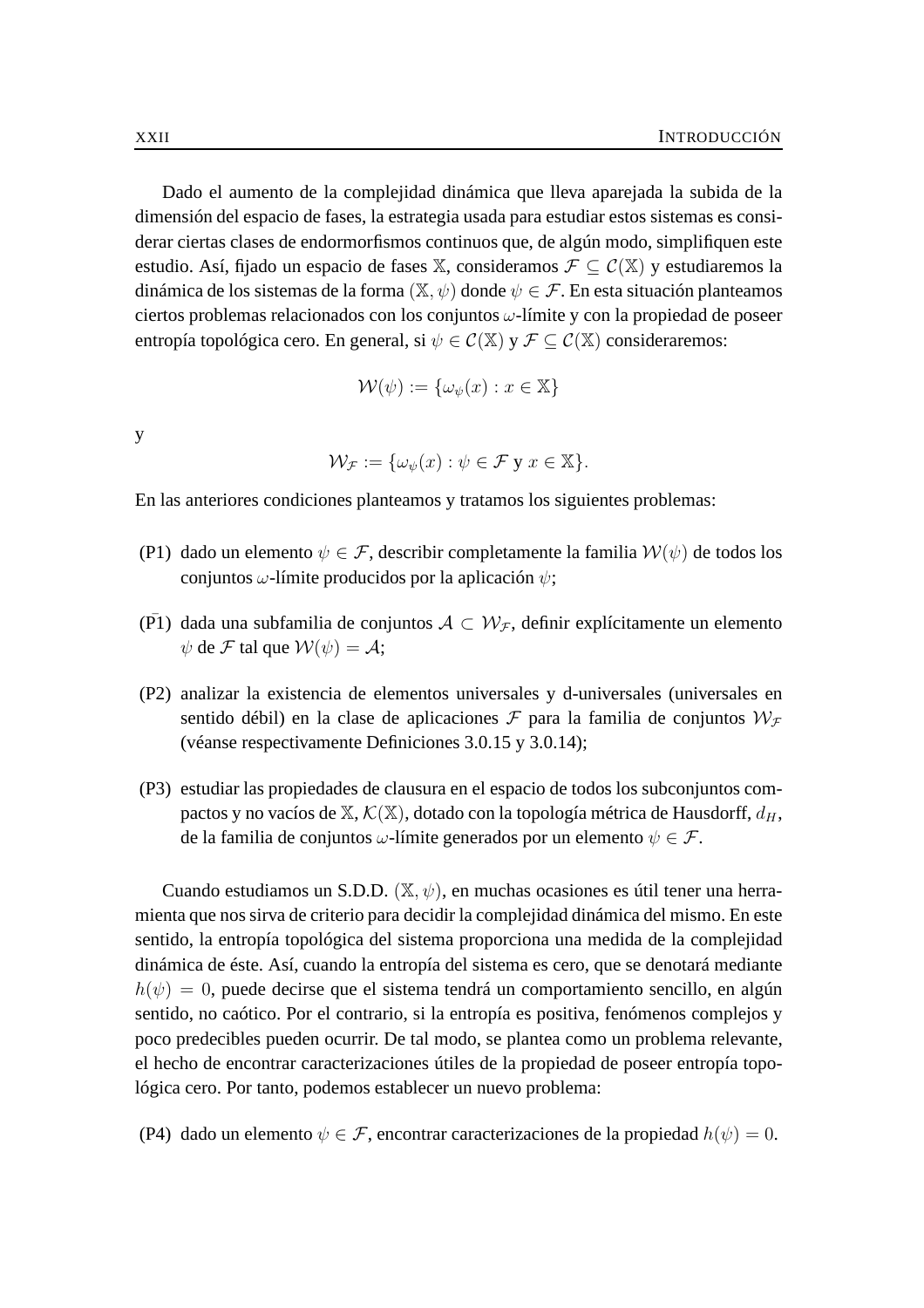Si el espacio de fases  $X$  es el intervalo compacto unidad  $I_y$  la familia  $\mathcal F$  está compuesta por todas las funciones continuas definidas en I sobre sí mismo, los problemas planteados en la enumeración anterior han sido bien estudiados en la literatura y mucha información se conoce acerca de sus soluciones. Está claro que obtener una solución completa para el problema (P1) no es posible, pues pasaría por describir  $W(f)$  para todo elemento  $f \in \mathcal{C}(\mathbb{I})$ . Sin embargo hoy día, la dinámica unidimensional está suficientemente bien desarrollada y equipada como para poder realizar estudios rigurosos y no triviales sobre la composición de  $W(f)$  para la mayor parte de los endormorfismos continuos de I. Anteriormente se comentó que los elementos de  $W_{\mathcal{C}(\mathbb{I})}$  habían sido caracterizados (véase Teorema 1.3.3), por tanto, sabemos con exactitud cuáles son las posibles subfamilias  ${\cal A}$  de  ${\cal W}_{{\cal C} (\mathbb{I})}.$  En [BS 92], Bruckner y Smítal resuelven el problema ( $\overline{P1}$ ) para  $\mathcal{W}_{\mathcal{C}(\mathbb{I})}$ . En relación con el problema (P2), para sistemas de la forma ( $\mathbb{I}, f$ ), tan sólo existe un reciente resultado de Pokluda y Smítal [SP 00], donde prueban que para los elementos de  $W_{\mathcal{C}(\mathbb{I})}$  existe una función d-universal. Es decir, prueban que existe una función  $f \in \mathcal{C}(\mathbb{I})$  verificando que para cada conjunto  $A \in \mathcal{W}_{\mathcal{C}(\mathbb{I})}$  existe  $\hat{A}$ , copia homeomorfa a A, en  $W(f)$ . Dada  $f \in \mathcal{C}(\mathbb{I})$ , en [BBHS 96] se estudian las propiedades de clausura en la métrica de Hausdorff,  $d_H$ , de  $W(f)$  en el espacio  $\mathcal{K}(\mathbb{I})$  de todos los subconjuntos compactos y no vacíos del intervalo. Concluyen, que para cada función  $f \in \mathcal{C}(\mathbb{I}), (\mathcal{W}(f), d_H)$  es un conjunto compacto, resolviendo así el problema (P3) para  $\mathbb{X} = \mathbb{I}$  y  $\mathcal{F} = \mathcal{C}(\mathbb{I}).$ 

Por otro lado, dado un S.D.D. de la forma  $(\mathbb{I}, f)$  donde  $f \in \mathcal{C}(\mathbb{I})$ , existe una larga lista de propiedades equivalentes a que la función f posea entropía topológica cero. La mayor parte de estas propiedades fueron probadas por Sharkovskiĭ en los sesenta [SKSF 97], con alguna corrección reciente [S 02]. En particular, se satisface la equivalencia mutua en  $\mathcal{C}(\mathbb{I})$  entre las siguientes propiedades:

- (1) la entropía topológica de f es cero  $(h(f) = 0)$ ;
- (2) la entropía topológica de  $f_{|Rec(f)}$  es cero (h  $(f_{|Rec(f)}) = 0$ );
- (3)  $f_{\text{Rec}(f)}$  es no caótica;
- (4) cada punto recurrente de f es uniformemente recurrente (Rec(f)=UR(f));
- (5) los periodos de todos los puntos periódicos son una potencia de dos ( $f \leq 2^{\infty}$ ).

En general, dado un S.D.D. (X, ψ), existen unas clases de puntos, en algún sentido *especiales*, que poseen ciertas propiedades de regularidad dinámica y que de su estudio puede deducirse información acerca del comportamiento de todo el sistema. Entre este tipo de puntos se hayan los llamados recurrentes, que denotaremos mediante  $\text{Rec}(\psi)$ . Un punto  $x \in \mathbb{X}$ , es un punto recurrente del sistema si pertenece a su propio conjunto  $\omega$ -límite. Del mismo modo a los puntos recurrentes que posean conjunto  $\omega$ -límite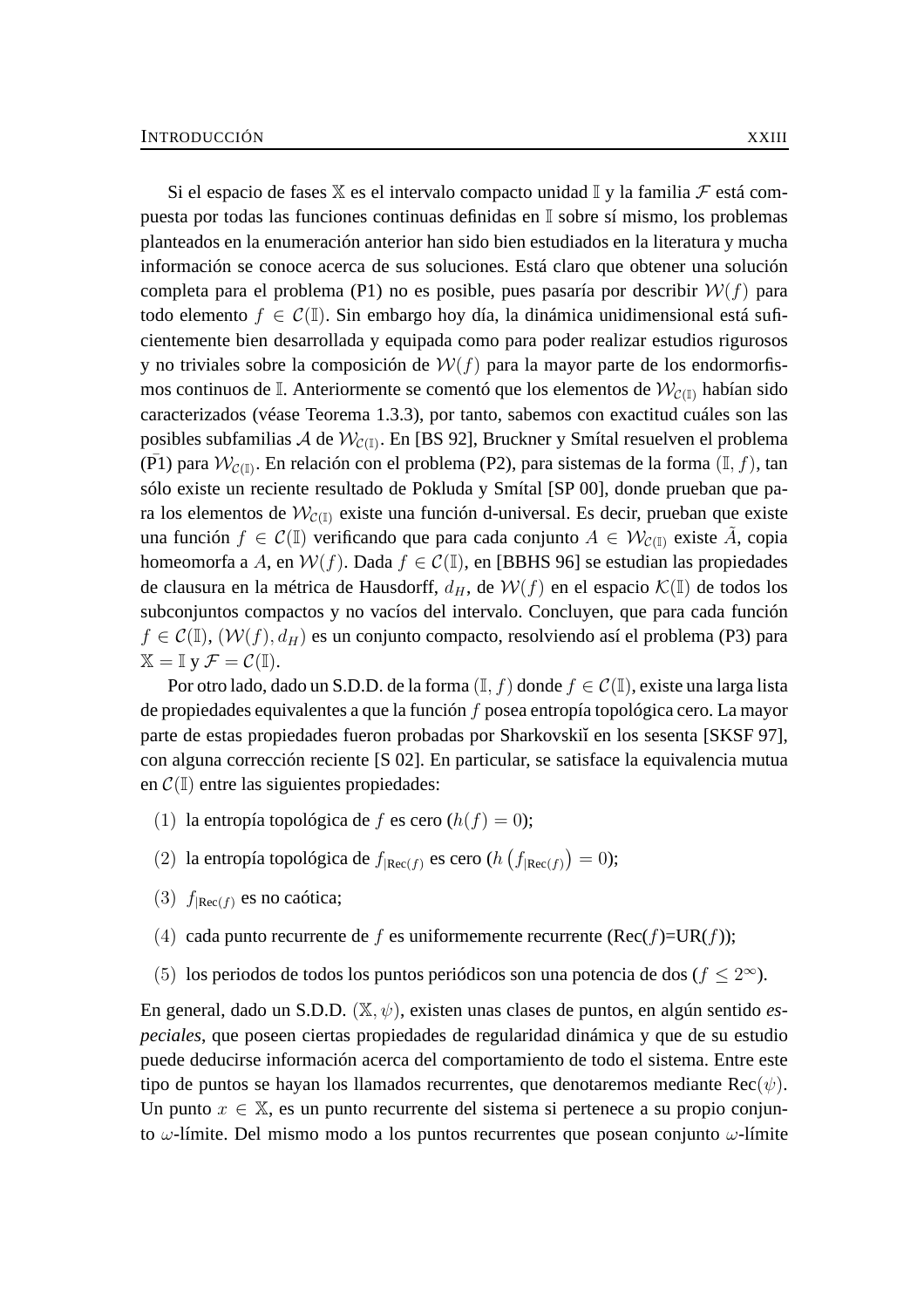minimal, es decir, no vacío, cerrado, invariante por  $\psi$  ( $\psi(M) \subseteq M$ ) y que no contega subconjuntos satisfaciendo las mismas propiedades, los llamaremos puntos uniformemente recurrentes del sistema y los denotaremos mediante  $UR(\psi)$ . El comportamiento dinámico más regular para un punto bajo la iteración de una aplicación es el llamado periódico. Un punto  $x \in \mathbb{X}$  diremos que es periódico de periodo  $n \in \mathbb{N}$  si  $\psi^n(x) = x$  y  $\psi^{j}(x) \neq x$  para todo  $0 \leq j < n$ . Al conjunto de los puntos periódicos lo denotaremos mediante Per( $\psi$ ).

Asociada a la terminología "complejidad dinámica" aparece de forma muy habitual la noción de *caos*. Ésta arriva a los S.D.D. de la mano del artículo seminal de Li y Yorke [LY 75] en donde, de manera poco precisa, se sientan las bases de lo que actualmente conocemos como *caos en el sentido de Li-Yorke*. Hemos de notar que lo introducido en [LY 75], se refiere a S.D.D. de la forma  $(I, f)$  en donde  $f \in \mathcal{C}(\mathbb{I})$ . Posteriormente, todo ello se ha aplicado a sistemas generales de la forma  $(\mathbb{X}, \psi)$ . De este modo, un par de puntos distintos  $\{x, y\}$  ⊂ X, diremos que son un par de Li-Yorke si simultaneamente satisfacen:

$$
\liminf_{n \to \infty} d(\psi^n(x), \psi^n(y)) = 0 \qquad \text{y} \qquad \limsup_{n \to \infty} d(\psi^n(x), \psi^n(y)) > 0.
$$

En esta situación, dado un subconjunto  $A \subseteq \mathbb{X}$ , diremos que  $\psi|_A$  es *caótica* (en el sentido de Li y Yorke) si A contiene al menos un par de Li y Yorke de  $\psi$ .

Queda puesto de manifiesto que la lista de problemas anteriormente planteada está, más o menos, bien estudiada para los sistemas dinámicos asociados a funciones continuas definidas en un intervalo compacto de la recta real.

El objetivo de este trabajo es estudiar tales problemas en el ámbito bidimensional. Por tanto, como espacio de fases consideraremos el cuadrado unidad  $\mathbb{I}^2$ . Comentamos anteriormente que el aumento de la dimensión del espacio en el que están definidos los sistemas complica sobremanera el estudio. Intentando superar este hecho, consideraremos una clase de endomorfismos continuos en  $\mathbb{I}^2$ , que nos ayude en esta tarea. Así pues, trabajaremos con  $\mathcal{F} = \mathcal{C}_{\Delta}(\mathbb{I}^2)$ , la clase de las aplicaciones triangulares bidimensionales definidas en  $\mathbb{I}^2$ . Una aplicación continua  $F \in \mathcal{C}(\mathbb{I}^2)$ , diremos que pertenece a la clase  $C_{\Delta}(\mathbb{I}^2)$  si es de la forma  $F : (x, y) \rightarrow (f(x), g(x, y))$ . A las funciones f y  $g$  las llamaremos respectivamente funciones base y fibra de la aplicación  $F$ . Nótese que, como consecuencia de su especial morfología, las aplicaciones triangulares poseen ciertas propiedades dinámicas que se asemejan a las existentes en sistemas generados por funciones continuas del intervalo. Así, por ejemplo, el teorema de Sharkovskiĭ es válido para los elementos de  $\mathcal{C}_{\Delta}(\mathbb{I}^2)$  [Kl 79] y no, en general, para sistemas asociados a aplicaciones en  $C(\mathbb{I}^2)$ . Por otro lado existen grandes diferencias entre la clase de las aplicaciones triangulares, integrada por elementos del mundo bidimensional, y las funciones continuas del intervalo. Esto se pone de manifiesto, por ejemplo, en relación a la estructura de sus conjuntos  $\omega$ -límite.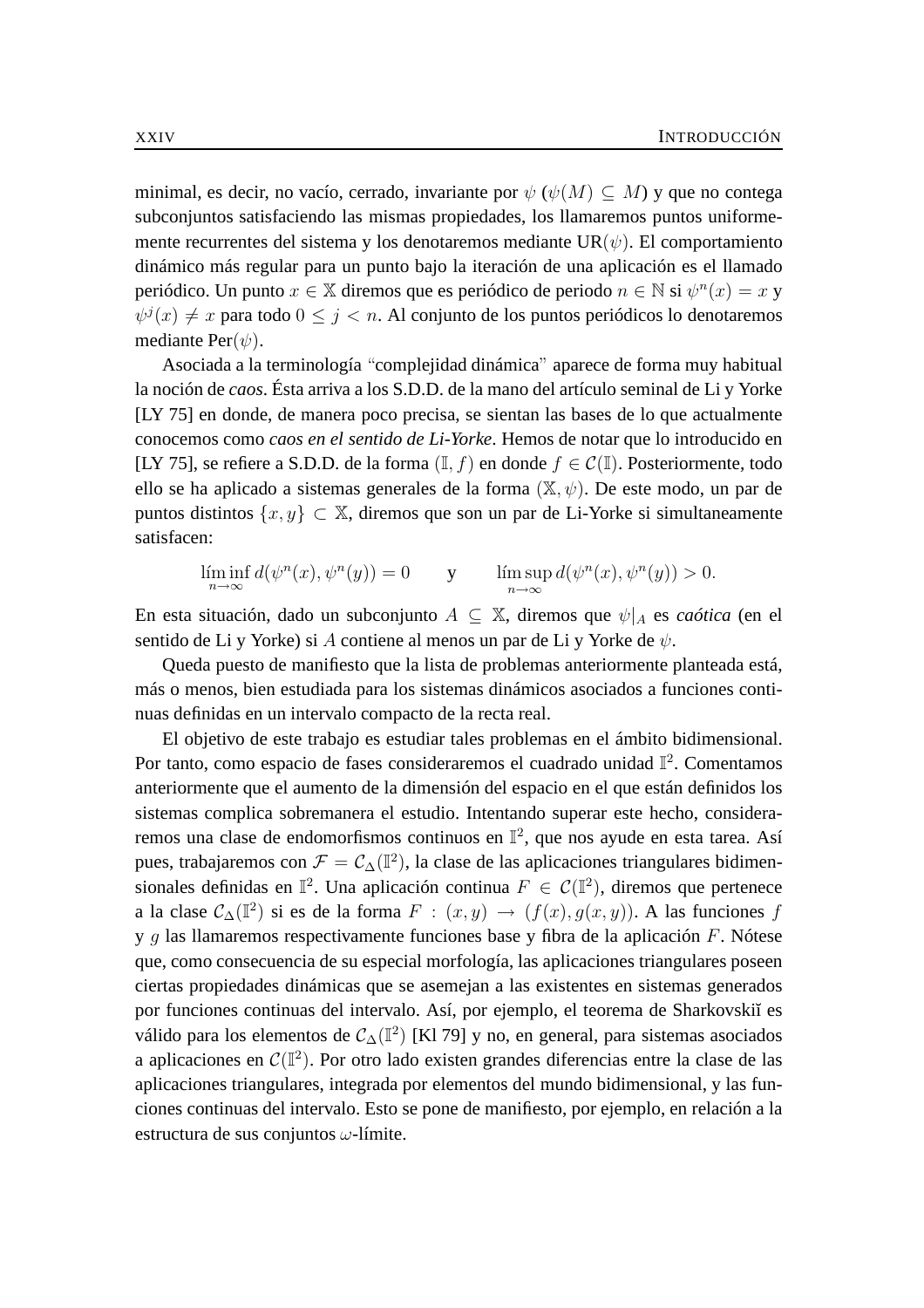En las anteriores condiciones, estudiaremos los problemas previamente planteados para sistemas de la forma ( $\mathbb{I}^2$ ,  $F$ ) donde  $F \in \mathcal{C}_{\Delta}(\mathbb{I}^2)$ , si bien es cierto que algunos de ellos los abordaremos en un ámbito general, por ejemplo, (P2). En lo que sigue, pasamos a describir detalladamente el contenido de cada capítulo, así como los resultados obtenidos y los lugares de publicación de los mismos, si los hubiere.

*Capítulo 1.* En este primer capítulo se pretende introducir la notación, terminología y resultados preliminares que serán usados a lo largo del desarrollo de todo el trabajo. El capítulo se divide en seis secciones. La primera de ellas esta destinada a los conjuntos de puntos especiales y a las medidas del caos en un S.D.D. . Como se comentó anteriormente, existen ciertas clases de puntos que poseen propiedades que nos ayudan a comprender la dinámica de todo el sistema. En esta sección se presentan con precisión aquellas clases de puntos que nos serán de utilidad para la resolución de los problemas que pretendemos estudiar. Por otra parte, se introduce y analiza el concepto de entropía topológica. Sus propiedades y la aplicabilidad a la resolución de los problemas que nos ocupan, se ponen de manifiesto.

En este mismo punto se presentan las nociones de caoticidad Li-Yorke y conjunto scrambled. La definición habitual de caos en el sentido de Li y Yorke, usada primegeniamente para sistemas asociados a funciones continuas del intervalo, exigía la existencia en el espacio de un conjunto scrambled infinito no numerable. La necesidad de poder aplicar esta noción a espacios con cardinalidad contable y poder restringirse a subconjuntos invariantes, llevó a considerar como requisito de caoticidad la existencia de al menos un par de Li-Yorke. Recientemente, se ha suscitado un gran interés por estudiar la cantidad de pares de Li-Yorke que genera un sistema dado. Como fruto de las reflexiones presentadas en esta primera sección sobre la noción de caos Li-Yorke, nos planteamos de manera natural la siguiente pregunta: ¿qúe tipos de espacios métricos compactos admiten aplicaciones continuas que sólo generan conjuntos scrambled bipuntuales?. Que duda cabe, que esta pregunta no estaba dentro de los problemas que *a priori* nos marcamos para la realización de este trabajo, pero en el Apéndice presentamos una respuesta parcial a la misma.

La segunda sección esta destinada a la clase de las aplicaciones triangulares. En este punto se comentan sus propiedades y se remarcan las semejanzas y diferencias existentes con las funciones continuas del intervalo.

A continuación estudiamos los conjuntos  $\omega$ -límite, centrando nuestra atención en la clase  $\mathcal{C}_{\Delta}(\mathbb{I}^2)$ . Se presentan resultados generales y se hace un recorrido por la historia de los mismos para  $C(\mathbb{I}), C(\mathbb{I}^n), n > 1$  y  $C_{\Delta}(\mathbb{I}^2)$ .

En el año 1992, Kolyada en [Ko 92] construye una aplicación triangular F que posee entropía topológica cero y un conjunto  $\omega$ -límite infinito conteniendo puntos fijos. Este ejemplo, supuso una sorpresa ya que tal situación no es posible en el ámbito unidi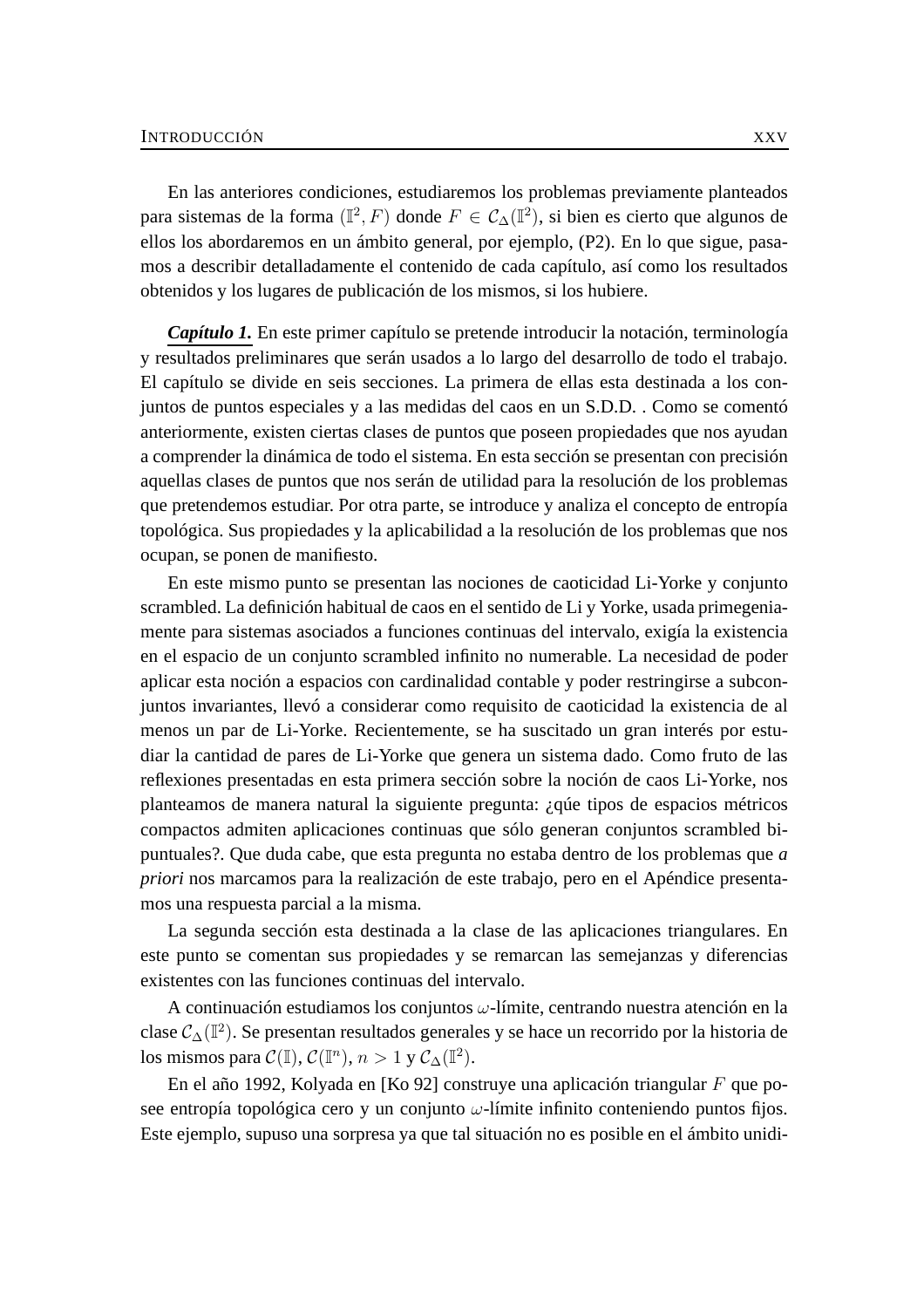mensional. A dicha aplicación la llamaremos aplicación triangular de Kolyada. Una de las características de esta aplicación es que su función base verifica una propiedad de aplastamiento hacia la izquierda. Como en los capítulos venideros, para la construcción de aplicaciones que resuelvan los problemas que nos planteamos, usaremos este tipo de funciones base definimos una clase de funciones unidimensionales en las que vive la base de la aplicación triangular de Kolyada que nos será de utilidad en el futuro.

La siguiente sección la dedicamos a la presentación de los conceptos de variedad compacta m-dimensional, grafo y dendrita. Se definen la componente numérica y el orden de un punto, los puntos finales y la noción de retracción de un espacio. Todos estos conceptos se usarán en el Capítulo 3 para estudiar el problema (P2) de la universalidad para sistemas definidos en variedades compactas y en grafos.

La última sección de este primer capítulo se dedica a la presentación de la topología métrica de Hausdorff  $d_H$ . Dado un espacio métrico compacto X, si consideramos  $\mathcal{K}(\mathbb{X})$ la familia de todos los subconjuntos del espacio  $X$  cerrados y no vacíos,  $d_H$  define una métrica que permite tener un criterio que no depende de parametrizaciones arbitrarias y que nos permite hablar de convergencia de conjuntos. En el espacio  $\mathcal{K}(\mathbb{X})$  dotado con la topología métrica  $d_H$  estudiaremos, en el Capítulo 4, las propiedades de clausura de  $W(\psi)$  donde  $\psi \in \mathcal{C}(\mathbb{X})$ .

*Capítulo 2.* El segundo capítulo, está destinado al estudio de los problemas (P1) y  $(\overline{P1})$ . Sabemos que la aplicación triangular de Kolyada F, exhibe una comportamiento que no puede ocurrir en el ámbito unidimensional. Por tanto, y junto con su aparatosa definición, a veces ha sido tildada de poseer una dinámica compleja. En la primera parte del capítulo resolvemos el problema (P1) para dicha aplicación describiendo la familia  $W(F)$  de todos los conjuntos  $\omega$ -límite producidos por F (véase [BGM 01]). Por contra, comprobamos que el comportamiento dinámico de la aplicación es extremadamente regular satisfaciendo la siguiente propiedad de uniformidad dinámica:

**Teorema 2.1.7.** *La aplicación triangular* F *definida en* I 2 *e introducida en la Definición 2.1.1, satisface la siguiente propiedad:*

 $\omega_F(a, b) = I_0$  para todo  $(a, b) \in \mathbb{I}^2 \backslash I_0$ , donde  $I_0 = \text{Per}(F) = \text{Fix}(F)$ .

Por tanto, describimos exactamente la familia  $W(F)$ :

$$
\mathcal{W}(F) = I_0 \cup \{(0, c)\}_{c \in \mathbb{I}}.
$$

El hecho de poder describir la dinámica de la aplicación de Kolyada, además del interés que tiene en sí mismo, significa comprender los mecanismos que rigen su comportamiento dinámico. Esto nos ha permitido modificar la definición de las funciones consiguiendo ejemplos de aplicaciones triangulares que resuelven varios de los problemas planteados.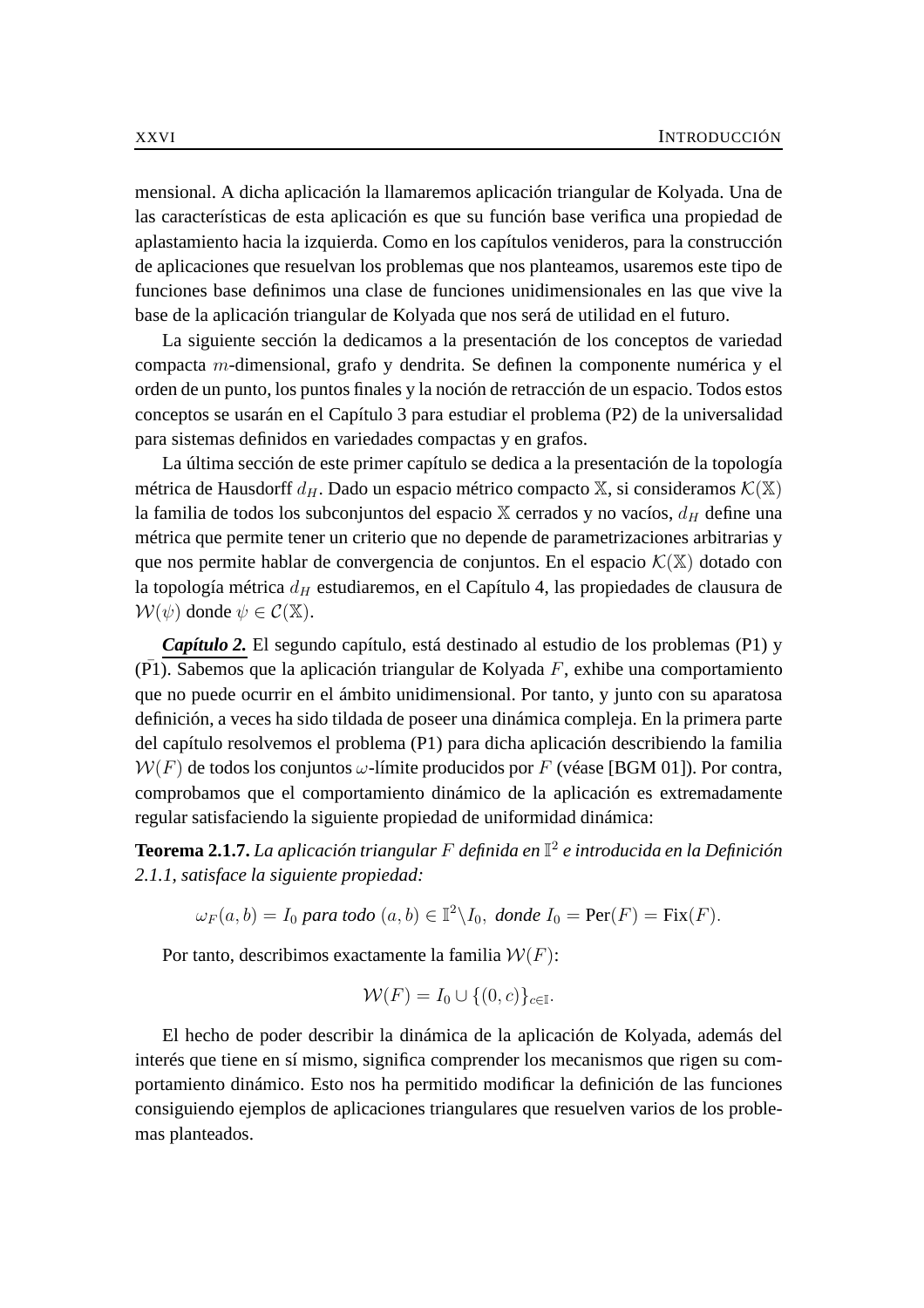Balibrea, Reich y Smítal, en 2003 a la luz de la propiedad satisfecha por la aplicación de Kolyada, plantearon el problema de la construcción de un elemento F en  $\mathcal{C}(\mathbb{I}^3)$  tal que los conjuntos  $\omega$ -límite de todos sus puntos fuesen iguales a una de las caras del cubo que estaría compuesta por puntos fijos. En la segunda parte del capítulo, resolvemos el problema  $(\overline{P1})$  planteado anteriormente (véase [BGM 03]). Se construye una aplicación triangular en  $\mathbb{I}^3$  (es decir, una aplicación de la forma  $(x, y, z) \rightarrow$  $(f(x), g(x, y), h(x, y, z))$  usando alteraciones adecuadas de la aplicación triangular de Kolyada.

**Teorema 2.2.12.** *La aplicación triangular* F *en* I 3 *, introducida en la Definición 2.2.1, satisface las siguientes propiedades de uniformidad dinámica:*

(A)  $si(a, b, c) \in I_0^2$ , entonces  $\omega_F(a, b, c) = \{(a, b, c)\}\ y \ Per(F) = Fix(F) = I_0^2$ , (B)  $si(a, b, c) \in \mathbb{I}^3 \backslash I_0^2$ , entonces  $\omega_F(a, b, c) = I_0^2$ .

De tal manera para dicha aplicación  $F$  se satisface:

$$
\mathcal{W}(F) = I_0^2 \cup \{(0, b, c)\}_{(b, c) \in \mathbb{I}^2}.
$$

Los problemas (P1) y (P1), en general son difíciles y dependen sobremanera del la aplicación que estemos estudiando, en el caso de (P1), y del espacio de fases y de funciones, en el caso de  $(P1)$ . En el futuro, hemos de intentar resolver ambos problemas para otro tipo de aplicaciones y familias de conjuntos, respectivamente.

*Capítulo 3.* El tercer capítulo está destinado al estudio del problema (P2) relativo a la existencia de aplicaciones universales. En 1993, A.M. Bruckner propuso, fijado  $X$  un espacio métrico compacto y  $\mathcal{F} \subseteq \mathcal{C}(\mathbb{X})$ , analizar la existencia de aplicaciones universales en la familia F respecto de los conjuntos  $\omega$ -límite de  $\mathcal{W}_{\mathcal{F}}$ . Una aplicación  $\psi \in \mathcal{F}$  se dirá que es universal para  $W_F$  si genera como conjuntos  $\omega$ -límite a todos los elementos de  $W_{\mathcal{F}}$ , es decir, si  $W(\psi) = W_{\mathcal{F}}$ . Por otra parte, y de manera algo menos restrictiva, diremos que  $\psi \in \mathcal{F}$  es una aplicación d-universal (universal en sentido débil) para  $\mathcal{W}_{\mathcal{F}}$ , si salvo homeomorfismos  $\psi$  genera como conjuntos  $\omega$ -límite a todos los elementos de  $W_{\mathcal{F}}$ . Es decir, si para cada conjunto  $A \in W_{\mathcal{F}}$ , existe  $\hat{A}$ , copia homeomorfa de A, en  $\mathcal{W}(\psi)$ .

La situación de este problema es la siguiente, para el caso de universalidad no existían resultados al respecto y para la situación de d-universalidad sólo había un resultado obra de Pokluda y Smítal [SP 00] relativo a sistemas en el intervalo. Demostraron que en  $\mathcal{C}(\mathbb{I})$  existe una aplicación d-universal para los conjuntos  $\mathcal{W}_{\mathcal{C}(\mathbb{I})}.$ 

En este capítulo analizaremos estos problemas de universalidad para sistemas generales [BGM 02], [CGSS 04]. Probaremos que para la mayor parte de los espacios métricos compactos X (para todos excepto aquellos que sus endomorfismos continuos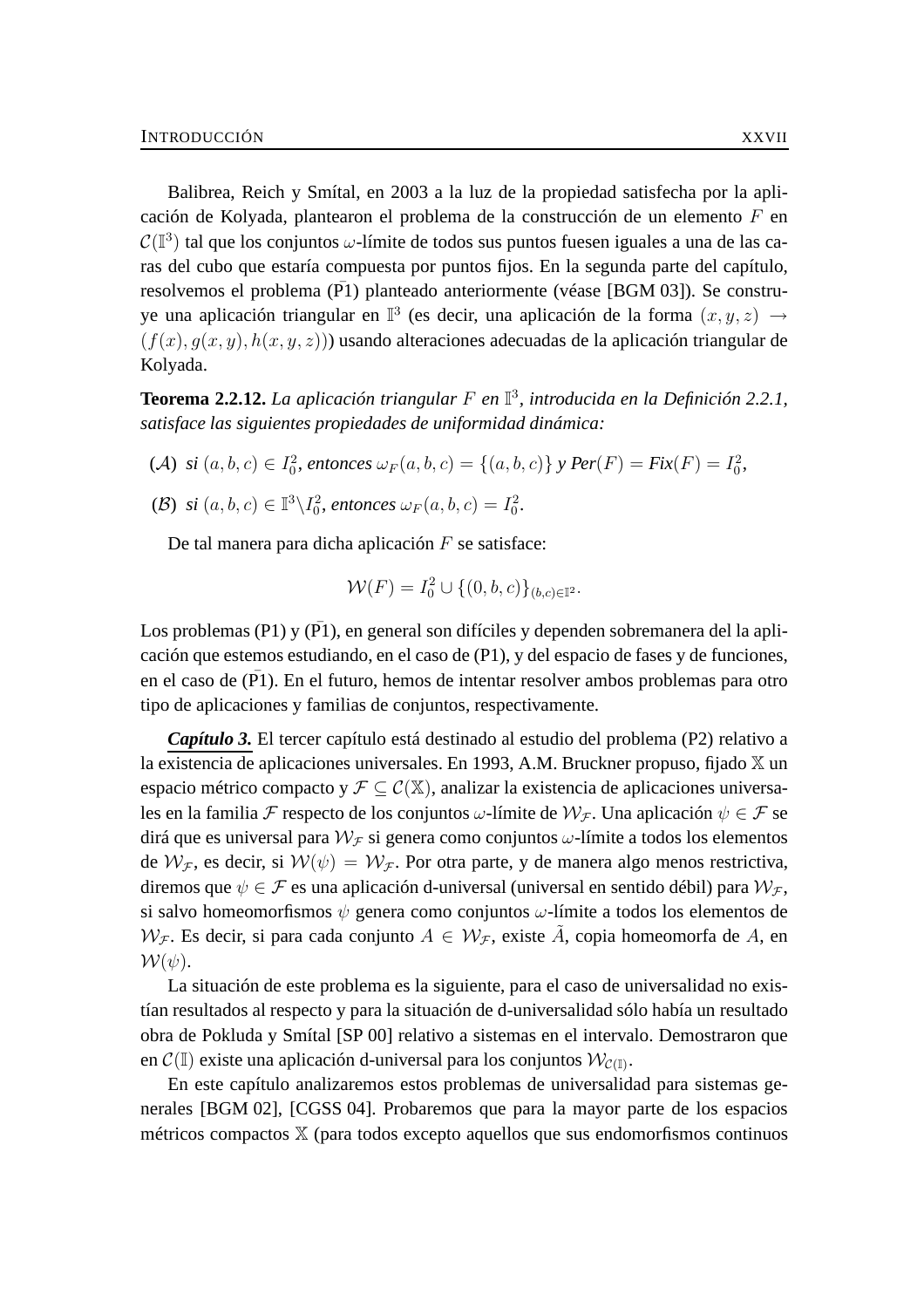sólo generan como conjuntos  $\omega$ -límite conjuntos unipuntuales, a los que llamaremos espacios  $\omega$ -degenerados) no existe aplicación universal para  $\mathcal{W}_{\mathcal{C}(\mathbb{X})}.$ 

**Teorema 3.1.3.** *Sea* X *un espacio métrico compacto no* ω*-degenerado. Entonces, no existe ninguna aplicación universal con respecto a los conjuntos* ω*-límite generados por los elementos de*  $C(\mathbb{X})$ *.* 

Ante este resultado de negatividad, si reducimos la familia de conjuntos respecto de la que se tiene la universalidad, por ejemplo, si consideramos en la clase de las aplicaciones triangulares de  $\mathbb{I}^2$  conjuntos  $\omega$ -límite tipo intervalo contenidos en una fibra, es posible contruir un elemento  $F \in C_{\Delta}(\mathbb{I}^2)$  universal respecto de dichos conjuntos.

**Teorema 3.2.5.** *La aplicación triangular* F *en* I 2 *introducida en la Definición 3.2.1 satisface la siguientes condiciones:*

(A) Para cada  $[a, b] \subseteq \mathbb{I}$ ,  $a \leq b$ , existe un punto  $(p, q) \in \mathbb{I}^2 \backslash I_0$  tal que

$$
\omega_F(p,q) = \{0\} \times [a,b].
$$

(B) Dado  $(p, q) \in \mathbb{I}^2$ , existe un intervalo compacto  $J \subseteq \mathbb{I}$ , degenerado o no, verifi*cando que*

$$
\omega_F(p,q) = \{0\} \times J.
$$

Observemos que el anterior resultado muestra que es posible obtener elementos universales en espacios no  $\omega$ -degenerados si reducimos la familia de conjuntos  $\omega$ -límite respecto de la que se tiene la universalidad.

El ejemplo presentado en la Definición 3.2.1, esta construido usando técnicas similares a las de la aplicación de Kolyada y para él (véase parte (B) Teorema 3.2.5) también se resuelve el problema (P1).

La segunda parte del capítulo esta destinada al estudio de la existencia de aplicaciones d-universales. Estudiaremos los casos relativos variedades compactas de dimensión  $m$  y a grafos. Los resultados obtenidos son los siguientes, teniendo en cuenta que un arco es un cualquier espacio homeomorfo al intervalo unidad I:

**Corolario 3.3.7.1.** *Sea* M *una variedad compacta m-dimensional* ( $m > 1$ ). *Entonces,*  $W_{\mathcal{C}(\mathbb{M})}$  *admite una aplicación d-universal si y sólo si* M *es un arco (y por ende*  $m = 1$ ).

Para probar este resultado su usa fuertemente el hecho de que existen una cantidad no numerable de dendritas planas no homeomorfas.

**Teorema 3.3.10.** *Sea*  $\mathbb{X}$  *un grafo. Entonces,*  $\mathcal{W}_{\mathcal{C}(\mathbb{X})}$  *admite aplicación d-universal si y sólo si* X *es un arco.*

Tras estos resultados, queda puesto de manifiesto que el resultado positivo obtenido por Pokluda y Smítal es el único que se podía obtener. Como problemas a pensar en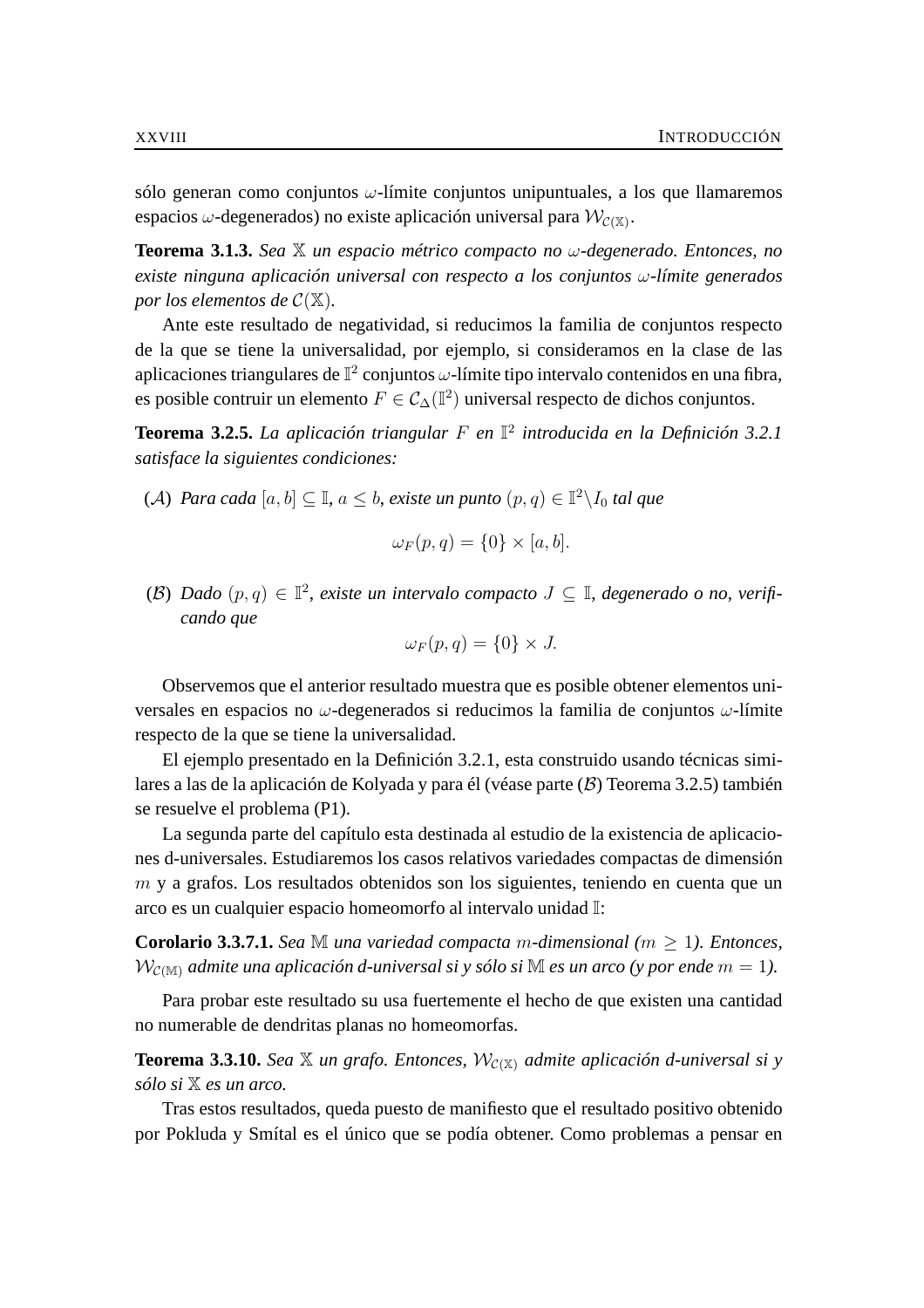el futuro tenemos el caso general de los espacios que sean dendritas y espacios cero dimensionales, como conjuntos tipo Cantor.

*Capítulo 4.* El cuarto capítulo está dedicado al estudio del problema (P3). A. Blokh et al. en [BBHS 96], probaron que la familia de todos los posibles conjuntos  $\omega$ -límite  $W(f)$  generados por una función continua f era un conjunto compacto en el espacio  $(K(\mathbb{I}), d_H)$  de todos los subconjuntos cerrados y no vacíos de  $\mathbb{I}$  dotado con la topología métrica de Hausdorff. A lo largo del capítulo comprobamos que este resultado no es extensible a  $\mathcal{C}(\mathbb{I}^2)$ , presentado varios contraejemplos sencillos incluso en  $\mathcal{C}_{\Delta}(\mathbb{I}^2)$ [BGM1 04]. Por otro lado, dentro de la clase de las aplicaciones triangulares que generan sólo conjuntos ω-límite contenidos en una fibra, hemos comprobado que la propiedad de  $d_H$ -clausura funciona. Así, para la aplicación triangular de Kolyada y para la aplicación presentada en la Definición 3.2.1 se satisfece la propiedad. Entonces, parece razonable, y dado que este tipo de aplicaciones poseen una dinámica cercana a la de los elementos de  $\mathcal{C}(\mathbb{I})$ , conjeturar que en tal clase de aplicaciones triangulares la propiedad funciona.

Sorprendentemente, es posible construir una aplicación triangular F con conjuntos ω-límite contenidos en la fibra  $I_0$  y tal que  $W(F)$  no es  $d_H$ -cerrado.

**Teorema 4.2.8.** *La aplicación continua* F *introducida en la Definición 4.2.1 satisface las siguientes propiedades:*

(A) *Existe una sucesión de puntos*  $\{(p_i, q_i)\}_{i \in 2\mathbb{N}^*} \subset \mathbb{I}^2 \backslash I_0$  tal que:

 $(\mathcal{A}_1) \ \omega_F(p_i,q_i) = \{0\} \times [a_i,b_i] \ con \ b_i - a_i = 1 - \frac{1}{2^1}$  $\frac{1}{2^{10}}.$  $(\mathcal{A}_2)$   $\lim_{i\to\infty}\omega_F(p_i,q_i)=\{0\}\times[\frac{1}{2^1}]$  $\frac{1}{2^{10}}, 1]$  en la topología de Hausdorff de  $\mathbb{I}^2$ .

(B)  $\omega_F(p,q) \neq \{0\} \times [\frac{1}{2^1}]$  $\frac{1}{2^{10}}, 1]$  *para cada*  $(p, q) \in \mathbb{I}^2$ .

Así, F no satisface la propiedad de  $d_H$  clausura y  $W(F) \subset I_0$ . Como problemas para pensar en el futuro, tenemos por un lado tratar de encontrar hipótesis bajo las que la propiedad de  $d_H$  clausura funcione en  $\mathcal{C}(\mathbb{I}^2).$  Por otra parte, sería interesante analizar la validez de la propiedad para las transformaciones bidimensionales de tipo producto en  $\mathbb{I}^2$ , es decir, aplicaciones de la forma  $(x, y) \rightarrow (g(y), f(x))$ .

*Capítulo 5.* El quinto capítulo trata sobre el problema (P4). Se pretenden obtener caracterizaciones de la propiedad de poseer entropía topológica cero. Como ya comentamos anteriormente, analizamos el problema de la equivalencia mutua entre las propiedades (1)-(5) en la clase de las aplicaciones triangulares. Como es sabido en  $\mathcal{C}(\mathbb{I})$  las propiedades son equivalentes. En  $\mathcal{C}_{\Delta}(\mathbb{I}^2)$  no lo son (véanse contraejemplos presentados en el Capítulo 5) incluso bajo la adopción de fuertes hipótesis adicionales. Nosotros comprobamos la equivalencia mutua bajo la hipótesis de que la aplicación triangular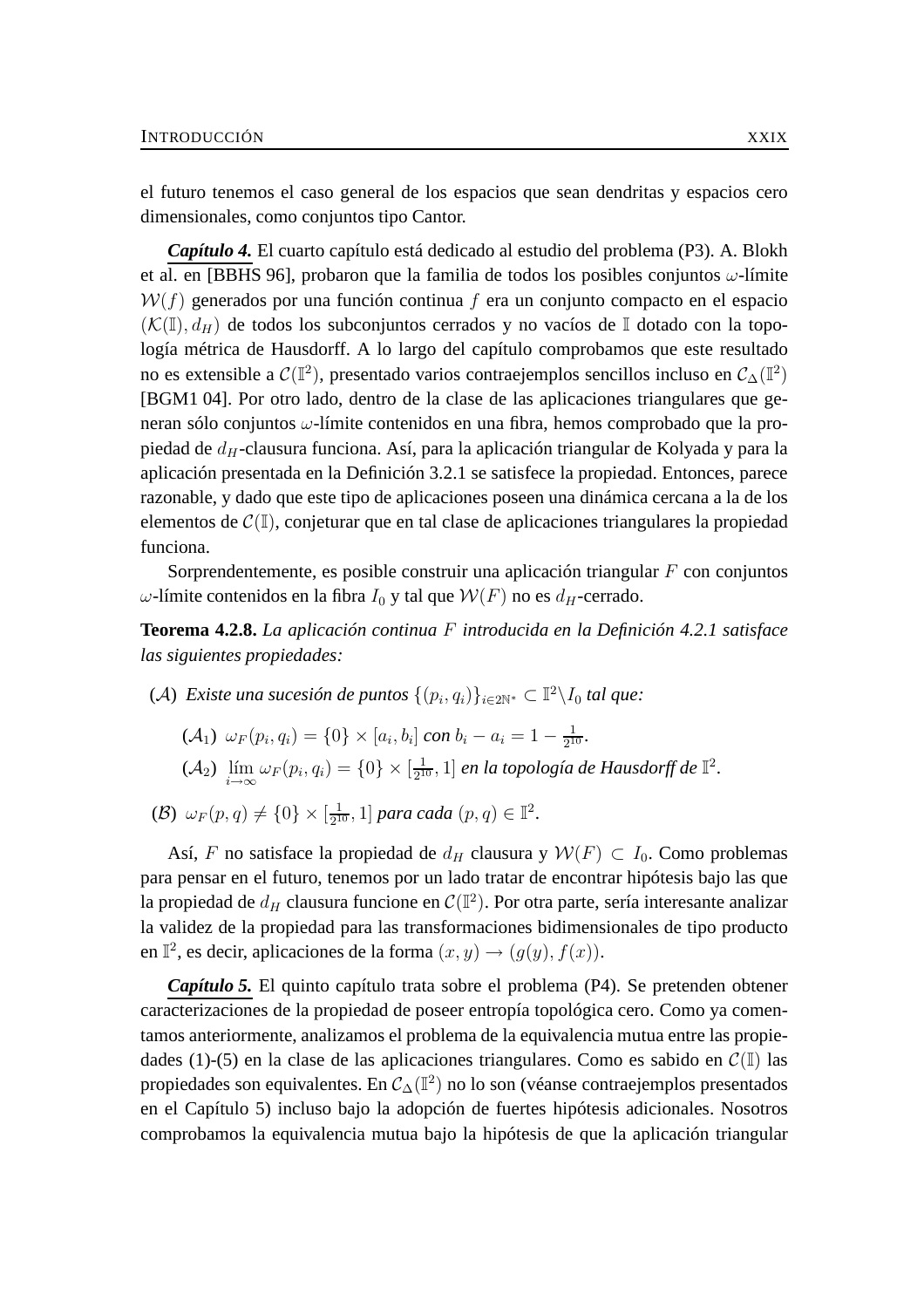posea conjunto de puntos periódicos para su función base cerrado [GC 04]. La caracterización presentada soluciona el problema en la clase  $\mathcal{C}_{\Delta}(\mathbb{I}^2)$  y proporciona información para estudiar el problema abierto de la implicación entre  $\text{Rec}(F) = \text{UR}(F)$  y  $h(F) = 0$ en la clase  $\mathcal{C}_\Delta(\mathbb{I}^2)$ .Mediante  $\mathcal{C}_\Delta^*(\mathbb{I}^2)$  denotamos a la clase de las aplicaciones triangulares que poseen función base con conjunto de puntos periódicos cerrado.

**Teorema 5.4.1.** *Sea*  $F ∈ C^*_{\Delta}(I^2)$  *con función base f. Entonces, las condiciones*  $(1) - (5)$ *son mutuamente equivalentes.*

*Apéndice.* El objetivo del apéndice es introducir dos ejemplos de espacios y aplicaciones continuas definidas sobre ellos que sólo generan conjuntos scrambled bipuntuales [GL 04].

**Teorema 5.4.2.** *Existe una aplicación continua definida en un espacio tipo Cantor, tal que cada conjunto scrambled tiene exactamente dos puntos.*

**Teorema 5.4.4.***Existe un continuo* X ⊂ R 2 *(espacio compacto y conexo) con interior vacío y un homeomorfismo* h *en* X*, tal que, cada conjunto scrambled tiene exactamente dos puntos.*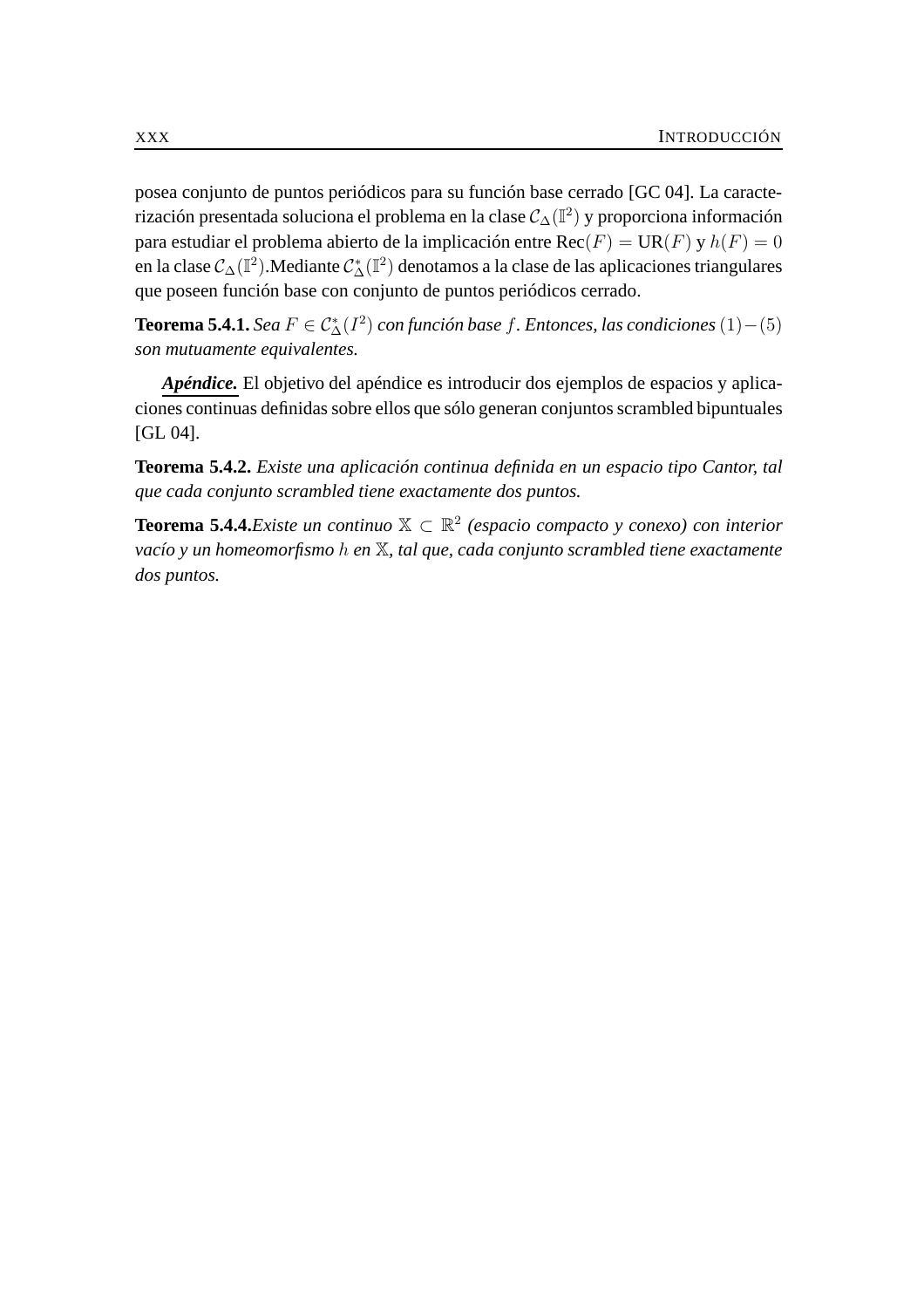# **Capítulo 1**

## **Notación y resultados preliminares**

Los objetivos que este capítulo tiene son, por una parte, establecer la notación básica y la terminología que se usará a lo largo de todo el trabajo. Por otro lado, se presentarán ciertos resultados que satisfacen algunos de los elementos anteriormente definidos y que serán usados de forma auxiliar en el transcurso de la memoria.

#### **1.1. Puntos especiales y medidas del caos en un S.D.D.**

Consideremos ( $\mathbb{X}$ , d) un espacio métrico compacto y  $\psi$  una aplicación continua definida sobre el espacio X en sí mismo ( $\psi \in C(\mathbb{X})$ ). Para cada punto  $x \in \mathbb{X}$  y cada entero  $n \geq 0$ , definimos inductivamente las *iteradas* de x a través de la aplicación  $\psi$ como  $\psi^n = \psi^{n-1} \circ \psi$  si  $n > 0$  y  $\psi^0 = \text{Id}_{\mathbb{X}}$  donde Id $_{\mathbb{X}}$  es la aplicación identidad en el espacio X. La *órbita* de  $x$  por  $\psi$  es el conjunto  $\{\psi^n(x)\}_{n=0}^{\infty}$  y se denotará con  $\mathrm{Orb}_\psi(x),$ mientras que la *trayectoria* de x por  $\psi$  es la sucesión  $\{\psi^n(x)\}_{n=0}^{\infty}$  que será denotada mediante Tra $_{\psi}(x)$ . Conocer la dinámica del sistema  $(\mathbb{X}, \psi)$  consiste en averiguar cuál es el comportamiento asintótico de las trayectorias de los puntos del espacio X por la acción de la aplicación  $\psi$ . En este contexto, el comportamiento más regular posible es el periódico, en el sentido de que tras un número finito de iteraciones el punto vuelve a su estado inicial. Pero la "vuelta al estado inicial" puede hacerse de formas más débiles. Para precisarlas introducimos lo que denominamos conjuntos de *puntos especiales*.

Un punto  $x \in \mathbb{X}$  se dice *periódico* para la aplicación  $\psi$  si existe un entero positivo *n* tal que  $\psi^{n}(x) = x$ . Al más pequeño de los valores *m* satisfaciendo la condición anterior se le llama el *periodo* de x. Con Per $(\psi)$  denotaremos al conjunto de todos los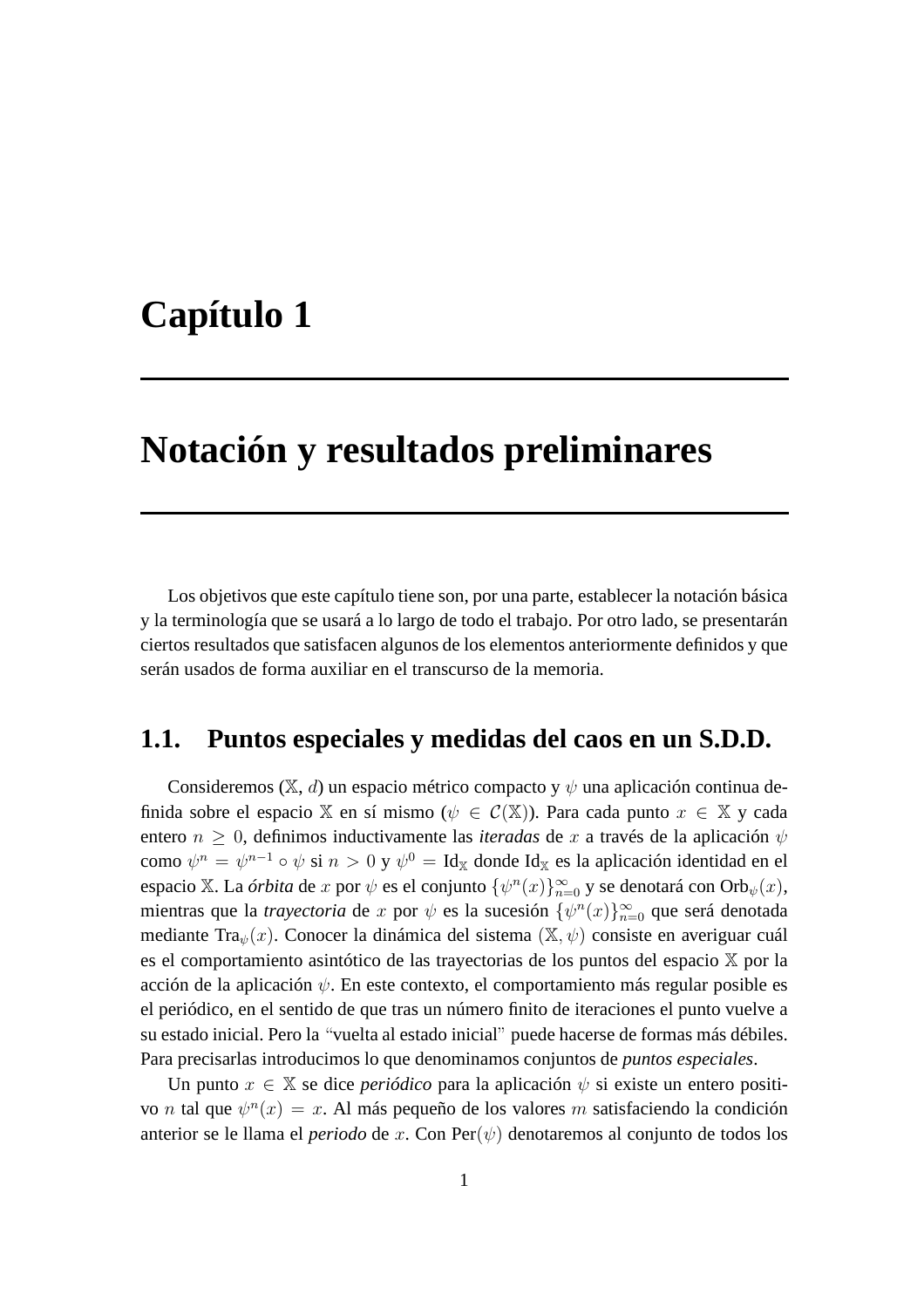puntos periódicos de  $\psi$ . Si  $x \in Per(\psi)$  y su periodo es uno, entonces el punto periódico se denomina *punto fijo* y con el símbolo  $Fix(\psi)$  denotaremos al conjunto de todos los puntos fijos de  $\psi$ . Mediante Rec $(\psi)$  denotamos al conjunto de los puntos conocidos en la literatura como *recurrentes* de  $\psi$ , esto es, el conjunto de puntos  $x \in \mathbb{X}$  tales que x es un punto de acumulación de su propia trayectoria  $\{\psi^n(x)\}_{n=0}^{\infty}$ . Un conjunto  $M\subseteq \mathbb{X}$ se dirá *minimal* para la aplicación  $\psi$  si es no vacío, cerrado, invariante ( $\psi(M) \subseteq M$ ) y no contiene subconjuntos satisfaciendo las mismas propiedades. Con UR $(\psi)$  denotamos al conjunto de los puntos denominados *uniformemente recurrentes* de ψ, es decir, todos los puntos recurrentes cuyo conjunto  $\omega$ -límite es minimal. Para más detalles sobre estas clases de puntos, véase por ejemplo [BC 92], en donde los puntos uniformemente recurrentes son llamados *fuertemente* recurrentes. Como las órbitas de los puntos que pertenecen a los conjuntos anteriormente descritos poseen ciertas propiedades de retorno, de las definiciones de los mismos se derivan las relaciones de inclusión:

$$
Per(\psi) \subseteq UR(\psi) \subseteq Rec(\psi).
$$

Además de la información deducida del análisis de las clases de puntos especiales, para medir la complejidad dinámica de un sistema se suelen usar como herramientas la *entropía topológica* y varias definiciones de la noción de *caos*.

El concepto de entropía topológica fue introducido en 1965 por Adler, Konheim y McAndrew para sistemas definidos sobre espacios compactos (véase [AKM 65]). Más adelante, en 1971, R. Bowen extendió dicha noción al caso de espacios no compactos (véase [Bo 71]), de modo que, ambas nociones coincidieran para S.D.D. definidos sobre espacios métricos compactos que serán, como se comentó anteriormente, los objetos de estudio a lo largo de este trabajo. En lo que sigue, usaremos la definición de entropía topológica introducida por Bowen debido a que es más sencilla de manejar desde el punto de vista computacional.

**Definición 1.1.1.** *Sea* ( $\mathbb{X}$ , *d*) *un espacio métrico compacto*  $\gamma \psi \in C(\mathbb{X})$ *. Consideremos*  $\varepsilon > 0$  *y n un entero positivo. Un subconjunto*  $E \subseteq \mathbb{X}$  *se dice*  $(n, \varepsilon)$ -separado *para*  $\psi$ , *si para cada*  $x \neq y \in E$  *existe*  $j \in \{0, 1, ..., n-1\}$  *tal que*  $d(\psi^j(x), \psi^j(y)) > \varepsilon$ *. Entonces, la* entropía topológica *del sistema* (X, ψ)*, denotada mediante* h(ψ)*, es*

$$
h(\psi) = \lim_{\varepsilon \to 0} \limsup_{n \to \infty} \frac{1}{n} \cdot \log \left( \sup_{E} \text{card}(E) \right)
$$

*donde el supremo se toma con relación a todos los subconjuntos* (n, ε)*-separados* E *de* X*.*

Habitualmente usaremos la terminología de *entropía topológica de una aplicación*. La afirmación debe entenderse como un abuso de notación, y se refiere a la entropía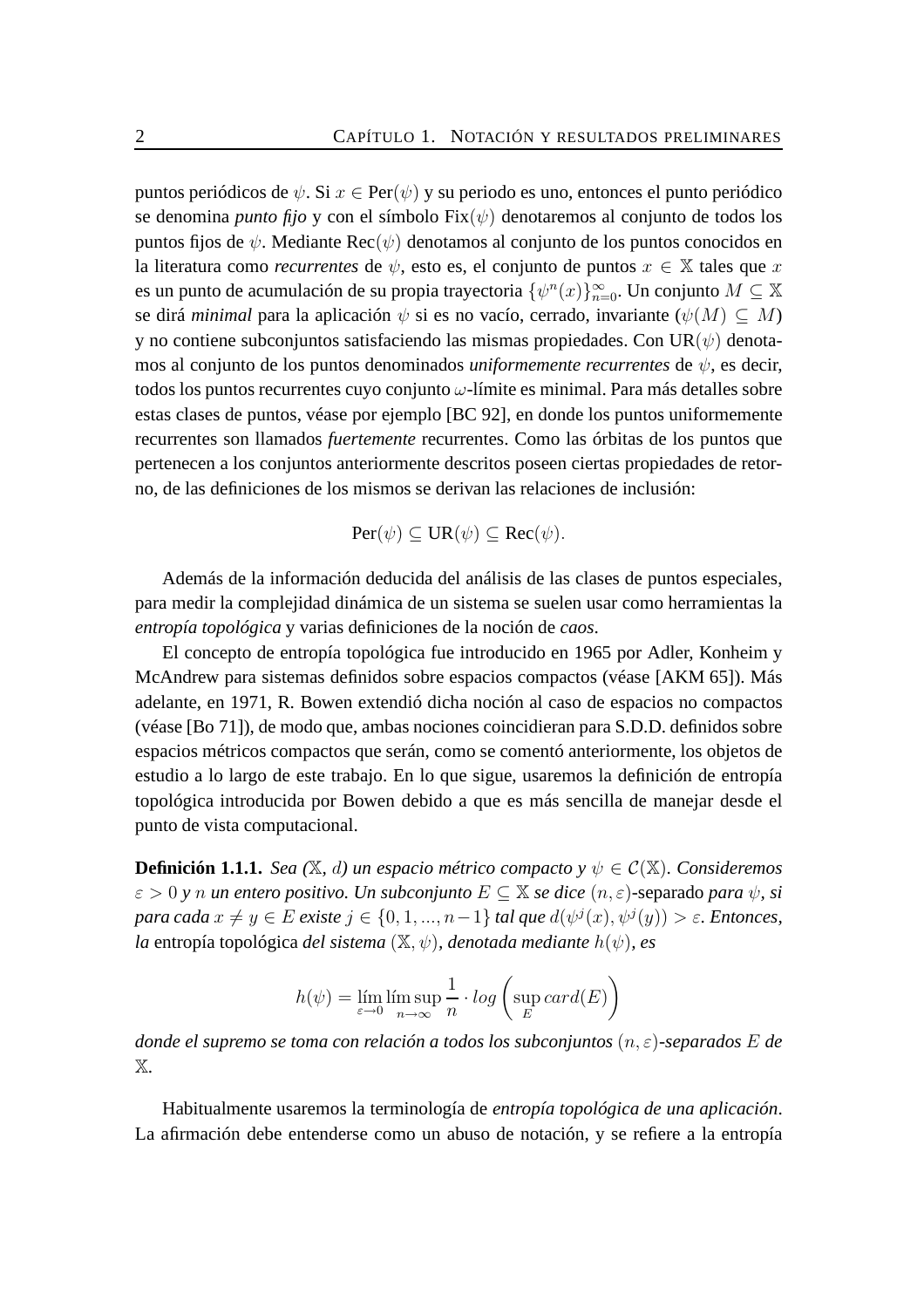topológica del sistema formado por el espacio métrico compacto, dominio de tal aplicación, y la propia aplicación.

La definición del concepto de caos que usaremos, está basada en las ideas recogidas en el trabajo de Li y Yorke sobre sistemas dinámicos de la forma  $(I, f)$  donde  $I = [0, 1]$  $y f \in C(\mathbb{I})$  (véase [LY 75]). Otras definiciones de caos son por ejemplo, caos en el sentido de Devaney ([D 89]),  $\omega$ -caos ([Li 93]) o caos distribucional ([SS 94]).

**Definición 1.1.2.** *Sea*  $\mathbb{X}$  *un espacio métrico compacto*  $y \psi \in C(\mathbb{X})$ *. Un par de puntos* {x, y} ⊂ X *se dice que son un par de Li-Yorke para la aplicación* ψ*, si simultáneamente se satisfacen:*

$$
\liminf_{n \to \infty} d(\psi^n(x), \psi^n(y)) = 0 \qquad y \qquad \limsup_{n \to \infty} d(\psi^n(x), \psi^n(y)) > 0.
$$

La primigenia definición de par de Li-Yorke exigía, además de las dos anteriores propiedades, que se satisfaciese lím $\inf d(\psi^n(p), \psi^n(\alpha)) = 0$  para todo punto periódico p de  $\psi$  y para todo  $\alpha \in \{x, y\}$ . Posteriormente se probó que esta tercera propiedad era redundante al ser implicada por las otras dos propiedades (véase [J 92]).

La definición de caoticidad (en el sentido de Li y Yorke) que se dio para un sistema generado por una función continua f definida en el intervalo compacto unidad  $\mathbb{I}$  fue:

f *es caótica si existe un conjunto* S ⊆ I *infinito no numerrable tal que, para todo par de puntos distintos*  $\{x, y\}$  *en* S,  $\{x, y\}$  *es un par de Li-Yorke. A un conjunto* S, *independientemente de su cardinalidad, satisfaciendo la anterior propiedad relativa a los pares de Li-Yorke se le llama conjunto* "*scrambled*"*.*

**Observación 1.1.2.1.** La anterior definición de caoticidad exige la existencia de un conjunto infinito no numerable en el espacio, por tanto, si en general pretendiésemos usar tal definición habríamos de excluir a todos los espacios contables, es decir, espacios finitos o infinitos numerables. En [KuS 91], para  $f \in \mathcal{C}(\mathbb{I})$  se prueba que si existe un par de Li-Yorke, entonces f posee un conjunto scrambled no numerable. Por tanto, para  $X = I$  la definición de caoticidad se reduce a la existencia de un par de Li-Yorke.

Con el fin de poder restringirnos a conjuntos con cualquier número de elementos y tener una definición lo más general posible, en lo que sigue usaremos la siguiente definición de caos introducida en [SKSF 97].

**Definición 1.1.3.** *Sea*  $\mathbb X$  *un espacio métrico compacto*  $y \psi \in C(\mathbb X)$ *. Dado un subconjunto* A ⊆ X*, diremos que* ψ|<sup>A</sup> *es* caótica *(en el sentido de Li y Yorke) si* A *contiene al menos un par de Li y Yorke de* ψ*.*

A la luz de esta definición de caoticidad, surge inmediatamente la pregunta: Si X es un espacio infinito no numerable y  $\psi \in C(\mathbb{X})$  es caótica, ¿existe en X un conjunto scrambled S no numerable?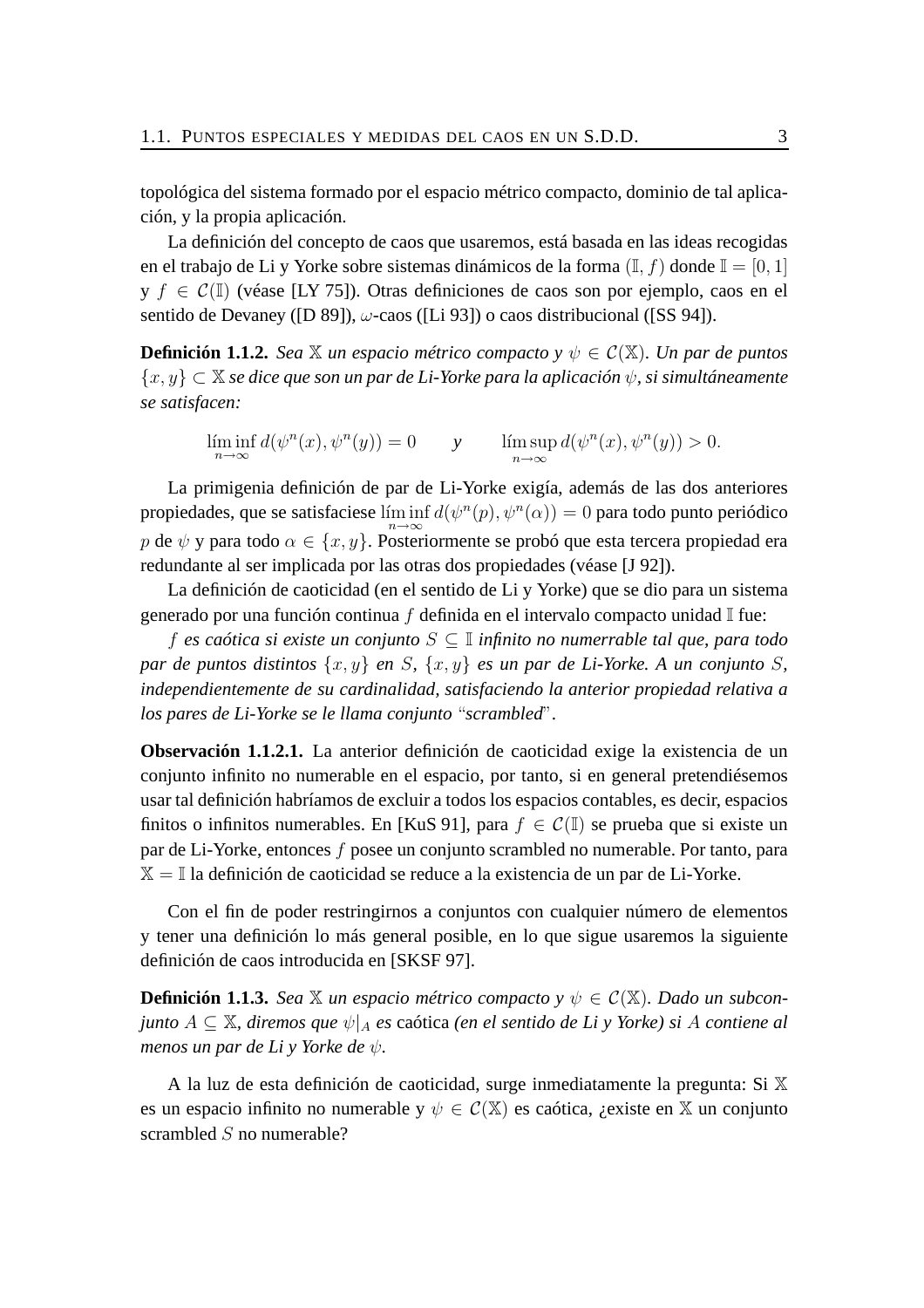La respuesta a esta pregunta en general es negativa. En [FPS 95], se muestra un ejemplo de una aplicación  $F \in \mathcal{C}(\mathbb{I}^2)$  que sólo posee pares de Li-Yorke, es decir, los únicos conjuntos scrambled que genera son bipuntuales. Actualmente, existe gran interés en estudiar la cardinalidad del conjunto de pares de Li-Yorke existentes en un espacio X para una aplicación  $\psi \in \mathcal{C}(\mathbb{X})$ . Así en [BGKM 02] se estudian las propiedades dinámicas de los sistemas  $(\mathbb{X}, \psi)$  que carecen de pares de Li-Yorke. Por otro lado en  $[HY 01]$ , se prueba que existen espacios  $X$  que admiten funciones continuas tales que todo el espacio  $X$  es un conjunto scrambled. En [BDM 04] se construyen dos espacios que admiten aplicaciones generando a lo sumo conjuntos scrambled numerables. En esta línea de trabajo parece razonable hacerse la siguiente pregunta:

 $i$ . Qué tipos de espacios  $X$  admiten aplicaciones continuas  $\psi$  verificando que el cardinal máximo de todos sus conjuntos scrambled es dos?, es decir, ¿qué espacios admiten aplicaciones que sólo poseen pares de Li-Yorke?

El ejemplo propuesto en [FPS 95] muestra que  $\mathbb{I}^2$  es uno de tales espacios. Podría pensarse que esta propiedad de minimalidad en la cardinalidad de los conjuntos scrambled se consigue debido a la libertad de movimientos que, en lo que respecta a las construcciones, permite  $\mathbb{I}^2$  al ser un espacio compacto, conexo y con interior no vacío en el espacio euclideo  $\mathbb{R}^2$  que lo contiene. En el Apéndice (véase [GL 04]) mostramos que los conjuntos tipo Cantor (es decir, espacios cerrados, sin puntos aislados y totalmente desconectados) admiten endomorfismos continuos que generan sólo conjuntos scrambled bipuntuales y que existe un espacio bidimensional compacto, conexo y con interior vacío en  $\mathbb{R}^2$  con la topología relativa cumpliendo la misma propiedad.

## **1.2. La clase de las aplicaciones triangulares** C∆(I 2 )

Aunque ciertos problemas relativos a la *dinámica-topológica* permanecen aún abiertos, en las últimas décadas los sistemas asociados a funciones continuas del intervalo (es decir, funciones pertenecientes a  $\mathcal{C}(\mathbb{I}_{a,b})$ , donde  $\mathbb{I}_{a,b} = [a, b]$  es un intervalo compacto de la recta real) han sido ampliamente estudiados en la literatura.

Como consecuencia de la existencia de fenómenos biológicos, económicos, sociales y de la ingeniería que encuentran su formulación matemática en modelos dinámicos discretos basados en transformaciones de espacios de dimensión mayor que uno, se plantea el problema de investigar tales sistemas, intentando entender el comportamiento de los mismos. Para alcanzar este objetivo y como primer paso, dado el enorme aumento de la complejidad dinámica que lleva asociada el incremento de la dimensión, parece natural iniciar este estudio en el espacio  $\mathcal{C}(\mathbb{I}^2)$  de las aplicaciones continuas del cuadrado unidad ( $\mathbb{I}^2=\mathbb{I}\times\mathbb{I}$ ). Sin embargo, la dinámica de tales aplicaciones resulta extremadamente complicada. Se desconoce, por ejemplo, en el caso del comportamiento dinámico más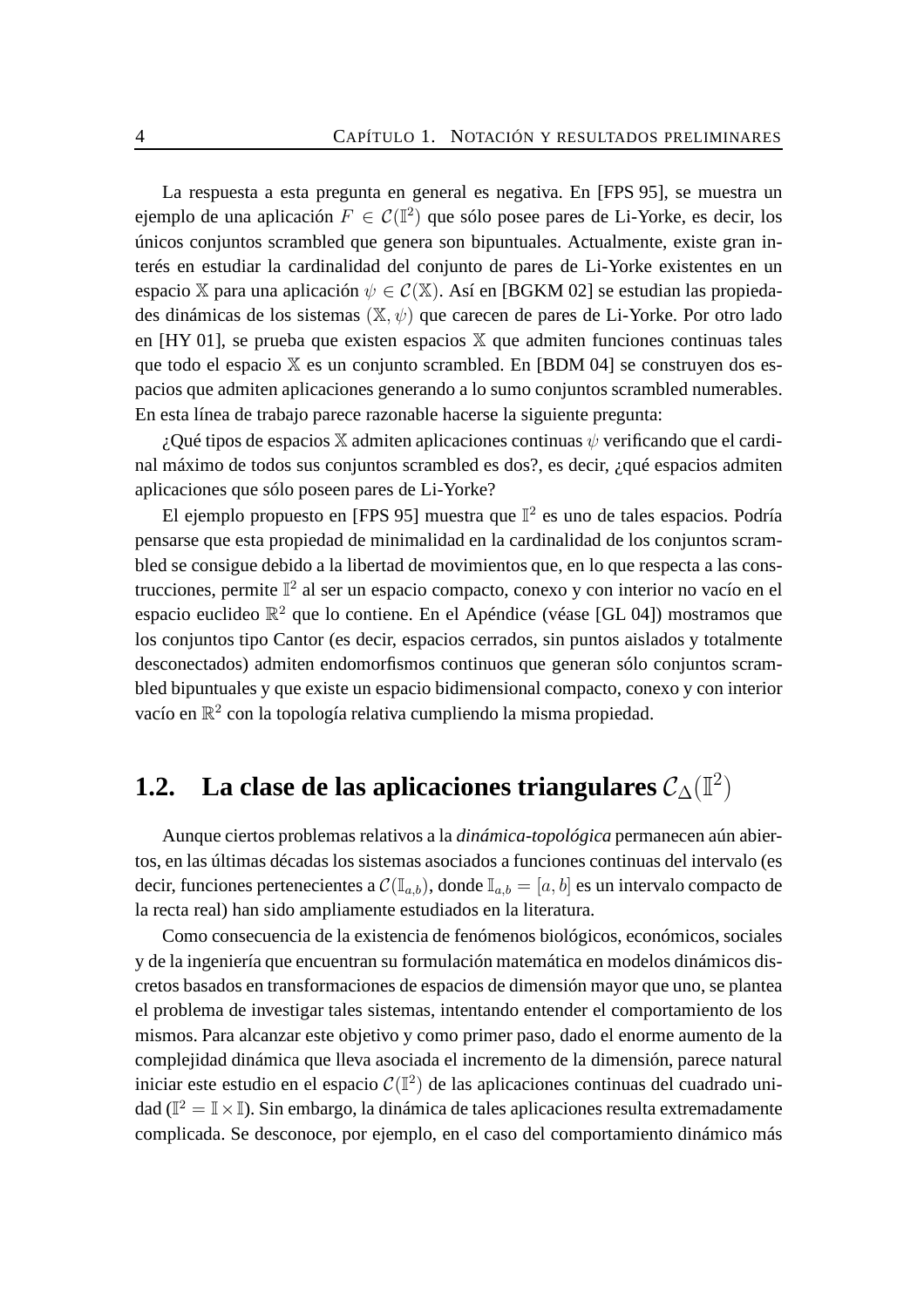sencillo (la periodicidad), si cualquier sistema tiene una *estructura periódica* semejante o no, a la descrita por el teorema de Sharkovskiĭ para los sistemas dinámicos ( $\mathbb{R}, \psi$ ) o  $(I, \psi)$ , o por los resultados sobre el mismo problema en otros espacios de dimensión finita (véase Nota 1.2.2).

Hagamos un poco de historia sobre el teorema de estructura periódica de Sharkovskiĭ. En el año 1964, aparece publicado por vez primera un resultado del matemático ucraniano A. N. Sharkovskiĭ, relativo a la existencia de puntos periódicos de endomorfismos continuos en  $\mathbb{R}$  o  $[a, b] \subset \mathbb{R}$  (véase [Sh 64]). Hasta ese momento, sólo se conocían algunos resultados aislados sobre periodicidad ligados a la iteración de funciones continuas del intervalo y la recta. Por ejemplo, se sabía que si una función  $f$  no posee puntos periódicos de periodo dos, la trayectoria  $\{f^n(x)\}_{n=0}^\infty$  converge para todo  $x\in\mathbb{R}$ (véanse [Sh1 65] o [BC 92]), e idéntica conclusión se logra suponiendo que la función sólo posee puntos fijos (véase [Ot 57]). Como consecuencia se sigue que si la función sólo posee puntos periódicos de periodos  $\{1, 2, 2^2, ..., 2^n\}$ , entonces para cada  $x \in \mathbb{I}$ ,  ${f^n(x)}_{n=0}^\infty$  converge a algún punto periódico de f. Asimismo, en [ML 57] se daban condiciones para la existencia de puntos de periodo 2.

Sharkovskiĭ probó que la existencia de un punto periódico de periodo mayor que dos implica la existencia de otro punto con periodo dos (véase [Sh 60]), así como también comprobó que la existencia de puntos periódicos con periodo distinto de una potencia de dos implica la aparición de puntos periódicos con periodos de todas las potencias de dos. Finalmente, extiende los hechos anteriores a cualquier tipo de periodo apareciendo el enunciado que se conoce como teorema de Sharkovskiĭ. Recordemos que a lo largo de todo el trabajo, mediante N denotaremos al conjunto de los números enteros no negativos.

**Teorema 1.2.1 (Sharkovski˘ı).** *Consideremos en* N ∪ {2 <sup>∞</sup>} *el siguiente orden al que llamaremos ordenamiento de Sharkovski˘ı :*

$$
3 >_{s} 5 >_{s} 7 >_{s} ... >_{s} 2 \cdot 3 >_{s} 2 \cdot 5 >_{s} 2 \cdot 7 >_{s} ... >_{s} 2^{2} \cdot 3 >_{s} 2^{2} \cdot 5 >_{s} 2^{2} \cdot 7 >_{s} ...
$$
  

$$
... >_{s} 2^{m} \cdot 3 >_{s} 2^{m} \cdot 5 >_{s} ... >_{s} \{2^{\infty}\} >_{s} ... >_{s} 2^{j} >_{s} 2^{j-1} > ... >_{s} 2^{2} >_{s} 2 >_{s} 1.
$$

*Sea* f ∈ C(I)*. Si* f *tiene un punto periódico de período* m*, entonces* f *posee puntos periódicos de todos los periodos menores que* m *en el anterior orden.*

*Recíprocamente, dado cualquier elemento* m *de la ordenación anterior existe* f ∈ C(I) *con al menos un punto periódico de periodo* m *y ningún punto periódico de periodo mayor que* m *en el orden de Sharkovski˘ı.*

**Nota 1.2.2.** Si  $f \text{ ∈ } C(\mathbb{R})$ , el teorema sigue siendo cierto aunque puede ocurrir además que el conjunto de puntos periódicos de f sea vacío, como sucede por ejemplo para la función  $f(x) = x + 1$ . Para otros tipos de espacios unidimensioanles (como  $\mathbb{S}^1$ ,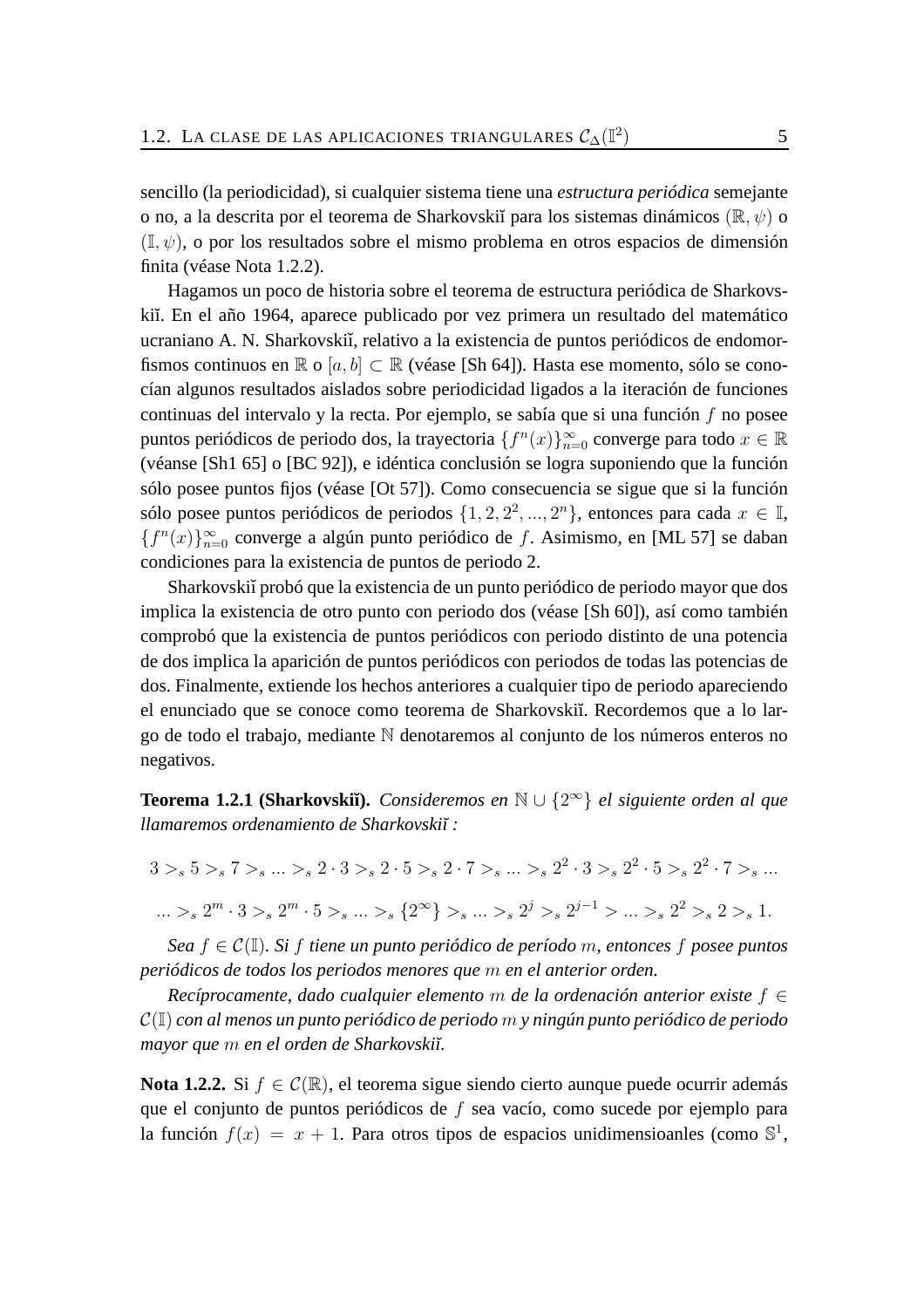árboles, grafos,...) el resultado anterior se ha completado con otros órdenes diferentes al de Sharkovski˘ı, obteniéndose estructuras periódicas más complejas (por ejemplo véanse [Be 81], [Be 82], [ALM 89], [Bl 92], [ALM 93], [AM 93], [LlM 93], [AY 95], [B 95], [BLl 95], [LLl 95], [LlPR 95]), [B 91] o [APR 97]).

El interés y la sencillez de este teorema que describe completamente la estructura periódica únicamente bajo la hipótesis de la continuidad, indujo a pensar en una extensión para el caso de aplicaciones *n*-dimensionales con  $n > 1$ . Pero como se anunció anteriormente en dimensión dos, en general, deja de ser válido. Basta considerar, por ejemplo en  $\mathbb{R}^2$ , un giro de centro  $(0,0)$  y ángulo  $\theta = \frac{2}{3}$  $\frac{2}{3}\pi$ . Esta aplicación continua posee todos sus puntos periódicos de periodo tres excepto el (0, 0) que es fijo. Por tanto, a la vista de lo que ocurre con la estructura periódica, el estudio general de la dinámica se presenta muy complicado.

Como consecuencia de la complejidad dinámica que poseen las aplicaciones de  $\mathcal{C}(\mathbb{I}^2)$ , debido al hecho de que las órbitas de los puntos tienen "mayor libertad" para moverse que en I, la estrategia utilizada para inferir la información que nos interesa es usar ciertas familias especiales de elementos de  $\mathcal{C}(\mathbb{I}^2)$  que nos simplifiquen, de alguna manera, el trabajo. De este modo aparece, de manera natural, la clase de las *aplicaciones triangulares* o "*skew product maps*", llamada así por la especial morfología de los elementos que la integran.

**Definición 1.2.3.** *Una aplicación* F ∈ C(I 2 ) *se llama triangular si es de la forma*  $F: (x, y) \to (f(x), q(x, y)).$ 

En este contexto, las funciones f y g se denominan respectivamente la función *base* y la función *fibra* de la aplicación F. Para cada  $x \in \mathbb{I}$ , llamaremos *fibra* sobre x al conjunto  $I_x = \{x\} \times \mathbb{I}$ . Las funciones  $g_x$  definidas como  $g_x(y) = g(x, y)$  actuan en  $I_x$  y constituyen un sistema de funciones unidimensionales que dependen continuamente de la variable x. Mediante  $\mathcal{C}_\Delta(\mathbb{I}^2)$ , denotaremos a la clase de las aplicaciones triangulares en el cuadrado unidad.

El uso de esta familia especial de aplicaciones no es caprichoso. Como consecuencia de su especial morfología (la función base es una aplicación unidimensional), las aplicaciones triangulares poseen ciertas similitudes dinámicas con las funciones continuas del intervalo sin dejar de ser referentes del mundo bidimensional objeto de nuestro estudio (véase [G 01] para un un estudio comparativo de similitudes y diferencias entre las aplicaciones triangulares y las funciones continuas del intervalo). Buena muestra de ello es que el orden de Sharkovski˘ı para la coexistencia de ciclos es válido para este tipo de aplicaciones (véase [Kl 79]). En el año 1992, Kolyada publica un extenso artículo (véase [Ko 92]) donde realiza un estudio profundo de las propiedades dinámicas de los elementos del espacio  $\mathcal{C}_{\Delta}(\mathbb{I}^2)$ . Entre otros, obtiene un resultado de proyección muy útil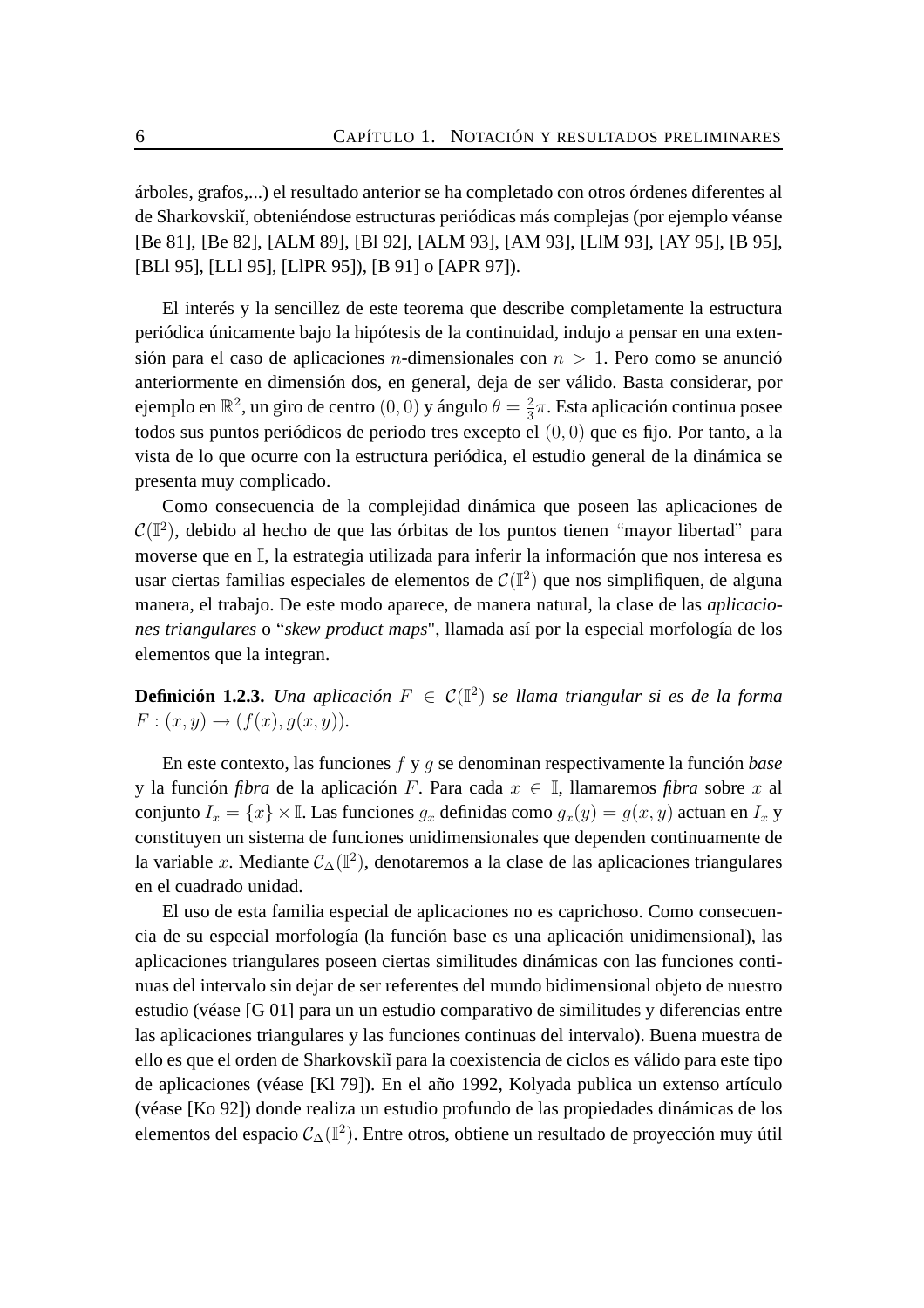a la hora de relacionar los conjuntos de puntos especiales, introducidos en la Sección 1.1, de la aplicación triangular y de su función base. Para  $F \in C_{\Delta}(\mathbb{I}^2)$  sea  $A(F, \mathbb{I}^2)$ uno cualquiera de los conjuntos descritos en la Sección 1.1, al mismo conjunto para la función base lo denotaremos con  $A(f, \mathbb{I})$ .

**Teorema 1.2.4.** *Sea*  $F \in C_{\Delta}(\mathbb{I}^2)$  *Entonces se verifica* 

$$
\pi(A(F, \mathbb{I}^2)) = A(f, \mathbb{I})
$$

*donde* π : I <sup>2</sup> → I *es la proyección en la primera coordenada.*

**Nota 1.2.5.** El Teorema 1.2.4 es una versión débil del resultado presentado en [Ko 92]. El resultado general es válido para una mayor cantidad de conjuntos de puntos especiales que no han sido presentados en la Sección 1.1 al no ser objeto de nuestro estudio en este trabajo.

En relación a la entropía topológica (véase Definición 1.1.1), si F es un elemento de  $\mathcal{C}_{\Delta}(\mathbb{I}^2)$  existen ciertas cotas obtenidas por Bowen para  $h(F)$  (véanse [Bo 71] y [W 82]):

$$
\max\{h(f), h_{\rm fib}(F)\} \le h(F) \le h(f) + h_{\rm fib}(F),\tag{1.1}
$$

donde  $h_{\text{fib}}(F) = \sup$  $\sup_{x\in\mathbb{I}} h(F|_{I_x}).$ 

**Observación 1.2.5.1.** La noción de entropía topológica fue introducida, como ya se comentó, para sistemas generados por una aplicación continua definida de un espacio en sí mismo. En la fórmula contenida en la expresión (1.1) se hace referencia a  $h(F\vert_{I_x}).$ Obsérvese que  $h(F|_{I_x})$  está bien definida tan sólo en el caso en que la fibra  $I_x$  sea fuertemente invariante por la aplicación F (es decir,  $F(I_x) = I_x$ ). Para el resto de los casos hemos de extender el concepto de entropía topológica. La manera de solucionar el problema es considerar  $F|_{I_x}$  como un sistema no autónomo (es decir, un sistema de la forma  $(\mathbb{X}, f_{1,\infty})$  donde  $\mathbb{X}$  es un espacio métrico compacto y  $f_{1,\infty} := (f_i)_{i=1}^{\infty}$  con  $f_i: A_i \subseteq \mathbb{X} \rightarrow \mathbb{X}$  continua, para más información sobre esta clase de sistemas véase [KS 96] o [KST 04]) y usar los resultados contenidos en [KS 96]. Formalmente, en lo que a la entropía se refiere, trabajaremos como si el sistema fuese convencional.

En caso de tener una aplicación triangular  $F$  con una función base  $f$  tal que sólo posee puntos periódicos de periodo potencia de dos (a esta situación la denotaremos mediante el símbolo  $f \leq 2^{\infty}$ ), entonces  $h(f) = 0$  (véase [MS 80]) y se tiene una fórmula para el cálculo de la entropía de la forma (véase [Bo 71]),

$$
h(F) = \sup_{x \in \overline{\text{Per}}(f)} h(F|_{I_x}).
$$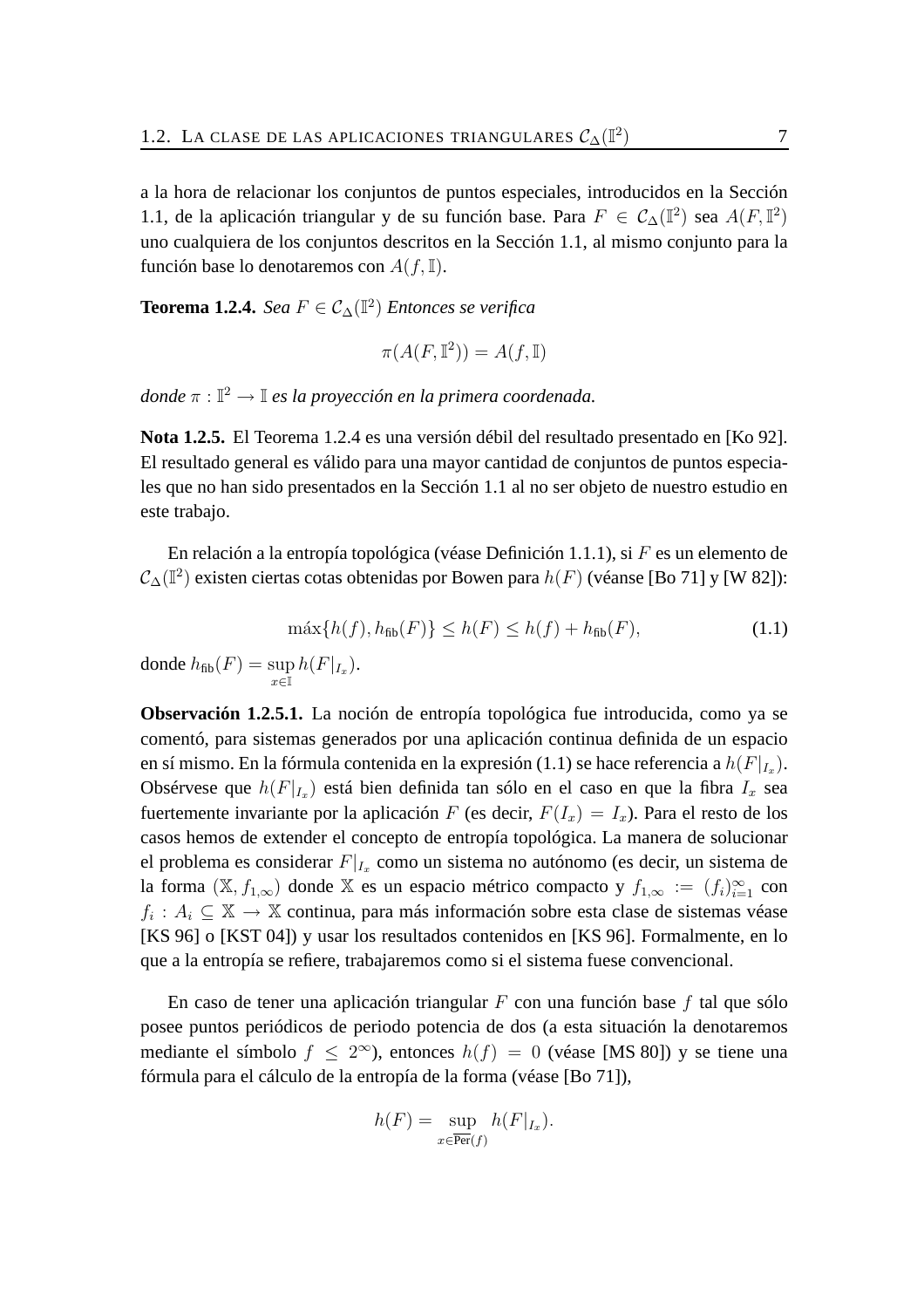De tal modo, si  $\text{Per}(f)$  es cerrado, para calcular  $h(F)$  podemos centrar nuestra atención únicamente en  $h(F|_{I_x})$ , donde  $x \in Per(f)$ . Por otro lado, si en el sistema inicial todas las funciones  $g_x$  son monótonas, entonces para cada  $x \in \mathbb{I}$  es  $h(F|_{I_x}) = 0$  y consecuentemente  $h(F) = h(f)$  (véase [KS 96]).

Queda puesto de manifiesto que en la clase de las aplicaciones triangulares contamos con ciertas herramientas topológicas y ciertas similitudes dinámicas con el caso unidimensional que nos ayudarán a la hora de analizar el comportamiento de trasformaciones bidimensionales más generales. Por otro lado, los elementos de  $\mathcal{C}_{\Delta}(\mathbb{I}^{2})$  presentan propiedades que no satisfacen las funciones del intervalo (véase [Ko 92] para una amplia enumeración de las mismas). Uno de los puntos donde se ponen de manifiesto estas diferencias es, como comentaremos detalladamente en la siguiente sección, en relación a la estructura topológica de los conjuntos  $\omega$ -límite.

## **1.3.** Conjuntos  $\omega$ -límite en  $\mathcal{C}_{\Delta}(\mathbb{I}^2)$

Conocer la dinámica del sistema  $(\mathbb{X}, \psi)$  consiste en tener conocimiento en términos de descripción explícita y de caracterización topológica de lo que ocurre asintóticamente con las trayectorias de todos sus puntos. Este análisis se puede realizar a través del estudio de los conjuntos  $\omega$ -límite de los puntos del espacio  $\mathbb X$  (véase [BG 04]). A continuación, describiremos ciertos resultados generales que satisfacen dichos conjuntos, cuyas pruebas pueden ser consultadas en [BC 92].

Definimos el conjunto  $\omega$ -límite de un punto  $x \in \mathbb{X}$  a través de una aplicación continua  $\psi$  como el conjunto:

$$
\omega_{\psi}(x) = \bigcap_{m \ge 0} \bigcup_{n \ge m} \psi^{n}(x),
$$

o equivalentemente, como se comentó en la introducción, como el conjunto de los puntos de acumulación de Tra $\psi(x)$ :

$$
\omega_\psi(x)=\{y\in \mathbb{X}:\exists \{n_k\}_{k=1}^\infty\subseteq \mathbb{N} \text{ tal que } \lim_{n_k\to\infty}\psi^{n_k}(x)=y\}.
$$

**Definición 1.3.1.** *Un punto* x ∈ X *se dice asintóticamente periódico por una aplicación*  $\psi \in \mathcal{C}(\mathbb{X})$ , *si existe un punto periódico*  $z$  *de*  $\psi$  *satisfaciendo*  $\lim_{n \to \infty} d(\psi^n(x), \psi^n(z)) = 0$ .

En caso de tener un punto x asintóticamente periódico,  $\omega_{\psi}(x)$  es exactamente la órbita del punto periódico z. El siguiente resultado resume algunas de las propiedades de los conjuntos  $\omega$ -límite:

**Teorema 1.3.2.** *Sea* ( $\mathbb{X}$ , d) un espacio métrico compacto  $y \psi \in C(\mathbb{X})$ . Entonces se *verifican las siguientes propiedades:*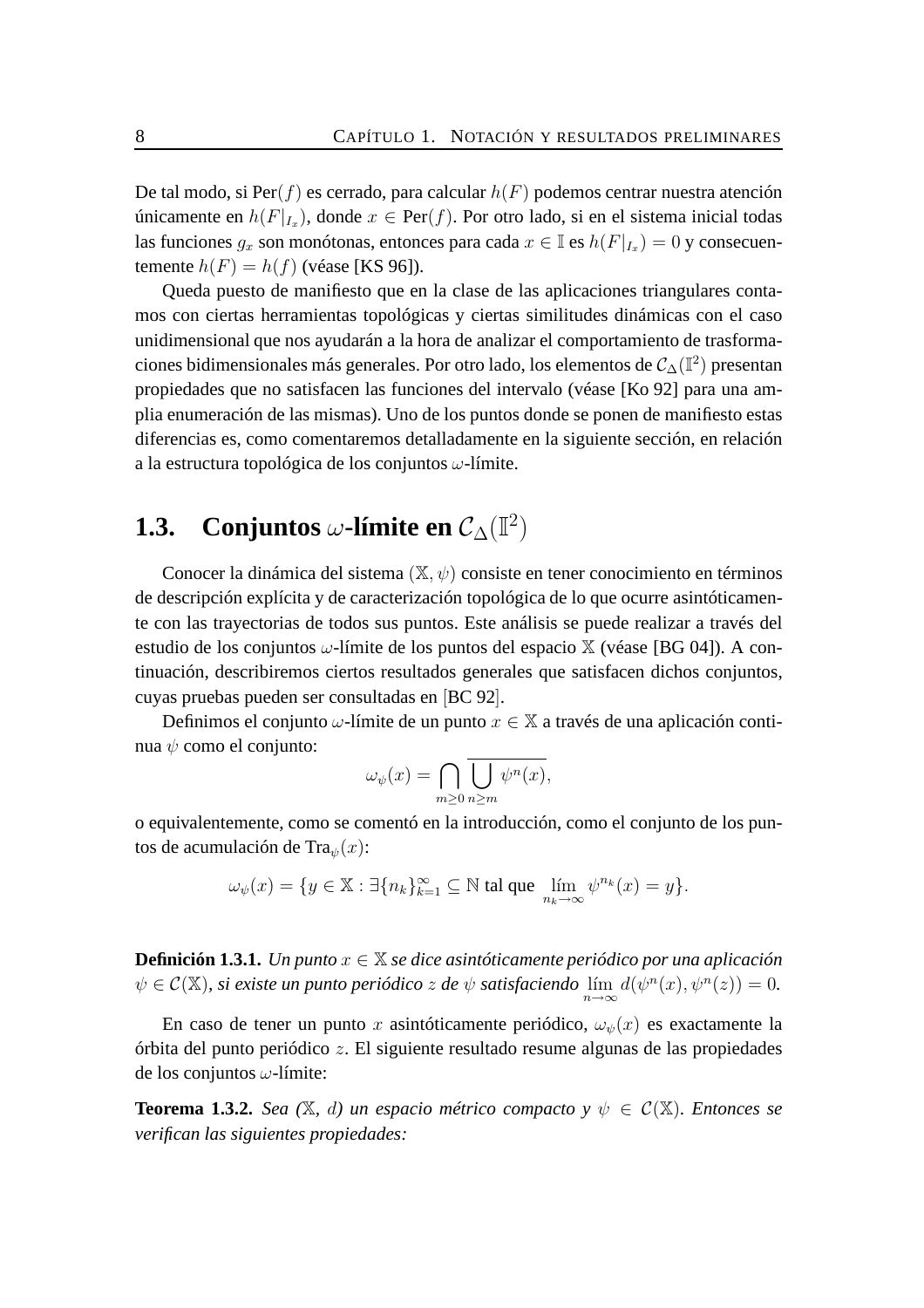- $(a)$  para cada entero positivo m, se verifica  $\omega_\psi(x) =$  $\bigcup^{m-1}$  $j=0$  $\omega_{\psi^m}(\psi^j(x)),$
- *(b)* para cada  $x \in \mathbb{X}$ ,  $\omega_v(x)$  *es distinto de vacío, cerrado y fuertemente invariante,*
- *(c)* si  $M = \omega_{\psi}(x)$   $\mathrm{y}$   $N \subseteq M$  es un conjunto cerrado  $\mathrm{y}$  no vacío, entonces  $N \cap$  $\psi(M\backslash N)\neq \emptyset$ ,
- (d) el conjunto  $\omega_v(x)$  es finito, si y sólo si, el punto x es asintóticamente periódico; *además, si*  $\omega_{\psi}(x)$  *es infinito ningún punto aislado de*  $\omega_{\psi}(x)$  *es periódico.*

**Observación 1.3.2.1.** La propiedad (c) del Teorema anterior es llamada usualmente en la literatura como *incompresibilidad débil* (véase [SKSF 97]) o propiedad del *transporte* (véase [BBHS 96]) y puede ser reformulada del siguiente modo:

si  $M = \omega_{\psi}(x)$  y  $U \subsetneq M$  es un conjunto abierto y no vacío, entonces  $\psi(\overline{U}) \not\subset U$ .

Un importante y difícil problema es conocer, en general, cuáles son los conjuntos  $ω$ -límite generados por un S.D.D. (X,  $ψ$ ). Si el espacio X es el intervalo unidad, los posibles conjuntos  $\omega$ -límite se encuentran totalmente caracterizados (véanse [Sh2 65], [ABCP 89/90] y [BS 92]).

**Teorema 1.3.3.** *Un conjunto*  $C \subset \mathbb{I}$  *es un conjunto*  $\omega$ -límite de una función  $f \in C(\mathbb{I})$ , *si y sólo si,* C *es o un conjunto compacto y denso en ninguna parte, o una unión finita disjunta de intervalos (no degenerados) compactos.*

Cuando el espacio  $\mathbb{X} = \mathbb{I}^n$  donde  $n > 1$  es un entero, sólo poseemos ciertos resultados parciales contenidos en [AC1 91/92] y [AC2 91/92].

**Teorema 1.3.4.** *Sea*  $n > 1$ *. Entonces, un conjunto compacto*  $C \subset \mathbb{I}^n$  *es un conjunto*  $\omega$ *límite de una aplicación continua* F *de* I n *siempre que se verifique una de las siguientes condiciones:*

- *(*i*)* C *es totalmente desconectado;*
- *(*ii*)* C *es un continuo con interior vacío;*
- *(*iii*)* C *es una colección finita de continuos no degenerados de Peano.*

Recordemos que un *continuo* es cualquier conjunto compacto y conexo, y un *continuo de Peano* es cualquier continuo localmente conexo, o equivalentemente, cualquier imagen continua del intervalo unidad I (véase, por ejemplo, [Ku 68, pág. 256]).

Cuando  $n = 2$  y tratamos con la clase de las aplicaciones triangulares  $C_{\Delta}(\mathbb{I}^2)$ , se conoce cierta información extra. Concerniente al problema de la caracterización topológica de los conjuntos  $\omega$ -límite, para los elementos de  $\mathcal{C}_{\Delta}(\mathbb{I}^2)$  existen dos resultados que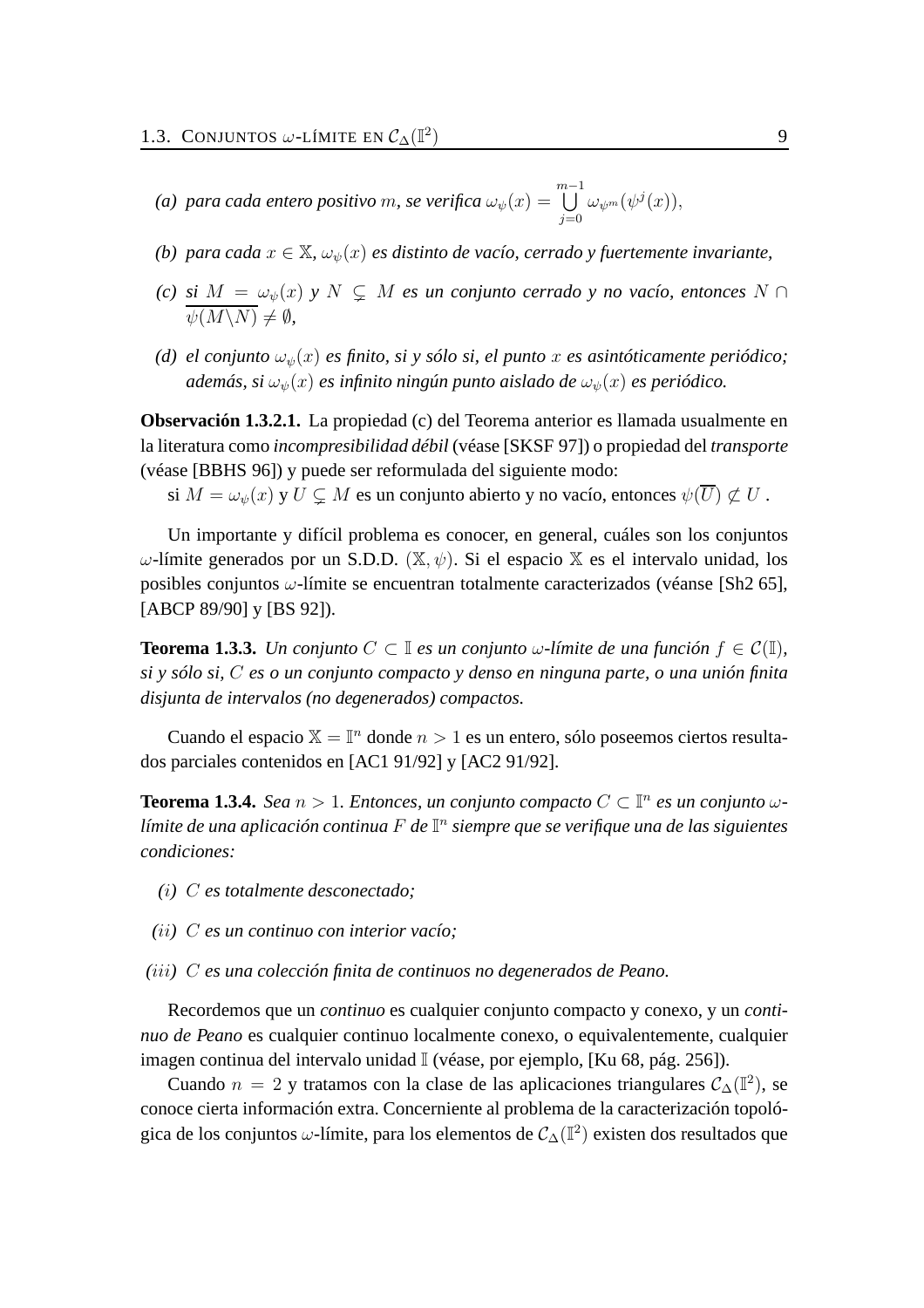complementan el Teorema 1.3.4 válido para endomorfismos continuos arbitrarios en  $\mathbb{I}^2$ . El primero de ellos está destinado a la caracterización de los conjuntos  $\omega$ -límite que se hayan contenidos en una fibra (véase [KS 92/93]).

**Teorema 1.3.5.** *Sean*  $a \in \mathbb{I}$  *y*  $M \subset \mathbb{I}$ *. Las siguientes dos condiciones son equivalentes:* 

(*i*) existe una aplicación triangular  $F$  en  $\mathbb{I}^2$  y un punto  $x \in \mathbb{I}^2$  tales que

$$
\omega_F(x) = \{a\} \times M;
$$

*(ii)* M *es un conjunto cerrado y no vacío de* I *que no es de la forma*

$$
M = J_1 \cup J_2 \cup \ldots \cup J_r \cup C \tag{1.2}
$$

 $\phi$ *donde*  $r$  *es un entero positivo;*  $J_i$ ,  $i \in \{1, 2, ..., r\}$ , son intervalos cerrados no *degenerados;* C *es un conjunto no vacío contable (finito o infinito numerable); todos los conjuntos*  $J_i$  *y* C *son disjuntos dos a dos y*  $d(C, J_i) > 0$  *para al menos un índice*  $i \in \{1, 2, ..., r\}$ .

Observemos que, usando el Teorema 1.3.5, es fácil mostrar que si  $B$  es un conjunto finito no vacío, entonces  $B \times M$  es un conjunto  $\omega$ -límite de una aplicación en  $\mathcal{C}_{\Delta}(\mathbb{I}^2)$ , si y sólo si, M es un subconjunto cerrado y no vacío de  $\mathbb{I}$  que no es de la forma (1.2). Además, de la prueba del Teorema 1.3.5 se sigue que un subjunto no vacío M contenido en una recta del plano es un conjunto  $\omega$ -límite para una aplicación continua definida en dicha recta, si y sólo si, M(considerado como conjunto unidimensional) no es de la forma (1.2).

Los otros resultados que tenemos van dirigidos a analizar qué tipo de conjuntos no contenidos en una fibra son conjuntos  $\omega$ -límite en  $\mathcal{C}_{\Delta}(\mathbb{I}^2)$ . En [KS 92/93] se da el siguiente resultado que muestra que tales conjuntos poseen una estructura complicada.

**Teorema 1.3.6.** *Sean* a ∈ I *y* M *cualquier subconjunto cerrado de* I*. Entonces existe* una aplicación triangular  $F$  en  $\mathbb{I}^2$  y un punto  $(x,y)\in\mathbb{I}^2$  tal que

$$
\omega_F(x, y) \cap I_a = \{a\} \times M.
$$

Por otro lado, en [JS 01] se muestra que el resultado de Agronsky y Ceder (cf. (iii) Teorema 1.3.4), con ciertas restricciones, es válido para aplicaciones triangulares en el cuadrado. Además, se dan ciertos ejemplos de continuos no de Peano que cumplen y que no cumplen la propiedad de ser conjuntos  $\omega$ -límite para la clase de las aplicaciones triangulares. Por tanto, una caracterización de los continuos que son conjuntos  $\omega$ -límite en  $\mathcal{C}_{\Delta}(\mathbb{I}^2)$  parece lejos de poder ser obtenida. Otros resultados parciales en esta línea pueden verse en [Ba 97/98] o [Si 95].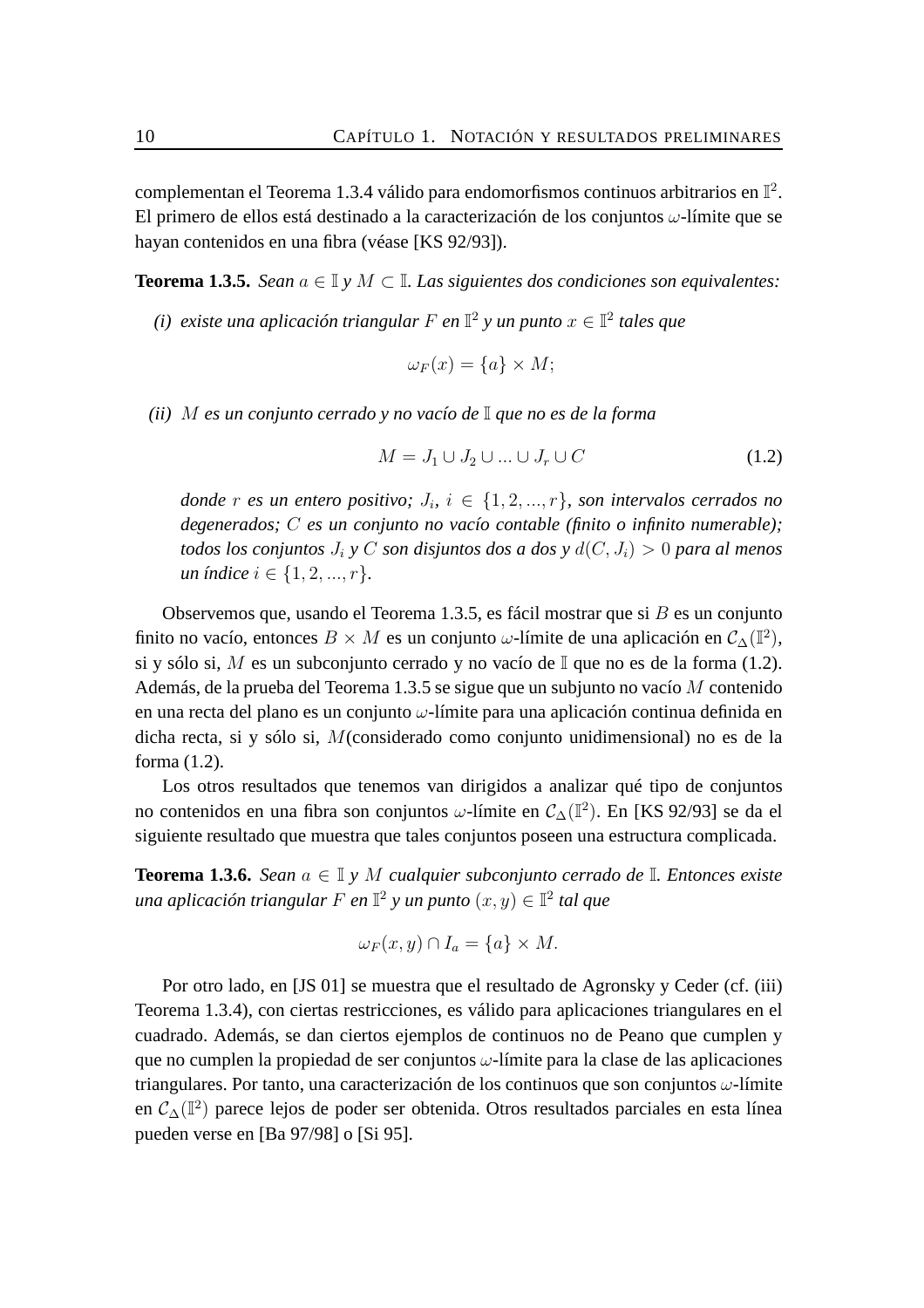#### **1.4. La familia de funciones base tipo Kolyada**

En el resto de capítulos se realizarán varias construcciones de aplicaciones triangulares. La mayor parte de ellas poseen una característica común desde el punto de vista de su comportamiento dinámico. De sus funciones base se dice coloquialmente que "aplastan hacia la izquierda". Más formalmente, si  $f$  es una de tales funciones base, para todo punto  $x \in \mathbb{I}$  se verifica que

$$
\lim_{n \to \infty} f^n(x) = 0. \tag{1.3}
$$

En esta sección introduciremos una familia de endomorfismos continuos definidos en el intervalo I y a la que llamaremos *familia de funciones base tipo Kolyada*. Los elementos de esta clase de funciones satisfacen la propiedad (1.3) y se usarán como funciones base de apliaciones triangulares que construiremos en el futuro.

**Definición 1.4.1.** *Consideremos*  $\tilde{\varepsilon} = \{\varepsilon_i\}_{i=1}^{\infty}$  *una sucesión de números reales positivos tal que*  $\varepsilon_i < \frac{1}{2^n}$  $\frac{1}{2^{i}}$  para cada  $i \in \{1, 2, ...\}$  verificando que  $\frac{\varepsilon_{i+1}}{\varepsilon_{i}} = c < 1$ . Entonces *definimos la función*  $f_{\tilde{\epsilon}} \in \mathcal{C}(\mathbb{I})$  *como* 

$$
f_{\tilde{\varepsilon}}(x) = \begin{cases} x - \varepsilon_i & \text{si } x \in [\frac{1}{2^i} + \varepsilon_i, \frac{1}{2^{i-1}}], \ i \in \{1, 2, \ldots\} \\ \frac{\varepsilon_{i+1}}{\varepsilon_i}(x - \frac{1}{2^i}) + (\frac{1}{2^i} - \varepsilon_{i+1}) & \text{si } x \in [\frac{1}{2^i}, \frac{1}{2^i} + \varepsilon_i], \ i \in \{1, 2, \ldots\} \end{cases}
$$

*A la familia de funciones*

$$
\mathcal{F} = \{ f_{\tilde{\varepsilon}} : \tilde{\varepsilon} = \{ \varepsilon_i \}_{i=1}^{\infty} \subset \mathbb{R}, \varepsilon_i < \frac{1}{2^i} \, y \, \frac{\varepsilon_{i+1}}{\varepsilon_i} = c < 1 \, \forall i \},
$$

*la llamaremos familia de funciones base tipo Kolyada.*

La nomenclatura para esta clase de funciones base, deriva de la similitud de sus elementos con la función base de una aplicación triangular introducida por Kolyada en [Ko 92] (véase Definicion 2.1.1). Esta aplicación triangular ha sido ampliamente estudiada por sus propiedades dinámicas y será objeto de nuestra atención en el siguiente capítulo (véase Capítulo 2, Sección 2.1.1).

Para  $\tilde{\varepsilon} = {\varepsilon_i}_{i=1}^{\infty} = {\frac{1}{2^{2i+1}}}$  $\frac{1}{2^{2i+10}}$ } $\sum_{i=1}^{\infty}$  y  $c = \frac{1}{4}$  $\frac{1}{4}$  tenemos la función base de la aplicación triangular de Kolyada. Gráficamente  $f_{\tilde{\varepsilon}}$  es de la forma: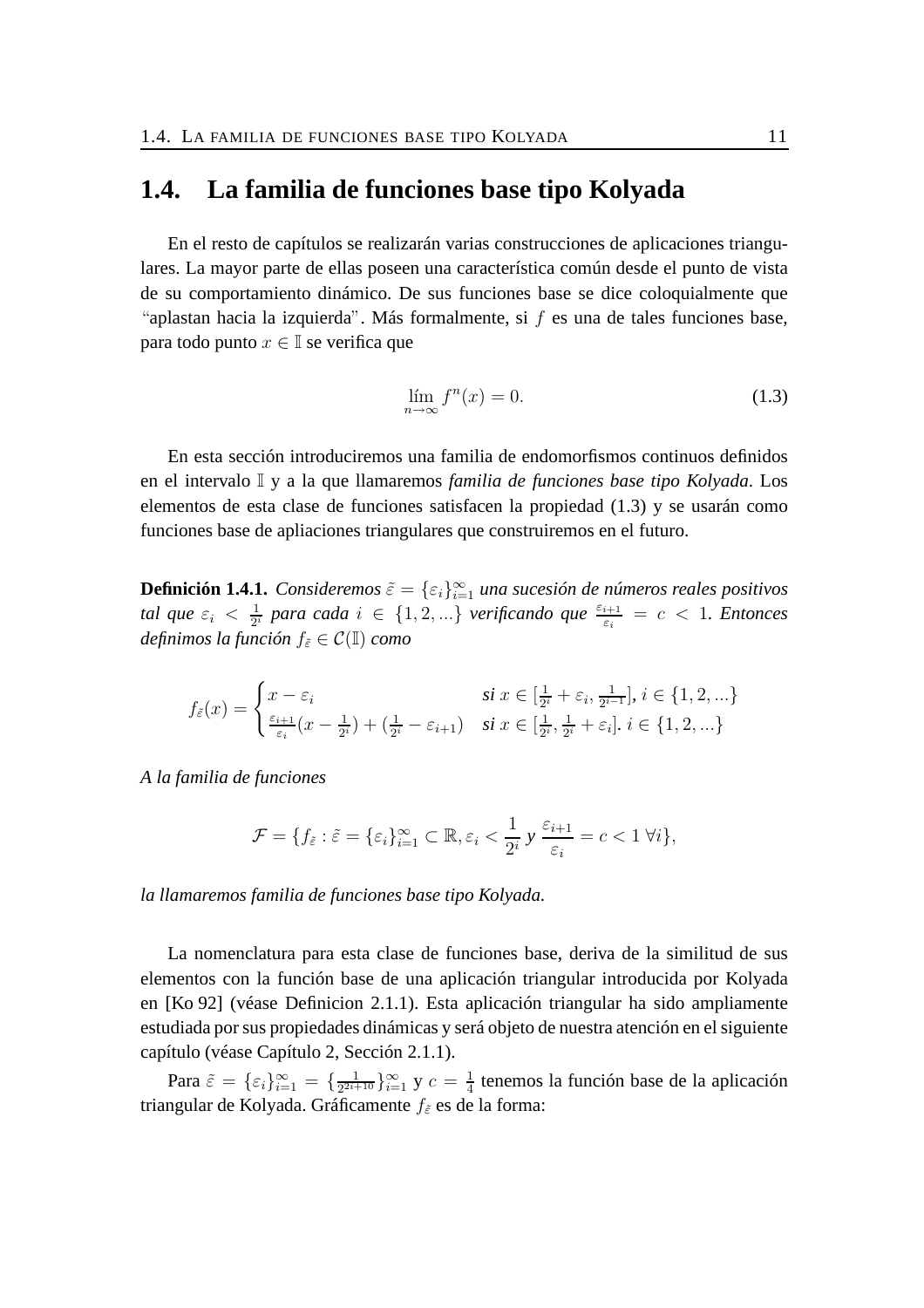

### **1.5. Variedades, grafos y dendritas**

En esta sección introduciremos la notación y conceptos necesarios para desarrollar los resultados contenidos en las Secciones 3.3.1 y 3.3.2 del Capítulo 3. A lo largo de la misma, adoptaremos básicamente la terminología de [N 92].

**Definición 1.5.1.** *Una variedad compacta m-dimensional (con borde)* ( $m \ge 1$ ) *es cualquier espacio compacto y Hausdorff* M *tal que para cada punto* x ∈ M *existe un entorno*  $\mathcal{U}(x)$  que es homeomorfo a un subconjunto abierto de  $\mathbb{R}^{m-1}\times [0,+\infty).$ 

Por otro lado, un *arco* es cualquier espacio homeomorfo al intervalo unidad I. Los puntos finales de un arco A serán respectivamente las imágenes, mediante el homeomorfismo existente con el intervalo I, de los puntos 0 y 1.

**Definición 1.5.2.** *Un grafo es un continuo que se puede expresar como la unión de una cantidad finita de arcos que dos a dos, o bien son disjuntos, o bien se intersecan en un punto final común (es decir, es un poliedro compacto y conexo unidimensional).*

Análogamente, un grafo también puede ser definido de la siguiente forma.

**Definición 1.5.3.** *Un grafo conexo (o simplemente un grafo) es un par*  $(\mathbb{G}, V)$  *donde* G *es un continuo y* V ⊂ G *es un conjunto finito, cuyos puntos se llaman* vértices*, tal que*  $\mathbb{G}\backslash V$  *es la unión disjunta de un número finito de conjuntos abiertos*  $e_1, ..., e_k$  *de*  $\mathbb{G}$ *, llamados* ramas*, con la propiedad de que cada* e<sup>i</sup> *es homeomorfo a un intervalo abierto de la recta real tal que su frontera consiste a lo sumo en dos puntos que son vértices. Mediante* B(G) *denotaremos al conjunto de los vértices del grafo* G*.*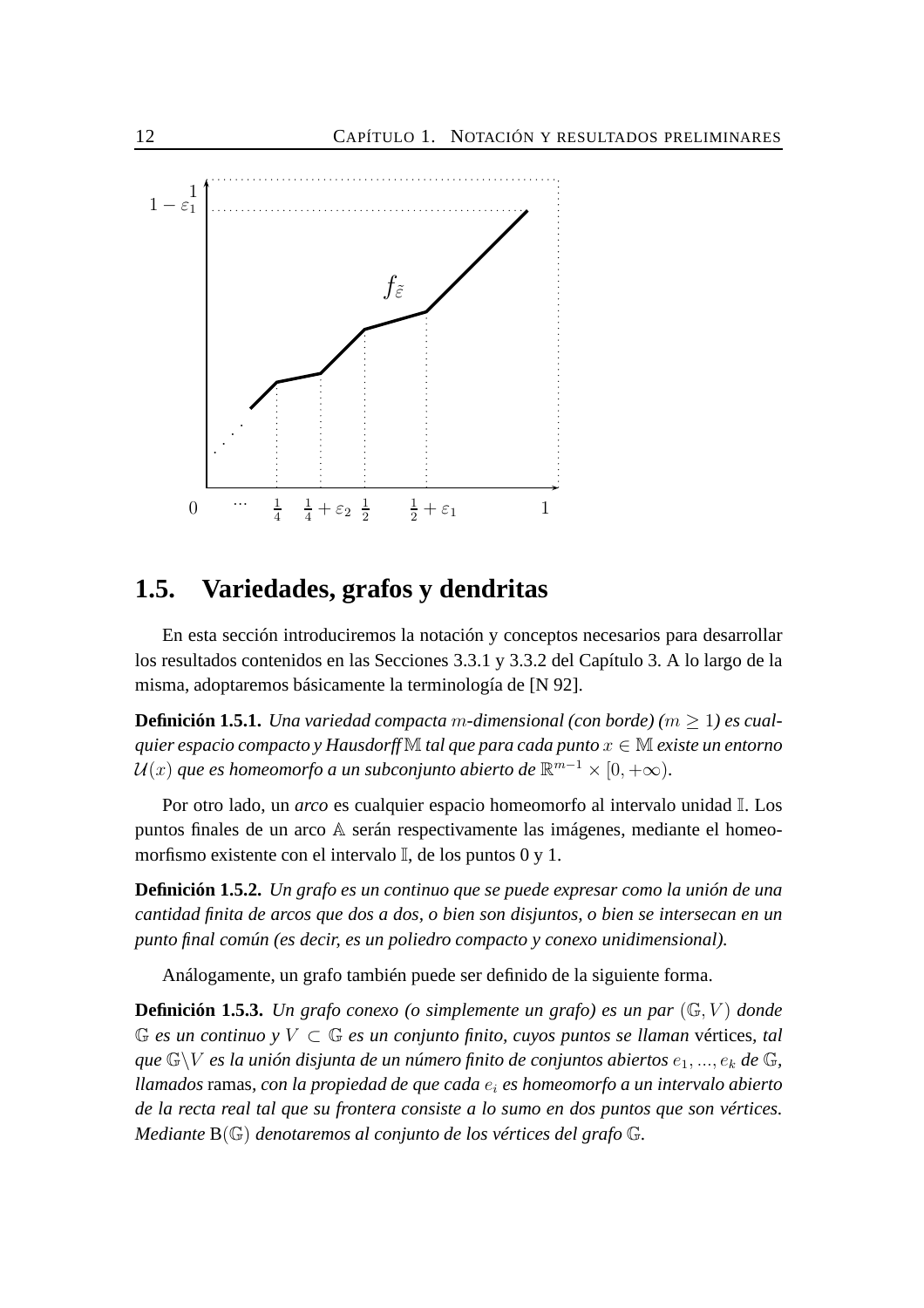Ejemplos simples de grafos son las curvas cerradas simples y las n-estrellas con n ≥ 3. Una *curva cerrada simple* es un espacio homeomorfo al circulo unidad. Una n*-estrella* es un espacio homeomorfo a la unión de n arcos que poseen únicamente un punto final en común.



8−estrella

Figura 1.1: Ejemplos de curvas cerradas simples y 8-estrella.

**Definición 1.5.4.** *Un árbol es un grafo que no contiene curvas cerradas simples.*

**Definición 1.5.5.** *Sea*  $\mathbb{X}$  *un espacio métrico compacto*  $y$   $p \in \mathbb{X}$ *. La* componente numérica *de* p *en* X*, denotada con* c(p, X)*, es la cardinalidad del conjunto de todas las componentes (conexas) de*  $\mathbb{X} \setminus \{p\}$ *.*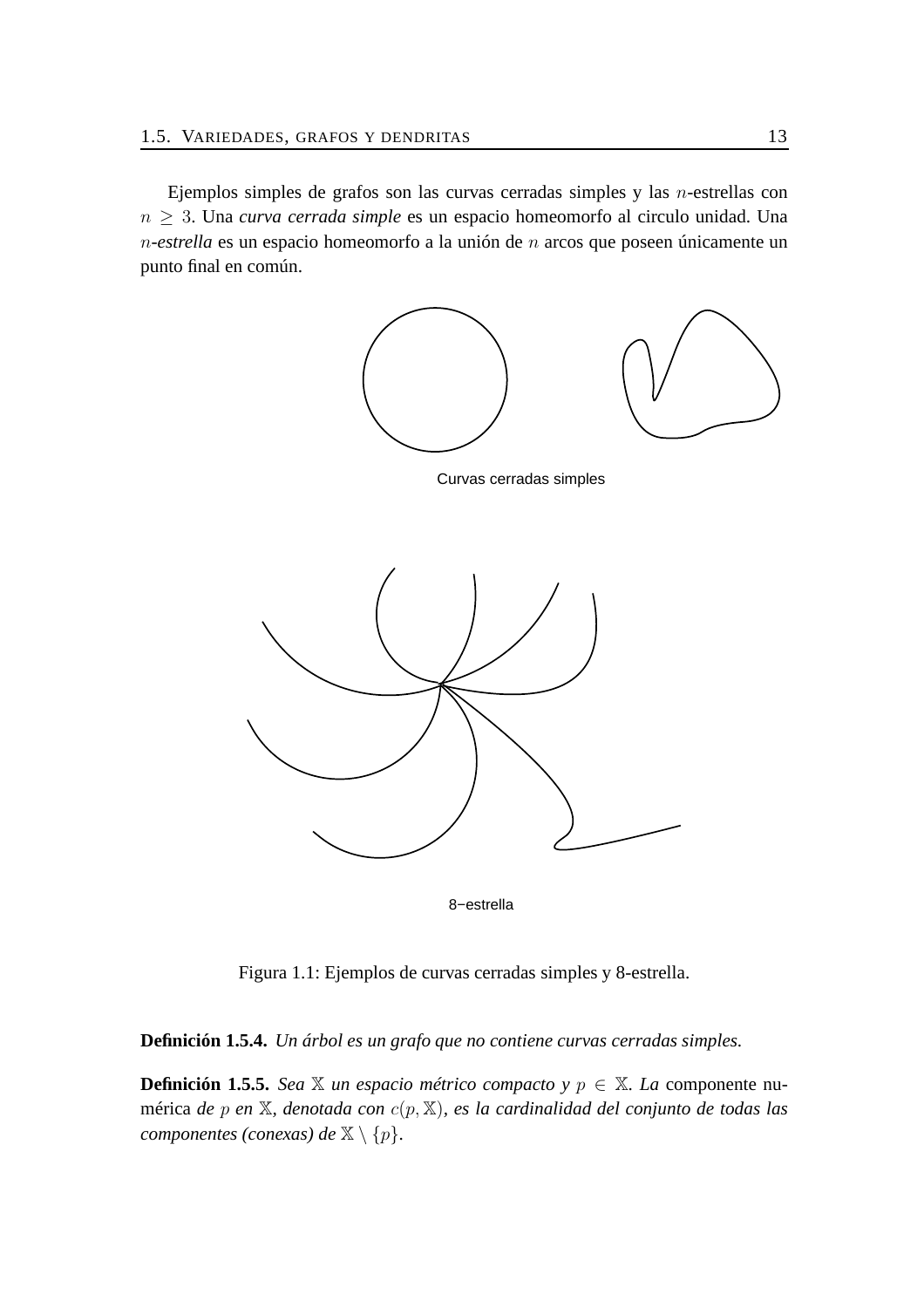*Sea* β *un número cardinal. Diremos que el orden de* p *en* X *es menor o igual que* β*, y lo denotaremos con* ord(p, X) ≤ β*, si para cada entorno de* U *de* p*, existe un abierto* V *tal que*  $p \in V \subset U$  *y*  $card(V) \leq \beta$ . Diremos que el orden de p en  $\mathbb{X}$  *es*  $\beta$ , ord $(p, \mathbb{X}) = \beta$ ,  $s$ *i ord* $(p,\mathbb{X})\leq\beta$  *y ord* $(p,\mathbb{X})\nleq\alpha$  *para cualquier cardinal*  $\alpha<\beta.$ 

**Definición 1.5.6.** *Sea* X *un continuo. Un punto* p *en* X *se llamará punto final de* X *si* ord(p, X) = 1*. Mediante* End(X) *denotaremos al conjunto de los puntos finales del espacio* X*.*

**Definición 1.5.7.** *Una dendrita es un espacio continuo de Peano que no contiene curvas*  $c$ erradas simples. Un punto  $p \in \mathbb{D}$  *se llama vértice de*  $\mathbb{D}$  *si* or  $d(p, \mathbb{D}) > 2$ . Análogamen*te, mediante* B(D) *denotaremos al conjunto de los vértices de la dendrita* D*.*

Para tener una imagen visual de una déndrita véase la Figura 3.2 presentada en el Lema 3.3.3 del Capítulo 3. Para cualquier punto de una dendrita  $D$  su componente numérica y su orden coinciden (véase [N 92, 10.13]) y además estas nociones se conservan por homeomorfismos.

El interés en estudiar aplicaciones definidas en grafos se debe al hecho de que para aplicaciones definidas en variedades con una foliación invariante de codimensión uno, la citada aplicación se transforma en general en una aplicación definida en un grafo. Además, la dinámica de homeomorfismos pseudo-Anosov en una superficie puede ser reducida esencialmente al análisis de ciertas aplicaciones definidas en grafos (véase por ejemplo [FM 93]). Finalmente, a veces las aplicaciones definidas en los grafos imitan el comportamiento de una aplicación diferenciable (flujo) en el entorno de un atractor hiperbólico (véase por ejemplo [Wi 77]).

El reciente interés en la dinámica de sistemas discretos definidos sobre dendritas está motivado por el hecho de que las dendritas pueden aparecer como conjuntos de Julia en dinámica compleja (véase [RP 86], [Bea 91] o [Mo 98]).

**Definición 1.5.8.** *Sea* X *un espacio métrico y* A *un subconjunto. Diremos que* A *es una retracción de* X *si existe una aplicación continua* r : X → A *(llamada una retracción de* X *sobre* A*) tal que su restricción sobre* A *es la identidad en* A*.*

*Un espacio métrico* Y *se llama una retracción absoluta si para cualquier espacio topológico*  $X$  *cualquier subconjunto*  $A \subset X$  *homeomorfo* a  $Y$  *es una retracción de*  $X$ *.* 

Las retracciones y las retracciones absolutas están relacionadas con propiedades dinámicas de las funciones continuas sobre los espacios en los que están definidas. Por ejemplo, si un espacio métrico X tiene la propiedad del punto fijo (cada elemento de  $\mathcal{C}(\mathbb{X})$  tiene un punto fijo), entonces cada retracción de  $\mathbb X$  tiene también dicha propiedad. Las retracciones absolutas están relacionadas con la existencia de aplicaciones universales (véase [N 92]).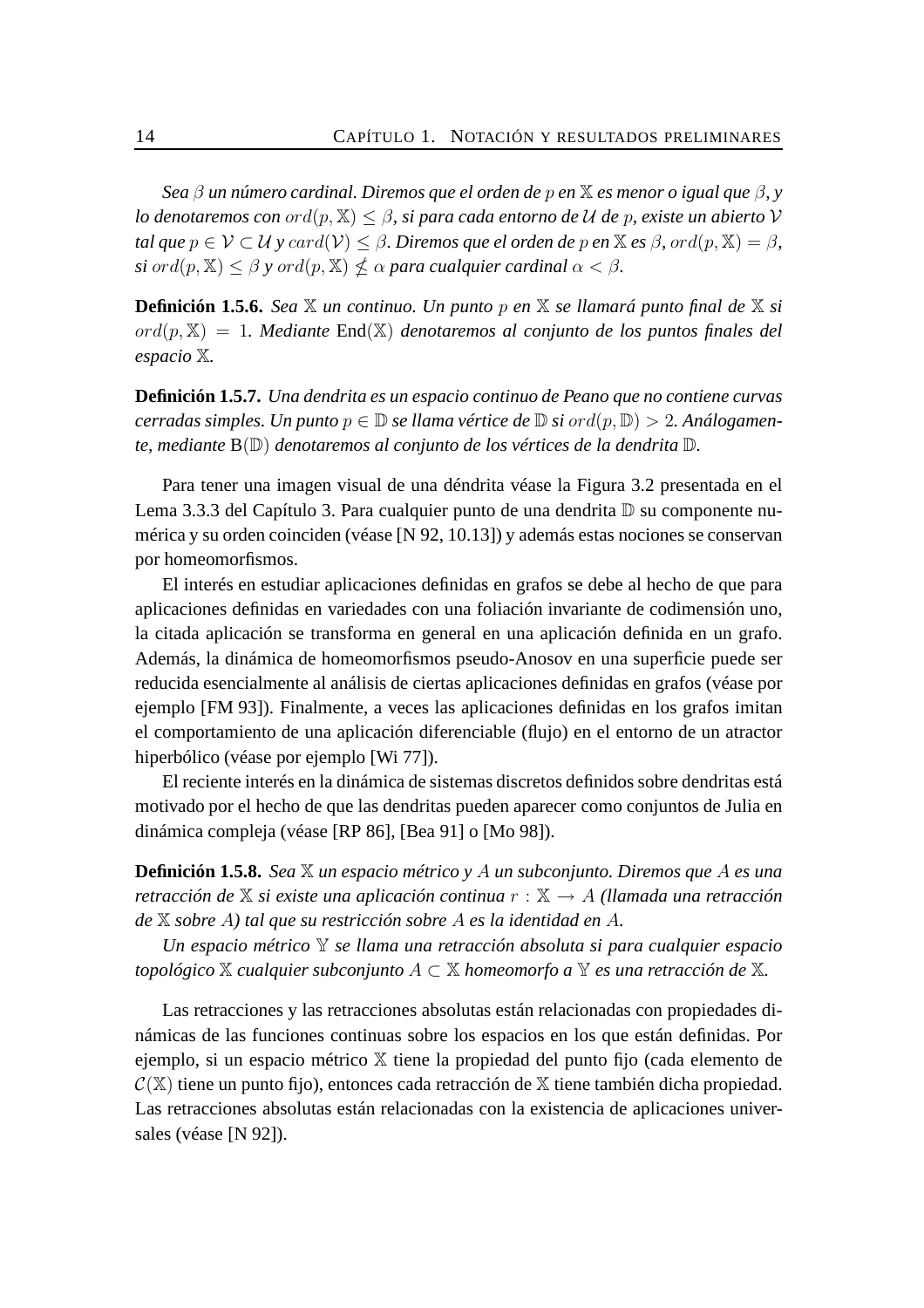### **1.6. La topología métrica de Hausdorff.**

Felix Hausdorff ideó un modo de describir la convergencia de conjuntos que es, para ciertos propósitos, mejor que los métodos usuales al no requerir encontrar un espacio adecuado de parámetros y una parametrización para los conjuntos. Se trata simplemente de la definición de una métrica que se aplica a los conjuntos.

Sea  $(\mathbb{X}, d)$  un espacio métrico y consideremos A y B dos subconjuntos de  $\mathbb{X}$ . Diremos que los conjuntos A y B están a *distancia Hausdorff* r el uno del otro, si y sólo si, cada punto de A está a distancia r de algún punto de B, y cada punto de B está a distancia r de algún punto de A. Esta idea puede materializarse en la definición de una métrica, llamada métrica de Hausdorff y que denotaremos por  $d_H$ .

**Definición 1.6.1.** *En las condiciones anteriores si* A *es un conjunto y* r > 0*, se define la bola abierta de radio* r *de A como,*

$$
B_r(A) = \{ y : d(x, y) < r \text{ para } \text{alg} \text{un } x \in A \}.
$$

 $Si A y B$  *son dos conjuntos, la métrica de Hausdorff*  $d_H$ *, entre ambos es,* 

$$
d_H(A, B) = \inf\{r : A \subseteq B_r(B)y \mid B \subseteq B_r(A)\},\
$$

*por convenio*  $\inf\{\emptyset\} = \infty$ *.* 

Si consideramos a  $d_H$  actuando sobre todos los subconjuntos del espacio métrico X, ocurre que no define una métrica. De hecho, existen varios problemas que ponemos de manifiesto a continuación. Por ejemplo, en R, la distancia entre  $\{0\}$  y  $[0,\infty)$  es infinita. Por tanto, hemos de restringir el uso de  $d_H$  a conjutos acotados. Por otro lado, la distancia entre {0} y ∅ es de nuevo infinita, con lo que tenemos que restringirnos a usar conjuntos distintos de vacío. Nótemos ahora que la distancia  $d_H$  entre  $(0, 1)$  y  $[0, 1]$ es cero y ambos conjuntos son diferentes. Esto fuerza a restrirgir su uso a conjuntos cerrados. De hecho, y para los objetivos de esta memoria, aplicaremos  $d_H$  sobre todos los subconjuntos compactos y no vacíos de  $X$  que denotaremos mediante  $\mathcal{K}(\mathbb{X})$ . Todo lo anterior y el siguiente resultado pueden verse, por ejemplo, en [E 90].

**Teorema 1.6.2.** *Sea* X *un espacio métrico (completo). La función de Hausdorff,*  $d_H$ *, es una métrica (completa) sobre el conjunto* K(X)*.*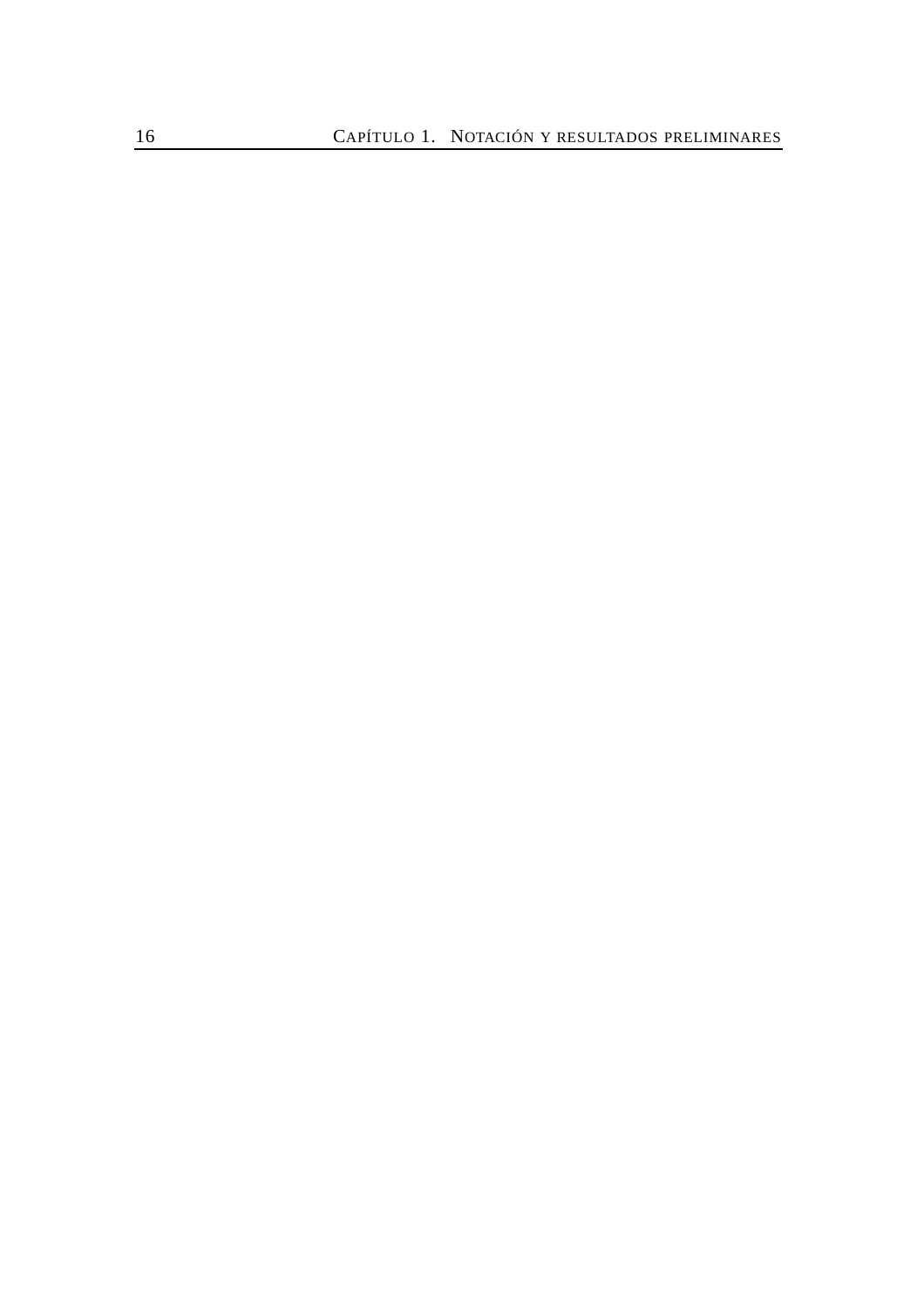# **Capítulo 2**

# **Describiendo la familia** W(F)

En este capítulo resolveremos el problema (P1), es decir describiremos todos los conjuntos  $\omega$ -límite, para una aplicación introducida por Kolyada en [Ko 92]. De la compresión de los mecanismos que rigen la dinámica de tal aplicación, por un lado resolveremos el problema ( $\overline{P1}$ ) propuesto por Balibrea, Reich y Smítal para una familia concreta de conjuntos en  $\mathbb{I}^3$  (véase [BRS 03]) y por otro, en los capítulos siguientes podremos realizar construcciones que sirven para la resolución de otros problemas. En concreto, en el Capítulo 3 presentamos un ejemplo que resuelve (P2) en un caso particular y para el que el problema (P1) también es solucionado.

### **2.1. Solución de (P1) para la aplicación de Kolyada**

La sección se divide en tres apartados, en el primero de ellos introducimos la aplicación triangular que Kolyada presentó en [Ko 92] y comprobamos que la propiedad (ii) del Teorema 2.1.2 es extensible a puntos que pertenecen a fibras de la forma  $I_{\frac{1}{2^n}}$ , a continuación describimos completamente la dinámica de cualquier punto del cuadrado bajo la iteración de la aplicación, para terminar demostrando que el conjunto  $\omega$ -límite de cualquier punto de  $\mathbb{I}^2\backslash I_0$  es exactamente la fibra  $I_0.$ 

#### **2.1.1. La aplicación triangular de Kolyada**

Se ha comentado anteriormente que en 1992, S.F. Kolyada publica un extenso artículo donde por vez primera se describen de una manera sistemática las propiedades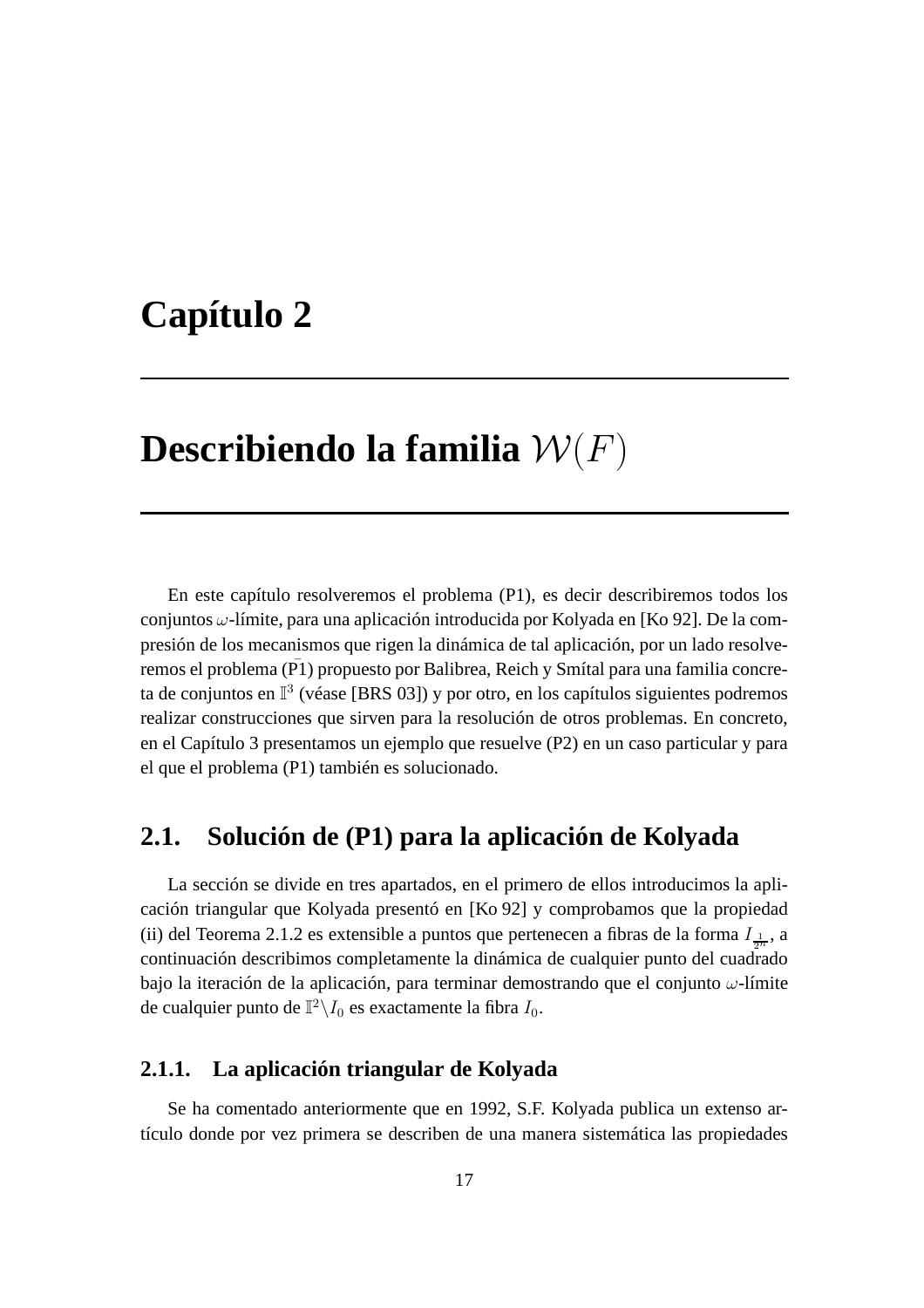dinámico-topológicas de los elementos de  $\mathcal{C}_{\Delta}(\mathbb{I}^2)$ . Por su especial morfología aparecen comportamientos comunes para  $\mathcal{C}_{\Delta}(\mathbb{I}^2)$  y  $\mathcal{C}(\mathbb{I}).$  Sin embargo, se ponen de manifiesto las diferencias generadas por la naturaleza bidimensional de las aplicaciones del espacio  $\mathcal{C}_{\Delta}(\mathbb{I}^{2}).$  Una de tales diferencias se presenta introduciendo una aplicación triangular con entropía topológica cero y tal que posee un punto cuyo conjunto  $\omega$ -límite es infinito y formado por puntos fijos de la aplicación (véase [Ko 92]). Esta situación no puede darse para las funciones del intervalo, en donde se cumple bajo la anterior premisa que la entropía topológica es positiva (véase [BC 92]).

Para cada entero  $i \in \{1, 2, ...\}$  consideremos

$$
\varepsilon_i = \frac{1}{2^{2i+10}} \qquad \qquad y \qquad \qquad \delta_i = \frac{1}{2^{i+10}}.
$$

En estas condiciones, podemos observar que se verifican las siguientes relaciones:

$$
\varepsilon_{i+1} = \frac{1}{4}\varepsilon_i, \qquad \qquad \delta_{i+1} = \frac{1}{2}\delta_i,
$$

$$
\varepsilon_i \frac{\delta_{i+1}}{\delta_i + \delta_{i+1}} = \frac{1}{3}\varepsilon_i, \qquad \qquad \frac{\delta_i + \delta_{i+1}}{\varepsilon_i} = 3 \cdot 2^{i-1}.
$$

Para cada i, consideremos las siguientes tres zonas del cuadrado unidad  $\mathbb{I}^2$ :

- (a) Zona (\*)  $\equiv \left[\frac{1}{2} \right]$  $\frac{1}{2^i}+\varepsilon_i,\frac{1}{2^{i-1}}$  $\frac{1}{2^{i-1}}] \times \mathbb{I},$
- (b) Zona (\*\*)  $\equiv [\frac{1}{2}$  $\frac{1}{2^i} + \frac{1}{3}$  $\frac{1}{3}\varepsilon_i,\frac{1}{2^n}$  $\frac{1}{2^i}+\varepsilon_i)\times\mathbb{I},$
- (c) Zona (\*\*\*)  $\equiv [\frac{1}{2^n}]$  $\frac{1}{2^i}, \frac{1}{2^i}$  $\frac{1}{2^i} + \frac{1}{3}$  $\frac{1}{3}\varepsilon_i\big)\times\mathbb{I}.$

**Definición 2.1.1.** *La aplicación triangular de Kolyada, es el elemento* F ∈ C∆(I 2 ) *que posee como función base f al elemeto*  $f_{\tilde{\epsilon}}$  *de la familia de funciones base tipo Kolyada donde*  $\tilde{\varepsilon} = \{\varepsilon_i\}_{i=1}^{\infty} = \{\frac{1}{2^{2i+1}}\}$  $\frac{1}{2^{2i+10}}\}_{i=1}^{\infty},$  y como función fibra  $g:\mathbb{I}^2\to\mathbb{I}$  a la función definida *del siguiente modo:*

*- Si* i *es impar:*

*Si* (x, y) ∈ *Zona (\*), entonces*

$$
g(x, y) = \begin{cases} y - \delta_i & \text{si } y \in [\delta_i, 1], \\ 0 & \text{si } y \in [0, \delta_i]. \end{cases}
$$

*Si* (x, y) ∈ *Zona (\*\*), entonces*

$$
g(x,y) = \begin{cases} y - \frac{\delta_i + \delta_{i+1}}{\varepsilon_i}(x - \frac{1}{2^i}) + \delta_{i+1} & \text{si } y \in [M,1], \\ 0 & \text{si } y \in [0,M]. \end{cases}
$$

*donde*  $M = \frac{\delta_i + \delta_{i+1}}{\varepsilon}$  $\frac{\delta_{i+1}}{\varepsilon_i}(x-\frac{1}{2^i})$  $(\frac{1}{2^{i}})-\delta_{i+1}.$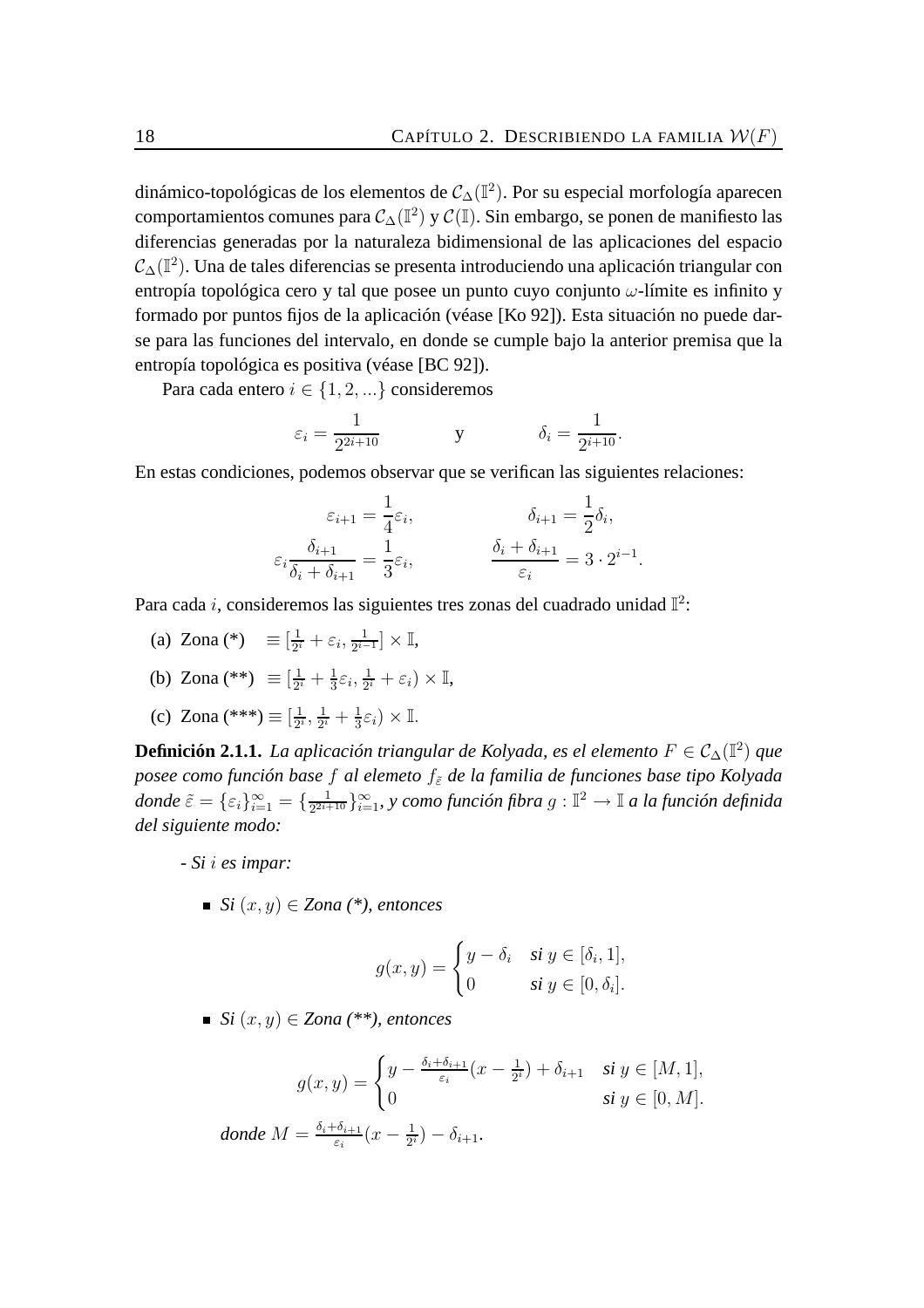■ *Si*  $(x, y)$   $\in$  *Zona* (\*\*\*), *entonces* 

$$
g(x,y) = \begin{cases} y - \frac{\delta_i + \delta_{i+1}}{\varepsilon_i}(x - \frac{1}{2^i}) + \delta_{i+1} & \text{si } y \in [0,M], \\ 1 & \text{si } y \in [M,1]. \end{cases}
$$

*donde*  $M = 1 + \frac{\delta_i + \delta_{i+1}}{\varepsilon_i}(x - \frac{1}{2^n})$  $(\frac{1}{2^i}) - \delta_{i+1}.$ 

*- Si* i *es par:*

■ *Si*  $(x, y)$   $\in$  *Zona*  $(*)$ *, entonces* 

$$
g(x,y) = \begin{cases} y + \delta_i & \text{si } y \in [0, 1 - \delta_i], \\ 1 & \text{si } y \in [1 - \delta_i, 1]. \end{cases}
$$

*Si* (x, y) ∈ *Zona (\*\*), entonces*

$$
g(x,y) = \begin{cases} y + \frac{\delta_i + \delta_{i+1}}{\varepsilon_i}(x - \frac{1}{2^i}) - \delta_{i+1} & \text{si } y \in [0,M], \\ 1 & \text{si } y \in [M,1]. \end{cases}
$$

*donde*  $M = 1 - \frac{\delta_i + \delta_{i+1}}{\varepsilon}$  $\frac{\delta_{i+1}}{\varepsilon_i}(x-\frac{1}{2^i})$  $(\frac{1}{2^{i}}) + \delta_{i+1}.$ 

*Si* (x, y) ∈ *Zona (\*\*\*), entonces*

$$
g(x,y) = \begin{cases} y + \frac{\delta_i + \delta_{i+1}}{\varepsilon_i}(x - \frac{1}{2^i}) - \delta_{i+1} & \text{si } y \in [M,1], \\ 0 & \text{si } y \in [0,M]. \end{cases}
$$
  
donde  $M = -\frac{\delta_i + \delta_{i+1}}{\varepsilon_i}(x - \frac{1}{2^i}) + \delta_{i+1}.$ 

**Observación 2.1.1.1.** Del análisis de la definición, se deduce que el comportamiento dinámico de las iteradas de un punto  $(a, b) \in \mathbb{I}^2 \backslash I_0$  en Zona (\*) ∪ Zona (\*\*) ∪ Zona (\*\*\*) para  $i \in \{1, 2...\}$  es el siguiente:

- (a) En Zona (\*) para i hay un decrecimiento fijo entre las iteradas de valor  $\delta_i$  si i es impar y respectivamente un crecimiento fijo si  $i$  es par.
- (b) En Zona (\*\*) para i hay una disminución gradual del decrecimiento entre las iteradas de  $\delta_i$  a 0 si i es impar y respectivamente un aumento gradual si i es par.
- (c) En Zona (\*\*\*) para i hay un aumento gradual del crecimiento entre las iteradas de 0 a  $\delta_{i+1}$  si i es impar y respectivamente una disminución si i es par.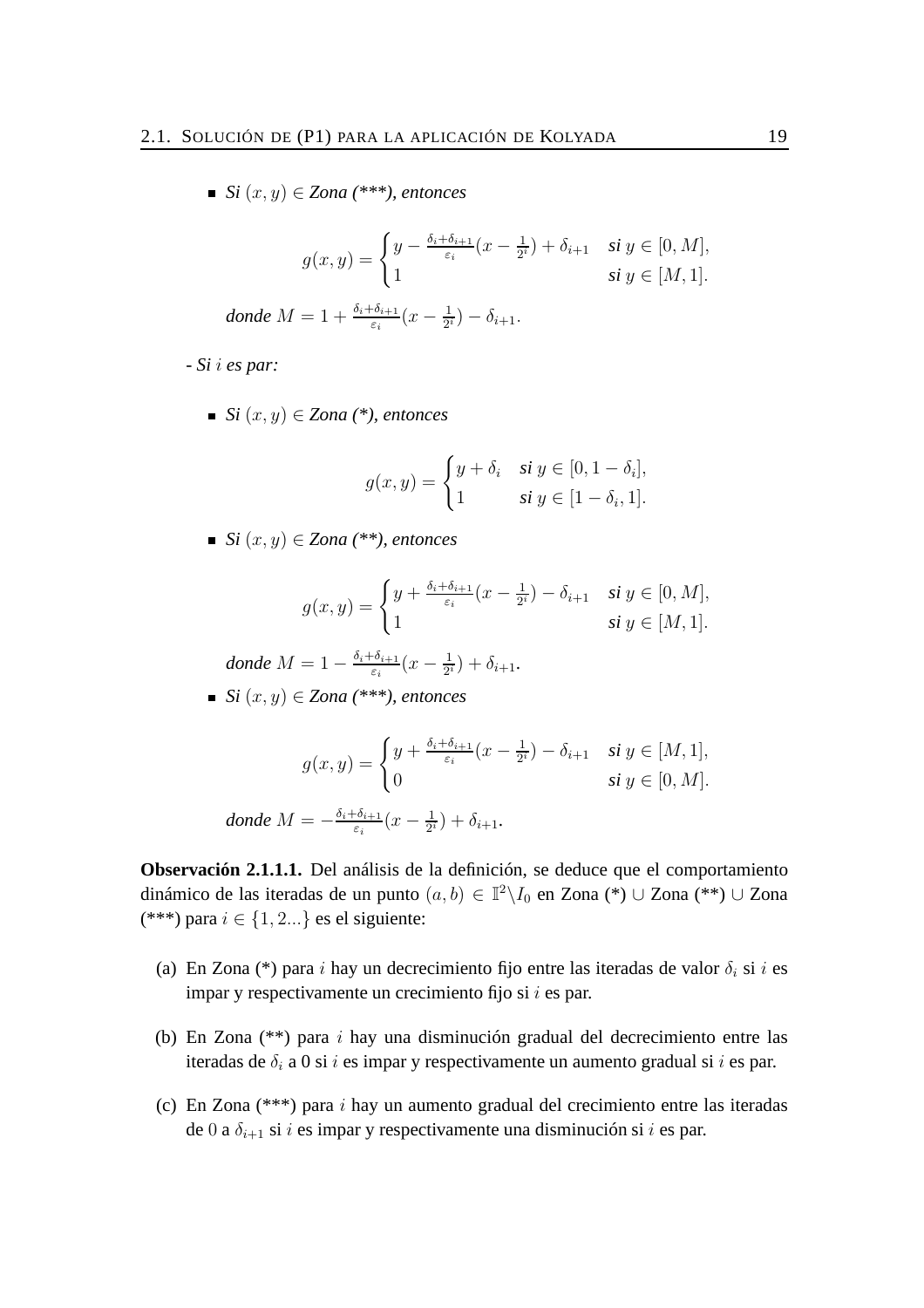Como se notó anteriormente, esta aplicación posee ciertas peculiaridades dinámicas, incompatibles con lo que ocurre en el caso unidimensional, que se recogen en el siguiente resultado (véase [Ko 92]).

**Teorema 2.1.2.** *Sea* F *la aplicación triangular de Kolyada. Entonces se verifican las siguientes propiedades:*

$$
(i) \ \operatorname{Per}(F) = \operatorname{Fix}(F) = I_0,
$$

*(ii)*  $\omega_F(1,1) = I_0$ *. Por tanto*  $\omega_F(1,1)$  *es infinito* y consecuentemente no un ciclo.

**Observación 2.1.2.1.** A la luz del resultado descrito en el Teorema 2.1.2 y profundizando un poco más en este ejemplo, ponemos de manifiesto que  $I_0$  es el  $\omega$ -límite de cualquier punto de la fibra  $I_1$ , así como de cualquier punto de la fibra  $I_{\frac{1}{2^n}}$ , para  $n \in \{1, 2, ...\}.$ 

En efecto, si tomamos el punto  $(1, \frac{1}{2})$  $\frac{1}{2}$ )  $\in I_1$  estaremos en la Zona impar mientras se cumplan

$$
\frac{1}{2} + \varepsilon_1 = \frac{2^{11} + 1}{2^{12}} \le \frac{2^{12} - k}{2^{12}}
$$

y

$$
\delta_1 = \frac{1}{2^{11}} \le \frac{2^{10} - k}{2^{11}},
$$

lo que se traduce en que  $k \leq 2^{10} - 1$ . En esta situación las iteradas son:

$$
F^{k}\left(1,\frac{1}{2}\right) = \left(\frac{2^{12}-k}{2^{12}}, \frac{2^{10}-k}{2^{10}}\right), F^{2^{10}-1}\left(1,\frac{1}{2}\right) = \left(\frac{2^{12}-2^{10}+1}{2^{12}},\delta_{1}\right),
$$
  
y  

$$
F^{2^{10}}\left(1,\frac{1}{2}\right) = \left(\frac{2^{12}-2^{10}}{2^{12}},0\right).
$$

Pasamos ahora a Zona (\*) para i par y estaremos aquí mientras que  $k \leq 2^{11} - 1$  siendo

$$
F^{2^{11}-1}\left(1,\frac{1}{2}\right) = \left(\frac{1}{2} + \varepsilon_1,0\right)
$$

y

$$
F^{2^{11}}\left(1,\frac{1}{2}\right) = \left(\frac{1}{2},0\right).
$$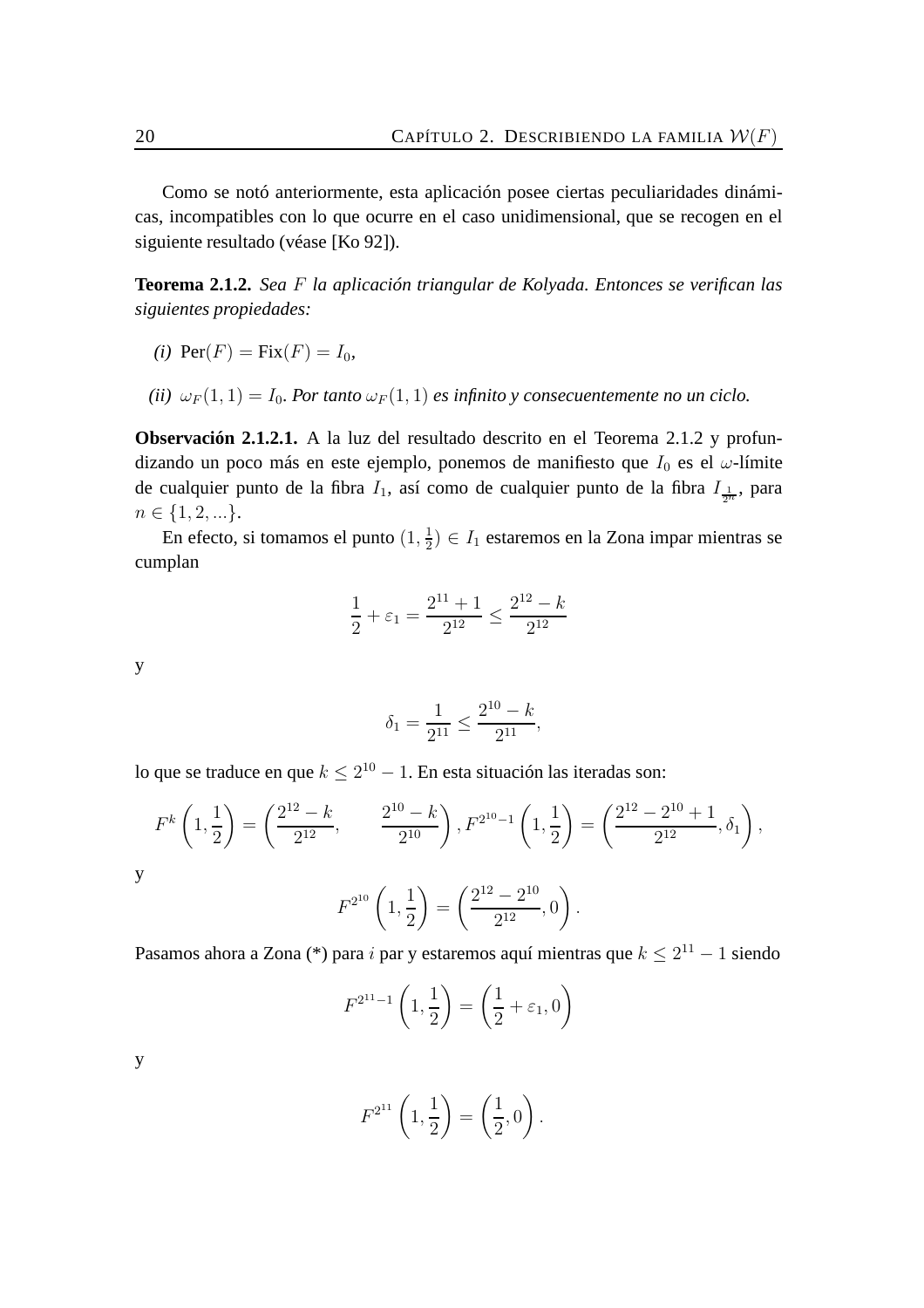Como  $(\frac{1}{2})$  $(\frac{1}{2},0) \in \text{Orb}_F(1,1)$  es claro que

$$
\omega_F\left(1,\frac{1}{2}\right) = \omega_F\left(\frac{1}{2},0\right) = \omega_F(1,1) = I_0.
$$

Consideremos ahora un punto de la forma  $(1, \frac{1}{2^n})$  con n un entero positivo. Si  $n \ge 11$ entonces se tiene  $\frac{1}{2^n} < \delta_1$  y así

$$
F^{k}\left(1,\frac{1}{2^{n}}\right) = \left(\frac{2^{12}-k}{2^{12}},0\right)
$$

con  $k\leq 2^{11}$ , con lo que la última iterada en esa Zona es

$$
F^{2^{11}}\left(1, \frac{1}{2^n}\right) = \left(\frac{1}{2}, 0\right).
$$

De tal modo,

$$
\omega_F\left(1,\frac{1}{2^n}\right) = \omega_F\left(\frac{1}{2},0\right) = I_0.
$$

Por el contrario, si fuese  $n \leq 11$  las iteradas del punto se mantienen en Zona (\*) para i impar mientras se tenga

$$
\frac{1}{2^n} - k\delta_1 \ge \delta_1
$$

 $k \leq 2^{11-n} - 1$ 

y

obteniéndose

$$
F^{k}\left(1, \frac{1}{2^{n}}\right) = \left(\frac{2^{12} - k}{2^{12}}, \frac{1}{2^{n}} - k\frac{1}{2^{11}}\right),
$$

$$
F^{2^{11}-n}\left(1, \frac{1}{2^{n}}\right) = \left(1 - \frac{1}{2^{n+1}}, 0\right)
$$

y por lo tanto

$$
\omega_F\left(1,\frac{1}{2^n}\right) = I_0.
$$

Sea ahora  $(1, y) \in I_1$ . En este caso  $F^k(1, y) = \left(\frac{2^{12} - k}{2^{12}}\right)$  $\frac{y^{2^{12}-k}}{2^{12}}, \frac{y^{2^{11}-k}}{2^{11}}$  $\binom{2^{11}-k}{2^{11}}$  mientras se verifique  $k \leq 2^{11}-1$ , permaneciendo así en la Zona (\*). De esta forma, como  $y^{2^{11}-1} < 2^{11}-1$  y puesto que  $y \in [0, 1)$ , tenemos  $F^{2^{11}-1}(1, y) = (\frac{1}{2} + \varepsilon_1, 0)$  y por tanto  $F^{2^{11}}(1, y) = (\frac{1}{2}, 0)$ , de donde  $\omega_F(1, y) = I_0$  para cualquier  $y \in \mathbb{I}$ .

Podemos decir más todavía:

$$
\omega_F(\frac{1}{2^n}, y) = I_0
$$
 para cada entero positivo *n* y para cada  $y \in \mathbb{I}$ .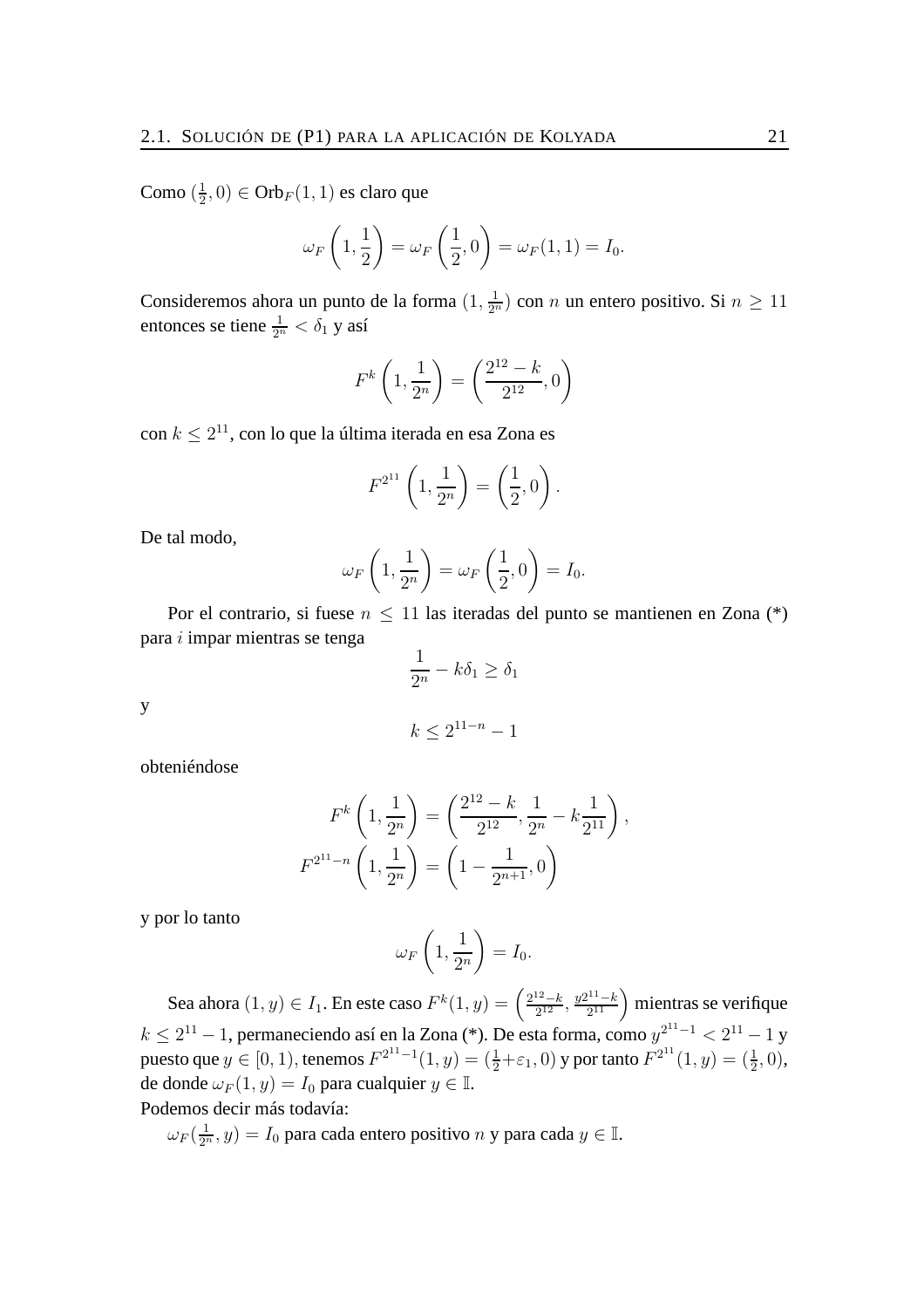En efecto, consideremos la fibra  $I_{\frac{1}{2}}$ . Estamos en la Zona (\*) y en este caso las iteraciones acaban en el punto  $(\frac{1}{4})$  $(\frac{1}{4}, 1)$  tras  $2^{12}$  iteradas. Como  $(\frac{1}{2^2})$  $(\frac{1}{2^2}, 1) \in \text{Orb}_F(1, 1)$  es claro que  $\omega_F (\frac{1}{2})$  $(\frac{1}{2},y)=\omega_F(1,1)=I_0$  para todos los  $y\in\mathbb{I}.$  Para la fibra  $I_{\frac{1}{2^2}}$  tenemos que

$$
F^{2^{13}}\left(\frac{1}{2^2}, y\right) = \left(\frac{1}{2^3}, 0\right) \in \text{Orb}_F(1, 1)
$$

y de nuevo  $\omega_F \left( \frac{1}{2^2} \right)$  $\left(\frac{1}{2^2}, y\right) = \omega_F(1, 1) = I_0$ . En general, se puede calcular fácilmente que

$$
F^{2^{10}+n+1}\left(\frac{1}{2^n}, y\right) = \left(\frac{1}{2^{n+1}}, 1\right) \text{ para } n \text{ impar,}
$$
  

$$
F^{2^{10}+n+1}\left(\frac{1}{2^n}, y\right) = \left(\frac{1}{2^{n+1}}, 0\right) \text{ para } n \text{ par,}
$$

con lo que es claro que  $\omega_F(\frac{1}{2^n}, y) = I_0$  para todo  $y \in \mathbb{I}$ . Además se tiene, como consecuencia inmediata de los hechos  $f(\frac{1}{2^n})$  $\frac{1}{2^i}+\varepsilon_i)=\frac{1}{2^i}$  y  $\omega_F(I_{\frac{1}{2^i}})=I_0$  para cada  $i\geq 1$ , que  $\omega_F(I_{\frac{1}{2^i}+\varepsilon_i})=I_0$  para cada  $i\geq 1$ .

Tras lo antes visto en el Teorema 2.1.2 y en la Observación 2.1.2.1, parece lógico plantearse ahora la siguiente pregunta: ¿Se verificará la igualdad

$$
\omega_F(x,y)=I_0,
$$

para cualquier  $(x, y) \in \mathbb{I}^2 \backslash I_0$ ?.

#### **2.1.2. Análisis de la dinámica de la aplicación de Kolyada**

En esta sección presentamos una serie de resultados que describen completamente la dinámica de la aplicación de Kolyada y que nos permitirán contestar afirmativamente a la cuestión suscitada en la observación anterior (véase [BGM 01]). A lo largo de ella, mediante F seguimos denotando a la aplicación triangular de Kolyada presentada en la Definición 2.1.1. Además,  $\varepsilon_i = \frac{1}{2^{2i+1}}$  $\frac{1}{2^{2i+10}},\, \delta_i\,=\, \frac{1}{2^{i+1}}$  $\frac{1}{2^{i+10}}$  y por  $E(\cdot)$  denotamos a la función parte entera.

**Lema 2.1.3.** *Sea*  $(a, b) \in \mathbb{I}^2 \backslash I_0$ *. Existen*  $n_0$ *, entero no negativo, e*  $i_0 \geq 1$  *tales que*  $F^{n_0}(a, b) \in Z$ ona (\*\*) ∪ (\*\*\*) para i<sub>0</sub>.

*Demostración.* Sea  $i_0$  el entero positivo tal que  $(a, b)$  pertenece a la unión de las Zonas  $(*),$   $(**)$  y  $(***)$  para  $i_0$ . Entonces, tenemos varias situaciones:

(a) Si  $(a, b) \in \text{Zona}$  (\*\*)  $\cup$ (\*\*\*) para  $i_0$  el resultado es obvio tomando  $n_0 = 0$ .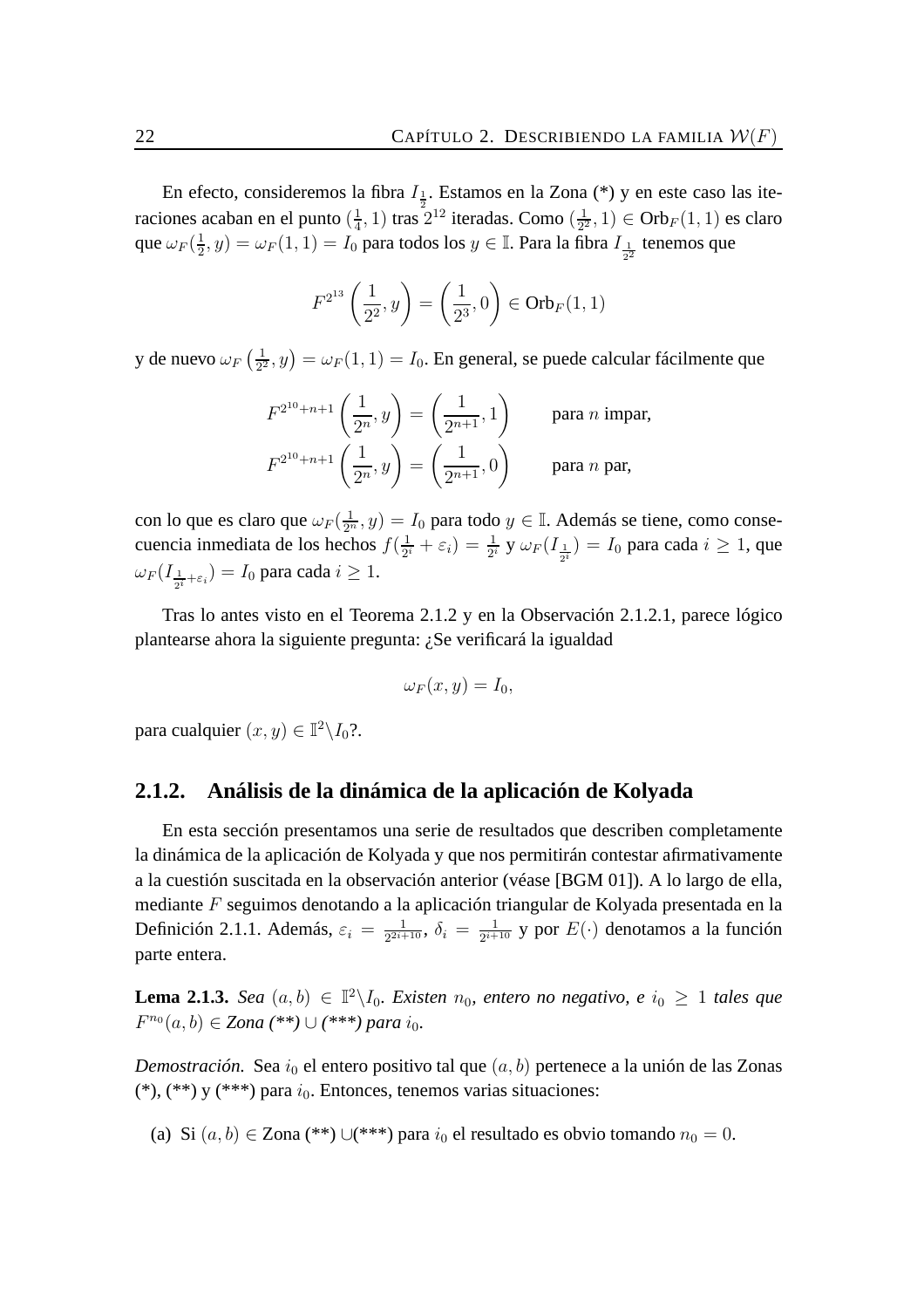(b) Si  $(a, b) \in Z$ ona  $(*)$  para  $i_0$ , se considera  $l = a - \left(\frac{1}{2^{i_0}}\right)$  $\frac{1}{2^{i_0}}-\varepsilon_{i_0}\big)$  la distancia del punto a al final de la Zona (\*) para  $i_0$ . Así  $l > 0$ , ya que el punto  $(a, b) \notin Z$ ona  $(**)$  ∪  $(* **)$  para  $i_0$ .

Sea  $n_1 = E\left(\frac{a - \left(\frac{1}{2^{i_1}}\right)}{\varepsilon}\right)$  $\frac{1}{2^{i_0}}+\varepsilon_{i_0}$ )  $\varepsilon_{i_0}$ ). Como  $f(x) = x - \varepsilon_{i_0}$  si  $x \in \mathsf{Zona}$  (\*) para  $i_0$ , iterando  $n_1$  veces tenemos

$$
0 \le f^{n_1}(a) - \left(\frac{1}{2^{i_0}} + \varepsilon_{i_0}\right) < \varepsilon_{i_0},
$$

luego tomando  $n_0 := n_1 + 1$  obtenemos

$$
f^{n_0}(a) - \left(\frac{1}{2^{i_0}} + \varepsilon_{i_0}\right) = f^{n_1}(a) - \varepsilon_{i_0} - \left(\frac{1}{2^{i_0}} + \varepsilon_{i_0}\right) < \varepsilon_{i_0} - \varepsilon_{i_0} = 0. \quad (2.1)
$$

Por otro lado,

$$
f^{n_0}(a) - \frac{1}{2^{i_0}} = f^{n_1}(a) - \varepsilon_{i_0} - \frac{1}{2^{i_0}} = f^{n_1}(a) - \left(\frac{a - \left(\frac{1}{2^{i_0}} + \varepsilon_{i_0}\right)}{\varepsilon_{i_0}}\right) \ge 0. \tag{2.2}
$$

De  $(2.1)$  y  $(2.2)$  se sigue

$$
f^{n_0}(a) \in \left[\frac{1}{2^{i_0}}, \frac{1}{2^{i_0}} + \varepsilon_{i_0}\right) \Rightarrow F^{n_0}(a, b) \in \text{Zona} \;(**) \cup (***) \text{ para } i_0,
$$

finalizando así la prueba.

 $\Box$ 

 $\Box$ 

**Lema 2.1.4.** *Para cada entero positivo i*, *si*  $(a, b) \in \left[\frac{1}{2^a}\right]$  $\frac{1}{2^i}, \frac{1}{2^i}$  $\frac{1}{2^i}+\varepsilon_i\big)\times\mathbb{I}$ , entonces

$$
F(a,b) \in \left[\frac{1}{2^i} - \varepsilon_{i+1}, \frac{1}{2^i}\right) \times \mathbb{I}.
$$

*Demostración.* Para probar el resultado es suficiente garantizar la pertenencia de  $f(a)$  $a\left[\frac{1}{2i}\right]$  $\frac{1}{2^i} - \varepsilon_{i+1}, \frac{1}{2^i}$  $\frac{1}{2^i}$ ). En efecto, como  $a \in \left[\frac{1}{2^i}\right]$  $\frac{1}{2^i}, \frac{1}{2^i}$  $\frac{1}{2^i} + \varepsilon_i$ ), entonces parametrizamos el punto a de la forma  $a = \frac{1}{2i}$  $\frac{1}{2^i} + t\varepsilon_i$  con  $0 \le t < 1$ . Por la definición de la función base  $f$  (véase Definición 2.1.1), deducimos que

$$
f(a) = f(\frac{1}{2^{i}} + t\varepsilon_{i}) = (t - 1)\varepsilon_{i+1} + \frac{1}{2^{i}} = \begin{cases} \frac{1}{2^{i}} - \varepsilon_{i+1} & \text{si } t = 0, \\ \frac{1}{2^{i}} & \text{si } t \to 1, \end{cases}
$$

lo que nos da  $f(a) \in \left[\frac{1}{2a}\right]$  $\frac{1}{2^{i}}-\varepsilon_{i+1},\frac{1}{2^{i}}$  $\frac{1}{2^i}$ ), finalizando la prueba.

Para cada entero  $i \geq 1$  introducimos los siguientes dos conjuntos:

(*i*) 
$$
A_i^1 = \left[\frac{1}{2^i}, \frac{1}{2^i} + \varepsilon_i\right) \times [0, \delta_i],
$$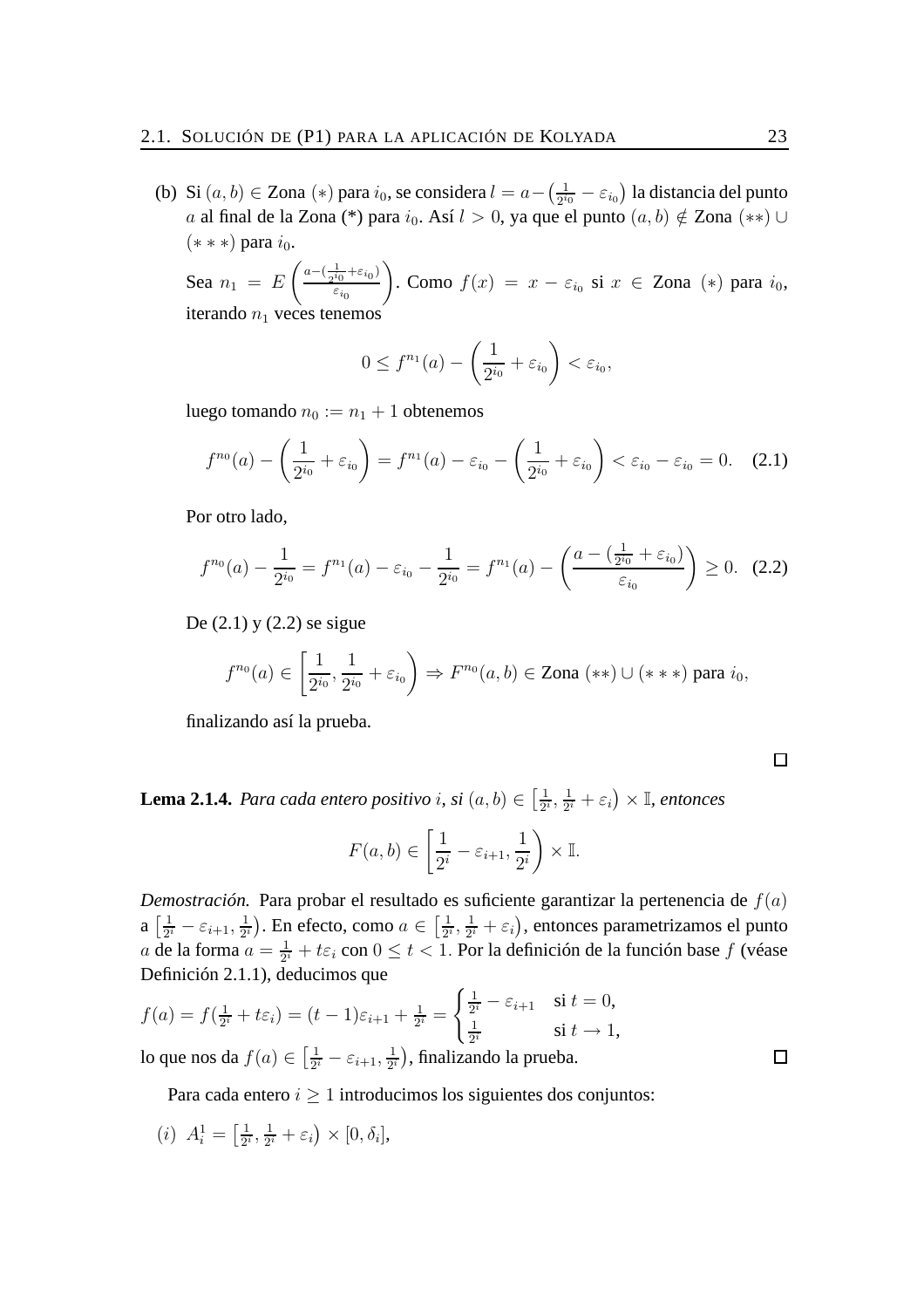.

 $(ii)$   $A_i^2 = \left[\frac{1}{2^n}\right]$  $\frac{1}{2^i}, \frac{1}{2^i}$  $\frac{1}{2^i}+\varepsilon_i\big)\times[1-\delta_i,1].$ 

**Observación 2.1.4.1.** En lo que sigue y cuando el espacio sea  $\mathbb{I}^n$ , con *n* entero positivo, se usará  $d(\cdot, \cdot)$  en dos sentidos. Por un lado, como la distancia euclídea en  $\mathbb{I}^n$ , esto es,  $d((a_i)_{i=1}^n,(b_i)_{i=1}^n)=\sqrt{\sum_{i=1}^n(a_i-b_i)^2}.$  Por otro lado, como la distancia euclídea en  $\mathbb{I}^n$ entre puntos y conjuntos, esto es,  $d((a_i)_{i=1}^n, B) = \inf \{d((a_i)_{i=1}^n, (b_i)_{i=1}^n) : (b_i)_{i=1}^n \in B\}$ ,  $B \subset \mathbb{I}^n$ .

**Lema 2.1.5.** *Para cada entero positivo i, si*  $(a, b) \in \left[\frac{1}{2a}\right]$  $\frac{1}{2^i} - \varepsilon_{i+1}, \frac{1}{2^i}$  $\frac{1}{2^i}$   $\times$  I, entonces

$$
F^{2^{i+11}-1}(a,b) \in \begin{cases} A_{i+1}^1 & \text{si } i \text{ es par,} \\ A_{i+1}^2 & \text{si } i \text{ es impar.} \end{cases}
$$

*Demostración.* Podemos suponer, sin pérdida de generalidad, que i es impar. El caso i par es análogo. Sea  $(a, b)$  un punto en el conjunto  $\left[\frac{1}{2a}\right]$  $\frac{1}{2^i} - \varepsilon_{i+1}, \frac{1}{2^i}$  $\frac{1}{2^i}$   $\times$  I. Entonces  $a =$ 1  $\frac{1}{2^i} - t \varepsilon_{i+1}$  con  $0 < t \leq 1$ . Sea  $m = E\left(\frac{b}{\delta_{i+1}}\right)$ . Entonces  $b = (m+s)\delta_{i+1}$  con  $0 \leq s < 1$  $y \le 0 \le m \le 2^{i+11}$ . Por tanto,  $(a, b)$  es:

$$
(a, b) = \left(\frac{1}{2^{i}} - t\varepsilon_{i+1}, (m+s)\delta_{i+1}\right), \text{ donde } \begin{cases} 0 < t \le 1, \\ 0 < s < 1, \\ 0 < m \le 2^{i+11} \end{cases}
$$

Estudiemos cada coordenada por separado.

(a) Primera coordenada. Calculamos

$$
d(\frac{1}{2^{i}} - \varepsilon_{i+1}, \frac{1}{2^{i+1}} + \varepsilon_{i+1}) = \frac{1}{2^{i}} - \varepsilon_{i+1} - (\frac{1}{2^{i+1}} + \varepsilon_{i+1}) = (2^{i+11} - 2)\varepsilon_{i+1}.
$$

Como  $a \in \left[\frac{1}{2^n}\right]$  $\frac{1}{2^i} - \varepsilon_{i+1}, \frac{1}{2^i}$  $\frac{1}{2^i}$ ), entonces

$$
d\left(a, \frac{1}{2^i} + \varepsilon_{i+1}\right) \ge d\left(\frac{1}{2^i} - \varepsilon_{i+1}, \frac{1}{2^{i+1}} + \varepsilon_{i+1}\right) = (2^{i+11} - 2)\varepsilon_{i+1}
$$

y, por tanto, se sigue que  $f^n(a) \in \left[\frac{1}{2^n}\right]$  $\frac{1}{2^i}, \frac{1}{2^i}$  $\frac{1}{2^i} + \varepsilon_{i+1}$ ) para  $n \in \{0, ..., 2^{i+11} - 2\}$ (véase Definición 2.1.1).

En particular,  $f^{2^{i+11}-2}(a) \in \left[\frac{1}{2^n}\right]$  $\frac{1}{2^i}, \frac{1}{2^i}$  $\frac{1}{2^i}+\varepsilon_{i+1}\big)$  y esto nos permite calcular

$$
f^{2^{i+11}-1}(a) = f(f^{2^{i+11}-2}(a)) = \frac{1}{2^i} - (t+2^{i+11}-1)\varepsilon_{i+1}.
$$

Ahora, investigamos dónde cae  $f^{2^{i+11}-1}(a)$ . Como  $0 < t \le 1$  obtenemos

$$
\frac{1}{2^{i}} - \frac{1}{2^{i+1}} \le \frac{1}{2^{i}} - (t + 2^{i+11} - 1)\varepsilon_{i+1} < \frac{1}{2^{i}} - \frac{1}{2^{i+1}} + \varepsilon_{i+1}.
$$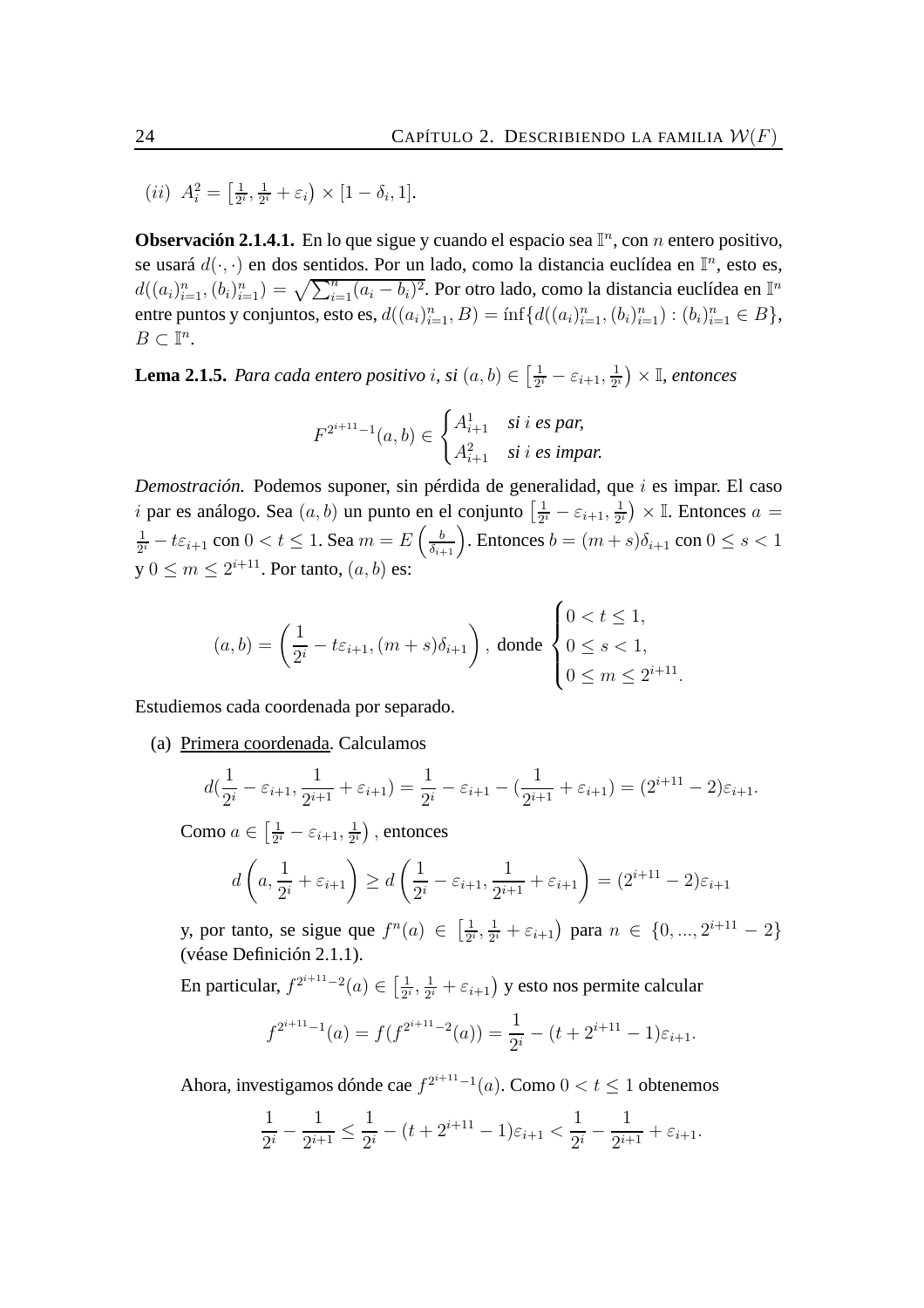Esto implica que

$$
\frac{1}{2^{i+1}} \le f^{2^{i+11}-1}(a) < \frac{1}{2^{i+1}} + \varepsilon_i
$$

y finalmente se concluye que

$$
f^{2^{i+11}-1}(a) \in \left[\frac{1}{2^{i+1}}, \frac{1}{2^{i+1}} + \varepsilon_{i+1}\right).
$$

(b) Segunda coordenada. Supongamos que  $m = 2^{i+1}$ . En este caso  $b = 1$  y

$$
F^{2^{i+11}-1}(a,b) = F^{2^{i+11}-1}(a,1) \in \left[\frac{1}{2^{i+1}}, \frac{1}{2^{i+1}} + \varepsilon_{i+1}\right) \times \{1\} \subset A_{i+1}^2
$$

ya que  $q(x, 1) = 1$  si  $(x, 1) \in \text{Zona}$  (\*) para  $i + 1$ .

Teniendo esto en cuenta, en el resto de la prueba consideraremos que el entero  $m \neq 2^{i+11}.$  Probaremos que  $\pi_2(F^{2^{i+11}-1}(a,b)) \in [1-\delta_{i+1},1],$  donde  $\pi_2 : \mathbb{I}^2 \to \mathbb{I}$ denota la proyección canónica en la segunda coordenada. En efecto, como 0 ≤  $s < 1$  tenemos la siguiente desigualdad:

$$
(2^{i+11} - m - 1)\delta_{i+1} < (2^{i+11} - m - s)\delta_{i+1} \le (2^{i+11} - m)\delta_{i+1}.\tag{2.3}
$$

Consideremos dos posibles situaciones:

(b<sub>1</sub>) Si  $m = 2^{i+11} - 1$ , entonces

$$
0 < d((a, b), \mathbb{I} \times \{1\}) = 1 - b = (1 - s)\delta_{i+1} \le \delta_{i+1}.
$$

Por tanto,  $b \in [1 - \delta_{i+1}, 1) \subset [1 - \delta_{i+1}, 1].$ 

En esta situación, por definición de g, sabemos que  $\pi_2(F^n(a, b)) = 1$  cuando  $n \in \{1, ..., 2^{i+11} - 1\}$  y así, obtenemos

$$
\pi_2(F^{2^{i+11}-1}(a,b)) = 1 \in [1 - \delta_{i+1}, 1].
$$

(b<sub>2</sub>) Si  $0 \le m < 2^{i+11} - 1$ , entonces  $1 - b = (2^{i+11} - m - s)\delta_{i+1}$ , por lo que

$$
b + (2^{i+11} - m - s)\delta_{i+1} = 1.
$$
 (2.4)

Por  $(2.3)$  y  $(2.4)$  deducimos

$$
b + (2^{i+11} - m - 2)\delta_{i+1} < b + (2^{i+11} - m - s)\delta_{i+1} - \delta_{i+1} = 1 - \delta_{i+1},
$$

de donde

$$
b + n\delta_{i+1} < 1 - \delta_{i+1} \text{ para todo } n \in \{0, \ldots, 2^{i+11} - m - 2\}. \tag{2.5}
$$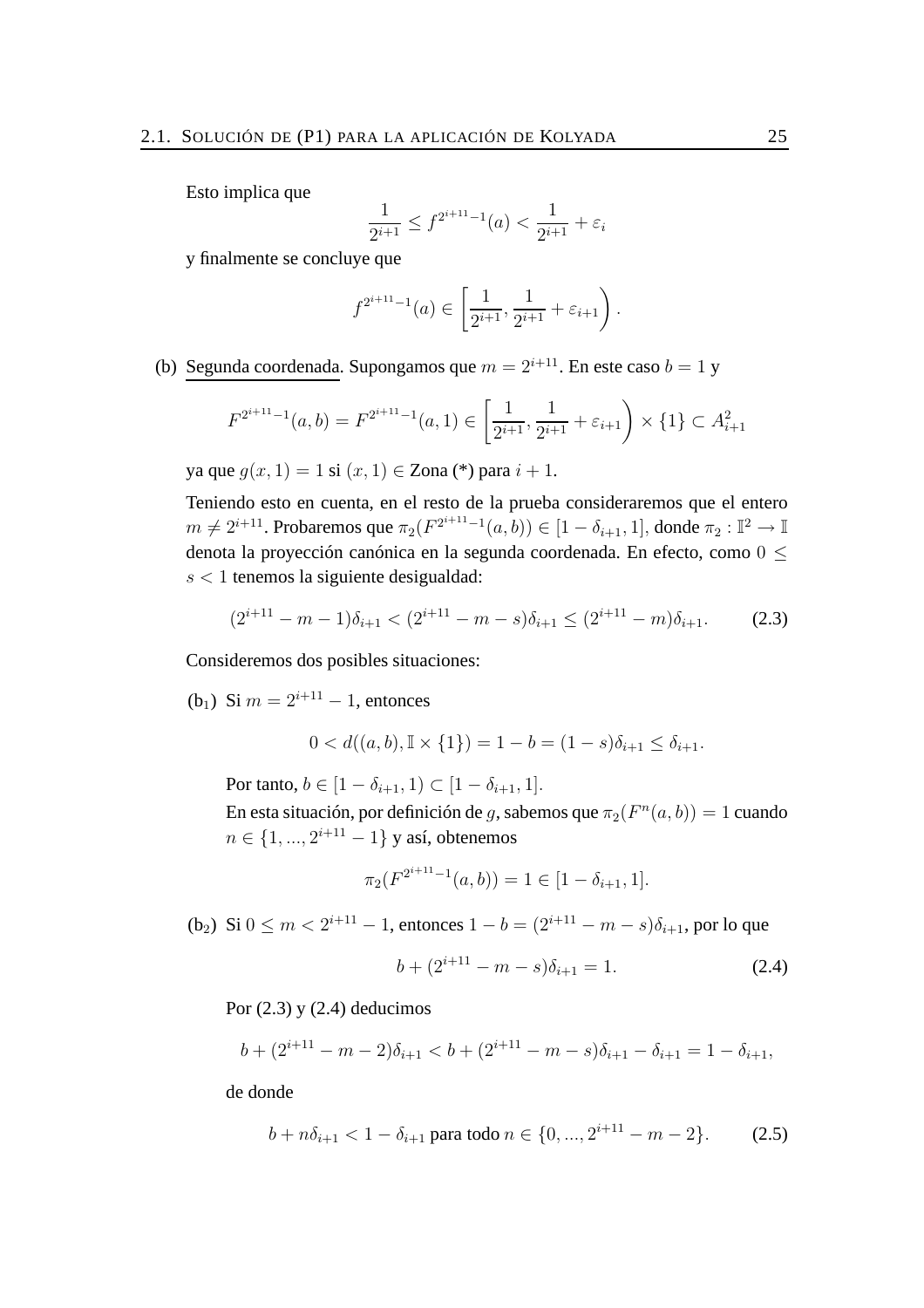En esta situación, como  $m < 2^{i+11} - 1$  y m es entero, se tiene que  $m \leq$  $2^{i+11} - 2$ . Así, usando el hecho  $2^{i+11} - 2 - m \ge 0$  y (2.5) sabemos, por la definición de la función g, que  $\pi_2(F^n(a, b)) = b + n\delta_{i+1}$  cuando  $n \in$  $\{0, ..., 2^{i+11} - m - 2\}$ . En particular,

$$
\pi_2(F^{2^{i+11}-m-2}(a,b)) = 1 - (2-s)\delta_{i+1}.
$$

Como  $\pi_2(F^{2^{i+11}-m-2}(a,b)) < 1-\delta_{i+1}$ , podemos asegurar entonces que

$$
\pi_2(F^{2^{i+11}-m-1}(a,b)) = \pi_2(F(F^{2^{i+11}-m-2}(a,b))) = 1 - (1-s)\delta_{i+1}.
$$

Observando que  $0 \le s < 1$ , es  $1 - \delta_{i+1} \le 1 - (1 - s)\delta_{i+1} < 1$ , y por tanto concluimos que  $1-\delta_{i+1}\leq \pi_2(F^{2^{i+11}m-1}(a,b))< 1.$  Según la definición de la función q, obtenemos

$$
\pi_2(F^{2^{i+11}-1}(a,b)) = \begin{cases} \alpha \in [1 - \delta_{i+1}, 1] & \text{si } m = 0, \\ 1 & \text{si } 0 < m < 2^{i+11} - 1. \end{cases}
$$

Como consecuencia, de (a) y (b) se sigue  $F^{2^{i+11}-1}(a, b) \in A^2_{i+1}$ .

**Corolario 2.1.5.1.** *Sean*  $(a, b) \in \mathbb{I}^2 \setminus I_0$  *e*  $i_0$  *el entero positivo que proporciona el Lema* 2.1.3. Entonces, para cada  $k$  ∈ {1, 2, ...} *existen iteradas de*  $(a, b)$  *por F en los conjuntos*  $A_{i_0+k}^1$  y  $A_{i_0+k}^2$ .

*Demostración.* Sea  $(a, b) \in \mathbb{I}^2 \backslash I_0$ . Por el Lema 2.1.3 existen  $i_0 \ge 1$  y  $n_0 \ge 0$  tales que  $F^{n_0}(a, b)$  ∈ Zona (\*\*)∪(\*\*\*) para  $i_0$ . En esta situación, el Lema 2.1.4 garantiza que

$$
F^{n_0+1}(a, b) \in \left[\frac{1}{2^{i_0}} - \varepsilon_{i_0+1}, \frac{1}{2^{i_0}}\right) \times \mathbb{I}.
$$

Aplicamos ahora el Lema 2.1.5 al punto  $F^{n_0+1}(a, b)$  y obtenemos que

$$
F^{2^{i_0+11}+n_0}(a,b) \in A^2_{i_0+1}
$$

si  $i_0$  es impar, mientras que  $F^{2^{i_0+11}+n_0}(a, b) \in A^1_{i_0+1}$  si  $i_0$  es par. Como  $A_{i_0+1}^2$  y  $A_{i_0+1}^1$  están contenidos en Zona (\*\*)  $\cup$  (\*\*\*) para  $i_0+1$ , por el Lema 2.1.4 es

$$
F^{2^{i_0+1}+n_0+1}(a,b) \in \left[\frac{1}{2^{i_0+1}} - \varepsilon_{i_0+2}, \frac{1}{2^{i_0+1}}\right) \times \mathbb{I}.
$$

En este caso, aplicamos nuevamente el Lema 2.1.5 a  $F^{2^{i_0+1}+n_0+1}(a, b)$  y obtenemos que  $F^{2^{i_0+11}+2^{i_0+12}+n_0}(a, b) \in A^1_{i_0+2}$  si  $i_0$  es impar. Procediendo análogamente, se obtiene  $F^{2^{i_0+11}+2^{i_0+12}+n_0}(a, b) \in A^2_{i_0+2}$  si  $i_0$  es par. Por tanto, usando recurrentemente el mismo argumento obtenemos iteradas de  $(a, b)$  en los conjuntos  $A^1_{i_0+k}$  y  $A^2_{i_0+k}$  para  $k \in \{1, 2, ...\}.$ П

 $\Box$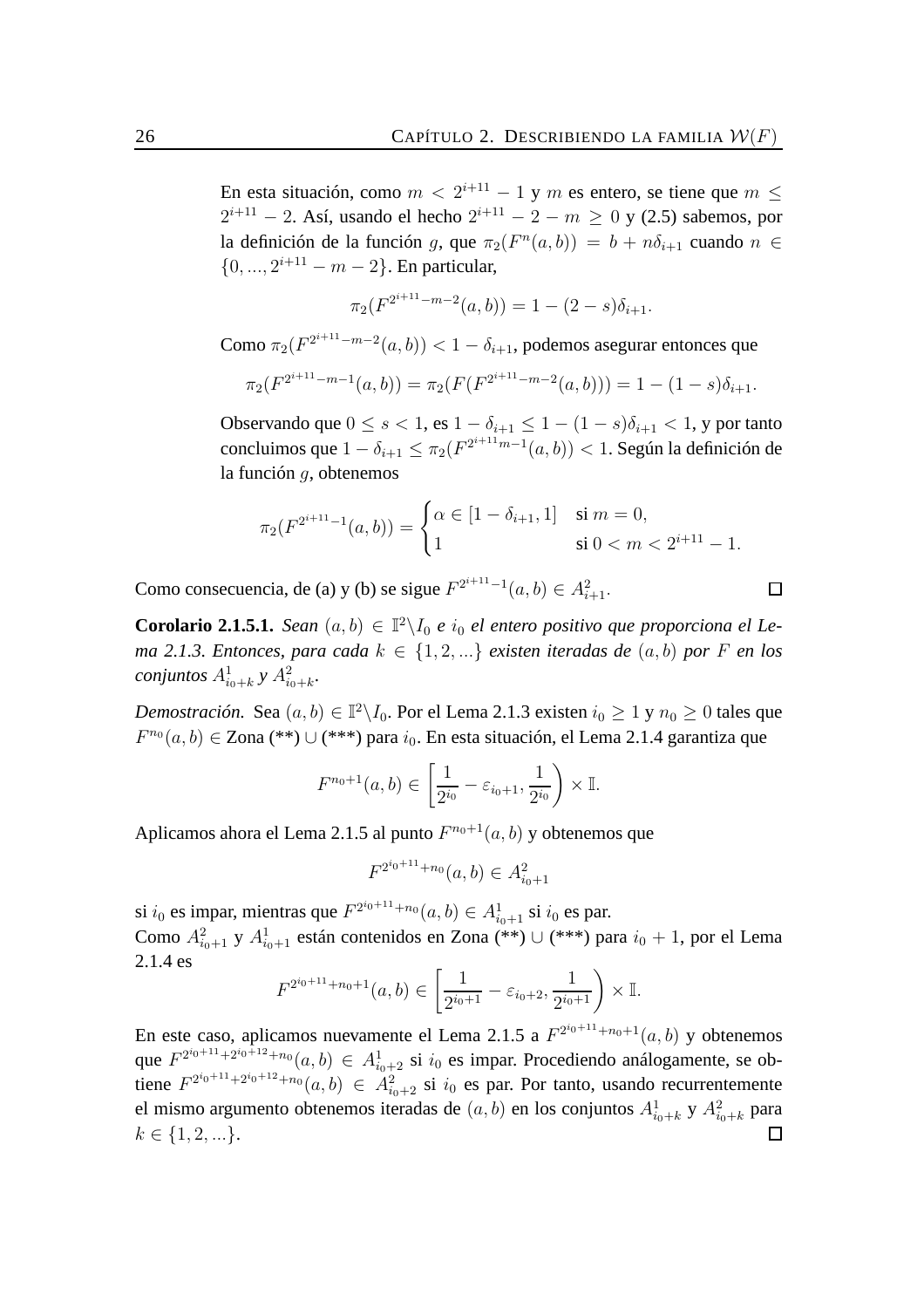**Lema 2.1.6.** *Sean*  $\alpha \in A_i^2$   $\gamma \beta \in A_i^1$ *. Entonces se verifica:* 

- (i)  $d(F(\alpha), \{(x, 1) : x \in \mathbb{I}\}) \leq \delta_i + \delta_{i+1}$  *si i par.*
- (*ii*)  $d(F(\beta), \{(x, 0) : x \in \mathbb{I}\}) \leq \delta_i + \delta_{i+1}$  *si i impar.*

*Demostración.* La prueba de las dos anteriores propiedades es análoga, por lo que nos centramos en establecer (i). Sea i un entero par y consideremos un elemento  $\alpha$  =  $(a, b) \in A_i^2$ . En tal caso,  $(a, b)$  se expresa de la forma

$$
(a,b) = \left(\frac{1}{2^i} + t\varepsilon_i, 1 - s\delta_i\right) \text{ donde } \begin{cases} 0 \le t < 1, \\ 0 \le s \le 1. \end{cases}
$$

Distinguimos dos posibles situaciones:

(a) 
$$
\left| \frac{1}{3} \le t < 1 \right|
$$
. Entonces  $(a, b)$  está en Zona (\*\*) para *i* y por tanto es claro que  $a - \frac{1}{2^i} \ge \frac{1}{3} \varepsilon_i$ , de donde

$$
\frac{\delta_i + \delta_{i+1}}{\varepsilon_i}(a - \frac{1}{2^i}) - \delta_{i+1} \ge \frac{\delta_i + \delta_{i+1}}{\varepsilon_i} \frac{1}{3}\varepsilon_i - \delta_{i+1} = 0 \tag{2.6}
$$

Ahora, por (2.6) establecemos que  $b + \left(\frac{\delta_i + \delta_{i+1}}{\delta_i}\right)$  $\frac{1}{\varepsilon_i}$   $\frac{1}{\varepsilon_i}$   $\left(a - \frac{1}{2^n}\right)$  $\left(\frac{1}{2^i}\right) - \delta_{i+1}$   $\Big) \geq b$ , de donde por la Definición 2.1.1 tenemos que

$$
g(a,b) = \begin{cases} b + \left(\frac{\delta_i + \delta_{i+1}}{\varepsilon_i}(a - \frac{1}{2^i}) - \delta_{i+1}\right) \ge b & \text{si } b \in [0, M], \\ 1 & \text{si } b \in [M, 1]. \end{cases}
$$

Como  $b \in [1 - \delta_i, 1]$ , entonces  $g(a, b) \ge 1 - \delta_i$  y podemos deducir que

$$
d(F(a, b), \{(x, 1) : x \in \mathbb{I}\}) < \delta_i + \delta_{i+1}
$$

para cada  $(a,b)\in A_i^2$  que cumpla  $a=\frac{1}{2^n}$  $\frac{1}{2^i} + t\varepsilon_i$ , donde  $\frac{1}{3} \le t < 1$ .

(b) 
$$
0 \le t < \frac{1}{3}
$$
.  
Abora, el punto  $(a, b)$  está en Zona (\*<sup>\*\*</sup>) para *i*. Entonces  

$$
\delta_i + \delta_{i+1} \qquad 1 \qquad \text{for} \qquad (1 - 2i)
$$

$$
M = -\frac{\delta_i + \delta_{i+1}}{\varepsilon_i}(a - \frac{1}{2^i}) + \delta_{i+1} = (1 - 3t)\delta_{i+1}.
$$
 (2.7)

Por (2.7) y de  $0 \le t < \frac{1}{3}$  se sigue que  $M \le \delta_{i+1}$ .

Por otro lado, como  $(a,b)\in A_i^2$ , es cierto que  $b\geq 1-\delta_i=1-2\delta_{i+1}.$  Es fácil notar que  $1 - 2\delta_{i+1} = 1 - \frac{2}{2^{i+1}}$  $\frac{2}{2^{i+11}} = \frac{2^{i+11}-2}{2^{i+11}}$  $\frac{i+11-2}{2^{i+11}} > \frac{1}{2^{i+1}}$  $\frac{1}{2^{i+11}} = \delta_{i+1}$  y por tanto  $b \geq \delta_{i+1} \geq M$ ,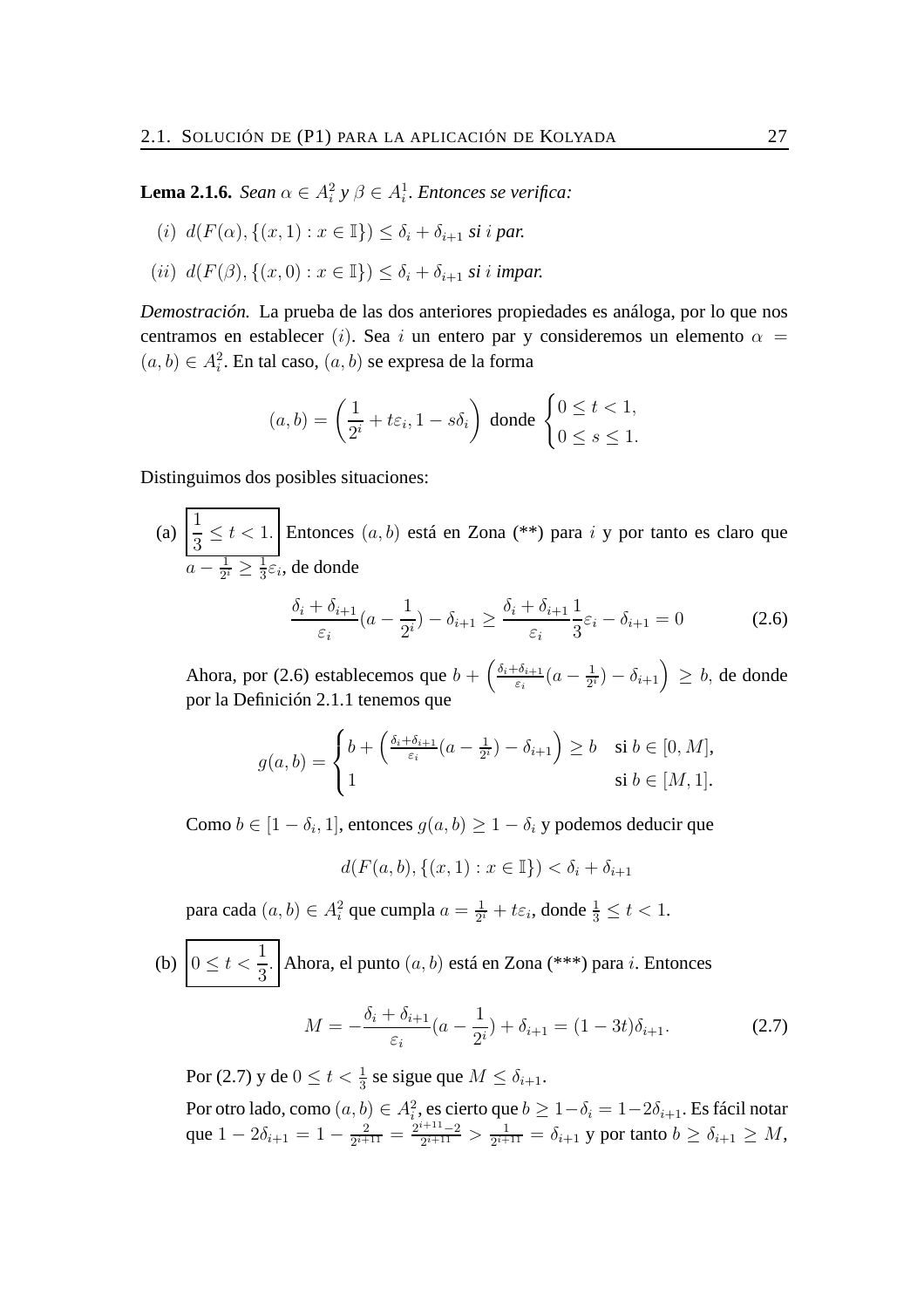es decir,  $b \in [M, 1]$ . Usando la parte adecuada de la definición de *q*, obtenemos  $g(a, b) = 1 - (2s + 1 - 3t)\delta_{i+1}$ . Ahora, se verifica que

$$
\left\{1 - (2s + 1 - 3t)\delta_{i+1} : 0 \le t < \frac{1}{3}, 0 \le s \le 1\right\}
$$

es una expresión que alcanza su mínimo cuando la expresión

$$
\left\{ (2s+1-3t)\delta_{i+1} : 0 \le t < \frac{1}{3}, 0 \le s \le 1 \right\}
$$

alcanza su máximo, y tal valor se alcanza para  $s = 1$  y  $t = 0$ . Así obtenemos, por la definición de g, que  $g(a, b) = 1-(2s+1-3t)\delta_{i+1} \ge 1-3\delta_{i+1} = 1-(\delta_i+\delta_{i+1})$  y como consecuencia  $d(F(a, b), \{(x, 1) : x \in \mathbb{I}\}) \le \delta_i + \delta_{i+1}$  para cada  $(a, b) \in A_i^2$ tal que  $a=\frac{1}{2^n}$  $\frac{1}{2^i} + t\varepsilon_i$ , con  $0 \le t < \frac{1}{3}$ .

Combinando los resultados que hemos alcanzado en (a) y (b) se obtiene  $(i)$  y por lo dicho antes concluimos la prueba.  $\Box$ 

#### **2.1.3. Resolución de (P1) para la aplicación de Kolyada**

Tras de describir minuciosamente la dinámica de la aplicación de Kolyada, pasamos a contestar afirmativamente la cuestión antes planteada.

**Teorema 2.1.7.** *La aplicación triangular* F *definida en* I 2 *e introducida en la Definición 2.1.1, satisface la siguiente propiedad:*

$$
\omega_F(a, b) = I_0 \text{ para todo } (a, b) \in \mathbb{I}^2 \backslash I_0, \text{ donde } I_0 = \text{Per}(F) = \text{Fix}(F). \tag{2.8}
$$

*Demostración*. El hecho de que  $I_0 = \text{Per}(F) = \text{Fix}(F)$  se sigue del apartado (i) del Teorema 2.1.2. Po otro lado, sea  $(a, b)$  un punto en  $\mathbb{I}^2\backslash I_0$ . Fijamos  $(0, c) \in I_0$  y  $\varepsilon > 0$ . Sea  $i_0$  el entero positivo tal que el punto  $(a, b) \in Z$ ona (\*) ∪ Zona (\*\*) ∪ Zona (\*\*\*) para  $i_0$  y supongamos, sin pérdida de generalidad, que  $i_0$  es impar, el caso  $i_0$  par es análogo.

Dado  $\varepsilon > 0$ , sea  $i_2 = \max\{i_0 + 2, i_1\}$  donde  $i_1$  es un entero positivo impar verificando la propiedad  $\sqrt{\frac{9+2^{22}}{2^{2i_1}+2^{i_2}}}$  $\frac{9+2^{22}}{2^{2i_1+20}} < \varepsilon$ . Según el Corolario 2.1.5.1, la elección de  $i_2$  garantiza la existencia de una iterada del punto  $(a, b)$  en  $A_{i_2-1}^2$ . Entonces, por el Lema 2.1.6, la distancia entre el conjunto  $\{(x, 1) : x \in \mathbb{I}\}\$  y la primera iterada del punto  $(a, b)$  en Zona (\*) ∪ Zona (\*\*) ∪ Zona (\*\*\*) para  $i_2$  es menor o igual que  $\delta_{i_2} + \delta_{i_2-1}$ .

Por otro lado, la distancia en altura entre dos iteradas consecutivas de  $(a, b)$  en Zona (\*)∪Zona (\*\*)∪Zona (\*\*\*) para  $i_2$  es menor o igual que  $\delta_{i_2}$ , y la última iterada de  $(a, b)$  en Zona (\*)∪ Zona (\*\*)∪ Zona (\*\*\*) para  $i_2$  está en  $A^1_{i_2}$ , ya que el Lema 2.1.5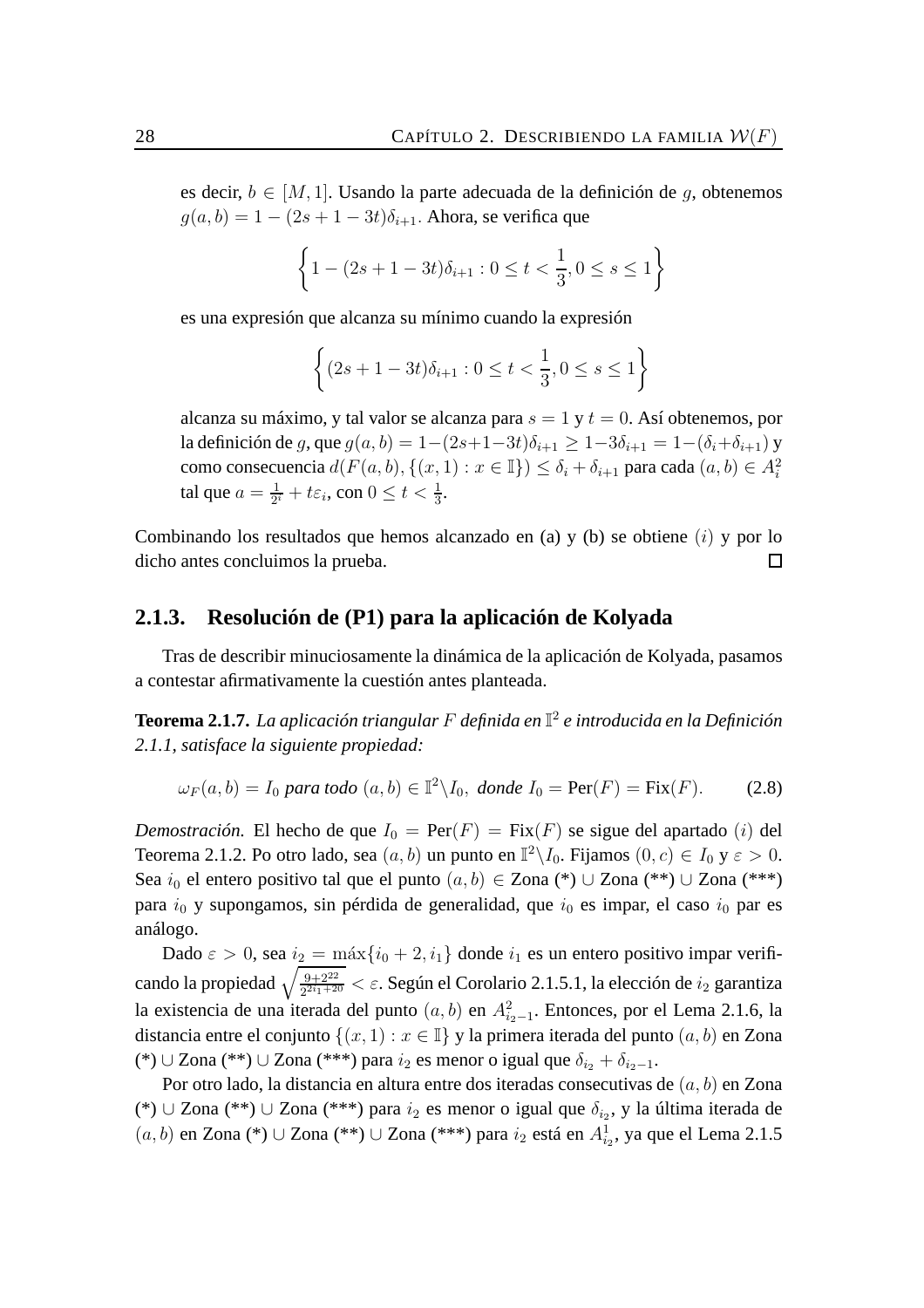asegura la existencia de una iterada en  $A_{i_2}^1 \subset \mathsf{Zona}\,(\mathrm{**}) \cup \mathsf{Zona}\,(\mathrm{***})$  para  $i_2$  y el Lema 2.1.4 garantiza que existe sólo una iterada  $(a, b)$  en Zona (\*\*) ∪ Zona (\*\*\*) para  $i_2$ .

Sea  $(\alpha, \beta)$  una iterada de  $(a, b)$  en Zona (\*) ∪ Zona (\*\*) ∪ Zona (\*\*\*) para  $i_2$  tal que verifique  $d(\beta, c) \leq \delta_{i_2} + \delta_{i_2-1}$ . Como el punto  $(\alpha, \beta)$  pertenece a Zona (\*) ∪ Zona (\*\*) ∪ Zona (\*\*\*) para  $i_2$ , entonces  $\alpha \leq \frac{1}{2^{i_2}}$  $\frac{1}{2^{i_2-1}}$ . Calculamos la siguiente distancia:

$$
0 < d((\alpha, \beta), (0, c)) = \sqrt{\alpha^2 + (\beta - c)^2} \le \sqrt{\left(\frac{1}{2^{i_2 - 1}}\right)^2 + (\delta_{i_2} + \delta_{i_2 - 1})^2}
$$

$$
= \sqrt{\frac{1}{2^{2i_2 - 2}} + \left(\frac{1}{2^{i_2 + 10}} + \frac{1}{2^{i_2 + 9}}\right)^2} = \sqrt{\frac{9 + 2^{22}}{2^{2i_2 + 20}}}
$$

$$
\le \sqrt{\frac{9 + 2^{22}}{2^{2i_1 + 20}}} < \varepsilon.
$$

Por tanto  $\omega_F(a,b) = I_0$  para cada punto  $(a,b) \in \mathbb{I}^2 \backslash I_0$ .

**Corolario 2.1.7.1.** *Para la aplicación triangular* F *definida en* I 2 *e introducida en la Definición 2.1.1, describimos exactamente la familia* W(F)*:*

$$
\mathcal{W}(F) = I_0 \cup \{(0, c)\}_{c \in \mathbb{I}}.
$$

Esto resuelve el problema (P1), planteado en la Introducción, para la aplicación triangular de Kolyada definida en  $\mathbb{I}^2.$ 

**Observación 2.1.7.1.** Finalmente, no es difícil notar que con la propiedad (2.8) obtenida para la aplicación triangular de Kolyada, podemos construir aplicaciones en el cubo ndimensional  $\mathbb{I}^n$ , usando la aplicación identidad en  $(n-2)$  coordenadas, de tal forma que los conjuntos  $\omega$ -límite de todos sus puntos, excepto los de una cara del hipercubo, son infinitos y formados por puntos fijos.

**Nota 2.1.8.** El resultado anterior obtenido para la aplicación de Kolyada, implica un comportamiento dinámico sencillo y regular. Esto es sorprendente ya que, por un lado, esta transformación bidimensional satisface una propiedad (posee un conjunto  $\omega$ -límite infinito conteniendo un punto fijo) que en el caso unidimensional implica entropía topológica positiva, y por ende, complejidad. Y por otro, como consecuencia de su aparatosa definición la aplicación ha sido a veces calificada de "*caótica*", en el sentido de poseer un comportamiento dinámico complejo. Por ejemplo, en [A 94] se afirma que el conjunto de los puntos *no-errantes*, Ω(F), de la aplicación F es diferente del conjunto de los puntos periódicos (se tiene que  $x \in \Omega(F)$  si para cada entorno  $\mathcal{U}(x)$ , existe un entero positivo *n* tal que  $F^{n}(\mathcal{U}) \cap \mathcal{U} \neq \emptyset$ ). Es obvio, tras el análisis de la dinámica realizado en la Sección 2.1.2, que  $\Omega(F) = \text{Per}(F) (= \text{Fix}(F)).$ 

 $\Box$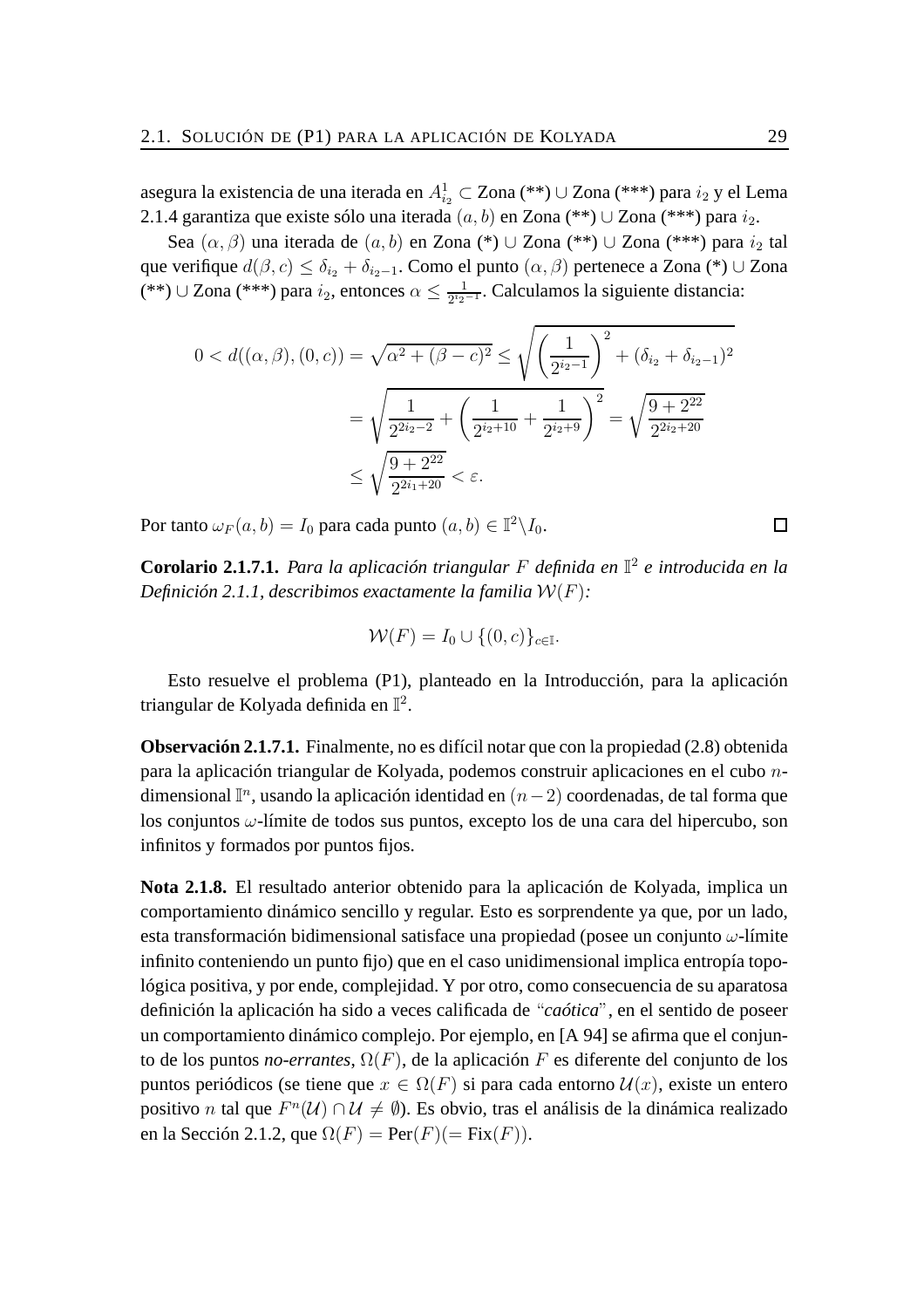Recientemente, véase [KST 04], como aplicación de las técnicas usadas para estudiar la minimalidad en sistemas dinámicos no autónomos se obtiene un ejemplo de una aplicación triangular cumpliendo la misma propiedad de uniformidad dinámica que hemos descrito para la aplicación de Kolyada.

## **2.2.** Solución de (P1) para un elemento de  $\mathcal{C}_{\Delta}(\mathbb{I}^3)$

A la luz de la interesante propiedad de uniformidad dinámica que presentan los puntos de I <sup>2</sup> bajo la iteración de la aplicación de Kolyada, en el año 2003, Balibrea, Reich y Smítal (véase [BRS 03]) plantearon el siguiente problema:

Encontrar un elemento  $F \in C_{\Delta}(\mathbb{I}^3)$  satisfaciendo que todos los puntos del cubo, excepto aquellos de una de sus caras, que podemos suponer sin pérdida de generalidad  $I_0^2 = \{0\} \times \mathbb{I}^2$ , tienen como mismo conjunto  $\omega$ -límite a  $I_0^2$ , conjunto que está formado por puntos fijos.

Naturalmente, por  $\mathcal{C}_{\Delta}(\mathbb{I}^3)$  denotaremos a las aplicaciones triangulares definidas en el cubo unidad, es decir, transformaciones continuas del espacio  $\mathbb{I}^3$  en sí mismo de la forma  $(x, y, z) \rightarrow (f(x), q(x, y), h(x, y, z)).$ 

Hemos de hacer hincapié en que este problema consiste en la resolución de la situación recíproca del problema (P1), al que llamaremos problema (P1). En este caso ¯ tenemos completamente descrito el conjunto  $\mathcal W$  y hemos de encontrar un endomorfismo F tal que  $W(F) = W$ . Se pretende encontrar en dimensión mayor de 2 un elemento con las mismas propiedades dinámicas que la aplicación triangular de Kolyada.

El modo de resolución del problema que presentaremos a continuación es constructivo, es decir, definiremos explícitamente la aplicación triangular de  $\mathbb{I}^3$  que posee tal comportamiento dinámico (véase [BGM 03]). De manera independiente y con una aproximación completamente diferente, P. Šindelarova lo resuelve de manera no constructiva, es decir, no obtiene una definición explícita de la aplicación sino que la construye vía resultados generales de extensión de funciones continuas (véase [S 03]).

### **2.2.1. Construcción de la aplicación triangular en** I 3

Sea  $i > 1$  un entero. Consideremos los siguientes valores,

$$
\varepsilon_i = \frac{1}{2^{3i+10}},
$$
\n $\delta_i = \frac{1}{2^{2i+10}},$ \n $\beta_i = \frac{1}{2^{i+10}}$ 

y el intervalo  $\left[\frac{1}{2}\right]$  $\frac{1}{2^i}, \frac{1}{2^{i-1}}$  $\frac{1}{2^{i-1}}$ . Ahora, dividamos el anterior intervalo en  $2^i$  subintervalos de la misma longitud,  $\frac{1}{2^{2i}} = 2^{i+10} \varepsilon_i$ , que llamaremos respectivamente

$$
B_{i,j} = \left[\frac{1}{2^i} + (2^i - j)2^{i+10}\varepsilon_i, \frac{1}{2^i} + (2^i - j + 1)2^{i+10}\varepsilon_i\right],
$$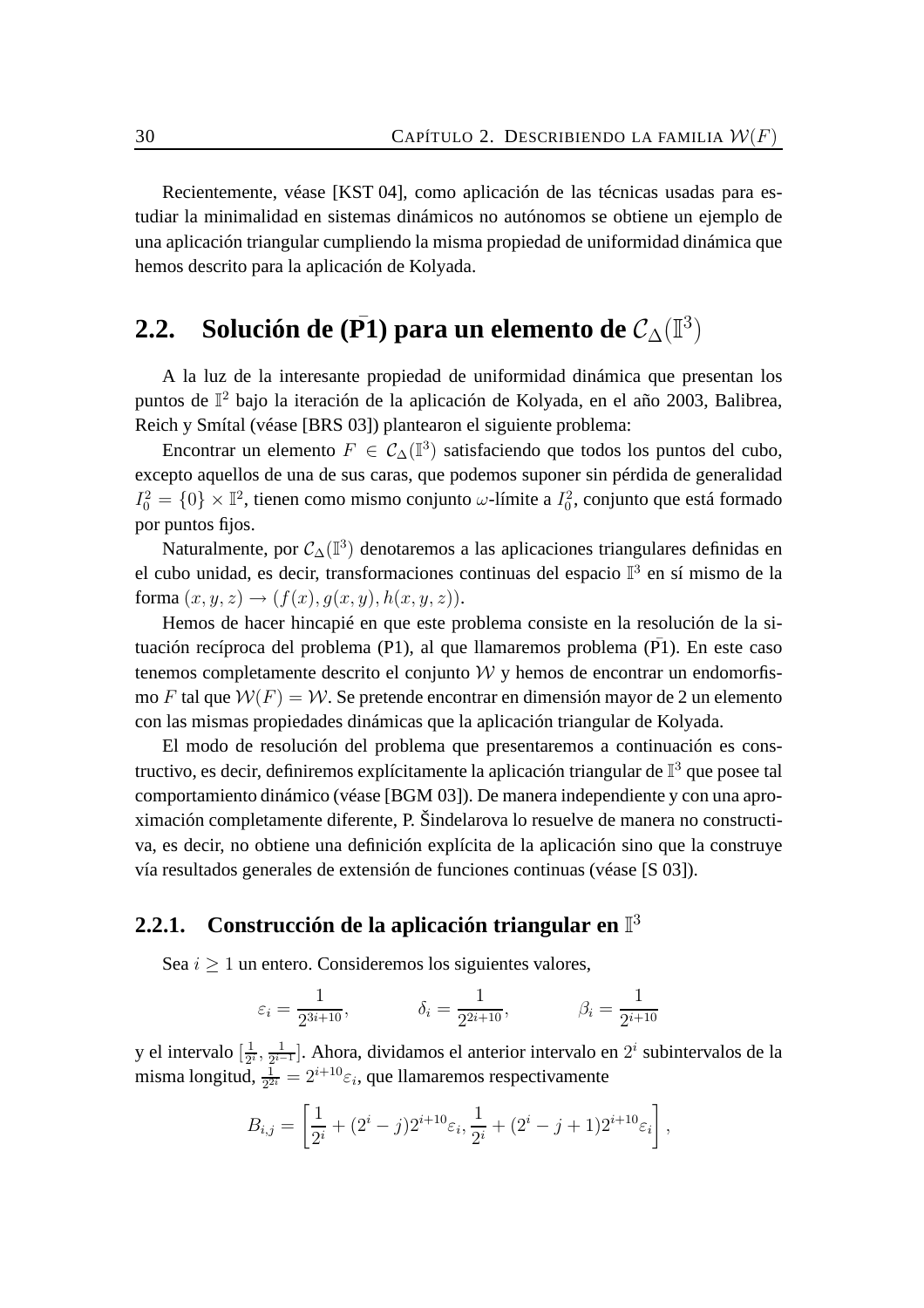donde  $j \in \{1, ..., 2^i\}$ . De nuevo, dividimos cada  $B_{i,j}$  en tres nuevos subintervalos que llamaremos respectivamente  $B_{i,j}^1$ ,  $B_{i,j}^2$  and  $B_{i,j}^3$ :

(1) 
$$
B_{i,j}^1 = \left[\frac{1}{2^i} + (2^i - j)2^{i+10}\varepsilon_i + \varepsilon_i, \frac{1}{2^i} + (2^i - j + 1)2^{i+10}\varepsilon_i\right],
$$
  
\n(2) 
$$
B_{i,j}^2 = \left[\frac{1}{2^i} + (2^i - j)2^{i+10}\varepsilon_i + \varepsilon_i \frac{\beta_{i+1}}{\beta_i + \beta_{i+1}}, \frac{1}{2^i} + (2^i - j)2^{i+10}\varepsilon_i + \varepsilon_i\right),
$$
  
\n(3) 
$$
B_{i,j}^3 = \left[\frac{1}{2^i} + (2^i - j)2^{i+10}\varepsilon_i, \frac{1}{2^i} + (2^i - j)2^{i+10}\varepsilon_i + \varepsilon_i \frac{\beta_{i+1}}{\beta_i + \beta_{i+1}}\right).
$$

En estas condiciones, consideremos las siguientes zonas de  $\mathbb{I}^3$ :

(4)  $C_{i,j} = B_{i,j} \times \mathbb{I}^2$ ,

(5) 
$$
C_{i,j}^k = B_{i,j}^k \times \mathbb{I}^2
$$
 donde  $k \in \{1, 2, 3\}.$ 

Es fácil notar que  $C_{i,j} = C_{i,j}^1 \cup C_{i,j}^2 \cup C_{i,j}^3$ .

**Definición 2.2.1.** *Introducimos la aplicación triangular de* I 3

$$
F(x, y, z) = (f(x), g(x, y), h(x, z)),
$$

*donde*

*(A)*  $f : \mathbb{I} \to \mathbb{I}$  *es la función base tipo Kolyada para los valores*  $\tilde{\varepsilon} = {\varepsilon_i}_{i=1}^{\infty}$  =  $\{\frac{1}{2^{3i+1}}\}$  $\frac{1}{2^{3i+10}}\}_{i=1}^{\infty}$ .

*(B)* g : I <sup>2</sup> → I *es la aplicación definida del siguiente modo:*

*(b*1*) Si* i *es impar:*

■ Si 
$$
(x, y, z) \in \left(\bigcup_{j=1}^{2^i-1} C_{i,j}\right) \cup C_{i,2^i}^1
$$
, *entonces*  

$$
g(x, y) = \begin{cases} y - \delta_i & \text{si } y \in [\delta_i, 1], \\ 0 & \text{si } y \in [0, \delta_i]. \end{cases}
$$

*Si*  $(x, y, z) \in C_i^2$  $i_{i,2}^2$ , entonces

$$
g(x,y) = \begin{cases} y - \frac{(\beta_i + \beta_{i+1})\delta_i}{\beta_i \varepsilon_i}(x - \frac{1}{2^i}) + \frac{\beta_{i+1}\delta_i}{\beta_i} & \text{si } y \in [M,1], \\ 0 & \text{si } y \in [0,M]. \end{cases}
$$

*donde*  $M = \frac{(\beta_i + \beta_{i+1})\delta_i}{\beta_i \varepsilon_i}$  $\frac{\beta_{i+1}\delta_i}{\beta_i\varepsilon_i}(x-\frac{1}{2^i}% )\mathbf{I}^{-\beta_{i+1}}(\varepsilon)\mathbf{I}^{-\beta_{i+1}}(\varepsilon)$  $\frac{1}{2^i}\big) - \frac{\beta_{i+1}\delta_i}{\beta i}.$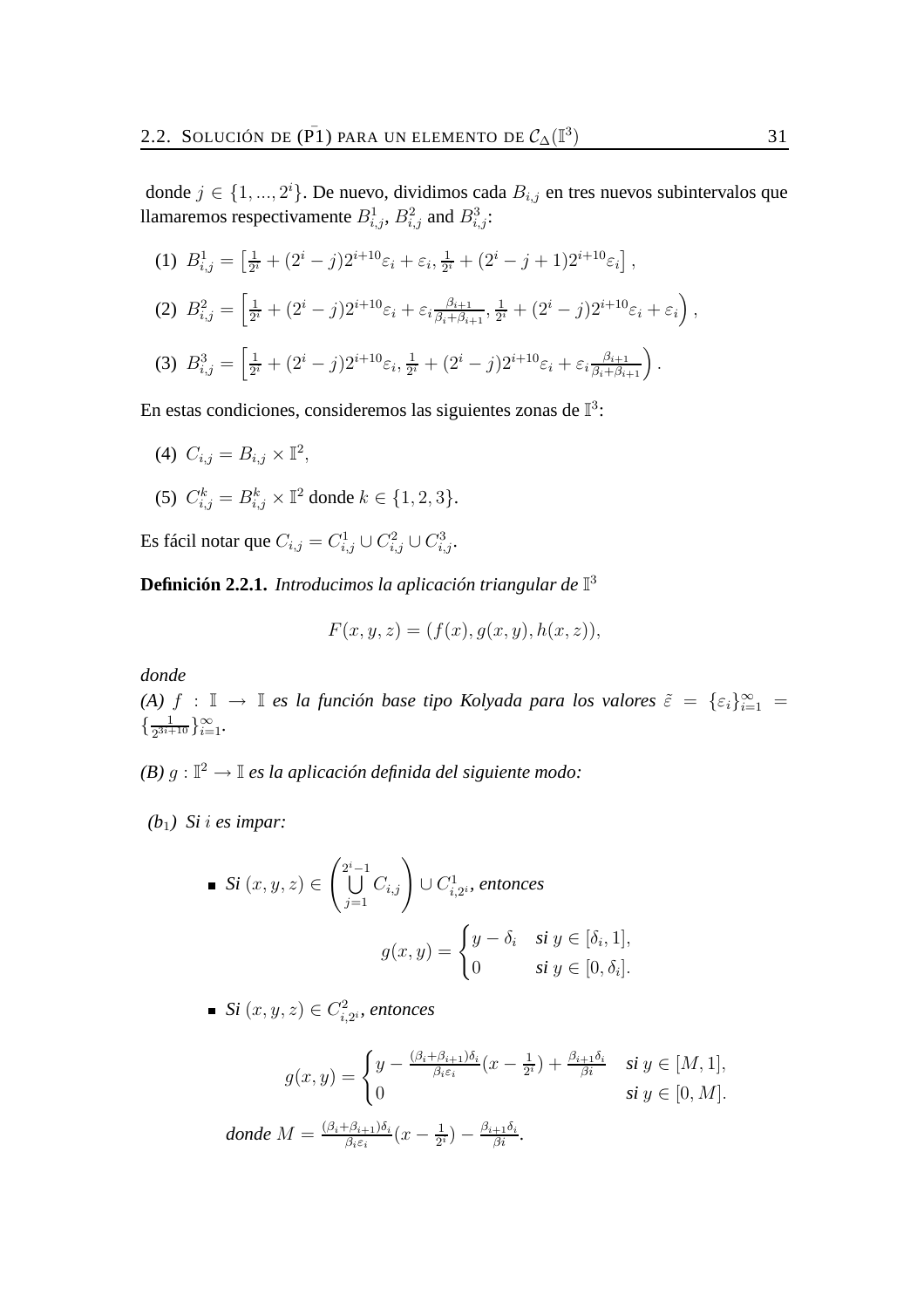$\mathit{Si}~(x,y,z) \in C_{i,2^i}^3$ , entonces

$$
g(x,y) = \begin{cases} y - \frac{(\beta_i + \beta_{i+1})\delta_{i+1}}{\beta_{i+1}\varepsilon_i}(x - \frac{1}{2^i}) + \delta_{i+1} & \text{si } y \in [0, M], \\ 1 & \text{si } y \in [M, 1]. \end{cases}
$$
  
donde  $M = 1 + \frac{(\beta_i + \beta_{i+1})\delta_{i+1}}{\beta_{i+1}\varepsilon_i}(x - \frac{1}{2^i}) - \delta_{i+1}.$ 

*(b*2*) Si* i *es par:*

■ Si 
$$
(x, y, z) \in \left(\bigcup_{j=1}^{2^{i}-1} C_{i,j}\right) \cup C_{i,2^{i}}^{1}
$$
, entonces  

$$
g(x, y) = \begin{cases} y + \delta_{i} & \text{si } y \in [0, 1 - \delta_{i}], \\ 1 & \text{si } y \in [1 - \delta_{i}, 1]. \end{cases}
$$

*Si*  $(x, y, z) \in C_i^2$  $\hat{c}_{i,2^i}$ , entonces

$$
g(x,y) = \begin{cases} y + \frac{(\beta_i + \beta_{i+1})\delta_i}{\beta_i \varepsilon_i}(x - \frac{1}{2^i}) - \frac{\beta_{i+1}\delta_i}{\beta_i} & \text{si } y \in [0,M], \\ 1 & \text{si } y \in [M,1]. \end{cases}
$$

$$
donde M = 1 - \frac{(\beta_i + \beta_{i+1})\delta_i}{\beta_i \varepsilon_i}(x - \frac{1}{2^i}) + \frac{\beta_{i+1}\delta_i}{\beta_i}.
$$
  
Si  $(x, y, z) \in C_{i, 2i}^3$ , *entonces*

$$
g(x,y) = \begin{cases} y + \frac{(\beta_i + \beta_{i+1})\delta_{i+1}}{\beta_{i+1}\varepsilon_i}(x - \frac{1}{2^i}) - \delta_{i+1} & \text{si } y \in [M,1], \\ 0 & \text{si } y \in [0,M]. \end{cases}
$$
  
donde  $M = -\frac{(\beta_i + \beta_{i+1})\delta_{i+1}}{\beta_{i+1}\varepsilon_i}(x - \frac{1}{2^i}) + \delta_{i+1}.$ 

 $(C) \ h : \mathbb{I}^2 \to \mathbb{I}$ 

*(c*1*) Si* j *es impar:*

 $Si\left(x,y,z\right)\in C_{i,j}^{1},$  entonces

$$
h(x, z) = \begin{cases} z - \beta_i & \text{si } z \in [\beta_i, 1], \\ 0 & \text{si } z \in [0, \beta_i]. \end{cases}
$$

 $Si(x, y, z) \in C_{i,j}^2$ , entonces

$$
h(x, z) = \begin{cases} z - \frac{\beta_i + \beta_{i+1}}{\varepsilon_i} \left( x - \left( \frac{1}{2^i} + (2^i - j) 2^{i+10} \varepsilon_i \right) \right) + \beta_{i+1} & \text{si } z \in [M, 1], \\ 0 & \text{si } z \in [0, M]. \end{cases}
$$
  
donde  $M = \frac{\beta_i + \beta_{i+1}}{\varepsilon_i} \left( x - \left( \frac{1}{2^i} + (2^i - j) 2^{i+10} \varepsilon_i \right) \right) - \beta_{i+1}.$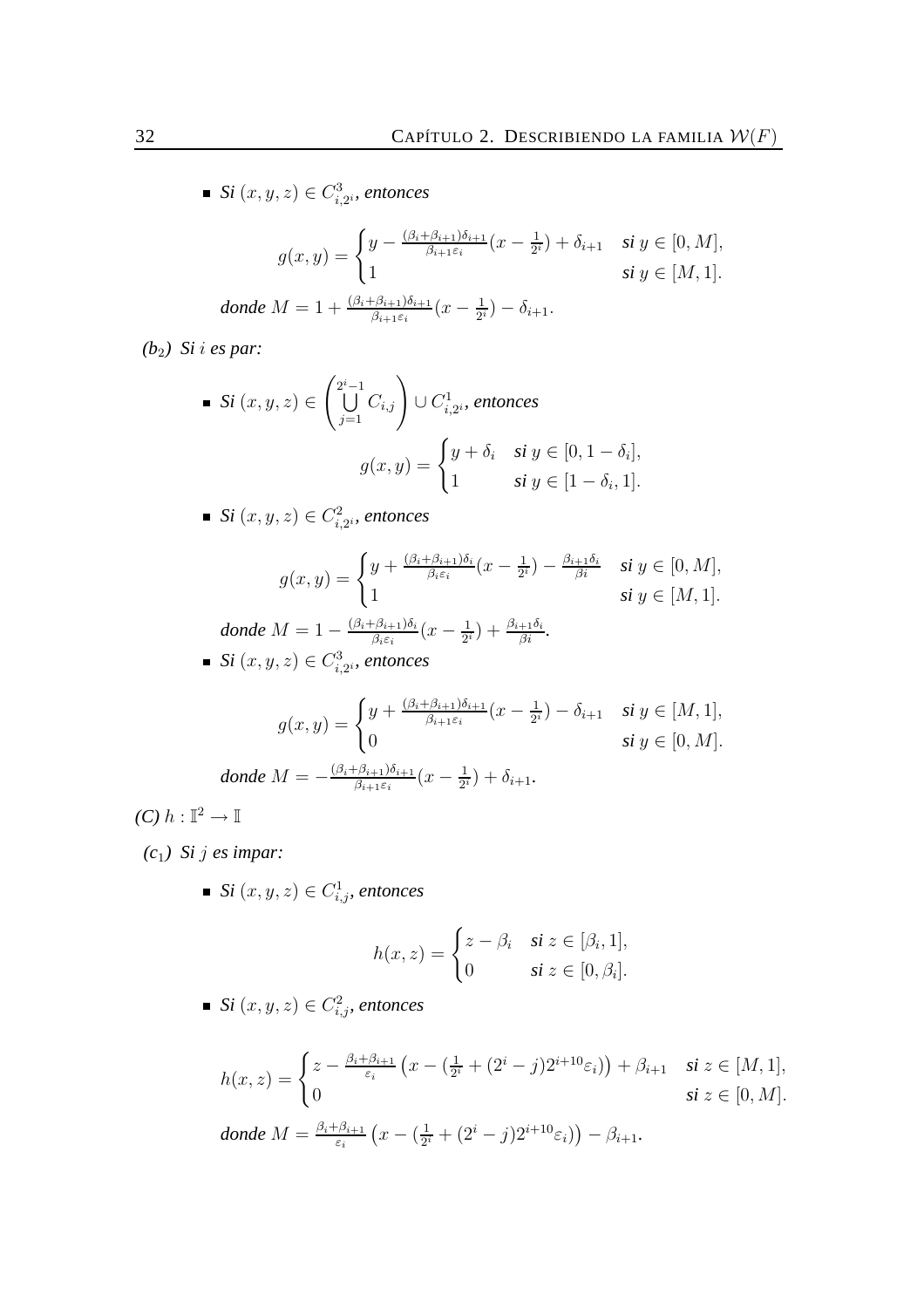$\mathit{Si}~(x,y,z) \in C_{i,j}^{3}$  *, entonces* 

$$
h(x,z) = \begin{cases} z - \frac{\beta_i(\beta_i + \beta_{i+1})}{\beta_{i+1}\varepsilon_i} \left( x - \left( \frac{1}{2^i} + (2^i - j)2^{i+10}\varepsilon_i \right) \right) + \beta_i & \text{si } z \in [0,M], \\ 1 & \text{si } y \in [M,1]. \end{cases}
$$

*donde* 
$$
M = 1 + \frac{\beta_i(\beta_i + \beta_{i+1})}{\beta_{i+1}\varepsilon_i} (x - (\frac{1}{2^i} + (2^i - j)2^{i+10}\varepsilon_i)) - \beta_i.
$$

*(c*2*) Si* j *es par:*

$$
(c_{2,1}) \text{ } Si \text{ } j = 2^i:
$$
  
\n• 
$$
Si \text{ } (x, y, z) \in C_{i, 2^i}^1 \text{ } entonces
$$

$$
h(x, z) = \begin{cases} z + \beta_i & \text{si } z \in [0, 1 - \beta_i], \\ 1 & \text{si } z \in [1 - \beta_i, 1]. \end{cases}
$$

*Si*  $(x, y, z) \in C_i^2$  $\hat{c}_{i,2^i}^2$  , entonces

$$
h(x,z) = \begin{cases} z + \frac{\beta_i + \beta_{i+1}}{\varepsilon_i}(x - \frac{1}{2^i}) - \beta_{i+1} & \text{si } z \in [0, M], \\ 1 & \text{si } z \in [M, 1]. \end{cases}
$$

*donde* 
$$
M = 1 - \frac{\beta_i + \beta_{i+1}}{\varepsilon_i} (x - \frac{1}{2^i}) + \beta_{i+1}.
$$
  
\n•  $Si(x, y, z) \in C_{i, 2^i}^3$ , *entonces*

$$
h(x,z) = \begin{cases} z + \frac{\beta_i + \beta_{i+1}}{\varepsilon_i}(x - \frac{1}{2^i}) - \beta_{i+1} & \text{si } z \in [M,1], \\ 0 & \text{si } z \in [0,M]. \end{cases}
$$

$$
donde M = -\frac{\beta_i + \beta_{i+1}}{\varepsilon_i}(x - \frac{1}{2^i}) + \beta_{i+1}.
$$

 $(c_{2,2})$  *Si*  $j \neq 2^i$ :

 $Si\left(x,y,z\right)\in C_{i,j}^{1},$  entonces

$$
h(x, z) = \begin{cases} z + \beta_i & \text{si } z \in [0, 1 - \beta_i], \\ 1 & \text{si } z \in [1 - \beta_i, 1]. \end{cases}
$$

 $Si\left(x,y,z\right)\in C_{i,j}^{2},$  entonces

$$
h(x, z) = \begin{cases} z + r_{i,j}(x) & \text{si } z \in [0, M], \\ 1 & \text{si } z \in [M, 1]. \end{cases}
$$
  
donde  $r_{i,j}(x) = \frac{\beta_i + \beta_{i+1}}{\varepsilon_i} (x - (\frac{1}{2^i} + (2^i - j)2^{i+10}\varepsilon_i)) - \beta_{i+1} y$   

$$
M = 1 - r_{i,j}(x).
$$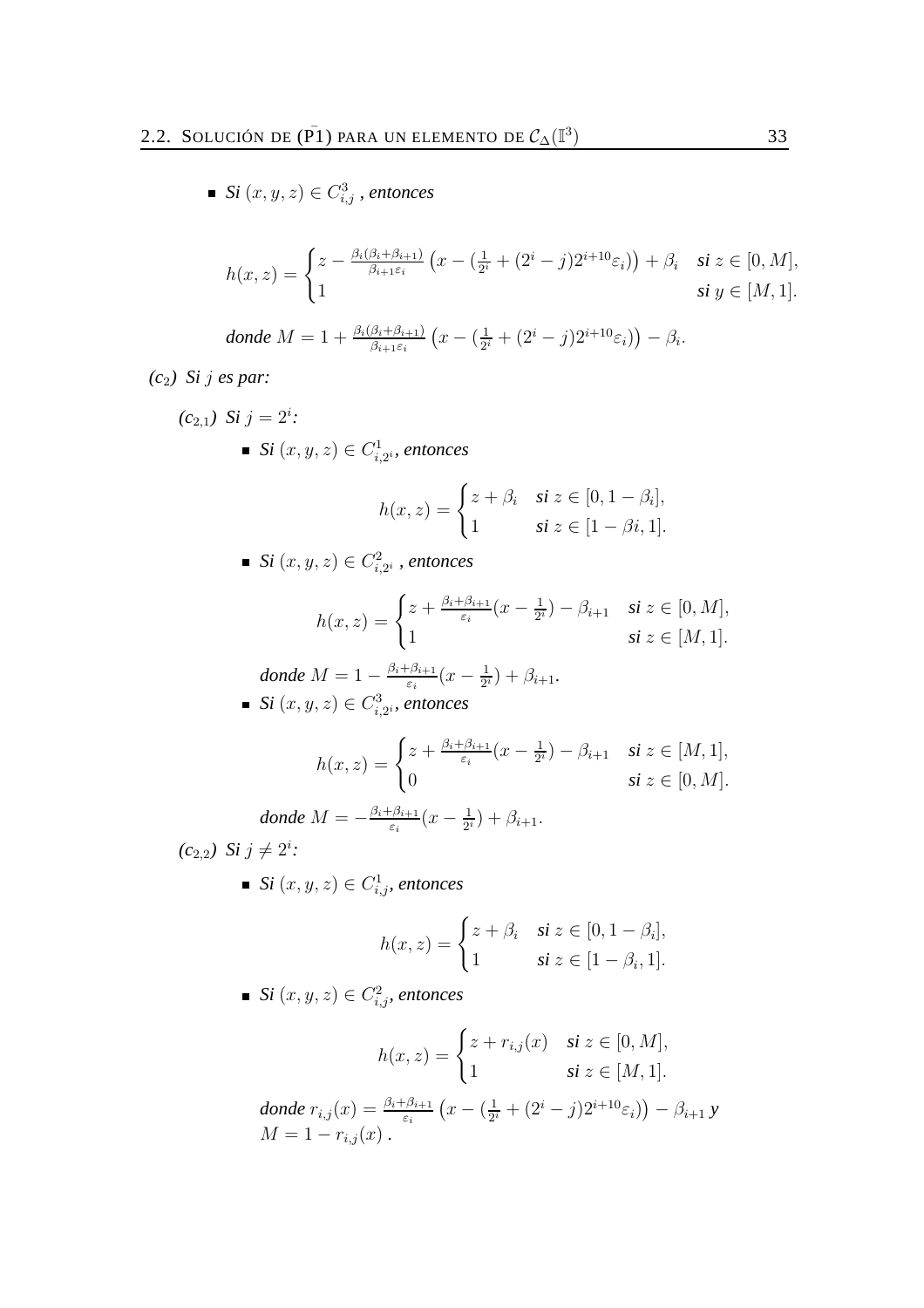$\mathit{Si}\left(x,y\right)\in C_{i,j}^{3},$  entonces

$$
h(x, z) = \begin{cases} z + s_{i,j}(x) & \text{si } z \in [M, 1], \\ 0 & \text{si } z \in [0, M]. \end{cases}
$$
  
donde  $s_{i,j}(x) = \frac{\beta_i(\beta_i + \beta_{i+1})}{\beta_{i+1}\varepsilon_i} (x - (\frac{1}{2^i} + (2^i - j)2^{i+10}\varepsilon_i)) - \beta_i y$   

$$
M = -s_{i,j}(x).
$$

**Observación 2.2.1.1.** El comportamiento dinámico de la aplicación triangular F definida anteriormente puede resumirse como sigue (la prueba rigurosa se dará en la siguiente sección). Por un lado, no es difícil notar que el conjunto de puntos fijos de  $F$  es exactamente la cara  $I_0^2.$  Por otro lado, dado un punto  $(a,b,c)\in \mathbb{I}^3\backslash I_0^2$  el comportamiento de las segundas y terceras coordenadas de sus iteradas mediante F en la zona  $C_{i,j}$  donde  $i \geq 1$  y  $1 \leq j \leq 2^i$ , es el siguiente (véase también la Figura 2.1):

- (a) Segunda coordenada. (Supondremos sin pérdida de generalidad que  $i$  es par, el caso i impar es análogo cambiando la tendencia de crecimiento y usando  $\mathbb{I} \times$  $\{0\} \times \mathbb{I}$  en lugar de  $\mathbb{I} \times \{1\} \times \mathbb{I}$ .)
	- $(a_1)$  Zona  $\sqrt{ }$  $\mathcal{L}$  $\begin{bmatrix} 2^i - 1 \\ 1 \end{bmatrix}$  $j=1$  $C_{i,j}$  $\setminus$  $\bigcup\, C^1_{i,}$  $\mathcal{I}_{i,2^i}^{\perp}$ . Si una iterada de  $(a, b, c)$  mediante F vive en esta zona existe, entre cada dos iteradas consecutivas hasta alcanzar  $\mathbb{I} \times$  $\{1\} \times \mathbb{I}$ , un incremento fijo de valor  $\delta_i$  para las segundas coordenadas. Si  $\mathbb{I} \times \{1\} \times \mathbb{I}$  es alcanzada, las iteradas permanecen allí hasta el final de la zona.
	- $(a_2)$  Zona  $C_i^2$  $i_{i,2^{i}}$ . Si una iterada de  $(a, b, c)$  mediante F vive en esta zona, la segunda coordenada de su imagen por F sufre un incremento de valor  $\gamma \in$ [0,  $\delta_i$ ]. Además, este incremento  $\gamma$  es más pequeño conforme la iterada inicial está más cerca de  $\{\frac{1}{2^n}\}$  $\frac{1}{2^i}+\frac{\beta_{i+1}}{\beta_i+\beta_i}$  $\frac{\beta_{i+1}}{\beta_i+\beta_{i+1}}\varepsilon_i\}\times\mathbb{I}^2.$
	- $(a_3)$  Zona  $C_i^3$  $\int_{i,2^{i}}^{3}$ . Si una iterada de  $(a, b, c)$  mediante F vive en esta zona, la segunda coordenada de su imagen por F sufre un decrecimiento de valor  $γ ∈ (0, δ<sub>i+1</sub>]$ . Además, este decrecimiento  $γ'$  es más grande conforme la iterada inicial está más cerca de  $\{\frac{1}{2}$  $\frac{1}{2^i}\}\times\mathbb{I}^2.$
- (b) Tercera coordenada. (Supondremos sin pérdida de generalidad que  $i$  es par y para  $i$  no hay restricciones, el caso  $j$  impar es análogo cambiando la tendencia de crecimiento y usando  $\mathbb{I}^2 \times \{0\}$  en lugar de  $\mathbb{I}^2 \times \{1\}$ .)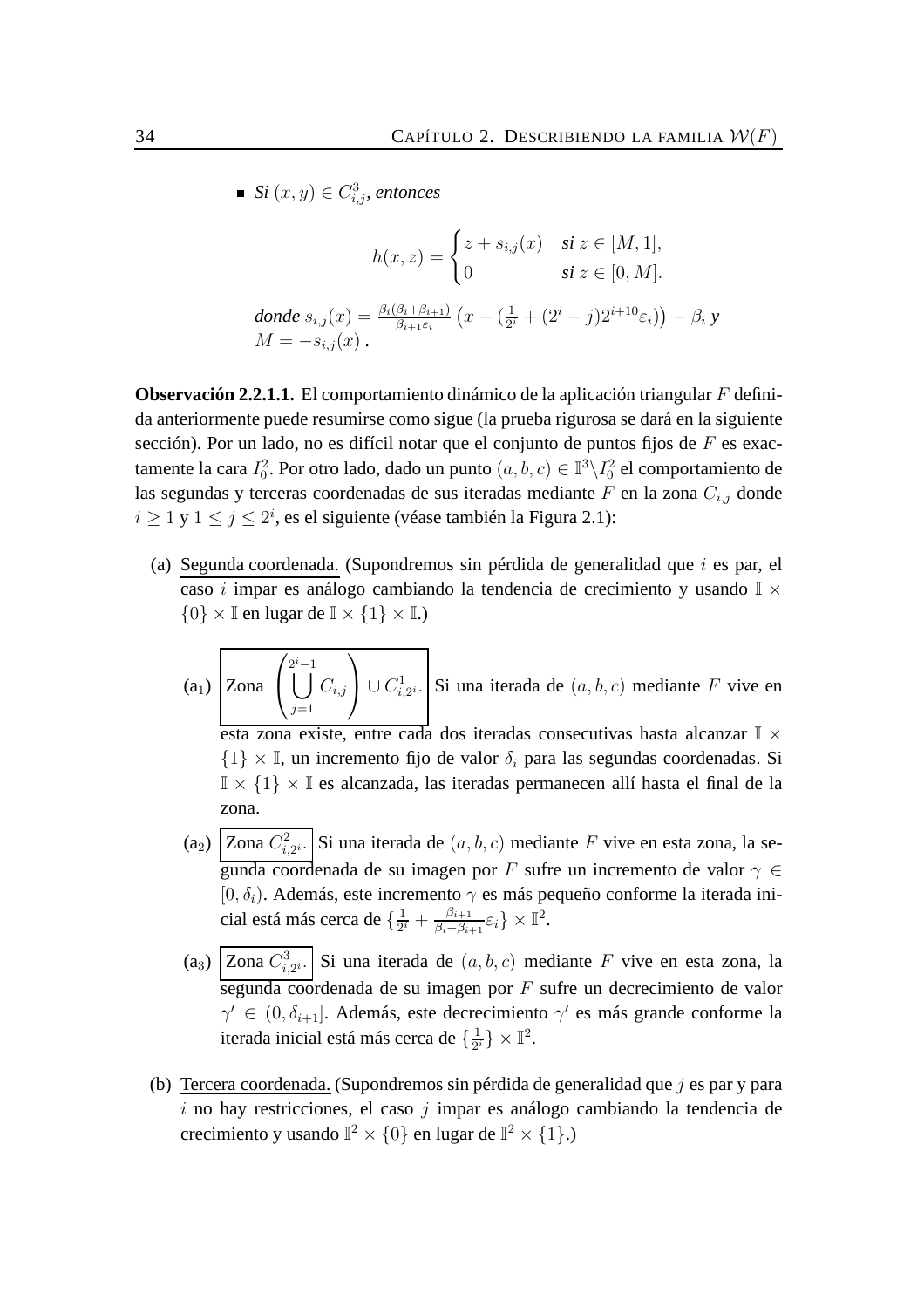- $(b_1)$  Zona  $C_{i,j}^1$ . Si una iterada de  $(a, b, c)$  mediante F vive en esta zona existe, entre cada dos iteradas consecutivas hasta alcanzar  $\mathbb{I}^2 \times \{1\}$ , un incremento fijo de valor  $\beta_i$ . Si  $\mathbb{I}^2 \times \{1\}$  es alcanzada, las iteradas permanecen allí hasta el final de la zona.
- (b<sub>2</sub>) Zona  $C_{i,j}^2$ . Si una iterada de  $(a, b, c)$  mediante F vive en esta zona, la tercera coordenada de su imagen por F sufre un incremento de valor  $\zeta \in [0, \beta_i)$ . Además, este incremento  $\zeta$  es más pequeño conforme la iterada incial está más cerca de  $\{\frac{1}{2^n}\}$  $\frac{1}{2^i} + (2^i - j)2^{i+10}\varepsilon_i \} \times \mathbb{I}^2.$
- $(b_3)$  Zona  $C_{i,j}^3$ . En esta situación consideraremos dos posibilidades:
	- $(b_{3,1})$  Caso  $j \neq 2^i$ . Si una iterada de  $(a, b, c)$  mediante F vive en esta zona, la tercera coordenada de su imagen por F sufre un decrecimiento de valor  $\zeta' \in (0, \beta_i]$ . Además, este decrecimiento  $\zeta'$  es más grande conforme la iterada inicial está más cerca de  $\{\frac{1}{2}$  $\frac{1}{2^i} + (2^i - j)2^{i+10}\varepsilon_i \} \times \mathbb{I}^2.$
	- $(b_{3,2})$   $\Big|$ Caso  $j=2^i$ . Si una iterada de  $(a,b,c)$  mediante  $F$  vive en esta zona, la tercera coordenada de su imagen por F sufre un decrecimiento de valor  $\zeta' \in (0, \beta_{i+1}]$ . Además, este decrecimiento  $\zeta'$  es más grande conforme la iterada incial está más cerca de  $\{\frac{1}{2}$  $\frac{1}{2^i}\}\times\mathbb{I}^2.$

Con el fin de entender mejor el comportamiento de  $F$ , en la Figura 2.1 puede observarse el movimiento de las iteradas del punto  $(1, 1, 1)$  mediante la acción de F en las primeras zonas del cubo.

**Nota 2.2.2.** En lo que respecta a la Figura 2.1, para cada entero positivo i, las iteradas de  $(1, 1, 1)$  en zona  $\left[\frac{1}{2^{i}}\right]$  $\frac{1}{2^i}, \frac{1}{2^{i-1}}$  $\frac{1}{2^{i-1}}$  × I<sup>2</sup> pueden pensarse como el moviento a través de una cierta "poligonal discreta" que se compone de  $2^i$  "segmentos". Tales segmentos (es decir, la proyección de sus segundas y terceras coordenadas respectivamente) recorren simultaneamente el intervalo I en la dirección de los ejes OY y OZ. Cuando  $i \to \infty$ , la poligonal es asintóticamente densa en  $I_0^2$ . El resto de puntos de  $\mathbb{I}^3\backslash I_0^2$  tienen un comportamiento similar.

## **2.2.2. Análisis de la dinámica**

En esta sección estudiaremos el comportamiento dinámico de todos los puntos contenidos en las diferentes zonas del cubo, anteriormente definidas, bajo la iteración de aplicación F introducida en la Definición 2.2.1. Al igual que en la sección anterior, mediante  $E(\cdot)$  denotaremos a la función parte entera.

**Lema 2.2.3.** *Sea*  $(a, b, c) \in \mathbb{I}^3 \setminus I_0^2$ . *Entonces existen enteros no negativos*  $n_0$ ,  $i_0$  *y*  $j_0$  $(i_0, j_0 \ge 1)$  tales que  $F^{n_0}(a, b, c) \in C^2_{i_0, j_0} \cup C^3_{i_0, j_0}$ .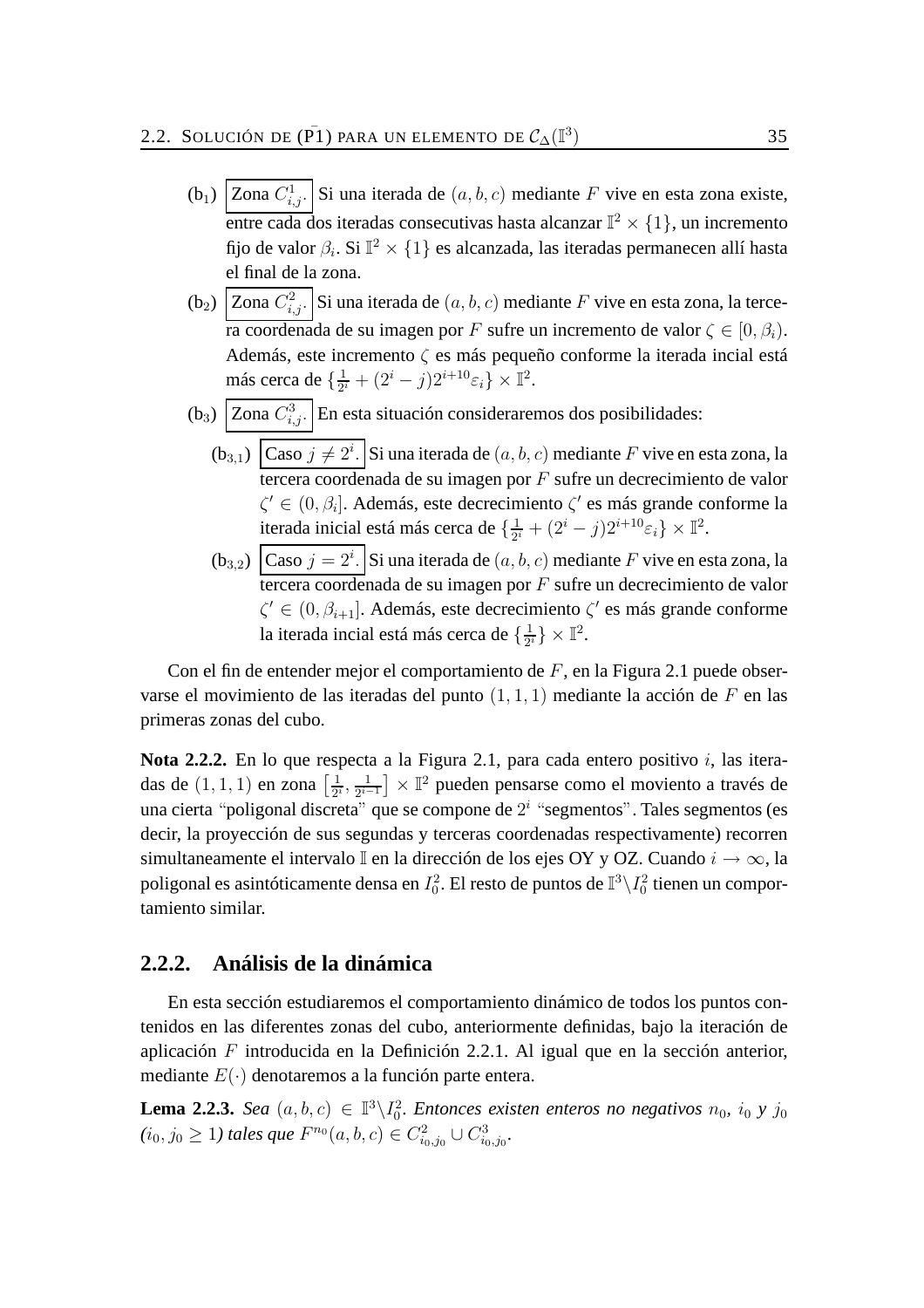

Figura 2.1: Cubo

*Demostración*. Sean  $i_0$  y  $j_0$  los enteros positivos tales que  $(a, b, c) \in C_{i_0, j_0}$ . Si el punto  $(a, b, c) \in C_{i_0, j_0}^2 \cup C_{i_0, j_0}^3$ , entonces el resultado se sigue inmediatamente tomando  $n_0 = 0$ . Por tanto, en el resto de la prueba podemos considerar que  $(a, b, c) \in C^1_{i_0, j_0}$ . Sea  $l =$  $_{i_0,j_0}$  $a-\left(\frac{1}{2^{i_0}}\right)$  $\frac{1}{2^{i_0}} + (2^{i_0} - j_0)2^{i_0+10}\varepsilon_{i_0} + \varepsilon_{i_0}$ ) la distancia entre el punto  $(a, b, c)$  y el conjunto  $\left\{\frac{1}{2^{i_0}} + (2^{i_0} - j_0)2^{i_0+10}\varepsilon_{i_0} + \varepsilon_{i_0}\right\} \times \mathbb{I}^2$ . Evidentemente,  $l \ge 0$  ya que  $(a, b, c) \notin C^2_{i_0, j_0} \cup$  $C_{i_0,j_0}^3$ . Sea  $n_1 = E(\frac{l}{\varepsilon_i})$  $\frac{l}{\epsilon_{i_0}}$ ). Por definición,  $f(x) = x - \epsilon_{i_0}$  cuando  $x \in B^1_{i_0, j_0}$ . Entonces, después de  $n_1$  iteraciones se tiene

$$
0 \le f^{n_1}(a) - \left(\frac{1}{2^{i_0}} + (2^{i_0} - j_0)2^{i_0 + 10}\varepsilon_{i_0} + \varepsilon_{i_0}\right) < \varepsilon_{i_0}.\tag{2.9}
$$

Sea  $n_0 := n_1 + 1$ . Entonces usando (2.9) obtenemos, por un lado

$$
f^{n_0}(a) - \left(\frac{1}{2^{i_0}} + (2^{i_0} - j_0)2^{i_0+10}\varepsilon_{i_0} + \varepsilon_{i_0}\right) =
$$
  

$$
f^{n_1}(a) - \varepsilon_{i_0} - \left(\frac{1}{2^{i_0}} + (2^{i_0} - j_0)2^{i_0+10}\varepsilon_{i_0} + \varepsilon_{i_0}\right) < \varepsilon_{i_0} - \varepsilon_{i_0} = 0,
$$
\n
$$
(2.10)
$$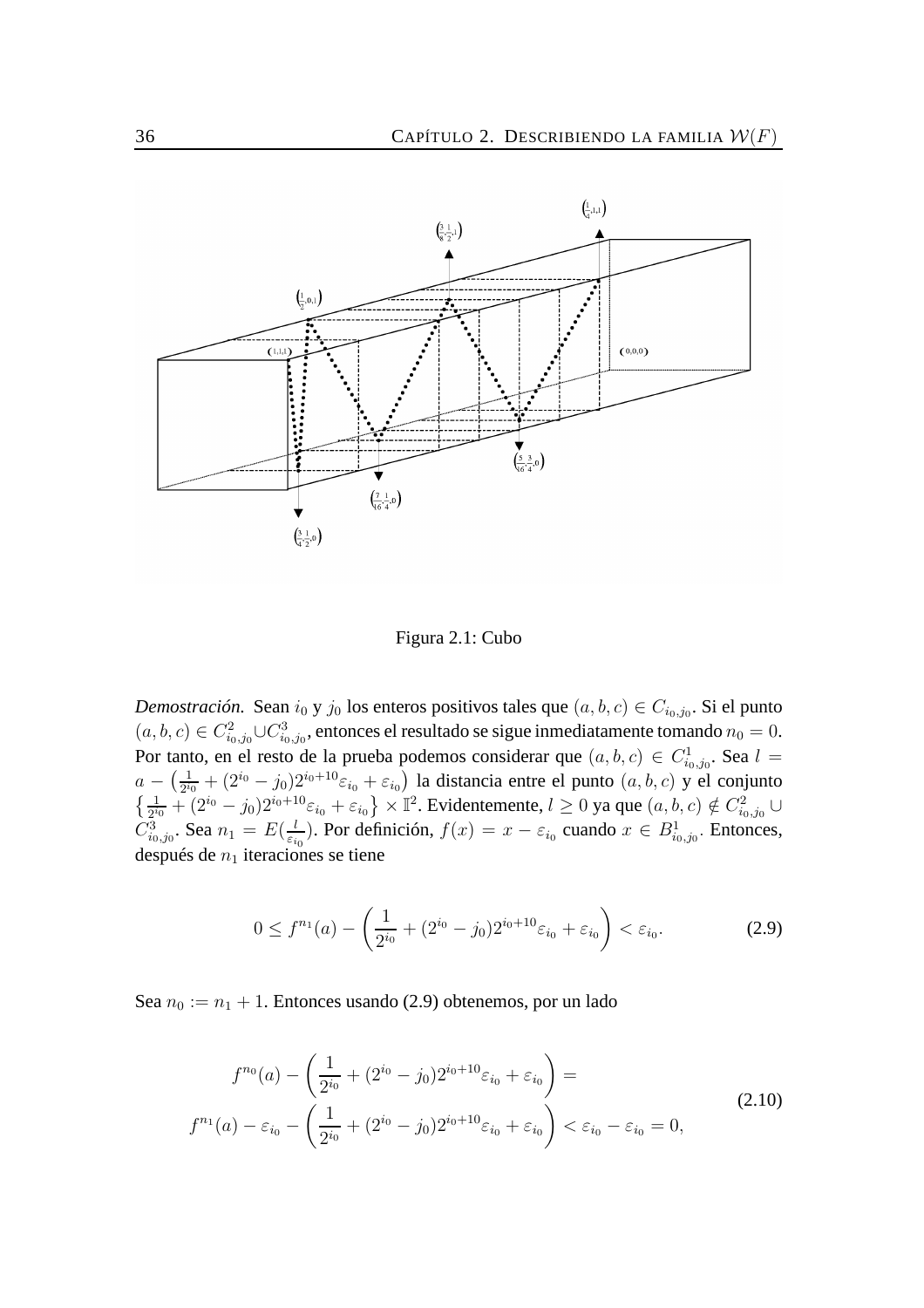y por otro lado

$$
f^{n_0}(a) - \left(\frac{1}{2^{i_0}} + (2^{i_0} - j_0)2^{i_0+10}\varepsilon_{i_0}\right) =
$$
  

$$
f^{n_1}(a) - \varepsilon_{i_0} - \left(\frac{1}{2^{i_0}} + (2^{i_0} - j_0)2^{i_0+10}\varepsilon_{i_0}\right) \ge 0.
$$
 (2.11)

De (2.10) y (2.11) se deduce que  $f^{n_0}(a) \in B^2_{i_0,j_0} \cup B^3_{i_0,j_0}$ , de donde se obtiene que  $F^{n_0}(a,b,c)$  pertenece a  $C^2_{i_0,j_0}\cup C^3_{i_0,j_0}.$  $\Box$ 

Para cada par de enteros positivos  $i \, y \, 1 \leq j < 2^i$ , introducimos el siguiente intervalo:

$$
\Delta_{i,j} = \left[ \frac{1}{2^i} + (2^i - j) 2^{i+10} \varepsilon_i - \varepsilon_i, \frac{1}{2^i} + (2^i - j) 2^{i+10} \varepsilon_i \right).
$$

**Lema 2.2.4.** *Sean* i *y* j *enteros positivos. Si* (a, b, c) ∈ C 2 i,j∪C 3 i,j *, entonces las siguientes propiedades se satisfacen:*

- (*a*) si  $j = 2^i$ , entonces  $F(a, b, c) \in \left[\frac{1}{2^i}\right]$  $\frac{1}{2^i} - \varepsilon_{i+1}, \frac{1}{2^i}$  $\frac{1}{2^i}\big)\times\mathbb{I}^2$ ,
- *(b)* si  $1 \leq j < 2^i$ , entonces  $F(a, b, c) \in \Delta_{i,j} \times \mathbb{I}^2$ .

*Demostración.* Sea  $(a, b, c) \in C_i^2$  $i_{i,2}^2 \cup C_{i,1}^3$  $i_{i,2}^3$ . Entonces  $a \in \left[\frac{1}{2^n}\right]$  $\frac{1}{2^i}, \frac{1}{2^i}$  $\frac{1}{2^i} + \varepsilon_i$ ) y por tanto  $a=\frac{1}{2^i}$  $\frac{1}{2^i} + t\varepsilon_i$  donde  $0 \le t < 1$ . De la definición de la función f, se deduce que

$$
f(a) = f(\frac{1}{2^{i}} + t\varepsilon_{i}) = (t - 1)\varepsilon_{i+1} + \frac{1}{2^{i}} = \begin{cases} \frac{1}{2^{i}} - \varepsilon_{i+1} & \text{si } t = 0, \\ \frac{1}{2^{i}} & \text{si } t \to 1. \end{cases}
$$

lo que garantiza que  $f(a) \in \left[\frac{1}{2^n}\right]$  $\frac{1}{2^{i}}-\varepsilon_{i+1},\frac{1}{2^{i}}$  $\frac{1}{2^i}$ ) y por tanto  $F(a,b,c) \in \left[\frac{1}{2^i}\right]$  $\frac{1}{2^{i}}-\varepsilon_{i+1},\frac{1}{2^{i}}$  $\frac{1}{2^i}\big)\times \mathbb{I}^2$ finalizando la prueba de (a). Para establecer (b), consideremos un punto  $(a,b,c)\in C^2_{i,j}\cup$  $C_{i,j}^3 \subset \left[\frac{1}{2^n}\right]$  $\frac{1}{2^i}+\varepsilon_i,\frac{1}{2^{i-1}}$  $\frac{1}{2^{i-1}}$ ] con  $1 \leq j < 2^i$ . Así, el punto a pertenece al conjunto  $\Delta_{i,j} + \{\varepsilon_i\}$ . Entonces, por la definición de f se tiene  $f(a) = a - \varepsilon_i \in \Delta_{i,j}$  y por consiguiente  $F(a, b, c) \in \Delta_{i,j} \times \mathbb{I}^2$ , finalizando la prueba.  $\Box$ 

Para cada par de enteros positivos i y  $1 \leq j \leq 2^{i}$ , introducimos los siguientes conjuntos:

$$
A_{i,j} = \begin{cases} \Delta'_{i,j} \times \mathbb{I} \times [0, \beta_i] & \text{si } j \text{ es impar,} \\ \Delta'_{i,j} \times \mathbb{I} \times [1 - \beta_i, 1] & \text{si } j \text{ es par,} \end{cases}
$$
donde  $\Delta'_{i,j} = B_{i,j}^3 \cup B_{i,j}^2 = \left[\frac{1}{2^i} + (2^i - j)2^{i+10}\varepsilon_i, \frac{1}{2^i} + (2^i - j)2^{i+10}\varepsilon_i + \varepsilon_i\right)$ 

**Lema 2.2.5.** *Sean* i *y* j *enteros positivos. Las siguientes propiedades se satisfacen:*

.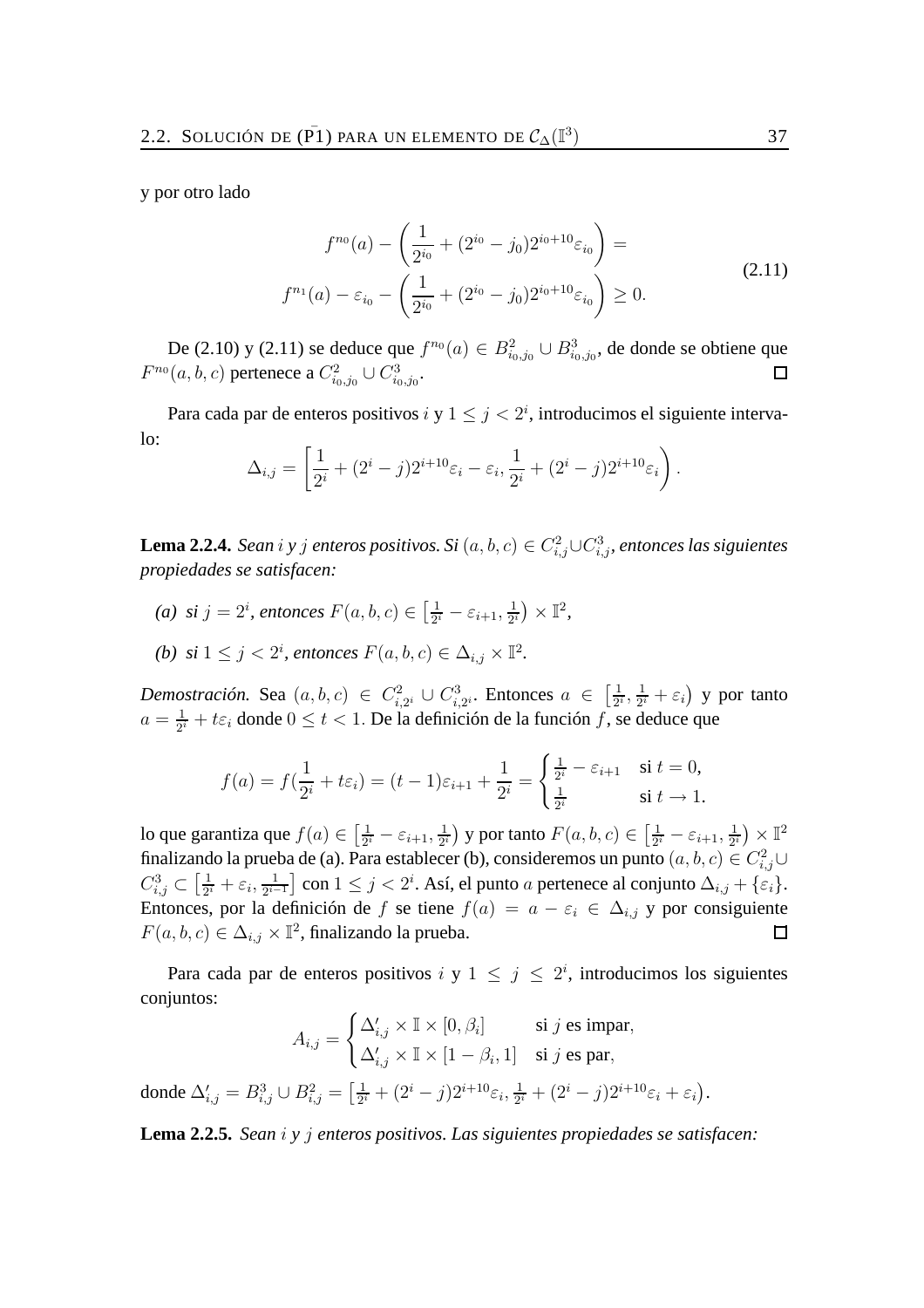(a) si 
$$
(a, b, c) \in \Delta_{i,j} \times \mathbb{I}^2
$$
 donde  $1 \leq j < 2^i$ , entonces  $F^{2^{i+10}-1}(a, b, c) \in A_{i,j+1}$ ,

(b) 
$$
si(a, b, c) \in \left[\frac{1}{2^i} - \varepsilon_{i+1}, \frac{1}{2^i}\right) \times \mathbb{I}^2
$$
, *entonces*  $F^{2^{i+11}-1}(a, b, c) \in A_{i+1,1}$ .

*Demostración.* (a) Sea  $(a, b, c)$  un punto en el conjunto  $\Delta_{i,j} \times \mathbb{I}^2$  donde  $1 \leq j < 2^i$ . Podemos suponer, sin pérdida de generalidad, que  $j$  es impar (la prueba en el caso  $j$  par es análoga). En estas condiciones,  $a = \frac{1}{2^a}$  $\frac{1}{2^i} + (2^i - j)2^{i+10}\varepsilon_i - t\varepsilon_i$  con  $0 < t \le 1$ . Sea  $m = E\left(\frac{c}{\beta}\right)$  $\beta_i$ ). Entonces  $c = (m + s)\beta_i$  con  $0 \le s < 1$  y  $0 \le m \le 2^{i+10}$ . Por tanto,

$$
(a,b,c)=\left(\frac{1}{2^i}+(2^i-j)2^{i+10}\varepsilon_i-t\varepsilon_i,b,(m+s)\beta_i\right) \text{ donde } \begin{cases} 0 < t \leq 1,\\ 0 \leq s < 1,\\ 0 \leq m \leq 2^{i+10}. \end{cases}
$$

Ahora, estudiaremos la primera y la tercera coordenada separadamente. Primera coordenada. Como

$$
d\left(\frac{1}{2^i} + (2^i - j)2^{i+10}\varepsilon_i - \varepsilon_i, \frac{1}{2^i} + (2^i - (j+1))2^{i+10}\varepsilon_i + \varepsilon_i\right) = (2^{i+10} - 2)\varepsilon_i,
$$

entonces por la definición de f se tiene que

$$
f^{n}(a) \in \left[\frac{1}{2^{i}} + (2^{i} - (j+1))2^{i+10}\varepsilon_{i} + \varepsilon_{i}, \frac{1}{2^{i}} + (2^{i} - j)2^{i+10}\varepsilon_{i}\right)
$$

cuando  $n \in \{0, 1, ..., 2^{i+10} - 2\}$ . Por tanto,

$$
f^{2^{i+10}-2}(a) = \frac{1}{2^i} + (2^i - j)2^{i+10}\varepsilon_i - (t + 2^{i+10} - 2)\varepsilon_i \tag{2.12}
$$

y

$$
f^{2^{i+10}-2}(a) \in \left[\frac{1}{2^i} + (2^i - (j+1))2^{i+10}\varepsilon_i + \varepsilon_i, \frac{1}{2^i} + (2^i - j)2^{i+10}\varepsilon_i\right). \tag{2.13}
$$

Bajo estas condiciones, (2.12) y (2.13) nos permiten escribir que

$$
f^{2^{i+10}-1}(a) = f(f^{2^{i+10}-2}(a))
$$
  
=  $f(\frac{1}{2^i} + (2^i - j)2^{i+10}\varepsilon_i - (t + 2^{i+10} - 2)\varepsilon_i)$   
=  $\frac{1}{2^i} + (2^i - j)2^{i+10}\varepsilon_i - (t + 2^{i+10} - 1)\varepsilon_i$ .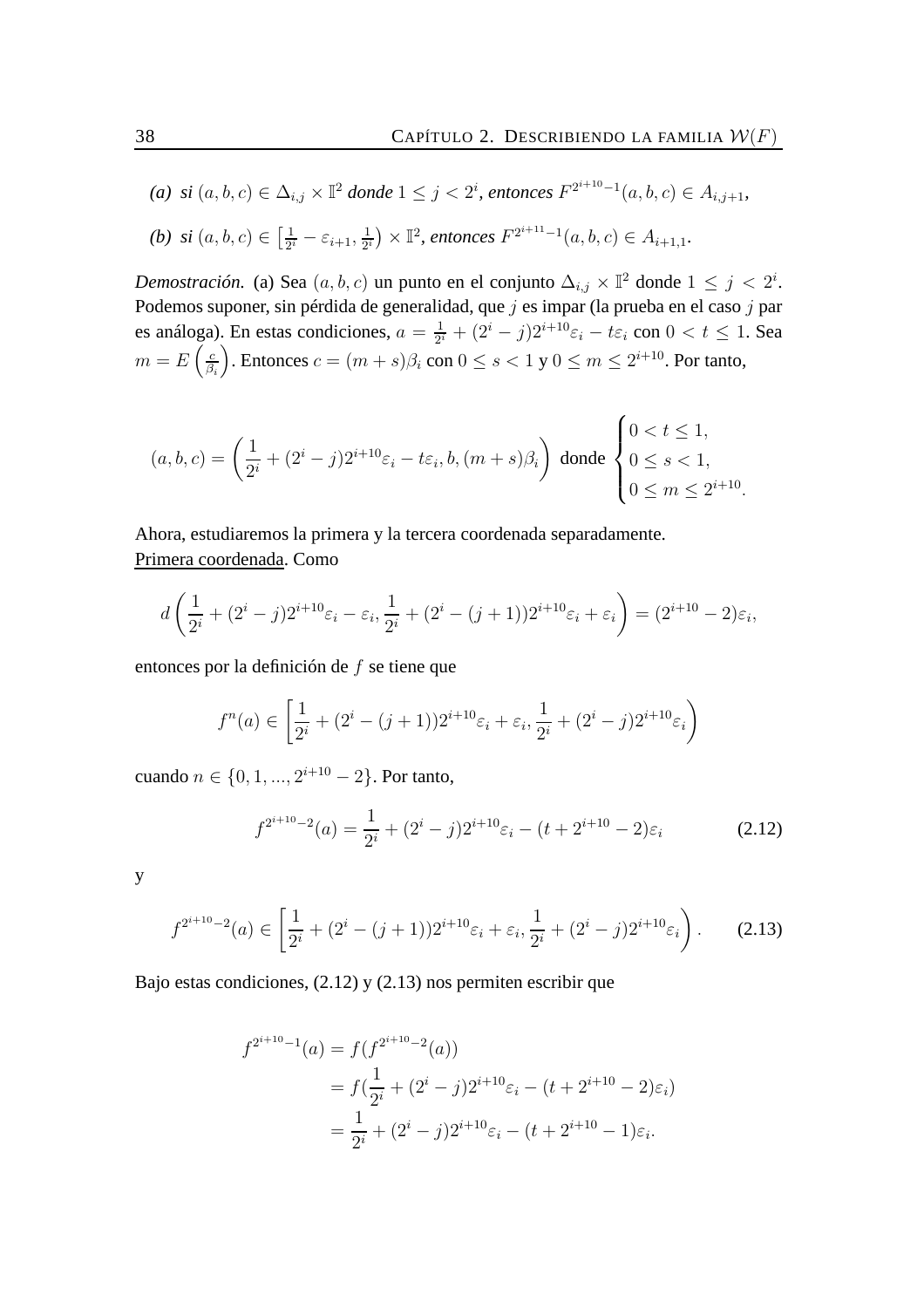Ahora, analizaremos a qué conjunto pertenece  $f^{2^{i+10}-1}(a)$ . Como  $0 < t \le 1$  se tiene

$$
\frac{1}{2^{i}} + (2^{i} - (j+1))2^{i+10}\varepsilon_{i} \le \frac{1}{2^{i}} + (2^{i} - j)2^{i+10}\varepsilon_{i} - (t+2^{i+10} - 1)\varepsilon_{i}
$$

$$
< \frac{1}{2^{i}} + (2^{i} - (j+1))2^{i+10}\varepsilon_{i} + \varepsilon_{i}
$$

y esto implica que  $f^{2^{i+10}-1}(a) \in \Delta'_{i,j+1}.$ 

Tercera coordenada. Supongamos que  $m = 2^{i+10}$ . En este caso se verifica que  $c = 1$  y  $F^{2^{i+10}-1}(a, b, 1) \in \Delta'_{i,j+1} \times \mathbb{I} \times \{1\} \subset A_{i,j+1}$  ya que  $h(x, 1) = 1$  si  $(x, y, z) \in C^1_{i,j+1}$ . Así, consideraremos en el resto de la prueba que  $m \neq 2^{i+10}$ . Comprobaremos que  $\pi_3(F^{2^{i+10}-1}(a,b,c)) \in [1-\beta_i,1]$  donde  $\pi_3 : \mathbb{I}^3 \to \mathbb{I}$  denota la proyección canónica en la tercera coordenada. En efecto, como el parámetro s pertenece a [0, 1) se tiene la siguiente desigualdad

$$
(2^{i+10} - m - 1)\beta_i < (2^{i+10} - m - s)\beta_i \le (2^{i+10} - m)\beta_i. \tag{2.14}
$$

Ahora, consideremos dos posibles situaciones. Si  $m = 2^{i+10} - 1$ , entonces

$$
0 < d((a, b, c), \mathbb{I}^2 \times \{1\}) = 1 - c = 1 - (m + s)\beta_i = (1 - s)\beta_i \le \beta_i,
$$

de donde  $c \in [1 - \beta_i, 1) \subset [1 - \beta_i, 1]$ . En estas condiciones, por la definición de h, sabemos que  $\pi_3(F^n(a, b, c)) = 1$  cuando  $n \in \{1, 2, ..., 2^{i+10} - 1\}$  y por tanto  $\pi_3(F^{2^{i+10}-1}(a,b,c)) \in [1 - \beta_i, 1]$ . Por otro lado si  $0 \leq m < 2^{i+10} - 1$ , entonces  $1 - c = (2^{i+10} - m - s)\beta_i$  y por tanto

$$
c + (2^{i+10} - m - s)\beta_i = 1.
$$
\n(2.15)

Por (2.14) y (2.15) podemos escribir

$$
c + (2^{i+10} - m - 2)\beta_i = c + (2^{i+10} - m - 1)\beta_i - \beta_i
$$
  

$$
< c + (2^{i+10} - m - s)\beta_i - \beta_i
$$
  

$$
= 1 - \beta_i
$$

de donde se deduce que

$$
c + n\beta_i < 1 - \beta_i \text{ para cada } n \in \{0, 1, \ldots, 2^{i+10} - m - 2\}. \tag{2.16}
$$

Ahora, por (2.16) la definición de la aplicación h garantiza que,  $\pi_3(F^n(a, b, c)) = c+n\beta_i$ cuando  $n \in \{0, 1, ..., 2^{i+10} - m - 2\}$ . En particular,

$$
\pi_3(F^{2^{i+10}-m-2}(a,b,c)) = 1 - (2-s)\beta_i < 1 - \beta_i.
$$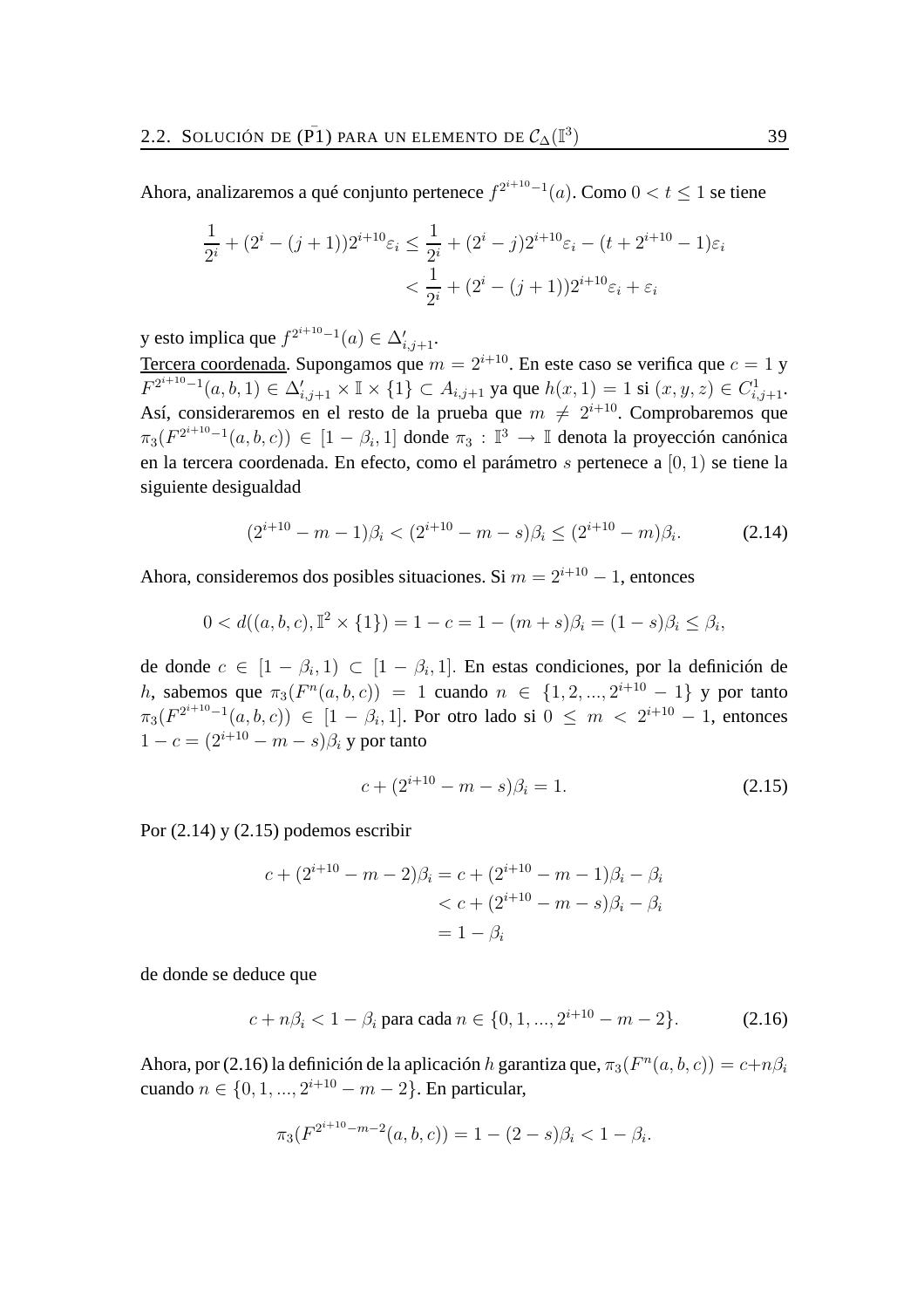Por tanto, se obtiene que

$$
\pi_3(F^{2^{i+10}-m-1}(a,b)) = \pi_3(F(F^{2^{i+10}-m-2}(a,b,c))) = 1 - (1-s)\beta_i.
$$

Como  $0 \le s \le 1$ , entonces  $1 - \beta_i \le 1 - (1 - s)\beta_i \le 1$  y se concluye que  $1 - \beta_i \le$  $\pi_3(F^{2^{i+10}-m-1}(a,b,c)) < 1$ . Según la definición de h,

$$
\pi_3(F^{2^{i+10}-1}(a,b,c)) = \begin{cases} \alpha \in [1-\beta_i,1] & \text{si } m=0, \\ 1 & \text{si } 0 < m < 2^{i+10}-1. \end{cases}
$$

Por las consideraciones realizadas con la primera y tercera coordenadas, se obtiene que  $F^{2^{i+10}-1}(a,b,c) \in \Delta'_{i,j+1}\times \mathbb{I} \times [1-\beta_i,1] = A_{i,j+1} \; \text{si}\; (a,b,c) \in \Delta_{i,j} \times \mathbb{I}^2, \, 1 \leq j < 2^i$ (j impar) finalizando la prueba de (a). La prueba de la parte (b) es análoga a la de la parte (a), caso j par, donde  $\frac{1}{2^i} + (2^i - j)2^{i+10}\varepsilon_i$  y  $\varepsilon_i$  deben ser cambiados por  $\frac{1}{2^i}$  y  $\varepsilon_{i+1}$ respectivamente.  $\Box$ 

**Corolario 2.2.5.1.** *Sea*  $(a, b, c) \in \mathbb{I}^3 \setminus I_0^2$  *y sea*  $i_0$  *el entero positivo dado por el Lema* 2.2.3. Entonces, para cada  $k \in \{1, 2, ...\}$  y  $1 \leq l \leq 2^{i_0+k}$  enteros, existen iteradas de  $(a, b, c)$  *por F en el conjunto*  $A_{i_0+k,l}$ *.* 

*Demostración.* Para establecer el resultado procederemos por inducción en k. Sea un punto  $(a,b,c)\in\mathbb{I}^3\backslash I^2_0$  y supongamos que  $k=1.$  Según el Lema 2.2.3 existen  $i_0,j_0\geq 1$ y  $n_0 \geq 0$  tales que  $F^{n_0}(a,b,c) \in C_{i_0,j_0}^2 \cup C_{i_0,j_0}^3.$  En estas condiciones, existe una iterada de  $(a, b, c)$  mediante F en el conjunto  $C_{i}^2$  $i_0, 2^{i_0} \cup C_{i_0}^3$  $i_{i_0,2^{i_0}}$ . En efecto, si  $j=2^{i_0}$  el resultado se cumple. Si  $j_0 < 2^{i_0}$ , entonces la parte (b) del Lema 2.2.4 garantiza que  $F^{n_0+1}(a, b, c) \in$  $\Delta_{i_0,j_0} \times \mathbb{I}^2$ . Aplicando la parte (a) del Lema 2.2.5 al punto  $F^{n_0+1}(a, b, c)$ , obtenemos que

$$
F^{2^{i_0+10}+n_0}(a,b,c) \in A_{i_0,j_0+1} \subset C^2_{i_0,j_0+1} \cup C^3_{i_0,j_0+1}.
$$

Usando recurrentemente  $2^{i_0} - j_0$  veces este argumento (aplicar sucesivamente la parte (b) del Lema 2.2.4 y parte (a) del Lema 2.2.5). existe un entero  $n_1 \geq 1$  tal que

$$
F^{n_1}(a, b, c) \in A_{i_0, 2^{i_0}} \subset C^2_{i_0, 2^{i_0}} \cup C^3_{i_0, 2^{i_0}}.
$$

En esta situación, por la parte (a) del Lema 2.2.4,  $F^{n_1+1}(a, b, c) \in \left[\frac{1}{2^n}\right]$  $\frac{1}{2^{i_0}}-\varepsilon_{i_0+1}, \frac{1}{2^{i_0}}$  $\frac{1}{2^{i_0}}$   $\times$   $\mathbb{I}^2$ . Si aplicamos la parte (b) del Lema 2.2.5 a  $F^{n_1+1}(a, b, c)$ , se obtiene

$$
F^{2^{i_0+11}+n_1}(a,b,c) \in A_{i_0+1,1} \subset C_{i_0+1,1}^2 \cup C_{i_0+1,1}^3.
$$

Procediendo de la misma manera (aplicar sucesivamente la parte (a) del Lema 2.2.4 y parte (b) del Lema 2.2.5),  $l - 1$  veces,  $1 \le l \le 2^{i_0+1}$ , concluimos que existen iteradas del punto  $(a, b, c)$  mediante F en los conjuntos  $A_{i_0+1,l}$ . Supongamos, como hipótesis de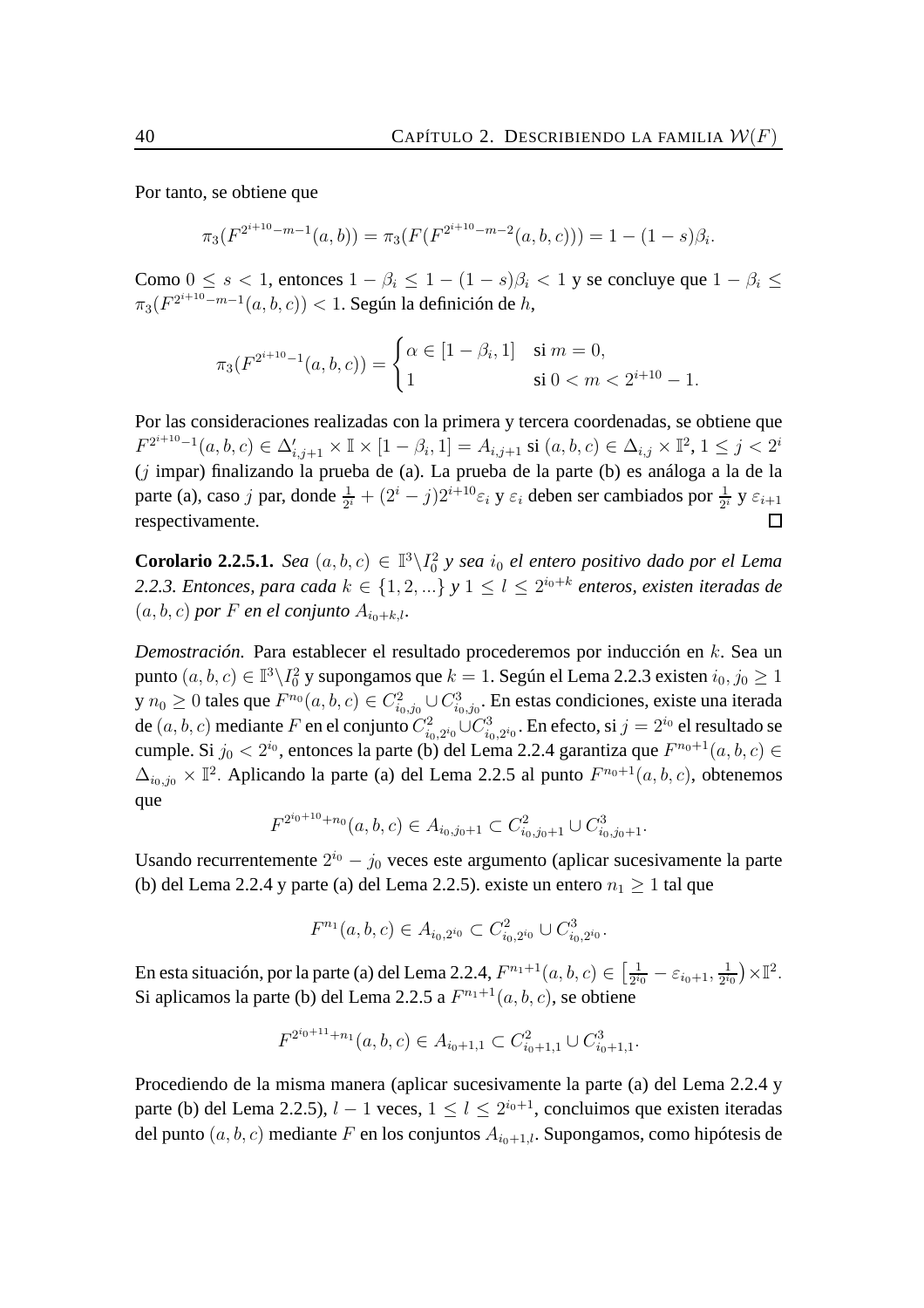inducción, que el resultado es cierto para  $k \geq 1$ . Entonces si  $l = 2^{i_0+k}$ , existe un entero  $n_k \geq 1$  tal que

$$
F^{n_k}(a,b,c) \in A_{i_0+k,2^{i_0+k}} \subset C^2_{i_0+k,2^{i_0+k}} \cup C^3_{i_0+k,2^{i_0+k}}.
$$

Por la parte (a) del Lema 2.2.4,  $F^{n_k+1}(a, b, c) \in \left[\frac{1}{2^{i_0}}\right]$  $\frac{1}{2^{i_0+k}}-\varepsilon_{i_0+k+1},\frac{1}{2^{i_0}}$  $\frac{1}{2^{i_0+k}}\big)\times \mathbb{I}^2.$  La parte (b) del Lema 2.2.5 aplicada a  $F^{n_k+1}(a, b, c)$  garantiza que

 $F^{2^{i_0+k+11}+n_k}(a,b,c) \in A_{i_0+k+1,1} \subset C^2_{i_0+k+1,1} \cup C^3_{i_0+k+1,1}.$ 

Con las mismas ideas, en  $l - 1$  pasos, encontramos iteradas del punto  $(a, b, c)$  mediante F en los conjuntos  $A_{i_0+k+1,l}$ ,  $1 \leq l \leq 2^{i_0+k+1}$ , lo que establece el paso inductivo y finaliza la prueba. 口

**Lema 2.2.6.** *Sean* i y  $1 \leq j \leq 2^i$  enteros positivos. Si  $(a, b, c) \in A_{i,j}$ , se verifican las *siguientes condiciones:*

(a)  $d(F((a, b, c)), \{(x, y, 1) : x, y \in \mathbb{I}\}) \leq 2\beta$ , si j es par, *(b)*  $d(F((a, b, c)), \{(x, y, 0) : x, y \in \mathbb{I}\}) \leq 2\beta_i$  *si j es impar.* 

*Demostración.* Como las pruebas de las dos propiedades son análagas (la parte (b) es análoga  $(a_2)$ ), probaremos por ejemplo la parte (a). Sea i un entero positivo y consideremos un punto  $(a, b, c) \in A_{i,j}$  donde  $1 \leq j \leq 2^{i}$  es par. Distinguimos entre dos posibilidades:

(a<sub>1</sub>) Si  $j = 2^i$ , entonces  $A_{i,2^i} = \left[\frac{1}{2^i}\right]$  $\frac{1}{2^i}, \frac{1}{2^i}$  $\frac{1}{2^i}+\varepsilon_i\big)\times\mathbb{I}\times[1-\beta_i,1].$  Por tanto,  $(a,b,c)$  puede escribirse como

$$
(a, b, c) = \left(\frac{1}{2^i} + t\varepsilon_i, b, 1 - s\beta_i\right) \text{ donde } \begin{cases} 0 \le t < 1, \\ 0 \le s \le 1. \end{cases}
$$

(a<sub>1,1</sub>) Si  $\frac{1}{3} \le t < 1$ , entonces  $(a, b, c) \in C^2_{i}$ ,  $i_{i,2}^2$ . Por tanto,  $a=\frac{1}{2^n}$  $\frac{1}{2^i}+t\varepsilon_i\geq \frac{1}{2^i}$  $\frac{1}{2^i} + \frac{1}{3}$  $\frac{1}{3}\varepsilon_i$ de donde

$$
\frac{\beta_i + \beta_{i+1}}{\varepsilon_i} (a - \frac{1}{2^i}) - \beta_{i+1} \ge 0.
$$
 (2.17)

Ahora, de (2.17) establecemos que

$$
c + \frac{\beta_i + \beta_{i+1}}{\varepsilon_i} (a - \frac{1}{2^i}) - \beta_{i+1} \ge c.
$$

Entonces, usando la parte  $(c_{2,1})$  de la definición de h

$$
h(a,c) = \begin{cases} c + \frac{\beta_i + \beta_{i+1}}{\varepsilon_i} (a - \frac{1}{2^i}) - \beta_{i+1} \ge c & \text{si } c \in [0, M], \\ 1 & \text{si } c \in [M, 1]. \end{cases}
$$

Como  $c \in [1 - \beta_i, 1]$ , entonces  $h(a, c) \ge 1 - \beta_i$  y podemos deducir que

$$
d(F(a, b, c), \{(x, y, 1) : x, y \in \mathbb{I}\}) \le \beta_i < 2\beta_i.
$$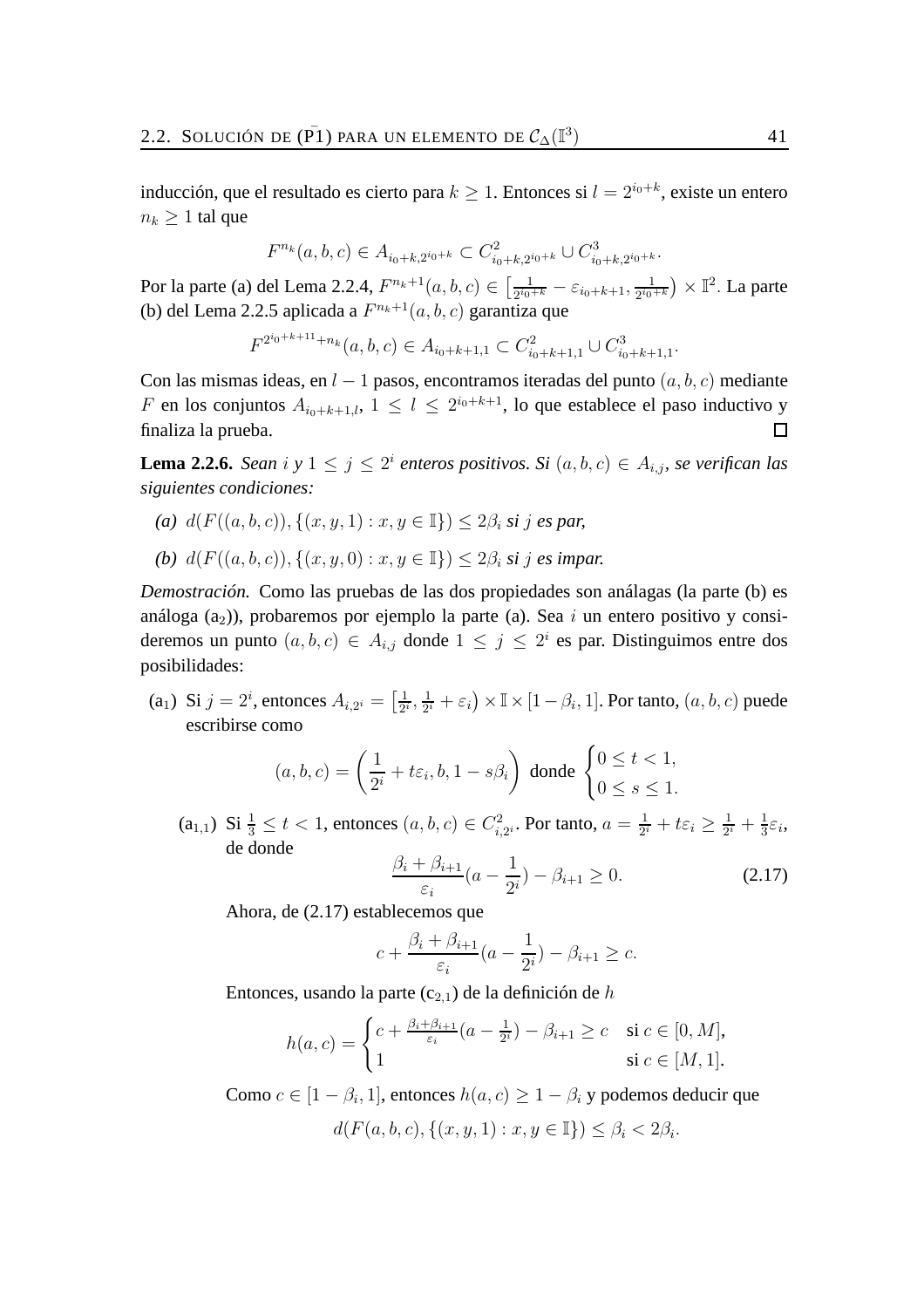$(a_{1,2})$  Si  $0 \le t < \frac{1}{3}$ , entonces  $(a, b, c) \in C_{i, 2^i}^3$  y por tanto

$$
M = -\frac{\beta_i + \beta_{i+1}}{\varepsilon_i} (a - \frac{1}{2^i}) + \beta_{i+1} = (1 - 3t)\beta_{i+1} \le \beta_{i+1}.
$$
 (2.18)

Por otro lado, como  $(a, b, c) \in A_{i, 2^i}$  es claro que  $c \geq 1 - \beta_i = 1 - 2\beta_{i+1}$ . Ahora, es fácil comprobar que

$$
1 - 2\beta_{i+1} = 1 - \frac{2}{2^{i+11}} = \frac{2^{i+11} - 2}{2^{i+11}} > \frac{1}{2^{i+11}} = \beta_{i+1}
$$

y así  $c \geq \beta_{i+1}$ . Entonces por (2.18),  $c \geq \beta_{i+1} \geq M$ , es decir,  $c \in [M, 1]$ . Usando la parte  $(c_{2,1})$  de la definición de h, establecemos que

$$
h(a, c) = 1 - (2s + 1 - 3t)\beta_{i+1}.
$$

La expresión

$$
\left\{1 - (2s + 1 - 3t)\beta_{i+1} : 0 \le t < \frac{1}{3}, 0 \le s \le 1\right\}
$$

alcanza su valor mínimo cuando

$$
\left\{ (2s+1-3t)\beta_{i+1} : 0 \le t < \frac{1}{3}, 0 \le s \le 1 \right\}
$$

alcanza su máximo, y tal valor se alcanza cuando  $s = 1$  y  $t = 0$ . Por tanto,  $h(a, c) = 1 - (2s + 1 - 3t)\beta_{i+1} \ge 1 - 3\beta_{i+1} = 1 - (\beta_i + \beta_{i+1}),$  y como consecuencia,

$$
d(F(a, b, c), \{(x, y, 1) : x, y \in \mathbb{I}\}) \le \beta_i + \beta_{i+1} < 2\beta_i.
$$

(a<sub>2</sub>) Si  $j < 2^i$ , entonces  $A_{i,j} = \Delta'_{i,j} \times \mathbb{I} \times [1 - \beta_i, 1]$ . Ahora,  $(a, b, c)$  se escribe de la forma

$$
(a, b, c) = \left(\frac{1}{2^i} + (2^i - j)2^{i+10}\varepsilon_i + t\varepsilon_i, b, 1 - s\beta_i\right)
$$

donde  $\begin{cases} 0 \leq t < 1, \end{cases}$  $0 \leq s \leq 1$ .

 $(a_{2,1})$  Si  $\frac{1}{3} \leq t < 1$ , la prueba es análoga a la parte  $(a_{1,1})$  donde el valor  $\frac{1}{2^i}$ debe sustituirse por  $\frac{1}{2^i} + (2^i - j)2^{i+10}\varepsilon_i$ . La razón de esta analogía, con el anterior cambio, está generada porque la definición de  $h$  en  $C_i^2$  $\zeta_{i,2^i}^2$  y en  $C_{i,j}^2$ ,  $j < 2^i$ , es la misma.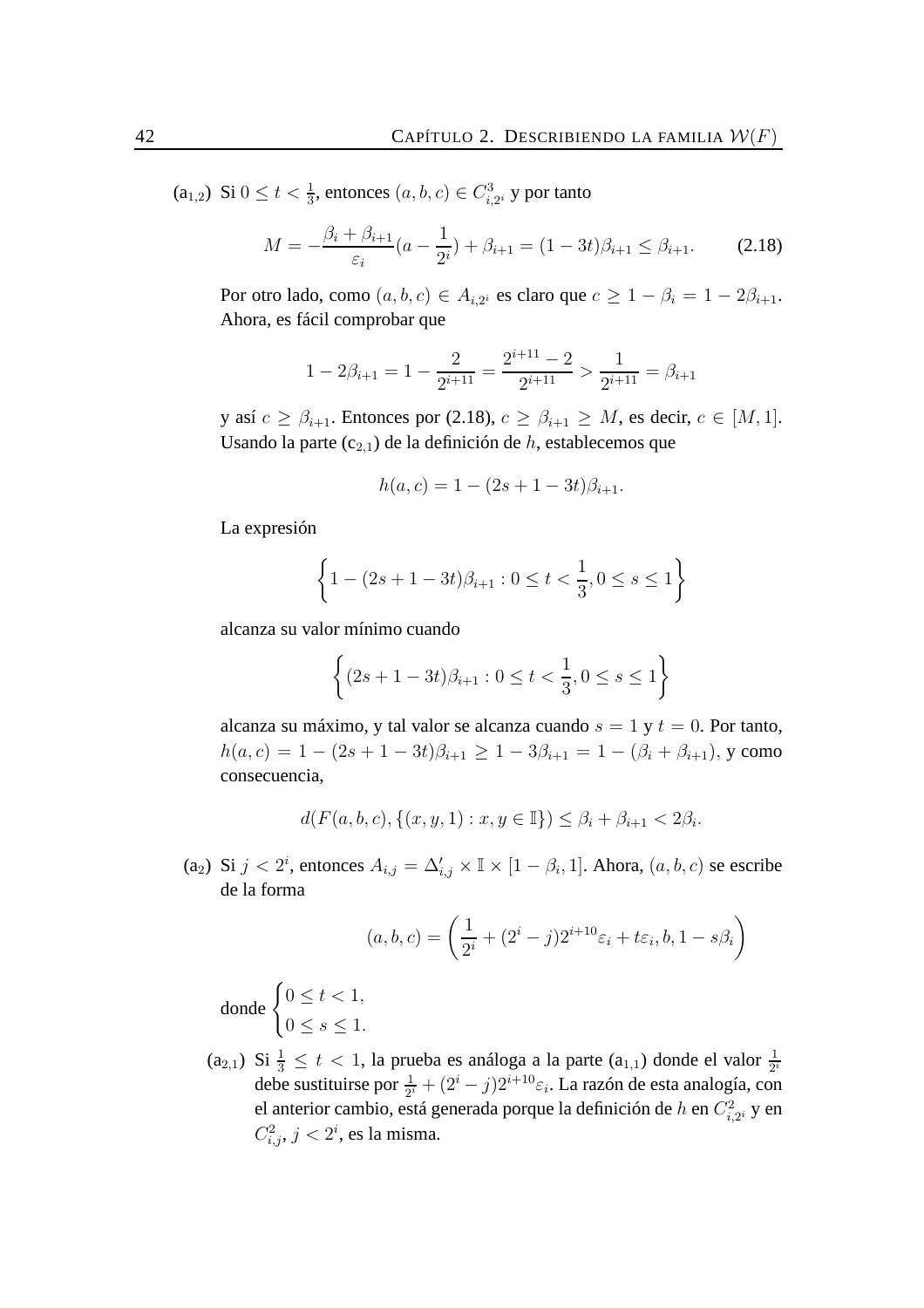(a<sub>2,2</sub>) Si  $0 \le t < \frac{1}{3}$ , entonces  $(a, b, c) \in C_{i,j}^3$ ,  $j < 2^i$ . Por tanto,

$$
M = -\frac{\beta_i(\beta_i + \beta_{i+1})}{\beta_{i+1}\varepsilon_i} \left( a - \left( \frac{1}{2^i} + (2^i - j)2^{i+10}\varepsilon_i \right) \right) + \beta_i
$$
  
=  $(1 - 3t)\beta_i \le \beta_i$ . (2.19)

Por otro lado, como  $(a, b, c) \in A_{i,j}$  es claro que  $c \geq 1 - \beta_i$ . Ahora, es fácil comprobar que

$$
1 - \beta_i = 1 - \frac{1}{2^{i+10}} = \frac{2^{i+10} - 1}{2^{i+10}} \ge \frac{1}{2^{i+10}} = \beta_i
$$

y así  $c \geq \beta_i$ . Ahora, por (2.19) se tiene que  $c \geq \beta_i \geq M$ , es decir,  $c \in [M, 1]$ . Usando la parte (c<sub>2,2</sub>) de la definición de h, establecemos que

$$
h(a, c) = 1 - (s + 1 - 3t)\beta_i
$$

La expresión  $\{1 - (s + 1 - 3t)\beta_i : 0 \le t < \frac{1}{3}, 0 \le s \le 1\}$  es mínima cuando  $\{(s+1-3t)\beta_i: 0 \le t < \frac{1}{3}, 0 \le s \le 1\}$  es máxima, y tal valor se alcanza cuando  $s = 1$  y  $t = 0$ . De tal manera se tiene,  $h(a, c) =$  $1 - (s + 1 - 3t)\beta_i \geq 1 - 2\beta_i$ , y como consecuencia

$$
d(F(a, b, c), \{(x, y, 1) : x, y \in \mathbb{I}\}) \le 2\beta_i.
$$

.

Combinado los resultados que hemos obtenido en  $(a_1)$  y  $(a_2)$  se establece la parte  $(a)$ finalizando la prueba.  $\Box$ 

**Lema 2.2.7.** *Sea*  $(a, b, c) \in C_{i_0, j_0}$  *donde*  $i_0 \ge 1$  *y*  $1 \le j_0 \le 2^{i_0}$  *son enteros. Sean*  $k \ge 2$ *,*  $1 ≤ j ≤ 2<sup>i<sub>0</sub>+k</sup>$  enteros y  $r ∈ \mathbb{I}$ . Entonces, existe un entero  $n_0 ≥ 0$  satisfaciendo las *siguientes condiciones:*

- *(a)*  $F^{n_0}(a, b, c) \in C_{i_0+k, j}$
- *(b)*  $d(\pi_3(F^{n_0}(a, b, c)), r) \leq 2\beta_{i_0+k}$ .

*Demostración.* Supongamos, sin pérdida de generalidad, que j es impar (la prueba del caso j par es análogo). Como el punto  $(a, b, c) \in C_{i_0, j_0}, k \ge 2$  y  $1 \le j \le 2^{i_0+k}$ , por el Corolario 2.2.5.1 existe un entero  $n_1 \geq 0$  tal que

$$
F^{n_1}(a, b, c) \in \begin{cases} A_{i_0+k, j-1} & \text{si } j \neq 1, \\ A_{i_0+k-1, 2^{i_0+k-1}} & \text{si } j = 1. \end{cases}
$$
 (2.20)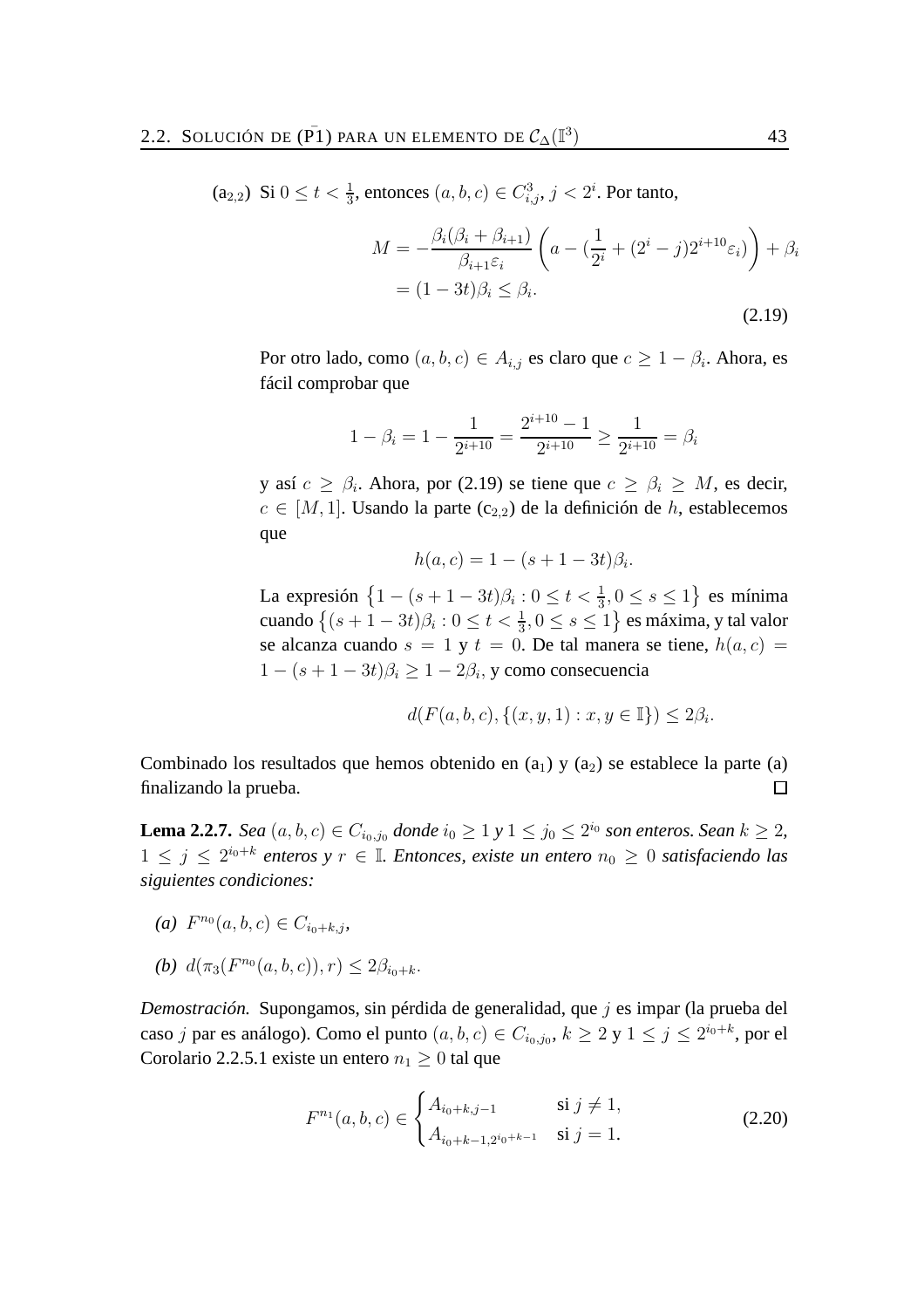Por la parte (a) del Lema 2.2.6,

$$
d(F^{n_1+1}(a,b,c), \{(x,y,1): x,y \in \mathbb{I}\}) \le 2\beta_{i_0+k},\tag{2.21}
$$

donde  $F^{n_1+1}(a,b,c)$  es la primera iterada mediante  $F$  de  $(a,b,c)$  en la zona  $C_{i_0+k,j}.$  Por (2.20), como  $A_{i_0+k, j-1} \subset C_{i_0+k, j-1}^2 \cup C_{i_0+k, j-1}^3$  y  $A_{i_0+k-1, 2^{i_0+k-1}} \subset C_{i_0}^2$  $i_0+k-1, 2^{i_0+k-1}$  ∪  $C_{i}^3$  $\frac{13}{i_0+k-1,2^{i_0+k-1}}$ , el Lema 2.2.4 garantiza que

$$
F^{n_1+1}(a, b, c) \in \begin{cases} \Delta_{i_0+k, j-1} \times \mathbb{I}^2 & \text{si } j \neq 1, \\ \left[\frac{1}{2^{i_0+k-1}} - \varepsilon_{i_0+k}, \frac{1}{2^{i_0+k-1}}\right) \times \mathbb{I}^2 & \text{si } j = 1. \end{cases}
$$

En estas condiciones, el Lema 2.2.5 asegura que la última iterada de  $(a, b, c)$  mediante  $F$  en la zona  $C_{i_0+k,j}$ ,  $F^{n_1+2^{i_0+k+10}}(a,b,c)$ , satisface

$$
F^{n_1+2^{i_0+k+10}}(a,b,c) \in \begin{cases} A_{i_0+k,j} & \text{si } j \neq 1, \\ A_{i_0+k,1} & \text{si } j = 1. \end{cases}
$$

Por tanto,  $F^{n_1+2^{i_0+k+10}}(a,b,c) \in A_{i_0+k,j},$  de donde se deduce

$$
d(F^{n_1+2^{i_0+k+10}}(a,b,c),\{(x,y,0):x,y\in\mathbb{I}\})\leq \beta_{i_0+k}.\tag{2.22}
$$

Por otro lado, por la parte (b<sub>1</sub>) de la Observación 2.2.1.1 (j impar), si  $F<sup>n</sup>(a, b, c)$  y  $F^{n+1}(a, b, c)$  pertenecen a  $C_{i_0+k,j}$  entonces,

$$
d(\pi_3(F^n(a,b,c)), \pi_3(F^{n+1}(a,b,c))) \le \beta_{i_0+k}.\tag{2.23}
$$

Si  $r \in I$ , por (2.21),(2.22) y (2.23) existe un entero  $n_0 \ge 0$  satisfaciendo (a) y (b).  $\Box$ 

Los anteriores resultados tenían el objetivo de servir como herramientas para probar el Lema 2.2.7, un punto esencial en la resolución del problema. El Lema 2.2.7 nos proporciona una propiedad acerca de las terceras coordenadas de las iteradas de los puntos de  $\mathbb{I}^3\backslash I^2_0$ , esto es , una propiedad sobre la función  $h.$  En lo que sigue, intentaremos obtener un resultado semejante al Lema 2.2.7 para las segundas coordenadas de las iteradas de los puntos que viven en  $\mathbb{I}^3\backslash I_0^2$ .

**Lema 2.2.8.** *Sea*  $(a, b, c) \in \mathbb{I}^3 \setminus I_0^2$ *. Entonces existen enteros*  $n_0 \geq 0$  *e*  $i_0 \geq 1$  *tales que*  $F^{n_0}(a, b, c) \in C^2_{i_0}$  $i_{0,2}^{2}$ <sup>2</sup> $\cup C_{i_{0}}^{3}$  $_{i_0,2^{i_0}}.$ 

*Demostración.* La prueba es inmediata ya que por el Corolario 2.2.5.1 existen enteros  $n_0 \ge 0$  e  $i_0 \ge 1$  tales que  $F^{n_0}(a, b, c) \in A_{i_0, 2^{i_0}} \subset C_{i_0}^2$  $\frac{c_2}{i_0, 2^{i_0}} \cup C_{i_0}^3$ ' $_{i_0,2^{i_0}}.$  $\Box$ 

Para cada entero positivo  $i$ , introducimos los siguientes conjuntos:

$$
A_i = \begin{cases} \Delta'_{i,2^i} \times [0, \delta_i] \times \mathbb{I} & \text{si } i \text{ es impar,} \\ \Delta'_{i,2^i} \times [1 - \delta_i, 1] \times \mathbb{I} & \text{si } i \text{ es par.} \end{cases}
$$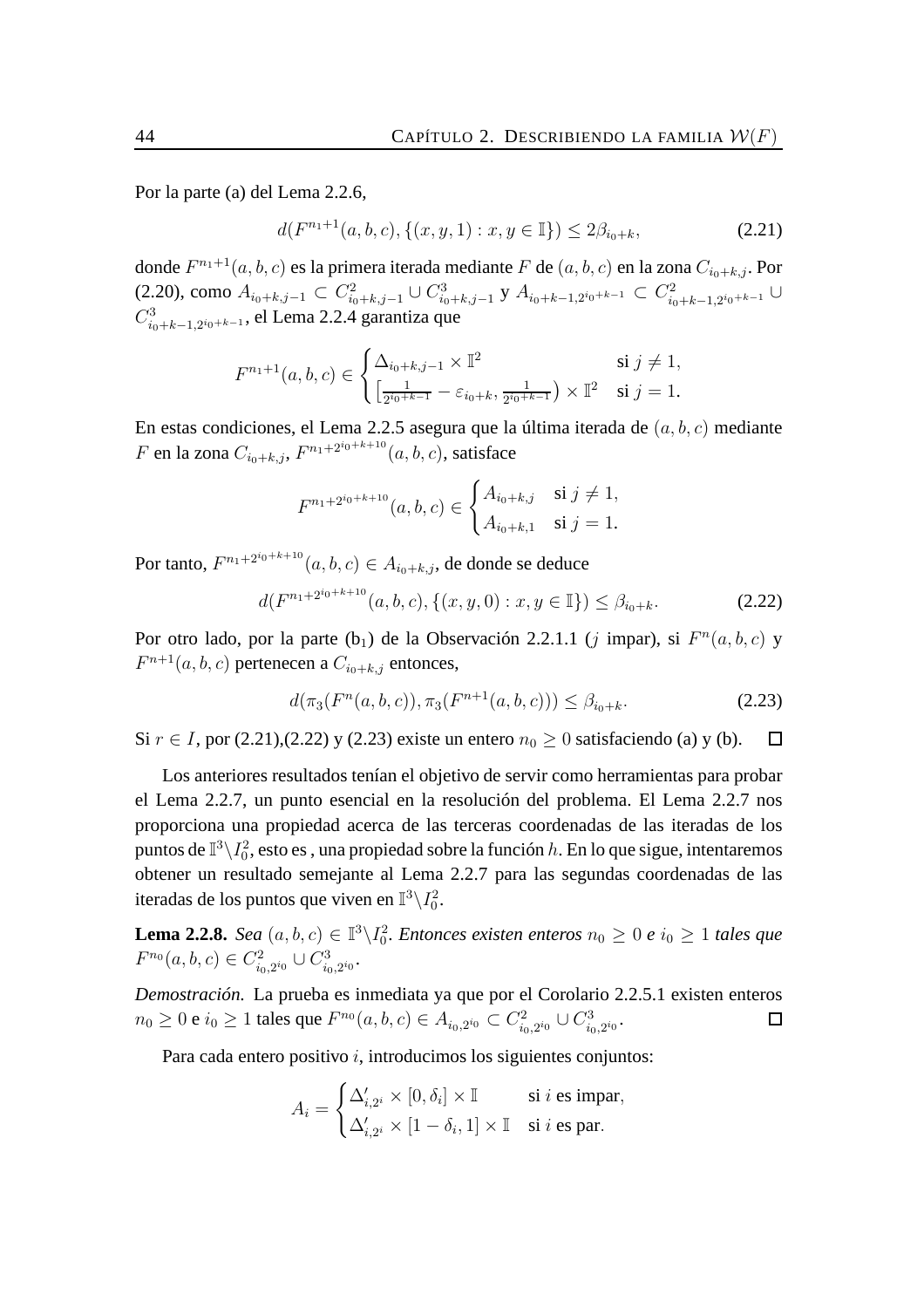**Lema 2.2.9.** *Sea i un entero positivo. Si*  $(a, b, c) \in \left[\frac{1}{2^a}\right]$  $\frac{1}{2^{i}}-\varepsilon_{i+1},\frac{1}{2^{i}}$  $\frac{1}{2^i}$   $\times$   $\mathbb{I}^2$ , entonces  $F^{2^{i+11}-1}(a, b, c)$  pertenece a  $A_{i+1}$ .

*Demostración.* Análoga a la parte (b) del Lema 2.2.5.

**Corolario 2.2.9.1.** *Sean*  $(a, b, c) \in \mathbb{I}^3 \setminus I_0^2$  *e*  $i_0$  *el entero positivo dado por el Lema* 2.2.8. *Entonces, para cada*  $k \in \{1, 2, ...\}$  *existen iteradas del punto*  $(a, b, c)$  *mediante* F *en los conjuntos*  $A_{i_0+k}$ .

*Demostración.* Análoga a la prueba del Corolario 2.2.5.1 pero en este caso usaremos la parte (a) del Lema 2.2.4 y los Lemas 2.2.8 y 2.2.9 en lugar de los Lemas 2.2.4, 2.2.3 y 2.2.5, respectivamente.  $\Box$ 

**Lema 2.2.10.** *Sea i un* entero positivo. Si  $(a, b, c) \in A_i$ , entonces las siguientes condi*ciones se satisfacen:*

- (a)  $d(F((a, b, c)), \{(x, 1, z) : x, z \in \mathbb{I}\}) \leq \delta_i + \delta_{i+1}$  *si i es par,*
- *(b)*  $d(F((a, b, c)), \{(x, 0, z) : x, z \in \mathbb{I}\}) \le \delta_i + \delta_{i+1}$  *si i es impar.*

*Demostración*. La prueba de las dos partes es análoga a la prueba de la parte  $(a_1)$  del Lema 2.2.6.  $\Box$ 

**Lema 2.2.11.** *Sean*  $i_0 \ y \ k \geq 2$  *enteros positivos,*  $q \in \mathbb{I}$  *y*  $(a, b, c) \in \left(\frac{2}{a}\right)$ U  $i_0$  $j=1$  $C_{i_0,j}$ *. Entonces, existe un entero*  $n_0 \geq 0$  *satisfaciendo las siguientes propiedades:* 

*(a)*  $F^{n_0}(a, b, c) \in \bigcup^{2^{i_0+k}}$ U  $j=1$  $C_{i_0+k,j}$ 

(b) 
$$
d(\pi_2(F^{n_0}(a, b, c)), q) \leq \delta_{i_0+k} + \delta_{i_0+k-1}
$$
.

*Demostración.* Análoga a la prueba del Lema 2.2.7 usando el Corolario 2.2.9.1, el Lema 2.2.4 parte (a), los Lemas 2.2.9, 2.2.10 y la parte  $(a_1)$  de la Observación 2.2.1.1 en lugar del Corolario 2.2.5.1, los Lemas 2.2.4, 2.2.5, 2.2.6 y la parte  $(b_1)$  de la Observación 2.2.1.1, respectivamente.  $\Box$ 

## **2.2.3.** Resolución de (P1)

Tras el análisis de la dinámica de la aplicación  $F$ , pasamos a probar que  $F$  resuelve el problema (PI) para la familia de conjuntos en  $\mathbb{I}^3$ :  $\mathcal{A}=\{I_0^2\}\cup\{(0,b,c)\}_{(b,c)\in\mathbb{I}^2}$ .

**Teorema 2.2.12.** *La aplicación triangular* F *en* I 3 *, introducida en la Definición 2.2.1, satisface las siguientes propiedades de uniformidad dinámica:*

 $\Box$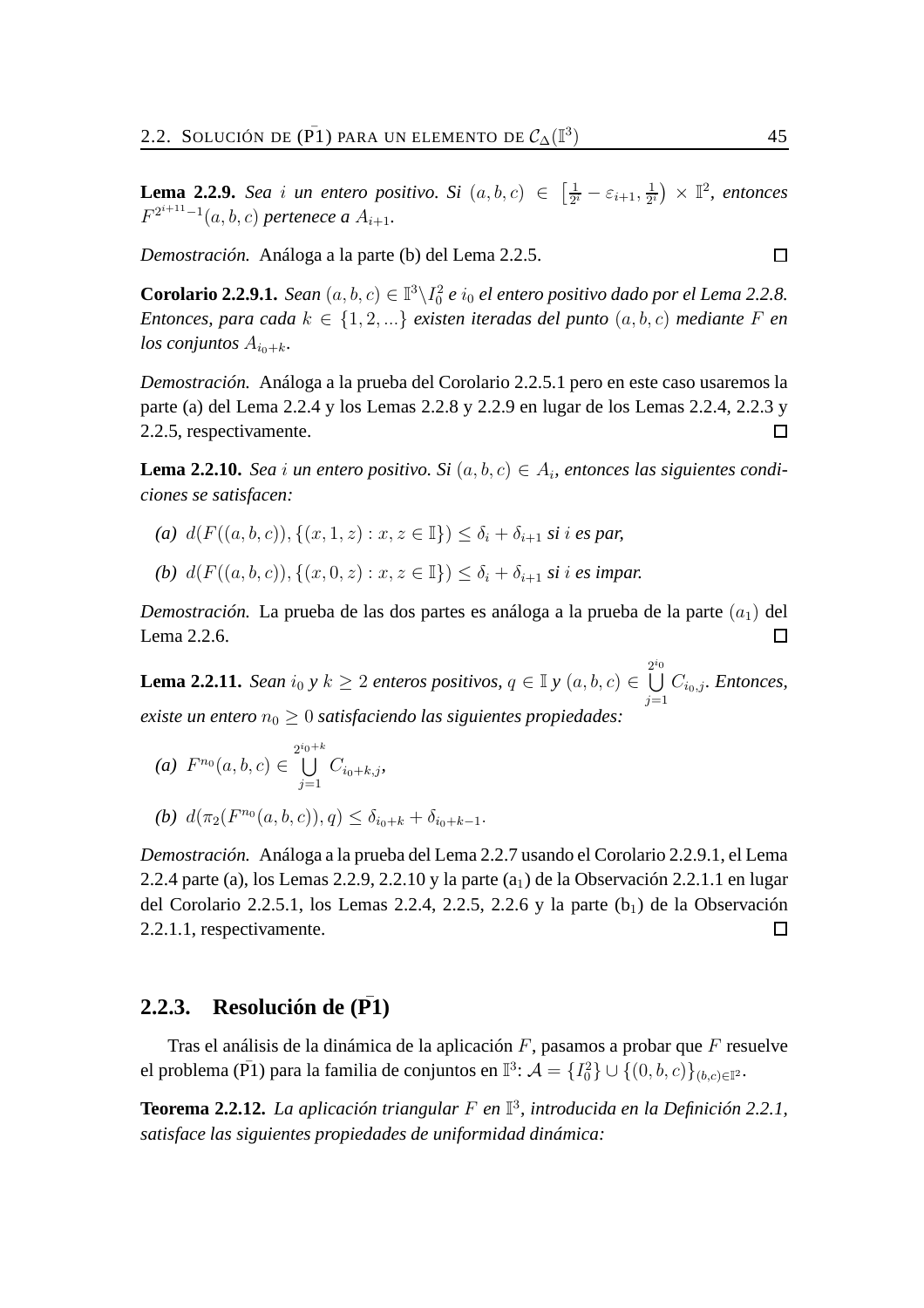$(A)$  si  $(a, b, c) \in I_0^2$ , entonces  $\omega_F(a, b, c) = \{(a, b, c)\}\$  *y* Per $(F) = \text{Fix}(F) = I_0^2$ ,

(*B*) si 
$$
(a, b, c) \in \mathbb{I}^3 \setminus I_0^2
$$
, entonces  $\omega_F(a, b, c) = I_0^2$ .

*Demostración.* (A) Obviamente por la continuidad de F, todos los puntos de  $I_0^2$  son fijos mediante F. Por tanto, si  $(a, b, c) \in I_0^2$  su conjunto  $\omega$ -límite es  $\{(a, b, c)\}.$ 

(B) Sea  $(a, b, c) \in \mathbb{I}^3 \setminus I_0^2$ . Primero, comprobamos que  $I_0^2 \subseteq \omega_F(a, b, c)$ . En efecto, sean  $(0, p, q) \in I_0^2$  y  $\varepsilon > 0$  elementos fijos. Sean  $i_0 \ge 1$  y  $1 \le j_0 \le 2^{i_0}$  enteros tales que  $(a, b, c)$  pertenece a  $C_{i_0, j_0}$ . Ahora, elegimos un entero  $i_1 \ge 1$  tal que  $\frac{1}{2^{i_1-1}} < \frac{\varepsilon}{2}$  $rac{\varepsilon}{2}$  y definimos  $i_2 = \max\{i_0 + 2, i_1 + 1\}$ . Como  $i_2 \ge i_0 + 2$ , por el Lema 2.2.11 existe  $n_0 \ge 0$ tal que

$$
F^{n_0}(a, b, c) \in \bigcup_{j=1}^{2^{i_2}} C_{i_2, j}
$$

y

$$
d\left(\pi_2\left(F^{n_0}(a,b,c)\right),p\right) \leq \delta_{i_2} + \delta_{i_2-1}.\tag{2.24}
$$

Sea  $j_2 \in \{1, 2, ..., 2^{i_2}\}$  el entero tal que  $F^{n_0}(a, b, c) \in C_{i_2, j_2}$ . Como  $i_2 \ge i_0 + 2$ , por el Lema 2.2.7 existe  $n_1 > 0$  tal que

$$
F^{n_1}(a, b, c) \in C_{i_2, j_2}
$$

y

$$
d(\pi_3(F^{n_1}(a,b,c)),q) \le 2\beta_{i_2}.\tag{2.25}
$$

Ahora, acotaremos  $d(\pi_2(F^{n_1}(a,b,c)), p)$ . En efecto, la longitud de  $B_{i_2,j_2}$  es  $\frac{1}{2^{2i_2}}$  (véase el inicio de la Sección 2.2.1). Como  $\frac{1}{2^{2n}}$  $\substack{2^{2i}2}$  $\frac{\frac{1}{2^{2i_2}}}{\varepsilon_{i_2}} = \frac{\frac{1}{2^{2i}}}{\frac{1}{2^{3i_2}}}$  $\frac{2^{2i}2}{1}$  $\frac{\frac{2^{2i_2}}{2^{1}}}{2^{3i_2+10}}$  =  $2^{i_2+10}$ , el número de iteradas de  $(a, b, c)$  mediante F en la zona  $B_{i_2, j_2}$  es como máximo  $2^{i_2+10} + 1$ . Por tanto, si  $F^{n_2}(a, b, c)$  y  $F^{n_3}(a, b, c)$  son respectivamente la primera y la última iterada en la zona  $C_{i_2,j_2}$ , por la parte (a<sub>1</sub>) de la Observación 2.2.1.1

$$
d(\pi_2(F^{n_2}(a,b,c)), \pi_2(F^{n_3}(a,b,c))) \le 2^{i_2+10} \delta_{i_2}
$$

y la sucesión  $\{\pi_2(F^n(a,b,c))\}_{n=0}^{\infty}$  es creciente o decreciente en  $C_{i_2,j_2}$ , de donde

$$
d(\pi_2(F^{n_0}(a,b,c)), \pi_2(F^{n_1}(a,b,c))) \le 2^{i_2+10} \delta_{i_2}.
$$
 (2.26)

Por (2.24) y (2.26), usando la desigualdad triangular

$$
d(\pi_2(F^{n_1}(a,b,c)), p) \le (2^{i_2+10}+5)\delta_{i_2}.
$$
 (2.27)

Ahora, si  $(\alpha, \beta, \gamma) := F^{n_1}(a, b, c)$ , como  $F^{n_1}(a, b, c) \in C_{i_2, j_2}$ , entonces

$$
\alpha \le \frac{1}{2^{i_2} - 1}.\tag{2.28}
$$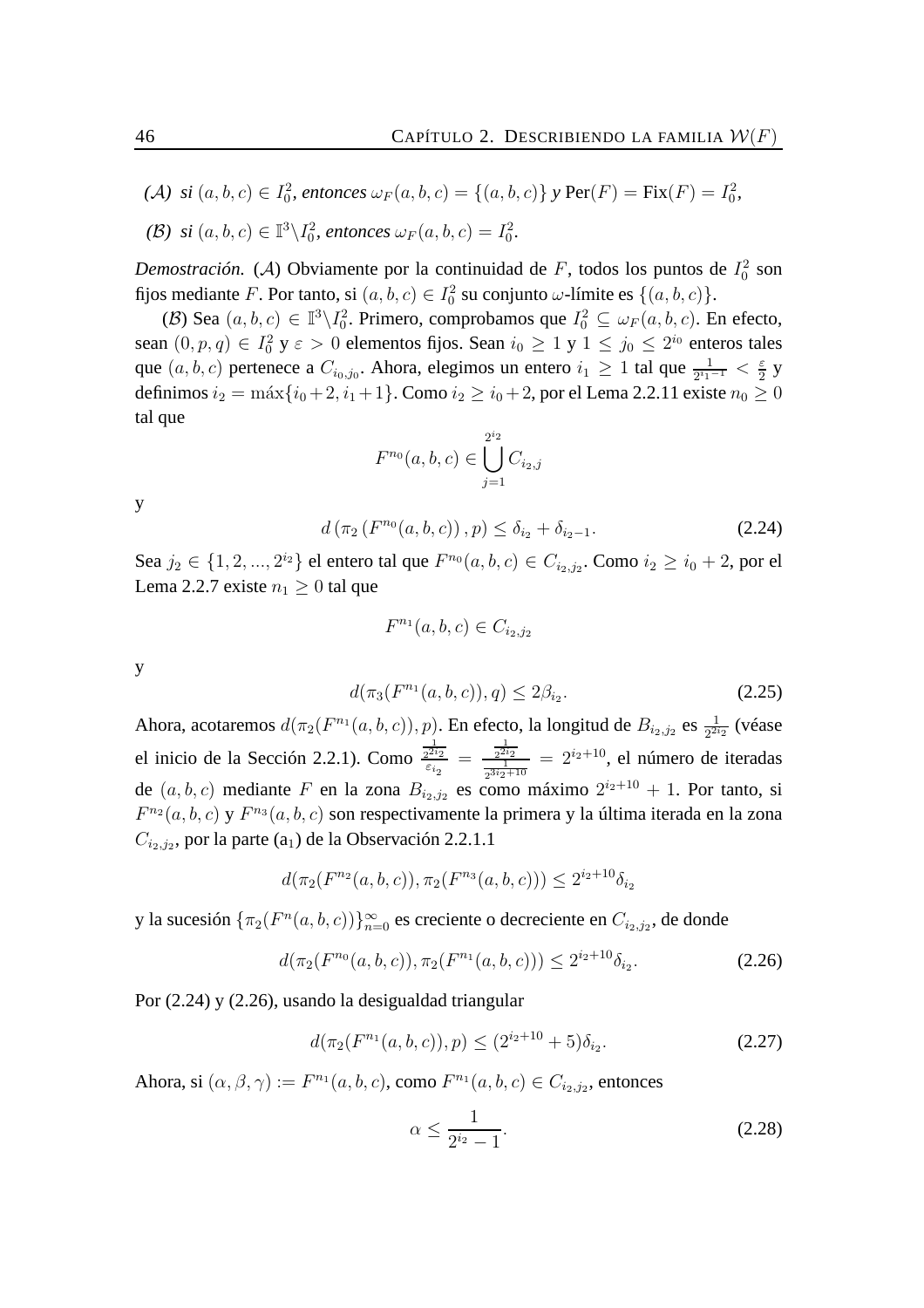Por (2.27),

$$
d(\beta, q) \le (2^{i_2+10} + 5)\delta_{i_2} < \frac{1}{2^{i_2 - 1}} < \frac{\varepsilon}{2},\tag{2.29}
$$

y por (2.25),

$$
d(\gamma, q) \le 2\beta_{i_2} = \frac{1}{2^{i_2+9}} < \frac{\varepsilon}{2}.\tag{2.30}
$$

Como  $(\alpha, \beta, \gamma) \in C_{i_2, j_2}$ , por la definición de  $f$  es  $\alpha \neq 0$  y así  $(\alpha, \beta, \gamma) \neq (0, p, q)$ . Por tanto, por (2.28), (2.29) y (2.30) obtenemos que

$$
0 < d((\alpha, \beta, \gamma), (0, p, q)) = \sqrt{\alpha^2 + (\beta - p)^2 + (\gamma - q)^2} < \sqrt{\frac{3\varepsilon^2}{4}} < \varepsilon,
$$

de donde se concluye que  $I_0^2 \subseteq \omega_F(a, b, c)$ .

Ahora, para probar que  $\omega_F(a, b, c) \subseteq I_0^2$ , mostraremos que si un punto  $(p, q, r) \notin I_0^2$ , entonces  $(p, q, r) \notin \omega_F(a, b, c)$ . En efecto, sea  $(p, q, r)$  un punto que no pertenezca a  $I_0^2$ . Entonces, como  $p \neq 0$  y  $f^n(a) \to 0$  cuando  $n \to \infty$ , existe un entero positivo  $m_0$  tal que  $p - f^{m_0}(a) > 0$ . Sea  $\varepsilon' = \frac{p - f^{m_0}(a)}{2} > 0$ . Entonces, como la sucesión  $\{f^n(a)\}_{n=0}^{\infty}$  es decreciente,

$$
p - f^{n}(a) \ge p - f^{m_0}(a) > \varepsilon'
$$

para cada entero  $n \geq m_0$ , de modo que  $d((p, q, r), F^n(a, b, c)) \geq p - f^n(a) > \varepsilon'$  para cada entero  $n \geq m_0$ . Por tanto,  $(p, q, r) \notin \omega_F(a, b, c)$  y la prueba finaliza.  $\Box$ 

**Corolario 2.2.12.1.** *Si* F *es la aplicación triangular en* I 3 *introducida en la Definición 2.2.1, entonces*

$$
\mathcal{W}(F) = I_0^2 \cup \{(0, b, c)\}_{(b, c) \in \mathbb{I}^2}.
$$

**Nota 2.2.13.** La construcción presentada en la Definición 2.2.1, resuelve el problema  $(\overline{P1})$  para los conjuntos propuestos en [BRS 03] como hemos comprobado anteriormente. Por el contrario, el método planteado en la Observación 2.1.7.1 no es satisfactorio en este caso, al proporcionar una aplicación (triangular)  $G$  en  $\mathbb{I}^3$  verificando que para cada  $z \in \mathbb{I}, \omega_G(x, y, z) = \{0\} \times \mathbb{I} \times \{z\}$  formado por puntos fijos. Ambas construcciones satisfacen que todos sus puntos poseen  $\omega$ -límite infinito formado por puntos fijos, excepto los puntos de la cara  $I_0^2$  que son fijos. La diferencia entre  $G$  y  $F$  (véase Definición 2.2.1) es que F, además, satisface la propiedad de uniformidad dinámica de que los conjuntos  $\omega$ -límite de todos los puntos del cubo, excepto los de  $I_0^2$ , son iguales a  $I_0^2$ .

Una cuestión a estudiar en el futuro, es análizar si se puede encontrar una solución al problema  $(\overline{P1})$  para los conjuntos propuestos en [BRS 03] que sea diferenciable.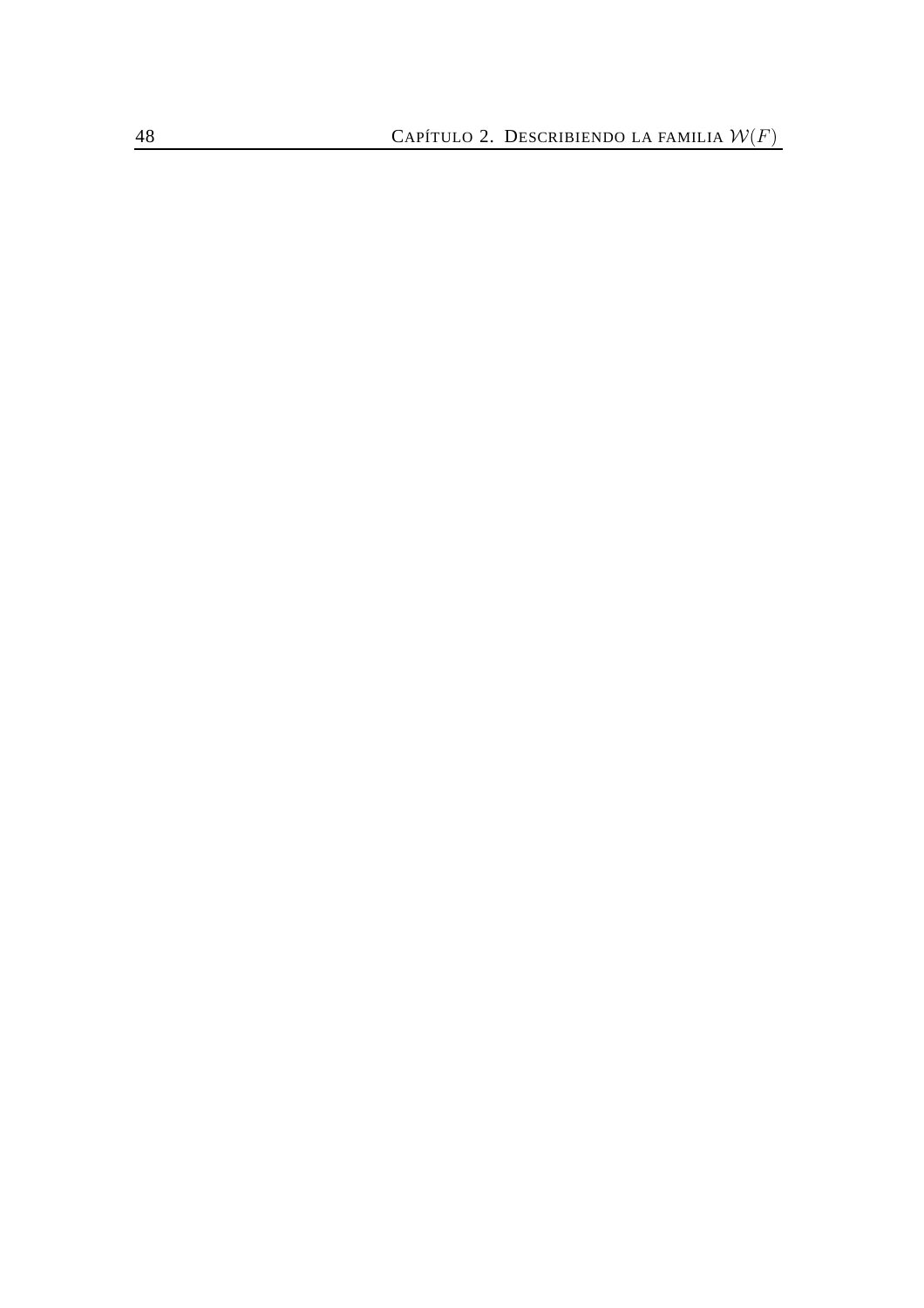# **Capítulo 3**

# Aplicaciones universales para  $\mathcal{W}_{\mathcal{F}}$

Sea X un espacio métrico compacto y  $\mathcal{F} \subset \mathcal{C}(\mathbb{X})$  una clase de aplicaciones. En este capítulo, estudiaremos el problema (P2) de la existencia de elementos universales en F con respecto a la familia  $W_F$  de todos los posibles conjuntos  $\omega$ -límite engendrados por los elementos de la clase F. Como ya se comentó en la introducción, esto lo realizaremos en los dos sentidos propuestos por Bruckner en [B 93].

**Definición 3.0.14.** *Un elemento*  $\psi \in \mathcal{F}$  *es universal con respecto a los conjuntos*  $\omega$ *límite generados por la clase F*, *si para cada conjunto*  $A \in \mathcal{W}_{\mathcal{F}}$  *existe un punto*  $x_A \in \mathbb{X}$ *tal que*  $\omega_{\psi}(x_A) = A$ *. Es decir, si ocurre*  $\mathcal{W}(\psi) = \mathcal{W}_{\mathcal{F}}$ *.* 

**Definición 3.0.15.** *Un elemento*  $\psi \in \mathcal{F}$  *se llamará universal en sentido débil (duniversal) con respecto a los conjuntos* ω*-límite generados por la clase* F*, si para cada conjunto*  $A \in \mathcal{W}_{\mathcal{F}}$  *existe un homeomorfismo*  $H_A : \mathbb{X} \to \mathbb{X}$  *y un punto*  $x_A$  *tal que*  $\omega_{\psi}(x_A) = H_A(A)$ *. Es decir, si ocurre que*  $H_A(A) \in \mathcal{W}(\psi)$ *.* 

Con relación a este problema, el único resultado existente es el obtenido por Smítal y Pokluda en [SP 00], donde construyen una función d-universal para  $\mathcal{W}_{\mathcal{C}(\mathbb{I})}.$ 

En el desarrollo del capítulo probaremos que cuando la clase  $\mathcal F$  es la de todas las aplicaciones continuas, no existen elementos universales en la mayor parte de los espacios métricos compactos. Por otro lado, si nos restringimos a la clase  $\mathcal{C}_\Delta(\mathbb{I}^2)$  y consideramos intervalos contenidos en la fibra  $I_0$ , construiremos una aplicación triangular universal para dichos conjuntos (véase Sección 3.2 ). Asimismo para el caso débil, demostraremos que el resultado afirmativo que se tiene cuando el espacio X es el intervalo compacto unidad, no es cierto, ni para variedades compactas  $m$ -dimensionales con  $m \geq 1$  que no sean arcos, ni para grafos que no sean arcos.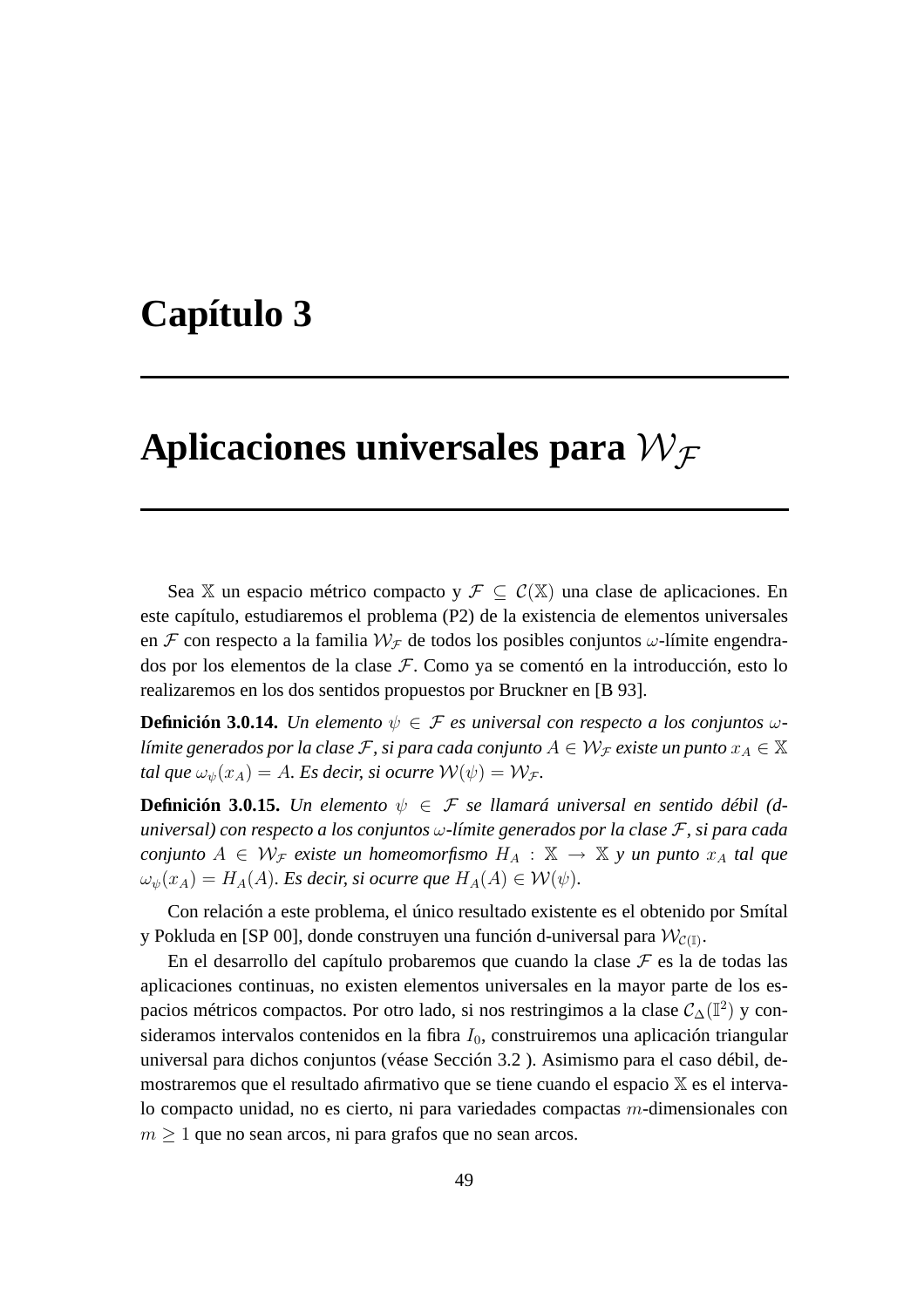# **3.1. Universalidad**

Sea X un espacio métrico compacto y  $\mathcal{F} = \mathcal{C}(\mathbb{X})$ . El problema que analizamos en esta sección es el de la existencia o no de una aplicación  $\psi \in C(\mathbb{X})$  tal que  $\mathcal{W}(\psi)$ coincida con la familia  $W_{\mathcal{C}(\mathbb{X})}$  de todos los posibles conjuntos  $\omega$ -límite generados por los elementos de  $\mathcal{C}(\mathbb{X})$ .

**Definición 3.1.1.** *Sea* X *un espacio métrico compacto. Diremos que* X *es un espacio*  $\omega$ *-degenerado si*  $\mathcal{W}_{\mathcal{C}(\mathbb{X})} = \{ \{x\} : x \in \mathbb{X} \}.$ 

Ejemplos de espacios  $\omega$ -degenerados son por ejemplo  $X = \{x\}$ , es decir, el espacio formado por un solo elemento o X un *rígido continuo*, es decir, un espacio métrico, compacto y conexo que únicamente admite como endomorfismos continuos a la aplicación identidad y a las aplicaciones constantes.

**Proposición 3.1.2.** *Sea* X *un espacio métrico compacto* ω*-degenerado. Entonces, se verifican las siguientes propiedades:*

- *(a)* X *es conexo,*
- *(b) para cada*  $\psi \in \mathcal{C}(\mathbb{X})$  *y cada*  $x \in \mathbb{X}$  *la sucesión*  $(\psi^n(x))_{n=0}^{\infty}$  *converge a un punto fijo.*

*Demostración.* (a) Supongamos que X no es conexo. Entonces existen conjuntos disjuntos abiertos y cerrados  $X_1, X_2$  tales que  $X = X_1 \cup X_2$ . Tomemos cualquier punto  $x_1 \in X_1$  y  $x_2 \in X_2$ . Definamos  $\psi$  actuando sobre  $\mathbb{X}$  como  $\psi(X_1) = x_2$  y  $\psi(X_2) = x_1$ . La aplicación  $\psi$  es continua sobre  $\mathbb{X}$  y  $\{x_1, x_2\}$  es conjunto  $\omega$ -límite contradiciendo el que  $X$  es  $\omega$ -degenerado.

(b) La sucesión  $(\psi^n(x))_{n=0}^{\infty}$  sólo posee un punto límite (el conjunto  $\omega$ -límite de x es un punto). Por la invarianza de los conjuntos  $\omega$ -límite, dicho punto ha de ser fijo.  $\Box$ 

Es evidente que el problema de encontrar una aplicación universal en el caso en que  $X$  es un espacio  $\omega$ -degenerado es inmediato. La aplicación identidad definida en X satisface la propiedad requerida. El problema queda reducido al caso de espacios que admiten aplicaciones continuas generando conjuntos  $\omega$ -límite diferentes de los conjuntos unipuntuales.

**Teorema 3.1.3.** *Sea* X *un espacio métrico compacto no* ω*-degenerado. Entonces, no existe ninguna aplicación universal con respecto a los conjuntos* ω*-límite generados por los elementos de*  $C(\mathbb{X})$ *.*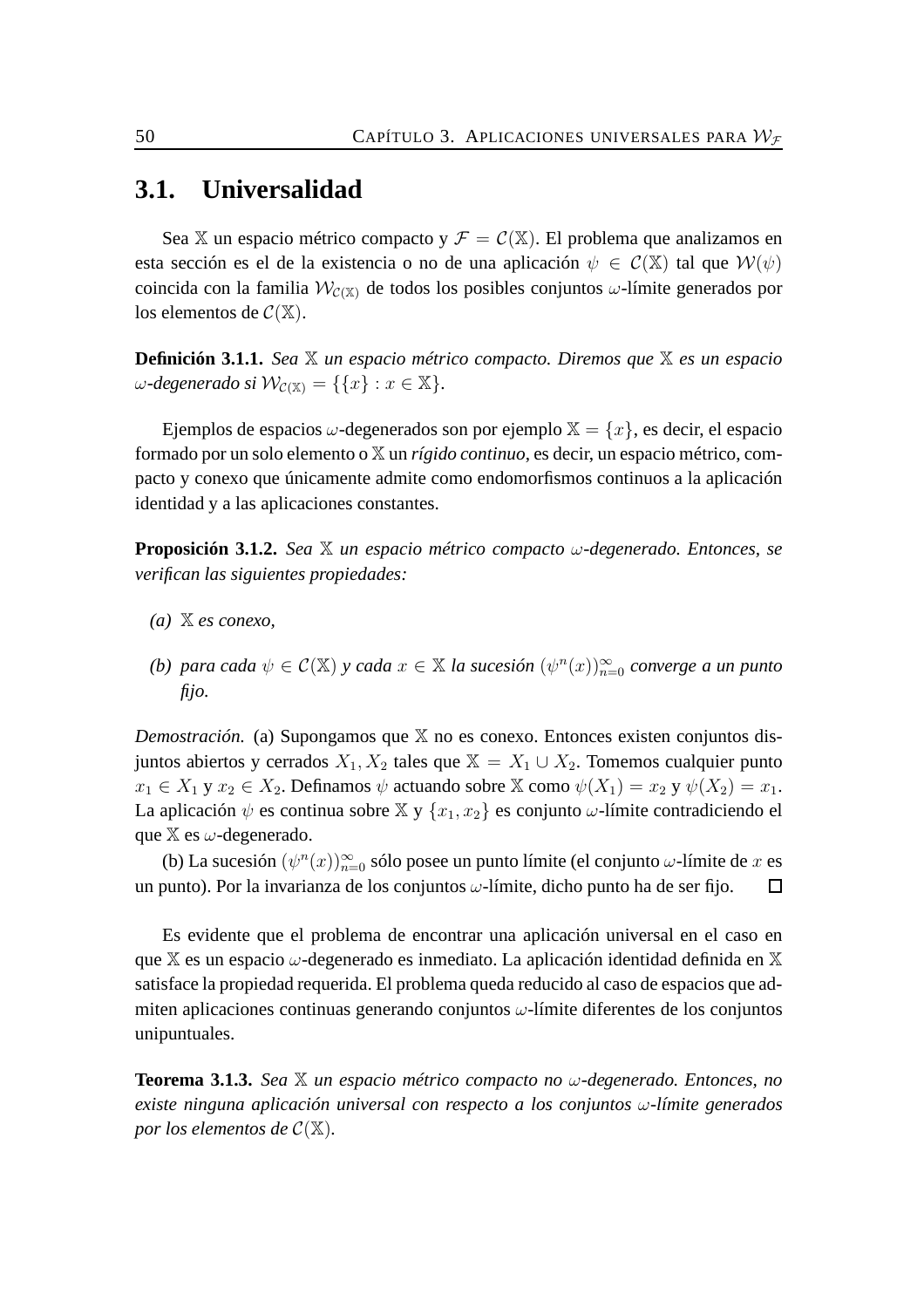*Demostración.* Supongamos que exista  $\psi \in C(\mathbb{X})$  universal con respecto a los elementos de la familia  $\mathcal{W}_{\mathcal{C}(\mathbb{X})}.$  Como la aplicación identidad Id $_{\mathbb{X}}\in\mathcal{C}(\mathbb{X}),$  entonces

$$
\{\{x\} : x \in \mathbb{X}\} \in \mathcal{W}_{\mathcal{C}(\mathbb{X})}.
$$

Teniendo en cuenta que los conjuntos  $\omega$ -límite son fuertemente invariantes y que  $\psi$ satisface  $W(\psi) = W_{\mathcal{C}(\mathbb{X})}$  al ser una aplicación universal, entonces  $\psi = \text{Id}_{\mathbb{X}}$ . Así,  $W_{\mathcal{C}(\mathbb{X})} = \mathcal{W}(\psi) = \mathcal{W}(\text{Id}_{\mathbb{X}}) = \{ \{x\} : x \in \mathbb{X} \}$ , lo que implica que el espacio  $\mathbb{X}$  es  $\omega$ degenerado incurriendo en una contradicción. Por tanto, en estas condiciones no existe aplicación universal.  $\Box$ 

**Definición 3.1.4.** *Sea*  $\mathbb{X}$  *un espacio métrico compacto* y  $\mathcal{F} \subset \mathcal{C}(\mathbb{X})$  *una clase de apli caciones continuas. Diremos que el espacio*  $\mathbb X$  *es ω-degenerado para*  $\mathcal F$  *si*  $\mathcal W_{\mathcal F}$  =  $\{\{x\} : x \in \mathbb{X}\}.$ 

**Corolario 3.1.4.1.** *Sea* X *un espacio métrico compacto no* ω*-degenerado para una familia*  $\mathcal{F} \subset \mathcal{C}(\mathbb{X})$  *tal que*  $\text{Id}_{\mathbb{X}} \in \mathcal{F}$ *. Entonces, no existe ninguna aplicación universal con respecto a los conjuntos* ω*-límite generados por los elementos de* F*.*

Ante el carácter negativo de los resultados anteriores, parece razonable el planteamiento del problema de la existencia de aplicaciones universales reduciendo la familia de conjuntos  $\omega$ -límite respecto de la cual se tiene la universalidad. Es decir, considerar  $A \subset \mathcal{W}_{\mathcal{F}}$  y analizar la existencia de elementos  $\psi \in \mathcal{F}$  tales que  $\mathcal{W}(\psi) = \mathcal{A}$ . En la siguiente sección presentamos un resultado en esta línea, para la clase de la aplicaciones triangulares en  $\mathbb{I}^2$  (véase [BGM 02]).

# **3.2. Universalidad en** C∆(I 2 ) **para intervalos contenidos en fibras**

Consideraremos aplicaciones triangulares en  $\mathbb{I}^2$ . Por el Teorema 1.3.5, fijada una fibra en el cuadrado unidad que podemos tomar, sin pérdida de generalidad, igual a  $I_0$ , sabemos que la familia de conjuntos tipo intervalo contenidos en dicha fibra,

$$
\mathcal{A} = \{ \{0\} \times [a, b] : a \le b, a, b \in \mathbb{I} \},
$$

es un subconjunto de  $\mathcal{W}_{\mathcal{C}(\mathbb{I}^2)}$ . En estas condiciones probaremos en esta sección, y lo definiremos explícitamente, que existe un elemento  $F\in \mathcal{C}_{\Delta}(\mathbb{I}^2)$  universal para la familia de conjuntos A, es decir, verificando que  $W(F) = A$ . Obsérvese que para este elemento se resuelve también el problema (P1), al tenerse completamente descrita a la familia de todos los conjuntos  $\omega$ -límite que produce.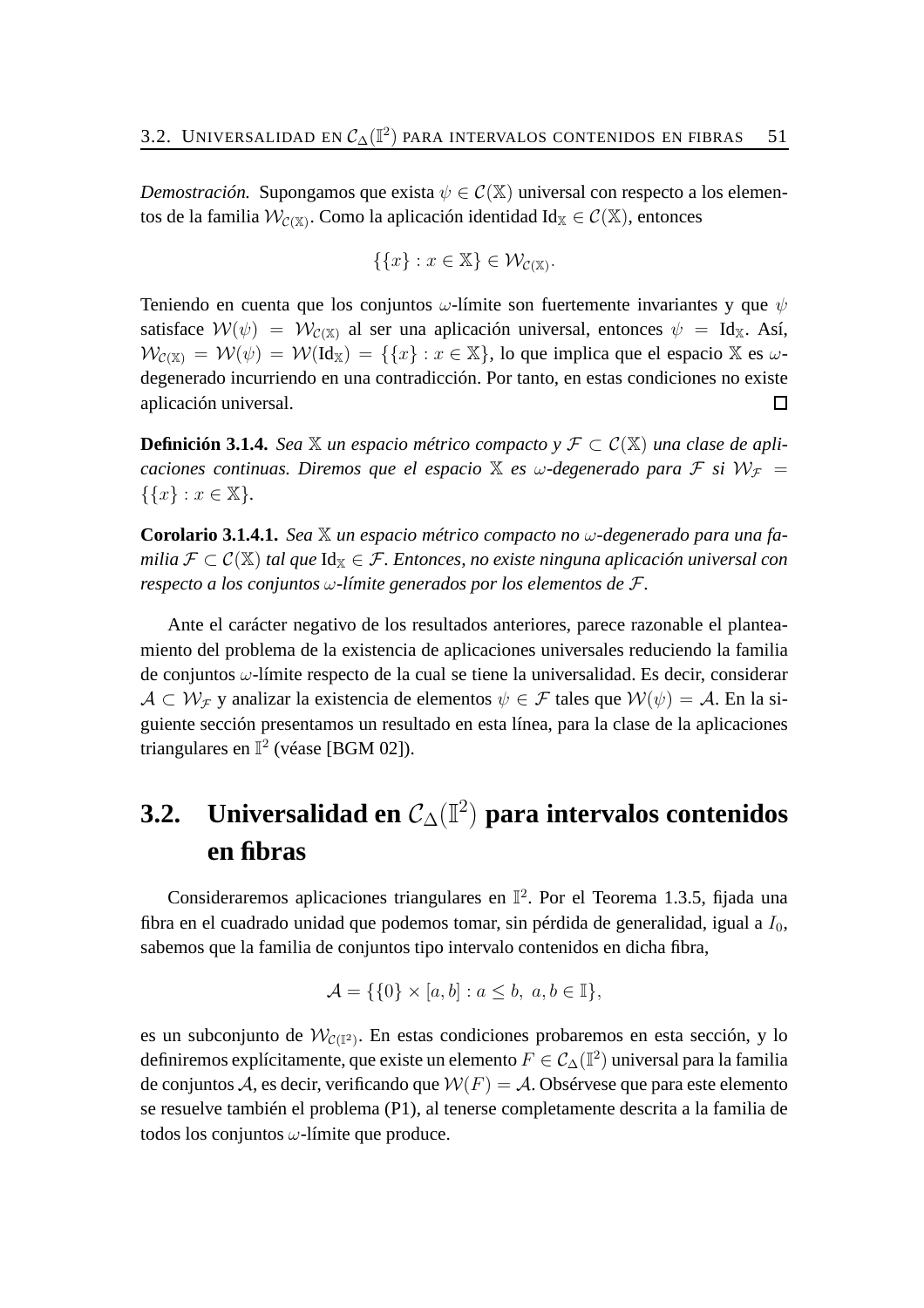# **3.2.1. Construcción del elemento universal**

Para  $i \in \{1, 2, ...\}$  sean  $\varepsilon_i$  y  $\delta_i$  los siguientes valores:

$$
\varepsilon_i = \frac{1}{2^{2i+10}}, \qquad \qquad \delta_i = \frac{1}{2^{i+10}}.
$$

Sea *i* un entero positivo. Consideremos el intervalo  $I_i = \left[\frac{1}{2^i}, \frac{1}{2^{i-1}}\right]$  $\frac{1}{2^{i-1}}$  y dividámoslo en  $2^{i+10}$  conjuntos del siguiente modo

$$
I_i = \left[\frac{1}{2^i}, \frac{1}{2^{i-1}}\right] = \bigcup_{n=0}^{2^{i+10}-1} \left[\frac{1}{2^i} + n\varepsilon_i, \frac{1}{2^i} + (n+1)\varepsilon_i\right].
$$

Por otro lado, para cada  $n \in \{0, ..., 2^{i+10} - 1\}$ , consideremos las siguientes dos zonas de  $\mathbb{I}^2$ :

(a)  $A_{n,1}^i = \left[\frac{1}{2^n}\right]$  $\frac{1}{2^i}+n\varepsilon_i,\frac{1}{2^i}$  $\frac{1}{2^i} + (n + \frac{1}{2})$  $\frac{1}{2}$ ) $\varepsilon_i$ ]  $\times$  I, (b)  $A_{n,2}^i = \left[\frac{1}{2^n}\right]$  $\frac{1}{2^i} + (n + \frac{1}{2})$  $(\frac{1}{2})\varepsilon_i, \frac{1}{2^n}$  $\frac{1}{2^i} + (n+1)\varepsilon_i] \times \mathbb{I}.$ 

Para las zonas previas, es fácil notar que se verifica

$$
\left[\frac{1}{2^i} + n\varepsilon_i, \frac{1}{2^i} + (n+1)\varepsilon_i\right] \times \mathbb{I} = A_{n,1}^i \cup A_{n,2}^i
$$

$$
\bigcup_{n=0}^{2^{i+10}-1} (A_{n,2}^i \cup A_{n,1}^i) = I_i \times \mathbb{I}.
$$

**Definición 3.2.1.** *Introducimos la siguiente aplicación triangular en* I 2 *:*

$$
F(x, y) = (f(x), g(x, y))
$$

*donde*

y

*(A)*  $f : \mathbb{I} \to \mathbb{I}$ , es la función base tipo Kolyada para los valores  $\tilde{\varepsilon} = {\varepsilon_i}_{i=1}^{\infty} =$  $\{\frac{1}{2^{2i+1}}\}$  $\frac{1}{2^{2i+10}}\}_{i=1}^{\infty}$ . *(B)*  $g:\mathbb{I}^2\to\mathbb{I}$ 

*(b*1*) Sea* i *impar:*

*- Si*  $n = 0$ ,  $para\left(x,y\right) \in A_{0,2}^{i},$  definimos

$$
g(x,y) = \begin{cases} y - \frac{2\delta_i}{\varepsilon_i}(x - \frac{1}{2^i}) + \delta_i & \text{si } y \in [M,1], \\ 0 & \text{si } y \in [0,M], \end{cases}
$$
  
donde  $M = \frac{2\delta_i}{\varepsilon_i}(x - \frac{1}{2^i}) - \delta_i;$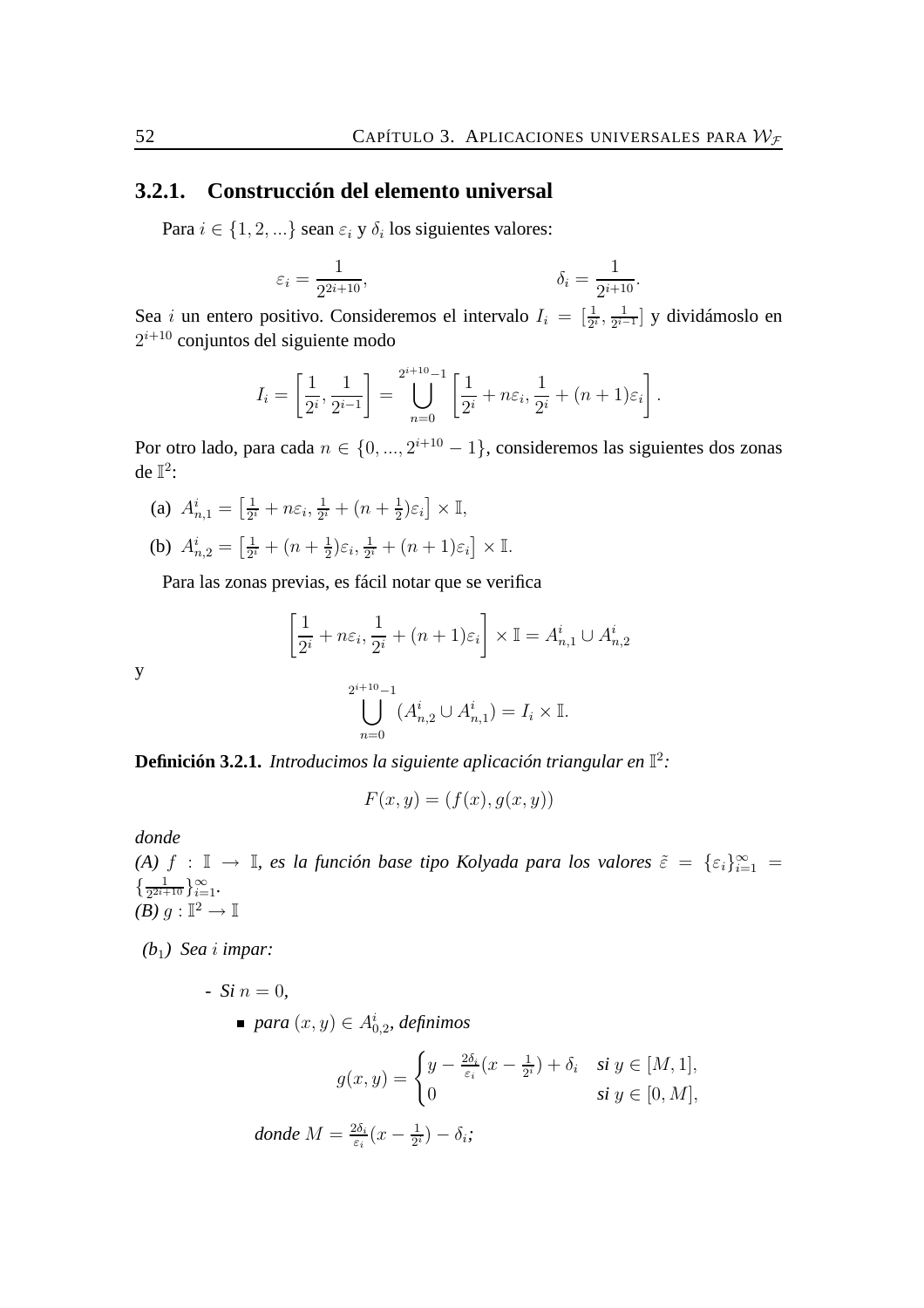$para\ (x, y) \in A^i_{0,1}$ *, definimos* 

$$
g(x,y) = \begin{cases} y - \frac{2\delta_{i+1}}{\varepsilon_i}(x - \frac{1}{2^i}) + \delta_{i+1} & \text{si } y \in [0, M], \\ 1 & \text{si } y \in [M, 1], \end{cases}
$$

 $donde M = 1 + \frac{2\delta_{i+1}}{\varepsilon_i}(x - \frac{1}{2^i})$  $(\frac{1}{2^i}) - \delta_{i+1}$ ;  *<i>n*  $\in \{1, 2, ..., 2^{i+10} - 1\},\$ 

 $para\left(x,y\right) \in A_{n,2}^{i},$  definimos

$$
g(x,y) = \begin{cases} y - \frac{2\delta_i}{\varepsilon_i} \left( x - \left( \frac{1}{2^i} + n\varepsilon_i \right) \right) + \delta_i & \text{si } y \in [M,1], \\ 0 & \text{si } y \in [0,M], \end{cases}
$$

*donde* 
$$
M = \frac{2\delta_i}{\varepsilon_i} \left( x - \left( \frac{1}{2^i} + n\varepsilon_i \right) \right) - \delta_i;
$$
  
para  $(x, y) \in A_{n,1}^i$ , definimos

$$
g(x,y) = \begin{cases} y + \frac{2\delta_i}{\varepsilon_i} \left( x - \left( \frac{1}{2^i} + n\varepsilon_i \right) \right) - \delta_i & \text{si } y \in [M,1], \\ 0 & \text{si } y \in [0,M], \end{cases}
$$
  
donde  $M = -\frac{2\delta_i}{\varepsilon_i} \left( x - \left( \frac{1}{2^i} + n\varepsilon_i \right) \right) + \delta_i.$ 

*(b*2*) Sea* i *par:*

*- Si*  $n = 0$ *,*  $para\ (x, y) \in A^i_{0, 2}$ , definimos

$$
g(x,y) = \begin{cases} y + \frac{2\delta_i}{\varepsilon_i}(x - \frac{1}{2^i}) - \delta_i & \text{si } y \in [0, M], \\ 1 & \text{si } y \in [M, 1], \end{cases}
$$

*donde*  $M = 1 - \frac{2\delta_i}{\varepsilon_i}$  $\frac{2\delta_i}{\varepsilon_i}(x-\frac{1}{2^i}% )+\frac{2\delta_i}{\varepsilon_i}(x-\frac{1}{2^i}% )+\frac{2\delta_i}{\varepsilon_i}(x-\frac{1}{2^i}% )+\frac{2\delta_i}{\varepsilon_i}(x-\frac{1}{2^i}% )+\frac{2\delta_i}{\varepsilon_i}(x-\frac{1}{2^i}% )+\frac{2\delta_i}{\varepsilon_i}(x-\frac{1}{2^i}% )+\frac{2\delta_i}{\varepsilon_i}(x-\frac{1}{2^i}% )+\frac{2\delta_i}{\varepsilon_i}(x-\frac{1}{2^i}% )+\frac{2\delta_i}{\varepsilon_i}(x-\frac{1}{$  $(\frac{1}{2^{i}})+\delta_{i}$ ;  $para\ (x, y) \in A^i_{0,1}$ *, definimos* 

$$
g(x,y) = \begin{cases} y + \frac{2\delta_{i+1}}{\varepsilon_i}(x - \frac{1}{2^i}) - \delta_{i+1} & \text{si } y \in [M,1], \\ 0 & \text{si } y \in [0,M], \end{cases}
$$

*donde*  $M = -\frac{2\delta_{i+1}}{\varepsilon}$  $\frac{\partial_{i+1}}{\varepsilon_i}(x-\frac{1}{2^i})$  $(\frac{1}{2^{i}}) + \delta_{i+1}$ ;  *<i>n*  $\in \{1, 2, ..., 2^{i+10} - 1\},\$ 

 $para\left(x,y\right) \in A_{n,2}^{i},$  definimos

$$
g(x,y) = \begin{cases} y + \frac{2\delta_i}{\varepsilon_i} \left( x - \left( \frac{1}{2^i} + n\varepsilon_i \right) \right) - \delta_i & \text{si } y \in [0,M], \\ 1 & \text{si } y \in [M,1], \end{cases}
$$

*donde*  $M = 1 - \frac{2\delta_i}{\varepsilon}$  $\frac{2\delta_i}{\varepsilon_i}\left(x-\left(\frac{1}{2^i}\right)\right)$  $\frac{1}{2^i}+n\varepsilon_i)\big)+\delta_i;$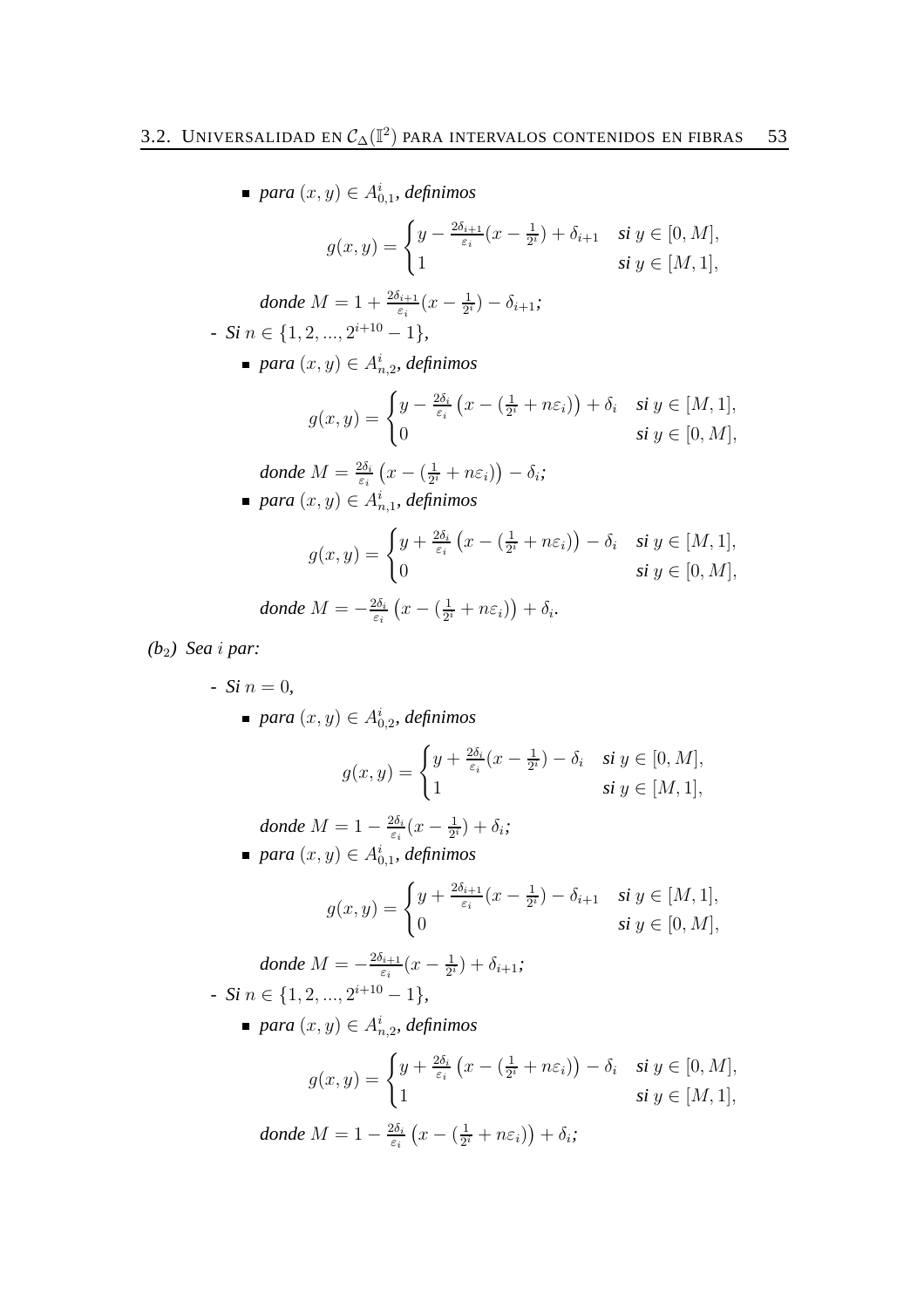$para\left(x,y\right) \in A_{n,1}^{i}$ , definimos

$$
g(x,y) = \begin{cases} y - \frac{2\delta_i}{\varepsilon_i} \left( x - \left( \frac{1}{2^i} + n\varepsilon_i \right) \right) + \delta_i & \text{si } y \in [0,M], \\ 1 & \text{si } y \in [M,1], \end{cases}
$$
  
donde  $M = 1 + \frac{2\delta_i}{\varepsilon_i} \left( x - \left( \frac{1}{2^i} + n\varepsilon_i \right) \right) - \delta_i.$ 

**Observación 3.2.1.1.** El comportamiento dinámico de la aplicación triangular F, definida previamente, puede resumirse como sigue. La prueba se realizará en la siguiente sección. Sea  $(p, q)$  un punto en  $I_i \times \mathbb{I}, i \in \{1, 2, ...\}$ . Entonces, su órbita puede seguirse a través del movimiento de un cierto tipo de "*onda discreta*" (véase Figura 3.1).

Notemos que cuando el punto  $(p, q) \in I_i \times \mathbb{I}$  con i impar (respectivamente i par), sus iteradas poseen una tendencia de crecimiento en altura descendente (respectivamente ascendente) hasta alcanzar las zonas  $A^i_{0,1}$  o  $A^{i+1}_{2^{i+1}}$  $\frac{i+1}{2^{i+11}-1,2}$  donde esta tendencia cambia para ser ascendente (respectivamente descendente).

Cuando  $i$  es impar y  $(p, q) \notin A_{0,1}^i$  o  $i$  es par y  $(p, q) \in A_{0,1}^i$ , si el valor de  $M$  asociado al punto  $(p, q)$  en la definición de F, denotado con  $M(p, q)$ , es cero (véase Figura 3.1) punto ), la onda es una línea horizontal y por tanto su amplitud total es cero. Cuando  $M(p,q) = \delta_i$ , la amplitud total de la onda alcanza su valor máximo igual a uno (véase Figura 3.1 punto •). La tercera posibilidad para esta amplitud es tomar valores entre cero y uno, lo que se corresponde con  $M(p,q) \in (0,\delta_i)$  (véase Figura 3.1 punto  $\nabla$ ).

En cualquiera de los casos anteriores, la órbita de  $(p, q)$  puede intersecarse con  $I_i \times$  $\{0\}$ . Si  $F^n(p,q)$  es la primera iterada en la zona  $I_i \times \mathbb{I}$ , perteneciendo a  $I_i \times \{0\}$ , las siguientes iteradas,  $F^k(p,q)$ ,  $k \geq n$ , permanecen en  $I_i \times \{0\}$  hasta alcanzar la zona siguiente  $I_{i+1} \times \mathbb{I}$  (véase, por ejemplo, Figura 3.1 punto  $\blacktriangle$ ).

Cuando  $(p, q) \in A_{0,1}^i$  con i impar, o  $(p, q) \notin A_{0,1}^i$  con i par, tenemos una situación análoga para  $M(p,q) \in [1-\delta_i,1].$ 

Para un punto  $(p, q) \in I_i \times \mathbb{I}$ , como desde  $I_{i+1} \times \mathbb{I}$  los puntos que determinan la amplitud total de la onda se encuentran siempre a la misma altura, conocemos con exactitud cuál es el conjunto  $\omega$ -límite del punto  $(p, q)$ . Por otro lado, como  $M(\alpha, \beta)$ toma todos los valores entre cero y  $\delta_i$  cuando el punto  $(\alpha,\beta)\in A^1_{2^{11}-1,2}$ , dado  $[a,b]\subseteq\mathbb{I},$  $a \leq b$ , podemos elegir  $(p, q) \in A_{2^{11}-1, 2}^1$  tal que  $M(p, q) = \delta_1(b - a)$ , obteniendo una condición suficiente para que la longitud de  $\omega_F(p,q)$  sea  $b-a$ . Por tanto, para el punto anterior si tomamos  $q = b$  tendremos  $\omega_F(p,q) = \{0\} \times [a, b].$ 

**Nota 3.2.2.** Sobre la Figura 3.1, destacamos los siguientes hechos:

(1) Para cada punto  $(p, q) \in \mathbb{I}^2 \setminus I_0$ , la diferencia en altura entre dos iteradas consecutivas en la zona  $I_i \times \mathbb{I}$  es la misma siempre y cuando ninguna de las dos iteradas mencionadas se intersecte con  $\mathbb{I} \times \{0\}$  o  $\mathbb{I} \times \{1\}$ .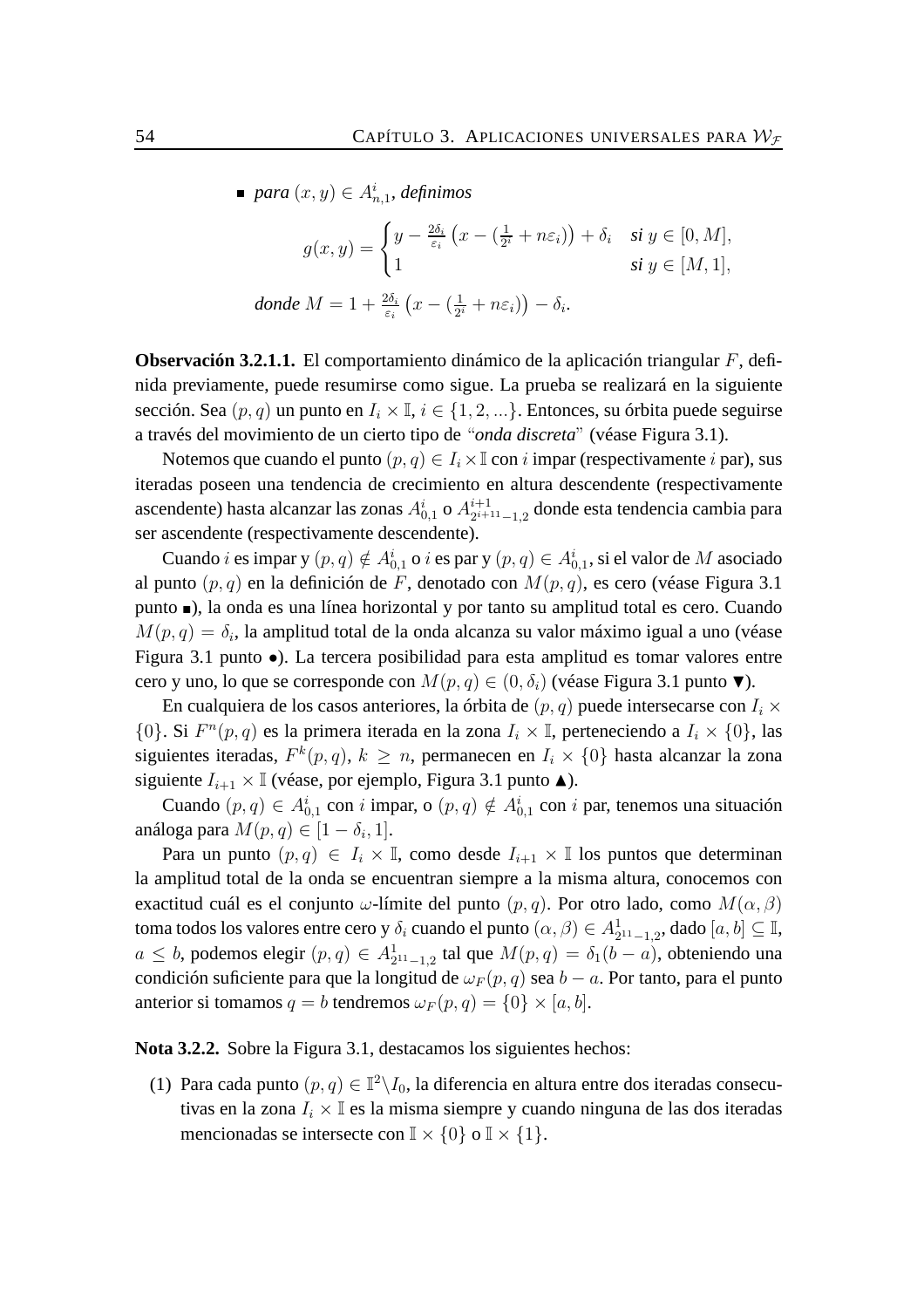

Figura 3.1: Iteradas F

(2) Las órbitas de los puntos  $\bullet$  y  $\blacktriangle$  coinciden a partir de la zona  $I_2 \times \mathbb{I}$  y se representarán mediante •.

## **3.2.2. Análisis de la dinámica**

El siguiente resultado es clave para la prueba de la universalidad de  $F$  con respecto a los conjuntos  $\omega$ -límite de tipo intervalo contenidos en  $I_0$ , ya que nos proporciona una descripción precisa de las iteradas de los puntos pertenecientes a  $A^1_{2^{11}-1,2}$ .

**Lema 3.2.3.** *Sean*  $a, b \in \mathbb{I}$ ,  $a \leq b$  *y*  $(p, q) = \left(\frac{1}{2} + (2^{11} - 1)\varepsilon_1 + \frac{1}{2}\right)$  $\frac{1}{2}\varepsilon_1 + \frac{b-a}{2}$  $\frac{-a}{2}\varepsilon_1$ , *b*) un *punto en*  $A_{2^{11}-1,2}^1$ *. Entonces, las iteradas de*  $(p,q)$  *mediante*  $F$  *en*  $I_i \times \mathbb{I}$ *, i*  $\in \{1,2,...\}$ *, son*

$$
F^{k+\sum\limits_{j=2}^{i}2^{j+9}}(p,q)=\begin{cases}(\xi_i,b-k\delta_i(b-a))& i~\textit{impar},\\(\xi_i,a+k\delta_i(b-a))& i~\textit{par},\end{cases}
$$

*donde*  $k \in \{0, ..., 2^{i+10} - 1\}$ ,  $\xi_i = \frac{1}{2^i}$  $\frac{1}{2^i} + (2^{i+10} - (k+1))\varepsilon_i + \frac{1}{2}$  $rac{1}{2}\varepsilon_i + \frac{b-a}{2}$  $\frac{-a}{2}\varepsilon_i$  y consideremos que  $\sum$ i  $j=2$  $2^{j+9} = 0$  *si*  $i = 1$ .

*Demostración.* Para establecer el resultado procederemos por inducción sobre i. A lo largo de la prueba, mediante  $\pi_i, i \in \{1,2\}$ , denotaremos respectivamente a las proyecciones canónicas en la primera y segunda coordenada .

Caso  $i = 1$ . Como  $\frac{1}{2} = 2^{11} \varepsilon_1$ , entonces por definición de la función base f se tiene que  $f^k(p) \in \pi_1\left(A^1_{2^{11}-(k+1),2}\right)$  y por tanto,

$$
f^{k}(p) = \frac{1}{2} + (2^{11} - (1 + k))\varepsilon_1 + \frac{1}{2}\varepsilon_1 + \frac{b - a}{2}\varepsilon_1
$$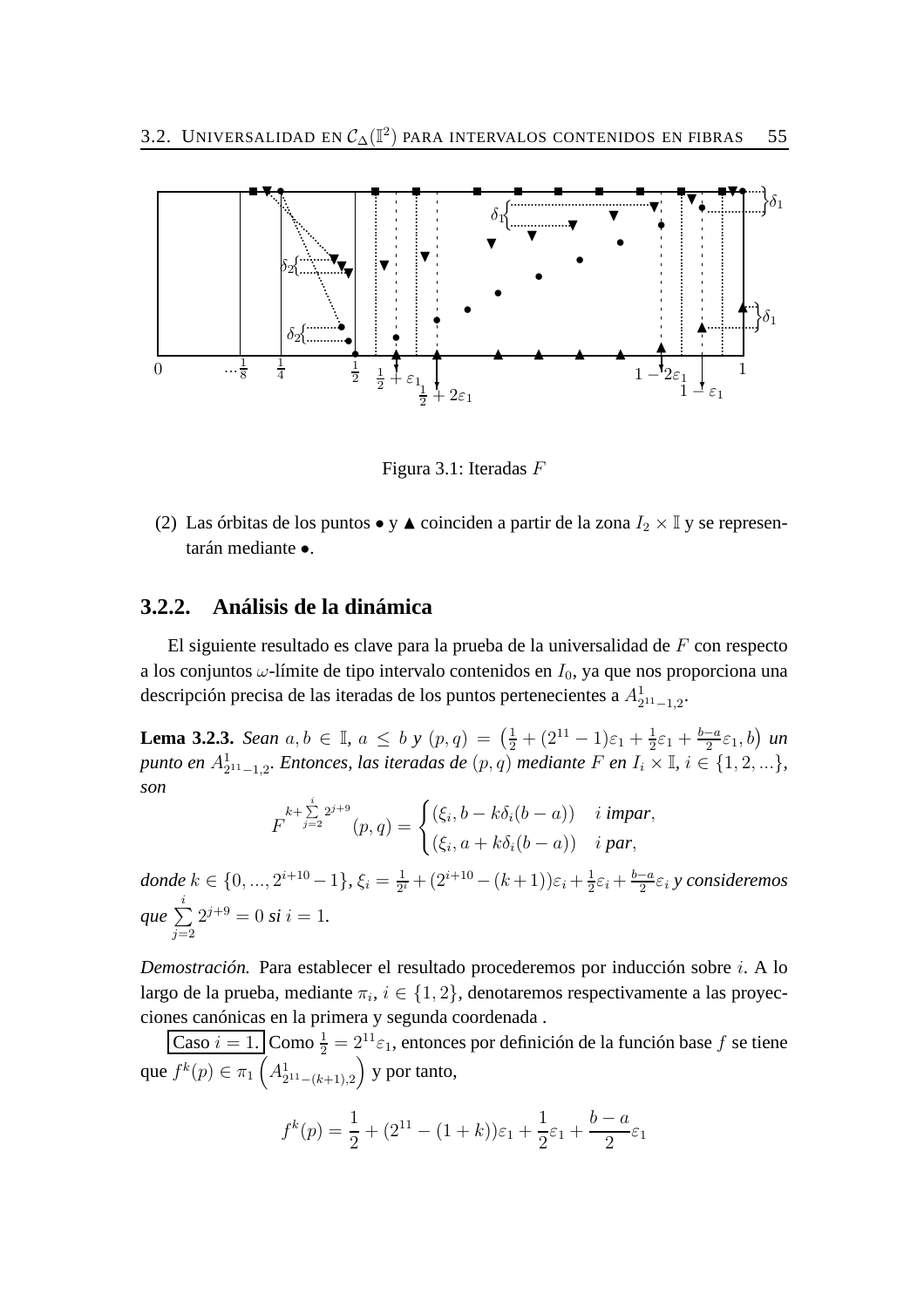para  $k \in \{0, ..., 2^{11} - 1\}.$ 

Para la segunda coordenada, tenemos que comprobar que

$$
\pi_2\left(F^k(p,q)\right) = b - k\delta_1(b-a)
$$

donde  $k \in \{0, ..., 2^{11} - 1\}$ . Para establecer este objetivo procedemos por recurrencia:

- Si  $k = 0$ , entonces  $\pi_2(F^0(p, q)) = \pi_2(p, q) = b = b 0\delta_1(b a)$ .
- Sea  $k \in \{0, ..., 2^{11} 2\}$  y supongamos que se verifica la igualdad

$$
\pi_2\left(F^k(p,q)\right) = b - k\delta_1(b-a).
$$

Como  $f^k(p) \in \pi_1\left( A^1_{2^{11}-(k+1),2} \right)$ , entonces

$$
M = \frac{2\delta_1}{\varepsilon_1} \left(\frac{1}{2} + (2^{11} - (1+k))\varepsilon_1 + \frac{1}{2}\varepsilon_1 + \frac{b-a}{2}\varepsilon_1 - \left(\frac{1}{2} + (2^{11} - (1+k))\varepsilon_1\right)\right) - \delta_1 = \delta_1(b-a).
$$

Dado que  $0 \leq k \leq 2^{11}-2$ , entonces se tiene la siguiente cadena de desigualdades,

$$
0 \le k\delta_1(b-a) \le (2^{11} - 2)\delta_1(b-a).
$$

Así,

$$
b - k\delta_1(b - a) \ge b - (2^{11} - 2)\delta_1(b - a) = b - \left(\frac{1}{\delta_1} - 2\right)\delta_1(b - a)
$$

$$
= a + 2\delta_1(b - a) \ge \delta_1(b - a).
$$

De donde se deduce que  $b - k\delta_1(b - a) \in [M, 1]$ . Ahora, por la definición de la función g, se sigue

$$
\pi_2(F^{k+1}(p,q)) = b - k\delta_1(b-a) - \delta_1(b-a) = b - (k+1)\delta_1(b-a)
$$

como pretendíamos deducir.

 $\boxed{\text{Caso } i = 2.}$  Consideremos las siguientes situaciones:

- Sea  $k = 0$ . Por el caso  $i = 1$  cuando  $k = 2^{11} - 1$ , se verifica

$$
F^{2^{11}-1}(p,q) = \left(\frac{1}{2} + \frac{1}{2}\varepsilon_1 + \frac{b-a}{2}\varepsilon_1, b-(2^{11}-1)\delta_1(b-a)\right)
$$
  
= 
$$
\left(\frac{1}{2} + \frac{1}{2}\varepsilon_1 + \frac{b-a}{2}\varepsilon_1, a+\delta_1(b-a)\right).
$$
 (3.1)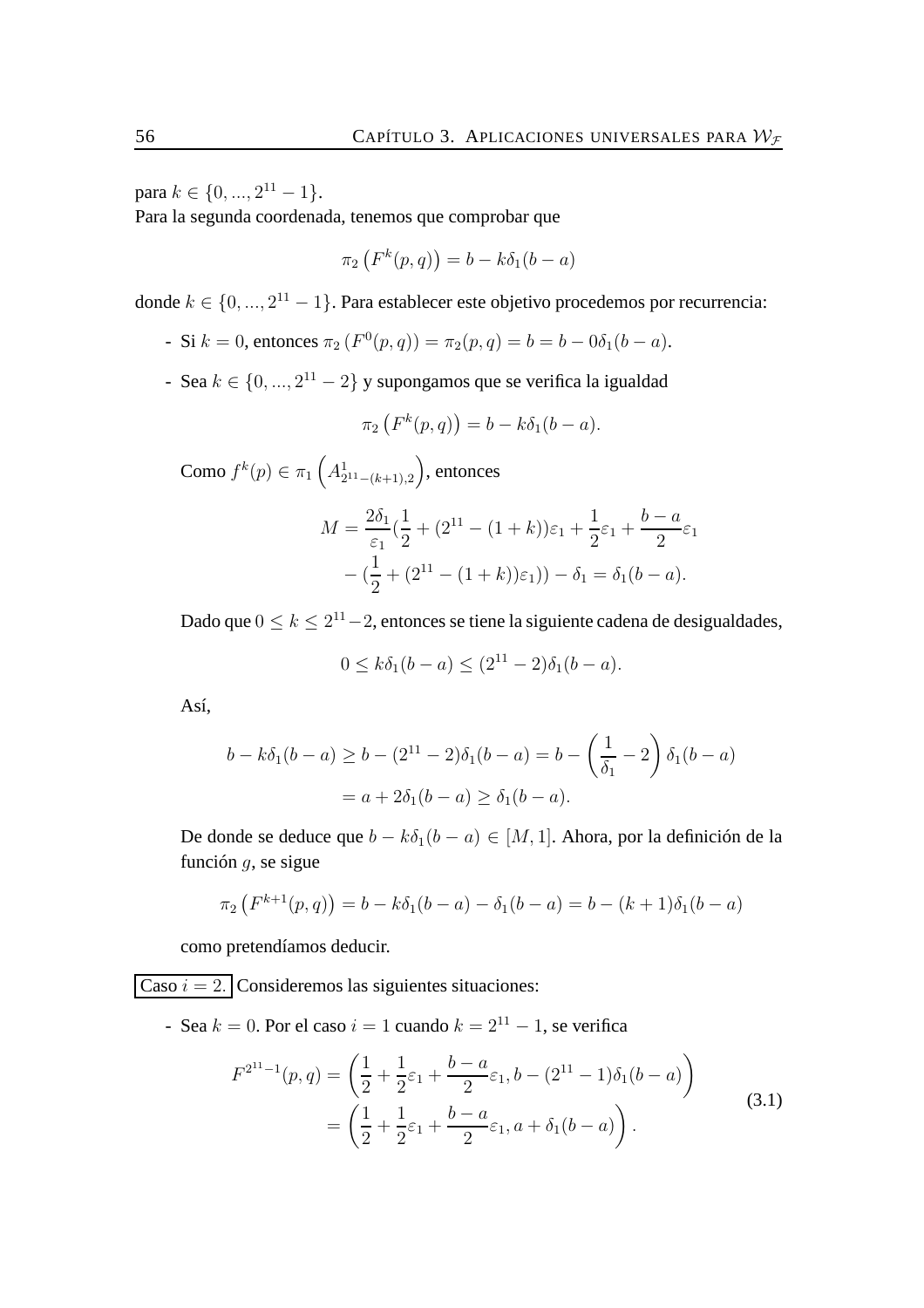Como  $0 \leq b - a \leq 1$ , entonces  $0 \leq \frac{b-a}{2}$  $\frac{-a}{2}\varepsilon_1 \leq \frac{1}{2}$  $\frac{1}{2}\varepsilon_1$  y así

$$
F^{2^{11}-1}(p,q) \in A_{0,2}^1 \subset [\frac{1}{2}, \frac{1}{2} + \varepsilon_1] \times \mathbb{I}.
$$

Esto nos permite obtener

$$
f^{2^{11}}(p) = f(\frac{1}{2} + \frac{1}{2}\varepsilon_1 + \frac{b-a}{2}\varepsilon_1) = \frac{\varepsilon_2}{\varepsilon_1} \left(\frac{1}{2} + \frac{1}{2}\varepsilon_1 + \frac{b-a}{2}\varepsilon_1 - \frac{1}{2}\right) + \left(\frac{1}{2} - \varepsilon_2\right) = \frac{1}{2} - \frac{1 - (b-a)}{2}\varepsilon_2.
$$

Como  $\frac{1}{4} = 2^{12} \varepsilon_2$ , entonces  $\left( 2^{12} - 1 + \frac{1}{2} + \frac{1}{2} \right)$  $\frac{1}{2}$ )  $\varepsilon_2 = \frac{1}{4}$  $\frac{1}{4}$ . De donde se deduce,

$$
f^{2^{11}}(p) = \frac{1}{2} - \frac{1 - (b - a)}{2} \varepsilon_2 = \frac{1}{4} + (2^{12} - 1)\varepsilon_2 + \frac{1}{2}\varepsilon_2 + \frac{b - a}{2}\varepsilon_2.
$$

Por otro lado, calculamos  $\pi_2\left(F^{2^{11}}(p,q)\right)$ . En este caso por (3.1) se tiene

$$
M = \frac{2\delta_1}{\varepsilon_1} \left( \frac{1}{2} + \frac{1}{2}\varepsilon_1 + \frac{b-a}{2}\varepsilon_1 - \frac{1}{2} \right) - \delta_1 = \delta_1(b-a).
$$

Como  $a \geq 0$ , entonces se verifican

$$
a + \delta_1(b - a) \ge \delta_1(b - a)
$$

y

$$
a + \delta_1(b - a) \in [M, 1].
$$

De donde se deduce que

$$
\pi_2\left(F^{2^{11}}(p,q)\right) = a + \delta_1(b-a) - \delta_1(b-a) = a.
$$

Resumiendo,

$$
F^{2^{11}}(p,q) = \left(\frac{1}{4} + (2^{12} - 1)\varepsilon_2 + \frac{1}{2}\varepsilon_2 + \frac{b-a}{2}\varepsilon_2, a\right)
$$

como queríamos comprobar.

- Sea  $k \in \{0, ..., 2^{12} - 1\}$ . Como  $\frac{1}{4} = 2^{12} \varepsilon_2$ , entonces se verifica

$$
f^{2^{11}+k}(p) \in \pi_1\left(A_{2^{12}-(k+1),2}^2\right).
$$

Esto nos permite obtener que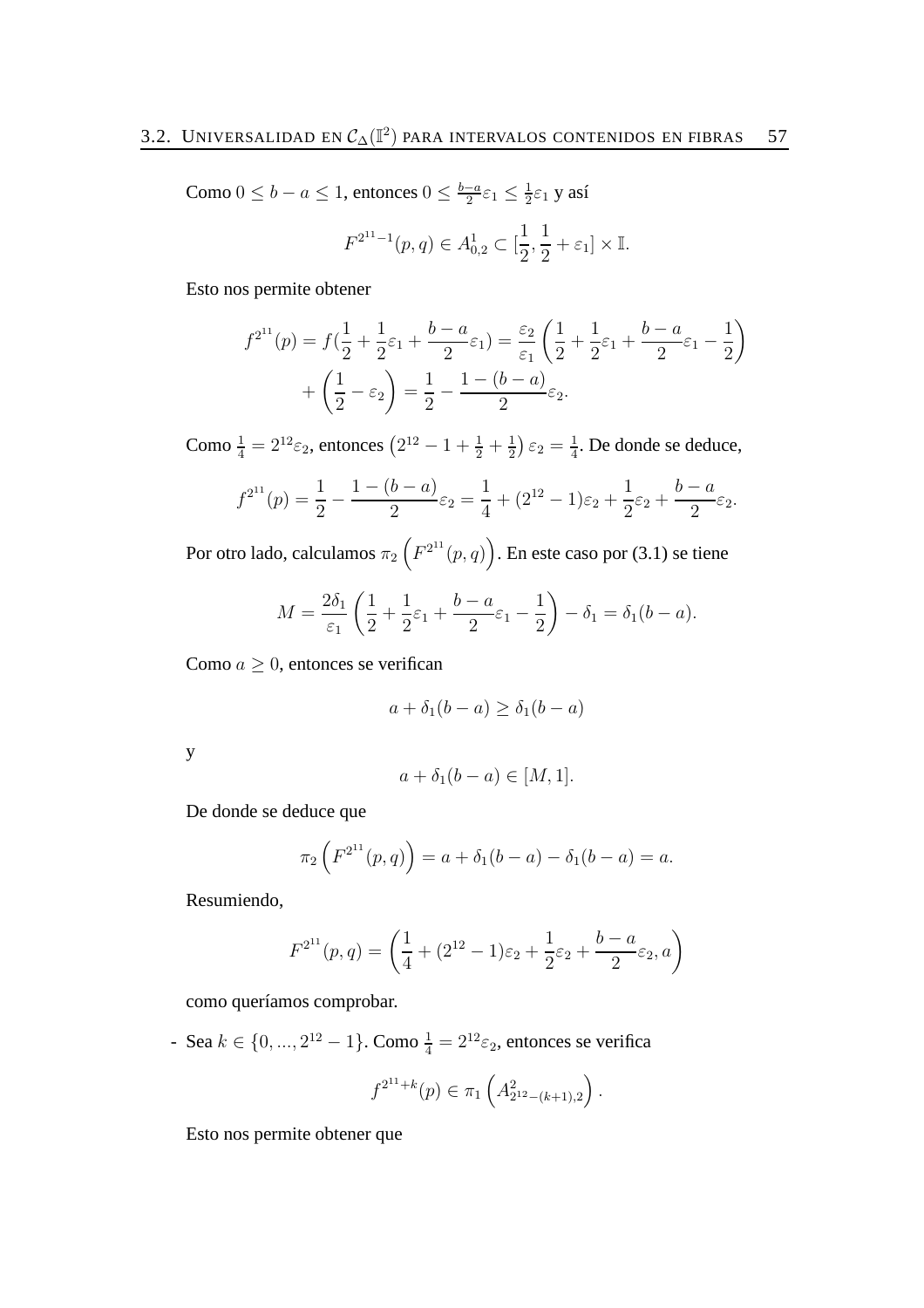$$
f^{2^{11}+k}(p) = f^k \left( \frac{1}{4} + (2^{12} - 1)\varepsilon_2 + \frac{1}{2}\varepsilon_2 + \frac{b-a}{2}\varepsilon_2 \right)
$$
  
=  $\frac{1}{4} + (2^{12} - (1+k))\varepsilon_2 + \frac{1}{2}\varepsilon_2 + \frac{b-a}{2}\varepsilon_2.$  (3.2)

Para la segunda coordenada, hemos de comprobar que

$$
\pi_2 \left( F^{2^{11} + k}(p, q) \right) = a + k \delta_2 (b - a)
$$

donde  $k \in \{0, ..., 2^{12} - 1\}$ . Para alcanzar este objetivo procedemos de nuevo por recurrencia:

- Si  $k = 0$ , entonces  $\pi_2 \left( F^{2^{11}}(p,q) \right) = a = a + 0 \delta_2 (b a)$ .
- Sea  $k \in \{0, ..., 2^{12} 2\}$  y supongamos que se verifica la igualdad

$$
\pi_2 \left( F^{2^{11}+k}(p,q) \right) = a + k \delta_2 (b-a).
$$

Por (3.2), se tiene

$$
M = 1 - \frac{2\delta_2}{\varepsilon_2} \left(\frac{1}{4} + (2^{12} - (k+1))\varepsilon_2 + \frac{1}{2}\varepsilon_2 + \frac{b-a}{2}\varepsilon_2\right)
$$

$$
- \left(\frac{1}{4} + (2^{12} - (k+1))\varepsilon_2\right) + \delta_2 = 1 - \delta_2(b-a).
$$

Como  $0 \le k \le 2^{12} - 2$ , entonces es válida la cadena de desigualdades

$$
0 \le a + k\delta_2(b-a) \le a + (2^{12} - 2)\delta_2(b-a).
$$

Así,

$$
a + k\delta_2(b - a) \le a + (2^{12} - 2)\delta_2(b - a) = a + \left(\frac{1}{\delta_2} - 2\right)\delta_2(b - a)
$$

$$
= b - 2\delta_2(b - a) \le 1 - \delta_2(b - a).
$$

De donde se deduce que  $a + k\delta_2(b - a) \in [0, M]$ . Ahora, de nuevo por la definición de la función g se sigue que

$$
\pi_2 \left( F^{2^{11} + k + 1}(p, q) \right) = a + k \delta_2 (b - a) + 1 - (1 - (b - a) \delta_2)
$$

$$
= a + (k + 1) \delta_2 (b - a)
$$

como queríamos demostrar.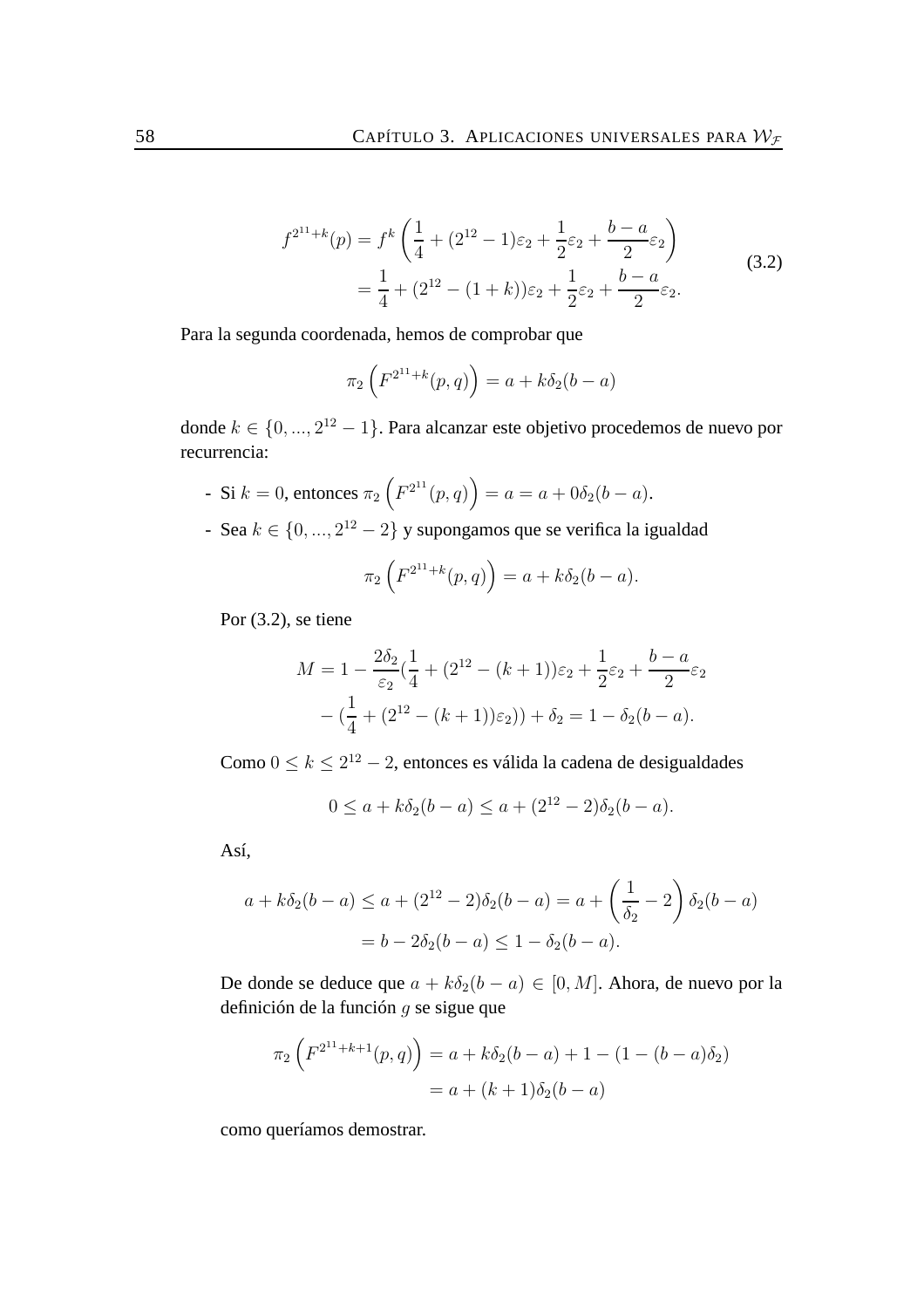Supongamos, como hipótesis de inducción, que el resultado es válido para  $i \geq 1$ . Consideremos, sin pérdida de generalidad, que  $i$  es impar. La prueba cuando  $i$  es par es análoga. Si establecemos la validez del resultado para  $i + 1$ , entonces la prueba habrá finalizado. Para ello estudiaremos las siguientes situaciones:

- Sea  $k = 0$ . En la zona  $\left[\frac{1}{2}\right]$  $\frac{1}{2^i}, \frac{1}{2^{i-1}}$  $\frac{1}{2^{i-1}}$  cuando  $k = 2^{i+10} - 1$  sabemos, por hipótesis de inducción, que

$$
F^{2^{i+10}-1}(p,q) = \left(\frac{1}{2^i} + \frac{1}{2}\varepsilon_i + \frac{b-a}{2}\varepsilon_i, b-(2^{i+10}-1)\delta_i(b-a)\right)
$$
  
= 
$$
\left(\frac{1}{2^i} + \frac{1}{2}\varepsilon_i + \frac{b-a}{2}\varepsilon_i, a+\delta_i(b-a)\right).
$$
 (3.3)

Como  $0 \leq b - a \leq 1$ , entonces  $0 \leq \frac{b-a}{2}$  $\frac{-a}{2}\varepsilon_i \leq \frac{1}{2}$  $\frac{1}{2}\varepsilon_i$  y por tanto

$$
F^{2^{i+10}-1}(p,q) \in A_{0,2}^i \subset [\frac{1}{2^i}, \frac{1}{2^i} + \varepsilon_i] \times \mathbb{I}.
$$
 (3.4)

Ahora, por (3.4) se tiene que

$$
f^{2^{i+10}}(p) = f\left(\frac{1}{2^i} + \frac{1}{2}\varepsilon_i + \frac{b-a}{2}\varepsilon_i\right) = \frac{\varepsilon_{i+1}}{\varepsilon_i}\left(\frac{1}{2^i} + \frac{1}{2}\varepsilon_i + \frac{b-a}{2}\varepsilon_i - \frac{1}{2^i}\right) + \left(\frac{1}{2^i} - \varepsilon_{i+1}\right) = \frac{1}{2^i} - \frac{1 - (b-a)}{2}\varepsilon_{i+1}.
$$

Como  $\frac{1}{2^{i+1}} = 2^{i+11} \varepsilon_{i+1}$ , entonces  $\left( 2^{i+11} - 1 + \frac{1}{2} + \frac{1}{2} \right)$  $(\frac{1}{2})\,\varepsilon_{i+1} = \frac{1}{2^{i+1}}$  $\frac{1}{2^{i+1}}$ . De donde

$$
f^{2^{i+10}}(p) = \frac{1}{2^i} - \frac{1 - (b - a)}{2} \varepsilon_{i+1} = \frac{1}{2^{i+1}} + (2^{i+11} - 1)\varepsilon_{i+1} + \frac{1}{2} \varepsilon_{i+1} + \frac{b - a}{2} \varepsilon_{i+1}.
$$

Ahora, calculemos  $\pi_2\left(F^{2^{i+10}}(p,q)\right)$ . En este caso, por (3.3) se verifica que

$$
M = \frac{2\delta_i}{\varepsilon_i} \left( \frac{1}{2^i} + \frac{1}{2} \varepsilon_i + \frac{b-a}{2} \varepsilon_i - \frac{1}{2^i} \right) - \delta_i = \delta_i (b-a).
$$

Como  $a \ge 0$ , entonces  $a + \delta_i(b-a) \ge \delta_i(b-a)$ . Por tanto,  $a + \delta_i(b-a) \in [M, 1]$ y así

$$
\pi_2 \left( F^{2^{i+10}}(p,q) \right) = a + \delta_i (b-a) - \delta_i (b-a) = a.
$$

Por los cálculos previos,

$$
F^{2^{i+10}}(p,q) = \left(\frac{1}{2^{i+1}} + (2^{i+11} - 1)\varepsilon_{i+1} + \frac{1}{2}\varepsilon_{i+1} + \frac{b-a}{2}\varepsilon_{i+1}, a\right)
$$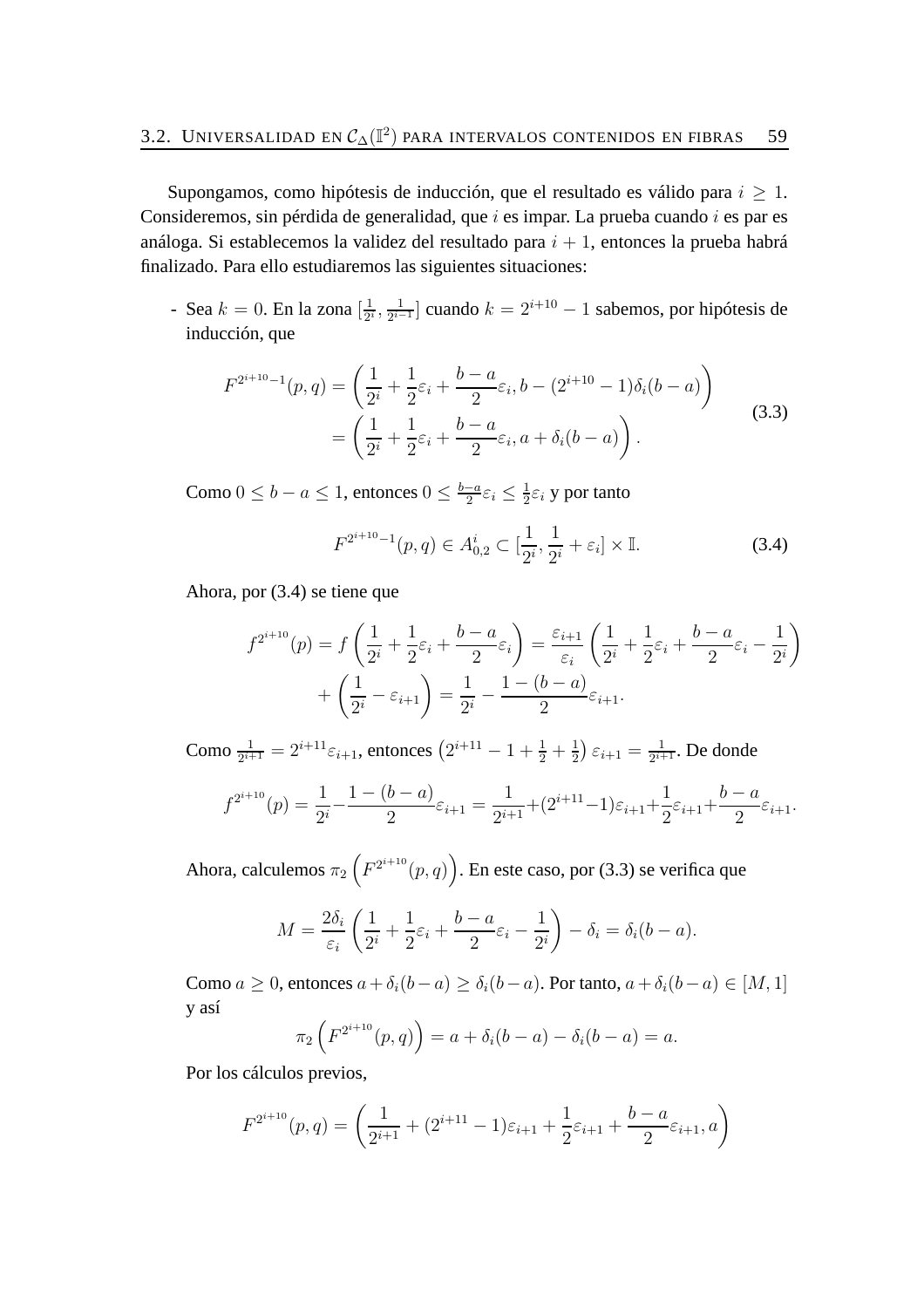como esperábamos.<sup>1</sup>

- Sea  $k \in \{0, ..., 2^{i+11} - 1\}$ . Como  $\frac{1}{2^{i+1}} = 2^{i+11} \varepsilon_{i+1}$ , entonces

$$
f^{2^{i+10}+k}(p) \in \pi_1\left(A_{2^{i+11}-(k+1),2}^2\right).
$$

De donde obtenemos

$$
f^{2^{i+10}+k}(p) = f^k \left( \frac{1}{2^{i+1}} + (2^{i+11} - 1)\varepsilon_{i+1} + \frac{1}{2}\varepsilon_{i+1} + \frac{b-a}{2}\varepsilon_{i+1} \right)
$$
  
= 
$$
\frac{1}{2^{i+1}} + (2^{i+11} - (1+k))\varepsilon_{i+1} + \frac{1}{2}\varepsilon_{i+1} + \frac{b-a}{2}\varepsilon_{i+1}.
$$
 (3.5)

Para la segunda coordenada, hemos de mostrar que

$$
\pi_2 \left( F^{2^{i+10}+k}(p,q) \right) = a + k \delta_{i+1}(b-a)
$$

donde  $k \in \{0, ..., 2^{i+11} - 1\}$ . Procederemos una vez más por recurrencia:

- Si  $k = 0$ , entonces

$$
\pi_2 \left( F^{2^{i+10}}(p,q) \right) = b - 2^{i+10} \delta_i (b-a)
$$
  
= b - (b - a) = a = a + 0\delta\_{i+1}(b-a).

- Sea  $k \in \{0, ..., 2^{i+11} - 2\}$  y supongamos que se verifica

$$
\pi_2\left(F^{2^{i+10}+k}(p,q)\right) = a + k\delta_{i+1}(b-a).
$$

Por  $(3.5)$  se verifica,

$$
M = 1 - \frac{2\delta_{i+1}}{\varepsilon_{i+1}} \left( \frac{1}{2^{i+1}} + (2^{i+11} - (k+1))\varepsilon_{i+1} + \frac{1}{2}\varepsilon_{i+1} + \frac{b-a}{2}\varepsilon_{i+1}\right) + \frac{2\delta_{i+1}}{\varepsilon_{i+1}} \left( \frac{1}{2^{i+1}} + (2^{i+11} - (k+1))\varepsilon_{i+1} \right) + \delta_{i+1} = 1 - \delta_{i+1}(b-a).
$$

Como  $0 \leq k \leq 2^{i+11} - 2$ , entonces es válida la siguiente cadena de desigualdades

$$
0 \le a + k\delta_{i+1}(b-a) \le a + (2^{i+1} - 2)\delta_{i+1}(b-a).
$$

 $1$ En el caso i par con un argumento análogo se obtiene

$$
F^{2^{i+10}}(p,q) = \left(\frac{1}{2^{i+1}} + (2^{i+11} - 1)\varepsilon_{i+1} + \frac{1}{2}\varepsilon_{i+1} + \frac{b-a}{2}\varepsilon_{i+1}, b\right),\,
$$

expresión que será usada en la Observación 3.2.3.1.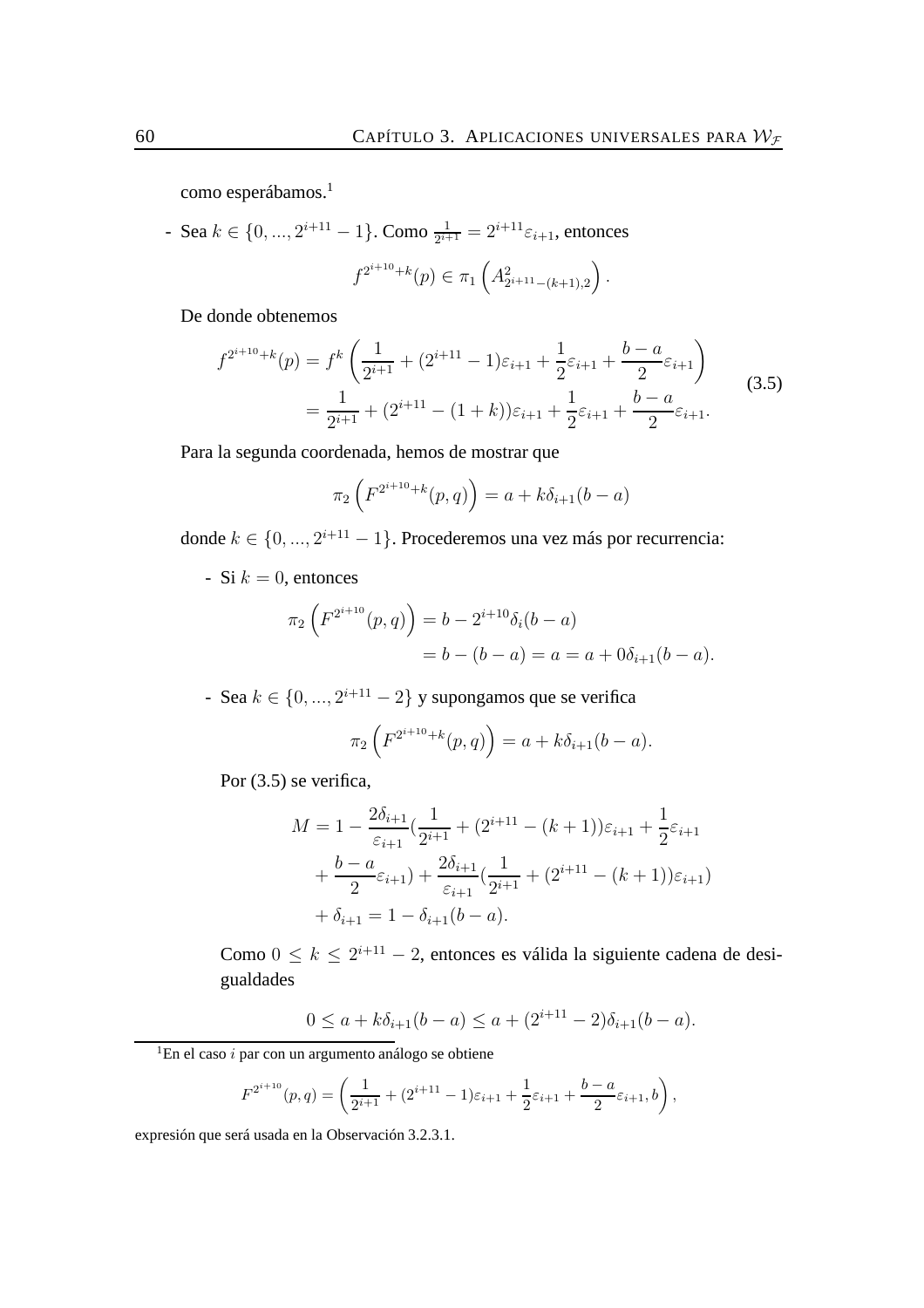Así,

$$
a + k\delta_{i+1}(b-a) \le a + (2^{i+1} - 2)\delta_{i+1}(b-a)
$$
  
=  $a + \left(\frac{1}{\delta_{i+1}} - 2\right)\delta_{i+1}(b-a)$   
=  $b - 2\delta_{i+1}(b-a) \le 1 - \delta_{i+1}(b-a)$ .

De donde se deduce que  $a + k\delta_{i+1}(b - a) \in [0, M]$ . De la definición de *g*, se sigue que

$$
\pi_2 \left( F^{2^{i+10}+k+1}(p,q) \right) = a + k \delta_{i+1} (b-a) + 1 - (1 - (b-a) \delta_{i+1})
$$
  
= a + (k+1) \delta\_{i+1} (b-a),

estableciendo el paso inductivo y finalizando la prueba.

**Observación 3.2.3.1.** A partir de su definición, es sencillo ver que  $A_{2^{11}-1,2}^1$  se puede expresar en la forma

$$
A^1_{2^{11}-1,2}=\bigcup_{\substack{a\le b\\a,b\in\mathbb{I}}}\left(\frac{1}{2}+(2^{11}-1)\varepsilon_1+\frac{1}{2}\varepsilon_1+\frac{b-a}{2}\varepsilon_1,b\right).
$$

El lema previo garantiza que la diferencia en altura entre dos iteradas consecutivas de un punto  $(p, q) \in A_2^1$  $_{2^{11}-1,2}^1$  en  $I_i\times\mathbb{I}$  es exactamente  $\delta_i(b-a).$  Si  $i$  es impar, la primera iterada en  $I_i \times \mathbb{I}$  (k = 0) posee altura b y la última (k =  $2^{i+10} - 1$ ) posee altura  $a + \delta_i(b - a)$ . Si  $i$ es par, la primera iterada en  $I_i\times \mathbb{I}$   $(k=0)$ posee altura  $a$ y la última  $(k=2^{i+10}-1)$ posee altura  $b - \delta_i(b - a)$ . (En el razonamiento previo, consideramos que  $\frac{1}{2^i} \in I_{i+1}$ cuando nos referimos a la última iterada en  $I_i \times \mathbb{I}$ .)

Con el siguiente resultado, para cada punto  $(p,q)\in \mathbb{I}^2\backslash I_0$  acotamos la diferencia en altura entre dos iteradas consecutivas mediante  $F$  y describimos la forma de las mismas.

**Lema 3.2.4.** *Sea* (p, q) ∈  $\bigcup^{2^i0\,+\,10}-1$  $n=0$  $(A^{i_0}_{n,2}\cup A^{i_0}_n)$ n,1 )*. Entonces, las siguientes propiedades se satisfacen, siendo*  $i_0, i_1 \geq 1$   $\overline{y} k^2 \geq 0$  *enteros:* 

(a) Si 
$$
F^k(p,q) \in \bigcup_{n=0}^{2^{i_1+10}-1} (A_{n,2}^{i_1} \cup A_{n,1}^{i_1}),
$$
 *entonces:*  
\n(a<sub>1</sub>)  $0 \le |\pi_2(F^k(p,q)) - \pi_2(F^{k+1}(p,q))| \le M(F^k(p,q))$  *en el caso i<sub>1</sub> impar,*  
\n(a<sub>2</sub>)  $0 \le |\pi_2(F^k(p,q)) - \pi_2(F^{k+1}(p,q))| \le 1 - M(F^k(p,q))$  *en el caso i<sub>1</sub> par,*

 $\Box$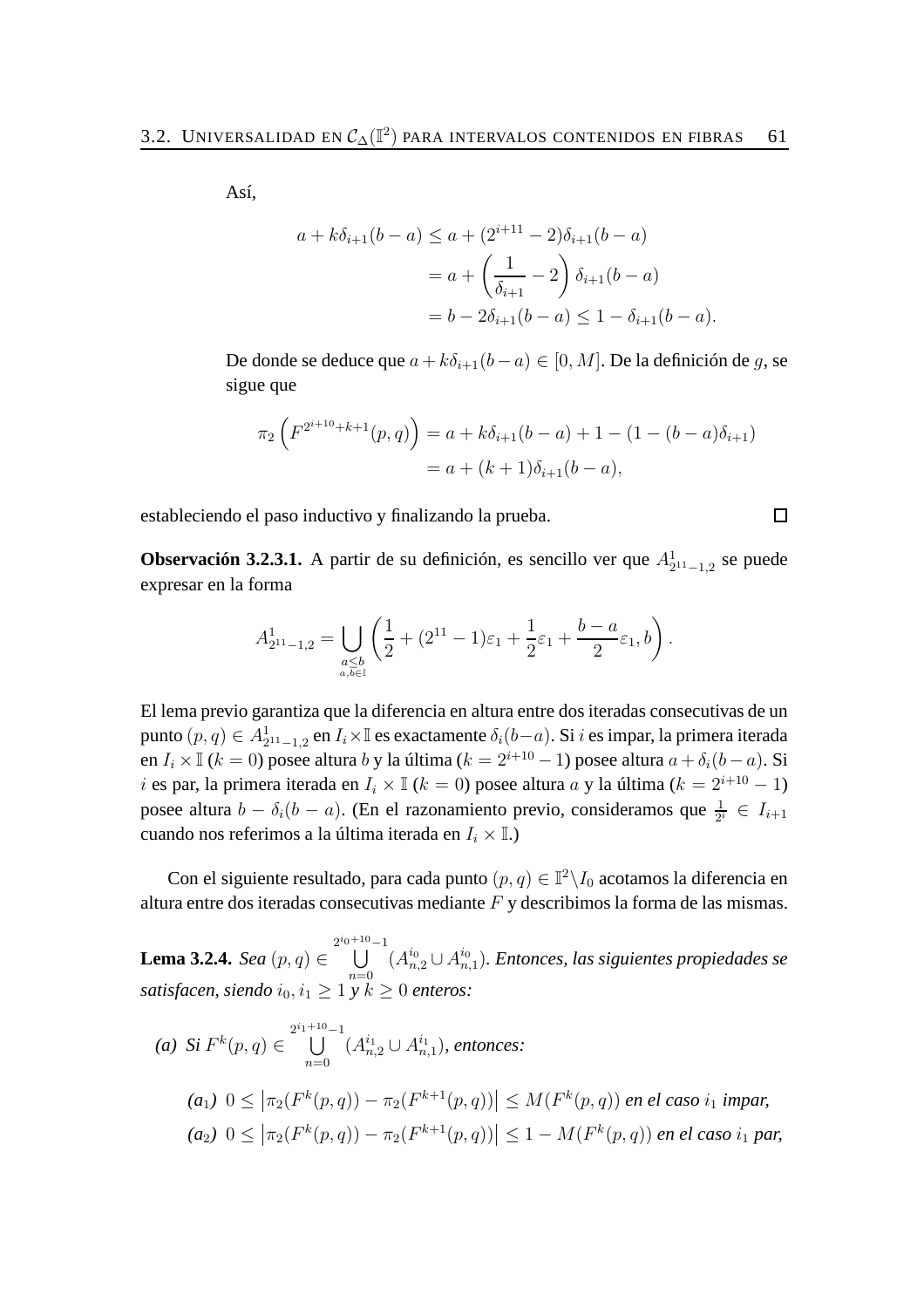$$
donde\ M(F^k(p,q)) = \begin{cases} \frac{M((p,q))\delta_{i_1}}{\delta_{i_0}} & si\ i_0\ e\ i_1\ son\ impares, \\ \frac{(1-M((p,q)))\delta_{i_1}}{\delta_{i_0}} & si\ i_0\ es\ par\ e\ i_1\ es\ impar, \\ 1-\frac{M((p,q))\delta_{i_1}}{\delta_{i_0}} & si\ i_0\ es\ impar\ e\ i_1\ es\ par, \\ 1-\frac{(1-M((p,q)))\delta_{i_1}}{\delta_{i_0}} & si\ i_0\ e\ i_1\ son\ pares. \end{cases}
$$

(b) Sea  $i\geq i_0+1$  y  $F^{k_i}(p,q)$  la primera iterada de  $(p,q)$  en  $\bigcup^{2^{i+10}-1}$  $n=0$  $(A_{n,2}^i \cup A_{n,1}^i)$ *, se cumple:*

- $(b_1)$  *Si*  $(p, q) \in A_{n,2}^{i_0}$  donde  $n \in \{0, 1, ..., 2^{i_0+10} 1\}$  *y*  $j \in \{0, 1, ..., 2^{i+10} 1\}$ *. Entonces:*
	- *1) Si i es impar*,  $\pi_2(F^{k_i+j}(p, q)) \geq \pi_2(F^{k_i+j+1}(p, q)).$ 2) *Si i es par,*  $\pi_2(F^{k_i+j}(p, q)) \leq \pi_2(F^{k_i+j+1}(p, q)).$
- $(b_2)$  *Si*  $(p, q) \in A_n^{i_0}$  $_{n,1}^{i_0}\backslash\,\big(\{\frac{1}{2^{i_0}}$  $\frac{1}{2^{i_0}}+n\varepsilon_{i_0}$ } ×  $\mathbb{I}\}\)$  donde  $n \in \{0, 1, ..., 2^{i+10}-1\}$  y j ∈  $\{-1, 0, 1, ..., 2^{i+10} - 2\}$ *, se cumple:* 
	- *1) Si i es impar*,  $\pi_2(F^{k_i+j}(p, q)) \geq \pi_2(F^{k_i+j+1}(p, q)).$
	- 2) *Si i es par,*  $\pi_2(F^{k_i+j}(p, q)) \leq \pi_2(F^{k_i+j+1}(p, q)).$

*Demostración.* La propiedad (b) y la cadena de desigualdades

$$
0 \leq |\pi_2(F^k(p,q)) - \pi_2(F^{k+1}(p,q))| \leq M(F^k(p,q)),
$$

se deducen inmediatamente de la definición de F. Para describir  $M(F^k(p,q))$  supongamos, por ejemplo, que  $i_0$  e  $i_1$  son ambos impares. Entonces,  $M(F^k(p,q)) = t \delta_{i_1}$  con  $0 \leq t \leq 1.$  Por la morfología de F, para un tal valor t, sabemos que  $M((p,q)) = t \delta_{i_0}.$ Por tanto, se tiene que  $M(F^k(p,q)) = \frac{M((p,q))\delta_{i_1}}{\delta_{i_0}}$ .  $\Box$ 

### **3.2.3. Comprobación de la universalidad**

Tras analizar la dinámica de la aplicación triangular  $F$  presentada en la Definición 3.2.1, pasamos a comprobar que se trata de un elemento universal para los conjuntos  $\omega$ -límite de tipo intervalo contenidos en la fibra  $I_0$ .

**Teorema 3.2.5.** *La aplicación triangular* F *en* I 2 *introducida en la Definición 3.2.1 satisface la siguientes condiciones:*

*(A) Para cada*  $[a, b] \subseteq \mathbb{I}$ ,  $a \leq b$ , existe un punto  $(p, q) \in \mathbb{I}^2 \backslash I_0$  tal que

$$
\omega_F(p,q) = \{0\} \times [a,b].
$$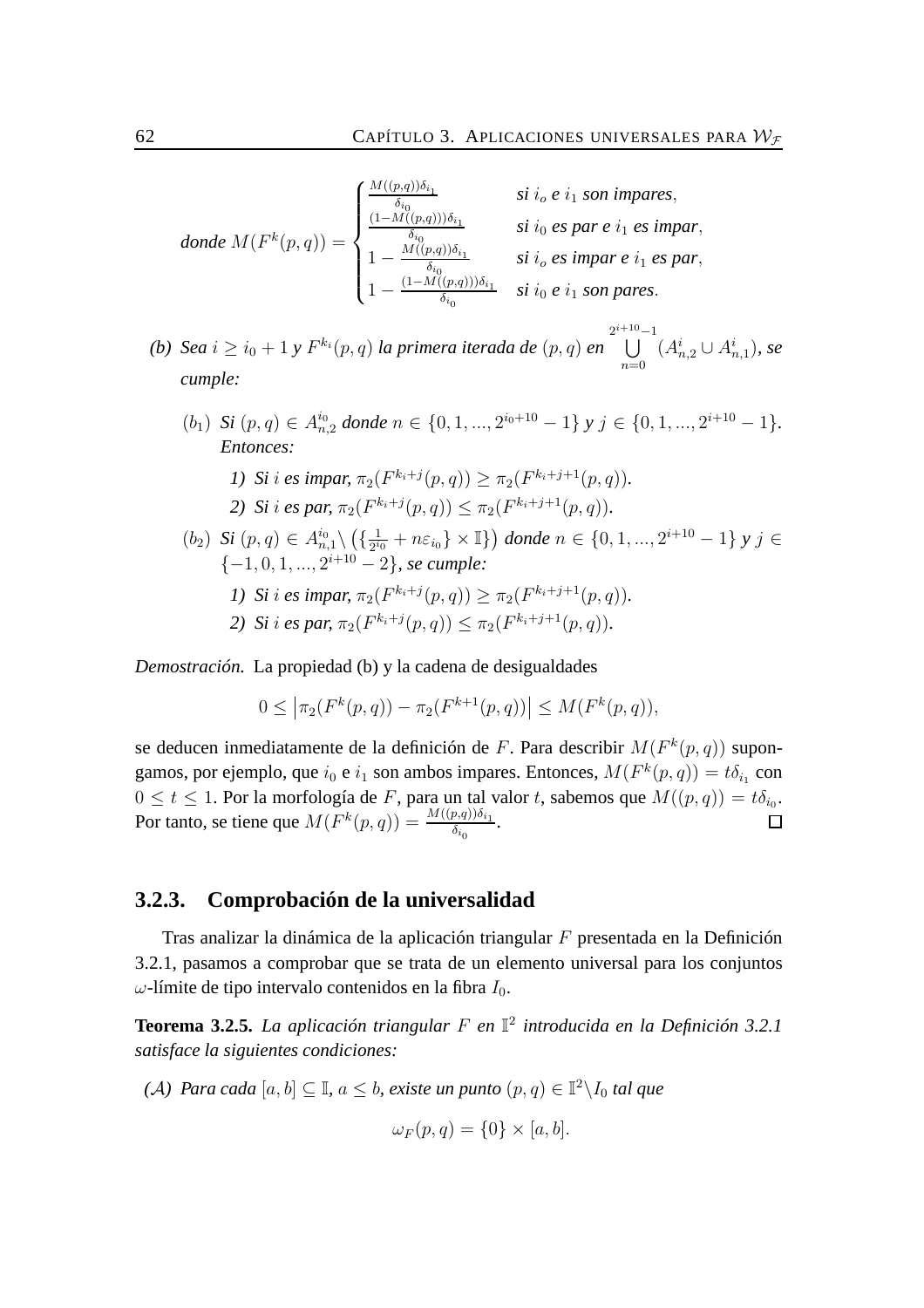(B) Dado  $(p, q)$  ∈  $\mathbb{I}^2$ , existe un intervalo compacto  $J ⊆ \mathbb{I}$ , degenerado o no, verifi*cando que*

$$
\omega_F(p,q) = \{0\} \times J.
$$

*Demostración.* (*A*). Consideremos  $(p, q) = \left(\frac{1}{2} + (2^{11} - 1)\varepsilon_1 + \frac{1}{2}\right)$  $\frac{1}{2}\varepsilon_1 + \frac{b-a}{2}$  $\frac{-a}{2}\varepsilon_1$ , b),  $y \in$  $[a, b]$  y  $\varepsilon > 0$ . Como  $\frac{1}{2^i} \to 0$  cuando  $i \to \infty$ , existe  $i_0$  entero positivo tal que  $\frac{1}{2^{i_0}} < \frac{\varepsilon}{2}$  $rac{\varepsilon}{2}$ . Por otro lado como  $\delta_i(b-a) = \frac{b-a}{2^{i+10}} \to 0$  cuando  $i \to \infty$  existe un entero positivo  $i_1$ tal que  $\delta_{i_1}(b-a) < \frac{\varepsilon}{2}$  $\frac{\varepsilon}{2}$ .

Sea  $i_2 = \max\{i_0 + 1, i_1\}$ . Como  $y \in [a, b]$ , la anterior consideración y la Observación 3.2.3.1 nos permiten obtener una iterada  $(\alpha, \beta) \neq (0, y)$  de  $(p, q)$  en  $I_{i_2} \times \mathbb{I}$  tal que  $0<|\beta-y|\leq \delta_{i_2}(b-a).$  Como  $i_2\geq i_1,$  entonces

$$
\delta_{i_2}(b-a) = \frac{1}{2^{i_2+10}}(b-a) \le \frac{1}{2^{i_1+10}}(b-a) = \delta_{i_1}(b-a) < \frac{\varepsilon}{2}.
$$

Por tanto,  $|\beta - y| < \frac{\varepsilon}{2}$  $\frac{\varepsilon}{2}$ . Más aún, como  $(\alpha, \beta) \in I_{i_2} \times \mathbb{I}$  entonces  $0 < \alpha \leq \frac{1}{2^{i_2}}$  $\frac{1}{2^{i_2-1}}$  y de  $i_2 \geq i_0 + 1$  se sigue  $0 < \alpha \leq \frac{1}{2^{i_2}}$  $\frac{1}{2^{i_2-1}} \leq \frac{1}{2^{i_0}}$  $\frac{1}{2^{i_0}} < \frac{\varepsilon}{2}$  $\frac{\varepsilon}{2}$ . Finalmente,

$$
0 < d((\alpha, \beta), (0, y)) = \sqrt{\alpha^2 + (\beta - y)^2} < \sqrt{\left(\frac{\varepsilon}{2}\right)^2 + \left(\frac{\varepsilon}{2}\right)^2} < \varepsilon
$$

Y así,  $\{0\} \times [a, b] \subseteq \omega_F(p, q)$ .

Por otro lado, sea  $(x, y) \notin \{0\} \times [a, b]$ . En estas condiciones, hay dos posibles situaciones:

(a<sub>1</sub>)  $\int \text{Caso } x \neq 0.$  Como  $f^n(p) \to 0$  cuando  $n \to \infty$  y  $x \neq 0$ , existe un entero positivo  $n_0$  tal que  $x - f^{n_0}(p) > 0$ . Sea  $\varepsilon = \frac{x - f^{n_0}(p)}{2} > 0$ . Entonces,

$$
x - f^{n}(p) \ge x - f^{n_0}(p) > \frac{x - f^{n_0}(p)}{2} = \varepsilon
$$

para cada entero  $n \geq n_0$ . Así,

$$
d((x, y), F^n(p, q)) \ge x - f^n(p) > \varepsilon
$$

para cada entero  $n \ge n_0$  y esto implica que  $(x, y) \notin \omega_F(p, q)$ .

(a<sub>2</sub>) Caso  $x = 0$  e  $y \notin [a, b]$ . Ahora, sea  $h = d([a, b], y) > 0$  la distancia entre  $[a, b]$ e  $\{y\}$ . Por el Lema 3.2.3,  $\pi_2(F^n(p,q)) \in [a,b]$  para cada n entero no negativo. Entonces,  $|\pi_2(F^n(p, q)) - y| \ge h$  para cada n entero no negativo. Sea  $\varepsilon = \frac{h}{2} > 0$ . Por tanto,

$$
d(F^n(p,q),(x,y)) \ge |\pi_2(F^n(p,q)) - y| \ge h > \varepsilon
$$

para cada n entero no negativo. En definitiva,  $(x, y) \notin \omega_F(p, q)$ .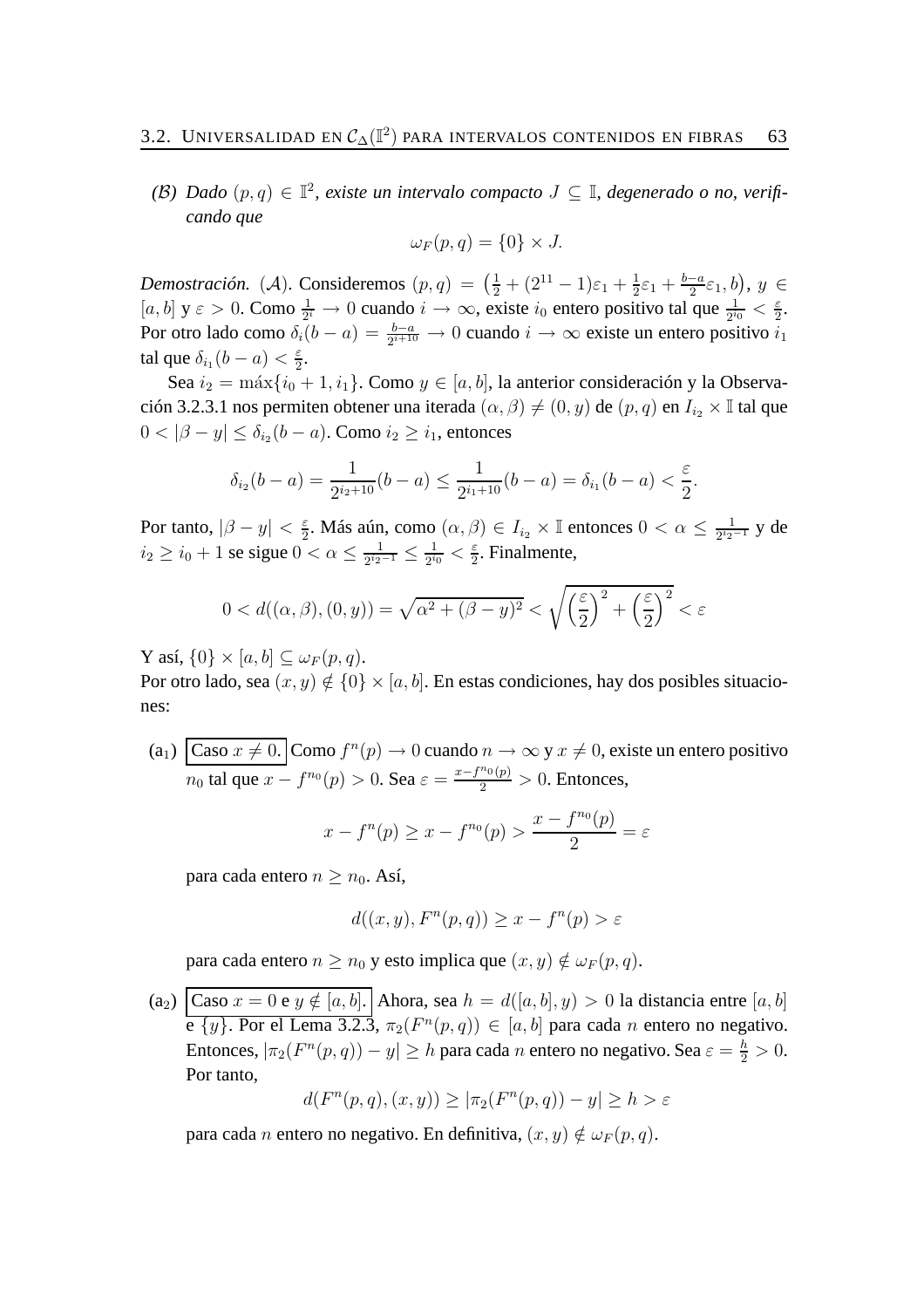Así por  $(a_1)$  y  $(a_2)$  establecemos la parte  $(A)$ .

(B) Si  $(0, c) \in I_0$ , entonces es un punto fijo y el resultado se sigue inmediatamente tomando  $J = \{c\}$ . Por otro lado, sea  $(p, q) \in \mathbb{I}^2 \backslash I_0$ . Notemos que  $\omega_F(p, q) \subseteq I_0$ (idéntica prueba que en el apartado (a<sub>1</sub>) de (A), tomando  $\mathbb{I} = [a, b]$ ). Como  $\mathbb{I}^2$  es un compacto,  $\omega_F(p,q) \neq \emptyset$ . Si  $\omega_F(p,q) = \{(0,c)\}\$ , el resultado es verdadero tomando de nuevo  $J = \{c\}$ . Como F es una aplicación continua, entonces el conjunto  $\omega_F(p,q)$  es cerrado. Así, si  $(p,q) \in \mathbb{I}^2\backslash I_0$  es suficiente probar que  $\omega_F(p,q) = \{0\} \times J$  donde  $J \subseteq \mathbb{I}$ es un intervalo. Para conseguir este propósito, sean  $(0, a)$  y  $(0, b)$  en  $\omega_F(p, q)$ , donde  $a < b$ . Sea  $a < c < b$ . Entonces, si comprobamos que  $(0, c) \in \omega_F(p, q)$  el resultado estará probado.

Sea  $j_0$  un entero positivo tal que  $(p, q) \in$  $\bigcup^{2j_0+10}-1$  $n=0$  $(A_{n,2}^{j_0} \cup A_{n,2}^{j_0})$  $_{n,1}^{\jmath_0}).$  Tomemos  $\varepsilon > 0$  e  $i_0$  un entero positivo satisfaciendo las siguientes propiedades:

- (b<sub>1</sub>)  $a + \varepsilon < c < b \varepsilon$ ,
- $(b_2) \frac{1}{2^i}$  $\frac{1}{2^{i_0}} + \frac{1}{2^{i_0+1}}$  $\frac{1}{2^{i_0+10}} < \varepsilon,$
- (b<sub>3</sub>)  $\varepsilon + \frac{1}{2^{i_0}}$  $\frac{1}{2^{i_0+1}} < \frac{b-a}{2}$  $\frac{-a}{2}$
- (b<sub>4</sub>)  $i_0 \geq j_0 + 1$ .

Como  $(0, a)$  y  $(0, b)$  son puntos de  $\omega_F(p, q)$ , existen  $k_1$  y  $k_2$  enteros positivos tales que

$$
f^{k_s}(p) \le d(F^{k_s}(p, q), (0, \lambda)) < \frac{1}{2^{i_0}};
$$

donde  $s \in \{1,2\}$  y  $\lambda \in \{a,b\}$ . Así, obtenemos que  $F^{k_s}(p,q) \in \bigcup^{2^{i_s+10}-1}$  $n=0$  $(A^{i_s}_{n,2} \cup A^{i_s}_{n,1})$ con  $i_s > i_0, s \in \{1, 2\}$ . Por tanto,

$$
\left|\pi_2(F^{k_s}(p,q)) - \lambda\right| \le d(F^{k_s}(p,q), (0,\lambda)) < \frac{1}{2^{i_0}} < \varepsilon
$$

si  $s \in \{1,2\}$  y  $\lambda \in \{a,b\}$ . Así, por un lado  $\pi_2(F^{k_1}(p,q)) < a+\varepsilon$  y por otro lado  $\pi_2(F^{k_2}(p, q)) > b-\varepsilon.$  Usando estas dos propiedades y por la elección de  $\varepsilon$  e  $i_0$ , tenemos

$$
\pi_2(F^{k_2}(p,q)) - \pi_2(F^{k_1}(p,q)) > b - a - 2\varepsilon > \frac{1}{2^{i_0}} > \frac{1}{2^{i_1+10}} = \delta_1 \ge M(F^{k_1}(p,q)).
$$

Por (b<sub>4</sub>), usando las partes (a) y (b) del Lema 3.2.4 y el hecho  $a + \varepsilon < c < b - \varepsilon$ , existe  $k_3$ , y por consiguiente un entero positivo  $i_3$ , tal que  $k_1 \leq k_3 \leq k_2$  verificando

$$
\left|\pi_2(F^{k_3}(p,q)) - c\right| \le M(F^{k_3}(p,q))\tag{3.6}
$$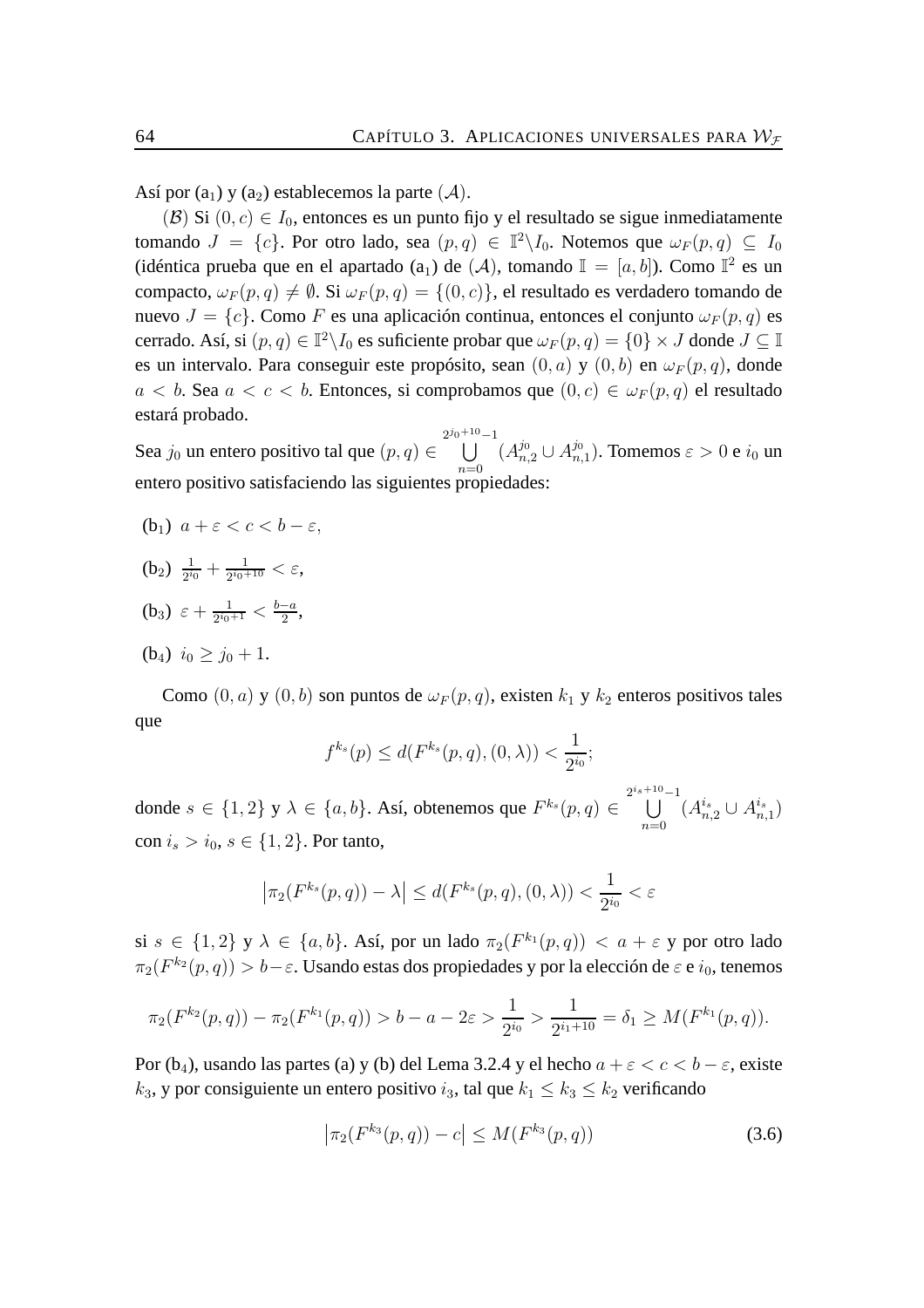y

$$
F^{k_3}(p,q) \in \bigcup_{n=0}^{2^{i_3+10}-1} (A^{i_3}_{n,2} \cup A^{i_3}_{n,1}).
$$

Como  $k_1 \leq k_3$ , entonces  $i_0 < i_1 \leq i_3$  y así se tiene,  $\delta_{i_3} < \delta_{i_0}$  y

$$
\pi_1(F^{k_3}(p,q)) \le \frac{1}{2^{i_1-1}} \le \frac{1}{2^{i_0}}.\tag{3.7}
$$

Por  $(3.6)$  y  $(3.7)$  obtenemos

$$
0 < d(F^{k_3}(p,q) - (0, c)) = \sqrt{[\pi_1(F^{k_3}(p,q))]^2 + [\pi_2(F^{k_3}(p,q)) - c]^2}
$$
  
\n
$$
\leq \pi_1(F^{k_3}(p,q)) + |\pi_2(F^{k_3}(p,q)) - c|
$$
  
\n
$$
\leq \frac{1}{2^{i_0}} + M(F^{k_3}(p,q)) \leq \frac{1}{2^{i_0}} + \delta_{i_3}
$$
  
\n
$$
< \frac{1}{2^{i_0}} + \delta_{i_0} = \frac{1}{2^{i_0}} + \frac{1}{2^{i_0+10}} < \varepsilon.
$$

Por tanto,  $(0, c) \in \omega_F(p, q)$  y así  $\omega_F(p, q) = \{0\} \times J$  donde  $J \subseteq \mathbb{I}$  es un intervalo, comprobando la parte  $(\mathcal{B})$  y finalizando la prueba.  $\Box$ 

**Observación 3.2.5.1.** Un problema a estudiar en el futuro es la construcción de aplicaciones universales para otros tipos de familias de conjuntos  $\omega$ -límite A, por ejemplo, si consideramos  $\mathcal{A} = \{0\} \times ([a_1, b_1] \cup [a_2, b_2]) : a_i, b_i \in \mathbb{I}\}$  (en  $\mathcal A$  se consideran las uniones de dos intervalos degenerados, es decir, la unión de dos puntos pero se excluyen conjuntos de la forma  $[a, b] \cup \{p\}$  ya que dicho conjunto no es un  $\omega$ -límite en la fibra  $I_0$  para  $\mathcal{C}_\Delta(\mathbb{I}^2)$  por la propiedad de la incompresibilidad débil, véase Teorema 1.3.5). Notemos que por la fuerte invarianza de los conjuntos  $\omega$ -límite, la eventual aplicación universal F construida para la familia A, en la fibra  $I_0$  será la identidad.

Siguiendo las técnicas presentadas en este capítulo hemos conseguido, dados dos intervalos concretos y no degenerados en la fibra  $I_0$ , definir explícitamente una aplicación que depende de ambos intervalos y que los tiene como conjunto ω-límite (véase [BGM2 04]). Pero, al intentar dar el paso para obtener la universalidad se rompe la continuidad de la aplicación.

# **3.3. D-universalidad**

En esta sección estudiaremos el problema de la existencia de aplicaciones universales en sentido débil para los conjuntos  $\omega$ -límite generados por todas las aplicaciones continuas definidas en una variedad compacta m-dimensional M y en un grafo  $\mathbb{G}$  (véase [CGSS 04]). Es decir, analizaremos la existencia de aplicaciones  $\psi \in \mathcal{C}(\mathbb{M})$  (respectivamente  $\psi \in C(\mathbb{G})$  tales que para cada conjunto  $A \in \mathcal{W}_{C(\mathbb{M})}$  (respectivamente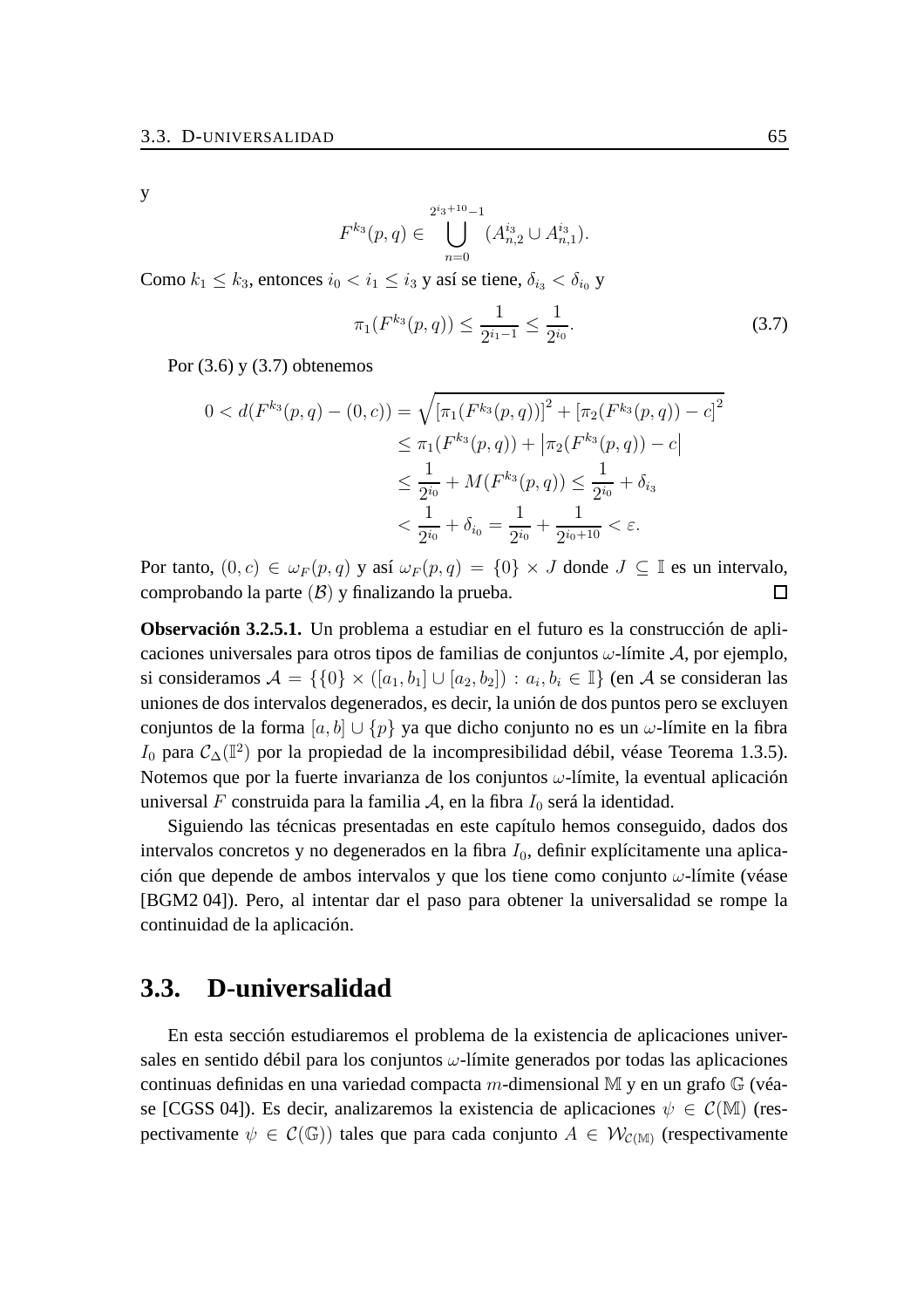$A \in \mathcal{W}_{\mathcal{C}(\mathbb{G})}$ ) existe A, copia homeomorfa de A, en  $\mathcal{W}(\psi)$ . Comenzaremos con algunos resultados generales sobre conjuntos  $\omega$ -límite.

**Lema 3.3.1.** *Sea*  $\mathbb X$  *un espacio métrico compacto,*  $\psi \in C(\mathbb X)$  *y*  $M \in \mathcal W(\psi)$ *. Si el interior de* M *es distinto de vacío, entonces existe*  $y \in M$  *tal que*  $\omega_{\psi}(y) = M$ .

*Demostración.* Como  $M \in \mathcal{W}(\psi)$ , existe  $x \in \mathbb{X}$  tal que  $\omega_{\psi}(x) = M$ . Al ser Int $(M) \neq \emptyset$ y abierto, existe un entero  $k$  tal que  $\psi^k(x)\in\mathrm{Int}(M).$  Sea  $y:=\psi^k(x),$  entonces  $\omega_\psi(y)=$ M. En efecto, trivialmente  $\omega_{\psi}(y) \subseteq \omega_{\psi}(x)$ . Por otro lado, sea  $z \in \omega_{\psi}(x)$ , entonces existe una sucesión de enteros no negativos  $\{n_l\}_{l=0}^{\infty}$  tal que  $\psi^{n_l}(x) \to z$  cuando  $l \to \infty$ . Tomemos l suficientemente grande de modo que  $n_l \geq k$ . Así  $\psi^{n_l-k}(y) = \psi^{n_l}(x) \to z$ cuando  $l \to \infty$ . De donde  $z \in \omega_{\psi}(y)$ , comprobando que  $M = \omega_{\psi}(y)$  con  $y \in M$ .  $\Box$ 

**Lema 3.3.2.** *Sea*  $\mathbb X$  *un espacio métrico compacto,*  $\psi \in C(\mathbb X)$ ,  $M_1 \in \mathcal W(\psi)$  *y*  $M_2$  *cerrado y*  $\psi$ -invariante. Si  $M_1 \cap Int(M_2) \neq \emptyset$ , entonces  $M_1 \subseteq M_2$  (respectivamente si  $M_2 \cap$ Int $(M_1) \neq \emptyset$ , entonces  $M_2 \subseteq M_1$ ).

*Demostración.* Como  $M_1 \in \mathcal{W}(\psi)$ , existe  $x \in \mathbb{X}$  tal que  $\omega_{\psi}(x) = M_1$ . Por otro lado, como  $M_1 \cap Int(M_2) \neq \emptyset$  existirá un entero no negativo k tal que  $\psi^k(x) \in Int(M_2)$ . Como  $M_2$  es fuertemente invariante, para cada  $n \geq k$ ,  $\psi^n(x) \in M_2$ . De donde se deduce, teniendo en cuenta que  $M_2$  es cerrado, que  $M_1 \subseteq M_2$ .  $\Box$ 

**Corolario 3.3.2.1.** *Sea*  $\mathbb{X}$  *un espacio métrico compacto,*  $\psi \in C(\mathbb{X})$  *y*  $M_1, M_2 \in \mathcal{W}(\psi)$ *. Si* Int( $M_1$ ) ∩ Int( $M_2$ ) ≠  $\emptyset$ *, entonces*  $M_1 = M_2$ .

Una vez presentados estos resultados generales sobre conjuntos  $\omega$ -límite, pasamos a demostrar la no existencia de aplicaciones d-universales en variedades compactas mdimensionales. Comenzamos con el caso  $m \geq 2$ .

#### **3.3.1. Inexistencia en variedades** m**-dimensionales. El caso** m ≥ 2

El siguiente resultado será un punto clave para probar la no existencia de aplicaciones d-universales en variedades compactas m-dimensionales con  $m > 2$ .

**Lema 3.3.3.** *En* I 2 *existe una cantidad no numerable de dendritas no homeomorfas.*

*Demostración.* Tomemos cualquier sucesión  $\alpha = (\alpha_0, \alpha_1, \dots)$  de ceros y unos, sea  $k_0=1$  y para cada  $i\in\{1,2,\dots\}$  sea  $k_i=k_{i-1}\cdot(2+\alpha_{i-1})=\prod_{l=0}^{i-1}(2+\alpha_l).$  Sea  $C\subset\mathbb{I}$ un conjunto de Cantor y  $\{c_n : n \in \mathbb{N}\}\$  su subconjunto denso.

Consideremos  $p_{-1,0} = (\frac{1}{2}, 1)$  y  $p_{0,0} = (\frac{1}{2}, \frac{1}{2})$  $\frac{1}{2}$ ). Para cada  $i \in \{1, 2, \dots\}$ , tomamos  $k_i$  puntos  $p_{ij} = (x_j, \frac{1}{2^{i+j}})$  $\frac{1}{2^{i+1}}$ ) donde  $x_0 < x_1 < ... < x_{k_i-1}$  y tal que  $\{x_0, x_1, ..., x_{k_i-1}\}$  $\{c_0, c_1, ..., c_{i_k-1}\}.$  Finalmente, definimos  $D_\alpha \subset \mathbb{I}^2$  (véase Figura 3.2) como la unión de: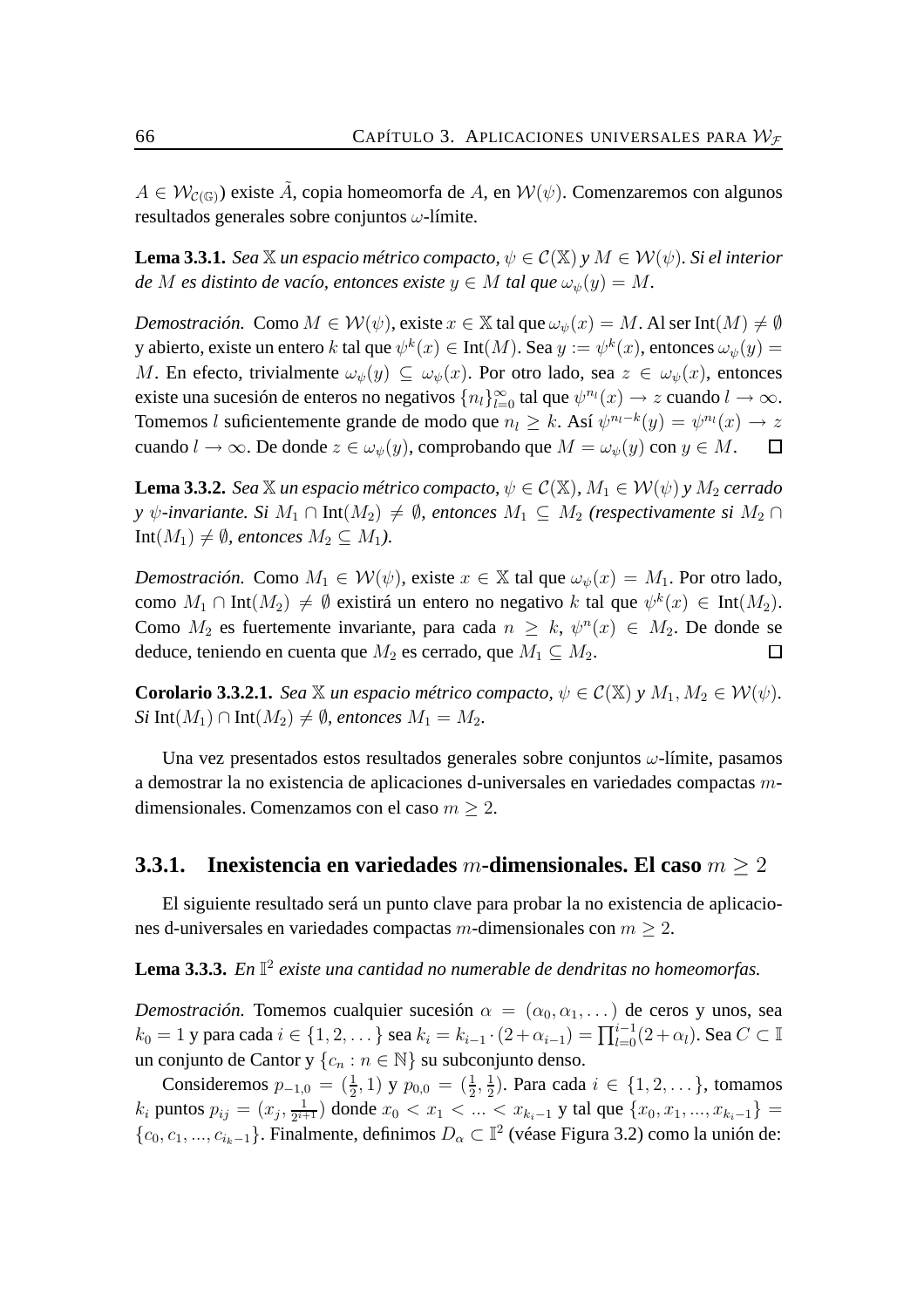

Figura 3.2: Dendrita

- todos los segementos entre  $p_{i,j}$  y  $p_{i+1,j'}$   $(i \geq 1, (2+\alpha_i)j \leq j' \leq (2+\alpha_i)j+1+\alpha_i)$ ,
- **e** el segmento entre  $p_{-1,0}$  y  $p_{0,0}$ ,
- el conjunto  $C \times \{0\}$ .

Esto es una dendrita con vértices  $p_{ij}$  ( $i \ge 0, j \in \{0, 1, \ldots, k_i - 1\}$ ) y puntos finales  $p_{-1,0}$  y  $(x,0), x \in C$ . Probaremos que si  $\alpha' = (\alpha'_0, \alpha'_1, ...)$  es otra sucesión de ceros y unos diferente de  $\alpha$  entonces  $D_{\alpha}$  y  $D_{\alpha'}$  son no homeomorfas, lo que finalizará la prueba.

En efecto, tomemos dos sucesiones cualesquiera de ceros y unos  $\alpha, \alpha'$ ; los símbolos para la construcción de  $D_{\alpha'}$  se denotarán mediante  $k'_i$ ,  $p'_{ij}$ . Sea  $h : D_{\alpha} \to D_{\alpha'}$  un homeomorfismo. Como  $p_{-1,0}, p'_{-1,0}$  es el único punto final de  $D_{\alpha}, D_{\alpha'}$ , respectivamente, que no es un límite de vértices, debe verificarse que  $h(p_{-1,0}) = p'_{-1,0}$ .

El conjunto  $D_{\alpha} \setminus \{p_{0,0}\}\$  tiene  $k_1 + 1 = \alpha_0 + 3$  componentes conexas; denotemos sus clausuras mediante  $L, E_0, \ldots, E_{k_1-1}$ , donde L es la componente que contiene a  $p_{-1,0}$  y  $E_j$  es la componente que contiene a  $p_{1,j}$  ( $j \in \{0, 1, \ldots, k_1 - 1\}$ ). Como L es un arco,  $h(L)$  es también un arco. Uno de los puntos finales de  $h(L)$  es  $h(p_{-1,0}) = p'_{-1,0}$ . El otro punto final  $h(p_{0,0})$  es igual a  $p'_{0,0}$  ya que dicho punto es un vértice de  $D_{\alpha'}$  (la imagen homeomorfa de un vértice) y  $h(L)$  no contiene otro vértice (todos los puntos del arco L excepto los dos puntos finales poseen componente numérica 2). Así, la imagen de  $D_{\alpha}\setminus\{p_{0,1}\}$  es  $D_{\alpha'}\setminus\{p_{0,1}\}$  que posee  $k'_1+1=\alpha'_0+3$  componentes (las clausuras de las mismas serán denotadas mediante  $L', E'_0, \ldots, E'_{k'_1-1}$ ). Por tanto,  $\alpha_0 = \alpha'_0$ .

Es más, como  $L$  se transforma sobreyectivamente en  $L', E_0$  se transforma sobreyectivamente en algún  $E'_j.$  Pero  $E_0, E'_j$  es una dendrita homeomorfa a  $D_{(\alpha_1,\alpha_2,...\,},D_{(\alpha'_1,\alpha'_2,...\,)} ,$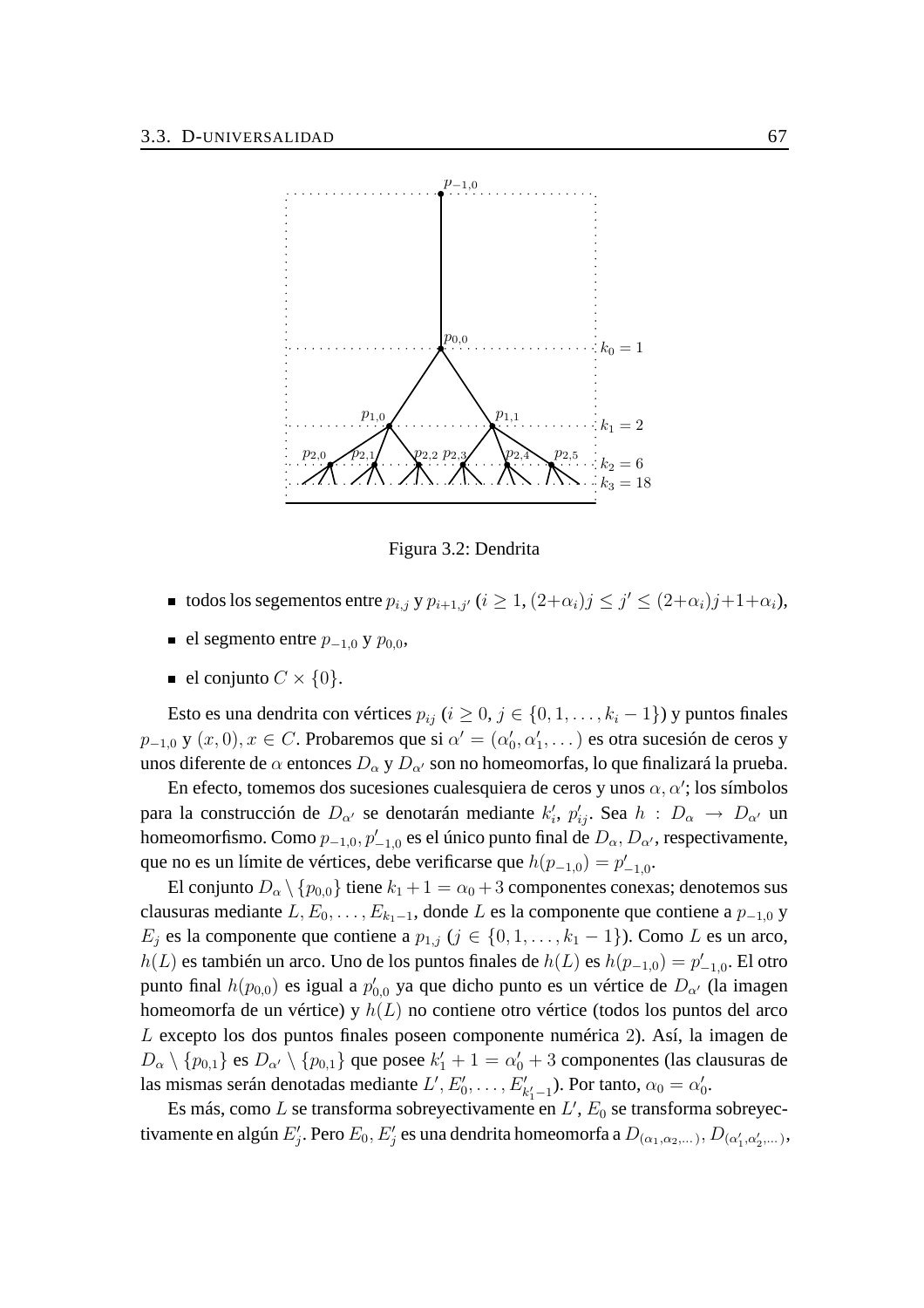respectivamente. Analizando las componentes de  $E_0 \setminus \{p_{1,0}\}\$ análogamente como antes obtenemos que  $\alpha_1 = \alpha'_1$ . Continuando inductivamente obtendremos que  $\alpha_i = \alpha'_i$  para cada *i*, así  $\alpha = \alpha'$ . Por tanto,  $D_{\alpha}, D_{\alpha'}$  son no homeomorfas si  $\alpha \neq \alpha'$ . □

Recordemos que un espacio separable es aquel que posee una cantidad de abiertos numerable.

**Lema 3.3.4.** *Sea*  $\mathbb{X}$  *el cubo m*-dimensional  $\mathbb{I}^m$  con  $m \geq 2$ . *Entonces, no existe ninguna* aplicación d-universal para  $\mathcal{W}_{\mathcal{C}(\mathbb{X})}$ .

*Demostración.* Sea  $\{D_{\alpha}\}_{{\alpha} \in \mathcal{A}}$  un sistema no numerable de dendritas no homeomorfas en  $\mathbb{I}^2$ . Si  $m > 2$  identificamos  $\mathbb{I}^2$  con  $\mathbb{I}^2 \times \{0\}^{m-2}$ . Para cada  $\alpha \in \mathcal{A}$  elegimos una bola cerrada  $B_{\alpha}$  en  $\mathbb{I}^m$  disjunta de  $D_{\alpha}$ . Por el Teorema 1.3.4 parte (iii),  $B_{\alpha} \cup D_{\alpha}$  es un conjunto ω-límite para alguna función continua al ser la unión de dos continuos de Peano.

Afirmamos que  $B_{\alpha} \cup D_{\alpha}$ ,  $B_{\beta} \cup D_{\beta}$  son no homeomorfos para cada  $\alpha, \beta \in A$ ,  $\alpha \neq \beta$ . En efecto, supongamos que existe un homeomorfismo  $h : B_\alpha \cup D_\alpha \to B_\beta \cup D_\beta$ . Como  $D_{\alpha}$  es una componente de  $B_{\alpha} \cup D_{\alpha}$ , es aplicada sobreyectivamente sobre una componente de  $B_\beta \cup D_\beta$ . Pero ésta no puede ser aplicada en  $B_\beta$  ya que  $D_\alpha$  es una dendrita, y por ende posee interior vacío (cualquier subconjunto abierto en  $\mathbb{I}^m$  contiene una curva cerrada simple). Así,  $h|_{D_{\alpha}}:D_{\alpha}\to D_{\beta}$  es un homeomorfismo y por el Lema 3.3.3 se sigue  $\alpha = \beta$ .

Supongamos por reducción al absurdo que existe una aplicación d-universal  $\psi$ :  $\mathbb{I}^m\to\mathbb{I}^m$  para  $\mathcal{W}_{\mathcal{C}(\mathbb{X})}.$  Por tanto, para cada  $\alpha\in\mathcal{A}$  existe un conjunto  $G_\alpha$ ,  $\omega$ -límite para  $\psi$  y que es homeomorfo a  $B_{\alpha} \cup D_{\alpha}$ . Es evidente que  $G_{\alpha}$  debe poseer interior no vacío. Por el Corolario 3.3.2.1 se sigue que los interiores de  $G_\alpha$  ( $\alpha \in A$ ) son disjuntos dos a dos. Pero esto contradice el hecho de que  $\mathbb{I}^m$  sea un espacio separable, de donde se obtiene la inexistencia de aplicación d-universal.  $\Box$ 

Para la prueba del siguiente resultado se necesita la noción de retracción de un espacio métrico (véase Definición 1.5.8).

**Teorema 3.3.5.** *Sea* X *un espacio métrico compacto conteniendo una copia homeomorfa del cubo unidad* I <sup>m</sup> *para algún* m ≥ 2*. Entonces, no existe ninguna aplicación* d-universal para  $\mathcal{W}_{\mathcal{C}(\mathbb{X})}$ .

*Demostración.* Sea  $J \subset \mathbb{X}$  una copia homeomorfa a  $\mathbb{I}^m$ , es decir, existe un homeomorfismo  $h: J \to \mathbb{I}^m$ . Sean  $B_\alpha, D_\alpha \subset \mathbb{I}^m$  ( $\alpha \in A$ ) los conjuntos introducidos en la prueba del Lema 3.3.4.

Como  $\mathbb{I}^m$  es una retracción absoluta (véase [HoYo 88, Teorema 2-34])  $J$  es una retracción para X. Así, existe una función continua  $\pi : X \to J$  tal que  $\pi|_J = Id_J$ . Los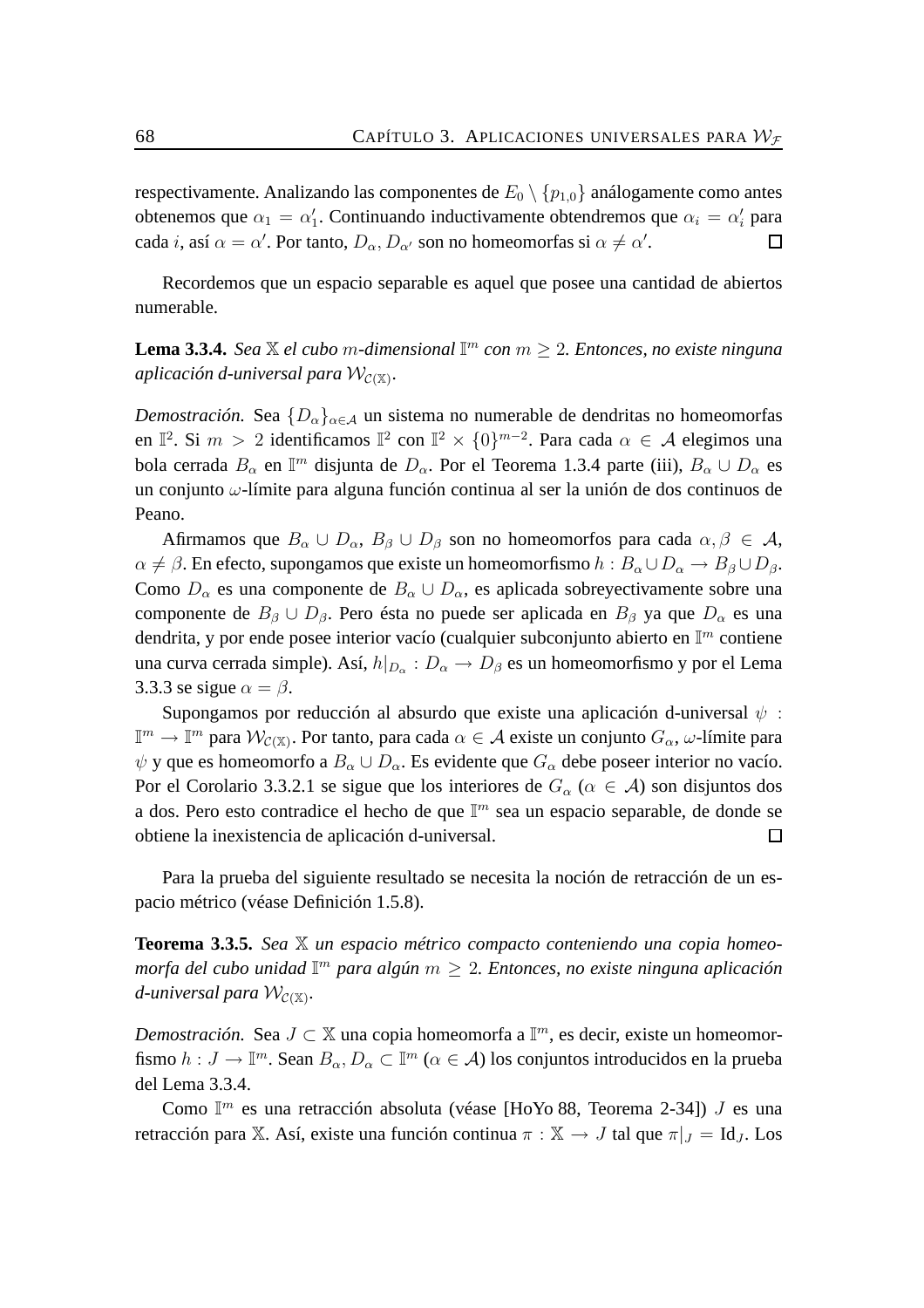conjuntos  $Y_\alpha = h^{-1}(B_\alpha \cup D_\alpha)$  son conjuntos  $\omega$ -límite para alguna aplicación continua en X. Esto se sigue del hecho de que si  $f : \mathbb{I}^m \to \mathbb{I}^m$  es una aplicación continua para la que existe  $y \in \mathbb{I}^m$  tal que  $B_\alpha \cup D_\alpha = \omega_f(y)$ , entonces  $Y_\alpha = \omega_{h^{-1} \circ f \circ h \circ \pi}(h^{-1}(y))$ . Como cada  $Y_\alpha$  posee interior no vacío, podemos obtener una contradicción razonando como en la prueba del Lema 3.3.4.  $\Box$ 

**Corolario 3.3.5.1.** *Sea* M *una variedad compacta m-dimensional con*  $m > 2$ *. Enton* $ces, W_{\mathcal{C}(\mathbb{M})}$  *no admite una aplicación d-universal.* 

#### **3.3.2. Inexistencia en grafos distintos de un arco**

Tras probar en la sección anterior que las variedades compactas m-dimensionales con  $m \geq 2$  no admiten aplicaciones d-universales para sus conjuntos  $\omega$ -límite, pasamos a estudiar la situación para endomorfismos definidos en grafos. Ello permitirá, en particular, cerrar el problema para variedades compactas unidimensionales.

Comenzamos introduciendo un resultado sobre sistemas dinámicos *transitivos*(véase [ARR 99]). Recordemos que un sistema  $(\mathbb{X}, \psi)$  se dice transitivo, si existe un punto  $x \in \mathbb{X}$  con órbita densa en  $\mathbb{X}$ .

#### **Proposición 3.3.6.** *Cualquier grafo admite un sistema dinámico transitivo.*

Para ser precisos, en [ARR 99, 3.7] se prueba únicamente que existe un sistema dinámico transitivo en grafos que no sean árboles. Pero una ligera modificación de su construcción proporciona una aplicación transitiva en cualquier grafo.

#### **Lema 3.3.7.** *Si* S 1 *es la circunferencia unidad, no existe ninguna aplicación d-universal*  $para \mathcal{W}_{\mathcal{C}(\mathbb{S}^1)}$ .

*Demostración*. Sea  $\psi: \mathbb{S}^1 \to \mathbb{S}^1$  una aplicación d-universal para  $\mathcal{W}_{\mathcal{C}(\mathbb{S}^1)}$ . Por la Proposición 3.3.6 se sigue que para algún  $x \in \mathbb{S}^1$ ,  $\omega_{\psi}(x) \subset \mathbb{S}^1$  es homeomorfo a  $\mathbb{S}^1$ , y por tanto igual a  $\mathbb{S}^1.$  En efecto, tomemos cualquier conjunto  $Y\subset \mathbb{S}^1$  homeomorfo a  $\mathbb{S}^1$  para el que exista un punto  $x \in \mathbb{S}^1 \setminus Y$ . Sea J un arco en Y (existe ya que  $\mathbb{S}^1$  contiene un arco) y sea  $y$  un punto no final de  $J.$  Entonces,  $Y\setminus\{y\}\subset\mathbb{S}^1\setminus\{x,y\}$  es no conexo, y por ende Y no es homeomorfo al círculo (si a  $\mathbb{S}^1$  le quitamos un punto permanece conexo).

Sea  $J \subset \mathbb{S}^1$  un arco con puntos finales  $p, q$ . Sea f cualquier función transitiva en J que fija los puntos finales  $p, q$ . Extendemos  $f$  a  $\mathbb{S}^1$  de modo que funciona como la identidad en  $\mathbb{S}^1 \setminus J$ . En estas condiciones,  $f$  es una función continua y posee a  $J$  como uno de sus conjuntos  $\omega$ -límite. Así, usando la d-universalidad de  $\psi,$  existe  $y\in\mathbb{S}^1$  tal que  $\omega_{\varphi}(y)$  es homeomorfo a J. Pero entonces, los interiores de  $\omega_{\varphi}(x)$  y  $\omega_{\varphi}(y)$  intersecan y por el Corolario 3.3.2.1 dichos conjuntos son iguales. Esto es una contradicción ya que un círculo y un arco son diferentes. $\Box$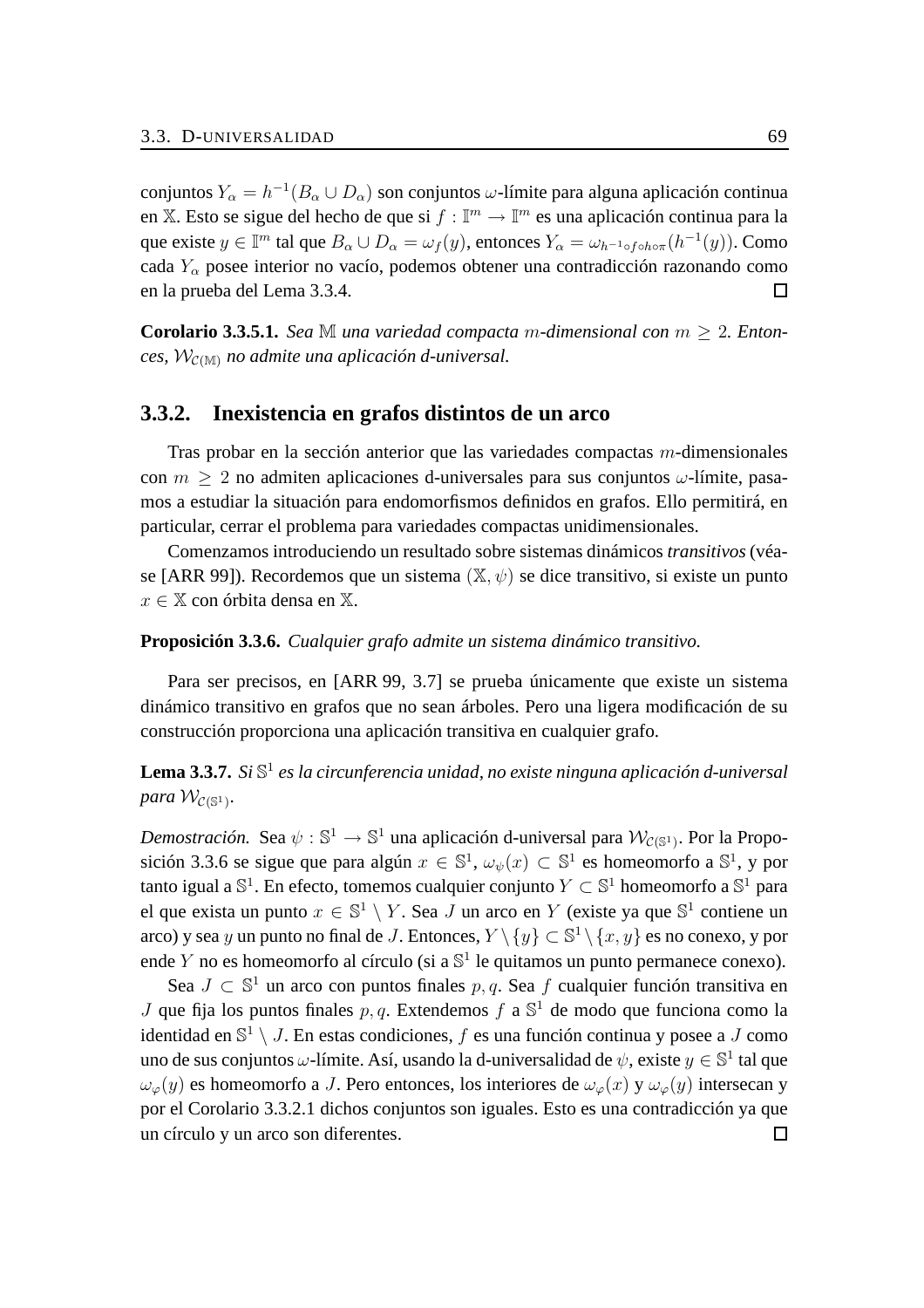Podemos completar ahora el Corolario 3.3.5.1, teniendo información para cualquier tipo de variedad compacta finito dimensional.

**Corolario 3.3.7.1.** *Sea* M *una variedad compacta m-dimensional* ( $m \geq 1$ )*. Entonces,*  $W_{\mathcal{C}(\mathbb{M})}$  *admite una aplicación d-universal si y sólo si* M *es un arco (y por ende*  $m = 1$ ).

Estudiemos ahora la situación para grafos distintos de  $\mathbb{S}^1$ .

**Lema 3.3.8.** *Si* X *es una* 3*-estrella. Entonces no existe ninguna aplicación d-universal* para  $\mathcal{W}_{\mathcal{C}(\mathbb{X})}$ .

*Demostración*. Denotemos mediante b el vértice de  $X$  y con  $a_1, a_2, a_3$  los tres puntos finales de X. Sean p, q cualquier par de puntos distintos del interior del arco  $\overline{ba_3}$  (p está más cerca de  $b$  que  $q$ ). Definimos el conjunto  $Y$  como el conjunto obtenido de eliminar en X el interior del subarco  $\overline{pq}$  del arco  $\overline{ba_3}$ ; Y posee dos componenetes: la 3-estrella X' con vértice b y puntos finales  $a_1, a_2, p$ , y el arco  $J = \overline{qa_3}$ .



Figura 3.3: Letra Y

Afirmamos que  $Y = X' \cup J$  es un conjunto  $\omega$ -límite para algún endomorfismo continuo definido en X. Por el Lema 3.6 de [ARR 99] se sigue que existen funciones continuas sobreyectivas  $\varphi : J \to X'$  y  $\psi : X' \to J$  tales que  $\psi \circ \varphi$  es transitiva en J. Sea  $\xi : \overline{pq} \to \mathbb{X}$  una función continua tal que  $\xi(p) = \psi(p)$ ,  $\xi(q) = \varphi(q)$  (su existencia se sigue de la conexión por arcos de  $X$ ). Definimos f en X como

$$
f(x) = \begin{cases} \varphi(x) & \text{si } x \in J, \\ \psi(x) & \text{si } x \in X', \\ \xi(x) & \text{si } x \in \overline{pq}. \end{cases}
$$

Claramente f es continua. Como  $f^2|_J = \psi \circ \varphi$  es transitiva en J y  $f(J) = X', f(X') = \varphi$ J, la función  $f|_{X' \cup J}$  es transitiva. En efecto, si  $x_0 \in J$  es un punto transitivo para  $f^2|_J$ , entonces la clausura de  $\{f^{2n}(x_0)\}_{n\geq 1}$  es  $J$  y por ende la clausura de  $\{f^{2n+1}(x_0)\}_{n\geq 1}$  es  $f(J) = X'$ , así  $x_0$  es un punto transitivo para  $f|_{X' \cup J}$  y  $\omega_f(x_0) = X' \cup J = Y$ .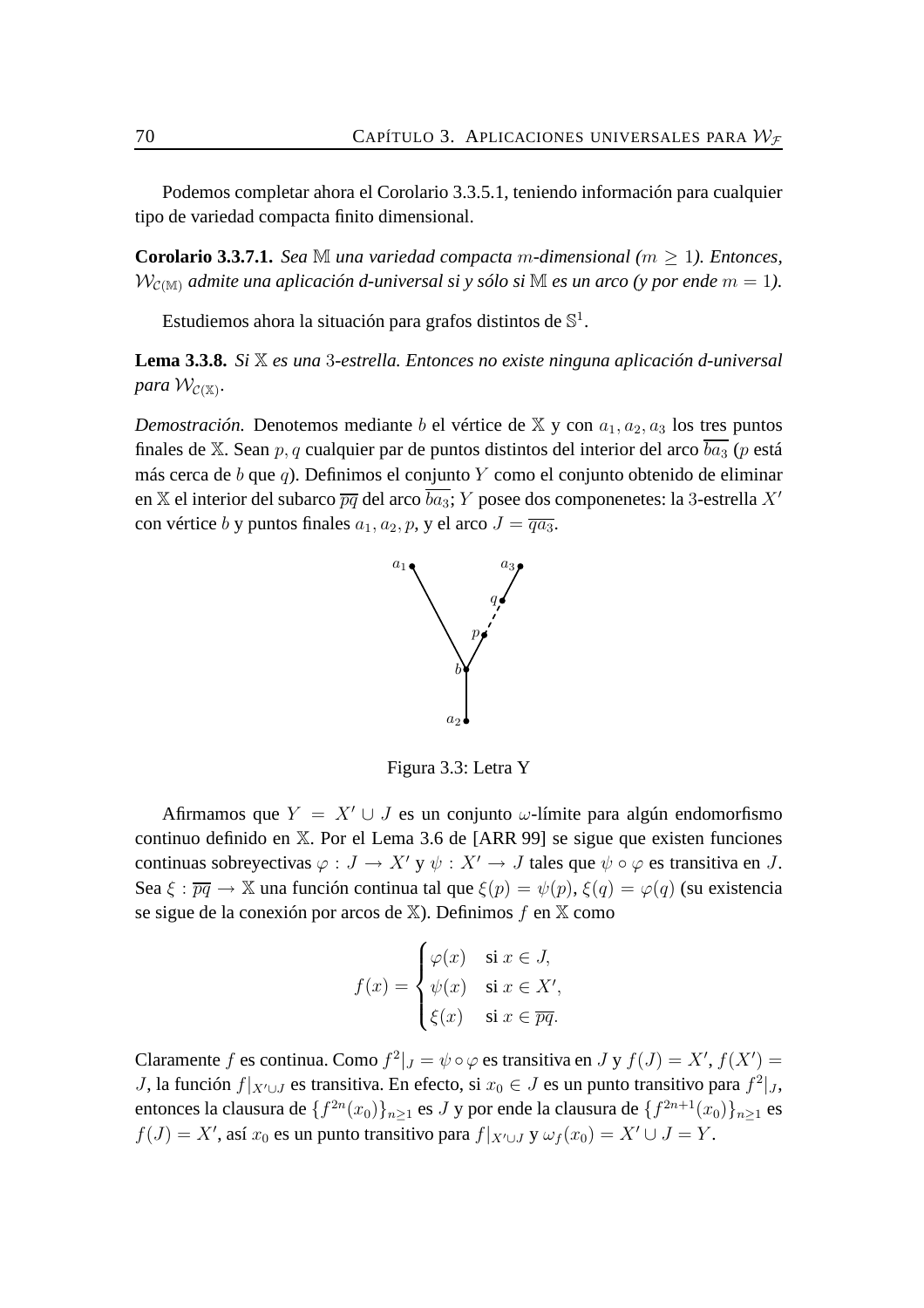Sea  $\psi : \mathbb{X} \to \mathbb{X}$  una aplicación d-universal. Usando el resultado precedente y la Proposición 3.3.6, tenemos que para algún  $x, y \in \mathbb{X}$  el conjunto  $\omega_{\psi}(x), \omega_{\psi}(y)$  es homeomorfo a  $X, Y$ , respectivamente. Como el único vértice de  $X$  es el punto b que está en su interior,  $\omega_{\psi}(x)$  contiene a b en su interior. Análogamente para  $\omega_{\psi}(y)$ . Ahora la contradicción se sigue, como en el Lema antertior, por el Corolario 3.3.2.1 y por la no existencia de un homeomorfismo entre en X e Y .  $\Box$ 

Nótese que la prueba anterior puede modificarse fácilmente para demostrar la inexistencia de aplicación d-universal en cualquier grafo  $\mathbb X$  diferente de un arco con End $(\mathbb X)\neq 0$  $\emptyset$ .

**Proposición 3.3.9.** *Sea*  $\mathbb{X}$  *un grafo. Entonces, un conjunto cerrado y no vacío*  $Y \subset$ X *es una retracción de* X *si y sólo si es conexo. Es decir, las retracciones de* X *son exactamente sus subgrafos.*

*Demostración.* Por [N 92, 9.10.1] cualquier subcontinuo de X es un grafo. Ahora, como cualquier subgrafo de X puede ser construido eliminando una cantidad finita de arcos abiertos en X, sin pérdida de generalidad podemos suponer que  $Y = X \setminus Int(J)$ , donde J ⊂ X es un arco que no contiene ningún vértice de X en su interior. Denotemos los puntos finales de  $J$  mediante  $p \, y \, q$ .

Como Y es conexo, existe un subgrafo  $Y' \subset Y$  tal que  $Y' \cup J$  es una curva cerrada simple, es decir, existe un homeomorfismo  $h: \mathbb{S}^1 \to Y' \cup J$ , donde  $\mathbb{S}^1 = \{z \in \mathbb{C} : |z| = 1\}$ 1}. Podemos suponer que  $h(1) = p$ ,  $h(-1) = q y h([-1, 1]) = J$ , donde  $[-1, 1] = \{z \in$  $\mathbb{S}^1$  :  $Real(z) > 0$ }. Ahora una retracción  $\pi$  de  $\mathbb X$  sobre  $Y$  puede definirse como

$$
\pi(x) = \begin{cases} x & \text{si } x \in Y, \\ h(1/h^{-1}(x)) & \text{si } x \in J. \end{cases}
$$

**Teorema 3.3.10.** *Sea*  $\mathbb{X}$  *un grafo. Entonces,*  $\mathcal{W}_{\mathcal{C}(\mathbb{X})}$  *admite aplicación d-universal si y sólo si* X *es un arco.*

*Demostración.* El hecho de que el intervalo unidad (y por tanto cualquier arco) admite aplicación d-universal fue probado en [SP 00]. Si X es una curva cerrada simple o una 3-estrella, entonces no existen aplicaciones d-universales como se comprobó respectivamente en los Lemas 3.3.7 y 3.3.8.

Sea X un grafo que no sea ni un arco, ni una curva cerrada simple, ni una 3-estrella. Entonces por [N 92, 9.5] el conjunto B(X) de todos los vértices es no vacío.

Como X admite una aplicación transitiva (véase Proposición 3.3.6), una aplicación d-universal  $\psi$  tendría como conjunto  $\omega$ -límite a  $X^* \subset \mathbb{X}$  homeomorfo a  $\mathbb{X}$ . El conjunto

 $\Box$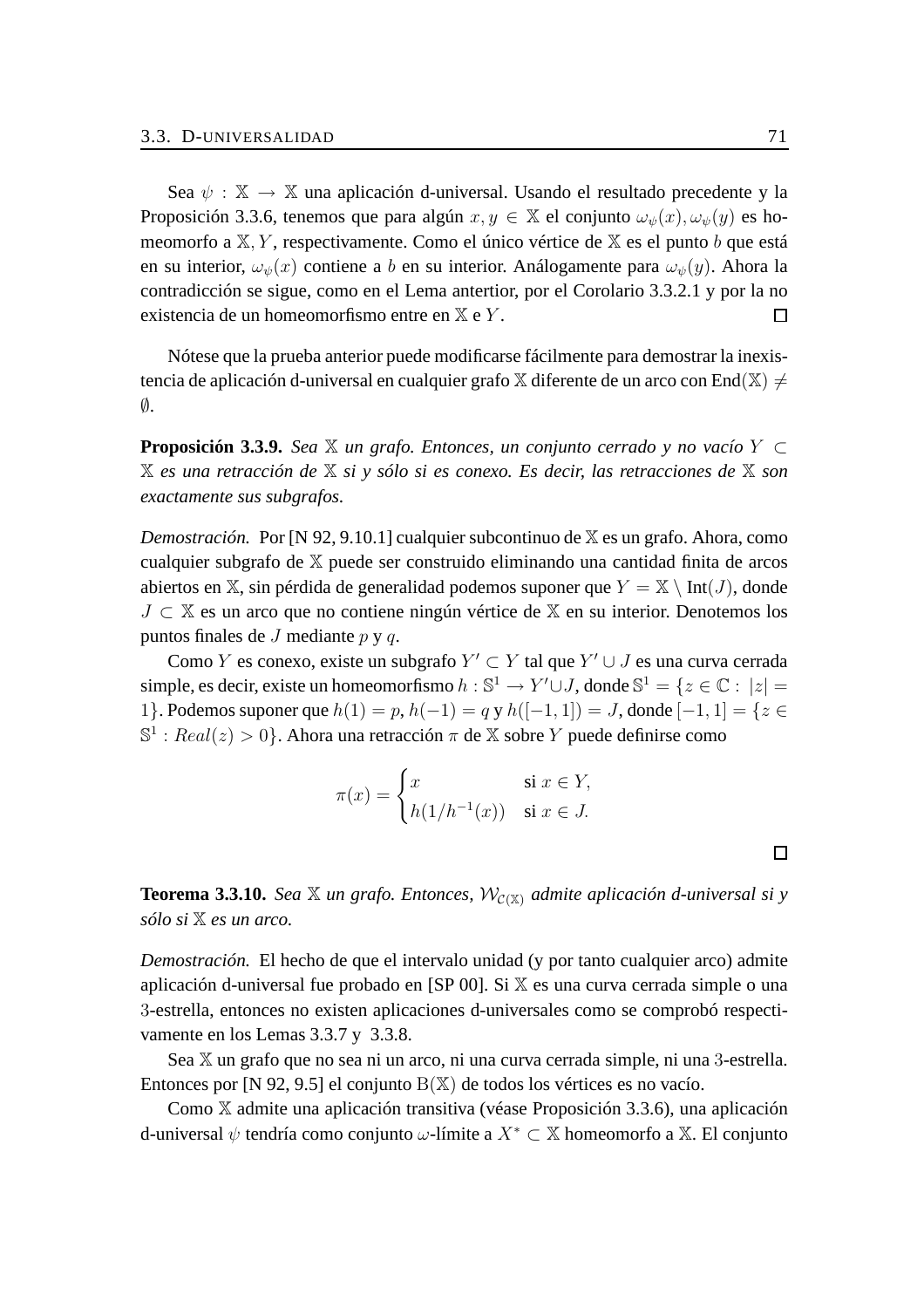$X^*$  contiene un entorno de B(X). (De hecho, cualquier homeomorfismo  $X \to X^*$  envía biyectivamente B(X) sobre sí mismo y, más aún, preserva el orden de los vértices. Para comprobar esto, nótese que existe una cantidad finita de vértices y que el homeomorfismo considerado no puede mandar un vértice a otro vértice de menor orden.)

Además,  $\psi$  tiene un conjunto  $\omega$ -límite  $Y^* \subset \mathbb{X}$  que es una 3-estrella. Para comprobar esto, sea Y cualquier 3-estrella en X y sea  $\pi : X \to Y$  una retracción (véase Proposición 3.3.9). Por la Proposición 3.3.6 existe una aplicación transitiva  $f: Y \to Y$ . Entonces,  $f \circ \pi$  es una aplicación continua en X para la que Y es conjunto  $\omega$ -límite.

El grafo  $X^*$  contiene un entorno de B(X) y el vértice de la 3-estrella  $Y^*$  vive en B(X). Se sigue que los interiores (en X) de los conjuntos  $X^*$  e  $Y^*$  intersecan (en algún punto distinto del vértice de Y<sup>\*</sup>). Por el Corolario 3.3.2.1,  $X^* = Y^*$ , lo que es imposible ya que  $X^*$  no es una 3-estrella.  $\Box$ 

#### **3.3.3. Espacios finitos y problemas abiertos**

Finalizamos el capítulo mostrando que en el caso de espacios finitos, dotados con la topología discreta, no existen aplicaciones d-universales. Además, planteamos algunos problemas que pueden ser objeto de estudio en el futuro.

**Lema 3.3.11.** *Si* X *es un espacio no degenerado finito dotado de la topología discreta,*  $entonces W<sub>C(X)</sub>$  *no admite ninguna aplicación d-universal.* 

*Demostración.* Sea  $X = \{x_1, \ldots, x_n\}$  y  $\psi : X \to X$  una aplicación d-universal para  $\mathcal{W}_{\mathcal{C}(\mathbb{X})}$ . La permutación  $x_1 \to x_2 \to \cdots \to x_n \to x_1$  es una aplicación transitiva, así  $X$  es un conjunto  $\omega$ -límite. Su única copia homeomorfa en  $X$  es el conjunto  $X$  (por razones de cardinalidad), así para algún x se tiene  $\mathbb{X} = \omega_{\psi}(x)$ . Además,  $Y = \{x_1\}$  es un conjunto  $\omega$ -límite (basta tomar una aplicación constante), así para algún  $y \in X$ ,  $\omega_{\psi}(y)$ es homeomorfo a Y. Pero como Int $(\omega_{\psi}(x)) \cap \text{Int}(\omega_{\psi}(y)) \neq \emptyset$ , el Corolario 3.3.2.1 implica que  $\omega_{\psi}(x) = \omega_{\psi}(y)$ , es decir, X es un espacio degenerado.  $\Box$ 

**Problema 3.3.12.** Sea X un espacio compacto cero-dimensional (es decir, posee una base de abiertos y cerrados). ¿Será verdad que  $W_{\mathcal{C}(\mathbb{X})}$  admite una aplicación d-universal? Quizás tal aplicación podría construirse análogamente a la presentada en [SP 00]. Sugerimos para el futuro analizar qué ocurre en espacios contables y conjuntos tipo Cantor.

**Problema 3.3.13.** *i*. Existe una dendrita que admita una aplicación d-universal para los conjuntos  $\omega$ -límite generados por todas las funciones continuas definidas sobre ella?

Conjeturamos que la respuesta es con mucha probabilidad negativa. Esto puede probarse análogamente a como se hizo para aplicaciones definidas en grafos si, por ejemplo, la dendrita contiene al menos uno, pero sólo una cantidad finita, de vértices de orden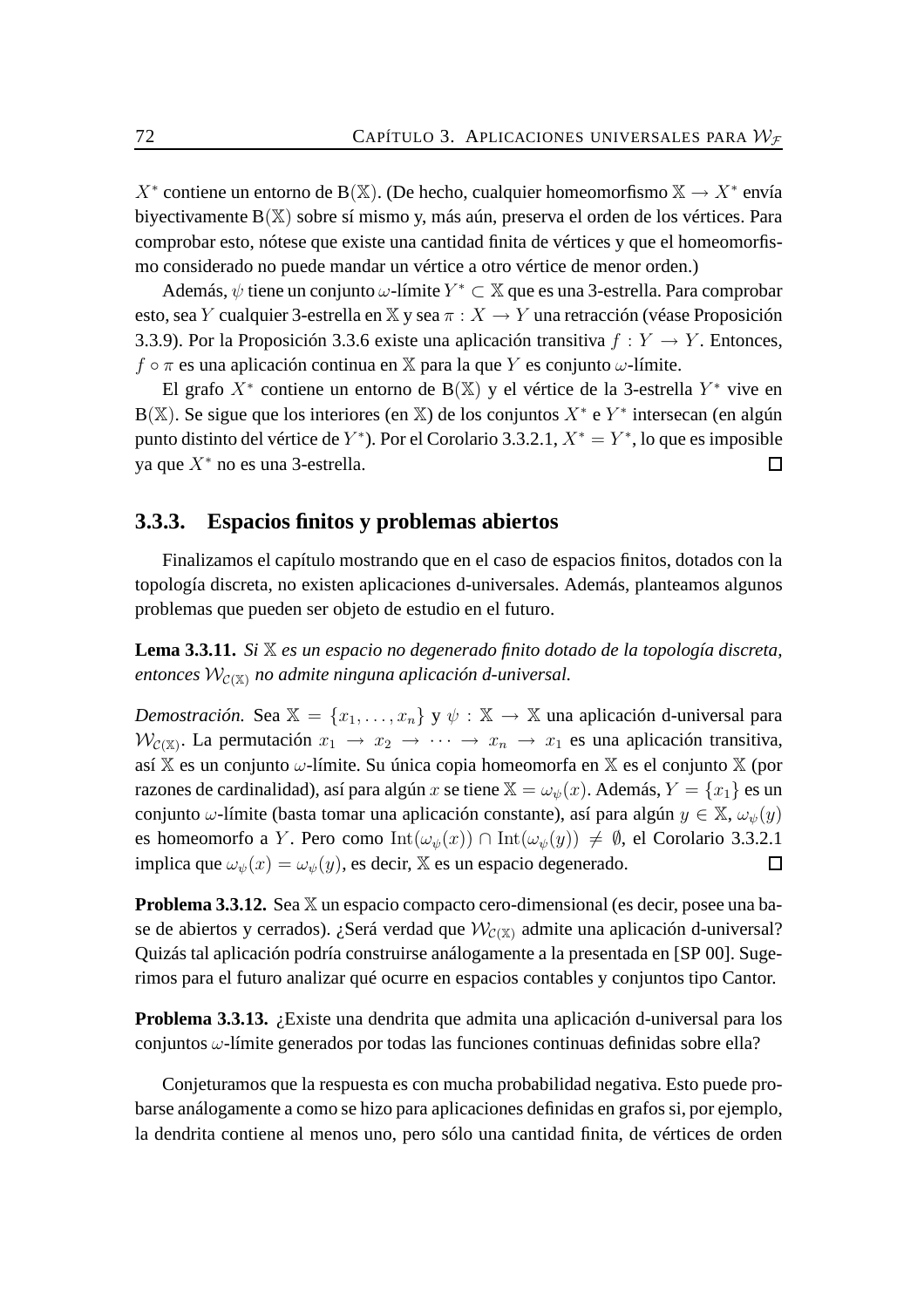3 (o 4 o 5 . . . ). Entonces es suficiente usar el hecho de que cualquier subgrafo es una retracción de una dendrita y buscar dos subgrafos no homeomorfos que sean copias homeomorfas respectivamente de otros que posean un punto interior en común (por ejemplo un vértice de orden 3). Así la prueba sería similar a la del Teorema 3.3.10.

Las dendritas que quedan son aquellas que para cada  $m > 3$ , o poseen una cantidad infinita, o no poseen vértices de orden m. Si, por ejemplo, una dendrita  $X$  posee una cantidad infinita de vértices de orden 4, entonces probablemente contendrá una cantidad no numerable de subdendritas no homeomorfas (que serán todas retracciones de la dendrita original y son espacios transitivos) y podremos deducir una contradicción en el mismo modo que en el Teorema 3.3.5.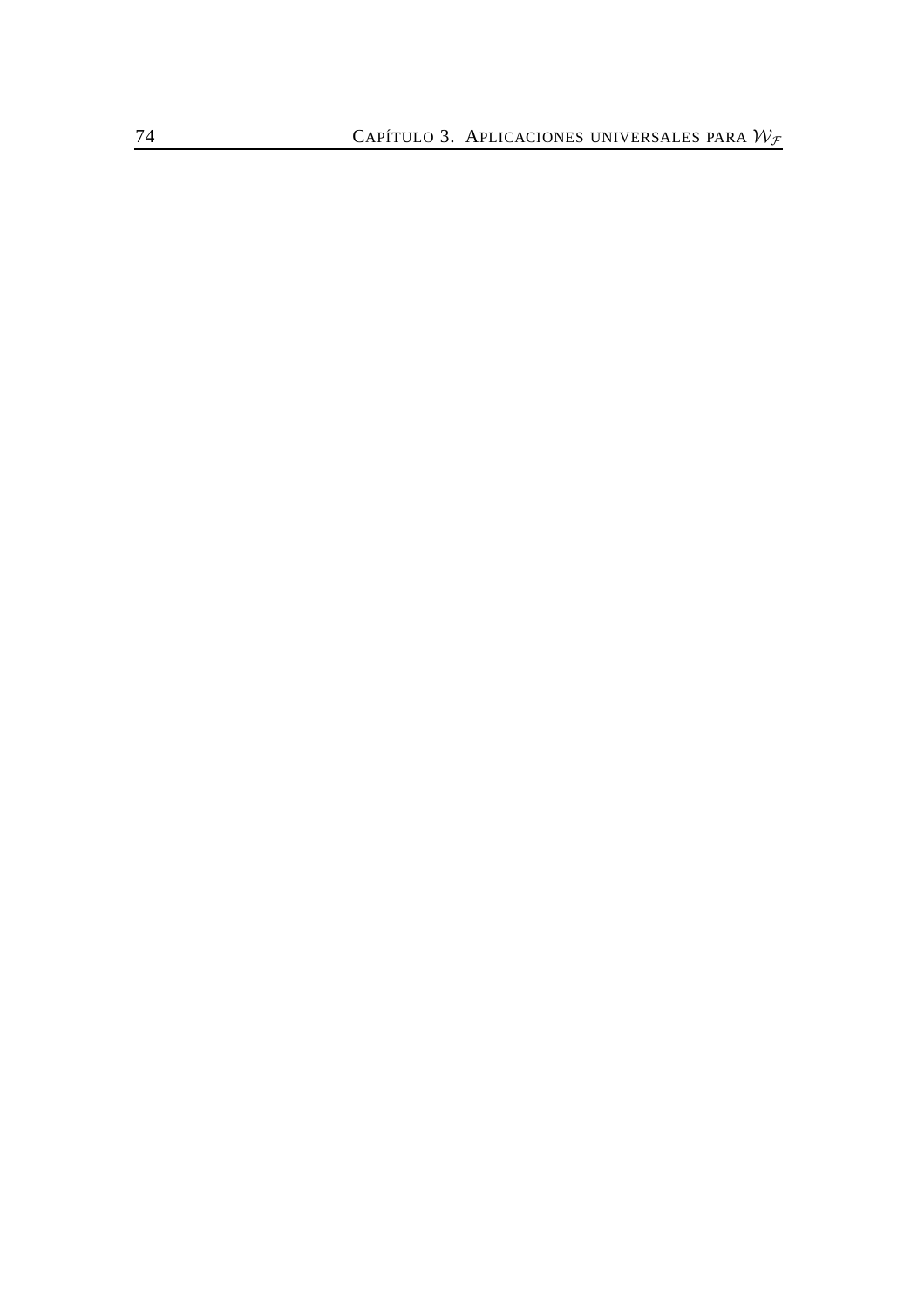## **Capítulo 4**

## **Clausura Hausdorff de** W(ψ)

En este Capítulo estudiaremos el problema (P3) para la clase de las aplicaciones triangulares definidas en I 2 . Como ya se comentó en la Introducción, en 1996 A. Blokh et al. (véase [BBHS 96]) estudiaron las propiedades de clausura en la topología métrica de Hausdorff ( $d_H$ ) en I, de la familia  $W(f)$  de todos los conjuntos  $\omega$ -límite producidos por una función continua f definida en el intervalo. Obtuvieron que  $W(f)$  es un conjunto compacto en el espacio de todos los subconjuntos cerrados de  $\mathbb{I}$ ,  $(\mathcal{K}(\mathbb{I}), d_H)$ , dotado de la métrica de Hausdorff.

En [BBHS 96] se pone de manifiesto, para  $\psi \in C(\mathbb{X})$ , el interés de considerar la clausura de  $W(\psi)$  en  $(K(\mathbb{X}), d_H)$ , ya que por un lado, existe relación entre la propiedad de  $d_H$ -clausura de  $\mathcal{W}(\psi)$  y las propiedades caóticas de la aplicación  $x \to \omega_{\psi}(x)$ . Por otro lado, en el caso en que  $W(\psi)$  sea  $d<sub>H</sub>$ -cerrado, tenemos un método para la construcción de conjuntos  $\omega$ -límite a través del uso de sucesiones  $d_H$ -convergentes de conjuntos  $\omega$ -límite. En efecto, si  $\psi \in C(\mathbb{X})$  y  $\mathcal{W}(\psi)$  es  $d_H$ -compacto, dada una sucesión  $(\omega_n)_{n\in\mathbb{N}}$  en  $\mathcal{W}(\psi)$  d<sub>H</sub>-convergente a un conjunto  $A \subseteq \mathbb{X}$ , entonces existe  $x \in \mathbb{X}$  tal que  $A = \omega_{\psi}(x).$ 

### **4.1.** El caso bidimensional:  $\mathcal{C}(\mathbb{I}^2)$

Como comentario general puede decirse que, al contrario de lo que ocurre en el caso unidimensional, la propiedad de clausura de  $W(F)$  en  $(\mathcal{K}(\mathbb{I}^2), d_H)$  donde  $F \in \mathcal{C}(\mathbb{I}^2)$ , no es válida, e incluso pueden construirse ciertos ejemplos sencillos, mostrando la no compacidad, dentro de la clase de las aplicaciones triangulares. Por ejemplo, basta tomar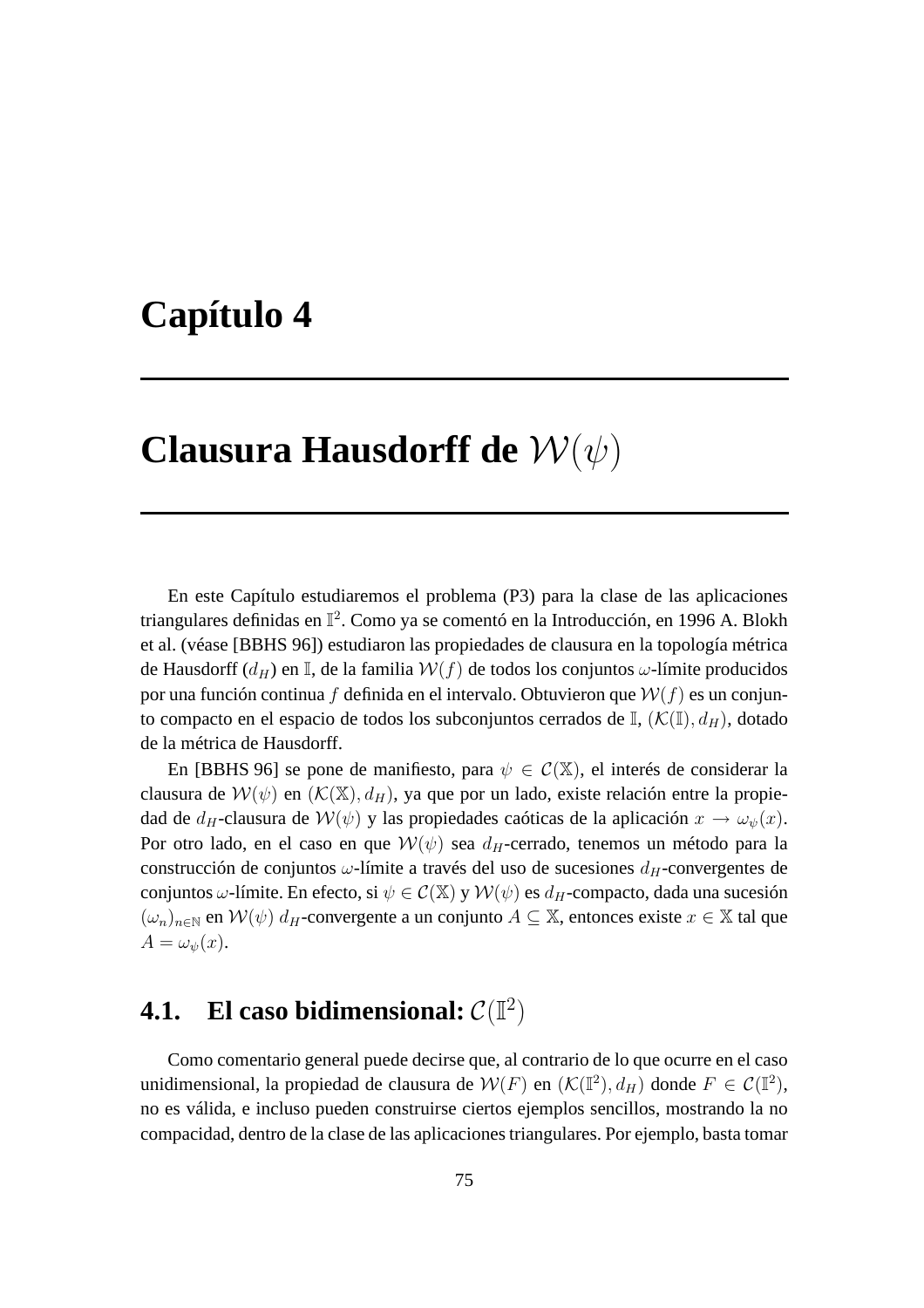como función base  $f$  la identidad sobre  $\mathbb I$  y como función fibra una función transitiva  $g_x$ , para cada  $x\in\mathbb{I}$  (es decir, existe  $y\in\mathbb{I}$  tal que  $\omega_{g_x}(y)=\mathbb{I}$ ), satisfaciendo  $g_x\to Id|_{I_0}$ cuando  $x \searrow 0$ .

El hecho de que la propiedad de cierre no se verifique en el ejemplo anterior y, probablemente, para la mayoría de las transformaciones bidimensionales no es ninguna sorpresa ya que, informalmente hablando, el conjunto ω-límite *global* (es decir, la unión de los conjuntos  $\omega$ -límite de todos los puntos del espacio) es "muy grande". En particular, en el ejemplo anterior, el  $\omega$ -límite global es  $\mathbb{I}^2\backslash I_0$  .

Centremos nuestra atención en elementos de  $\mathcal{C}_{\Delta}(\mathbb{I}^2)$  que poseen una dinámica cercana a la de las funciones del intervalo. Es decir, consideremos aplicaciones triangulares en  $\mathbb{I}^2$  que producen conjuntos  $\omega$ -límite sólo en una fibra que podemos suponer, sin pérdida de generalidad, que es la fibra  $I_0$  (para detalles sobre esta clase de aplicaciones triangulares véanse, por ejemplo, [KS 92/93], [BGM 01] o [BGM 02]). Para este tipo de aplicaciones triangulares, existen ejemplos (los presentados en el Capítulo 2, Sección 2.1.1 y en el Capítulo 3, Sección 3.2.1) donde la propiedad de clausura en la métrica de Hausdorff se satisface para la familia de todos los conjuntos  $\omega$ -límite. Por tanto, si definimos mediante  $C^{\text{fib}}_{\Delta}(\mathbb{I}^2)$  a la familia de las aplicaciones triangulares F que satisfacen la propiedad de que  $W(F) \subset I_0$ , parece razonable conjeturar que para los elementos F de esa subclase, que poseen un comportamiento dinámico cercano al unidimensional, se satisfaga que  $W(F)$  es  $d_H$ -cerrado. El análisis de esta cuestión será objeto de estudio en la siguiente sección.

## **4.2.** El caso triangular:  $C_{\Delta}^{\text{fib}}(\mathbb{I}^2)$

En esta sección mostraremos que, en contra de la evidencia, la propiedad de clausura en la métrica de Hausdorff no se mantiene en la clase  $\mathcal{C}^{\text{fib}}_{\Delta}(\mathbb{I}^2)$ . Para ello construiremos el oportuno contraejemplo. La idea es encontrar un elemento  $F$  en  $C^{\text{fib}}_{\Delta}(\mathbb{I}^2)$ , de modo que exista una sucesión de puntos  $\{(p_i, q_i)\}_{i \in 2\mathbb{N}}$ , tales que la sucesión de sus conjuntos ω-límite d<sub>H</sub>-converge a un conjunto de la forma  $\{0\} \times [a, b]$  en la fibra  $I_0$ . Por otro lado, y destacamos este punto, obtenemos una propiedad sobre los conjuntos  $\omega$ -límite de F (véase Lema 4.2.6) que nos permite probar que no existe ningún punto  $(p, q) \in \mathbb{I}^2$  tal que  $\omega_F(p,q)=\{0\}\times [a,b].$  Por tanto,  $\mathcal{W}(F)$  no será un conjunto  $d_H$ -cerrado en  $\mathcal{K}(\mathbb{I}^2).$ 

### **4.2.1.** Construcción del elemento de  $C_{\Delta}^{\text{fib}}(\mathbb{I}^2)$

En lo que sigue, denotaremos mediante  $\pi_i$ ,  $i \in \{1, 2\}$ , a las *proyecciones canónicas* de  $\mathbb{I}^2$  sobre  $\mathbb{I}$ . Para cada  $i \in \{1, 2, ...\}$  y por razones técnicas, consideremos  $\varepsilon_i$  y  $\delta_i$ elegidos del siguiente modo: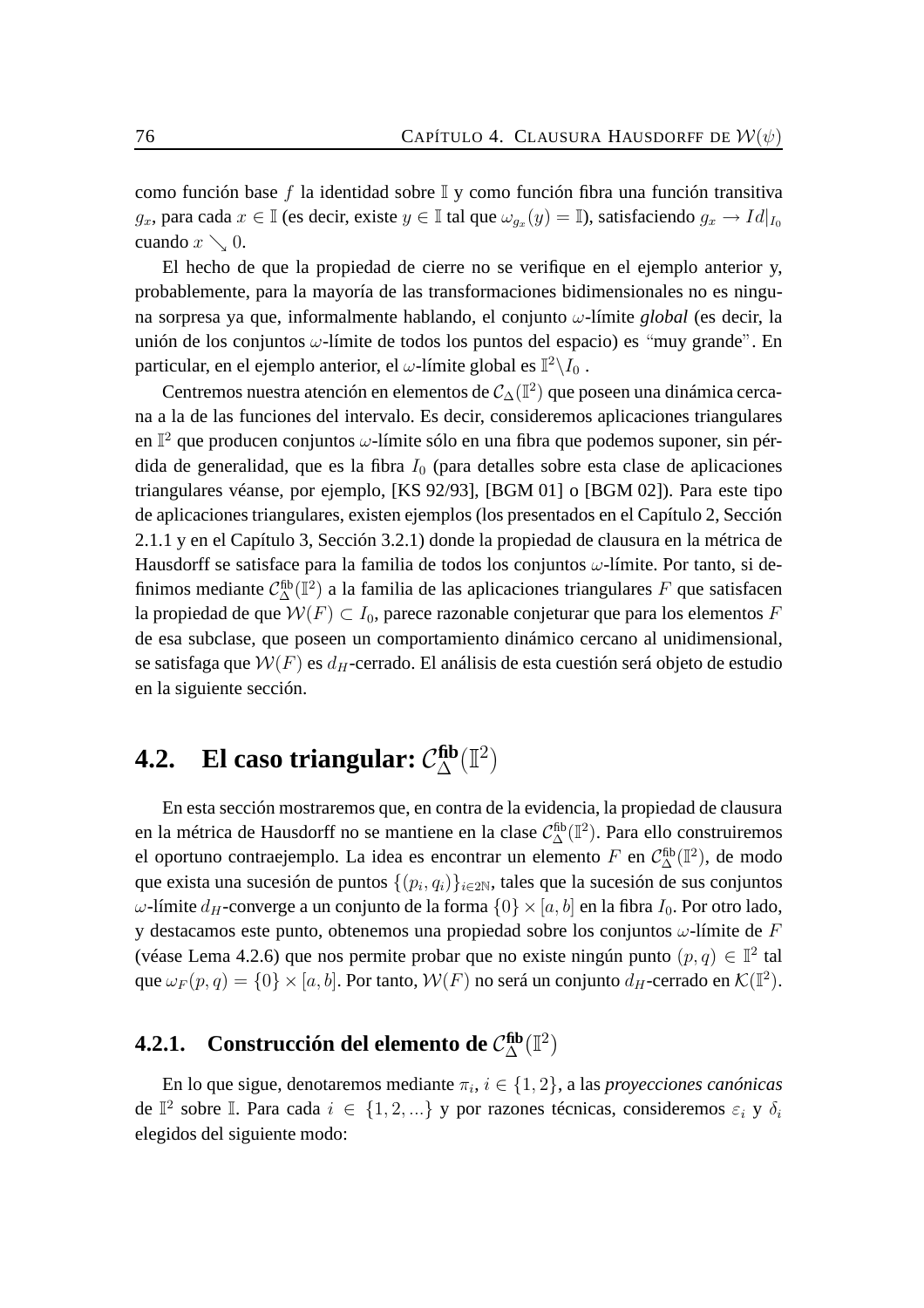$$
\varepsilon_i = \frac{1}{2^{2i+10}}, \qquad \qquad \delta_i = \frac{1-\lambda_i}{2^{i+10}} \qquad \qquad \text{donde} \qquad \qquad \lambda_i = \sum_{j=1}^i \frac{1}{2^{j+10}}.
$$

Sea  $J_i$  el intervalo  $\left[\frac{1}{2^n}\right]$  $\frac{1}{2^i}, \frac{1}{2^{i-1}}$  $\frac{1}{2^{i-1}}$ . Dividámoslo en  $2^{i+10}$  subintervalos de la forma:

$$
J_i = \left[\frac{1}{2^i}, \frac{1}{2^{i-1}}\right] = \bigcup_{n=0}^{2^{i+10}-1} \left[\frac{1}{2^i} + n\varepsilon_i, \frac{1}{2^i} + (n+1)\varepsilon_i\right].
$$

Por otro lado, para cada  $n \in \{0, ..., 2^{i+10}-1\}$ , consideramos las zonas de  $\mathbb{I}^2$ :

(a)  $A_{n,1}^i = \left[\frac{1}{2^n}\right]$  $\frac{1}{2^i}+n\varepsilon_i,\frac{1}{2^i}$  $\frac{1}{2^i} + (n + \frac{1}{2})$  $\frac{1}{2}$ ) $\varepsilon_i$   $\times$  I, (b)  $A_{n,2}^i = \left[\frac{1}{2^n}\right]$  $\frac{1}{2^i} + (n + \frac{1}{2})$  $(\frac{1}{2})\varepsilon_i, \frac{1}{2^n}$  $\frac{1}{2^i} + (n+1)\varepsilon_i \rbrack \times \mathbb{I}.$ 

Se deduce inmediatamente que

(c) 
$$
J_i \times \mathbb{I} = \bigcup_{n=0}^{2^{i+10}-1} \left[ \frac{1}{2^i} + n \varepsilon_i, \frac{1}{2^i} + (n+1) \varepsilon_i \right] \times \mathbb{I} = \bigcup_{n=0}^{2^{i+10}-1} (A_{n,2}^i \cup A_{n,1}^i).
$$

**Definición 4.2.1.** *Tras hacer las divisiones previas en* I*, introducimos la siguiente aplicación triangular en* I 2 *:*

$$
F: (x, y) \rightarrow (f(x), g(x, y))
$$

*donde*

*(A)*  $f : \mathbb{I} \to \mathbb{I}$  *es la función base tipo Kolyada para la sucesión de*  $\varepsilon_i$  *descrita previamente.*

$$
(B) g: \mathbb{I}^2 \to \mathbb{I}
$$

 $(b_1)$  *Si i es impar*  $(n \in \{0, 1, ..., 2^{i+10} - 1\})$ :

 $Si\left(x,y\right)\in A_{n,2}^{i},$  entonces

$$
g(x,y) = \begin{cases} y - \frac{2\delta_i}{\varepsilon_i} \left( x - \left( \frac{1}{2^i} + n\varepsilon_i \right) \right) + \delta_i & \text{si } y \in [M,1], \\ 0 & \text{si } y \in [0,M]. \end{cases}
$$

*donde*  $M = \frac{2\delta_i}{\varepsilon}$  $\frac{2\delta_i}{\varepsilon_i}\left(x-\left(\frac{1}{2^i}\right)\right)$  $\frac{1}{2^i} + n\varepsilon_i)\big) - \delta_i.$ 

- $Si\left(x,y\right)\in A_{n,1}^{i},$  entonces
	- *Si*  $n = 0$ ,

$$
g(x,y) = \begin{cases} y - \frac{2\delta_{i+1}}{\varepsilon_i}(x - \frac{1}{2^i}) + \delta_{i+1} & \text{si } y \in [0, M], \\ 1 & \text{si } y \in [M, 1]. \end{cases}
$$

 $\emph{donde } M = 1 + \frac{2 \delta_{i+1}}{\varepsilon_i} (x - \frac{1}{2^i})$  $(\frac{1}{2^i}) - \delta_{i+1}.$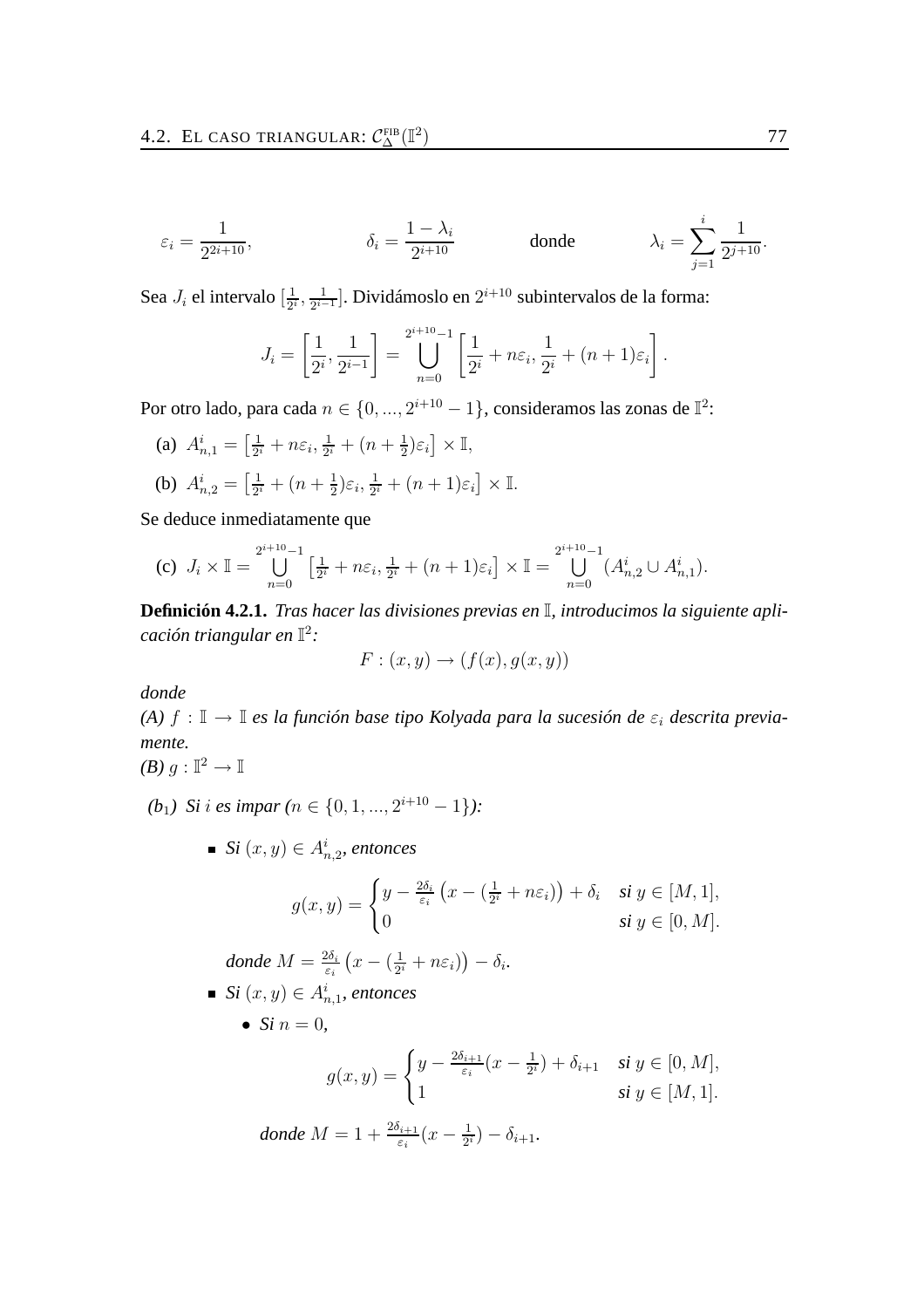• *Si*  $n > 0$ ,  $g(x,y) = \begin{cases} y + \frac{2\delta_i}{\varepsilon_i} \end{cases}$  $\frac{2\delta_i}{\varepsilon_i}\left(x-\left(\frac{1}{2^i}\right)\right)$  $\left(\frac{1}{2^i}+n\varepsilon_i\right)\right)-\delta_i$  si  $y\in[M,1],$ 0 **si**  $y \in [0, M]$ . *donde*  $M = -\frac{2\delta_i}{\varepsilon}$  $\frac{2\delta_i}{\varepsilon_i}\left(x-\left(\frac{1}{2^n}\right)\right)$  $\frac{1}{2^i}+n\varepsilon_i)\big)+\delta_i.$  $(b_2)$  *Si* i es par  $(n \in \{0, 1, ..., 2^{i+10} - 1\})$ :  $Si(x,y) \in A_{n,2}^i$ , entonces  $g(x,y) = \begin{cases} y + \frac{2\delta_i}{\varepsilon_i} \end{cases}$  $\frac{2\delta_i}{\varepsilon_i}\left(x-\left(\frac{1}{2^n}\right)\right)$  $(\frac{1}{2^i} + n\varepsilon_i)$ ) –  $\delta_i$  si  $y \in [0, M]$ , 1 **si**  $y \in [M, 1].$ *donde*  $M = 1 - \frac{2\delta_i}{\epsilon}$  $\frac{2\delta_i}{\varepsilon_i}\left(x-\left(\frac{1}{2^i}\right)\right)$  $\frac{1}{2^i} + n\varepsilon_i)\big) + \delta_i.$  $Si(x, y) \in A_{n,1}^i$ , entonces • *Si*  $n = 0$ ,  $g(x,y) = \begin{cases} y + \frac{2\delta_{i+1}}{\varepsilon_i} \end{cases}$  $\frac{\partial i+1}{\partial \varepsilon_i}(x-\frac{1}{2^n})$  $\frac{1}{2^i}$ ) –  $\delta_{i+1}$  *si*  $y \in [M, 1]$ , 0 **si**  $y \in [0, M]$ . *donde*  $M = -\frac{2\delta_{i+1}}{\varepsilon_i}$  $\frac{\delta_{i+1}}{\varepsilon_i}(x-\frac{1}{2^n})$  $(\frac{1}{2^{i}}) + \delta_{i+1}.$ 

• *Si*  $n > 0$ 

$$
g(x,y) = \begin{cases} y - \frac{2\delta_i}{\varepsilon_i} \left( x - \left( \frac{1}{2^i} + n\varepsilon_i \right) \right) + \delta_i & \text{si } y \in [0,M], \\ 1 & \text{si } y \in [M,1]. \end{cases}
$$

*donde* 
$$
M = 1 + \frac{2\delta_i}{\varepsilon_i} \left( x - \left( \frac{1}{2^i} + n\varepsilon_i \right) \right) - \delta_i.
$$

**Observación 4.2.1.1.** El comportamiento dinámico de la aplicación F, anteriormente definida, puede resumirse como sigue y será verificado en la siguiente sección (véase Lema 4.2.3).

Sea  $(p, q)$  un punto en  $J_i \times \mathbb{I}$ ,  $i \in \{1, 2, \ldots\}$ . Entonces, su órbita puede pensarse como el movimiento de una cierta "onda discreta" cuya amplitud disminuye a partir de  $J_{i+2} \times \mathbb{I}$  (véase Figura 4.1).

Notemos que cuando el punto  $(p, q)$  pertenece a  $J_i \times \mathbb{I}$  con i impar (respectivamente i par), sus iteradas sufren una disminución (respectivamente un aumento) de su tendencia de crecimiento en altura hasta alcanzar las zonas  $A^i_{0,1}$  o  $A^{i+1}_{2^{i+1}}$  $\frac{i+1}{2^{i+11}-1,2}$ , donde esta tendencia de crecimiento se invierte.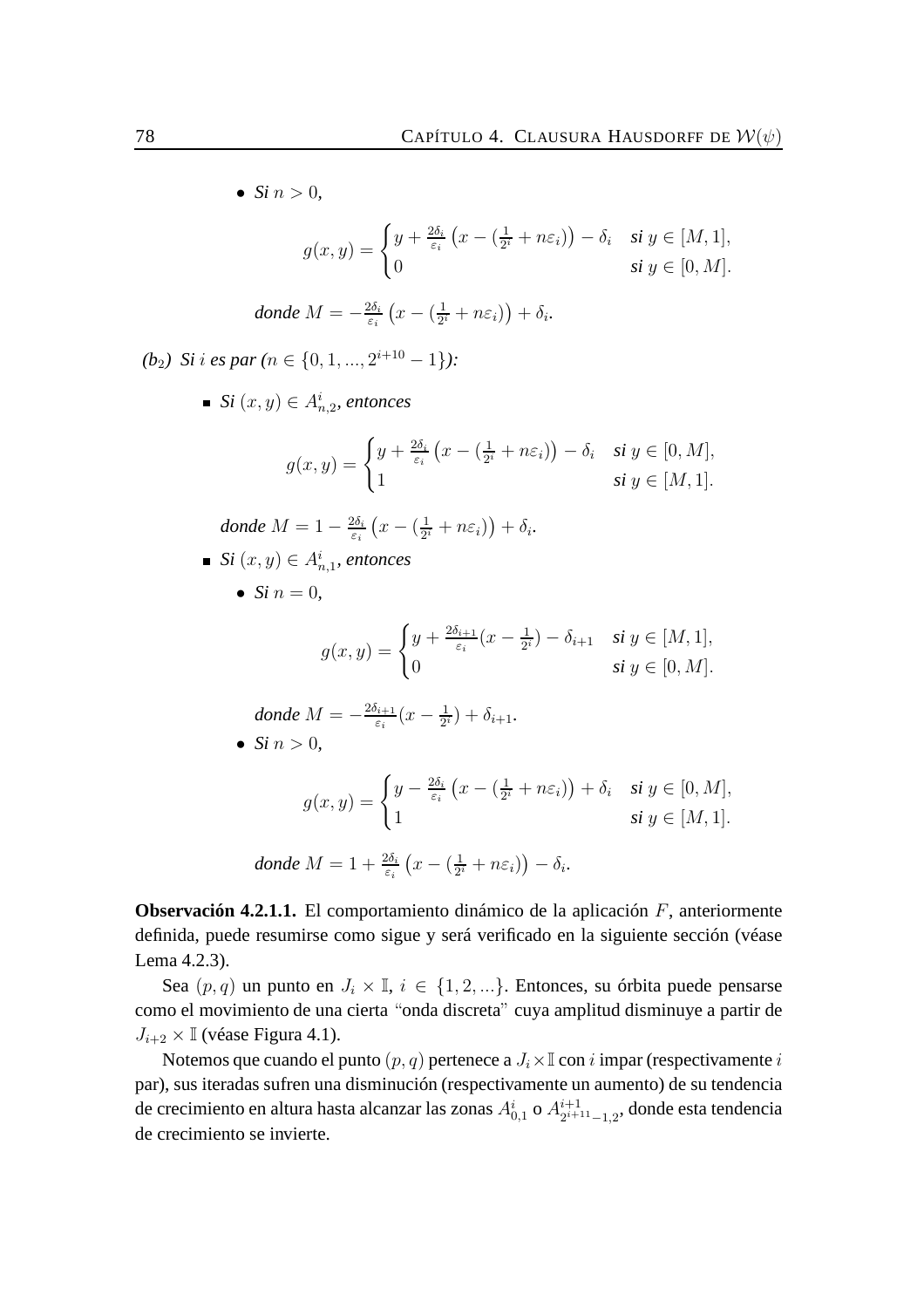Cuando  $i$  es impar y  $(p, q)$  no pertenece a  $A_{0,1}^i$  o  $i$  es par y  $(p, q)$  pertenece  $A_{0,1}^i$ , si el valor de M asociado a  $(p, q)$  en la definición de F, denotado por  $M(p, q)$ , es cero (véase Figura 4.1 punto  $\blacksquare$ ), la onda es una línea horizontal y por tanto su amplitud total es cero.

Por un lado, si suponemos que las iteradas de  $(p, q)$  no intersecan con  $\mathbb{I} \times \{0\}$  entonces:

- (a) si  $M(p,q)$  es igual a  $\delta_i$ , la amplitud inicial de la onda (diferencia en altura entre su primera cima y valle (véase Definición 4.2.4)) es la mayor de todas las amplitudes parciales (diferencia en altura entre cima y valle consecutivos) e igual a  $1 - \lambda_{i+1}$ (véase Figura 4.1 punto •);
- (b) si  $M(p,q) \in (0, \delta_i)$  (véase Figura 4.1 punto  $\nabla$ ), la amplitud inicial de la onda toma valores entre cero y 1 –  $\lambda_{i+1}$ .

Por otro lado, la órbita de  $(p,q)$  puede intersecar a  $J_i\times\{0\}.$  Si  $F^n(p,q)$  es la primera iterada en zona  $J_i\times\mathbb{I}$ , perteneciendo a  $J_i\times\{0\}$ , las siguientes iteradas  $F^k(p,q),$   $k\ge n,$ permanecen en  $J_i \times \{0\}$  hasta alcanzar la siguiente zona  $J_{i+1} \times \mathbb{I}$  (véase por ejemplo en la Figura 4.1 el punto  $\blacktriangle$ ).

Cuando  $(p, q) \in A_{0,1}^i$  con i impar, o  $(p, q) \notin A_{0,1}^i$  con i par, tenemos una situación análoga para  $M(p,q) \in [1-\delta_i,1].$ 



Figura 4.1: Iteradas de F

**Nota 4.2.2.** Sobre la Figura 4.1 destacamos que, para cada punto  $(p,q) \in \mathbb{I}^2 \setminus I_0$ , la diferencia en altura entre dos iteradas consecutivas en zona  $J_i \times \mathbb{I}$  es la misma mientras que ninguna de ellas intersecte a  $\mathbb{I} \times \{0\}$  (si i es impar) o  $\mathbb{I} \times \{1\}$  (si i es par).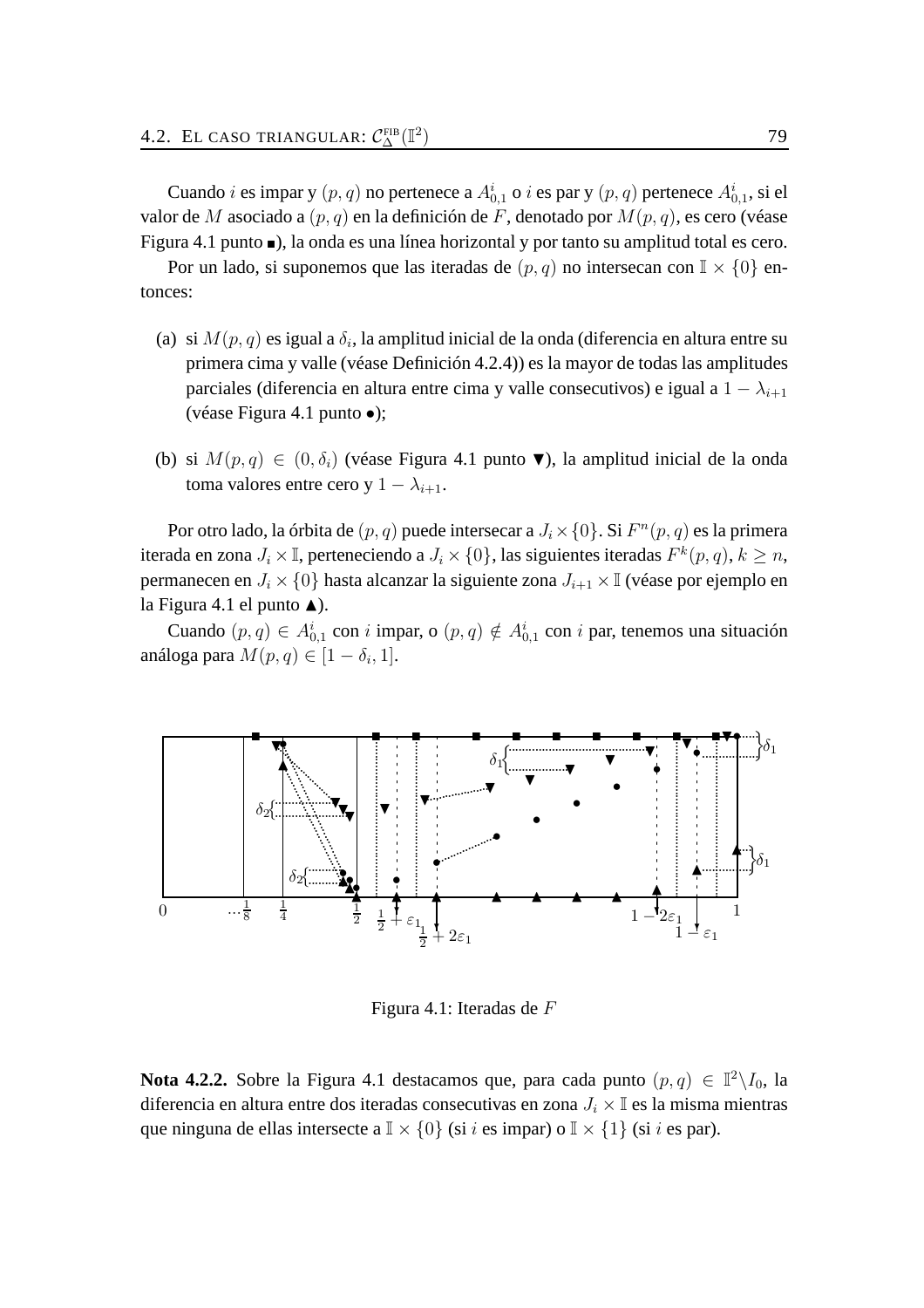#### **4.2.2. Análisis de la dinámica**

En esta sección analizamos la dinámica de la aplicación F. El siguiente resultado, cuya prueba es análoga a la del Lema 3.2.4 para otros valores de  $\delta_i,$  por un lado, establece cotas para la diferencia en altura entre cada dos iteradas consecutivas por  $F$  de un punto de  $\mathbb{I}^2\backslash I_0$  y, por otra parte, describe su forma.

**Lema 4.2.3.** *Sea*  $(p, q) \in J_{i_0} \times \mathbb{I}$ *. Entonces, se satisfacen las siguientes propiedades donde*  $i_0$ ,  $i_1 > 1$  *y*  $k > 0$  *son enteros:* 

*(a) Si*  $F^k(p, q) \in J_{i_1} \times \mathbb{I}$ :

$$
(a_1) \ 0 \le |\pi_2(F^k(p, q)) - \pi_2(F^{k+1}(p, q))| \le M(F^k(p, q)) \ si \ i_1 \ es \ impar,
$$
  

$$
(a_2) \ 0 \le |\pi_2(F^k(p, q)) - \pi_2(F^{k+1}(p, q))| \le 1 - M(F^k(p, q)) \ si \ i_1 \ es \ par,
$$

*donde*  $M(F^k(p,q))$  *es, respectivamente,*  $\frac{M(p,q)\delta_{i_1}}{\delta_{i_0}}$  *si i<sub>o</sub> e i*<sub>1</sub> *son ambos impares,*  $\left(1-M(p,q)\right)\delta_{i_1}$  $\frac{\delta(i_0,q))\delta_{i_1}}{\delta_{i_0}}$  *si*  $i_0$  *es par e*  $i_1$  *es impar,*  $1-\frac{M(p,q)\delta_{i_1}}{\delta_{i_0}}$  $\frac{\partial \rho, q_{j} \partial i_{1}}{\partial i_{0}}$  *si*  $i_{o}$  *es impar e*  $i_{1}$  *es par y*  $1-\frac{(1-M(p,q))\delta_{i_1}}{\delta}$  $\frac{(p,q))^{0i_1}}{\delta_{i_0}}$  *si*  $i_0$  *e*  $i_1$  *son ambos pares.* 

*(b)* Consideremos  $i \geq i_0 + 1$ ,  $F^{k_i}(p,q)$  la primera iterada de  $(p,q)$  en  $J_i \times \mathbb{I}$  y  $n \in \{0, 1, ..., 2^{i+10} - 1\}$ *. Entonces:* 

\n- (b) Si 
$$
(p, q) \in A_{n,2}^{i_0} \ y \ j \in \{0, 1, \ldots, 2^{i+10} - 1\}
$$
:
\n- 1)  $\pi_2(F^{k_i+j}(p, q)) \geq \pi_2(F^{k_i+j+1}(p, q))$ , si *i* es impar.
\n- 2)  $\pi_2(F^{k_i+j}(p, q)) \leq \pi_2(F^{k_i+j+1}(p, q))$ , si *i* es par.
\n- (b) Si  $(p, q) \in A_{n,1}^{i_0} \setminus \left(\left\{\frac{1}{2^{i_0}} + n \varepsilon_{i_0}\right\} \times \mathbb{I}\right\}\right) y \ j \in \{-1, 0, 1, \ldots, 2^{i+10} - 2\}$ :
\n- 1)  $\pi_2(F^{k_i+j}(p, q)) \geq \pi_2(F^{k_i+j+1}(p, q))$ , si *i* es impar.
\n- 2)  $\pi_2(F^{k_i+j}(p, q)) \leq \pi_2(F^{k_i+j+1}(p, q))$ , si *i* es par.
\n

**Definición 4.2.4.** *Sea*  $(p, q) \in \mathbb{I}^2 \backslash I_0$ *. Diremos que la iterada*  $F^k(p, q)$ *, k* > 0 *entero, es una cima del punto* (p, q) *(respectivamente un valle) si*

$$
\pi_2\left(F^{k-1}(p,q)\right) < \pi_2\left(F^k(p,q)\right) > \pi_2\left(F^{k+1}(p,q)\right)
$$
\n(respectivamente  $\pi_2\left(F^{k-1}(p,q)\right) > \pi_2\left(F^k(p,q)\right) < \pi_2\left(F^{k+1}(p,q)\right)$ ).

**Observación 4.2.4.1.** Destacamos los siguientes hechos:

(a) En general, cuando un punto  $(x, y) \in I_{\frac{1}{2i}}$ , *i* entero positivo, consideramos el punto en  $J_{i+1} \times \mathbb{I}$  para su proceso de iteración mediante F.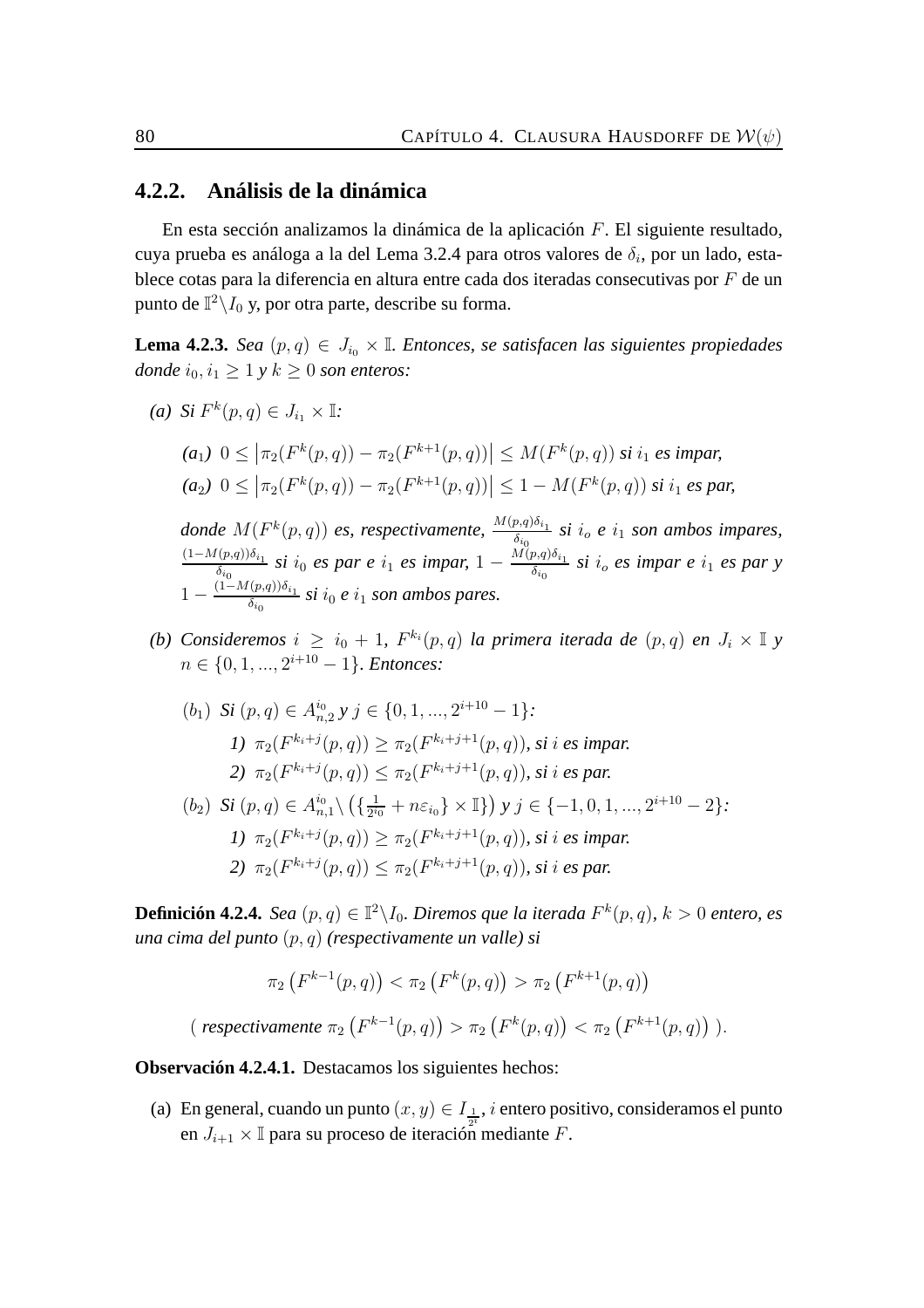(b) Por la definición de F y el Lema 4.2.3, para cada punto  $(p, q) \in \mathbb{I}^2 \setminus I_0$  tal que  $M(p, q) \notin \{0, 1\}$ , existe una cantidad infinita de valles y cimas que se siguen alternativamente una a otra. Es más, por la parte (b) del Lema 4.2.3 si  $\pi_2(F^k(p,q))$ es un valle (respectivamente una cima) y  $\pi_2(F^{k'}(p,q)), k < k'$ , es la cima consecutiva (respectivamente el valle consecutivo), para cada entero  $l, k \leq l \leq k'$ , se tiene  $\pi_2(F^k(p,q)) \leq \pi_2(F^l(p,q)) \leq \pi_2(F^{k'}(p,q))$ (respectivamente  $\pi_2(F^k(p,q)) \geq \pi_2(F^l(p,q)) \geq \pi_2(F^{k'}(p,q))$ ).

**Lema 4.2.5.** *Sea*  $i \in 2\mathbb{N}^*$  *donde*  $\mathbb{N}^* = \mathbb{N} \setminus \{0\}$  *. Entonces:* 

$$
F^{\sum_{j=1}^{k} 2^{i+j+10}}(\frac{1}{2^i}, 1) = \begin{cases} \left(\frac{1}{2^{i+k}}, \xi_{i,k}\right) & \text{si } k \text{ es impar,} \\ \left(\frac{1}{2^{i+k}}, 1 + \xi_{i,k}\right) & \text{si } k \text{ es par.} \end{cases}
$$
  
donde  $\xi_{i,k} = \sum_{j=1}^{k} (-1)^{j+1} \lambda_{i+j} y \sum_{j=1}^{k} 2^{i+j+10} = 0 \text{ si } k = 0.$ 

*Demostración.* Primero, es inmediato por las definiciones que

$$
\xi_{i,k} = \frac{1}{2^{10}} \left( 1 - \frac{1}{3 \cdot 2^{i}} (1 + \frac{1}{2^{k}}) \right) \quad (k \text{ impar}) \tag{4.1}
$$

y

$$
1 + \xi_{i,k} = 1 - \frac{1}{3 \cdot 2^{i+10}} \left( 1 - \frac{1}{2^k} \right) \text{ (k par)}.
$$
 (4.2)

Por (4.1) y (4.2), para cada  $k \in \mathbb{N}^*$ ,  $\xi_{i,k}$  y  $1 + \xi_{i,k}$  pertenecen a I. Así, como  $d(I_{\frac{1}{2^{i+k}}},I_{\frac{1}{2^{i+k-1}}})=\frac{1}{2^{i+k}}$  y  $\frac{1}{2^{i+k}}$  $\frac{1}{2^{i+k}} = \varepsilon_{i+k} 2^{i+k+10}$ , por la definición de f,

$$
f^{2^{i+k+10}}\left(\frac{1}{2^{i+k-1}}\right) = \frac{1}{2^{i+k-1}} - 2^{i+k+10}\varepsilon_{i+k} = \frac{1}{2^{i+k}}.\tag{4.3}
$$

Para establecer el resultado procederemos por inducción sobre k. El caso  $k = 0$  es claro ya que  $F^0$  es la aplicación identidad. Supongamos que  $k = 1$ . Entonces, la iterada de  $\left(\frac{1}{2n}\right)$  $(\frac{1}{2^i}, 1)$  de orden  $\sum_{i=1}^1$  $j=1$  $2^{i+j+10}$  es  $F^{2^{i+11}}(\frac{1}{2^n})$  $\frac{1}{2^i}$ , 1). Ahora, estudiamos cada coordenada separadamente. Para la primera tenemos, por (4.3),  $f^{2^{i+11}}(\frac{1}{2^n})$  $\frac{1}{2^i}) = \frac{1}{2^{i+1}}$  y para la segunda,

$$
\pi_2\left(F^{2^{i+11}}\left(\frac{1}{2^i}, 1\right)\right) = 1 - 2^{i+11}\delta_{i+1} = \lambda_{i+1},
$$

probando el caso  $k = 1$ . Supongamos, como hipótesis de inducción, que el resultado es cierto para  $k - 1 \geq 0$  y probaremos que funciona para k. De nuevo, estudiamos cada coordenada separadamente. Por la hipótesis de inducción y (4.3), la primera coordenada satisface

$$
f^{ \sum\limits_{j=1}^{k} 2^{i+j+10} } (\frac{1}{2^i}) = f^{2^{i+k+10}} \left( f^{ \sum\limits_{j=1}^{k-1} 2^{i+j+10} } (\frac{1}{2^i}) \right) = f^{2^{i+k+10}} \left( \frac{1}{2^{i+k-1}} \right) = \frac{1}{2^{i+k}}.
$$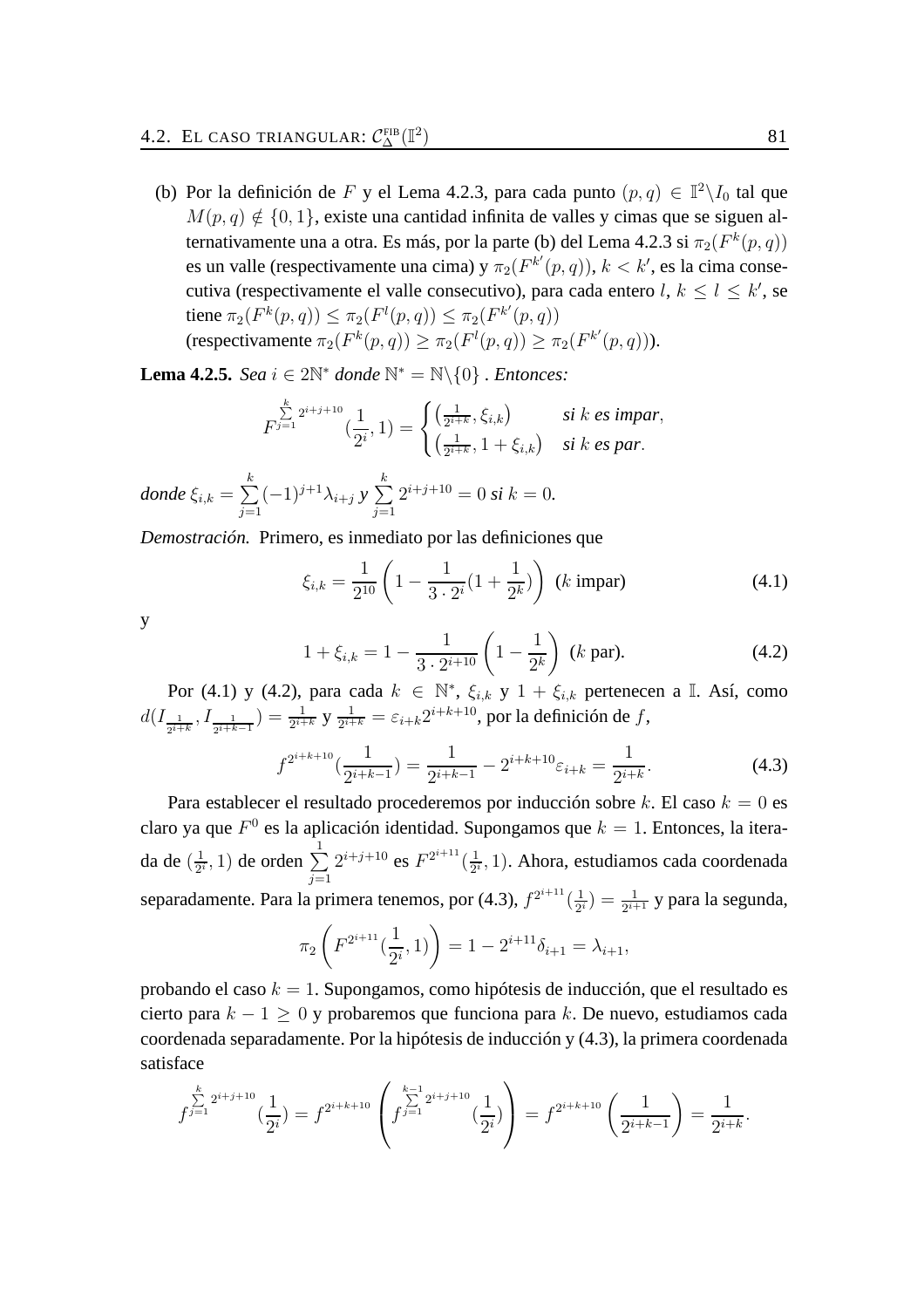Ahora, analicemos qué ocurre con la segunda coordenada. Podemos suponer, sin pérdida de generalidad, que  $k$  es par, el caso  $k$  impar es análogo usando la parte adecuada de la expresión de la hipótesis de inducción.

Como  $k - 1$  es impar, por la hipótesis de inducción

$$
\pi_2 \left( F^{\sum\limits_{j=1}^k 2^{i+j+10}}(\frac{1}{2^i}, 1) \right) = \pi_2 \left( F^{2^{i+k+10}} \left( F^{\sum\limits_{j=1}^{k-1} 2^{i+j+10}}(\frac{1}{2^i}, 1) \right) \right)
$$
  
= 
$$
\pi_2 \left( F^{2^{i+k+10}} \left( \frac{1}{2^{i+k-1}}, \sum\limits_{j=1}^{k-1} (-1)^{j+1} \lambda_{i+j} \right) \right),
$$

de donde, por (4.3), los hechos  $\xi_{i,k}$ ,  $1 + \xi_{i,k} \in \mathbb{I}$  y la definición de F obtenemos

$$
\pi_2 \left( F^{\sum_{j=1}^k 2^{i+j+10}}(\frac{1}{2^i}, 1) \right) = \sum_{j=1}^{k-1} (-1)^{j+1} \lambda_{i+j} + 2^{i+k+10} \delta_{i+k}
$$

$$
= 1 + \sum_{j=1}^k (-1)^{j+1} \lambda_{i+j},
$$

lo que establece el paso inductivo y finaliza la prueba.

**Observación 4.2.5.1.** Por el Lema 4.2.3 parte (b) y el Lema 4.2.5, no es difícil notar que las sucesiones de valles y cimas de un punto  $\left(\frac{1}{2}n\right)$  $\frac{1}{2^i}, 1$ ),  $i \in 2\mathbb{N}^*$ , son respectivamente

$$
\{(T_k, t_k)\}_{k \in 2\mathbb{N}^*+1} = \left\{ \left(\frac{1}{2^{i+k}}, \xi_{i,k}\right) \right\}_{k \in 2\mathbb{N}^*+1}
$$
 (values)  

$$
\{(C_k, c_k)\}_{k \in 2\mathbb{N}^*+2} = \left\{ \left(\frac{1}{2^{i+k}}, 1 + \xi_{i,k}\right) \right\}_{k \in 2\mathbb{N}^*+2}
$$
 (cimas).

**Lema 4.2.6.** *Si*  $(p, q) \in \mathbb{I}^2 \setminus I_0$ , la aplicación triangular F satisface las siguientes pro*piedades:*

- *(a)* si  $M(p,q) \in \{0,1\}$ , entonces  $\omega_F(p,q) = \{(0,q)\},$
- *(b)* si  $M(p, q) \notin \{0, 1\}$ , entonces  $(0, 1) \notin \omega_F(p, q)$ .

*donde* M(p, q) *es el valor de* M *asociado a* (p, q) *por la Definición 4.2.1.*

*Demostración.* (a) Por la definición de F y el Lema 4.2.3 parte (a), si  $M(p,q) \in \{0,1\}$ entonces, para cada  $k \in \mathbb{N}^*,$   $F^k(p,q) = (a_k, q)$  con  $a_k \neq 0$  y  $a_k \to 0$  cuando  $k \to \infty$ . Por tanto, obtenemos que  $\omega_F(p,q) = \{(0,q)\}.$ 

 $\Box$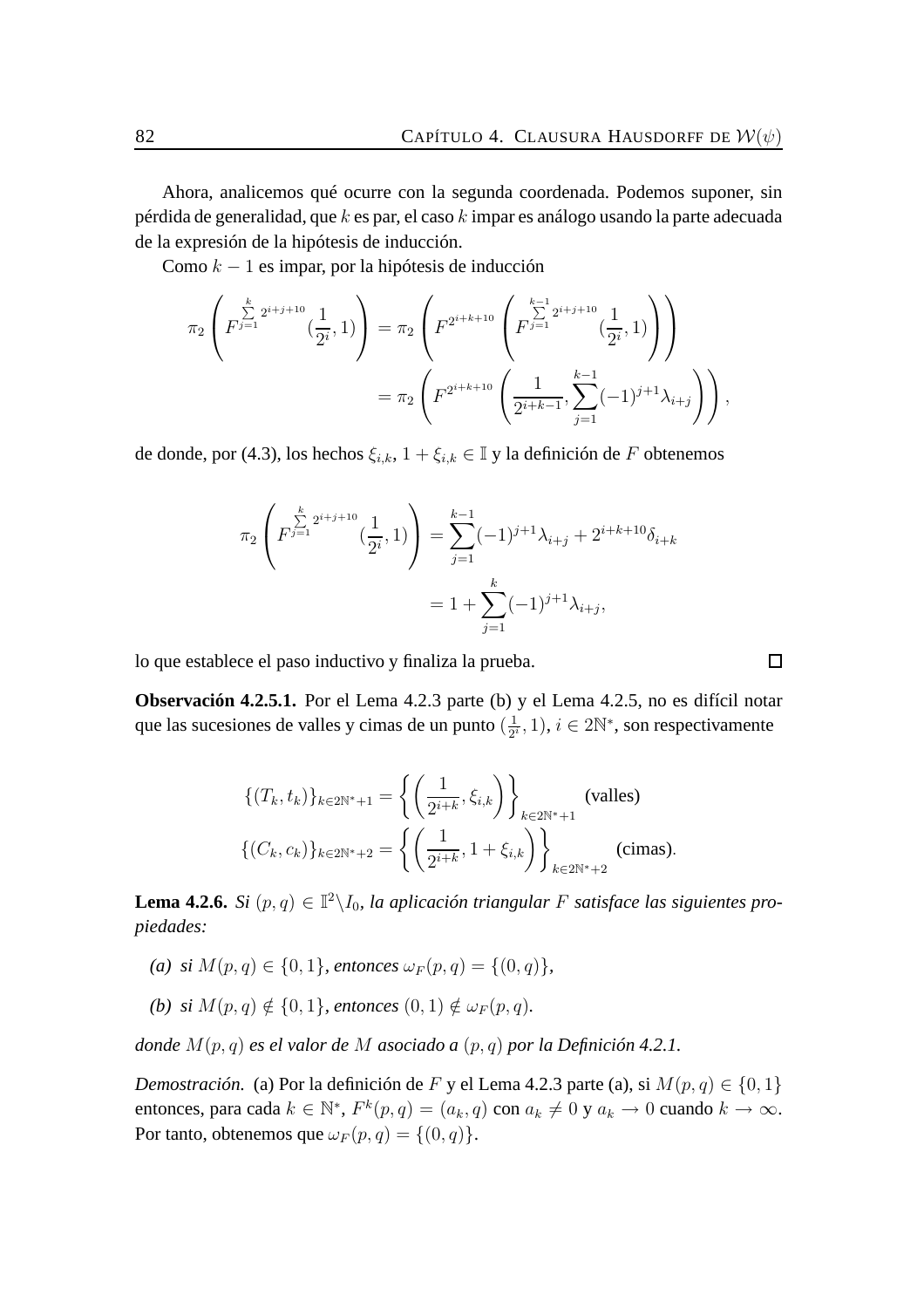(b) Sea  $i_0$  un entero positivo tal que  $(p, q) \in J_{i_0} \times \mathbb{I}$ . Podemos asumir, sin pérdida de generalidad, que  $i_0$  es impar. En el caso  $i_0$  par, el siguiente razonamiento sería análogo usando  $i_0 + 2l - 1$  en lugar de  $i_0 + 2l$ , con  $l \geq 2$  entero. Esto se probará en dos pasos. Primero, mostraremos que la sucesión de las segundas coordenadas de las cimas de  $(p, q)$  mediante F es estrictamente decreciente (es cierto también, y la prueba es análoga, que la sucesión de las segundas coordenadas de los valles de  $(p, q)$  mediante F es estrictamente creciente). En efecto, fijamos un entero  $l \geq 2$ . Como  $M(p, q) \notin \{0, 1\}$ , por el Lema 4.2.3 parte (b), existe  $F^k(p,q)$ ,  $k \in \mathbb{N}$ , una cima de  $(p,q)$  en el conjunto  $A^{i_0+2l}_{2i_0+2}$  $i_0+2l$ <br>  $2i_0+2l+10$ <sub>-1,2</sub>  $\cup$   $A_{0,1}^{i_0+2l-1}$  $_{0,1}^{i_0+2l-1}\setminus \big(\{\frac{1}{2^{i_0+2}}$  $\frac{1}{2^{i_0+2l-1}}$   $\}\times$  I]). En ambas situaciones, la siguiente cima del punto  $(p, q)$  mediante F se alcanza en  $F^{k'}(p, q)$ , donde  $k' = k + 2^{i_0+2l+10} + 2^{i_0+2l+11}$ . Ahora, por el Lema 4.2.3 parte (a) (expresión de  $M(F^k(p,q))$ ) y Observación 4.2.4.1 parte (b), para esta nueva cima se tiene:

$$
\pi_2(F^{k'}(p,q)) = \pi_2(F^k(p,q)) - 2^{i_0+2l+10} \frac{M(p,q)\delta_{i_0+2l}}{\delta_{i_0}} + 2^{i_0+2l+11} \frac{M(p,q)\delta_{i_0+2l+1}}{\delta_{i_0}}
$$

$$
= \pi_2(F^k(p,q)) + \frac{M(p,q)}{\delta_{i_0}}(-\lambda_{i_0+2l} + \lambda_{i_0+2l+1}).
$$

Como  $\lambda_{i_0+2l}<\lambda_{i_0+2l+1}$ , entonces  $\pi_2(F^{k'}(p,q))<\pi_2(F^{k}(p,q)),$  obteniendo lo deseado.

Ahora, como segundo paso mostraremos que  $(0, 1) \notin \omega_F(p, q)$ . Como hicimos antes, para cada entero  $l \geq 2$  sea  $(\alpha_l, \beta_l)$  la cima de  $(p, q)$  existente en  $A_{2i_0+2l}^{i_0+2l}$  $\frac{i_0+2l}{2^{i_0+2l+10}-1,2}$  ∪  $(A_{0.1}^{i_0+2l-1}$  $\binom{i_0+2l-1}{0,1}\setminus \Big(\big\{\frac{1}{2^{i_0+2l}}\Big\}$  $\frac{1}{2^{i_0+2l-1}}\}\times\mathbb{I})\big)$  . Por el primer paso  $\beta_2<\beta_1\leq 1$ . Sea  $\varepsilon=\min\{\frac{1}{2^{i_0+2l}}\}$  $\frac{1}{2^{i_0+3}}, 1 \{\beta_2\} > 0$ . Supongamos que el punto  $(0, 1) \in \omega_F(p, q)$ . Entonces, existe  $s \in \mathbb{N}^*$  tal que

$$
0 < d(F^s(p, q), (0, 1)) < \varepsilon. \tag{4.4}
$$

Por tanto,  $|\pi_2(F^s(p,q)) - 1| < \varepsilon \leq 1 - \beta_2$  y, como  $0 \leq \pi_2(F^s(p,q)) \leq 1$ , obtenemos  $1 - \pi_2(F^s(p, q)) < 1 - \beta_2$ , de donde operando concluimos que

$$
\beta_2 < \pi_2(F^s(p, q)).\tag{4.5}
$$

Sea  $i_1$  un entero positivo tal que  $F^s(p,q) \in J_{i_1} \times \mathbb{I}$ . Por (4.4) y la definición de  $\varepsilon$ ,  $f^s(p) < \frac{1}{2^{i_0}}$  $\frac{1}{2^{i_0+3}}$ . Así,  $i_1 \geq i_0+4$ . En esta situación, el primer paso y la parte (b) de la Observación 4.2.4.1 garantizan que ocurre  $\pi_2(F^s(p,q)) \leq \beta_2$  lo que no es posible por (4.5). Así,  $(0, 1) \notin \omega_F(p, q)$  y (b) queda probado.  $\Box$ 

**Lema 4.2.7.** *Sea*  $(p, q) \in \mathbb{I}^2 \setminus I_0$ *. Si*  $\{(\alpha'_k, \beta'_k)\}_{k \in 2\mathbb{N}^*+1}$  *y*  $\{(\alpha_k, \beta_k)\}_{k \in 2\mathbb{N}^*+2}$  *son, respectivamente, sus sucesiones de valles y cimas mediante*  $F$ , y si existen los límites  $\lim_{k \to \infty} \beta'_k =$  $k\rightarrow\infty$  $\beta'$  ( $k \in 2\mathbb{N}^* + 1$ ) y  $\lim_{k \to \infty} \beta_k = \beta$  ( $k \in 2\mathbb{N}^* + 2$ ), entonces  $\omega_F(p, q) = \{0\} \times [\beta', \beta]$ .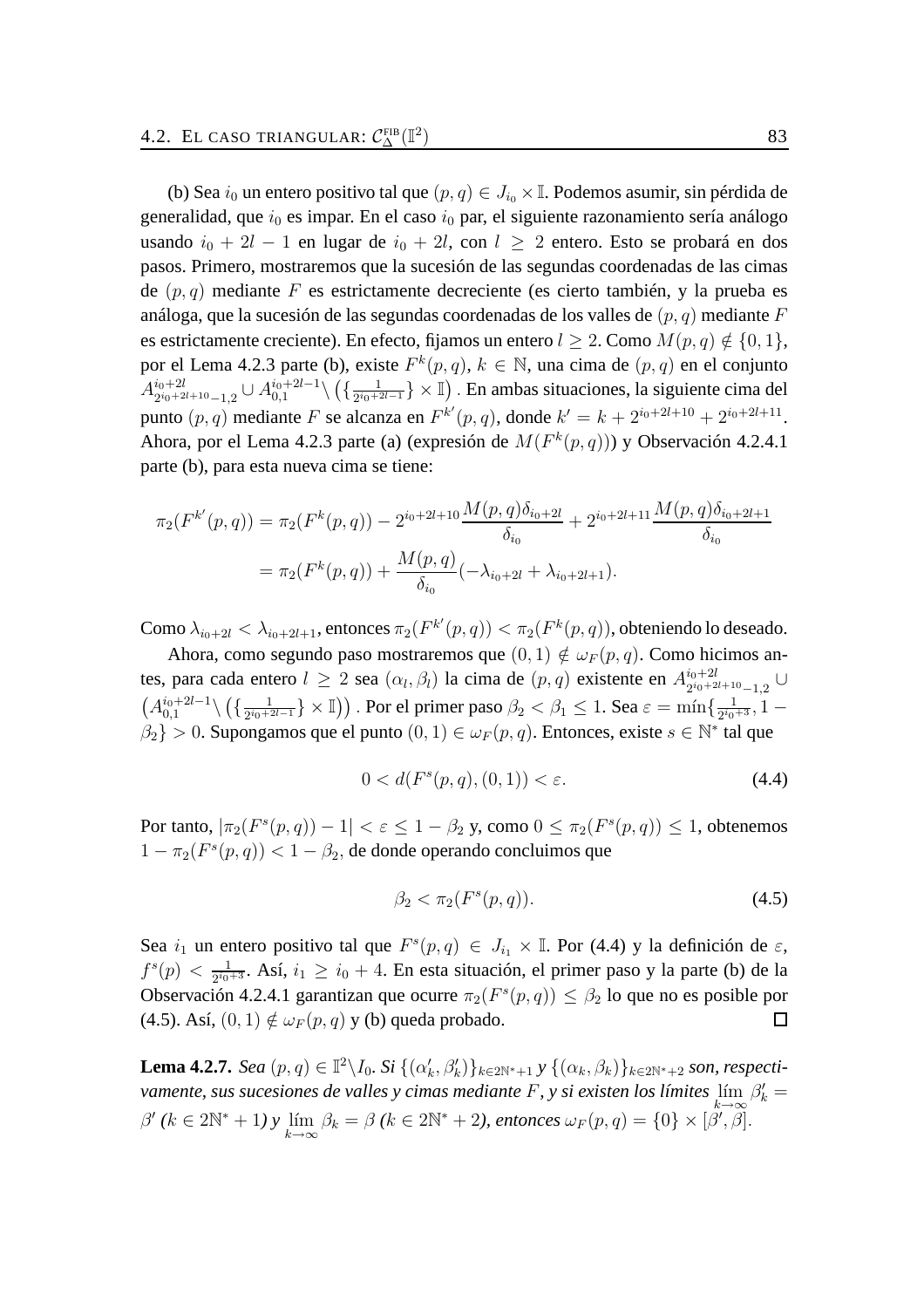*Demostración.* Fijamos  $(0, c) \in \{0\} \times [\beta', \beta]$  y  $\varepsilon > 0$ . Sean  $i_0, i_1 \in \mathbb{N}^*$  enteros positivos tales que  $(p,q)\in J_{i_0}\times\mathbb{I}$  y  $\frac{1}{2^{i_0}}$  $\frac{1}{2^{i_1}} < \frac{\varepsilon}{2}$  $\frac{\varepsilon}{2}$ . Ahora, sea  $\Delta = \max\{i_0 + 1, i_1 + 1\}$  y definamos

$$
i_2 = \begin{cases} \Delta & \text{si } \Delta \text{ es impar,} \\ \Delta + 1 & \text{si } \Delta \text{ es par} \end{cases}
$$

Como  $c \in [\beta', \beta]$ , por el primer paso de la parte (b) de la prueba del Lema 4.2.6 y de la parte (a) del Lema 4.2.3 existe  $(x, y)$ , iterado de  $(p, q)$  por F, tal que:

$$
(x, y) \in J_{i_2} \times \mathbb{I} \tag{4.6}
$$

.

y

$$
0 \le |y - c| \le M(x, y) \le \delta_{i_2} < \frac{1}{2^{i_1}} < \frac{\varepsilon}{2}.\tag{4.7}
$$

En estas condiciones, (4.6) garantiza la desigualdad

$$
0 < x \le \frac{1}{2^{i_2 - 1}} \le \frac{1}{2^{i_1}} < \frac{\varepsilon}{2}.\tag{4.8}
$$

Por  $(4.7)$  y  $(4.8)$ ,

$$
0 < d\left( (x, y), (0, c) \right) = \sqrt{x^2 + (y - c)^2} \le x + |y - c| < \frac{\varepsilon}{2} + \frac{\varepsilon}{2}
$$

de donde obtenemos  $\{0\} \times [\beta', \beta] \subseteq \omega_F(p, q)$ .

Por otro lado, sea  $(\gamma, \delta) \notin \{0\} \times [\beta', \beta]$ . Ahora, existen dos posibilidades:

(a)  $\left|\text{Caso }\gamma \neq 0.\right| \text{Como } f^n(p) \to 0 \text{ cuando } n \to \infty \text{ y } \gamma \neq 0, \text{ existe } n_0 \in \mathbb{N}^* \text{ tal que}$  $\gamma - f^{n_0}(p) > 0$ . Sea  $\varepsilon = \frac{\gamma - f^{n_0}(p)}{2} > 0$ . Entonces, como la anterior convergencia es estrictamente decreciente, obtenemos

$$
\gamma - f^{n}(p) \ge \gamma - f^{n_0}(p) > \frac{\gamma - f^{n_0}(p)}{2} = \varepsilon
$$

para cada entero  $n \ge n_0$ . Así,  $d((\gamma, \delta), F^n(p, q)) \ge \gamma - f^n(p) > \varepsilon$  para cada entero  $n \ge n_0$  y esto implica  $(\gamma, \delta) \notin \omega_F(p, q)$ .

(b)  $\big| \text{Caso }\gamma = 0 \text{ y } \delta \notin [\beta', \beta]. \big| \text{ Sea } h > 0 \text{ la distancia entre } \{0\} \times [\beta', \beta] \text{ y } \{(0, \delta)\}.$ Consideremos  $\varepsilon = \frac{h}{2} > 0$ . Como  $\lim_{k \to \infty} \beta'_k = \beta'$  ( $k \in 2\mathbb{N}^* + 1$ ) y  $\lim_{k \to \infty} \beta_k = \beta$  $(k \in 2\mathbb{N}^* + 2)$ , existe  $k_0 \in \mathbb{N}^*$  tal que

$$
|\beta_k - \beta| < \varepsilon \quad \text{para cada} \quad k \in 2\mathbb{N}^* + 2, k \ge k_0
$$

y

$$
|\beta'_k-\beta'|<\varepsilon \ \ \text{para cada} \ \ k\in 2\mathbb{N}^*+1, k\geq k_0.
$$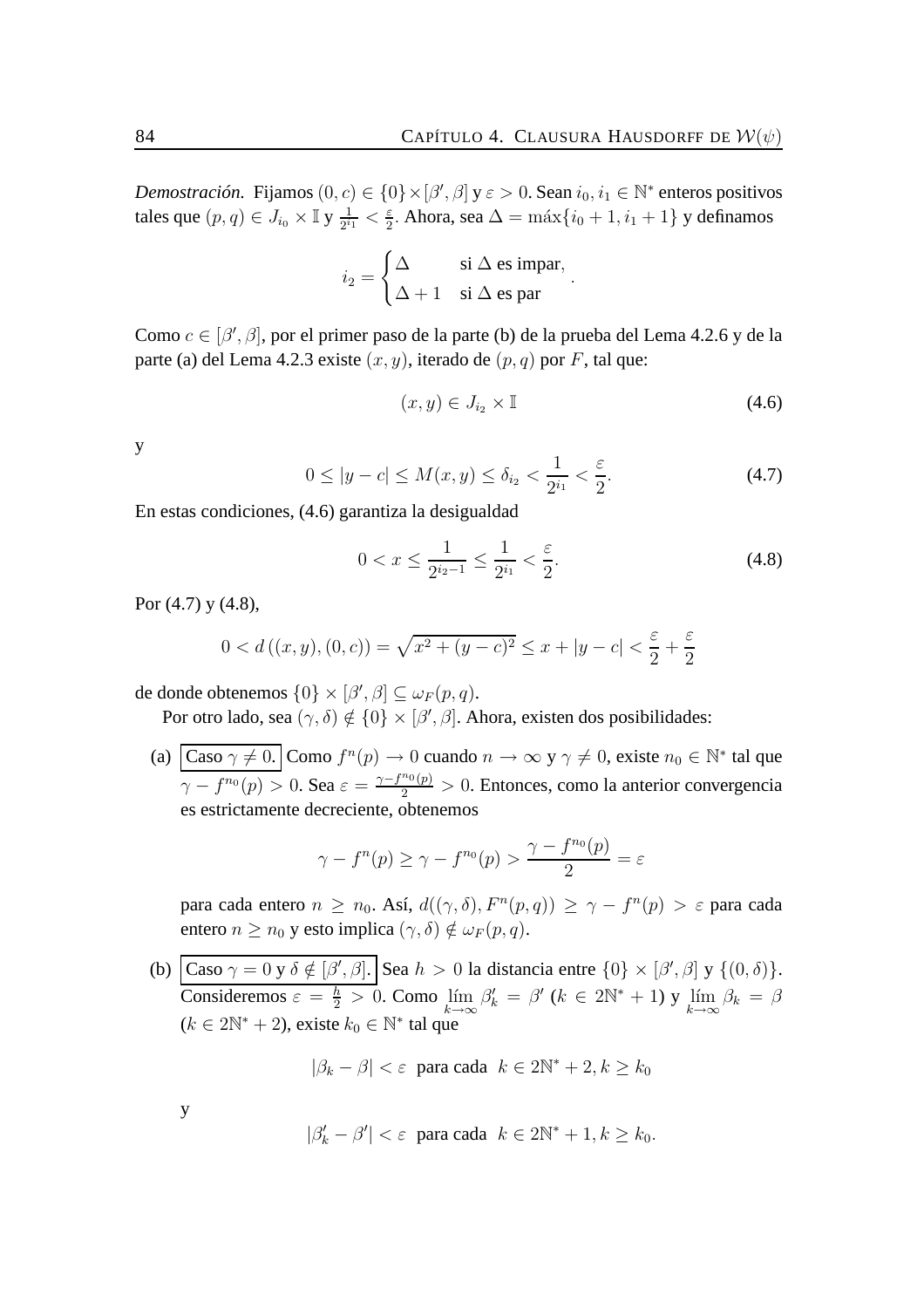Sea  $k_1 \in 2\mathbb{N}^* + 2$  y  $k_2 \in 2\mathbb{N}^* + 1$  tales que  $k_1, k_2 \geq k_0$ . Entonces:

$$
\beta_{k_1} < \varepsilon + \beta \qquad \qquad \mathbf{y} \qquad \qquad \beta' - \varepsilon < \beta'_{k_2}.\tag{4.9}
$$

Ahora, existen  $s_{k_1}, s_{k_2} \in \mathbb{N}^*$  tales que  $\beta_{k_1} = F^{s_{k_1}}(p, q)$  y  $\beta'_{k_2} = F^{s_{k_2}}(p, q)$ . Sea  $s_{k_0} = \max\{s_{k_1}, s_{k_2}\}.$  Entonces, por el primer paso de la prueba del Lema 4.2.6, la parte (b) de la Observación 4.2.4.1 y (4.9),

$$
\beta'-\varepsilon<\beta'_{k_2}\leq\pi_2(F^s(p,q))\leq\beta_{k_1}<\varepsilon+\beta
$$

para cada entero  $s \geq s_{k_0}$ . Por tanto,

$$
d(F^s(p,q), (\gamma, \delta)) \ge |\pi_2(F^s(p,q)) - \delta| > \varepsilon
$$

para cada entero  $s\geq s_{k_0}.$  Así,  $(\gamma,\delta)\notin \omega_F(p,q).$ 

Por (a) y (b) mostramos que  $\omega_F(p,q) \subseteq \{0\} \times [\beta',\beta]$  y la prueba finaliza.

### **4.2.3.** Resolución de (P3) en  $C_{\Delta}^{fib}(\mathbb{I}^2)$

Tras analizar en la sección anterior la dinámica de F, pasamos a probar que no satisface la propiedad de clausura en la métrica de Hausdorf para sus conjuntos  $\omega$ -límite.

**Teorema 4.2.8.** *La aplicación continua* F *introducida en la Definición 4.2.1 satisface las siguientes propiedades:*

- $(A)$  Existe una sucesión de puntos  $\{(p_i,q_i)\}_{i\in 2\mathbb{N}^*}\subset \mathbb{I}^2\backslash I_0$  tal que:
	- $(A_1) \omega_F(p_i, q_i) = \{0\} \times [a_i, b_i] \text{ con } b_i a_i = 1 \frac{1}{2^1}$  $\frac{1}{2^{10}}$  $(A_2)$   $\lim_{i\to\infty} \omega_F(p_i,q_i) = \{0\} \times [\frac{1}{2^1}]$  $\frac{1}{2^{10}}, 1]$  *en la topología de Hausdorff de*  $\mathbb{I}^2$ .

$$
\textbf{(B)}\ \ \omega_F(p,q)\neq\{0\}\times[\tfrac{1}{2^{10}},1]\ \text{para cada }(p,q)\in\mathbb{I}^2.
$$

*Demostración.* (A) Sea  $\{(p_i, q_i)\}_{i \in 2\mathbb{N}^*} = \{(\frac{1}{2^n})\}$  $\{\frac{1}{2^{i}}, 1)\}_{i \in 2\mathbb{N}^*}$ . Por la Observación 4.2.5.1, para cada punto  $(p_i, q_i)$  de la anterior sucesión, conocemos la expresión de sus valles y cimas mediante F. Por el Lema 4.2.7, si existen los límites  $\lim_{k \to \infty} t_k = t$  ( $k \in 2\mathbb{N}^* + 1$ ) y  $\lim_{k \to \infty} c_k = c \ (k \in 2\mathbb{N}^* + 2)$ , entonces  $\omega_F(p_i, q_i) = \{0\} \times [t, c]$ . Ahora, por (4.1) y (4.2) respectivamente,

$$
t_k = \xi_{i,k} = \frac{1}{2^{10}} \left( 1 - \frac{1}{3 \cdot 2^i} (1 + \frac{1}{2^k}) \right) \qquad (k \in 2\mathbb{N}^* + 1)
$$

y

$$
c_k = 1 + \xi_{i,k} = 1 - \frac{1}{3 \cdot 2^{i+10}} \left( 1 - \frac{1}{2^k} \right) \qquad (k \in 2\mathbb{N}^* + 2).
$$

 $\Box$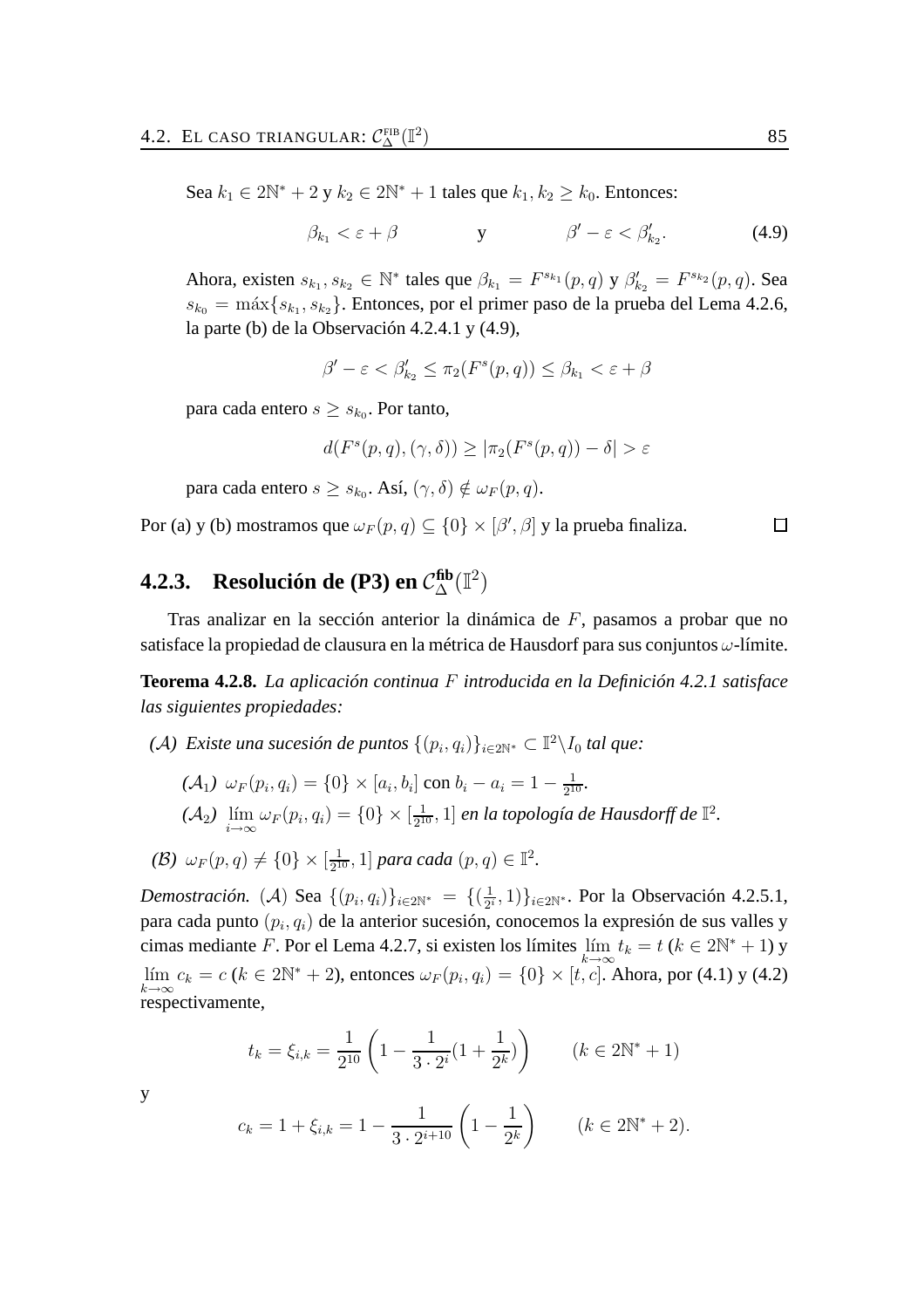Por tanto,  $\lim_{k \to \infty} t_k = \frac{1}{2^1}$  $\frac{1}{2^{10}}\left(1-\frac{1}{3\cdot 2}\right)$  $\frac{1}{3\cdot2^{i}}(k\in2\mathbb{N}^{*}+1)$  y  $\lim_{k\to\infty}c_k=1-\frac{1}{3\cdot2^{i}}$  $\frac{1}{3\cdot2^{i+10}}$   $(k \in 2\mathbb{N}^* + 2)$ . Entonces, usando el razonamiento previo se verifica

$$
\omega_F(p_i, q_i) = \{0\} \times \left[\frac{1}{2^{10}} \left(1 - \frac{1}{3 \cdot 2^i}\right), 1 - \frac{1}{3 \cdot 2^{i+10}}\right],
$$

lo que establece  $(A_1)$ . Para probar  $(A_2)$ , calculamos los siguiente límites puntuales que en este caso coincide con el límite en la topología métrica de Hausdorff de  $\mathbb{I}^2$  (véase [E 90])

$$
\lim_{i \to \infty} \omega_F(p_i, q_i) = \lim_{i \to \infty} \left( \{0\} \times \left[ \frac{1}{2^{10}} \left( 1 - \frac{1}{3 \cdot 2^i} \right), 1 - \frac{1}{3 \cdot 2^{i+10}} \right] \right)
$$

$$
= \{0\} \times \left[ \frac{1}{2^{10}}, 1 \right].
$$

(B) Como F es una aplicación continua en  $\mathbb{I}^2$ , entonces  $I_0$  es una fibra de puntos fijos. Por tanto, para cada  $(0, q) \in I_0$ ,  $\omega_F(0, q) = \{(0, q)\}\neq \{0\} \times [\frac{1}{21}]$  $\frac{1}{2^{10}}, 1]$ . Sea ahora  $(p, q) \in \mathbb{I}^2 \backslash I_0$ . Por el Lema 4.2.6 parte (a), si  $M(p, q) \in \{0, 1\}$ , entonces  $\omega_F(p, q) =$  $\{(0,q)\}\neq \{0\}\times [\frac{1}{2^1}]$  $\frac{1}{2^{10}}$ , 1]. Por otro lado, si  $M(p,q) \notin \{0,1\}$ , entonces por el Lema 4.2.6 parte (b) el punto  $(0,1)$  no pertenece a  $\omega_F(p,q)$  y por tanto  $\omega_F(p,q)\neq \{0\}\times [\frac{1}{2^1}]$  $\frac{1}{2^{10}}, 1].$ 

**Corolario 4.2.8.1.** *La familia*  $W(F)$ , *donde*  $F \in C_{\Delta}^{\text{fib}}(\mathbb{I}^2)$  *es la anterior aplicación*  $t$ riangular, no es cerrada en  $(\mathcal{K}(\mathbb{I}^2),d_H).$ 

**Observación 4.2.8.1.** Una vez comprobado que la propiedad de  $d_H$ -clausura no se verifica en  $\mathcal{C}_{\Delta}(\mathbb{I}^2),$  e incluso tampoco en  $\mathcal{C}^\mathrm{fib}_\Delta(\mathbb{I}^2),$  proponemos analizar en el futuro lo que ocurre con la clase de endomorfismos continuos de permutación en  $\mathbb{I}^2$ ,

$$
\mathbf{C}(\mathbb{I}^2) = \{ F : (x, y) \to (g(y), f(x)) : F \in \mathcal{C}(\mathbb{I}^2) \}.
$$

Dado que esta clase de aplicaciones posee, como consecuencia de su especial morfología, ciertas similitudes con la dinámica de las funciones unidimensionales (véanse, por ejemplo, [BL 00], [BL 01] o [BL 02]), sería interesante analizar la veracidad o no, de la propiedad de clausura en la métrica de Hausdorff,  $d<sub>H</sub>$ , para la familia de todos los conjuntos  $\omega$ -límite generados por elementos de C $(\mathbb{I}^2)$ .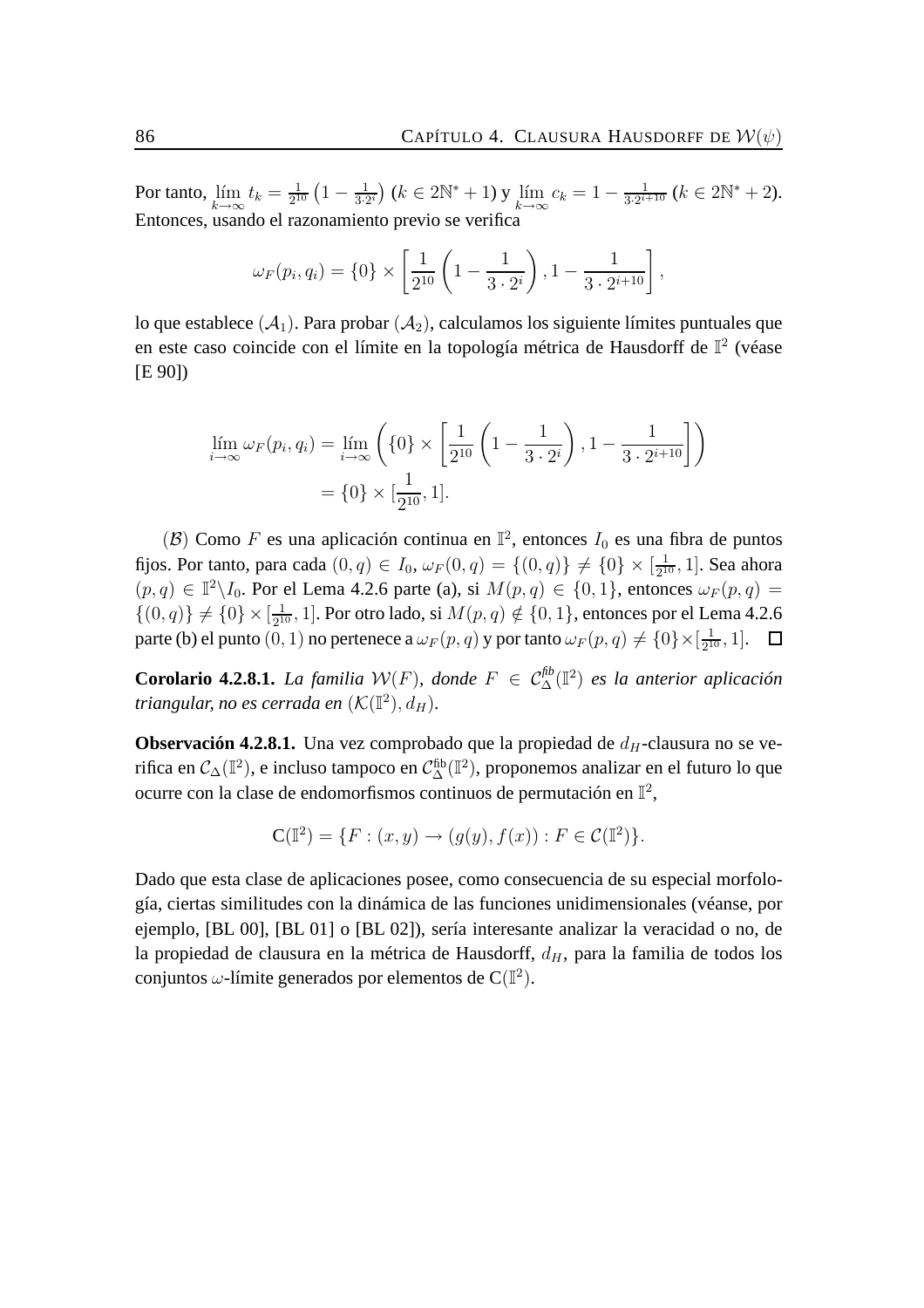## **Capítulo 5**

### **Caracterizando**  $h(F) = 0$  en  $C^*_{\Lambda}$  $\triangle^*(\mathbb{I}^2)$

Como ya comentamos en la introducción, mediante  $\mathcal{C}_\Delta^*(\mathbb{I}^2)$  denotaremos a la clase de las aplicaciones triangulares que poseen una función base f satisfaciendo la propiedad de ser  $Per(f)$  cerrado.

Dada una aplicación  $F\in\mathcal{C}_{\Delta}(\mathbb{I}^2)$  consideremos las siguientes propiedades dinámicotopológicas:

- (1) la entropía topológica de F es cero  $(h(F) = 0)$ ;
- (2) la entropía topológica de  $F_{|{\rm Rec}(F)}$  es cero (h  $(F_{|{\rm Rec}(F)}) = 0$ );
- (3)  $F_{|Rec(F)}$  es no caótica;
- (4) cada punto recurrente de F es uniformemente recurrente ( $Rec(F)=UR(F)$ );
- (5) los periodos de todos los puntos periódicos son una potencia de dos ( $F \leq 2^{\infty}$ ).

Es bien conocido que las propiedades  $(1)$  -  $(5)$  son equivalentes para las funciones continuas del intervalo unidad (véase [SKSF 97]). Tal equivalencia establece una útil caracterización de la propiedad de entropía topológica cero que, como es sabido, es un signo de simplicidad dinámica.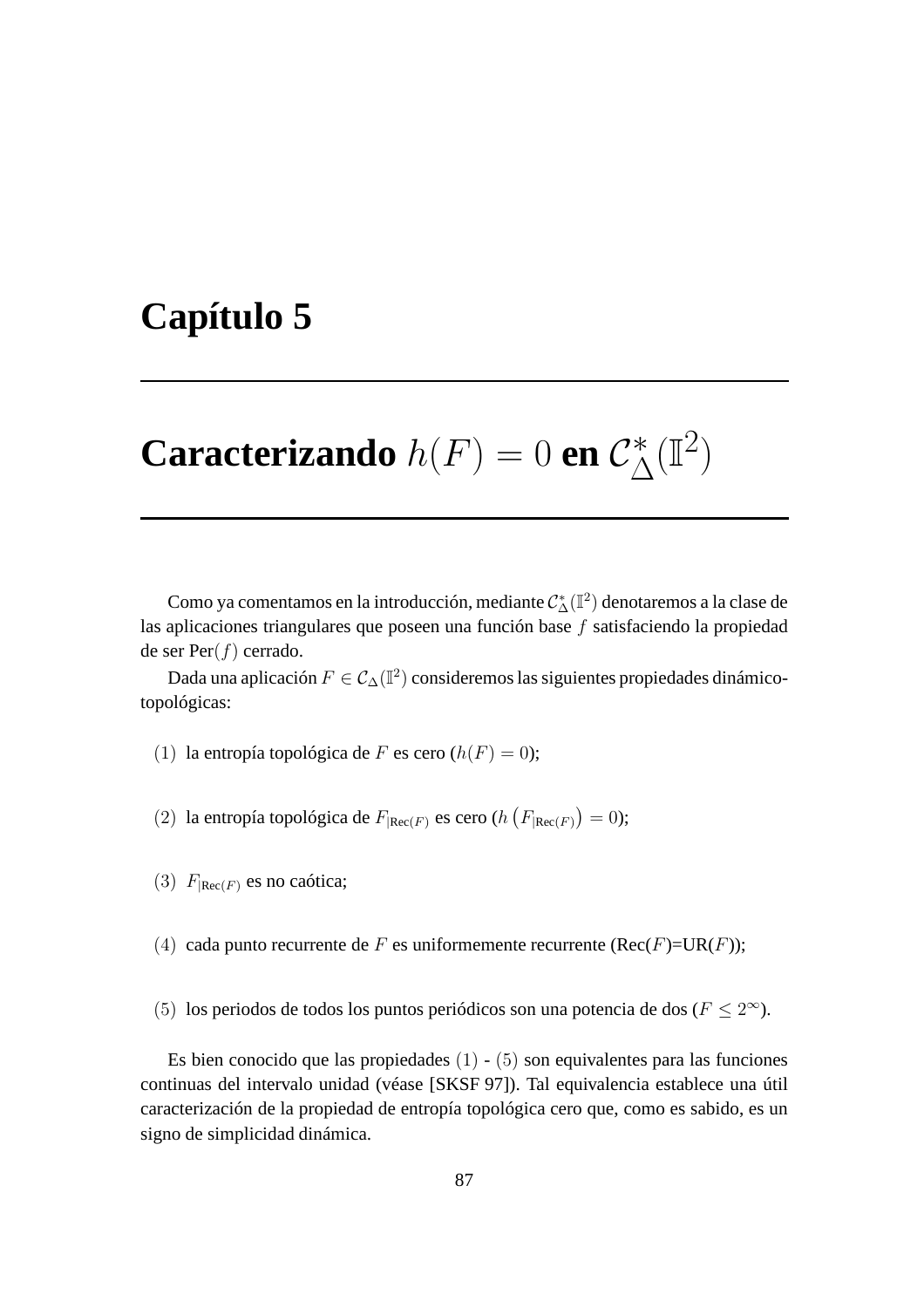## **5.1.** Estado del problema en  $\mathcal{C}_{\Delta}(\mathbb{I}^2)$

En 1989, A.N. Sharkovski˘ı y S.F. Kolyada (véase [SK 91]) formularon el problema de estudiar las relaciones existentes entre las propiedades (1)−(5) en el contexto de las aplicaciones triangulares del cuadrado unidad. Como primer comentario, hemos de decir que, en general, para  $\mathcal{C}_{\Delta}(\mathbb{I}^2)$  las propiedades (1)-(5) no son mutuamente equivalentes. Por ejemplo en [BEL 95], se contruye una aplicación triangular en  $\mathbb{I}^2$  de clase  $\leq 2^\infty$  pero que posee entropía topológica positiva y puntos recurrentes que no son uniformemente recurrentes, es decir, se prueba que  $(5) \Rightarrow (1)$  y  $(5) \Rightarrow (4)$  (este mismo resultado es presentado en [Ko 92] pero la peculiaridad que introduce [BEL 95] es que los autores proporcionan un método que permite construir para cada k entero positivo un elemento de  $\mathcal{C}_{\Delta}(\mathbb{I}^{2})$  de clase  $C^{k}$  satisfaciendo las propiedades). Por otro lado en [FPS 95] se da un ejemplo en  $\mathcal{C}_{\Delta}(\mathbb{I}^2)$  de una aplicación  $F$  que posee entropía topológica cero y tal que su conjunto de puntos recurrentes es diferente del de puntos uniformemente recurrentes  $((1) \nArr (4)$ ). Para más información sobre la no equivalencia mutua entre las propiedades (1)-(5) para los elementos de la clase  $\mathcal{C}_{\Delta}(\mathbb{I}^2)$  véanse, por ejemplo, [Ko 92], [Koč 99] o [KMS 99].

Además, incluso bajo fuertes hipótesis adicionales sobre la aplicación triangular F, la equivalencia no se consigue. En  $[Ko\breve{c} 01]$  se considera el problema de analizar la equivalencia para aplicaciones triangulares no decrecientes en las fibras, es decir, transformaciones de la forma  $(x, y) \rightarrow (f(x), g(x, y))$  donde para cada  $x \in \mathbb{I}$  la función  $g_x$ es no decreciente. En esta situación se prueba que las propiedades (1), (2) y (5) son mutuamente equivalentes,  $(3)$  implica  $(4)$  y  $(4)$  implica  $(1)$ . Sin embargo (véase [Koč 01, Lema 4.2]) existe un ejemplo de una aplicación triangular no decreciente en las fibras satisfaciendo (2) pero no (3) ni (4) (este ejemplo está basado en ideas de [FPS 95]). La implicación de (4) a (3) ha sido recientemente resuelta de modo negativo en [FPS 04]. Por tanto, incluso para esta clase tan particular de aplicaciones, las propiedades (1)−(5) no son equivalentes.

## **5.2.** La clase  $C^*_{\Delta}(\mathbb{I}^2)$

Consideraremos el problema de la equivalencia mutua entre  $(1) - (5)$  en la clase  $\mathcal{C}_{\Delta}^{*}(\mathbb{I}^{2})$  de las aplicaciones triangulares que poseen función base con conjunto de puntos periódicos cerrado. Para tales aplicaciones probaremos que (1)-(5) son propiedades mutuamente equivalentes, resolviendo así el problema propuesto por Sharkovskiĭ y Kolyada en [SK 91] para esta clase particular de aplicaciones triangulares.

La hipótesis que consideramos sobre las funciones base es un requerimiento fácil de comprobar, bien estudiado en la literatura y satisfecho por una gran cantidad de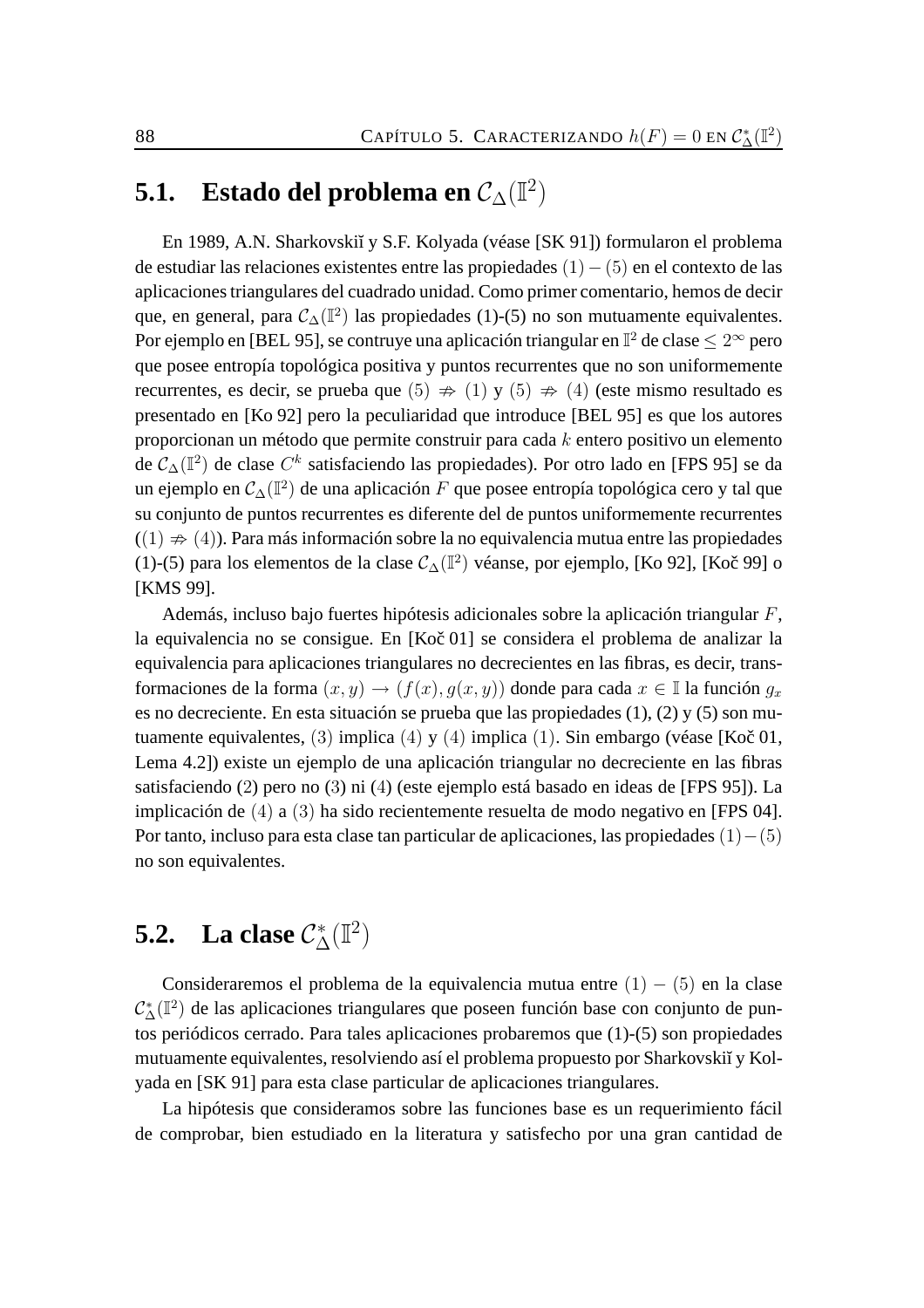funciones del intervalo. Observemos que las funciones de  $\mathcal{C}(\mathbb{I})$  que posean conjunto de puntos periódicos cerrado, necesariamente tienen entropía topológica cero pero no a la inversa. Existen funciones del intervalo de tipo  $2^\infty$  (es decir, funciones cuyo conjunto de periodos es  $\{1, 2, 2^2, ...\}$ ) y por tanto con entropía topológica cero (véase [MS 80]), tal que el conjunto de sus puntos periódicos no es cerrado (véase por ejemplo [SKSF 97]). Es más, se verifica el siguiente resultado:

**Teorema 5.2.1 ([Ni 82], [SF 80], [SKSF 97] y [X 81])).** *Sea* f *una función continua del intervalo* I*. Entonces las siguientes propiedades son equivalentes:*

- *(*i*)* Per(f) *es cerrado,*
- *(ii)* para cada  $x \in \mathbb{I}$ ,  $\omega_f(x)$  *es finito*,
- $(iii)$  Rec $(f)$  = Per $(f)$ *,*
- $(iv)$  UR( $f$ ) = Per( $f$ ).

### **5.3. Resultados parciales**

En esta sección probaremos ciertos resultados parciales que nos permitirán establecer la equivalencia mutua entre (1)-(5) para los elementos de  $\mathcal{C}_{\Delta}^*(I^2)$ .

**Teorema 5.3.1.** *Sea*  $F \in C^*_{\Delta}(I^2)$  *con función base f. Entonces* (1) y (4) *son equivalentes.*

*Demostración.* Supongamos que se satisface (1). Entonces, por la fórmula de Bowen (1.1) se verifica  $h(f) = h(F|_{I_x}) = 0$  para cada  $x \in \mathbb{I}$ . Fijamos  $x \in \text{Per}(f)$  y sea  $m_x$  su periodo. Entonces  $h(F^{m_x}) = m_x \cdot h(F) = 0$  (véase [BC 92, Capítulo VIII, Proposición 2]), y por tanto  $h(F^{m_x}|_{I_x}) = 0$ . Consideremos la función unidimensional

$$
\tau_{m_x} = g_{f^{m_x-1}(x)} \circ \dots \circ g_x.
$$

Entonces  $h(\tau_{m_x}) = 0$ . Y por tanto  $\text{Rec}(\tau_{m_x}) = \text{UR}(\tau_{m_x})$  (véase [SKSF 97, Teorema 4.19]). Consecuentemente, como Rec $(F^{m_x}|_{I_x}) = \{x\} \times \text{Rec}(\tau_{m_x})$  y  $\text{UR}(F^{m_x}|_{I_x}) =$  ${x} \times \text{UR}(\tau_{m_x})$ , encontramos

$$
\operatorname{Rec}(F^{m_x}|_{I_x}) = \operatorname{UR}(F^{m_x}|_{I_x}).
$$

Es más, tenemos  $\text{Rec}(F^{m_x}) = \text{Rec}(F)$  y  $\text{UR}(F^{m_x}) = \text{UR}(F)$  (véase [BC 92]). Por tanto,  $\text{Rec}(F|_{I_x}) = \text{UR}(F|_{I_x})$ . Como  $x \in \text{Per}(f)$  está arbitrariamente fijado,

$$
\operatorname{Rec}(F|_{\operatorname{Per}(f)\times \mathbb{I}})=\operatorname{UR}(F|_{\operatorname{Per}(f)\times \mathbb{I}}).
$$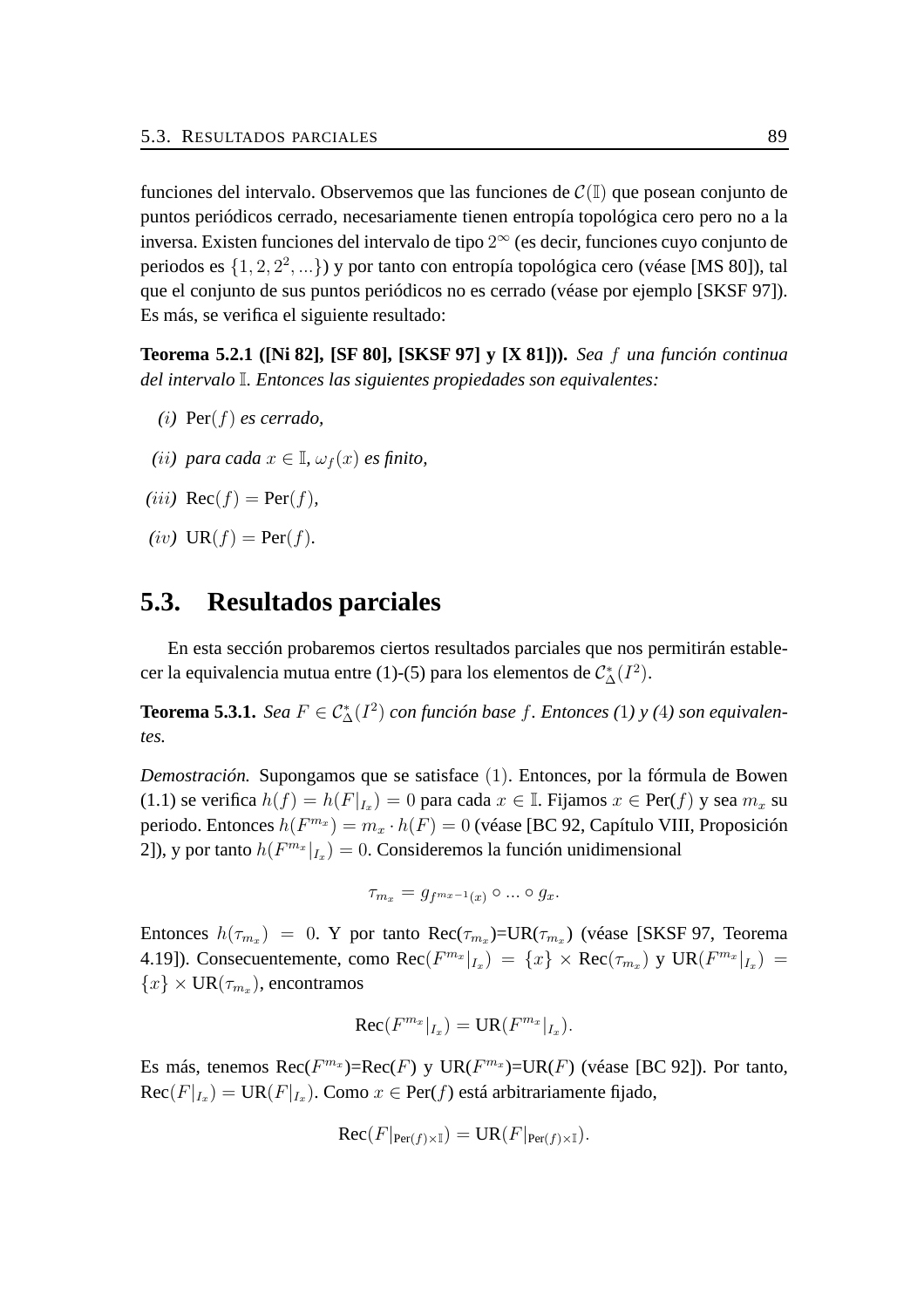Por otro lado, como  $F \in C^*_\Delta(I^2)$  el conjunto Per(f) es cerrado, lo que por el Teorema 5.2.1, significa que  $\text{Rec}(f) = \text{UR}(f) = \text{Per}(f)$ . Obteniéndose, por tanto, que  $Rec(F)=UR(F).$ 

Ahora supongamos que (1) no se satisface, es decir,  $h(F) > 0$ . Como Per(f) es cerrado, por (1.1) existe un punto  $x \in Per(f)$  tal que  $h(F|_{I_x}) > 0$ . Sea  $m_x$  el periodo de x por f. Por tanto, por [KS 96, Lema 4.4],  $h(F^{m_x}|_{I_x}) = m_x \cdot h(F|_{I_x}) > 0$ (obsérvese que este hecho no puede deducise en general de [BC 92, Capítulo VIII, Proposicion 2] ya que, excepto para el caso  $m_x = 1$ , la fibra  $I_x$  no es invariante mediante F). Por ende,  $h(\tau_{m_x}) > 0$  y usando de nuevo [SKSF 97, Teorema 4.19] existe  $y^* \in \text{Rec}(\tau_m) \setminus \text{UR}(\tau_m)$ . Consecuentemente, existe una sucesión de enteros no negativos  $(n_k)_{k=0}^{\infty}$  tal que  $\lim_{k\to\infty} \tau_{m_x}^{n_k}(y^*) = y^*$ . Así,

$$
(x, y^*) = \lim_{k \to \infty} (x, \tau_{m_x}^{n_k}(y^*)) = \lim_{k \to \infty} F^{n_k \cdot m_x}(x, y^*),
$$

es decir,  $(x, y^*) \in Rec(F^{m_x}) = Rec(F)$ . Observemos que  $(x, y^*) \notin UR(F)$ . De otro modo,  $y^* \in \text{UR}(\tau_{m_x})$ , lo que no es posible. Por tanto,  $\text{Rec}(F) \neq \text{UR}(F)$  finalizando la prueba.  $\Box$ 

Para probar la equivalencia entre (3) y (4) (véase Teorema 5.3.3) desarrollamos el siguiente resultado auxiliar.

**Lema 5.3.2.** *Sea*  $F \in C^*_{\Delta}(I^2)$  *con función base f. Si F satisface (4), entonces para*  $\text{cada}(x, y) \in \text{Rec}(F)$ , la aplicación  $F|_{\omega_F(x, y)}$  es no caótica.

*Demostración.* Sea  $(x, y) \in Rec(F)$ . El caso donde  $\omega_F(x, y)$  es finito es trivial. Asúmase que  $\omega_F(x, y)$  es un conjunto infinito. Como (4) se satisface para F, por el Teorema 5.3.1,  $h(F) = 0$ . Por tanto, por (1.1),  $h(F|_{I_x}) = h(f) = 0$  para cada  $x \in Per(f)$ . Como  $(x, y) \in \text{Rec}(F)$  y Per(f) es cerrado, usando los Teoremas 1.2.4 y 5.2.1, tenemos que  $x \in \text{Per}(f)$ . Sea  $m_x$  el periodo de x mediante f. Entonces,  $\omega_F(x, y)$  se distribuye en fibras  $I_{x_j}$  donde  $x_j = f^j(x)$  para  $j \in \{0, ..., m_x-1\}$ . Es más, de (4) se sigue que  $\omega_F(x, y)$ es un conjunto minimal de F. Así, para cada  $j \in \{0, ..., m_x - 1\}$ ,  $F^{m_x}$  posee un con- $\bigcup^{m_x-1}$ junto minimal  $M_{x_j}$  contenido en  $I_{x_j}$  y  $\omega_F(x,y) =$  $\bigcup_{j=0}$   $M_{x_j}$ . Por (4) y [BC 92, Capítulo VIII, Proposición 2], Rec $(F^{m_x}) = \text{UR}(F^{m_x})$  y por ende Rec $(F^{m_x}|_{I_{x_j}}) = \text{UR}(F^{m_x}|_{I_{x_j}})$ . Como para las funciones del intervalo (4) implica (3), para cada  $j \in \{0, ..., m_x - 1\}$ la aplicación  $F^{m_x}|_{I_{x_j}}$  es no caótica en su conjunto de puntos recurrentes. Por tanto,  $F^{m_x}|_{I_{x_j}}$  es no caótica en  $M_{x_j}$  para cada  $j \in \{0, ..., m_x - 1\}$ . Consecuentemente, como  $x \in \text{Per}(f)$  la aplicación  $F^{m_x}$ , y por ende F, es no caótica en la unión de  $M_{x_j}$  que es igual a  $\omega_F(x, y)$ .  $\Box$ 

**Teorema 5.3.3.** *Sea*  $F \in C^*_{\Delta}(I^2)$  *con función base f. Entonces* (3) y (4) *son equivalentes.*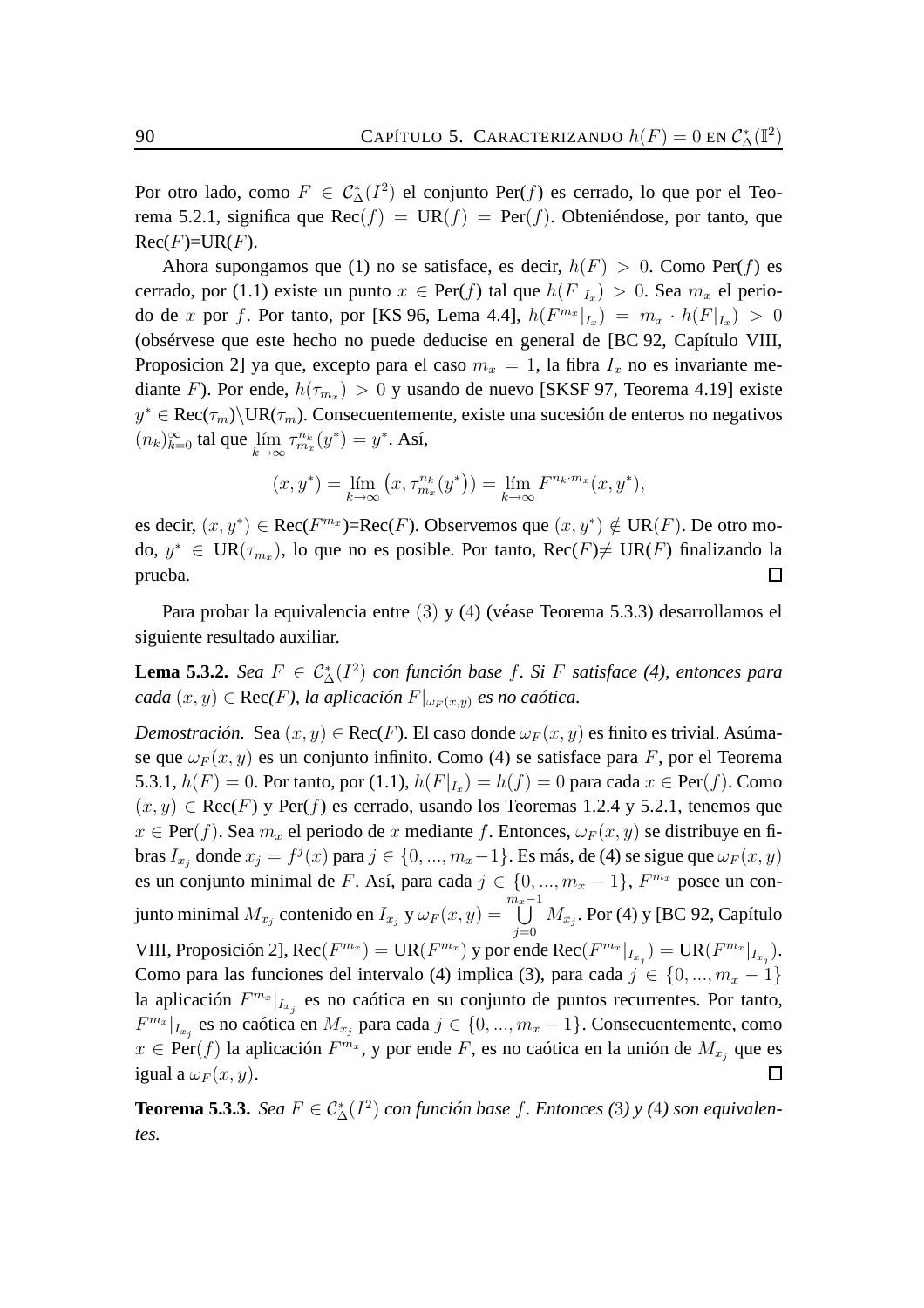*Demostración.* Supongamos que  $F_{|Rec(F)}$  es caótica, entonces existen puntos  $z, t \in$  $Rec(F)$  satisfaciendo:

$$
\liminf_{n \to \infty} d(F^n(z), F^n(t)) = 0, \qquad \limsup_{n \to \infty} d(F^n(z), F^n(t)) > 0. \tag{5.1}
$$

Por tanto, existe una sucesión creciente de enteros positivos  $(n_k)_{k=0}^{\infty}$  tal que

$$
\lim_{k \to \infty} d(F^{n_k}(z), F^{n_k}(t)) = 0.
$$

Como,  $(F^{n_k}(z))_{k=0}^{\infty}$  y  $(F^{n_k}(t))_{k=0}^{\infty}$  poseen subsucesiones convergentes, sin pérdida de generalidad, podemos asumir que  $\lim_{k\to\infty} F^{n_k}(z) = u$  y  $\lim_{k\to\infty} F^{n_k}(t) = v$ . Entonces,  $u = v$ y  $u\in\omega_F(z)\cap\omega_F(t).$  Si  $\text{Rec}(F)$  y UR(F) fuesen iguales, entonces  $\omega_F(z)$  y  $\omega_F(t)$  serían conjuntos minimales y por tanto,  $\omega_F(u) = \omega_F(z) = \omega_F(t)$ . Así,  $F|_{\omega_F(u)}$  sería caótica, lo que no es posible por el Lema 5.3.2. Queda pues probado que  $\text{Rec}(F) \neq \text{UR}(F)$ .

Ahora, supongamos que  $\text{Rec}(F) \neq \text{UR}(F)$ . Por el Teorema 5.3.1,  $h(F) > 0$ . Usando que Per(f) es cerrado, por (1.1) existe un punto  $x \in Per(f)$  tal que  $h(F|_{I_x}) > 0$ . Sea  $m_x$  el periodo de x mediante f y  $\tau_{m_x}$  la función unidimensional definida como  $g_{f^{m_x-1}(x)} \circ ... \circ g_x$ . Entonces,  $h(\tau_{m_x}) > 0$  y por tanto  $\tau_{m_x}$  es caótica en el conjunto de sus puntos recurrentes (véase [Sh2 65, Teorema 4.19]). Así, existen  $z_1, t_1 \in \text{Rec}(\tau_{m_x})$ tales que

$$
\liminf_{n \to \infty} d(\tau^n_{m_x}(z_1), \tau^n_{m_x}(t_1)) = 0, \qquad \limsup_{n \to \infty} d(\tau^n_{m_x}(z_1), \tau^n_{m_x}(t_1)) > 0. \tag{5.2}
$$

Para cada entero  $n \geq 1$  e  $y \in \mathbb{I}$ ,  $F^{m_x \cdot n}(x, y) = (x, \tau_{m_x}^n(y))$ . Por tanto, si definimos  $z = (x, z_1)$  y  $t = (x, t_1)$ , entonces  $z, t \in \text{Rec}(F)$  y por (5.2) conseguimos

$$
\liminf_{n \to \infty} d(F^{m_x \cdot n}(z), F^{m_x \cdot n}(t)) = 0, \qquad \limsup_{n \to \infty} d(F^{m_x \cdot n}(z), F^{m_x \cdot n}(t)) > 0.
$$

Así,

$$
0 \le \liminf_{n \to \infty} d(F^n(z), F^n(t)) \le \liminf_{n \to \infty} d(F^{m_x \cdot n}(z), F^{m_x \cdot n}(t)) = 0
$$

y

$$
0 < \limsup_{n \to \infty} d(F^{m_x \cdot n}(z), F^{m_x \cdot n}(t)) \le \limsup_{n \to \infty} d(F^n(z), F^n(t)),
$$

obteniendo que  $F|_{\text{Rec}(F)}$  es caótica.

### **5.4. Prueba del resultado principal**

Finalmente, pasamos a demostrar la equivalencia entre las propiedades (1)-(5) para la clase de aplicaciones triangulares  $C^*_{\Delta}(I^2)$ .

 $\Box$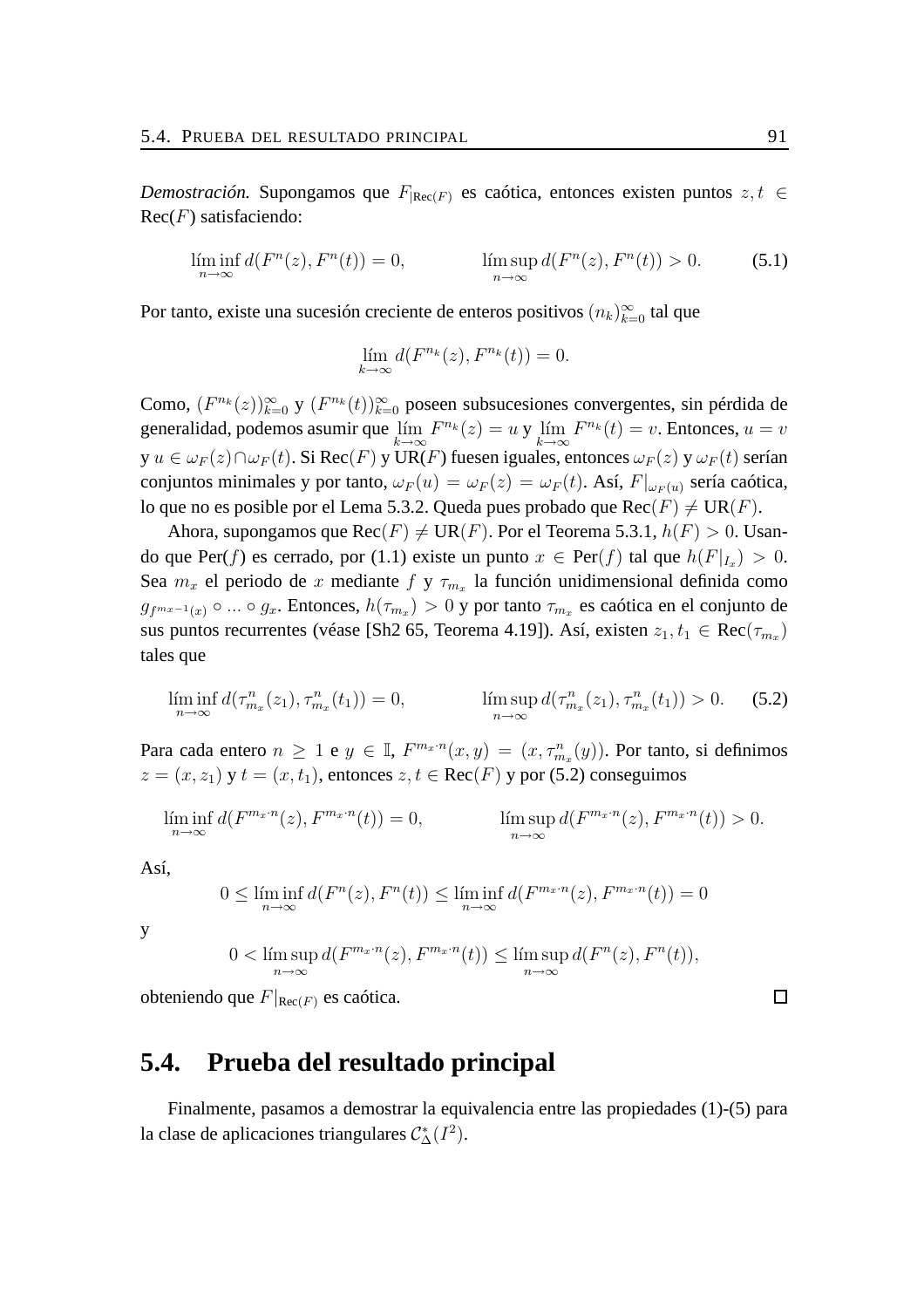**Teorema 5.4.1.** *Sea*  $F ∈ C^*_{\Delta}(I^2)$  *con función base f*. *Entonces, las condiciones*  $(1) - (5)$ *son mutuamente equivalentes.*

*Demostración.* Por los Teoremas 5.3.1 y 5.3.3, obtenemos las mutua equivalencia entre  $(1), (3)$  y  $(4)$ . Por otro lado, por [Koč 99], y sin hipótesis adicionales,  $(5)$  es siempre equivalente a  $h(F|_{\text{Per}(F)}) = 0$  en  $\mathcal{C}_{\Delta}(I^2)$ . Por tanto, como  $(2)$  implica  $h(F|_{\text{Per}(F)}) = 0$ , obtenemos que (2) implica (5). Por definición, (1) siempre implica (2) y por [Ko 92, Teorema 8], (5) es equivalente a (1) finalizando la prueba.  $\Box$ 

**Observación 5.4.1.1.** (A) Es conocido que existe una larga lista de propiedades caracterizando la propiedad de poseer entropía topológica cero para los elementos de  $\mathcal{C}(\mathbb{I})$  (véase [SKSF 97]). En este Capítulo hemos estudiado el problema, propuesto por Sharkovskiĭ y Kolyada (véase [SK 91]), de encontrar una condición natural sobre los elementos de  $\mathcal{C}_{\Delta}(\mathbb{I}^2)$  que permita obtener una caracterización de la propiedad de poseer entropía topológica cero, análoga a la habida para los elementos de  $\mathcal{C}(\mathbb{I})$ . Nosotros hemos estudiado cuatro de las propiedades más representativas, equivalentes a poseer entropía topológica cero en  $\mathcal{C}(\mathbb{I})$ , (2)-(4). Está claro, que en el futuro, será necesario analizar si el resto de propiedades que en  $\mathcal{C}(\mathbb{I})$  caracterizan a la entropía cero se mantienen válidas para los elementos de  $\mathcal{C}_\Delta^*(I^2)$ . Nuestra idea es que para muchas de ellas la equivalencia funcionará.

 $(B)$  Dada una aplicación triangular F, un problema abierto es analizar la validez o no, de la implicación entre (4) Rec $(F) = \text{UR}(F)$  y (1)  $h(F) = 0$ . La importancia de este problema radica en que si existiese una contestación positiva al mismo, podría proponerse una definición de simplicidad en la clase  $\mathcal{C}_{\Delta}(I^2)$  en términos puramente dinámicos, al realizarse a través de conjuntos con propiedades de retorno. Una aplicación triangular F sería simple si y sólo si  $\text{Rec}(F) = \text{UR}(F)$ .

Por los resultados obtenidos tras nuestro análisis y por el trabajo de [Koč 01], el problema de analizar la implicación entre (4) y (1) queda reducido a considerar aplicaciones triangulares  $F(x, y) = (f(x), q(x, y))$  con  $h(f) = 0$  y Per $(f) \neq Per(f)$ , y con al menos un  $x \in \mathbb{I}$  tal que  $g_x$  es decreciente.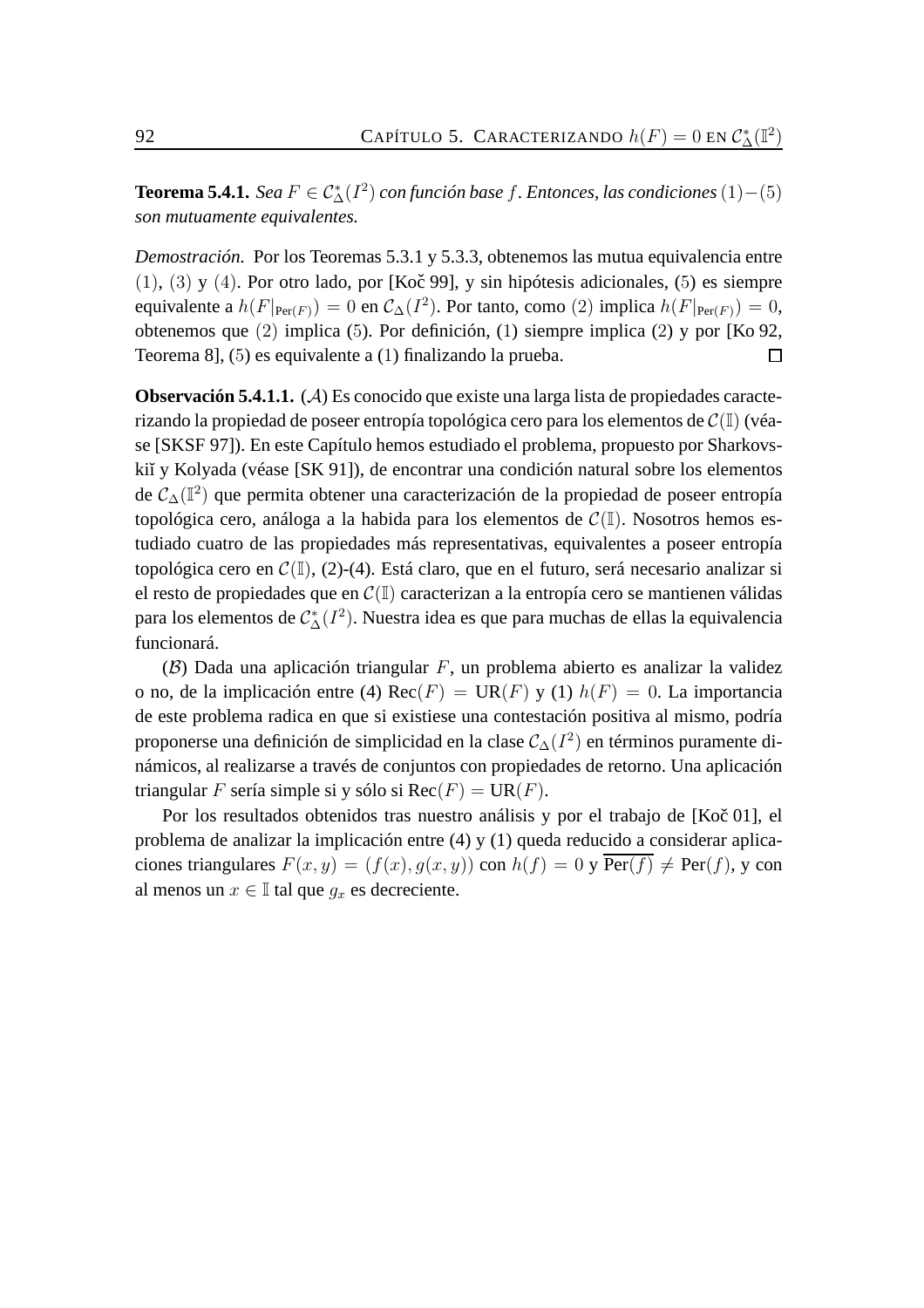## **Apéndice**

En relación con lo planteado en el Capítulo 1, Sección 1.1, mostramos dos ejemplos de espacios y aplicaciones que generan sólo conjuntos scrambled que poseen dos puntos.

**Teorema 5.4.2.** *Existe una aplicación continua definida en un espacio tipo Cantor, tal que cada conjunto scrambled tiene exactamente dos puntos.*

*Demostración.* Sea  $\Sigma_2$  el espacio de las sucesiones  $x = x_1x_2x_3...$  donde  $x_n = 0$  o 1 para cada n, dotado con la topología de la convergencia puntual. Consideremos la aplicación continua *shift*  $\sigma : \Sigma_2 \to \Sigma_2$  definida por  $\sigma(x_1x_2x_3...) = x_2x_3...$  Por [L 03, Teorema 3.11], existe  $\mathbb{X} \subset \Sigma_2$  *σ*-invariante y métrico compacto tal que  $\sigma|_{\mathbb{X}}$  verifica que cada conjunto scrambled posee exactamente dos puntos. Por otro lado, es conocido (véase [Ki 98]) que existe un homeomorfismo h, entre  $\Sigma_2$  y C, donde C es el conjunto ternario de Cantor clásico. Si  $h(\mathbb{X})$  no posee puntos aislados, entonces el conjunto  $h(\mathbb{X})$ es tipo Cantor y cada conjunto scrambled para la aplicación continua definida en  $h(\mathbb{X}),$  $h \circ \sigma \circ h^{-1}$ , posee exactamente dos puntos. Si por el contrario existiesen puntos aislados  $x_i$  en  $h(\mathbb{X})$ , para cada  $i$  existirá  $U_i$  entorno cerrado de  $x_i$  tal que  $U_i \cap h(\mathbb{X}) = \{x_i\}.$  Sea  $C_i\subset U_i$  el conjunto de Cantor que contiene a  $x_i$  y consideremos  $A=h(\mathbb{X})\cup\bigg(\bigcup C_i$ Es claro que A no posee puntos aislados y es de tipo Cantor. Consideremos ahora la . función  $f : A \rightarrow A$  definida como

$$
f(x) = \begin{cases} h \circ \sigma \circ h^{-1}(x) & \text{si } x \in h(\mathbb{X}), \\ h \circ \sigma \circ h^{-1}(x_i) & \text{si } x \in C_i \text{ para todo } i. \end{cases}
$$

Es obvio que  $f$  es continua y que cada conjunto scrambled posee exactamente dos puntos ya que  $f(y) = f(x_i)$  para cada  $y \in C_i$ .

 $\Box$ 

**Nota 5.4.3.** El punto crucial en la prueba del teorema es la existencia del espacio X contenido en  $\Sigma_2$  que es  $\sigma$ -invariante y que satisface la propiedad de generar únicamente conjuntos scrambled bipuntuales. A este respecto, tan sólo comentar que dicho espacio se construye como la unión de las órbitas cerradas de dos puntos adecuadamente elegidos del espacio  $\Sigma_2$  que poseen conjuntos  $\omega$ -límite infinitos (para más detalles véase  $[L 03]$ ).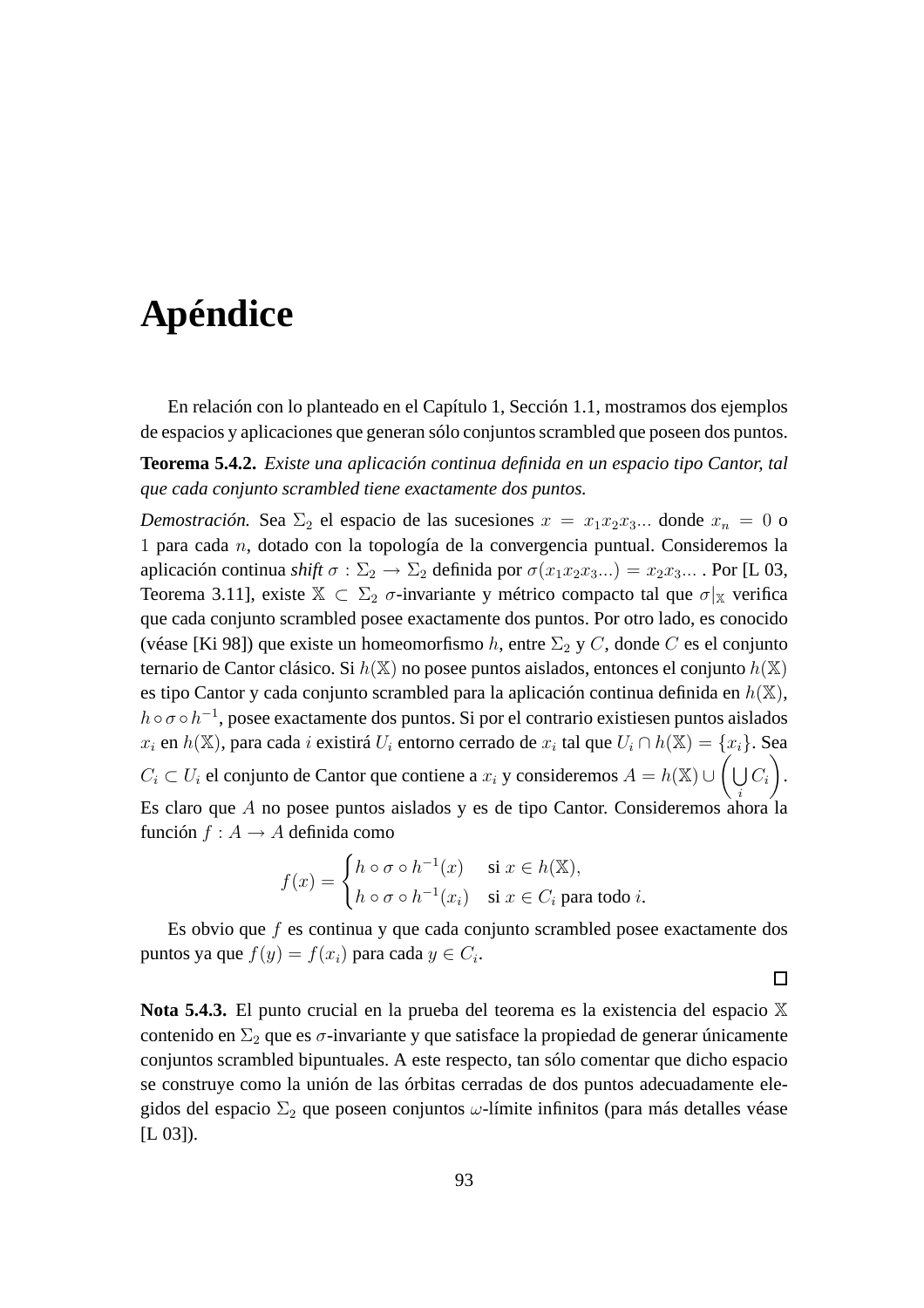**Teorema 5.4.4.** *Existe un continuo* X ⊂ R 2 *(espacio compacto y conexo) con interior vacío y un homeomorfismo* h *en* X*, tal que, cada conjunto scrambled tiene exactamente dos puntos.*

*Demostración.* Consideremos los conjuntos A, B, C y D y las funciones  $h_1$ ,  $h_2$  y  $h_3$ definidas como siguen:

$$
A = \{(x, \text{sen}(\frac{\pi}{x}) \in \mathbb{R}^2 : x \in (0, 1))\},\
$$

$$
B = \{0\} \times [-1, 1],
$$

$$
C = \{\left(\frac{1}{2} + \frac{1}{2}\cos(\varphi), 1 + \frac{1}{2}\sin(\varphi)\right) \in \mathbb{R}^2 : \varphi \in [0, \pi]\},\
$$

$$
D = \{1\} \times (0, 1),
$$

y

 $h_1: A \to (1, +\infty)$  tal que  $(x, \text{sen}(\frac{\pi}{x})) \to 1 - \text{tg}(\frac{\pi}{2})$  $\frac{\pi}{2}(x-1)\big)$ ,  $h_2: (1, +\infty) \to (1, +\infty)$  tal que  $x \to \frac{x-1}{(1+(x-1)^2)+x}$  $h_3: (1, +\infty) \to A$  tal que  $x \to (\frac{1}{x})$  $\frac{1}{x}, \operatorname{sen}(\pi x)$ ).

Consideremos el espacio  $X = A \cup B \cup C \cup D$ . Es claro que X es conexo (incluso por arcos) y compacto como puede observarse en la siguiente figura.



Consideremos ahora la siguiente función:

$$
H(x) = \begin{cases} h_3 \circ h_2 \circ h_1(x) & \text{si } x \in A, \\ x & \text{en otro caso.} \end{cases}
$$

Es obvio que H es un homeomorfismo. Además, cada conjunto scrambled posee exactamente dos puntos. En efecto, la función  $H$  no posee ningún conjunto scrambled en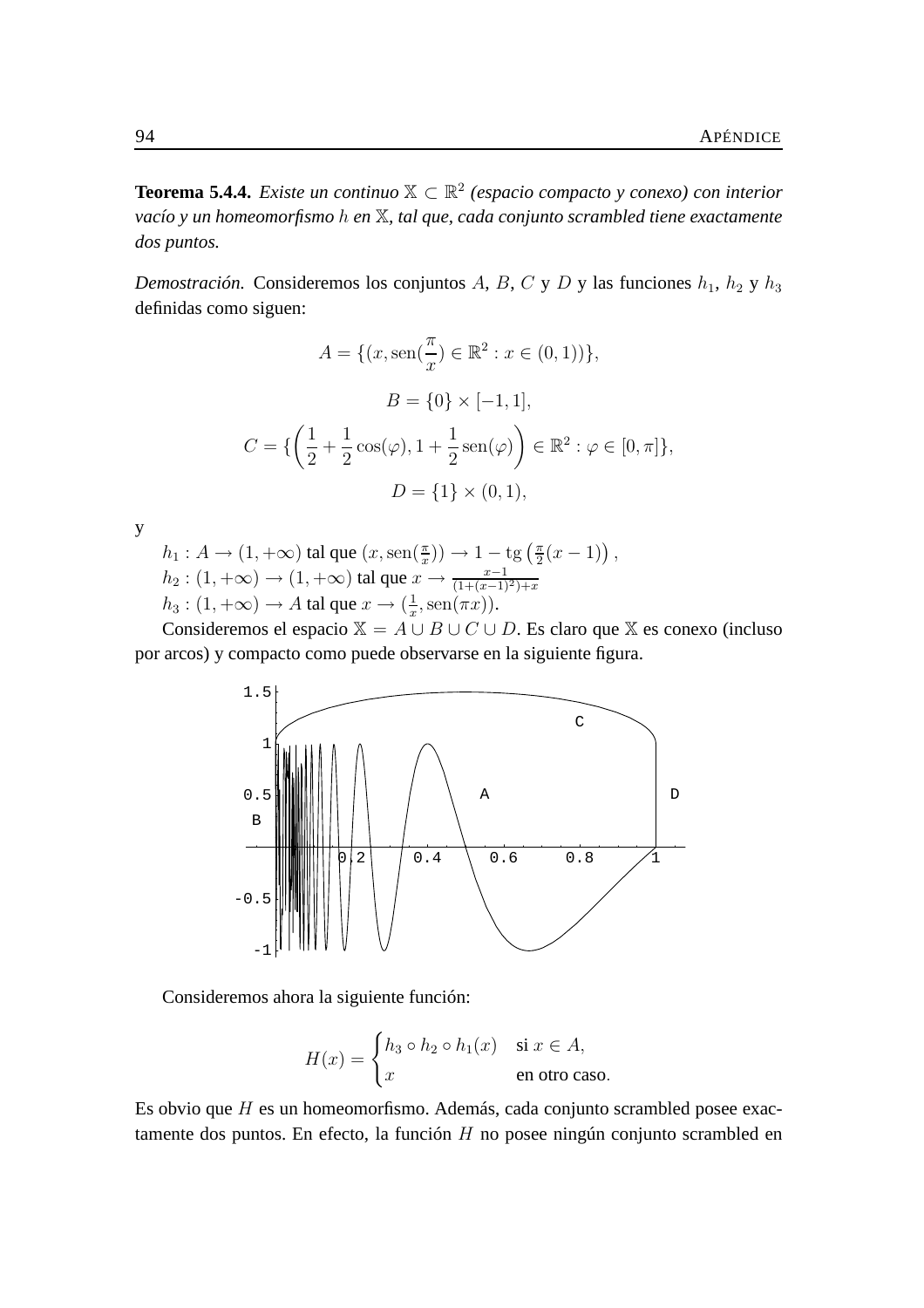B ∪ C ∪ D ya que sobre tales conjuntos está definida como la identidad. Por otro lado, es claro que no existen conjuntos scrambled para  $H$  en  $A$  ya que se satisface

$$
\lim_{x \to 0} (H(x) - x) = 0.
$$
\n(5.3)

La expresión (5.3) se sigue de la igualdad  $\lim_{x\to 0}(h_2(x) - x) = 0$ . Por otra parte, por (5.3), si  $x \in A$  e  $y \in B$ ,  $\{x, y\}$  es un par de Li-Yorke.

**Nota 5.4.5.** Con respecto a las funciones que integran la definición de H, notamos lo siguiente:

- (1) La función  $h_1$  rectifica la curva sen $(\frac{1}{x})$  en la semirecta positiva,
- (2) la función  $h_2$  mueve los puntos hacia el infinito con una velocidad decreciente,
- (3) si tomamos como punto de B,  $y = (0, 1)$  o  $y = (0, -1)$  y  $x \in A$  arbitrario, obtenemos un par de Li-Yorke "extremal" ya que lím sup  $d(H^n(x), H^n(y)) = 2$ , n→∞ alcanzando su máximo valor.

**Observación 5.4.5.1.** En el ejemplo contenido en [FPS 95], se muestra que los continuos pueden admitir aplicaciones que sólo poseen pares de Li-Yorke. Pero, el continuo que se usa es el espacio  $\mathbb{I}^2$  que posee interior no vacío en  $\mathbb{R}^2$  con la topología relativa. Con el Teorema 5.4.4, se muestra que continuos con interior vacío en el espacio euclídeo en el que se sumergen, también pueden admitir la misma propiedad.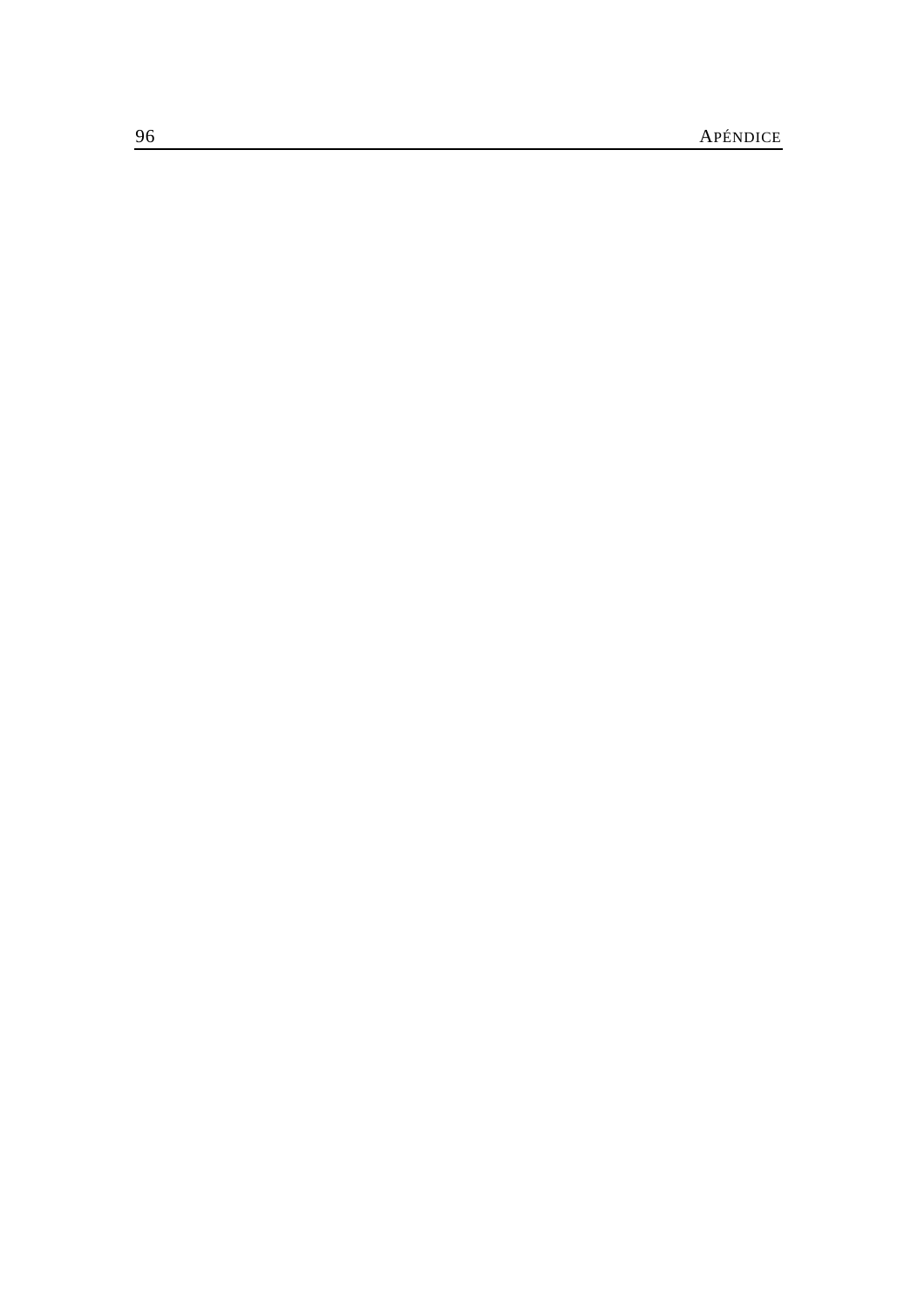# **Bibliografía**

| [AKM 65]     | R.L. Adler, A. G. Konheim y M.H. McAndrew, Topological entropy,<br>Trans. Amer. Math. Soc., 114, (1965), 309-319.                                                                          |
|--------------|--------------------------------------------------------------------------------------------------------------------------------------------------------------------------------------------|
| [ABCP 89/90] | S.J. Agronsky, A.M. Bruckner, J.G. Ceder y T.L. Pearson, The struc-<br>ture of $\omega$ -limit sets for continuous functions, Real Anal. Exch., 15,<br>$(1989/1990), 483 - 510.$           |
| [AC1 91/92]  | S.J. Agronsky y J.G. Ceder, What sets can be $\omega$ -limit sets in $E^n$ ?, Real<br>Anal. Exch., 17, (1991/1992), 97-109.                                                                |
| [AC2 91/92]  | S.J. Agronsky y J.G. Ceder, Each Peano subspace of $E^k$ is an $\omega$ -limit<br>sets, Real Anal. Exch., 17, (1991/1992), 371-378.                                                        |
| [ALM 89]     | Ll. Alsedà, J. Llibre y M. Misiurewicvz, Periodic orbits of maps of Y,<br>Trans. Amer. Math, Soc., 313, (1989), 475-538.                                                                   |
| [ALM 93]     | Ll. Alsedà, J. Llibre y M. Misiurewicz, Combinatorial dynamics and<br>entropy in dimension one, Advanced Series in Nonlinear Dynamics,<br>World Scientific, Second Edition Vol. 5, (2000). |
| [AM $93$ ]   | Ll. Alsedà y J.M. Moreno, Linear orderings and the full periodicity<br>kernel for the n-star, J. Math. Anal. Appl., 180, (1993), 599-616.                                                  |
| [APR 97]     | Ll. Alsedà, J. Paraños y J.A. Rodríguez, The full periodicity kernel<br>for a class of graph maps, Acta Math. Univ. Comenian., 66, (1997),<br>313-320.                                     |
| [ARR 99]     | Ll. Alsedà, M. A. del Río y J. A. Rodríguez, A splitting theorem for<br>transitive maps, J. Math. Anal. Appl., 232 (2), (1999), 359-375.                                                   |
| [AY $95$ ]   | Ll. Alsedá y X. Ye, No division and the set of periods for tree maps,<br>Ergod. Theor. Dyn. Syst., 15, (1995), 221-237.                                                                    |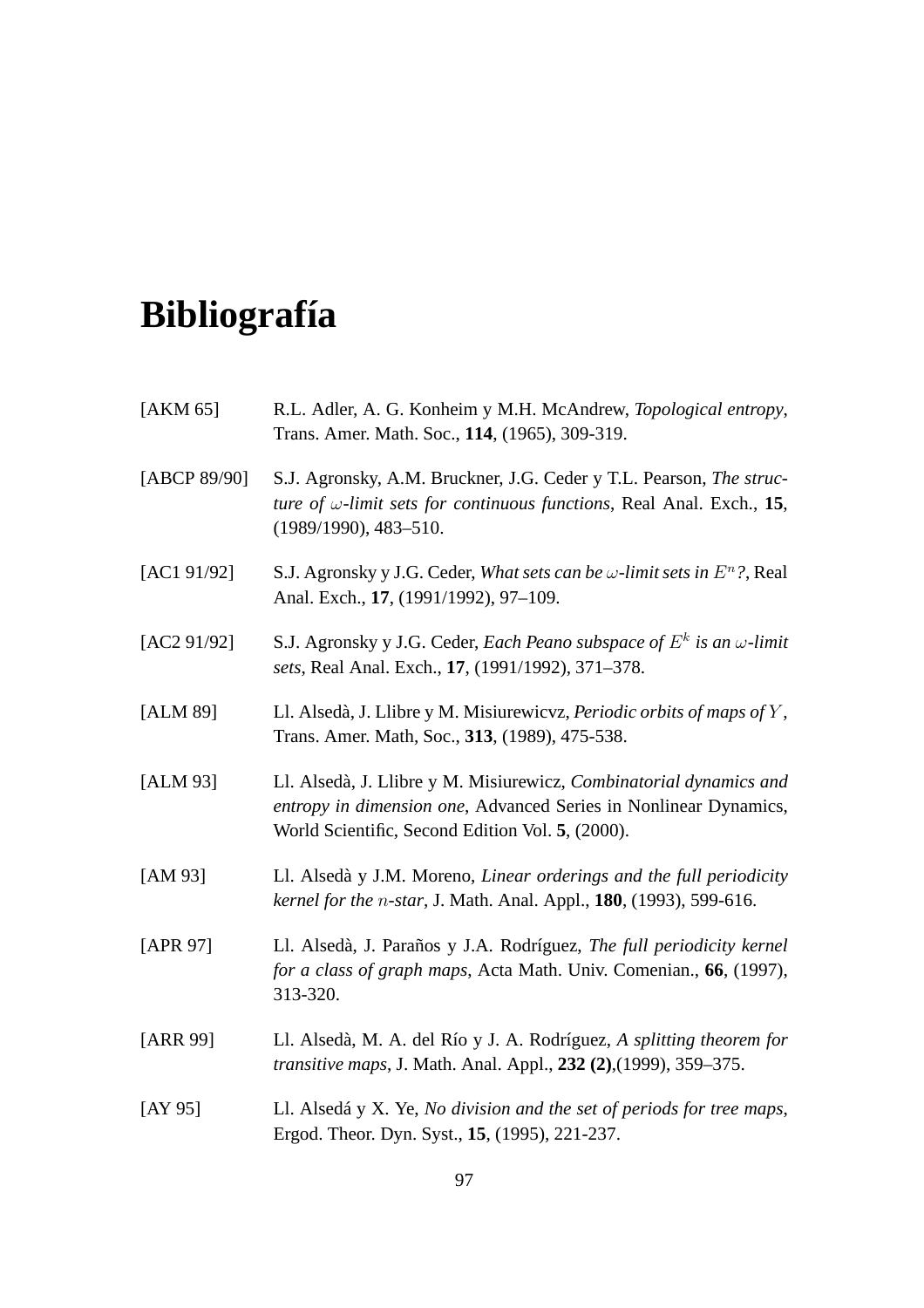| [A 94]        | C. Arteaga, Smooth triangular maps of the square with closed set of<br>periodic points, J. Math. Anal. and Appl., 196, (1994), 987-997.                                                                                      |
|---------------|------------------------------------------------------------------------------------------------------------------------------------------------------------------------------------------------------------------------------|
| [Ba $97/98$ ] | M. Babilonová, On a conjecture of Agronsky and Ceder concerning<br>orbit-enclosing $\omega$ -limit sets, Real Anal. Exch., 23, (1997/98), 773-<br>777.                                                                       |
| [B 91]        | S. Baldwin, An extension of Sharkovskii's theorem to the n-od, Ergod.<br>Theor. Dyn. Syst., 11, (1991), 249-271.                                                                                                             |
| [B 95]        | S. Baldwin, Toward a theory of forcing on maps of trees, Proceedings<br>of the Conference "Thirty Years after Sharkovskii's Theorem: New<br>Perspectives", (Murcia 1994), Int. J. Bifurcat. Chaos, 5, (1995), 1307-<br>1318. |
| [BLI 95]      | S. Baldwin y J. Llibre, <i>Periods of maps on trees with all branching</i><br>points fixed, Ergod. Theor. Dyn. Syst., 15, (1995), 239-246.                                                                                   |
| [BEL 95]      | F. Balibrea, F. Esquembre y A. Linero, Smooth triangular maps of<br>type $2^{\infty}$ with positive topological entropy, Int. J. Bifurcat. Chaos, 5<br>$(1995), 1319-1324.$                                                  |
| [BL 00]       | F. Balibrea y A. Linero, Some results on topological dynamics of an-<br>titriangular maps, Acta Math. Hung., 88 (1-2), (2000), 169-178.                                                                                      |
| [BL 01]       | F. Balibrea y A. Linero, Periodic structure of $\sigma$ -permutation maps on<br>$\mathbb{I}^n$ , Aequationes Math., 62 (3), (2001), 265-279.                                                                                 |
| [BL 02]       | F. Balibrea y A. Linero, <i>Periodic structure of <math>\sigma</math>-permutation maps II</i> .<br><i>The case</i> $\mathbb{T}^n$ , Aequationes Math., <b>64 (1-2)</b> , (2002), 34-52.                                      |
| [BGM 01]      | F. Balibrea, J.L. García Guirao y J.I. Muñoz Casado, Description of<br>$\omega$ -limit sets of a triangular map on $I^2$ , Far East J. Dynamical Systems,<br>$3(1), (2001), 87-101.$                                         |
| [BGM 02]      | F. Balibrea, J.L. García Guirao y J.I. Muñoz Casado, A triangular map<br>on $I^2$ whose $\omega$ -limit sets are all compact intervals of $\{0\} \times I$ , Discret<br>Contin. Dyn. S., 8(4), (2002), 983-994.              |
| [BGM 03]      | F. Balibrea, J.L. García Guirao y J.I. Muñoz Casado, On $\omega$ -limit sets of<br>triangular maps on the unit cube, J. Differ. Equ. Appl., 9(3-4), (2003),<br>289-304.                                                      |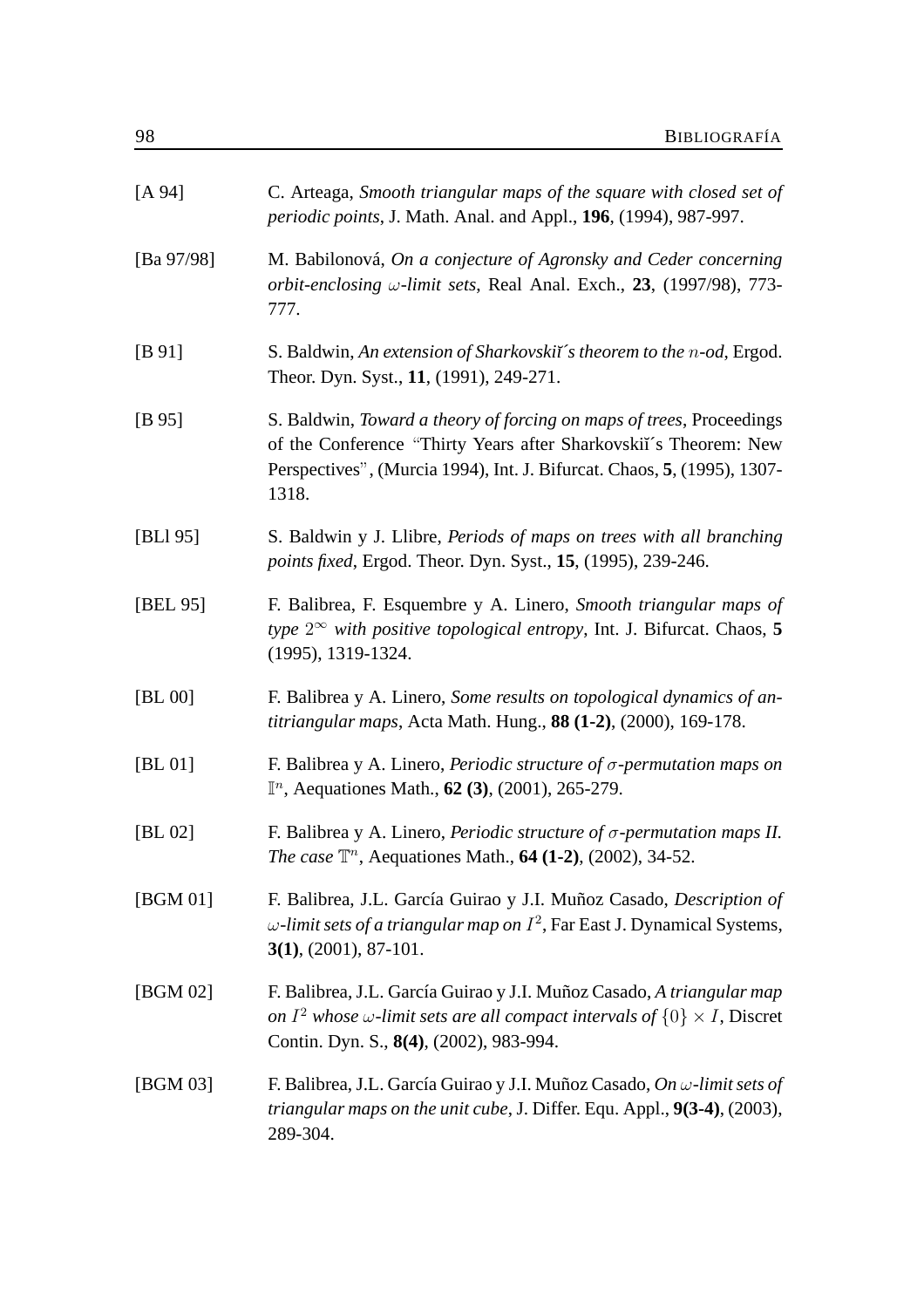| [ $BG 04$ ] | F. Balibrea y J.L. García Guirao, On $\omega$ -limit sets of triangular maps<br>on the unit square, Grazer Math. Ber., 346, (2004), 177-186.                                                        |
|-------------|-----------------------------------------------------------------------------------------------------------------------------------------------------------------------------------------------------|
| [BGM1 04]   | F. Balibrea, J.L. García Guirao y J.I. Muñoz Casado, On the space of<br>$\omega$ -limit sets for continuous maps on the unit square, Sometido a Dyn.<br>Contin. Discret I., (2004).                 |
| [BGM2 04]   | F. Balibrea, J.L. García Guirao y J.I. Muñoz Casado, A topological<br>method for obtaining finite unions of interval as $\omega$ -limit sets in one<br>fiber for triangular maps, Preprint, (2004). |
| [BRS 03]    | F. Balibrea, L. Reich y J. Smítal, Iteration theory: dynamical systems<br>and functional equations, Int. J. Bifurcat. Chaos, 13(7), (2003), 1627-<br>1647.                                          |
| [Bea 91]    | A.F. Beardon, <i>Iteration of rational functions</i> , (1991), Springer-Verlag.                                                                                                                     |
| [Be $81$ ]  | C. Bernhardt, Periodic orbits of continuous mappings of the circle<br>without fixed points, Ergod. Theor. Dyn. Syst., 1, (1981), 413-417.                                                           |
| [Be 82]     | C. Bernhardt, Periodic points of a class of endomorphisms of the cir-<br>cle, J. Lond. Math. Soc., 45(3), (1982), 539-550.                                                                          |
| [Bi $27$ ]  | G. D. Birkhoff, <i>Dynamical systems</i> , Amer. Math. Soc. publications,<br>Rhode Island, (1927).                                                                                                  |
| [BGKM 02]   | F. Blanchard, E. Glasner, S. Kolyada y A. Maass, On Li-Yorke pairs,<br>J. Reine Angew. Math. 547, (2002), 51-68.                                                                                    |
| [BDM 04]    | F. Blanchard, F. Durand and A. Maas, Constant-Lenght substitutions<br>and countable scrambled sets, Preprint, (2004).                                                                               |
| [BBHS 96]   | A. Block, A.M. Bruckner, P.D. Humke y J. Smital, The Space of w-<br>limit Sets of a Continuous Map on the Interval, Trans. Amer. Math.<br>Soc., 348(4), (1996), 1357-1372.                          |
| [BC $92$ ]  | L.S. Block y W.A. Coppel, <i>Dynamics in one dimension</i> , Lecture Notes<br>in Math., Springer, Berlin, (1992).                                                                                   |
| [B1 92]     | A.M. Blokh, <i>Periods implying almost all periods for tree maps</i> , Non-<br>linearity, 5, (1992), 1375-1382.                                                                                     |
| [B 93]      | A.M. Bruckner, Some problems concerning the iteration of real func-<br>tions, Atti Sem. Mat. Fiz. Univ. Modena, 41, (1993), 195-203.                                                                |
|             |                                                                                                                                                                                                     |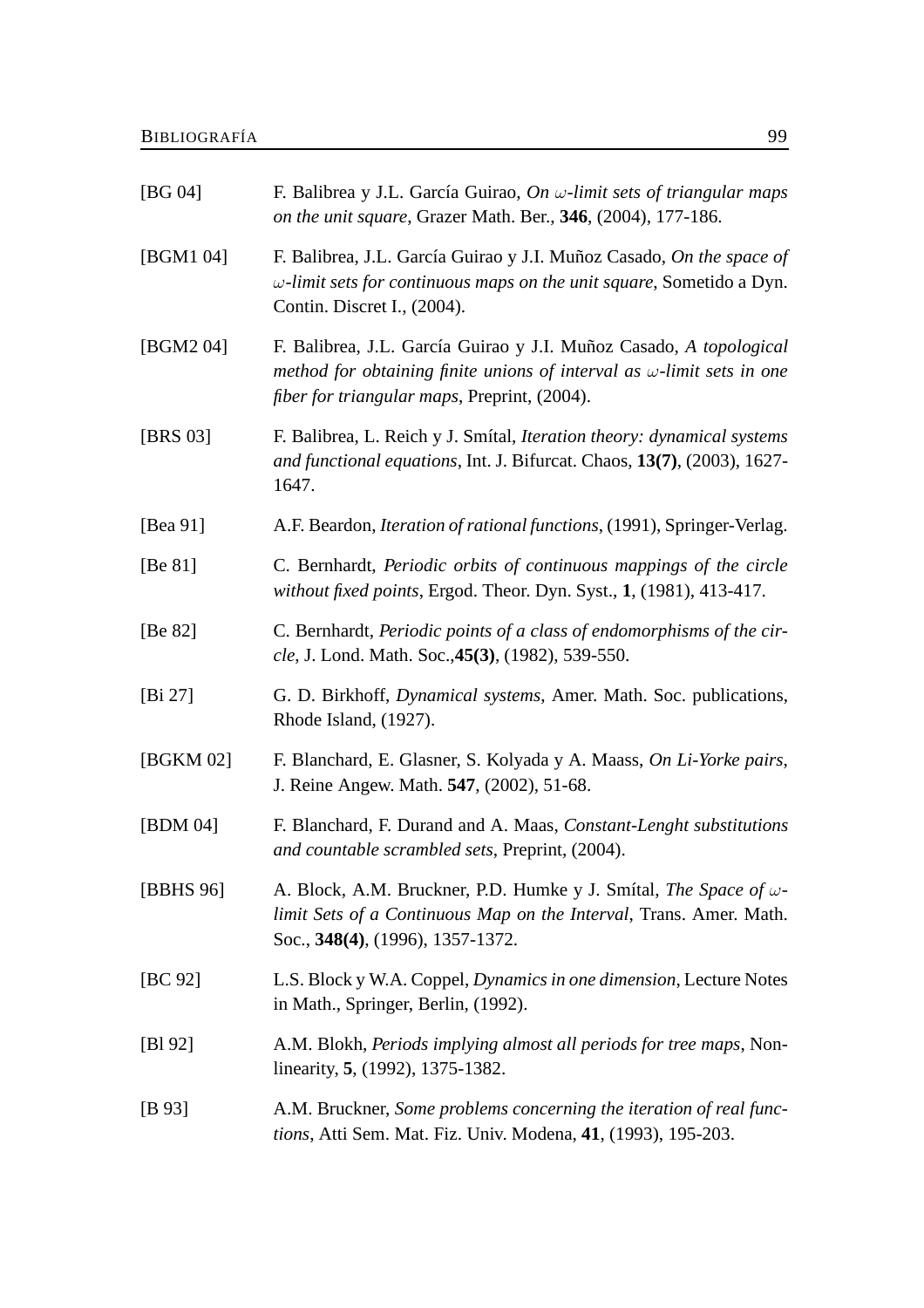| [BS 92]    | A.M. Bruckner y J. Smital, The structure of $\omega$ -limit sets for continuous<br>maps of the interval, Math. Bohem. 117, (1992), 42-47.                                    |
|------------|------------------------------------------------------------------------------------------------------------------------------------------------------------------------------|
| [Bo $71$ ] | R. Bowen, Entropy for group endomorphism and homogeneous spa-<br>ces, Trans. Amer. Math. Soc., 153 (1971), 401-414.                                                          |
| [CGSS 04]  | J. Chudziak, J.L. García Guirao, L. Snoha y V. Špitalský, Universal<br>discrete dynamical systems regarding $\omega$ -limit sets, Preprint, (2004).                          |
| [D 89]     | R.L. Devaney, An introduction to chaotic dynamical systems,<br>Addison-Wesley, Reading, MA, (1989), Second Edition.                                                          |
| [Du 18]    | G. Duffing, Erzwungene Schwingungen bei veränderlicher Eigenfre-<br>quenz und ihre technische Bedeutung, Braunschweig: F. Vieweg, VI,<br>(1918).                             |
| [E 90]     | G.A. Edgar, Measure, topology, and fractal geometry, (1990),<br>Springer-Verlag.                                                                                             |
| [FM 93]    | J. Franks y M. Misiurewicz, Cycles for disk homeomorphisms and<br><i>thick trees, Contemp. Math., 152, (1993), 69-139.</i>                                                   |
| [FPS 95]   | G.L. Forti, L. Paganoni y J. Smítal, Strange triangular maps of the<br>square, B. Aust. Math. Soc., 51, (1995), 398-415.                                                     |
| [FPS 04]   | G.L. Forti, L. Paganoni y J. Smítal, Triangular maps with all periods<br>and no infinite $\omega$ -limit set containing periodic points, Sometido a To-<br>pol. Appl.        |
| [G 01]     | J.L. García Guirao, Dinámica topológica de aplicaciones triangula-<br>res bidimensionales, Tesina de Licenciatura, Universidad de Murcia<br>(2001).                          |
| [GC 04]    | J.L. García Guirao y J. Chudziak, A characterization of zero topolo-<br>gical entropy for a class of triangular mappings, J. Math. Anal. Appl.,<br>$287(2)$ (2003), 516-521. |
| [GL 04]    | J.L. García Guirao y M. Lampart, Li and Yorke chaos with respect to<br>the cardinality of scrambled sets, Sometido a Topol. Appl., (2004).                                   |
| [HoYo 88]  | J. G. Hocking y G. S. Young, <i>Topology</i> , Second edition, Dover Publi-<br>cations, Inc., New York, (1988).                                                              |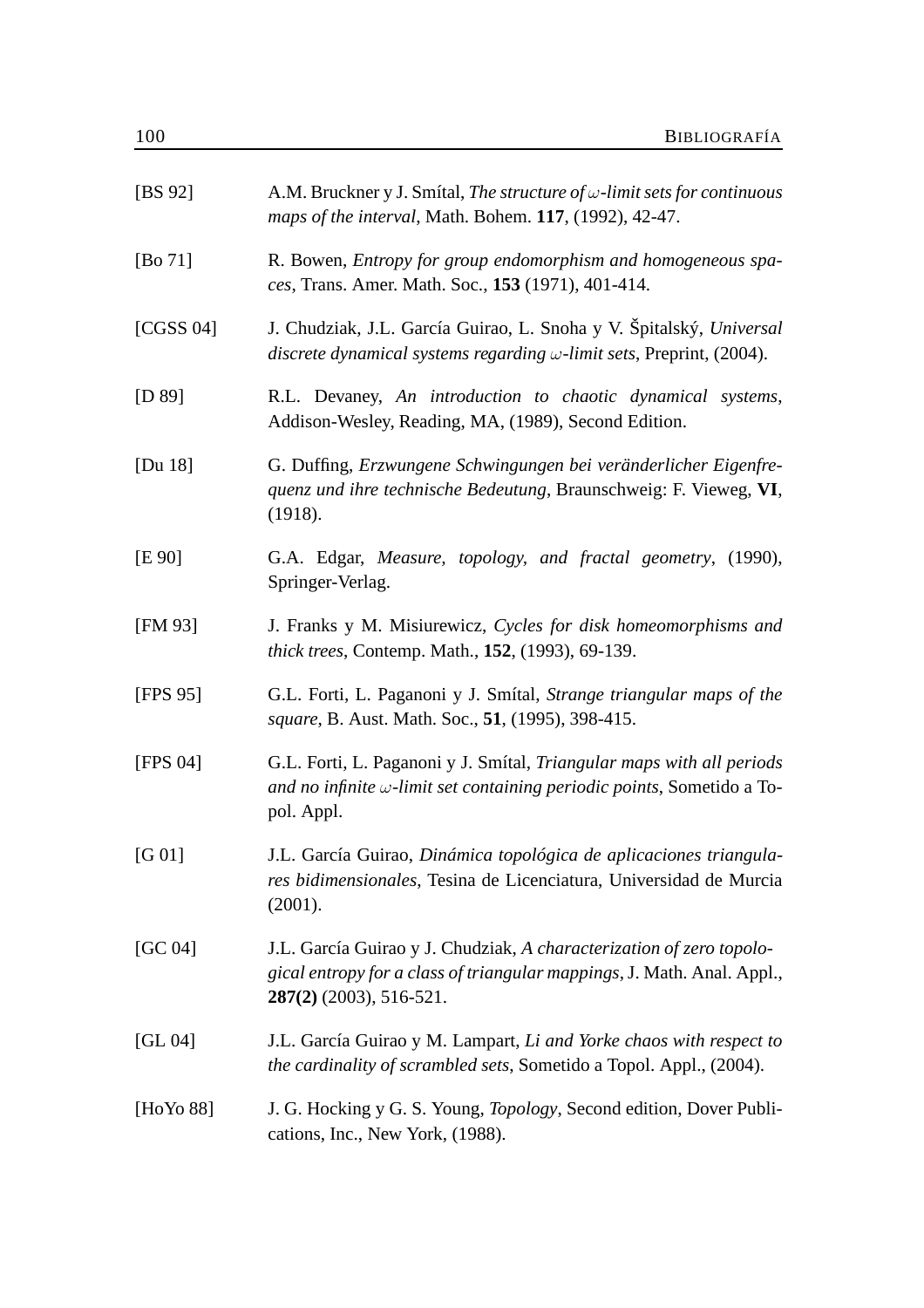| [HY 01]             | W. Huang y X. Ye, <i>Homeomorphisms with the whole compacta being</i><br>scrambled sets, Ergod. Theor. Dyn. Syst., 21 (1), (2001), 77-91.                                                |
|---------------------|------------------------------------------------------------------------------------------------------------------------------------------------------------------------------------------|
| [J 92]              | V. Jiménez, Is Li and Yorke's definition a good tool to measure chaos?,<br>Tesis Doctoral, (1992), Universidad de Murcia.                                                                |
| [JS $01$ ]          | V. Jiménez y J. Smítal, $\omega$ -Limit sets for triangular mappings, Fund.<br>Math., 167, (2001), 1-15.                                                                                 |
| [Ki 98]             | B.P. Kitchens, Symbolic dynamics. One-sided, two-sided and counta-<br>ble State Markov Shifts, Springer, (1998), (Universitext).                                                         |
| [K1 79]             | P.E. Kloeden, On Sharkovsky's cycle coexistence ordering, B. Aust.<br>Math. Soc., 20, (1979), 171-177.                                                                                   |
| [Koč 99]            | Z. Kočan, The problem of classification of triangular maps with zero<br>topological entropy, Annal. Math. Sile., 13, (1999), 181-192.                                                    |
| [ $Ko\check{c}$ 01] | Z. Kočan, Triangular maps non-decreasing on the fibres, Preprint Se-<br>ries in Mathematical Analysis, MA 31/2001, Mathematical Institute,<br>Silesian University in Opava, (2001).      |
| [Ko 92]             | S.F. Kolyada, On dynamics of triangular maps of the square, Ergod.<br>Theor. Dyn. Syst., 12, (1992), 749-768.                                                                            |
| [KMS 99]            | S.F. Kolyada, M. Misiurewicz y L. Snoha, Topological entropy of no-<br>nautonomous piecewise monotone dynamical systems on the interval,<br>Fund. Math., 160, No.2 (1999), 161-181.      |
| [KS $92/93$ ]       | S.F. Kolyada y L. Snoha, On w-limit sets of triangular maps, Real<br>Anal. Exch., 18(1), (1992/93), 115-130.                                                                             |
| [KS 96]             | S.F. Kolyada y L. Snoha, Topological entropy of nonautonomous dy-<br>namical systems, Random & Computational Dynamics, 4, (1996),<br>205-233.                                            |
| [KST 04]            | S.F. Kolyada, L. Snoha y S. Trofimchuk, On minimality of nonauto-<br>nomous dynamical systems, (2004), Preprint.                                                                         |
| [KuS 91]            | M. Kuchta y J. Smítal, Two point scrambled set implies chaos, World<br>Sci. Publ. Singapore 1989 (Proceedings of the European Conference<br>of Iteration Theory, Spain 1987), 427 - 430. |
| [Ku 68]             | K. Kuratowski, <i>Topology</i> , Vol. II, Academic Press, New York, (1968).                                                                                                              |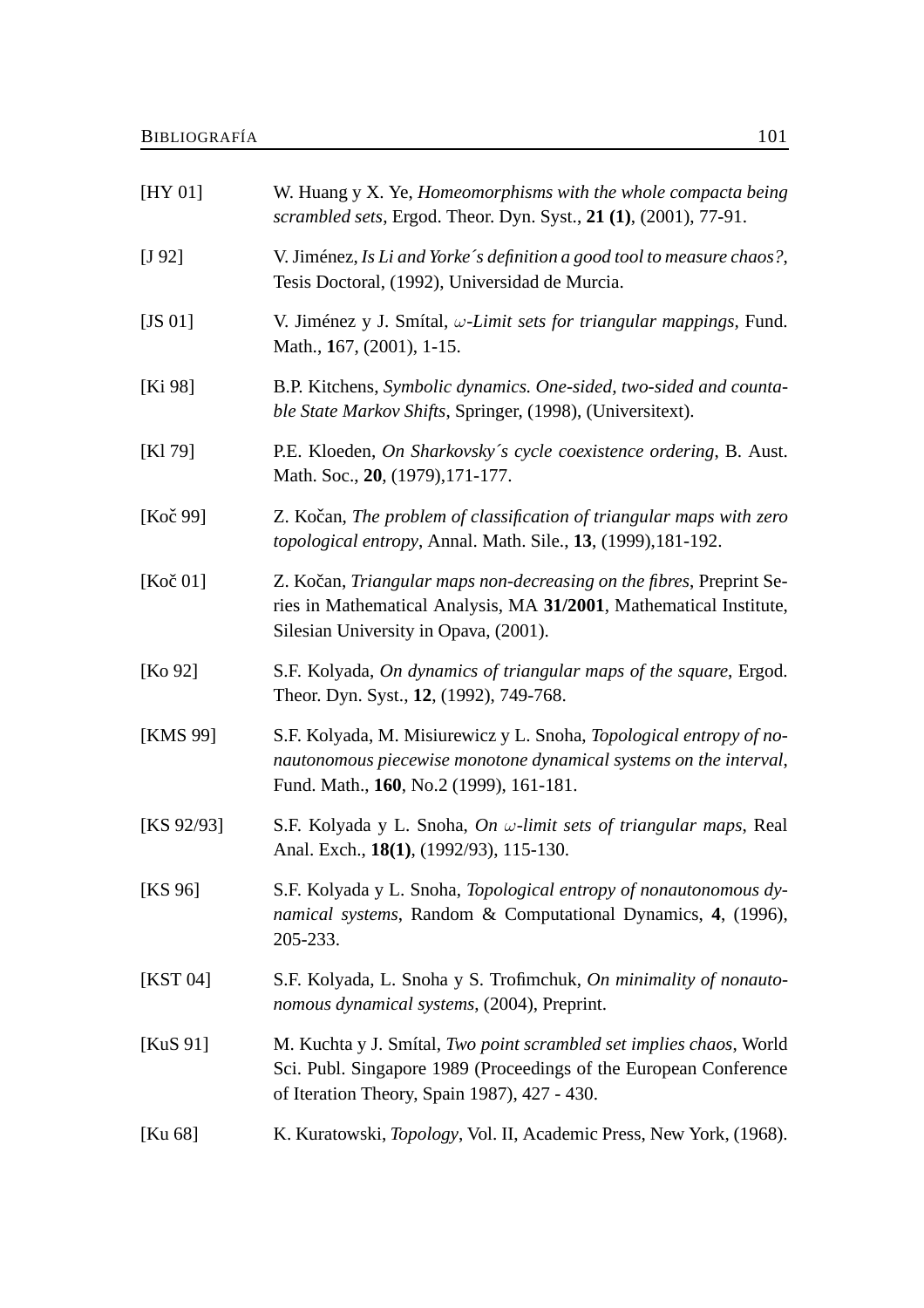| [L 03]              | M. Lampart, Two kinds of chaos and relations between them, Acta<br>Math. Univ. Comenianae, LXXII, 1 (2003), 119-217.                                                                                                                                                                                                      |
|---------------------|---------------------------------------------------------------------------------------------------------------------------------------------------------------------------------------------------------------------------------------------------------------------------------------------------------------------------|
| [LLI 95]            | C. Leseduarte y J. Llibre, On the set of periods for $\sigma$ maps, Trans.<br>Amer. Math. Soc., 347, (1995), 4889-4942.                                                                                                                                                                                                   |
| [L <sub>i</sub> 93] | S. Li, $\omega$ -Chaos and topological entropy, Trans. Amer. Math. Soc.,<br>339, (1993), 243-249.                                                                                                                                                                                                                         |
| [LY $75$ ]          | T.Y. Li y J.A. Yorke, <i>Period threee implies chaos</i> , Amer. Math.<br>Month., 82, (1975), 985-992.                                                                                                                                                                                                                    |
| [ $LIM 93$ ]        | J. Llibre y M. Misiurewicz, Horseshoes, entropy and periods for<br>graph maps, Topology, 52, (1993), 149-164.                                                                                                                                                                                                             |
| [LIPR 95]           | J. Llibre, J. Paraños y J.A. Rodríguez, On the extension of Sharkovs-<br>kit's theorem to connected graphs with non-positive Euler characte-<br>ristic, Proceedings of the Conference "Thirty Years after Sharkovs-<br>kiĭ's Theorem: New Perspectives", (Murcia 1994), Int. J. Bifurcat.<br>Chaos, 5, (1995), 1395-1405. |
| [Ma 76]             | R.M. May, Mathematical models with very complicated dynamics,<br>Nature, 261, (1976), 459-467.                                                                                                                                                                                                                            |
| [MSS 73]            | N. Metropolis, M.L. Stein y P.R. Stein, On finite limit sets for trans-<br>formations on the unit interval, J. Comb. Theory, 15, (1973), 25-44.                                                                                                                                                                           |
| [MS 80]             | M. Misiurewicz y W. Szlenk, Entropy of piecewise monotone map-<br><i>pings</i> , Stud. Math., 67, (1980), 45-63.                                                                                                                                                                                                          |
| [Mo 98]             | S. Morosawa, Local connectedness of Julia sets for transcendental en-<br><i>tire functions</i> , Nonlinear analysis and convex analysis (Nigata, 1998),<br>World Sci., 266-273.                                                                                                                                           |
| [Mos $62$ ]         | J. Moser, On invariant curves of are-preserving mappings of an an-<br>nulus, Nachr. Akad. Viss. Gottingen Math. Phys., Kl. 2, (1962), 1-20.                                                                                                                                                                               |
| [My $63$ ]          | P.J. Myrberg, Iteration der Reellen Polynome Zweiten Grades III,<br>Ann. Acad. Sci. Fenn., 336, (1963), 1-20.                                                                                                                                                                                                             |
| [My $65$ ]          | P.J. Myrberg, Iteration der Polynome mit reellen Koeffizienten, Ann.<br>Acad. Sci. Fenn., 374, (1965), 1-17.                                                                                                                                                                                                              |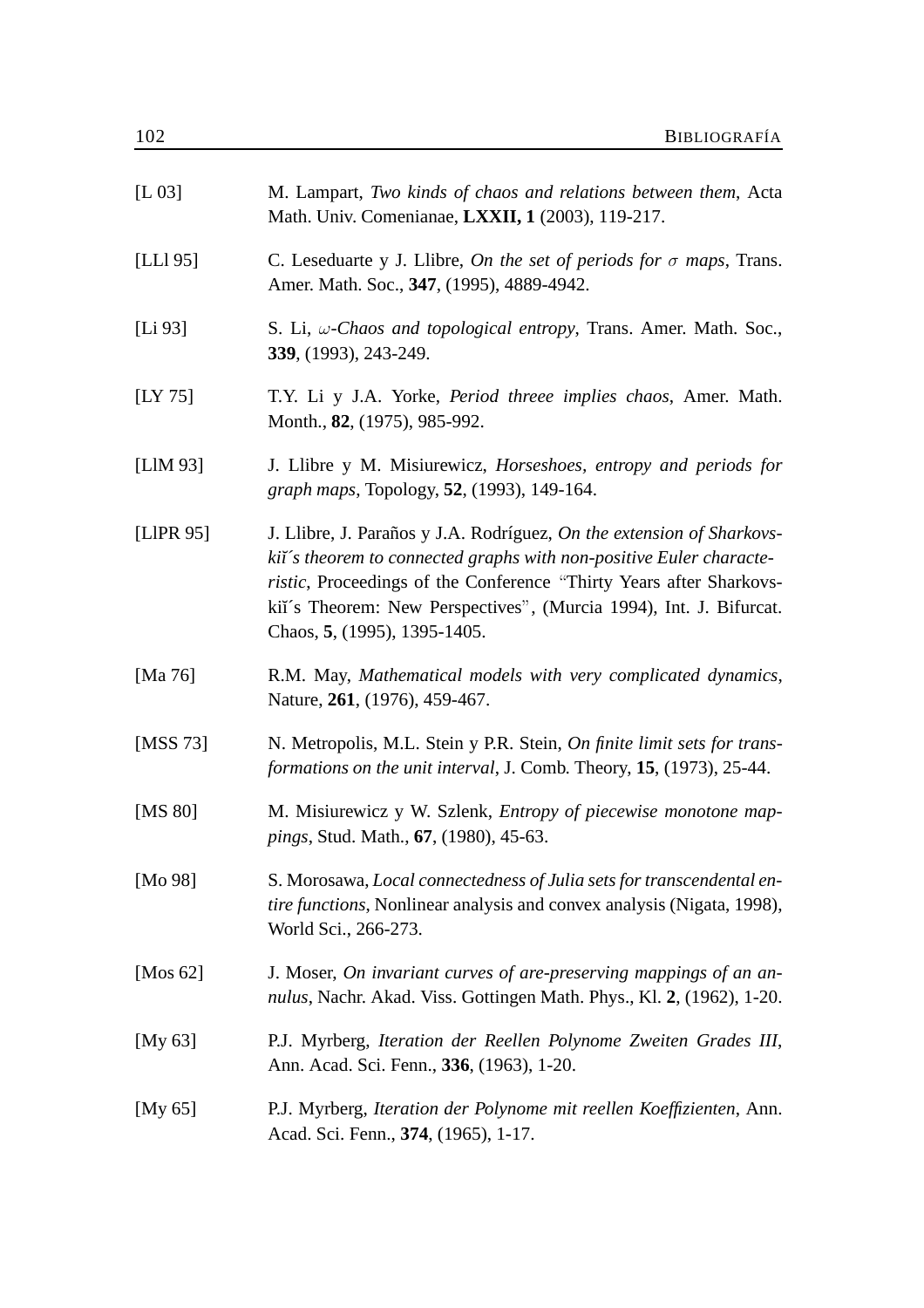| [ML 57]       | A.D. Myshkis y A.Y. Lepin, <i>Existence of an invariant set, consisting</i><br>of two points, for certain continuous maps of an interval into itself,<br>Uchen. Zap. Belor. Univ., Ser. Fiz.-Mat., 32, (1957), 29-32. |  |
|---------------|-----------------------------------------------------------------------------------------------------------------------------------------------------------------------------------------------------------------------|--|
| [N 92]        | S. B. Nadler, Continuum theory. An introduction, Monographs and<br>Textbooks in Pure and Applied Mathematics, 158, Marcel Dekker,<br>Inc., New York, (1992).                                                          |  |
| [NS 49]       | V.V. Nemytskii y V.V. Stepanov, Qualitative theory of differential<br>equations, Princeton Uiversity Press: Princeton, (Russian original,<br>Moscow, 1949).                                                           |  |
| [Ni $82$ ]    | Z. Nitecki, Maps of the interval with closed periodic set, Proc. Amer.<br>Math. Soc., 85 (1982), 451-456.                                                                                                             |  |
| $[O$ t 57 $]$ | G. Ottaviani, Sulla resoluzione di una equazione con il metodo di ite-<br>razioni, Scritti matematici onore Fillipo Sibirani, Cezare Zuffi, Bo-<br>logna, (1957), 195-199.                                            |  |
| [SP 00]       | D. Pokluda y J. Smítal, A universal dynamical system generated by<br>a continuous map of the interval, Proc. Amer. Math. Soc., 128(10),<br>$(2000), 3047 - 3056.$                                                     |  |
| [SS 94]       | B. Schweizer y J. Smítal, Measures of chaos and spectral decompo-<br>sition of dynamical systems on the interval, Trans. Amer. Math. Soc.,<br>344, (1994), 737-754.                                                   |  |
| [SP 83]       | A.P. Shapiro y C.P. Puppov, Ecuaciones recurrentes en la teoría de la<br>dinámica de poblaciones, Ed. Hayka, Moscú (en ruso).                                                                                         |  |
| [Sh 60]       | A.N. Sharkovskii, Condiciones necesarias y suficientes para la Con-<br>vergencia en procesos de Iteración uno-dimensionales, Ukrain. Mat.<br>Zh., 12, (1960), 484-489 (en Ruso).                                      |  |
| [Sh 64]       | A.N. Sharkovskiĭ, Coexistencia de ciclos para una función continua<br>de la recta en si misma, Ukrain. Mat. Zh., 16, (1964), 61-71 (en Ruso).                                                                         |  |
| [Sh1 65]      | A.N. Sharkovskii, On cycles and the structure of continuous map-<br><i>ping</i> , Ukrain. Mat. Zh., 17, (1965), 104-111 (en Ruso).                                                                                    |  |
| [Sh2 65]      | A.N. Sharkovskii. Attracting and atracted sets. Soviet Math. Dokl., 6,<br>$(1965), 268 - 270.$                                                                                                                        |  |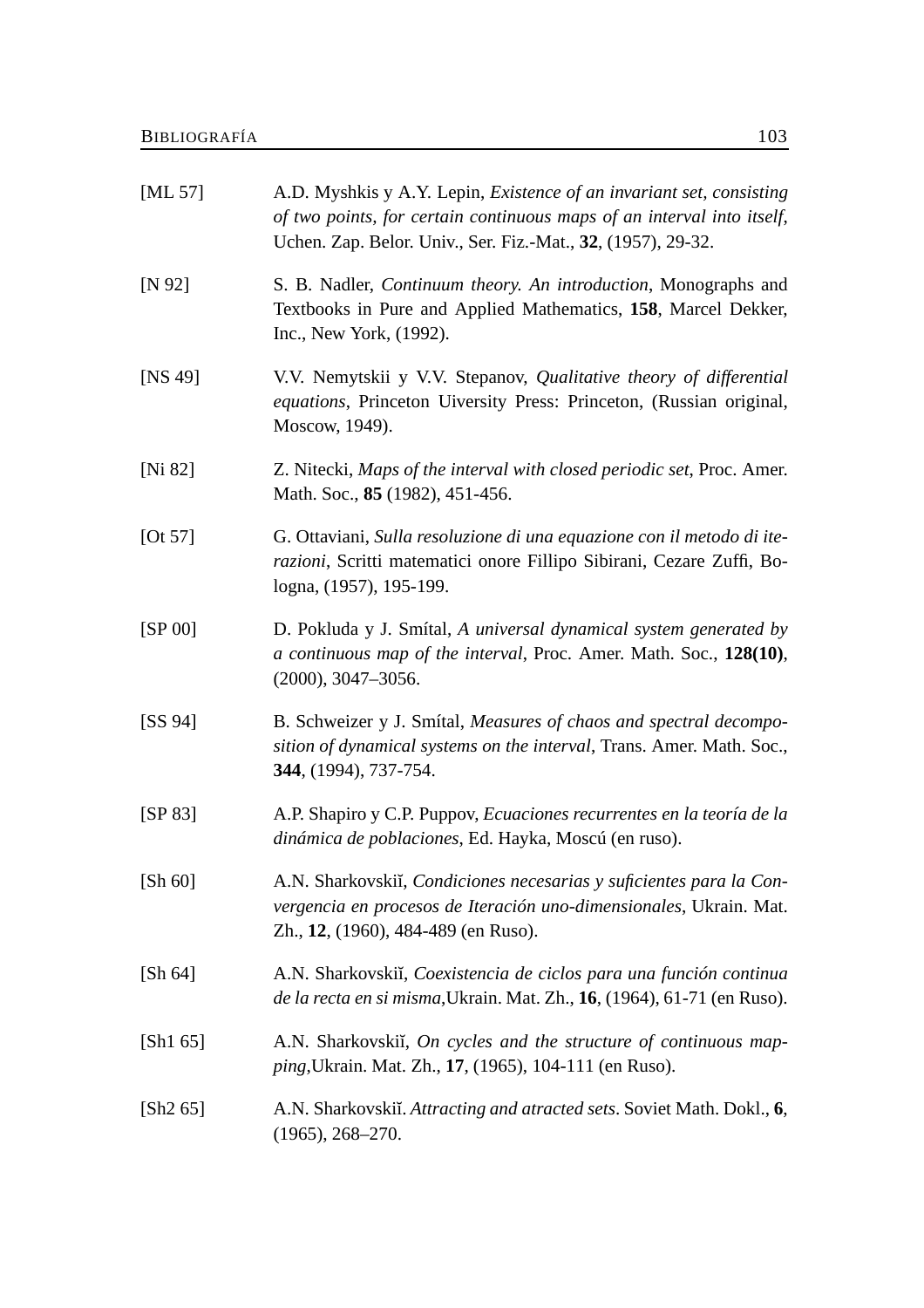| [SF 80]     | A.N. Sharkovskiĭ y V.V. Fedorenko, Continuous mappings of an in-<br>terval with closed sets of periodic points(Russian), An Investigation of<br>differential and differential-difference equations, Akad. Nauk Ukrain.<br>SSR, Inst. Mat. Kiev, (1980), 137-145. |
|-------------|------------------------------------------------------------------------------------------------------------------------------------------------------------------------------------------------------------------------------------------------------------------|
| [SK 91]     | A.N. Sharkovskiı y S.F. Kolyada, On topological dynamics of triangu-<br>lar maps of the plane, Proceedings of ECIT-89, Batschums, Austria,<br>World Scientific, Singapore (1991), 177-183.                                                                       |
| [SKSF 97]   | A.N. Sharkovskii, S.F. Kolyada, A.G. Sivak y V.V. Fedorenko, Dyna-<br>mic s of one dimensional maps, Kluwer Academic Publishers, (1997).                                                                                                                         |
| $[S\ 02]$   | P. Sindelarova, A zero topological entropy map for which periodic<br>points are not a $G_{\delta}$ set, Ergod. Theor. Dyn. Syst., 22, (2002), 947–<br>949.                                                                                                       |
| $[S\ 03]$   | P. Sindelarova, On a problem concerning $\omega$ -limit sets of triangular<br>maps in $I^3$ , Preprint Series in Mathematical Analysis, MA 34/2003,<br>Mathematical Institute, Silesian University in Opava, (2003).                                             |
| [Si 95]     | A.G. Sivak, On the structure of transitive $\omega$ -limit sets for continuous<br>maps, Qualitative Theory of Dynamical Systems, 4, (2003), 109-123.                                                                                                             |
| [Sm 65]     | S. Smale, Diffeomorphism with many periodic points, differential and<br>combinatorial topology, S.S. Cairns, (1965), 63-80.                                                                                                                                      |
| [Sm 67]     | S. Smale, Differentiable dynamical systems, Bull. Amer. Math. Soc.,<br>73, (1967), 774-817.                                                                                                                                                                      |
| [St 77]     | P. Stefan, A theorem of Sharkovskii on the existence of periodic orbits<br>of continuous endomorphism of the real line, Commun. Math. Phys.,<br>54, (1977), 237–248.                                                                                             |
| [RP 86]     | P. H. Richter y H. O. Peitgen, <i>The beauty of fractals</i> , (1986), Springer-<br>Verlag.                                                                                                                                                                      |
| [Thu $88$ ] | W.P. Thurston, On the geometry and dynamics of diffeomorphisms of<br>surfaces, Bull. Amer. Math. Soc., 19, (1988), 417-431.                                                                                                                                      |
| [V 27]      | B. Van der Pool, Forced oscilations in a circuit with nonlinear resis-<br><i>tence</i> , London, Edinburgh and Dublin Phil. Mag 3, (1927), 109-123.                                                                                                              |
| [W 82]      | P. Walters, An introduction to ergodic theory, (1982), Springer-Verlag.                                                                                                                                                                                          |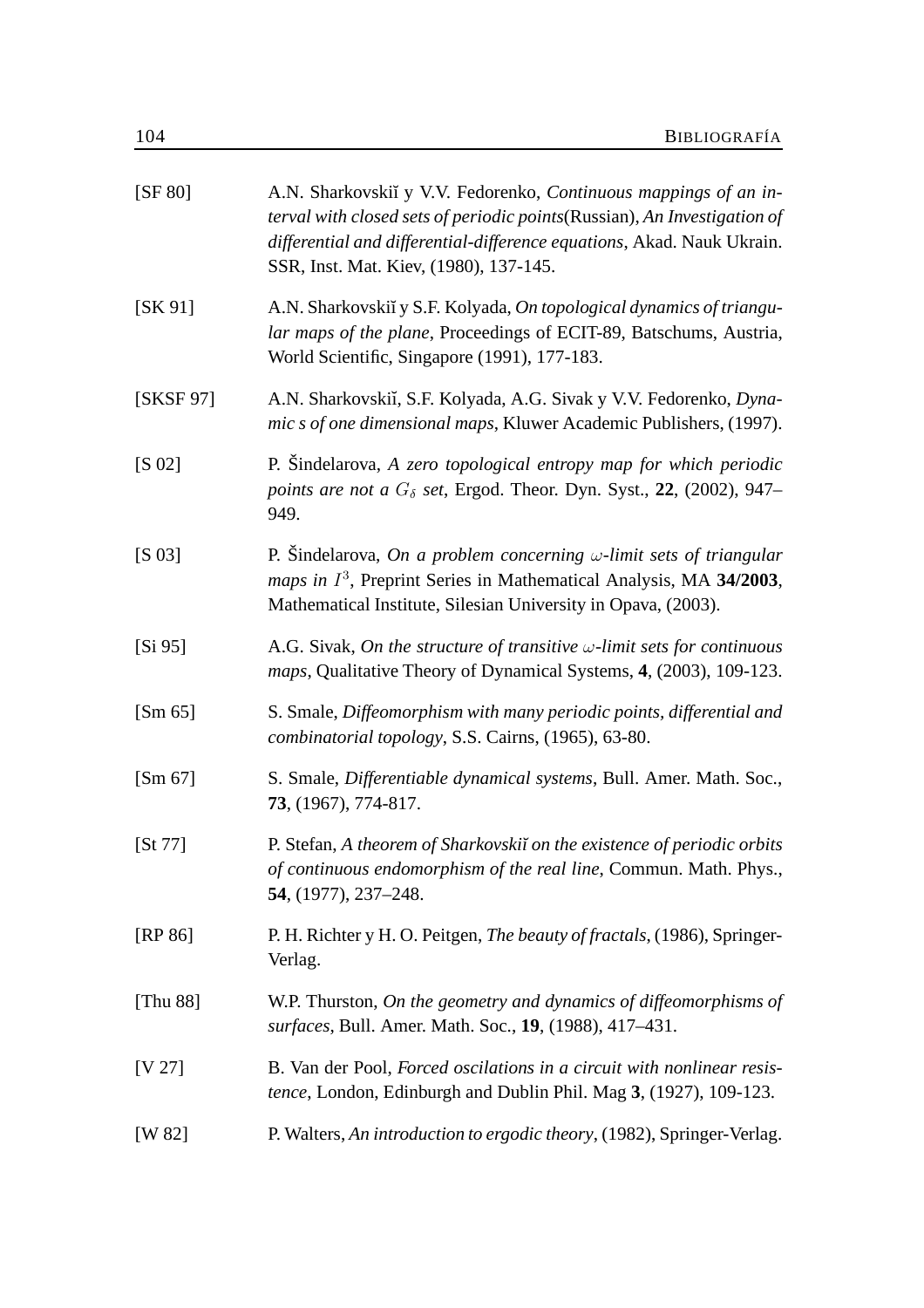| $[W_1 77]$ | R. F. Williams. The structure of Lorenz attractors, Lecture Notes in<br>Mathematics, Vol. 615, Springer-Verlag, (1977), 94-112.                                     |
|------------|---------------------------------------------------------------------------------------------------------------------------------------------------------------------|
| [X 81]     | J.C. Xiong, Continuous self-maps of the closed interval whose perio-<br><i>dic points form a closed set, J. China Univ. Sci. Technol., 11, (1981),</i><br>$14 - 23$ |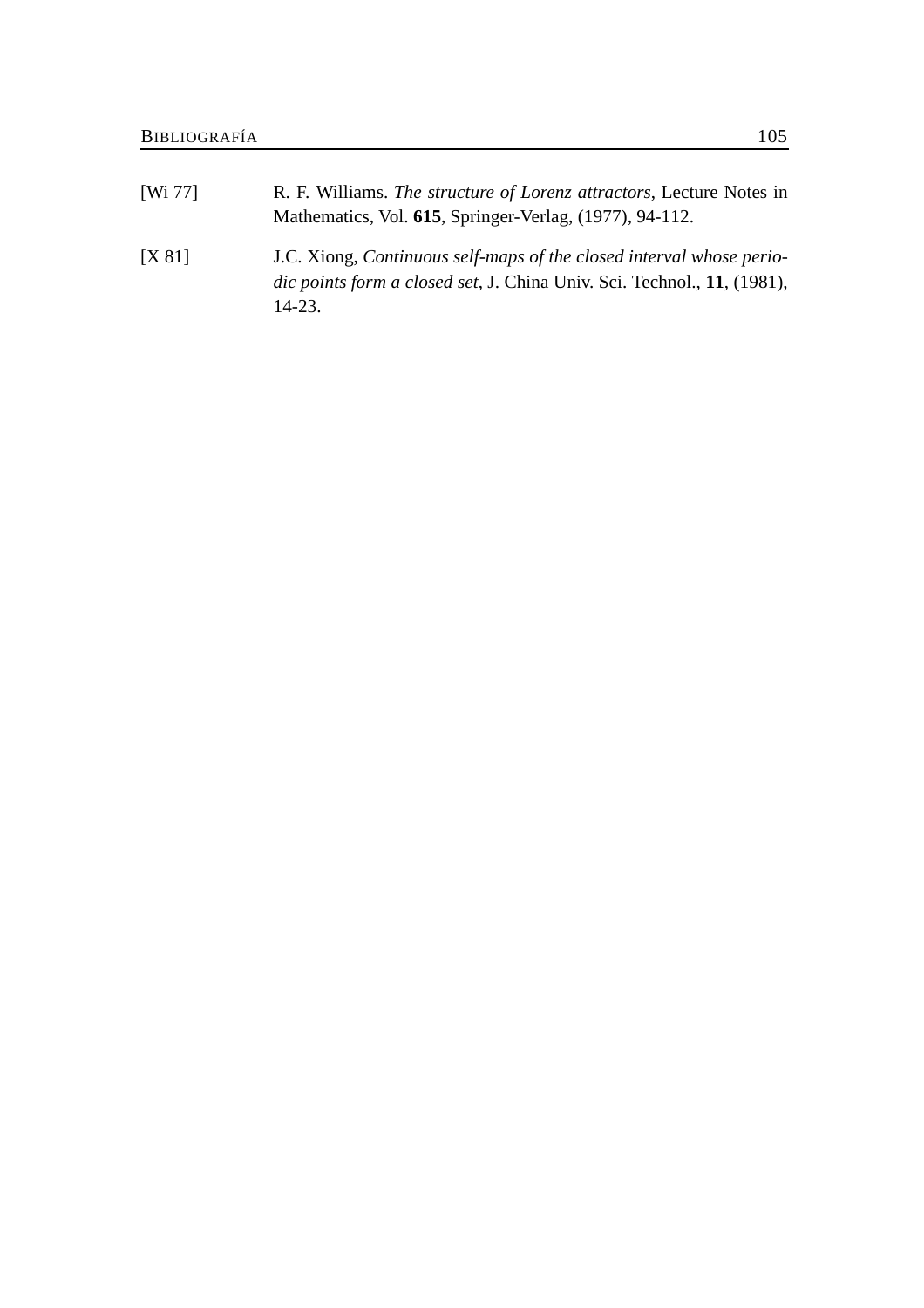## **Índice alfabético**

| $(*)$ , 18                      | $\mathbb{I}^2, 4$                           |
|---------------------------------|---------------------------------------------|
| $(**), 18$                      | $\mathbb{I}^n$ , 24                         |
| $(***)$ , 18                    | $\mathbb{I}_{a,b}$ , 4                      |
| $(\mathbb{G}, V)$ , 12          | M, 12                                       |
| $(\mathbb{I},f),$ 3             | N, 5                                        |
| $(\mathbb{X}, \psi), 1$         | $\mathbb{R}^2$ , 4                          |
| $(\mathbb{X}, f_{1,\infty}), 7$ | $\mathcal{C}(\mathbb{I}^2)$ , 4             |
| $(n, \varepsilon)$ -separado, 2 | $\mathcal{C}(\mathbb{I}_{a,b}),$ 4          |
| $2^{\infty}$ , 5                | $\mathcal{C}(\mathbb{X}), 1$                |
| $\gt_s, 5$                      | $\mathcal{C}^*_{\wedge}(\mathbb{I}^2)$ , 87 |
| $A(F,\mathbb{I}^2), 7$          | $\mathcal{C}_{\Delta}(\mathbb{I}^2)$ , 6    |
| $A(f,\mathbb{I}), 7$            | $\mathcal{C}_{\Delta}(\mathbb{I}^3)$ , 30   |
| $A_{i,j}$ , 37                  | $\mathcal{F}$ , 11                          |
| $A_i^1$ , 24                    | $\mathcal{K}(\mathbb{X}), 15, 75$           |
| $A_i^2$ , 24                    | $W(F)$ , 29                                 |
| $A_{n,j}^i$ , 52                | $W_{\mathcal{F}}$ , 49                      |
| $B_{i,j}$ , 30                  | $\omega$ -degenerado, 50                    |
| $B_{i,j}^1$ , 30                | $\omega_{\psi}(x)$ , 8                      |
| $B_{i,j}^2$ , 30                | $\pi$ , 7                                   |
| $B_{i,j}^3$ , 30                | $\pi_2$ , 25                                |
| $C_{i,j}$ , 31                  | $\pi_3, 39$                                 |
| $C_{i,j}^1$ , 31                | $\psi$ , 1                                  |
| $C_{i,j}^2$ , 31                | $\psi^n$ , 1                                |
| $C_{i,j}^3$ , 31                | B(D), 14                                    |
| $E(\cdot)$ , 22                 | $B(\mathbb{G}), 12$                         |
| $I_0$ , 17                      | $C(\mathbb{I}^2)$ , 86                      |
| $I_0^2$ , 30                    | $End(\mathbb{X}), 14$                       |
| $I_x$ , 6                       | $Fix(\psi), 2$                              |
| $\Delta_{i,j}$ , 37             | $\mathrm{Id}_{\mathbb{X}}$ , 1              |
| $\Omega(F)$ , 29                | $Int(\cdot)$ , 66                           |
| $\mathbb{S}^1$ , 5              | $Orb_{\psi}(x)$ , 1                         |
| $\mathbb{D}$ , 14               | $Per(\psi)$ , 1                             |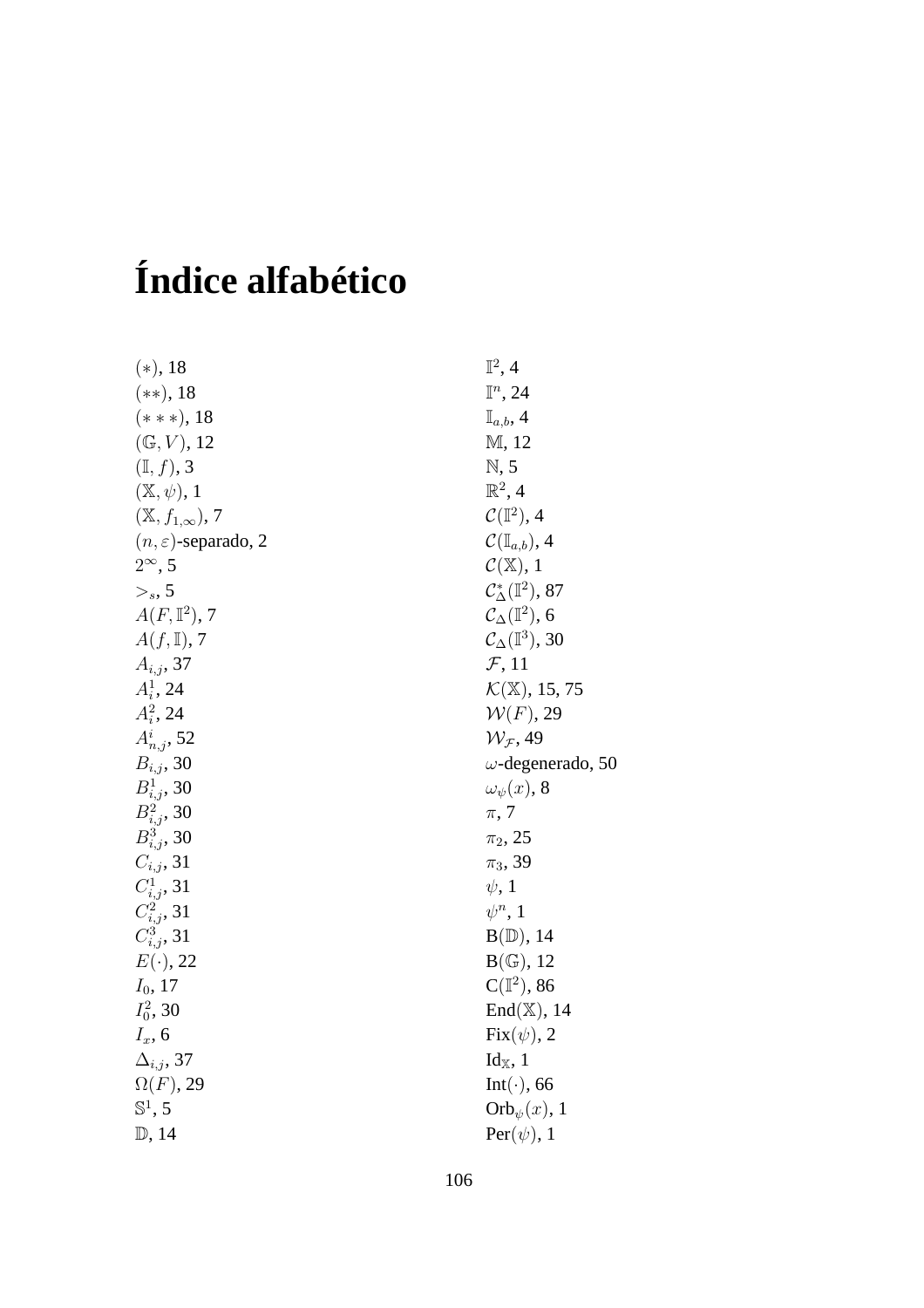$\mathop{{\rm Rec}}\nolimits(\psi), 2$ Tra $_{\psi}(x)$ , 1  $\mathrm{UR}(\psi), 2$  $\{\psi^{n}(x)\}_{n=0}^{\infty}$ , 1  $c(p, \mathbb{X}), 13$  $d(\cdot,\cdot)$ , 24  $d_H$ , 15, 75  $f \leq 2^{\infty}$ , 7  $g_x(\cdot)$ , 6  $h(F|_{I_r}), 7$  $h(\psi)$ , 2  $h_{\text{fib}}(F)$ , 7 n-estrella, 13 ord $(p,\mathbb{X}),$  14  $(X, d)$ , 1 aplicación n-dimensional, 6 de permutación, 86 continua, 1 d-universal, 49 identidad, 1 shift, 93 triangular, 6 de Kolyada, 17 tridimensional, 30 universal, 49 árbol, 13 arco, 12 caos $\omega$ , 3 Devaney, 3 distribucional, 3 Li-Yorke, 3 cima, 80 componente conexa, 13 numérica, 13 conjunto

 $\omega$ -límite, 2 de Julia, 14 abierto, 9 cerrado, 2 de Cantor, 4 ternario, 93 denso en ninguna parte, 9 invariante, 2 minimal, 2 no vacío, 2 scrambled, 3 cubo, 30 n-dimensional, 29 curva cerrada simple, 13 dendrita, 14 dinámica, 1 compleja, 14 discreta, 4 topológica, 4 distancia euclídea, 24 entorno, 12 entropía topológica, 2 espacio compacto, 1 conexo, 4 contable, 3 continuo, 9 continuo de Peano, 9 Hausdorff, 12 localmente conexo, 9 métrico, 1 separable, 68 totalmente desconectado, 4 unidimensional, 5 estructura periódica, 5 fibra, 6 función